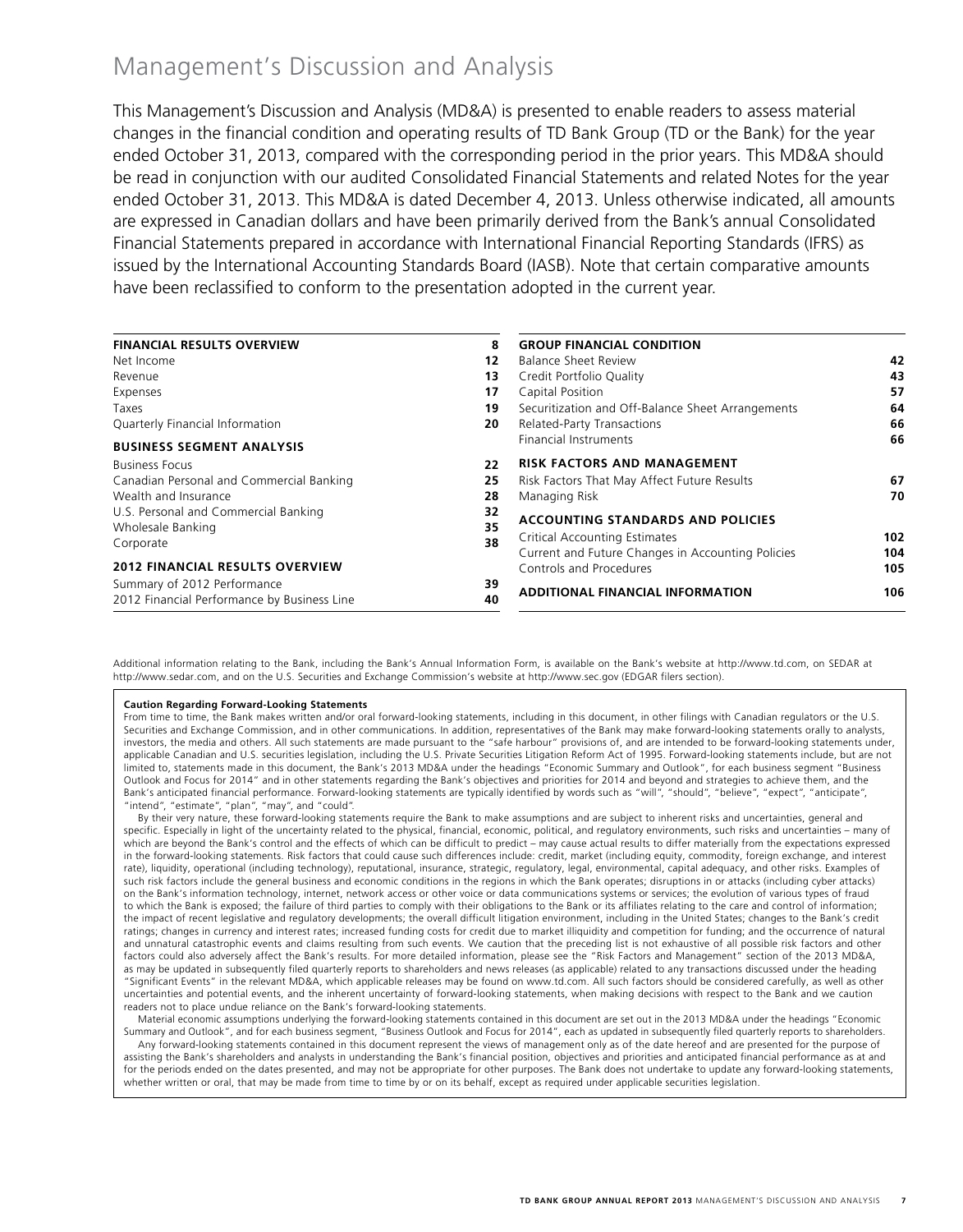#### **FINANCIAL RESULTS OVERVIEW**

#### **CORPORATE OVERVIEW**

The Toronto-Dominion Bank and its subsidiaries are collectively known as TD Bank Group. TD is the sixth largest bank in North America by branches and serves over 22 million customers in four key businesses operating in a number of locations in financial centres around the globe: Canadian Personal and Commercial Banking, Wealth and Insurance, U.S. Personal and Commercial Banking, and Wholesale Banking. TD also ranks among the world's leading online financial services firms, with approximately 8 million active online and mobile customers. TD had \$862.5 billion in assets on October 31, 2013. The Toronto-Dominion Bank trades under the symbol "TD" on the Toronto and New York Stock Exchanges.

#### **HOW THE BANK REPORTS**

The Bank prepares its Consolidated Financial Statements in accordance with IFRS, the current generally accepted accounting principles (GAAP), and refers to results prepared in accordance with IFRS as "reported" results. The Bank also utilizes non-GAAP financial

measures referred to as "adjusted" results to assess each of its businesses and to measure the overall Bank performance. To arrive at adjusted results, the Bank removes "items of note", net of income taxes, from reported results. The items of note relate to items which management does not believe are indicative of underlying business performance. The Bank believes that adjusted results provide the reader with a better understanding of how management views the Bank's performance. The items of note are listed in the table on the following page. As explained, adjusted results are different from reported results determined in accordance with IFRS. Adjusted results, items of note, and related terms used in this document are not defined terms under IFRS and, therefore, may not be comparable to similar terms used by other issuers.

The following table provides the operating results – reported for the Bank.

| TABLE<br>$\overline{\phantom{0}}$                                                  | <b>OPERATING RESULTS - Reported</b>                                                                                                                          |                                    |                                    |                                    |
|------------------------------------------------------------------------------------|--------------------------------------------------------------------------------------------------------------------------------------------------------------|------------------------------------|------------------------------------|------------------------------------|
| (millions of Canadian dollars)                                                     |                                                                                                                                                              | 2013                               | 2012                               | 2011                               |
| Net interest income<br>Non-interest income <sup>1</sup>                            |                                                                                                                                                              | \$16,078<br>11,184                 | \$15,026<br>10,520                 | \$13,661<br>10,179                 |
| Total revenue <sup>1</sup><br>Provision for credit losses<br>Non-interest expenses | Insurance claims and related expenses <sup>1</sup>                                                                                                           | 27.262<br>1.631<br>3,056<br>15,042 | 25,546<br>1.795<br>2,424<br>13,998 | 23,840<br>1.490<br>2,178<br>13,047 |
| Provision for income taxes                                                         | Income before income taxes and equity in net income of an investment in associate<br>Equity in net income of an investment in associate, net of income taxes | 7,533<br>1.143<br>272              | 7,329<br>1,092<br>234              | 7,125<br>1.326<br>246              |
| Net income - reported<br>Preferred dividends                                       |                                                                                                                                                              | 6,662<br>185                       | 6,471<br>196                       | 6,045<br>180                       |
|                                                                                    | Net income available to common shareholders and non-controlling interests in subsidiaries                                                                    | \$6,477                            | \$6,275                            | \$5,865                            |
| Attributable to:<br>Non-controlling interests<br>Common shareholders               |                                                                                                                                                              | 105<br>6,372                       | 104<br>6,171                       | 104<br>5,761                       |

<sup>1</sup> Effective 2013, Insurance revenue and Insurance claims and related expenses

are presented on a gross basis on the Consolidated Statement of Income.

Comparative amounts have been reclassified to conform with this presentation.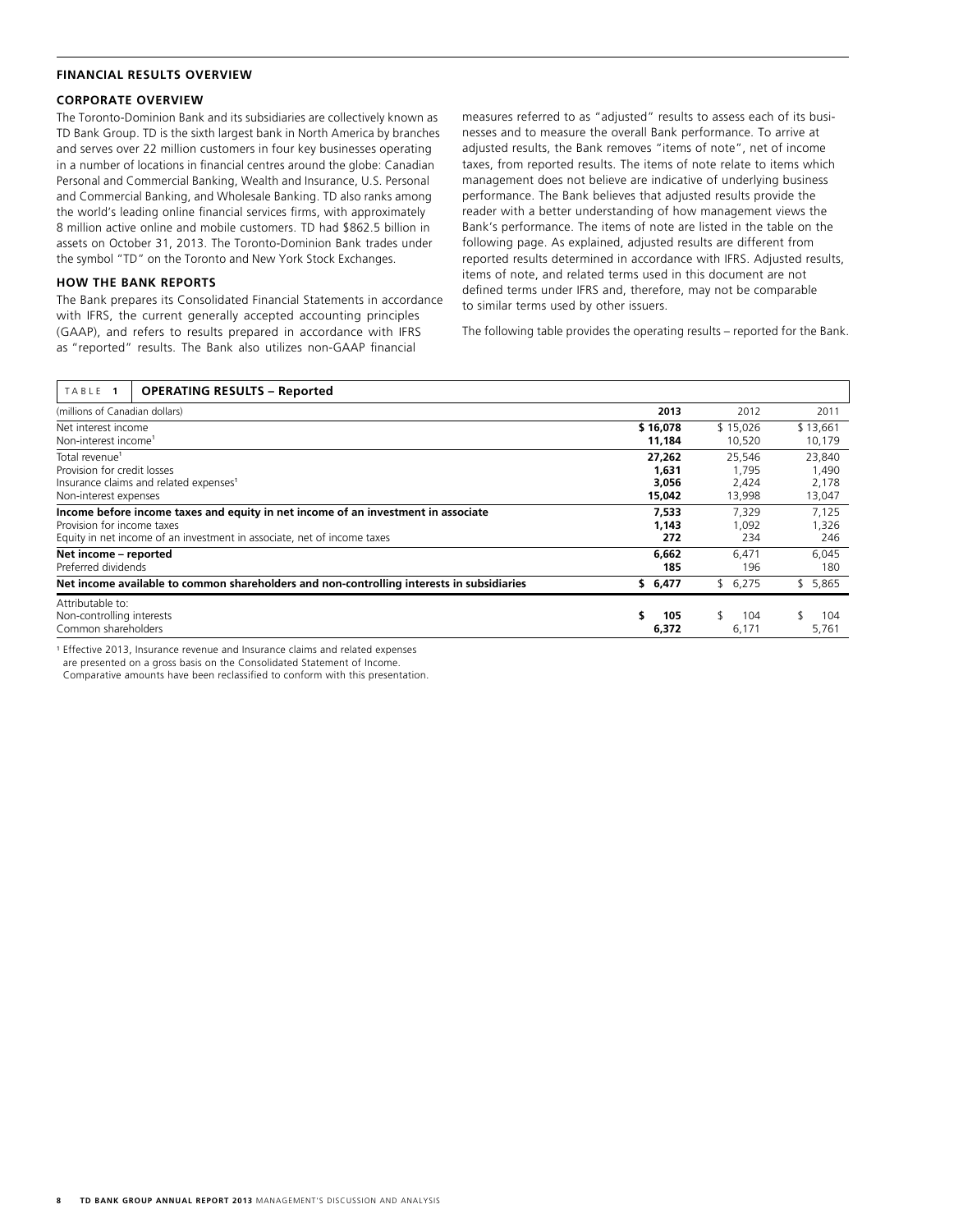| (millions of Canadian dollars)<br>2013<br>2012<br>2011<br>Operating results - adjusted<br>Net interest income <sup>1</sup><br>\$16,078<br>\$15,062<br>\$13,661<br>Non-interest income <sup>2, 3</sup><br>11,113<br>10,052<br>10,615<br>25,677<br>23,713<br>27,191<br>Provision for credit losses <sup>4</sup><br>1.606<br>1,903<br>1,490<br>Insurance claims and related expenses <sup>3</sup><br>3,056<br>2,178<br>2,424<br>Non-interest expenses <sup>5</sup><br>14,363<br>12,373<br>13,162<br>Income before income taxes and equity in net income of an investment in associate<br>7,672<br>8,166<br>8,188<br>Provision for income taxes <sup>6</sup><br>1,334<br>1,404<br>1,545<br>Equity in net income of an investment in associate, net of income taxes <sup>7</sup><br>326<br>291<br>305<br>Net income - adjusted<br>7,158<br>7,075<br>6,432<br>Preferred dividends<br>185<br>196<br>180<br>Net income available to common shareholders and non-controlling interests in subsidiaries - adjusted<br>6.973<br>6.879<br>6,252<br>Attributable to:<br>Non-controlling interests in subsidiaries, net of income taxes<br>105<br>104<br>104<br>Net income available to common shareholders - adjusted<br>6.868<br>6,775<br>6,148<br>Adjustments for items of note, net of income taxes<br>Amortization of intangibles <sup>8</sup><br>(232)<br>(238)<br>(391)<br>Fair value of derivatives hedging the reclassified available-for-sale securities portfolio <sup>9</sup><br>57<br>(89)<br>128<br>Integration charges and direct transaction costs relating to U.S. Personal and Commercial Banking acquisitions <sup>10</sup><br>(9)<br>(82)<br>Fair value of credit default swaps hedging the corporate loan book, net of provision for credit losses <sup>11</sup><br>13<br>Integration charges, direct transaction costs, and changes in fair value of contingent consideration<br>relating to the Chrysler Financial acquisition <sup>12</sup><br>(17)<br>(55)<br>Integration charges and direct transaction costs relating to the acquisition of the credit card portfolio of MBNA Canada <sup>13</sup><br>(92)<br>(104)<br>Litigation and litigation-related charge/reserve <sup>14</sup><br>(100)<br>(248)<br>Reduction of allowance for incurred but not identified credit losses <sup>15</sup><br>120<br>Positive impact due to changes in statutory income tax rates <sup>16</sup><br>18<br>Impact of Alberta flood on the loan portfolio <sup>17</sup><br>(19)<br>Impact of Superstorm Sandy <sup>18</sup><br>(37)<br>Restructuring charges <sup>19</sup><br>(90)<br>Set-up costs in preparation for the previously announced affinity relationship with Aimia with respect to<br>Aeroplan Visa credit cards and the related acquisition of accounts <sup>20</sup><br>(20)<br>Total adjustments for items of note<br>(496)<br>(604)<br>(387)<br>Net income available to common shareholders - reported<br>\$6,171<br>\$5,761<br>\$6,372 | TABLE 2       | NON-GAAP FINANCIAL MEASURES - Reconciliation of Adjusted to Reported Net Income |  |  |
|-------------------------------------------------------------------------------------------------------------------------------------------------------------------------------------------------------------------------------------------------------------------------------------------------------------------------------------------------------------------------------------------------------------------------------------------------------------------------------------------------------------------------------------------------------------------------------------------------------------------------------------------------------------------------------------------------------------------------------------------------------------------------------------------------------------------------------------------------------------------------------------------------------------------------------------------------------------------------------------------------------------------------------------------------------------------------------------------------------------------------------------------------------------------------------------------------------------------------------------------------------------------------------------------------------------------------------------------------------------------------------------------------------------------------------------------------------------------------------------------------------------------------------------------------------------------------------------------------------------------------------------------------------------------------------------------------------------------------------------------------------------------------------------------------------------------------------------------------------------------------------------------------------------------------------------------------------------------------------------------------------------------------------------------------------------------------------------------------------------------------------------------------------------------------------------------------------------------------------------------------------------------------------------------------------------------------------------------------------------------------------------------------------------------------------------------------------------------------------------------------------------------------------------------------------------------------------------------------------------------------------------------------------------------------------------------------------------------------------------------------------------------------------------------------------------------------------------------------------------------------------------------------------------------------------------------------------|---------------|---------------------------------------------------------------------------------|--|--|
|                                                                                                                                                                                                                                                                                                                                                                                                                                                                                                                                                                                                                                                                                                                                                                                                                                                                                                                                                                                                                                                                                                                                                                                                                                                                                                                                                                                                                                                                                                                                                                                                                                                                                                                                                                                                                                                                                                                                                                                                                                                                                                                                                                                                                                                                                                                                                                                                                                                                                                                                                                                                                                                                                                                                                                                                                                                                                                                                                       |               |                                                                                 |  |  |
|                                                                                                                                                                                                                                                                                                                                                                                                                                                                                                                                                                                                                                                                                                                                                                                                                                                                                                                                                                                                                                                                                                                                                                                                                                                                                                                                                                                                                                                                                                                                                                                                                                                                                                                                                                                                                                                                                                                                                                                                                                                                                                                                                                                                                                                                                                                                                                                                                                                                                                                                                                                                                                                                                                                                                                                                                                                                                                                                                       |               |                                                                                 |  |  |
|                                                                                                                                                                                                                                                                                                                                                                                                                                                                                                                                                                                                                                                                                                                                                                                                                                                                                                                                                                                                                                                                                                                                                                                                                                                                                                                                                                                                                                                                                                                                                                                                                                                                                                                                                                                                                                                                                                                                                                                                                                                                                                                                                                                                                                                                                                                                                                                                                                                                                                                                                                                                                                                                                                                                                                                                                                                                                                                                                       |               |                                                                                 |  |  |
|                                                                                                                                                                                                                                                                                                                                                                                                                                                                                                                                                                                                                                                                                                                                                                                                                                                                                                                                                                                                                                                                                                                                                                                                                                                                                                                                                                                                                                                                                                                                                                                                                                                                                                                                                                                                                                                                                                                                                                                                                                                                                                                                                                                                                                                                                                                                                                                                                                                                                                                                                                                                                                                                                                                                                                                                                                                                                                                                                       |               |                                                                                 |  |  |
|                                                                                                                                                                                                                                                                                                                                                                                                                                                                                                                                                                                                                                                                                                                                                                                                                                                                                                                                                                                                                                                                                                                                                                                                                                                                                                                                                                                                                                                                                                                                                                                                                                                                                                                                                                                                                                                                                                                                                                                                                                                                                                                                                                                                                                                                                                                                                                                                                                                                                                                                                                                                                                                                                                                                                                                                                                                                                                                                                       | Total revenue |                                                                                 |  |  |
|                                                                                                                                                                                                                                                                                                                                                                                                                                                                                                                                                                                                                                                                                                                                                                                                                                                                                                                                                                                                                                                                                                                                                                                                                                                                                                                                                                                                                                                                                                                                                                                                                                                                                                                                                                                                                                                                                                                                                                                                                                                                                                                                                                                                                                                                                                                                                                                                                                                                                                                                                                                                                                                                                                                                                                                                                                                                                                                                                       |               |                                                                                 |  |  |
|                                                                                                                                                                                                                                                                                                                                                                                                                                                                                                                                                                                                                                                                                                                                                                                                                                                                                                                                                                                                                                                                                                                                                                                                                                                                                                                                                                                                                                                                                                                                                                                                                                                                                                                                                                                                                                                                                                                                                                                                                                                                                                                                                                                                                                                                                                                                                                                                                                                                                                                                                                                                                                                                                                                                                                                                                                                                                                                                                       |               |                                                                                 |  |  |
|                                                                                                                                                                                                                                                                                                                                                                                                                                                                                                                                                                                                                                                                                                                                                                                                                                                                                                                                                                                                                                                                                                                                                                                                                                                                                                                                                                                                                                                                                                                                                                                                                                                                                                                                                                                                                                                                                                                                                                                                                                                                                                                                                                                                                                                                                                                                                                                                                                                                                                                                                                                                                                                                                                                                                                                                                                                                                                                                                       |               |                                                                                 |  |  |
|                                                                                                                                                                                                                                                                                                                                                                                                                                                                                                                                                                                                                                                                                                                                                                                                                                                                                                                                                                                                                                                                                                                                                                                                                                                                                                                                                                                                                                                                                                                                                                                                                                                                                                                                                                                                                                                                                                                                                                                                                                                                                                                                                                                                                                                                                                                                                                                                                                                                                                                                                                                                                                                                                                                                                                                                                                                                                                                                                       |               |                                                                                 |  |  |
|                                                                                                                                                                                                                                                                                                                                                                                                                                                                                                                                                                                                                                                                                                                                                                                                                                                                                                                                                                                                                                                                                                                                                                                                                                                                                                                                                                                                                                                                                                                                                                                                                                                                                                                                                                                                                                                                                                                                                                                                                                                                                                                                                                                                                                                                                                                                                                                                                                                                                                                                                                                                                                                                                                                                                                                                                                                                                                                                                       |               |                                                                                 |  |  |
|                                                                                                                                                                                                                                                                                                                                                                                                                                                                                                                                                                                                                                                                                                                                                                                                                                                                                                                                                                                                                                                                                                                                                                                                                                                                                                                                                                                                                                                                                                                                                                                                                                                                                                                                                                                                                                                                                                                                                                                                                                                                                                                                                                                                                                                                                                                                                                                                                                                                                                                                                                                                                                                                                                                                                                                                                                                                                                                                                       |               |                                                                                 |  |  |
|                                                                                                                                                                                                                                                                                                                                                                                                                                                                                                                                                                                                                                                                                                                                                                                                                                                                                                                                                                                                                                                                                                                                                                                                                                                                                                                                                                                                                                                                                                                                                                                                                                                                                                                                                                                                                                                                                                                                                                                                                                                                                                                                                                                                                                                                                                                                                                                                                                                                                                                                                                                                                                                                                                                                                                                                                                                                                                                                                       |               |                                                                                 |  |  |
|                                                                                                                                                                                                                                                                                                                                                                                                                                                                                                                                                                                                                                                                                                                                                                                                                                                                                                                                                                                                                                                                                                                                                                                                                                                                                                                                                                                                                                                                                                                                                                                                                                                                                                                                                                                                                                                                                                                                                                                                                                                                                                                                                                                                                                                                                                                                                                                                                                                                                                                                                                                                                                                                                                                                                                                                                                                                                                                                                       |               |                                                                                 |  |  |
|                                                                                                                                                                                                                                                                                                                                                                                                                                                                                                                                                                                                                                                                                                                                                                                                                                                                                                                                                                                                                                                                                                                                                                                                                                                                                                                                                                                                                                                                                                                                                                                                                                                                                                                                                                                                                                                                                                                                                                                                                                                                                                                                                                                                                                                                                                                                                                                                                                                                                                                                                                                                                                                                                                                                                                                                                                                                                                                                                       |               |                                                                                 |  |  |
|                                                                                                                                                                                                                                                                                                                                                                                                                                                                                                                                                                                                                                                                                                                                                                                                                                                                                                                                                                                                                                                                                                                                                                                                                                                                                                                                                                                                                                                                                                                                                                                                                                                                                                                                                                                                                                                                                                                                                                                                                                                                                                                                                                                                                                                                                                                                                                                                                                                                                                                                                                                                                                                                                                                                                                                                                                                                                                                                                       |               |                                                                                 |  |  |
|                                                                                                                                                                                                                                                                                                                                                                                                                                                                                                                                                                                                                                                                                                                                                                                                                                                                                                                                                                                                                                                                                                                                                                                                                                                                                                                                                                                                                                                                                                                                                                                                                                                                                                                                                                                                                                                                                                                                                                                                                                                                                                                                                                                                                                                                                                                                                                                                                                                                                                                                                                                                                                                                                                                                                                                                                                                                                                                                                       |               |                                                                                 |  |  |
|                                                                                                                                                                                                                                                                                                                                                                                                                                                                                                                                                                                                                                                                                                                                                                                                                                                                                                                                                                                                                                                                                                                                                                                                                                                                                                                                                                                                                                                                                                                                                                                                                                                                                                                                                                                                                                                                                                                                                                                                                                                                                                                                                                                                                                                                                                                                                                                                                                                                                                                                                                                                                                                                                                                                                                                                                                                                                                                                                       |               |                                                                                 |  |  |
|                                                                                                                                                                                                                                                                                                                                                                                                                                                                                                                                                                                                                                                                                                                                                                                                                                                                                                                                                                                                                                                                                                                                                                                                                                                                                                                                                                                                                                                                                                                                                                                                                                                                                                                                                                                                                                                                                                                                                                                                                                                                                                                                                                                                                                                                                                                                                                                                                                                                                                                                                                                                                                                                                                                                                                                                                                                                                                                                                       |               |                                                                                 |  |  |
|                                                                                                                                                                                                                                                                                                                                                                                                                                                                                                                                                                                                                                                                                                                                                                                                                                                                                                                                                                                                                                                                                                                                                                                                                                                                                                                                                                                                                                                                                                                                                                                                                                                                                                                                                                                                                                                                                                                                                                                                                                                                                                                                                                                                                                                                                                                                                                                                                                                                                                                                                                                                                                                                                                                                                                                                                                                                                                                                                       |               |                                                                                 |  |  |
|                                                                                                                                                                                                                                                                                                                                                                                                                                                                                                                                                                                                                                                                                                                                                                                                                                                                                                                                                                                                                                                                                                                                                                                                                                                                                                                                                                                                                                                                                                                                                                                                                                                                                                                                                                                                                                                                                                                                                                                                                                                                                                                                                                                                                                                                                                                                                                                                                                                                                                                                                                                                                                                                                                                                                                                                                                                                                                                                                       |               |                                                                                 |  |  |
|                                                                                                                                                                                                                                                                                                                                                                                                                                                                                                                                                                                                                                                                                                                                                                                                                                                                                                                                                                                                                                                                                                                                                                                                                                                                                                                                                                                                                                                                                                                                                                                                                                                                                                                                                                                                                                                                                                                                                                                                                                                                                                                                                                                                                                                                                                                                                                                                                                                                                                                                                                                                                                                                                                                                                                                                                                                                                                                                                       |               |                                                                                 |  |  |
|                                                                                                                                                                                                                                                                                                                                                                                                                                                                                                                                                                                                                                                                                                                                                                                                                                                                                                                                                                                                                                                                                                                                                                                                                                                                                                                                                                                                                                                                                                                                                                                                                                                                                                                                                                                                                                                                                                                                                                                                                                                                                                                                                                                                                                                                                                                                                                                                                                                                                                                                                                                                                                                                                                                                                                                                                                                                                                                                                       |               |                                                                                 |  |  |
|                                                                                                                                                                                                                                                                                                                                                                                                                                                                                                                                                                                                                                                                                                                                                                                                                                                                                                                                                                                                                                                                                                                                                                                                                                                                                                                                                                                                                                                                                                                                                                                                                                                                                                                                                                                                                                                                                                                                                                                                                                                                                                                                                                                                                                                                                                                                                                                                                                                                                                                                                                                                                                                                                                                                                                                                                                                                                                                                                       |               |                                                                                 |  |  |
|                                                                                                                                                                                                                                                                                                                                                                                                                                                                                                                                                                                                                                                                                                                                                                                                                                                                                                                                                                                                                                                                                                                                                                                                                                                                                                                                                                                                                                                                                                                                                                                                                                                                                                                                                                                                                                                                                                                                                                                                                                                                                                                                                                                                                                                                                                                                                                                                                                                                                                                                                                                                                                                                                                                                                                                                                                                                                                                                                       |               |                                                                                 |  |  |
|                                                                                                                                                                                                                                                                                                                                                                                                                                                                                                                                                                                                                                                                                                                                                                                                                                                                                                                                                                                                                                                                                                                                                                                                                                                                                                                                                                                                                                                                                                                                                                                                                                                                                                                                                                                                                                                                                                                                                                                                                                                                                                                                                                                                                                                                                                                                                                                                                                                                                                                                                                                                                                                                                                                                                                                                                                                                                                                                                       |               |                                                                                 |  |  |
|                                                                                                                                                                                                                                                                                                                                                                                                                                                                                                                                                                                                                                                                                                                                                                                                                                                                                                                                                                                                                                                                                                                                                                                                                                                                                                                                                                                                                                                                                                                                                                                                                                                                                                                                                                                                                                                                                                                                                                                                                                                                                                                                                                                                                                                                                                                                                                                                                                                                                                                                                                                                                                                                                                                                                                                                                                                                                                                                                       |               |                                                                                 |  |  |
|                                                                                                                                                                                                                                                                                                                                                                                                                                                                                                                                                                                                                                                                                                                                                                                                                                                                                                                                                                                                                                                                                                                                                                                                                                                                                                                                                                                                                                                                                                                                                                                                                                                                                                                                                                                                                                                                                                                                                                                                                                                                                                                                                                                                                                                                                                                                                                                                                                                                                                                                                                                                                                                                                                                                                                                                                                                                                                                                                       |               |                                                                                 |  |  |
|                                                                                                                                                                                                                                                                                                                                                                                                                                                                                                                                                                                                                                                                                                                                                                                                                                                                                                                                                                                                                                                                                                                                                                                                                                                                                                                                                                                                                                                                                                                                                                                                                                                                                                                                                                                                                                                                                                                                                                                                                                                                                                                                                                                                                                                                                                                                                                                                                                                                                                                                                                                                                                                                                                                                                                                                                                                                                                                                                       |               |                                                                                 |  |  |
|                                                                                                                                                                                                                                                                                                                                                                                                                                                                                                                                                                                                                                                                                                                                                                                                                                                                                                                                                                                                                                                                                                                                                                                                                                                                                                                                                                                                                                                                                                                                                                                                                                                                                                                                                                                                                                                                                                                                                                                                                                                                                                                                                                                                                                                                                                                                                                                                                                                                                                                                                                                                                                                                                                                                                                                                                                                                                                                                                       |               |                                                                                 |  |  |
|                                                                                                                                                                                                                                                                                                                                                                                                                                                                                                                                                                                                                                                                                                                                                                                                                                                                                                                                                                                                                                                                                                                                                                                                                                                                                                                                                                                                                                                                                                                                                                                                                                                                                                                                                                                                                                                                                                                                                                                                                                                                                                                                                                                                                                                                                                                                                                                                                                                                                                                                                                                                                                                                                                                                                                                                                                                                                                                                                       |               |                                                                                 |  |  |
|                                                                                                                                                                                                                                                                                                                                                                                                                                                                                                                                                                                                                                                                                                                                                                                                                                                                                                                                                                                                                                                                                                                                                                                                                                                                                                                                                                                                                                                                                                                                                                                                                                                                                                                                                                                                                                                                                                                                                                                                                                                                                                                                                                                                                                                                                                                                                                                                                                                                                                                                                                                                                                                                                                                                                                                                                                                                                                                                                       |               |                                                                                 |  |  |
|                                                                                                                                                                                                                                                                                                                                                                                                                                                                                                                                                                                                                                                                                                                                                                                                                                                                                                                                                                                                                                                                                                                                                                                                                                                                                                                                                                                                                                                                                                                                                                                                                                                                                                                                                                                                                                                                                                                                                                                                                                                                                                                                                                                                                                                                                                                                                                                                                                                                                                                                                                                                                                                                                                                                                                                                                                                                                                                                                       |               |                                                                                 |  |  |
|                                                                                                                                                                                                                                                                                                                                                                                                                                                                                                                                                                                                                                                                                                                                                                                                                                                                                                                                                                                                                                                                                                                                                                                                                                                                                                                                                                                                                                                                                                                                                                                                                                                                                                                                                                                                                                                                                                                                                                                                                                                                                                                                                                                                                                                                                                                                                                                                                                                                                                                                                                                                                                                                                                                                                                                                                                                                                                                                                       |               |                                                                                 |  |  |
|                                                                                                                                                                                                                                                                                                                                                                                                                                                                                                                                                                                                                                                                                                                                                                                                                                                                                                                                                                                                                                                                                                                                                                                                                                                                                                                                                                                                                                                                                                                                                                                                                                                                                                                                                                                                                                                                                                                                                                                                                                                                                                                                                                                                                                                                                                                                                                                                                                                                                                                                                                                                                                                                                                                                                                                                                                                                                                                                                       |               |                                                                                 |  |  |

<sup>1</sup> Adjusted net interest income excludes the following items of note: 2012 – \$36 million (\$27 million after tax) of certain charges against revenue related to promotional-rate card origination activities, as explained in footnote 13.

<sup>2</sup> Adjusted non-interest income excludes the following items of note: \$71 million gain due to change in fair value of derivatives hedging the reclassified available-for-sale (AFS) securities portfolio, as explained in footnote 9; 2012 – \$2 million loss due to change in fair value of credit default swaps (CDS) hedging the corporate loan book, as explained in footnote 11; \$89 million loss due to change in fair value of derivatives hedging the reclassified AFS securities portfolio; \$3 million loss due to change in fair value of contingent consideration relating to Chrysler Financial, as explained in footnote 12, \$1 million loss due to the impact of Superstorm Sandy, as explained in footnote 18; 2011 – \$19 million gain due to change in fair value of CDS hedging the corporate loan book; \$158 million gain due to change in fair value of derivatives hedging the reclassified AFS securities portfolio; \$50 million loss due to change in fair value of contingent consideration relating to Chrysler Financial.

<sup>3</sup> Effective 2013, Insurance revenue and Insurance claims and related expenses are presented on a gross basis on the Consolidated Statement of Income. Comparative amounts have been reclassified to conform with this presentation.

<sup>4</sup> Adjusted provision for credit losses (PCL) excludes the following items of note: 2013 – \$25 million due to the impact of the Alberta flood on the loan portfolio, as explained in footnote 17; 2012 – \$162 million in adjustments to allowance for incurred but not identified credit losses in Canadian Personal and Commercial Banking, as explained in footnote 15; \$54 million due to the impact of Superstorm Sandy, as explained in footnote 18.

<sup>5</sup> Adjusted non-interest expenses exclude the following items of note: 2013 – \$272 million amortization of intangibles, as explained in footnote 8; \$125 million of integration charges and direct transaction costs relating to the acquisition of the MBNA Canada credit card portfolio, as explained in footnote 13; \$127 million of litigation and litigation-related charges, as explained in footnote 14; \$129 million due to the initiatives to reduce costs, as explained in footnote 19; \$27 million of set-up costs in preparation for the affinity relationship with Aimia Inc. with respect to Aeroplan credit cards, as explained in footnote 20; 2012 – \$277 million amortization of intangibles; \$11 million of integration charges related to U.S. Personal and Commercial Banking acquisitions, as explained in footnote 10; \$24 million of integration charges and direct transaction costs relating to the Chrysler Financial acquisition, as explained in footnote 12; \$104 million of integration charges and direct transaction costs relating to the acquisition of the MBNA Canada credit card portfolio; \$413 million of litigation and litigation related charges; \$7 million due to the impact of Superstorm Sandy, as explained in footnote 18; 2011 – \$496 million amortization of intangibles; \$141 million of integration charges related to U.S. Personal and Commercial Banking acquisitions; \$37 million of integration charges and direct transaction costs relating to the Chrysler Financial acquisition.

<sup>6</sup> For a reconciliation between reported and adjusted provision for income taxes, see the 'Non-GAAP Financial Measures – Reconciliation of Reported to Adjusted Provision for Income Taxes' table in the "Income Taxes" section of this document. <sup>7</sup> Adjusted equity in net income of an investment in associate excludes the following items of note: 2013 – \$54 million amortization of intangibles, as explained in footnote 8; 2012 – \$57 million amortization of intangibles; 2011 – \$59 million amortization of intangibles.

<sup>8</sup> Amortization of intangibles primarily relates to the TD Banknorth acquisition in 2005 and its privatization in 2007, the acquisitions by TD Banknorth of Hudson United Bancorp in 2006 and Interchange Financial Services in 2007, the Commerce acquisition in 2008, the amortization of intangibles included in equity in net income of TD Ameritrade, the acquisition of the credit card portfolio of MBNA Canada in 2012, the acquisition of Target Corporation's U.S. credit card portfolio in 2013, and the Epoch Investment Partners, Inc. acquisition in 2013. Amortization of software is recorded in amortization of other intangibles; however, amortization of software is not included for purposes of items of note, which only includes amortization of other intangibles acquired as a result of asset acquisitions and business combinations.

<sup>9</sup> During 2008, as a result of deterioration in markets and severe dislocation in the credit market, the Bank changed its trading strategy with respect to certain trading debt securities. Since the Bank no longer intended to actively trade in these debt securities, the Bank reclassified these debt securities from trading to the AFS category effective August 1, 2008. As part of the Bank's trading strategy, these debt securities are economically hedged, primarily with CDS and interest rate swap contracts. This includes foreign exchange translation exposure related to the debt securities portfolio and the derivatives hedging it. These derivatives are not eligible for reclassification and are recorded on a fair value basis with changes in fair value recorded in the period's earnings. Management believes that this asymmetry in the accounting treatment between derivatives and the reclassified debt securities results in volatility in earnings from period to period that is not indicative of the economics of the underlying business performance in Wholesale Banking. The Bank may from time to time replace securities within the portfolio to best utilize the initial, matched fixed term funding. As a result, the derivatives are accounted for on an accrual basis in Wholesale Banking and the gains and losses related to the derivatives in excess of the accrued amounts are reported in the Corporate segment. Adjusted results of the Bank exclude the gains and losses of the derivatives in excess of the accrued amount.

<sup>10</sup> As a result of U.S. Personal and Commercial Banking acquisitions, the Bank incurred integration charges and direct transaction costs. Integration charges consist of costs related to information technology, employee retention, external professional consulting charges, marketing (including customer communication and rebranding), integration-related travel costs, employee severance costs, the costs of amending certain executive employment and award agreements, contract termination fees and the write-down of long-lived assets due to impairment. Direct transaction costs are expenses directly incurred in effecting a business combination and consist primarily of finders' fees, advisory fees, and legal fees. The first quarter of 2012 was the last quarter U.S. Personal and Commercial Banking included any further integration charges or direct transaction costs as an item of note.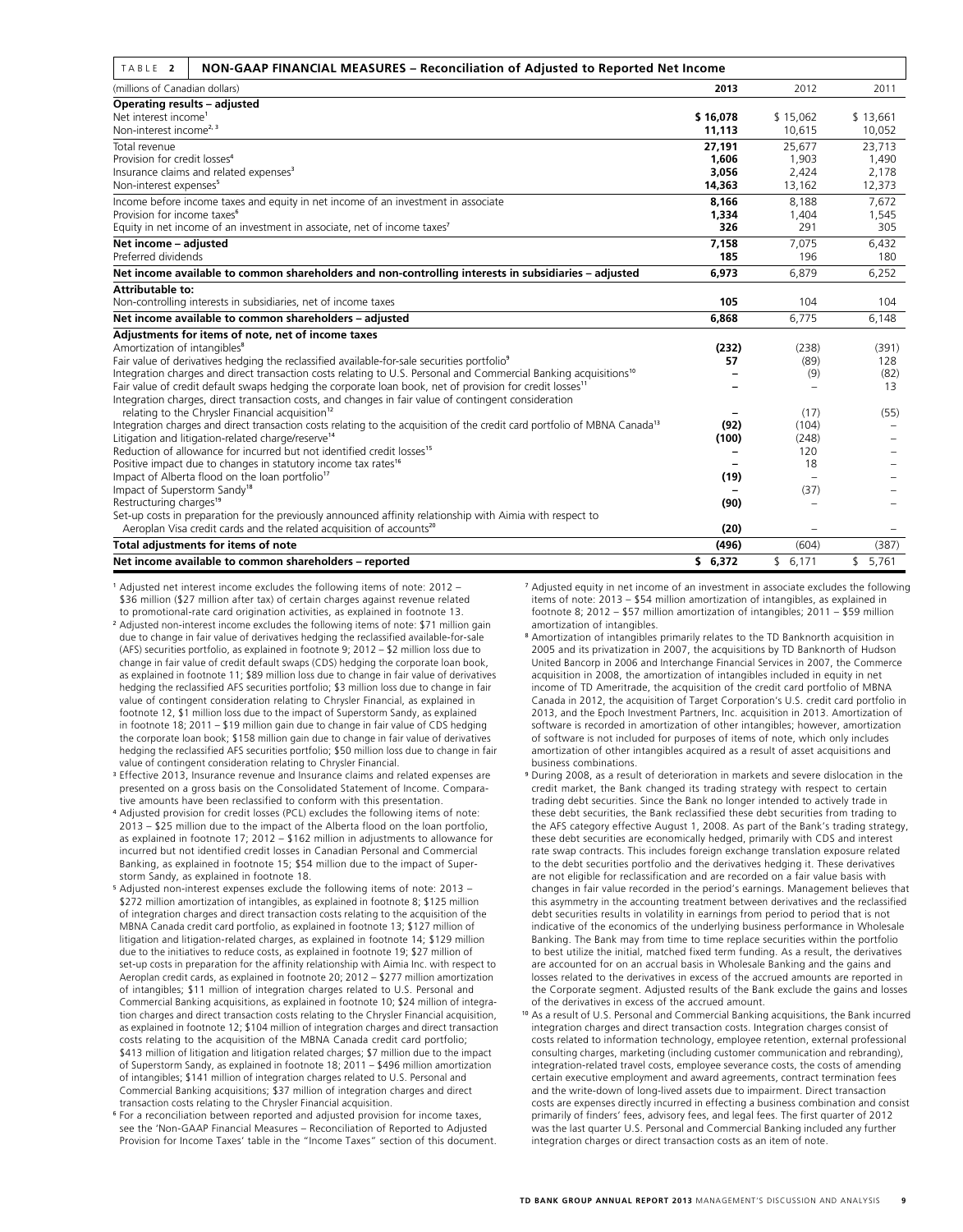- <sup>11</sup> The Bank purchases CDS to hedge the credit risk in Wholesale Banking's corporate lending portfolio. These CDS do not qualify for hedge accounting treatment and are measured at fair value with changes in fair value recognized in current period's earnings. The related loans are accounted for at amortized cost. Management believes that this asymmetry in the accounting treatment between CDS and loans would result in periodic profit and loss volatility which is not indicative of the economics of the corporate loan portfolio or the underlying business performance in Wholesale Banking. As a result, the CDS are accounted for on an accrual basis in Wholesale Banking and the gains and losses on the CDS, in excess of the accrued cost, are reported in the Corporate segment. When a credit event occurs in the corporate loan book that has an associated CDS hedge, the PCL related to the portion that was hedged through the CDS is netted against this item of note.
- <sup>12</sup> As a result of the Chrysler Financial acquisition in Canada and the U.S., the Bank incurred integration charges and direct transaction costs. As well, the Bank experienced volatility in earnings as a result of changes in fair value of contingent consideration. Integration charges consist of costs related to information technology, employee retention, external professional consulting charges, marketing (including customer communication and rebranding), integration-related travel costs, employee severance costs, the costs of amending certain executive employment and award agreements, contract termination fees, and the write-down of long-lived assets due to impairment. Direct transaction costs are expenses directly incurred in effecting a business combination and consist primarily of finders' fees, advisory fees, and legal fees. Contingent consideration is defined as part of the purchase agreement, whereby the Bank is required to pay additional cash consideration in the event that amounts realized on certain assets exceed a pre-established threshold. Contingent consideration is recorded at fair value on the date of acquisition. Changes in fair value subsequent to acquisition are recorded in the Consolidated Statement of Income. Adjusted earnings exclude the gains and losses on contingent consideration in excess of the acquisition date fair value. While integration charges and direct transaction costs related to this acquisition were incurred for both Canada and the U.S., the majority of these charges relate to integration initiatives undertaken for U.S. Personal and Commercial Banking. The fourth quarter of 2012 was the last quarter U.S. Personal and Commercial Banking included any further Chrysler Financial-related integration charges or direct transaction costs as an item of note.
- <sup>13</sup> As a result of the acquisition of the credit card portfolio of MBNA Canada, as well as certain other assets and liabilities, the Bank incurred integration charges and direct transaction costs. Integration charges consist of costs related to information technology, employee retention, external professional consulting charges, marketing (including customer communication, rebranding and certain charges against revenue related to promotional-rate card origination activities), integration-related travel costs, employee severance costs, the cost of amending certain executive employment and award agreements, contract termination fees, and the writedown of long-lived assets due to impairment. Direct transaction costs are expenses directly incurred in effecting the business combination and consist primarily of finders' fees, advisory fees and legal fees. Integration charges and direct transaction costs related to this acquisition are incurred by Canadian Personal and Commercial Banking. The integration charges to date are higher than what was anticipated when the transaction was announced. The elevated

spending is primarily due to additional costs incurred (other than the amounts capitalized) to build out technology platforms for the business.

- <sup>14</sup> As a result of certain adverse judgments and settlements in the U.S. in 2012 and after continued evaluation of this portfolio of cases throughout that year, the Bank took prudent steps to determine, in accordance with applicable accounting standards, that the litigation provision of \$413 million (\$248 million after tax) was required. In 2013, the Bank further reassessed its litigation provisions and determined that additional litigation and litigation-related charges of \$97 million (\$70 million after tax) and \$30 million (\$30 million after tax) were required as a result of recent developments and settlements reached in the U.S.
- <sup>15</sup> Excluding the impact related to the credit card portfolio of MBNA Canada and other consumer loan portfolios (which is recorded in Canadian Personal and Commercial Banking), "Reduction of allowance for incurred but not identified credit losses", formerly known as "General allowance increase (release) in Canadian Personal and Commercial Banking and Wholesale Banking" was \$162 million (\$120 million after tax) in fiscal 2012, all of which was attributable to the Wholesale Banking and non-MBNA related Canadian Personal and Commercial Banking loan portfolios. Beginning in 2013, the change in the "allowance for incurred but not identified credit losses" in the normal course of business is included in Corporate segment net income and is no longer be recorded as an item of note. <sup>16</sup> This represents the impact of changes in the income tax statutory rate on net deferred income tax balances.
- <sup>17</sup> In the third quarter of 2013, the Bank recorded a provision for credit losses of \$65 million (\$48 million after tax) for residential loan losses from Alberta flooding. In the fourth quarter of 2013, a provision of \$40 million (\$29 million after tax) was released. The reduction in the provision reflects an updated estimate incorporating more current information regarding the extent of damage, actual delinquencies in impacted areas, and greater certainty regarding payments to be received under the Alberta Disaster Recovery Program and from property and default insurance.
- <sup>18</sup> The Bank provided \$62 million (\$37 million after tax) in fiscal 2012 for certain estimated losses resulting from Superstorm Sandy which primarily relate to an increase in provision for credit losses, fixed asset impairments and charges against revenue relating to fee reversals.
- <sup>19</sup> The Bank undertook certain measures commencing in the fourth quarter of 2013, which are expected to continue through fiscal year 2014, to reduce costs in a sustainable manner and achieve greater operational efficiencies. To implement these measures, the Bank recorded a provision of \$129 million (\$90 million after tax) for restructuring initiatives related primarily to retail branch and real estate optimization initiatives.
- <sup>20</sup> On September 16, 2013, the Bank (i) confirmed that it had entered into an agreement pursuant to which TD will become the primary issuer of Aeroplan Visa credit cards commencing on January 1, 2014 (the "affinity relationship"); and (ii) announced that the Bank will acquire approximately 50% of the existing Aeroplan credit card portfolio from CIBC. During the fourth quarter of 2013, in preparation for the affinity relationship with Aimia Inc. and the expected acquisition of part of the CIBC credit card portfolio, the Bank incurred program set-up costs related to information technology, external professional consulting, marketing, training, and program management. These costs are included as an item of note in the Canadian Personal and Commercial Banking segment.

| TABLE 3                                                                           | <b>RECONCILIATION OF REPORTED TO ADJUSTED EARNINGS PER SHARE (EPS)</b> |                |                |                |
|-----------------------------------------------------------------------------------|------------------------------------------------------------------------|----------------|----------------|----------------|
| (Canadian dollars)                                                                |                                                                        | 2013           | 2012           | 2011           |
| Basic earnings per share - reported<br>Adjustments for items of note <sup>2</sup> |                                                                        | \$6.93<br>0.54 | \$6.81<br>0.66 | \$6.50<br>0.44 |
| Basic earnings per share - adjusted                                               |                                                                        | \$7.47         | \$7.47         | \$6.94         |
| Adjustments for items of note <sup>2</sup>                                        | Diluted earnings per share - reported                                  | \$6.91<br>0.54 | \$6.76<br>0.66 | \$6.43<br>0.43 |
|                                                                                   | Diluted earnings per share - adjusted                                  | \$7.45         | \$7.42         | \$6.86         |

<sup>1</sup> EPS is computed by dividing net income available to common shareholders by the weighted-average number of shares outstanding during the period.

<sup>2</sup> For explanation of items of note, see the "Non-GAAP Financial Measures – Reconciliation of Adjusted to Reported Net Income" table in the "Financial Results Overview" section of this document.

| TABLE 4       | AMORTIZATION OF INTANGIBLES, NET OF INCOME TAXES <sup>1</sup>                  |                 |                          |       |
|---------------|--------------------------------------------------------------------------------|-----------------|--------------------------|-------|
|               | (millions of Canadian dollars)                                                 |                 | 2012                     | 2011  |
| Canada Trust  |                                                                                | $\qquad \qquad$ | $\overline{\phantom{a}}$ | \$168 |
| TD Bank, N.A. |                                                                                | 117             | 122                      | 134   |
|               | TD Ameritrade (included in equity in net income of an investment in associate) | 54              | 57                       | 59    |
| <b>MBNA</b>   |                                                                                | 36              | 33                       |       |
| Other         |                                                                                | 25              | 26                       | 30    |
|               |                                                                                | \$232           | \$238                    | \$391 |
| Software      |                                                                                | 176             | 141                      | 116   |
|               | Amortization of intangibles, net of income taxes                               | \$408           | \$379                    | \$507 |

<sup>1</sup> Amortization of intangibles, with the exception of software, are included as items of note. For explanation of items of note, see the "Non-GAAP Financial Measures – Reconciliation of Adjusted to Reported Net Income" table in the "Financial Results Overview" section of this document.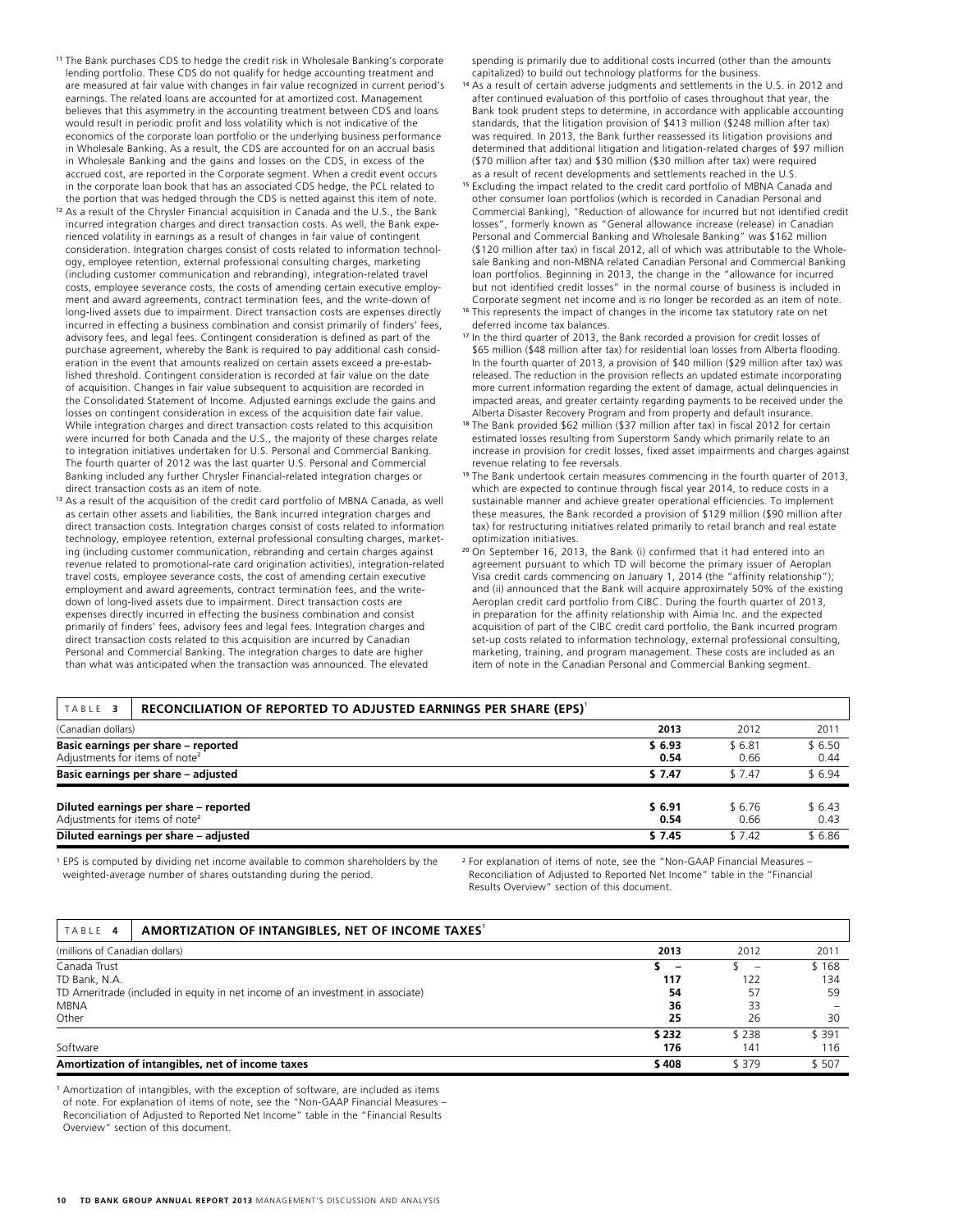#### **ECONOMIC PROFIT AND RETURN ON COMMON EQUITY**

The Bank's methodology for allocating capital to its business segments is aligned with the common equity capital requirements under Basel III at a 7% Common Equity Tier 1 (CET1) ratio. The return measures for business segments reflect a return on common equity methodology.

The Bank utilizes economic profit as a tool to measure shareholder value creation. Economic profit is adjusted net income available to common shareholders less a charge for average common equity. The rate used in the charge for average common equity is the equity cost of capital calculated using the capital asset pricing model. The charge represents an assumed minimum return required by common shareholders on the Bank's common equity. The Bank's goal is to achieve positive and growing economic profit.

Adjusted return on common equity (ROE) is adjusted net income available to common shareholders as a percentage of average common equity. ROE is a percentage rate and is a variation of economic profit which is a dollar measure. When ROE exceeds the equity cost of capital, economic profit is positive.

Economic profit and adjusted ROE are non-GAAP financial measures as these are not defined terms under IFRS. Readers are cautioned that earnings and other measures adjusted to a basis other than IFRS do not have standardized meanings under IFRS and, therefore, may not be comparable to similar terms used by other issuers.

| TABLE<br>5                   | ECONOMIC PROFIT AND RETURN ON COMMON EQUITY                                      |             |           |           |
|------------------------------|----------------------------------------------------------------------------------|-------------|-----------|-----------|
|                              | (millions of Canadian dollars, except as noted)                                  | 2013        | 2012      | 2011      |
|                              |                                                                                  | Return on   | Return on | Return on |
|                              |                                                                                  | common      | common    | invested  |
|                              |                                                                                  | equity      | equity    | capital   |
| Average common equity        |                                                                                  | \$45,676    | \$41.535  | \$35,568  |
|                              | Average cumulative goodwill and other intangibles amortized, net of income taxes | n/a         | n/a       | 5,309     |
|                              | Average common equity/Average invested capital                                   | \$45,676    | \$41.535  | \$40,877  |
|                              | Rate charged for average common equity/Average invested capital                  | $9.0\%$     | $9.0\%$   | 9.0%      |
|                              | Charge for average common equity/Average invested capital                        | \$4,111     | \$3.738   | 3,679     |
|                              | Net income available to common shareholders - reported                           | 6.372       | \$6.171   | 5.761     |
|                              | Items of note impacting income, net of income taxes <sup>2</sup>                 | 496         | 604       | 387       |
|                              | Net income available to common shareholders - adjusted                           | 6,868       | \$6,775   | \$6,148   |
| Economic profit <sup>3</sup> |                                                                                  | 2.757<br>s. | \$3.037   | \$2.469   |
|                              | Return on common equity - adjusted/Return on invested capital                    | 15.0%       | 16.3%     | 15.0%     |
|                              |                                                                                  |             |           |           |

<sup>1</sup> Not applicable.

<sup>2</sup> For explanations of items of note, see the "Non-GAAP Financial Measures – Reconciliation of Adjusted to Reported net income" table in the "Financial Results Overview" section of this document.

#### **SIGNIFICANT EVENTS IN 2013**

#### *Acquisition of Target Corporation's U.S. Credit Card Portfolio*

On March 13, 2013, the Bank, through its subsidiary, TD Bank USA, N.A., acquired substantially all of Target Corporation's existing U.S. Visa and private label credit card portfolios (Target), with a gross outstanding balance of \$5.8 billion. TD Bank USA, N.A. also entered into a seven-year program agreement under which it will become the exclusive issuer of Target-branded Visa and private label consumer credit cards to Target Corporation's U.S. customers.

Under the terms of the program agreement, the Bank and Target Corporation share in the profits generated by the portfolios. Target Corporation is responsible for all elements of operations and customer service, and bears most of the operating costs to service the assets. The Bank controls risk management policies and regulatory compliance, and bears all costs relating to funding the receivables for existing Target Visa accounts and all existing and newly issued Target private label accounts in the U.S. The Bank accounted for the purchase as an asset acquisition. The results of the acquisition from the acquisition date to October 31, 2013 have been recorded in the U.S. Personal and Commercial Banking segment.

At the date of acquisition the Bank recorded the credit card receivables acquired at their fair value of \$5.7 billion and intangible assets totalling \$98 million. The gross amount of revenue and credit losses have been recorded on the Consolidated Statement of Income since that date. Target Corporation shares in a fixed percentage of the revenue and credit losses incurred. Target Corporation's net share of revenue and credit losses is recorded in Non-interest expenses on the Consolidated Statement of Income and related receivables from, or payables to, Target Corporation are recorded in Other assets or Other liabilities, respectively, on the Consolidated Balance Sheet.

<sup>3</sup> Economic profit is calculated based on average common equity. Prior to 2012, economic profit was calculated based on average invested capital. Had this change been done on a retroactive basis, economic profit for the Bank, calculated based on average common equity, would have been \$2,947 million for 2011.

#### *Acquisition of Epoch Investment Partners, Inc.*

On March 27, 2013, the Bank acquired 100% of the outstanding equity of Epoch Holding Corporation including its wholly-owned subsidiary Epoch Investment Partners, Inc. (Epoch), a New York-based asset management firm. Epoch was acquired for cash consideration of \$674 million. Epoch Holding Corporation shareholders received US\$28 in cash per share.

The acquisition was accounted for as a business combination under the purchase method. The results of the acquisition from the acquisition date have been consolidated with the Bank's results and are reported in the Wealth and Insurance segment. As at March 27, 2013, the acquisition contributed \$34 million of tangible assets, and \$9 million of liabilities. The excess of consideration over the fair value of the acquired net assets of \$649 million has been allocated to customer relationship intangibles of \$149 million and goodwill of \$500 million. Goodwill is not expected to be deductible for tax purposes. For the year ended October 31, 2013, the acquisition contributed \$96 million to revenue and \$2 million to net income.

#### *Sale of TD Waterhouse Institutional Services*

On November 12, 2013, TD Waterhouse Canada Inc., a subsidiary of the Bank, completed the sale of the Bank's institutional services business, known as TD Waterhouse Institutional Services, to a subsidiary of National Bank of Canada. The transaction price was \$250 million, subject to certain price adjustment mechanisms. The effects of the sale will be recorded in the first quarter of fiscal 2014.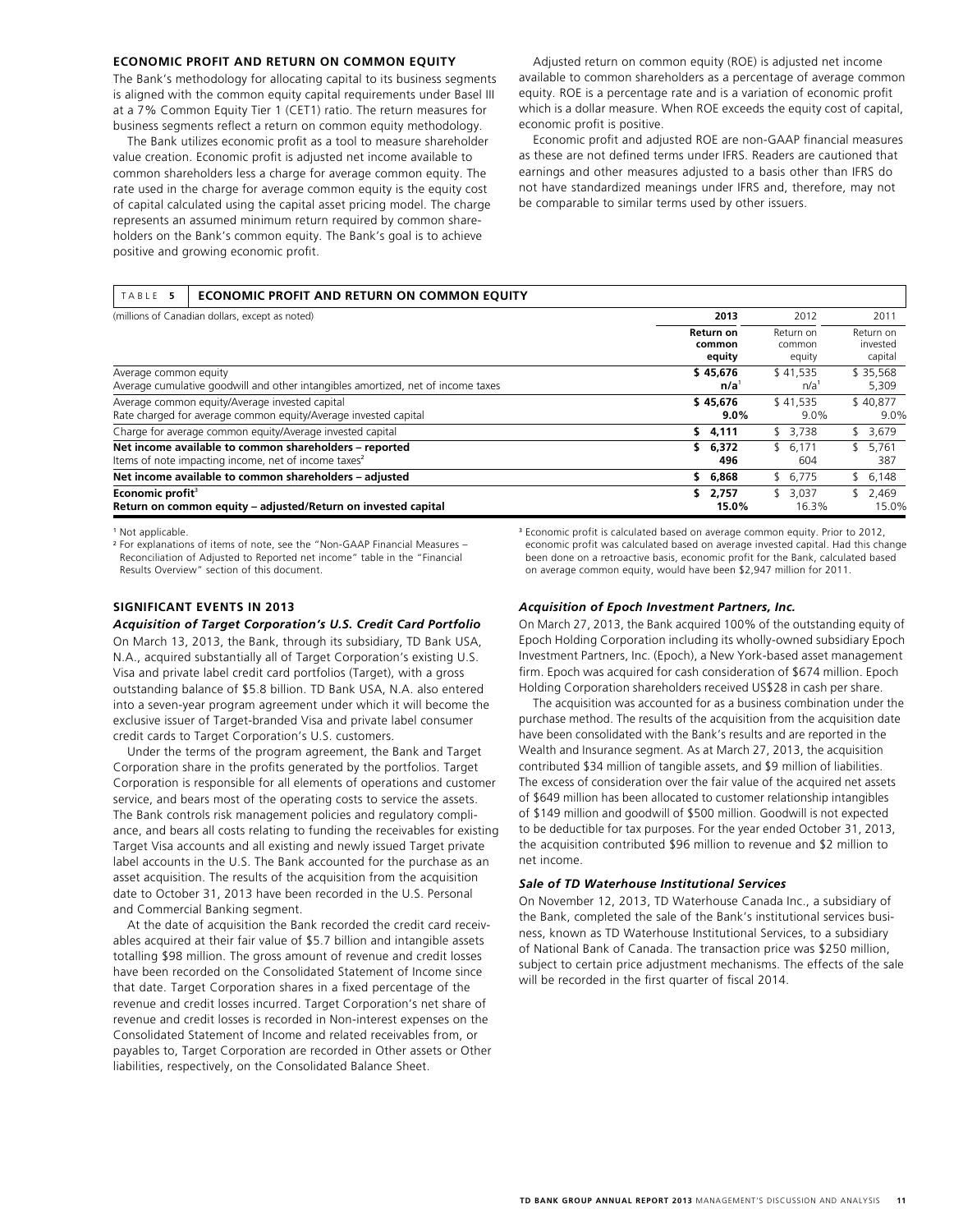#### *Agreement with Aimia Inc. and Acquisition of certain CIBC Aeroplan Credit Card Accounts*

On August 12, 2013, the Bank and Aimia Inc. (Aimia) announced that the Bank will become the primary credit card issuer for Aeroplan, a loyalty program owned by Aimia, starting on January 1, 2014. On September 16, 2013, the Bank, Aimia, and the Canadian Imperial Bank of Commerce (CIBC) jointly announced agreements under which the Bank will also acquire approximately 50% of CIBC's existing Aeroplan credit card portfolio, which will primarily include accounts held by customers who do not have an existing retail banking relationship with CIBC. The Bank expects to acquire approximately 550,000 cardholder accounts, representing approximately \$3 billion in card balances and \$20 billion in annual retail spend. The Bank will pay a purchase price of par plus \$50 million for the CIBC Aeroplan accounts. In addition, the Bank will pay CIBC a further \$112.5 million plus HST over three years under a commercial subsidy agreement. Depending on the

migration of Aeroplan-branded credit card accounts between CIBC and TD over the next five years, TD, Aimia, and CIBC have agreed to make additional potential payments of up to \$400 million. TD will be responsible for, or entitled to receive, up to \$300 million of these potential payments.

Additionally, TD will make a \$100 million upfront payment to Aimia to assist in the development and maintenance of the new Distinction program. The minimum miles purchase commitment is a five-year volume commitment based on miles purchases by TD and CIBC. These payments by TD, in aggregate, would not exceed \$95 million. Also, TD and Aimia will undertake a joint marketing spend of approximately \$140 million in the first four years of the program to support the new Aeroplan Visa co-branded credit cards and program features.

The CIBC portfolio acquisition is subject to customary closing conditions and is expected to close in the first quarter of fiscal 2014.

#### **FINANCIAL RESULTS OVERVIEW**

Net Income

#### **AT A GLANCE OVERVIEW**

- **Reported net income was \$6,662 million, an increase of \$191 million, or 3%, compared with last year.**
- **Adjusted net income was \$7,158 million, an increase of \$83 million, or 1%, compared with last year.**

Reported net income for the year was \$6,662 million, an increase of \$191 million, or 3%, compared with \$6,471 million last year. Adjusted net income for the year was \$7,158 million, an increase of \$83 million, or 1%, compared with \$7,075 million last year. The increase in adjusted net income was due to higher earnings in the Canadian Personal and Commercial Banking and U.S. Personal and Commercial Banking segments, partially offset by lower earnings in the Wealth and Insurance and Wholesale Banking segments. Canadian Personal and Commercial Banking net income increased primarily due to good volume growth, favourable credit performance, and effective expense management. U.S. Personal and Commercial Banking net income increased primarily due to strong loan and deposit volume growth, higher fee-based revenue, and gains on sales of securities and debt securities classified as loans, partially offset by lower margins and higher expenses to support business growth. Wealth and Insurance net income decreased due to increased claims and related expenses in the Insurance business, partially offset by higher fee-based revenue in the Wealth business and higher earnings in TD Ameritrade. Wholesale Banking net income decreased due to lower trading-related revenue and lower security gains in the investment portfolio.

Reported diluted earnings per share for the year were \$6.91 this year, a 2% increase, compared with \$6.76 last year. Adjusted diluted earnings per share for the year were \$7.45 compared with \$7.42 last year.

#### *Impact of Foreign Exchange Rate on U.S. Personal and Commercial Banking and TD Ameritrade Translated Earnings*

U.S. Personal and Commercial Banking earnings and the Bank's share of earnings from TD Ameritrade are impacted by fluctuations in the U.S. dollar to Canadian dollar exchange rate compared with last year.

Depreciation of the Canadian dollar had a favourable impact on consolidated earnings for the year ended October 31, 2013, compared with last year, as shown in the table below.

| IMPACT OF FOREIGN EXCHANGE RATE ON U.S.<br>PERSONAL AND COMMERCIAL BANKING AND<br>TD AMERITRADE TRANSLATED EARNINGS<br>TABIF<br>-6 |                                                                 |           |           |  |  |  |  |  |  |  |  |
|------------------------------------------------------------------------------------------------------------------------------------|-----------------------------------------------------------------|-----------|-----------|--|--|--|--|--|--|--|--|
|                                                                                                                                    | 2012<br>(millions of Canadian dollars, except as noted)<br>2013 |           |           |  |  |  |  |  |  |  |  |
|                                                                                                                                    |                                                                 | vs. 2012  | vs. 2011  |  |  |  |  |  |  |  |  |
|                                                                                                                                    | <b>U.S. Personal and Commercial Banking</b>                     |           |           |  |  |  |  |  |  |  |  |
|                                                                                                                                    | Increased total revenue - reported                              | 114<br>S. | 108<br>\$ |  |  |  |  |  |  |  |  |
|                                                                                                                                    | Increased total revenue - adjusted                              | 114       | 108       |  |  |  |  |  |  |  |  |
|                                                                                                                                    | Increased non-interest expenses - reported                      | 74        | 77        |  |  |  |  |  |  |  |  |
|                                                                                                                                    | Increased non-interest expenses - adjusted                      | 76        | 65        |  |  |  |  |  |  |  |  |
|                                                                                                                                    | Increased net income - reported, after tax                      | 22        | 19        |  |  |  |  |  |  |  |  |
|                                                                                                                                    | Increased net income - adjusted, after tax                      | 23        | 25        |  |  |  |  |  |  |  |  |
| TD Ameritrade                                                                                                                      |                                                                 |           |           |  |  |  |  |  |  |  |  |
|                                                                                                                                    | Increase in share of earnings, after tax                        | 3<br>S    | 5         |  |  |  |  |  |  |  |  |
|                                                                                                                                    | Increase in basic earnings per share -                          |           |           |  |  |  |  |  |  |  |  |
| reported (dollars)                                                                                                                 |                                                                 | \$ 0.03   | \$0.02    |  |  |  |  |  |  |  |  |
|                                                                                                                                    | Increase in basic earnings per share -                          |           |           |  |  |  |  |  |  |  |  |
| adjusted (dollars)                                                                                                                 |                                                                 | \$ 0.04   | \$ 0.03   |  |  |  |  |  |  |  |  |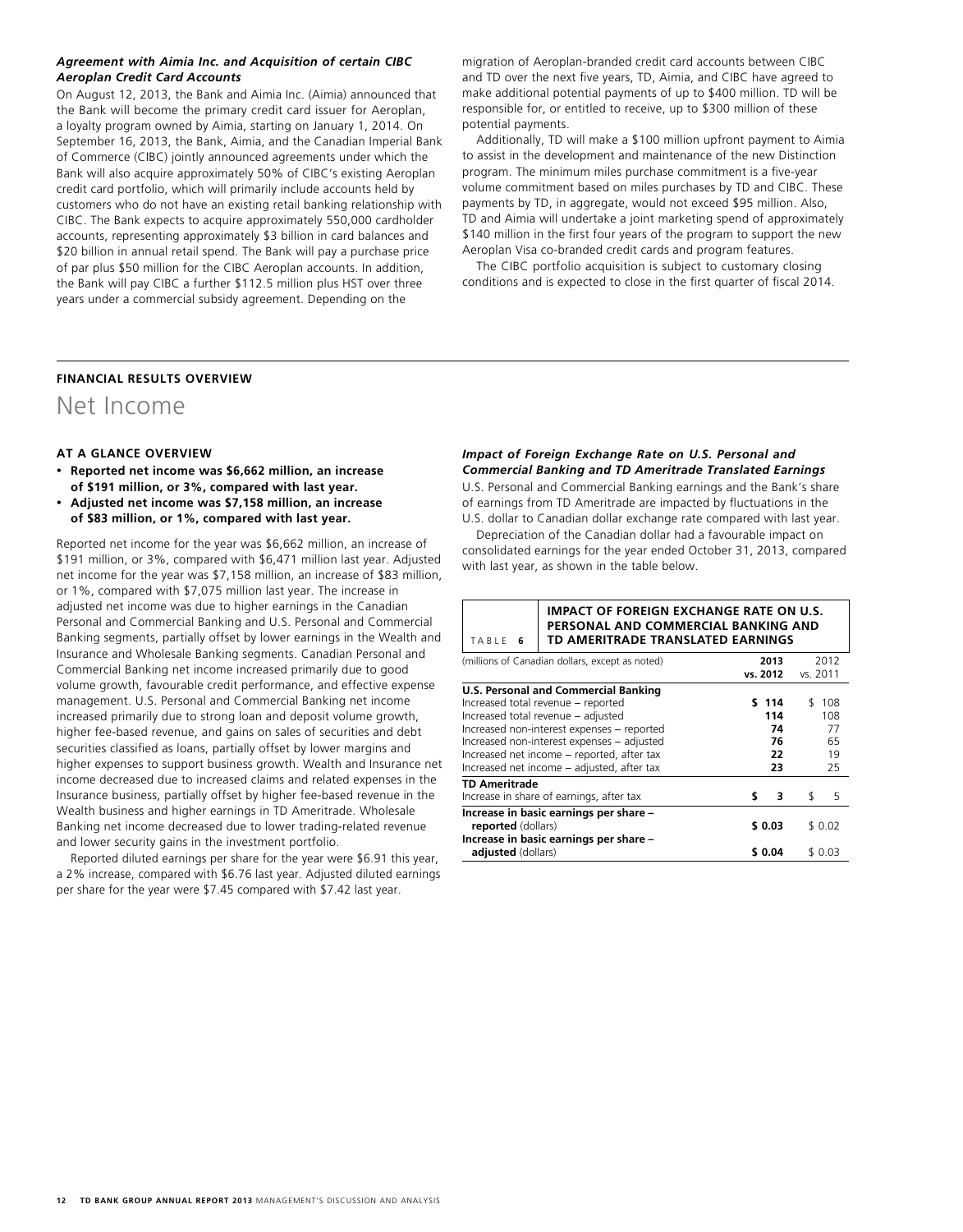#### **FINANCIAL RESULTS OVERVIEW**

## Revenue

#### **AT A GLANCE OVERVIEW**

- **Reported revenue**<sup>1</sup>  **was \$27,262 million, an increase of \$1,716 million, or 7%, compared with last year.**
- **Adjusted revenue**<sup>1</sup>  **was \$27,191 million, an increase of \$1,514 million, or 6%, compared with last year.**
- **Reported net interest income increased by \$1,052 million, or 7%, compared with last year.**
- **Adjusted net interest income increased by \$1,016 million, or 7%, compared with last year.**
- **Reported non-interest income' increased by \$664 million, or 6%, compared with last year.**
- **•** Adjusted non-interest income<sup>1</sup> increased by \$498 million, **or 5%, compared with last year.**

#### **NET INTEREST INCOME**

Net interest income for the year on a reported and adjusted basis was \$16,078 million, an increase of \$1,052 million, or 7%, on a reported basis, and an increase of \$1,016 million, or 7%, on an adjusted basis. The increase in adjusted net interest income was driven primarily by increases in the U.S. Personal and Commercial Banking, Canadian Personal and Commercial Banking, and Wholesale Banking segments. U.S. Personal and Commercial Banking net interest income increased primarily due to the inclusion of revenue from Target and strong loan and deposit volume, partially offset by lower margin and loan accretion. Canadian Personal and Commercial Banking net interest income increased primarily due to good portfolio volume growth, partially offset by lower margin. Wholesale Banking net interest income increased primarily due to higher trading-related net interest income.



#### **NET INTEREST MARGIN**

Net interest margin declined by 3 basis points (bps) in the year to 2.20% from 2.23% last year. Lower margin in Canadian Personal and Commercial Banking was partially offset by the higher margin in U.S. Personal and Commercial Banking. The U.S. Personal and Commercial Banking margin rose due to the impact of Target, partially offset by core margin compression.

<sup>1</sup> Effective 2013, Insurance revenue and Insurance claims and related expenses are presented on a gross basis on the Consolidated Statement of Income. Comparative amounts have been reclassified to conform with the current period presentation.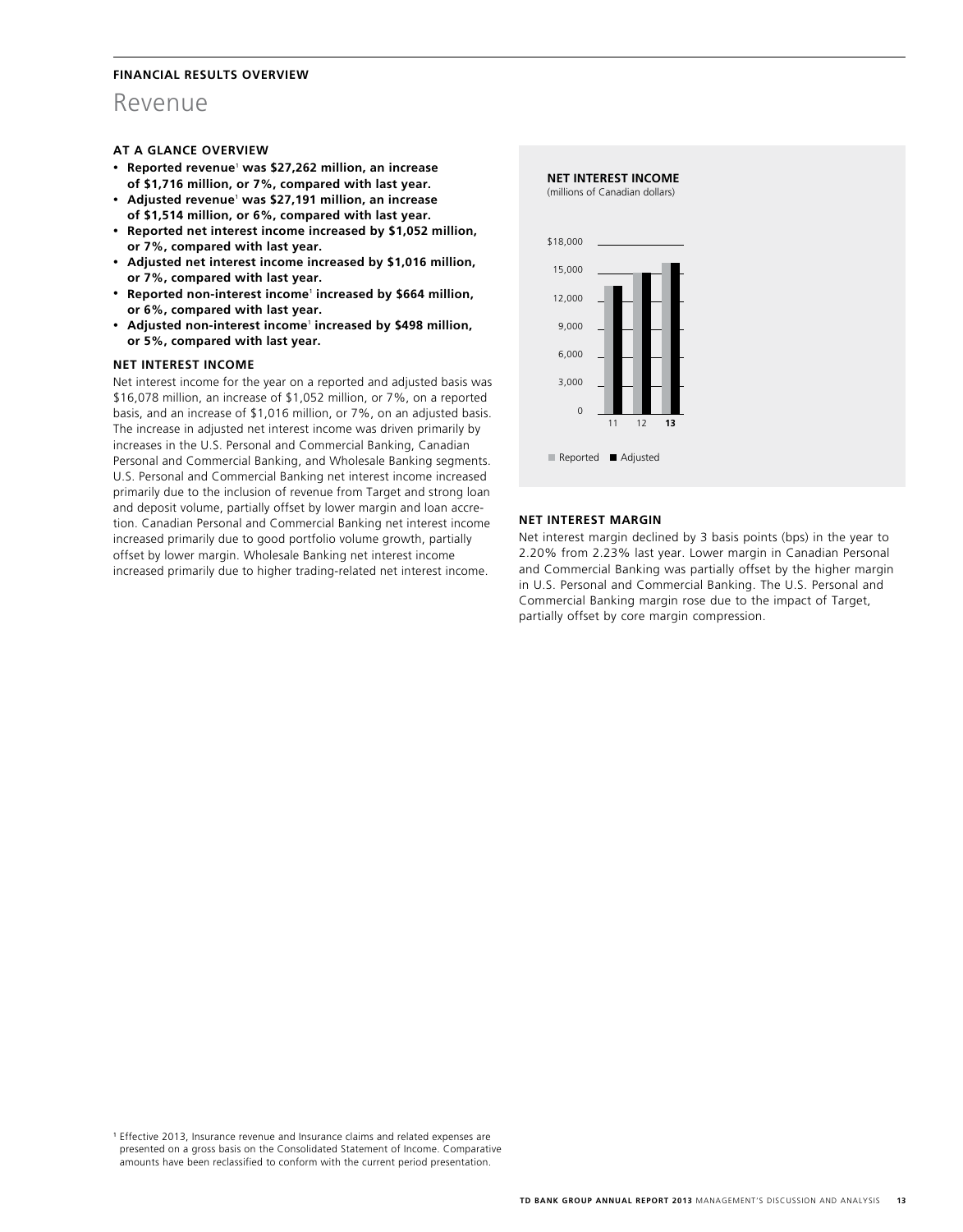| NET INTEREST INCOME ON AVERAGE EARNING BALANCES <sup>1,2</sup><br>TABLE 7                                            |                      |                       |                 |                            |                       |                 |                      |                       |                 |
|----------------------------------------------------------------------------------------------------------------------|----------------------|-----------------------|-----------------|----------------------------|-----------------------|-----------------|----------------------|-----------------------|-----------------|
| (millions of Canadian dollars, except as noted)                                                                      |                      |                       | 2013            |                            |                       | 2012            |                      |                       | 2011            |
|                                                                                                                      | Average<br>balance   | Interest <sup>3</sup> | Average<br>rate | Average<br>balance         | Interest <sup>3</sup> | Average<br>rate | Average<br>balance   | Interest <sup>3</sup> | Average<br>rate |
| <b>Interest-earning assets</b>                                                                                       |                      |                       |                 |                            |                       |                 |                      |                       |                 |
| <b>Interest-bearing deposits with Banks</b>                                                                          |                      |                       |                 |                            |                       |                 |                      |                       |                 |
| Canada<br>U.S.                                                                                                       | Ś.<br>$4,552$ \$     | 23<br>32              | $0.51\%$ \$     | $8,950$ \$                 | 41<br>42              | $0.46\%$ \$     | 5,580                | 52<br>S<br>316        | 0.93%           |
| <b>Securities</b>                                                                                                    | 17,748               |                       | 0.18            | 13,580                     |                       | 0.31            | 13,438               |                       | 2.35            |
| Trading                                                                                                              |                      |                       |                 |                            |                       |                 |                      |                       |                 |
| Canada                                                                                                               | 54,384               | 1,398                 | 2.57            | 48,342                     | 1,332                 | 2.76            | 40,561               | 1,129                 | 2.78            |
| U.S.                                                                                                                 | 16,781               | 321                   | 1.91            | 13,201                     | 231                   | 1.75            | 8,948                | 148                   | 1.65            |
| Non-trading                                                                                                          |                      |                       |                 |                            |                       |                 |                      |                       |                 |
| Canada<br>U.S.                                                                                                       | 20,551<br>66,675     | 336<br>1,384          | 1.63<br>2.08    | 18,855<br>66,089           | 288<br>1,671          | 1.53<br>2.53    | 16,157<br>61,497     | 212<br>1,299          | 1.31<br>2.11    |
| Securities purchased under reverse                                                                                   |                      |                       |                 |                            |                       |                 |                      |                       |                 |
| repurchase agreements                                                                                                |                      |                       |                 |                            |                       |                 |                      |                       |                 |
| Canada                                                                                                               | 24,207               | 230                   | 0.95            | 25,944                     | 249                   | 0.96            | 22,145               | 193                   | 0.87            |
| U.S.                                                                                                                 | 31,422               | 94                    | 0.30            | 27,025                     | 90                    | 0.33            | 24,016               | 77                    | 0.32            |
| Loans                                                                                                                |                      |                       |                 |                            |                       |                 |                      |                       |                 |
| Mortgages <sup>4</sup>                                                                                               |                      |                       |                 |                            |                       |                 |                      |                       |                 |
| Canada<br>U.S.                                                                                                       | 176,856<br>41,744    | 5,390<br>1,710        | 3.05<br>4.10    | 163,016<br>36,910          | 5,141<br>1,671        | 3.15<br>4.53    | 145,052<br>32,947    | 5,040<br>1,524        | 3.47<br>4.63    |
| Consumer instalment and other personal                                                                               |                      |                       |                 |                            |                       |                 |                      |                       |                 |
| Canada                                                                                                               | 91,729               | 4.718                 | 5.14            | 93,622                     | 5,270                 | 5.63            | 93,667               | 5,348                 | 5.71            |
| U.S.                                                                                                                 | 26,206               | 1,016                 | 3.88            | 22,568                     | 1,018                 | 4.51            | 17,288               | 864                   | 5.00            |
| Credit card                                                                                                          |                      |                       |                 |                            |                       |                 |                      |                       |                 |
| Canada                                                                                                               | 14,582               | 1,828                 | 12.54           | 14,128                     | 1,699                 | 12.03           | 8,139                | 965                   | 11.86           |
| U.S.                                                                                                                 | 4,697                | 834                   | 17.76           | 1,043                      | 124                   | 11.89           | 855                  | 109                   | 12.75           |
| Business and government <sup>4</sup><br>Canada                                                                       | 43,025               | 1,243                 | 2.89            | 32,287                     | 1,111                 | 3.44            | 26,412               | 1,045                 | 3.96            |
| U.S.                                                                                                                 | 33,452               | 1,340                 | 4.01            | 29,451                     | 1,362                 | 4.62            | 25,295               | 1,525                 | 6.03            |
| International                                                                                                        | 62,402               | 719                   | 1.15            | 59,101                     | 898                   | 1.52            | 51,144               | 1,063                 | 2.08            |
| <b>Total interest-earning assets</b>                                                                                 | \$731,013            | \$22,616              | 3.09%           | \$674,112                  | \$22,238              | 3.30%           | \$593,141            | \$20,909              | 3.53%           |
| <b>Interest-bearing liabilities</b>                                                                                  |                      |                       |                 |                            |                       |                 |                      |                       |                 |
| <b>Deposits</b>                                                                                                      |                      |                       |                 |                            |                       |                 |                      |                       |                 |
| Personal                                                                                                             |                      |                       |                 |                            |                       |                 |                      |                       |                 |
| Canada<br>U.S.                                                                                                       | \$168,369<br>130,378 | \$<br>1,660<br>211    | 0.16            | 0.99% \$160,947<br>119,605 | 1,819<br>\$<br>264    | 1.13%<br>0.22   | \$150,802<br>102,345 | 1,886<br>S<br>254     | 1.25%<br>0.25   |
| <b>Banks</b>                                                                                                         |                      |                       |                 |                            |                       |                 |                      |                       |                 |
| Canada                                                                                                               | 6,134                | 11                    | 0.18            | 4,984                      | 28                    | 0.56            | 3,983                | 27                    | 0.68            |
| U.S.                                                                                                                 | 6,565                | 14                    | 0.21            | 5,278                      | 10                    | 0.19            | 5,622                | 12                    | 0.21            |
| Business and government <sup>5, 6</sup>                                                                              |                      |                       |                 |                            |                       |                 |                      |                       |                 |
| Canada                                                                                                               | 118,671              | 1,119                 | 0.94            | 113,066                    | 1,303                 | 1.15            | 89,675               | 1,046                 | 1.17            |
| U.S.                                                                                                                 | 111,787              | 1,248                 | 1.12            | 88,962                     | 1,226                 | 1.38            | 78,879               | 1,150                 | 1.46            |
| Subordinated notes and debentures<br>Obligations related to securities sold short<br>and under repurchase agreements | 8,523                | 447                   | 5.24            | 11,509                     | 612                   | 5.32            | 12,403               | 663                   | 5.35            |
| Canada                                                                                                               | 40,874               | 472                   | 1.15            | 37,875                     | 432                   | 1.14            | 26,333               | 367                   | 1.39            |
| U.S.                                                                                                                 | 37,534               | 102                   | 0.27            | 30,161                     | 96                    | 0.32            | 23,797               | 71                    | 0.30            |
| <b>Liabilities for preferred shares</b>                                                                              |                      |                       |                 |                            |                       |                 |                      |                       |                 |
| and capital trust securities                                                                                         | 1,879                | 154                   | 8.20            | 2,253                      | 174                   | 7.72            | 2,811                | 208                   | 7.40            |
| Securitization liabilities <sup>7</sup><br>Other liabilities <sup>8</sup>                                            | 50,591               | 927                   | 1.83            | 53,032                     | 1,026                 | 1.93            | 52,823               | 1,235                 | 2.34            |
| Canada                                                                                                               | 5,563                | 79                    | 1.42            | 5,523                      | 78                    | 1.41            | 6,185                | 89                    | 1.44            |
| International                                                                                                        | 19,966               | 94                    | 0.47            | 17,964                     | 144                   | 0.80            | 17,848               | 240                   | 1.34            |
| <b>Total interest-bearing liabilities</b>                                                                            | \$706,834            | \$6,538               | 0.92%           | \$651,159                  | \$<br>7,212           |                 | 1.11% \$573,506      | \$7,248               | 1.26%           |
| <b>Total net interest income</b><br>on average earning assets                                                        | \$731,013 \$16,078   |                       |                 | 2.20% \$674,112 \$15,026   |                       |                 | 2.23% \$593,141      | \$13,661              | 2.30%           |
|                                                                                                                      |                      |                       |                 |                            |                       |                 |                      |                       |                 |

<sup>1</sup> Net interest income includes dividends on securities.

<sup>2</sup> Geographic classification of assets and liabilities is based on the domicile of the booking point of assets and liabilities.

<sup>3</sup> Interest income includes loan fees earned by the Bank, which are recognized in net interest income over the life of the loan through the effective interest rate method. <sup>4</sup> Includes trading loans that the Bank intends to sell immediately or in the near term

with a fair value of \$24 million (2012 – \$25 million, 2011 – \$259 million) and amortized cost of \$24 million (2012 – \$25 million, 2011 – \$253 million), and loans designated at fair value through profit or loss of \$9 million (2012 – \$13 million, 2011 – \$14 million) and amortized cost of nil (2012 – nil, 2011 – \$5 million).

<sup>5</sup> Includes trading deposits with a fair value of \$47,593 million (2012 – \$38,774 million, 2011 – \$29,613 million).

<sup>6</sup> Includes marketing fees incurred on the TD Ameritrade Insured Deposit Accounts of \$821 million (2012 – \$834 million, 2011 – \$762 million).

<sup>7</sup> Includes securitization liabilities designated at fair value through profit or loss of \$21,960 million (2012 – \$25,324 million, 2011 – \$27,725 million) and related amortized cost of \$21,757 million (2012 – \$24,600 million, 2011 – \$26,578 million). Also includes securitization liabilities at amortized cost of \$25,144 million (2012 – \$25,224 million, 2011 – \$25,133 million).

<sup>8</sup> Other liabilities includes asset-backed commercial paper and term notes with an amortized cost of \$5.1 billion (2012 – \$4.6 billion, 2011 – \$5.1 billion).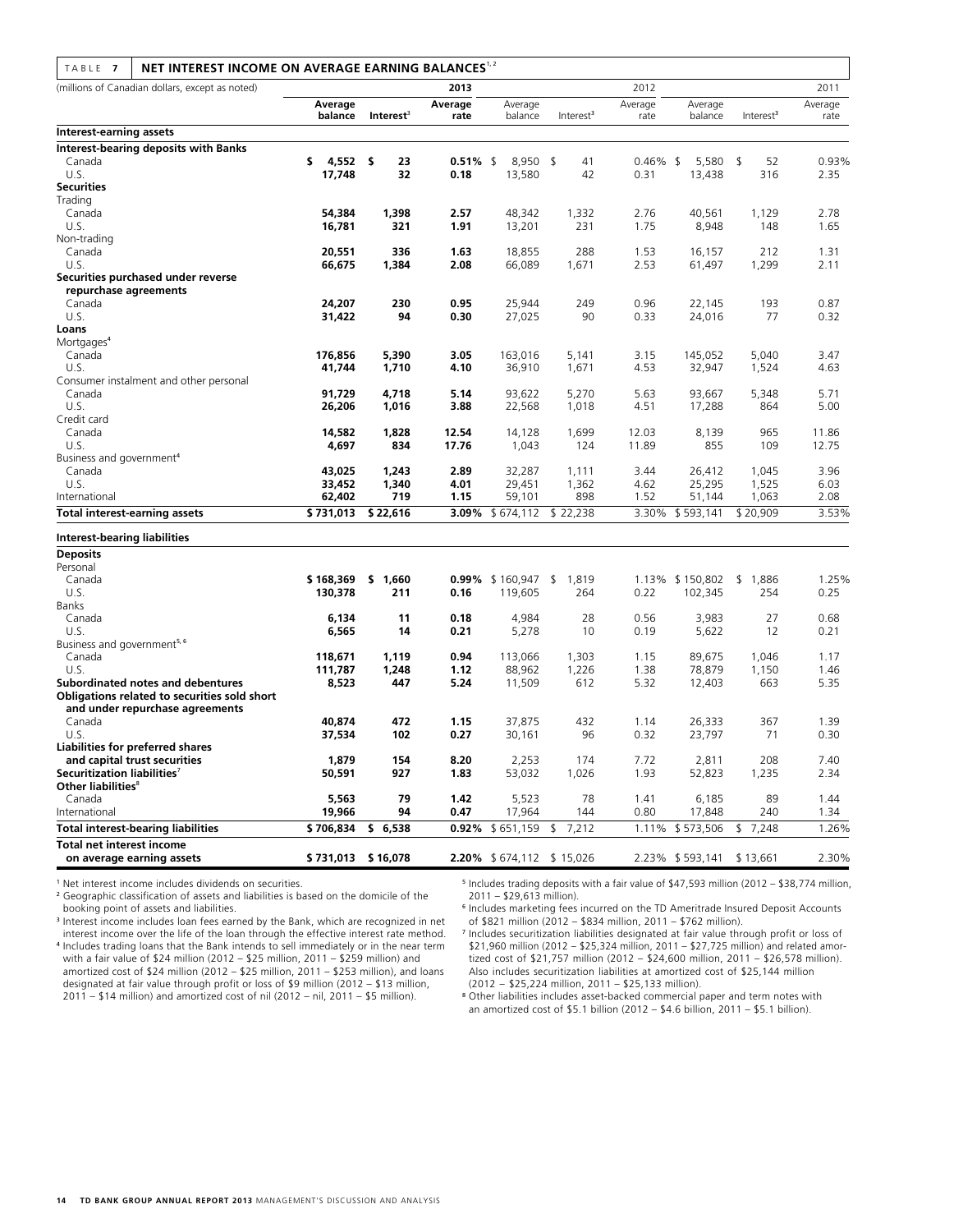The table below presents an analysis of the change in net interest income of volume and interest rate changes. In this analysis, changes due to volume/interest rate variance have been allocated to average interest rate.

## **ANALYSIS OF CHANGE IN NET INTEREST INCOME<sup>1,2</sup>**

| ARALISIS OF CHAIR                                                  |                |             |              |                |                                            |                                            |                |                |
|--------------------------------------------------------------------|----------------|-------------|--------------|----------------|--------------------------------------------|--------------------------------------------|----------------|----------------|
| (millions of Canadian dollars)                                     |                |             |              |                | 2013 vs. 2012                              |                                            |                | 2012 vs. 2011  |
|                                                                    |                |             |              |                | Favourable (unfavourable) due to change in | Favourable (unfavourable) due to change in |                |                |
|                                                                    | Average volume |             | Average rate |                | Net change                                 | Average volume                             | Average rate   | Net change     |
| Interest-earning assets                                            |                |             |              |                |                                            |                                            |                |                |
| Interest-bearing deposits with banks                               |                |             |              |                |                                            |                                            |                |                |
| Canada                                                             | \$             | (20)        | \$           | $\overline{2}$ | \$(18)                                     | \$<br>32                                   | \$<br>(43)     | \$<br>(11)     |
| U.S.                                                               |                | 13          |              | (23)           | (10)                                       | 3                                          | (277)          | (274)          |
| <b>Securities</b>                                                  |                |             |              |                |                                            |                                            |                |                |
| Trading                                                            |                |             |              |                |                                            |                                            |                |                |
| Canada                                                             |                | 166         |              | (100)          | 66                                         | 216                                        | (13)           | 203            |
| U.S.                                                               |                | 62          |              | 28             | 90                                         | 70                                         | 13             | 83             |
| Non-trading                                                        |                |             |              |                |                                            |                                            |                |                |
| Canada                                                             |                | 26<br>14    |              | 22             | 48                                         | 36<br>97                                   | 40<br>275      | 76<br>372      |
| U.S.                                                               |                |             |              | (301)          | (287)                                      |                                            |                |                |
| Securities purchased under reverse repurchase agreements<br>Canada |                | (16)        |              | (3)            | (19)                                       | 33                                         | 23             | 56             |
| U.S.                                                               |                | 14          |              | (10)           | 4                                          | 10                                         | 3              | 13             |
| Loans                                                              |                |             |              |                |                                            |                                            |                |                |
| Mortgages <sup>3</sup>                                             |                |             |              |                |                                            |                                            |                |                |
| Canada                                                             |                | 436         |              | (187)          | 249                                        | 624                                        | (523)          | 101            |
| U.S.                                                               |                | 219         |              | (180)          | 39                                         | 183                                        | (36)           | 147            |
| Consumer instalment and other personal                             |                |             |              |                |                                            |                                            |                |                |
| Canada                                                             |                | (106)       |              | (446)          | (552)                                      | (2)                                        | (76)           | (78)           |
| U.S.                                                               |                | 164         |              | (166)          | (2)                                        | 264                                        | (110)          | 154            |
| Credit card                                                        |                |             |              |                |                                            |                                            |                |                |
| Canada                                                             |                | 55          |              | 74             | 129                                        | 710                                        | 24             | 734            |
| U.S.                                                               |                | 435         |              | 275            | 710                                        | 24                                         | (9)            | 15             |
| Business and government <sup>3</sup>                               |                |             |              |                |                                            |                                            |                |                |
| Canada                                                             |                | 370         |              | (238)          | 132                                        | 233                                        | (167)          | 66             |
| U.S.                                                               |                | 185<br>65   |              | (207)          | (22)                                       | 251<br>91                                  | (414)<br>(256) | (163)<br>(165) |
| International                                                      |                |             |              | (244)          | (179)                                      |                                            |                |                |
| <b>Total interest-earning assets</b>                               |                | \$2,082     |              | \$(1,704)      | \$ 378                                     | \$2,875                                    | \$(1,546)      | \$1,329        |
| <b>Interest-bearing liabilities</b>                                |                |             |              |                |                                            |                                            |                |                |
| <b>Deposits</b>                                                    |                |             |              |                |                                            |                                            |                |                |
| Personal                                                           |                |             |              |                |                                            |                                            |                |                |
| Canada                                                             | \$             | (85)        | \$           | 244            | \$159                                      | \$(127)                                    | \$<br>194      | \$<br>67       |
| U.S.<br><b>Banks</b>                                               |                | (24)        |              | 77             | 53                                         | (43)                                       | 33             | (10)           |
| Canada                                                             |                | (6)         |              | 23             | 17                                         | (6)                                        | 5              | (1)            |
| U.S.                                                               |                | (2)         |              | (2)            | (4)                                        | $\mathbf{1}$                               | $\mathbf{1}$   | 2              |
| Business and government <sup>4, 5</sup>                            |                |             |              |                |                                            |                                            |                |                |
| Canada                                                             |                | (65)        |              | 249            | 184                                        | (274)                                      | 17             | (257)          |
| U.S.                                                               |                | (315)       |              | 293            | (22)                                       | (147)                                      | 71             | (76)           |
| Subordinated notes and debentures                                  |                | 159         |              | 6              | 165                                        | 48                                         | 3              | 51             |
| Obligations related to securities sold                             |                |             |              |                |                                            |                                            |                |                |
| short and under repurchase agreements                              |                |             |              |                |                                            |                                            |                |                |
| Canada                                                             |                | (34)        |              | (6)            | (40)                                       | (161)                                      | 96             | (65)           |
| U.S.                                                               |                | (24)        |              | 18             | (6)                                        | (19)                                       | (6)            | (25)           |
| Liabilities for preferred shares and capital trust securities      |                | 25          |              | (5)            | 20                                         | 41                                         | (7)            | 34             |
| Securitization liabilities <sup>6</sup>                            |                | 32          |              | 67             | 99                                         | (5)                                        | 214            | 209            |
| Other liabilities <sup>7</sup>                                     |                |             |              | L.             |                                            |                                            |                |                |
| Canada<br>International                                            |                | (1)<br>(27) |              | 77             | (1)<br>50                                  | 10<br>$\overline{4}$                       | 1<br>92        | 11<br>96       |
|                                                                    |                |             |              |                |                                            |                                            |                |                |
| <b>Total interest-bearing liabilities</b>                          | \$.            | (367)       |              | \$1,041        | \$ 674                                     | (678)<br>\$                                | \$<br>714      | \$<br>36       |
| Total net interest income on average earning assets                |                | \$1,715     | \$           | (663)          | \$1,052                                    | \$2,197                                    | \$<br>(832)    | \$1,365        |

<sup>1</sup> Geographic classification of assets and liabilities is based on the domicile of the booking point of assets and liabilities.

<sup>2</sup> Interest income includes loan fees earned by the Bank, which are recognized in net interest income over the life of the loan through the effective interest rate method.

<sup>3</sup> Includes trading loans that the Bank intends to sell immediately or in the near term with a fair value of \$24 million (2012 – \$25 million, 2011 – \$259 million) and amortized cost of \$24 million (2012 – \$25 million, 2011 – \$253 million), and loans designated at fair value through profit or loss of \$9 million (2012 – \$13 million,

2011 – \$14 million) and amortized cost of nil (2012 – nil, 2011 – \$5 million). <sup>4</sup> Includes trading deposits with a fair value of \$47,593 million (2012 – \$38,774 million, 2011 – \$29,613 million).

<sup>5</sup> Includes marketing fees incurred on the TD Ameritrade Insured Deposit Accounts of \$821 million (2012 – \$834 million, 2011 – \$762 million).

<sup>6</sup> Includes securitization liabilities designated at fair value through profit or loss of \$21,960 million (2012 – \$25,324 million, 2011 – \$27,725 million) and related amortized cost of \$21,757 million (2012 – \$24,600 million, 2011 – \$26,578 million). Also includes securitization liabilities at amortized cost of \$25,144 million (2012 – \$25,224 million, 2011 – \$25,133 million).

<sup>7</sup> Other liabilities includes asset-backed commercial paper and term notes with an amortized cost of \$5.1 billion (2012 – \$4.6 billion, 2011 – \$5.1 billion).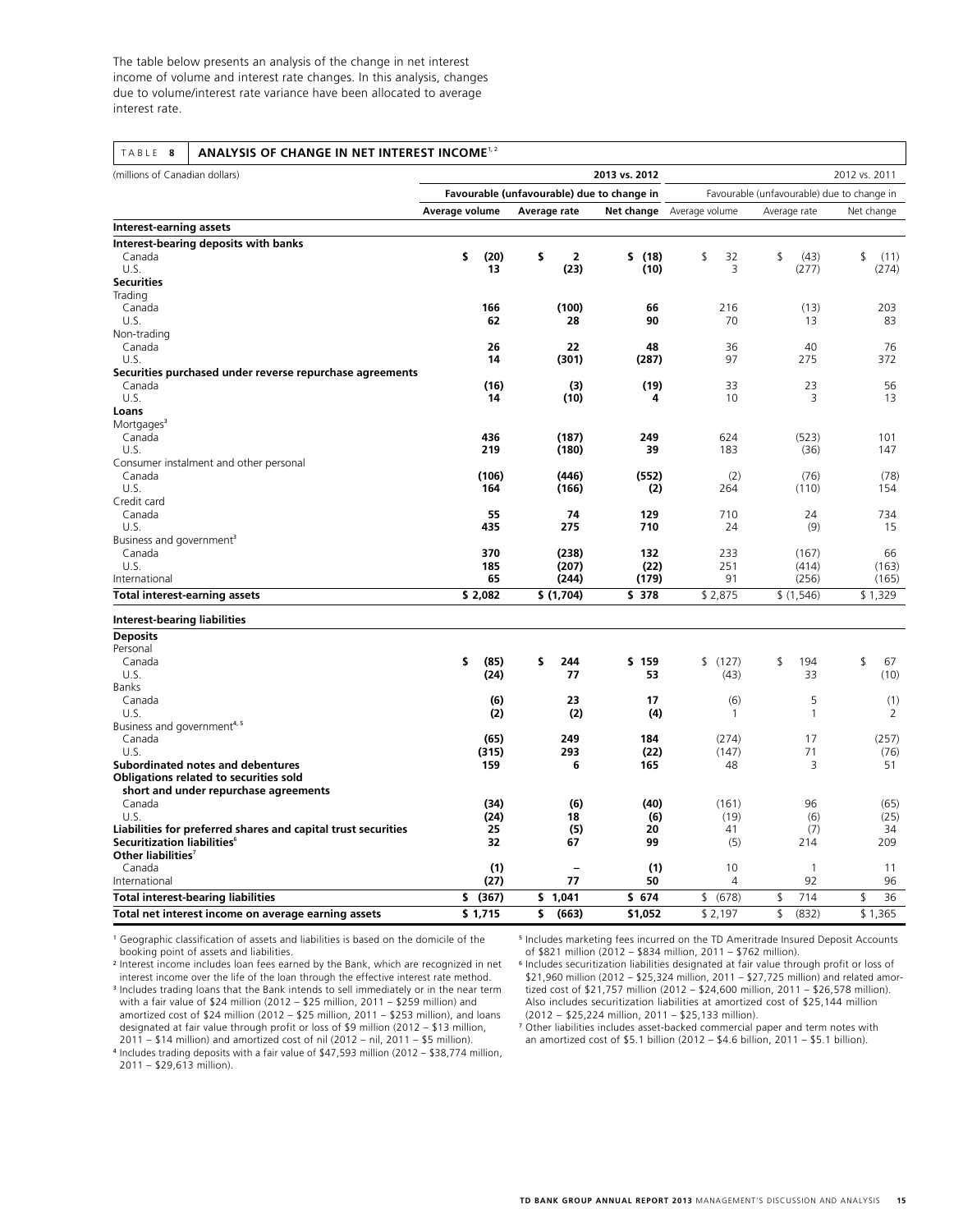#### **NON-INTEREST INCOME**<sup>1</sup>

Non-interest income for the year on a reported basis was \$11,184 million, an increase of \$664 million, or 6%, compared with last year. Adjusted non-interest income for the year was \$11,113 million, an increase of \$498 million, or 5%, compared with last year. The increase in adjusted non-interest income was primarily driven by increases in the Wealth and Insurance and U.S. Personal and Commercial Banking segments, partially offset by declines in the Wholesale Banking and Corporate segments. Wealth and Insurance non-interest income increased primarily due to higher fee-based revenue from asset growth and

the addition of Epoch in the Wealth business and premium growth in the Insurance business, partially offset by the sale of the U.S. Insurance business. U.S. Personal and Commercial Banking non-interest income increased primarily due to higher fee-based revenue and gains on sales securities and debt securities classified as loans. Wholesale Banking non-interest income decreased primarily due to lower security gains in the investment portfolio and lower mergers and acquisitions (M&A) and advisory fees. Corporate segment non-interest income decreased primarily due to lower gains from treasury and other hedging activities.

| TABLE<br>9                     | <b>NON-INTEREST INCOME</b>                           |          |           |           |               |
|--------------------------------|------------------------------------------------------|----------|-----------|-----------|---------------|
| (millions of Canadian dollars) |                                                      |          |           |           | 2013 vs. 2012 |
|                                |                                                      | 2013     | 2012      | 2011      | % change      |
|                                | Investment and securities services                   |          |           |           |               |
|                                | TD Waterhouse fees and commissions                   | s<br>403 | \$<br>384 | \$<br>459 | 5%            |
|                                | Full-service brokerage and other securities services | 596      | 562       | 631       | 6             |
| Underwriting and advisory      |                                                      | 365      | 437       | 378       | (16)          |
| Investment management fees     |                                                      | 326      | 241       | 215       | 35            |
| Mutual fund management         |                                                      | 1,141    | 997       | 941       | 14            |
|                                | <b>Total investment and securities services</b>      | 2,831    | 2,621     | 2,624     | 8             |
| Credit fees                    |                                                      | 785      | 745       | 671       | 5             |
| Net securities gains           |                                                      | 304      | 373       | 393       | (18)          |
| Trading income (loss)          |                                                      | (281)    | (41)      | (127)     | (585)         |
| Service charges                |                                                      | 1,863    | 1.775     | ,602      |               |
| Card services                  |                                                      | 1,345    | 1,039     | 959       | 29            |
| Insurance revenue              |                                                      | 3,734    | 3,537     | 3,345     | 6             |
| Trust fees                     |                                                      | 148      | 149       | 154       | (1)           |
| Other income                   |                                                      | 455      | 322       | 558       | 41            |
| Total                          |                                                      | \$11,184 | \$10,520  | \$10,179  | 6%            |

<sup>1</sup> Effective 2013, Insurance revenue and Insurance claims and related expenses are presented on a gross basis on the Consolidated Statement of Income. Comparative amounts have been reclassified to conform with the current period presentation.

#### **TRADING-RELATED INCOME**

Trading-related income is the total of net interest income on trading positions, trading income (loss), and income from financial instruments designated at fair value through profit or loss that are managed within a trading portfolio. Trading-related income decreased by \$76 million, or 7% from 2012. The decrease was primarily in equity and other portfolios, partially offset by an increase in interest rate and credit portfolios compared to the prior year. Equity and other portfolios decreased as the prior year included gains on trading positions that

were previously considered impaired. Interest rate and credit trading improved on increased client activity in 2013.

The mix of trading-related income between net interest income and trading income is largely dependent upon the level of interest rates, which drives the funding costs of the Bank's trading portfolios. Generally, as interest rates rise, net interest income declines and trading income reported in non-interest income increases. Management believes that the total trading-related income is the appropriate measure of trading performance.

| TABLE 10                       | <b>TRADING-RELATED INCOME</b>                                                      |          |         |       |
|--------------------------------|------------------------------------------------------------------------------------|----------|---------|-------|
| (millions of Canadian dollars) |                                                                                    | 2013     | 2012    | 2011  |
| Net interest income            |                                                                                    | \$1,230  | \$1.050 | \$818 |
| Trading income (loss)          |                                                                                    | (281)    | (41)    | (127) |
|                                | Financial instruments designated at fair value through profit or loss <sup>1</sup> | (6)      | 10      |       |
|                                | Total trading-related income (loss)                                                | 943      | \$1.019 | \$695 |
| By product                     |                                                                                    |          |         |       |
|                                | Interest rate and credit portfolios                                                | 554      | 534     | \$212 |
| Foreign exchange portfolios    |                                                                                    | 368      | 374     | 428   |
| Equity and other portfolios    |                                                                                    | 27       | 101     | 51    |
|                                | Financial instruments designated at fair value through profit or loss <sup>1</sup> | (6)      | 10      |       |
|                                | Total trading-related income (loss)                                                | 943<br>s | \$1.019 | \$695 |

<sup>1</sup> Excludes amounts related to securities designated at fair value through profit or loss that are not managed within a trading portfolio, but which have been combined with derivatives to form economic hedging relationships.

<sup>1</sup> Effective 2013, Insurance revenue and Insurance claims and related expenses are presented on a gross basis on the Consolidated Statement of Income. Comparative amounts have been reclassified to conform with the current period presentation.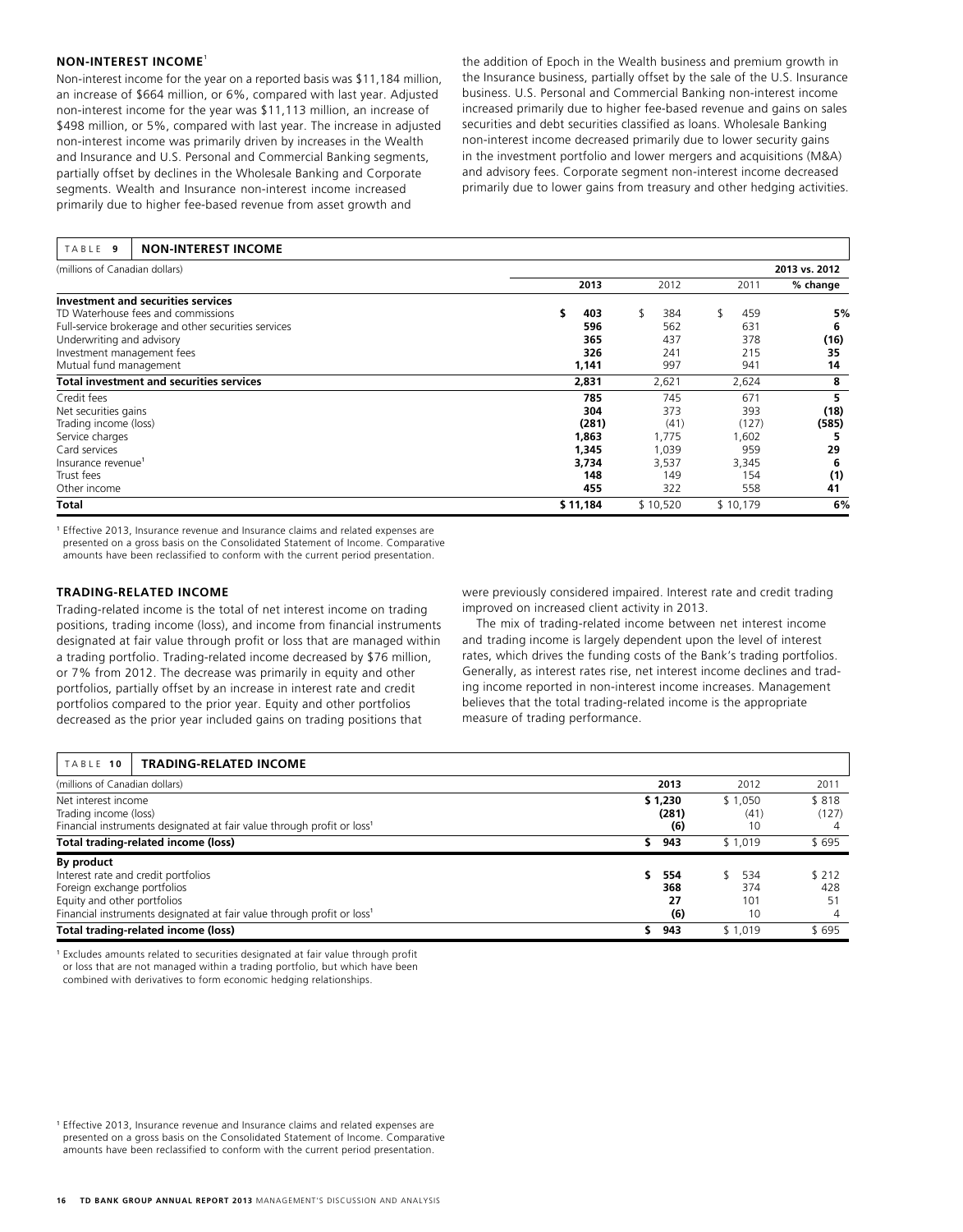#### **FINANCIAL RESULTS OVERVIEW**

## Expenses

#### **AT A GLANCE OVERVIEW**

- **Reported non-interest expenses were \$15,042 million, an increase of \$1,044 million, or 7%, compared with last year.**
- **Adjusted non-interest expenses were \$14,363 million, an increase of \$1,201 million, or 9%, compared with last year.**
- **Reported efficiency ratio**<sup>1</sup>  **worsened to 55.2% compared with 54.8% last year.**
- **Adjusted efficiency ratio**<sup>1</sup>  **worsened to 52.8% compared with 51.3% last year.**

### **NON-INTEREST EXPENSES**

Reported non-interest expenses for the year were \$15,042 million, an increase of \$1,044 million, or 7%, compared with last year. Adjusted noninterest expenses were \$14,363 million, an increase of \$1,201 million, or 9%, compared with last year. The increase in adjusted non-interest expenses was driven by increases in the U.S. Personal and Commercial Banking, Wealth and Insurance, Canadian Personal and Commercial Banking, and Corporate segments. U.S. Personal and Commercial Banking expenses increased primarily due to increased expenses related to Target, investments in new stores, and other planned initiatives, partially offset by productivity gains. Wealth and Insurance expenses increased primarily due to higher revenue-based variable expenses and the addition of Epoch in the Wealth business, partially offset by the sale of the U.S. Insurance business. Canadian Personal and Commercial Banking expenses increased primarily due to higher expenses from full year inclusion of MBNA, volume growth, merit increases and investment in initiatives to grow the business, partially offset by productivity gains. Corporate segment expenses increased primarily due to higher pension and strategic initiative costs.

#### **EFFICIENCY RATIO**<sup>1</sup>

The efficiency ratio measures operating efficiency and is calculated by taking the non-interest expenses as a percentage of total revenue. A lower ratio indicates a more efficient business operation.

The reported efficiency ratio worsened to 55.2%, compared with 54.8% last year. The adjusted efficiency ratio worsened to 52.8%, compared with 51.3% last year primarily due to lower revenue in Wholesale Banking.



<sup>1</sup> Effective 2013, Insurance revenue and Insurance claims and related expenses are presented on a gross basis on the Consolidated Statement of Income. Comparative amounts, including certain ratios, have been recast to conform with the current period presentation.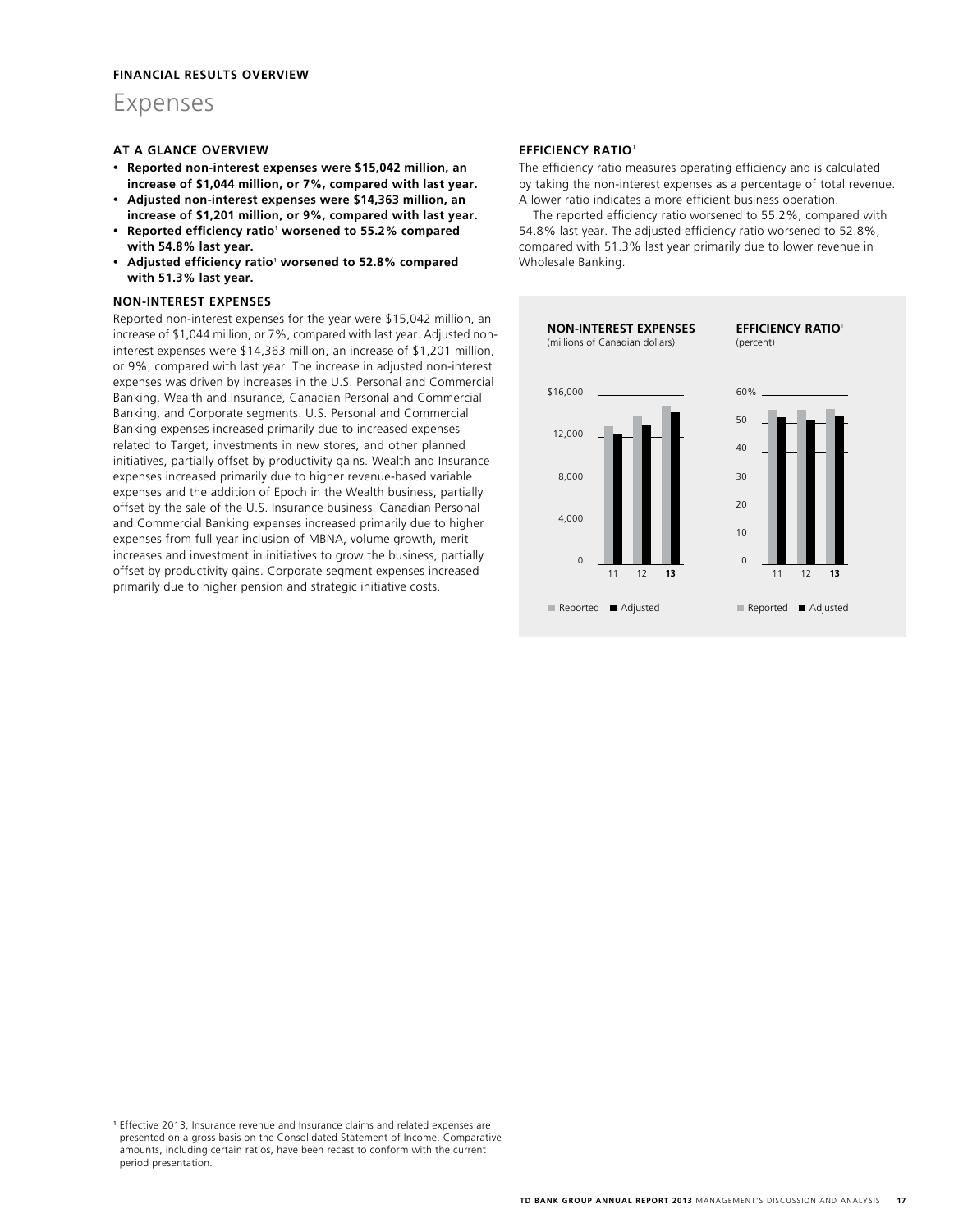| TABLE 11                                 | NON-INTEREST EXPENSES AND EFFICIENCY RATIO      |             |          |          |                |
|------------------------------------------|-------------------------------------------------|-------------|----------|----------|----------------|
|                                          | (millions of Canadian dollars, except as noted) |             |          |          | 2013 vs. 2012  |
|                                          |                                                 | 2013        | 2012     | 2011     | % change       |
|                                          | Salaries and employee benefits                  |             |          |          |                |
| Salaries                                 |                                                 | 4,752<br>s. | \$4,647  | \$4,319  | 2%             |
| Incentive compensation                   |                                                 | 1,634       | 1,561    | 1,448    | 5.             |
|                                          | Pension and other employee benefits             | 1,236       | 1,033    | 962      | 20             |
|                                          | Total salaries and employee benefits            | 7,622       | 7,241    | 6,729    | 5              |
| Occupancy                                |                                                 |             |          |          |                |
| Rent                                     |                                                 | 755         | 704      | 659      | 7              |
| Depreciation                             |                                                 | 330         | 324      | 306      | $\overline{2}$ |
| Property tax                             |                                                 | 65          | 57       | 56       | 14             |
| Other                                    |                                                 | 306         | 289      | 264      | 6              |
| Total occupancy                          |                                                 | 1.456       | 1.374    | 1.285    | 6              |
| Equipment                                |                                                 |             |          |          |                |
| Rent                                     |                                                 | 216         | 210      | 218      | 3              |
| Depreciation                             |                                                 | 188         | 184      | 161      | 2              |
| Other                                    |                                                 | 443         | 431      | 422      | 3              |
| Total equipment                          |                                                 | 847         | 825      | 801      | 3              |
|                                          | Amortization of other intangibles               | 521         | 477      | 657      | 9              |
|                                          | Marketing and business development              | 685         | 668      | 593      | 3              |
| <b>Restructuring costs</b>               |                                                 | 129         |          |          | 100            |
| <b>Brokerage-related fees</b>            |                                                 | 317         | 296      | 320      | 7              |
|                                          | Professional and advisory services              | 1,010       | 925      | 944      | 9              |
| <b>Communications</b>                    |                                                 | 281         | 282      | 271      |                |
| Other expenses                           |                                                 |             |          |          |                |
| Capital and business taxes               |                                                 | 147         | 149      | 154      | (1)            |
| Postage                                  |                                                 | 201         | 196      | 177      | 3              |
| Travel and relocation                    |                                                 | 186         | 175      | 172      | 6              |
| Other                                    |                                                 | 1,640       | 1,390    | 944      | 18             |
| Total other expenses                     |                                                 | 2,174       | 1,910    | 1,447    | 14             |
| <b>Total expenses</b>                    |                                                 | \$15,042    | \$13,998 | \$13,047 | 7%             |
| Efficiency ratio - reported <sup>1</sup> |                                                 | 55.2%       | 54.8%    | 54.7%    | 40bps          |
| Efficiency ratio - adjusted <sup>1</sup> |                                                 | 52.8        | 51.3     | 52.2     | 150            |

<sup>1</sup> Effective 2013, Insurance revenue and Insurance claims and related expenses are presented on a gross basis on the Consolidated Statement of Income. Comparative amounts, including certain ratios, have been recast to conform with the current period presentation.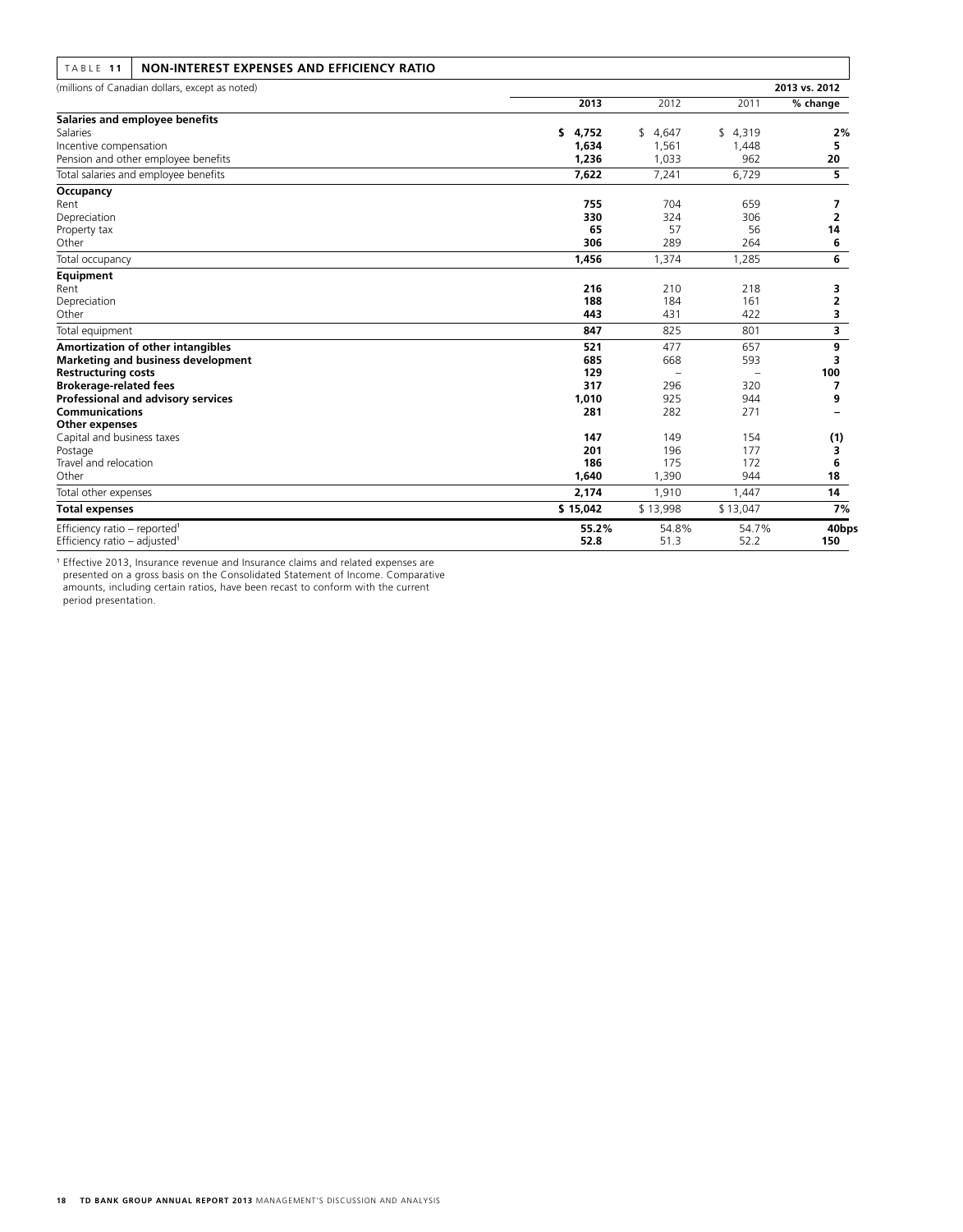#### **FINANCIAL RESULTS OVERVIEW**

## Taxes

Reported total income and other taxes increased by \$112 million, or 5%, from 2012. Income tax expense, on a reported basis, was up \$51 million, or 5%, from 2012. Other taxes were up \$61 million, or 6%, from 2012. Adjusted total income and other taxes were down \$9 million from 2012. Total income tax expense, on an adjusted basis, was down \$70 million, or 5%, from 2012.

The Bank's effective income tax rate on a reported basis was 15.2% for 2013, compared with 14.9% in 2012.

The Bank reports its investment in TD Ameritrade using the equity method of accounting. TD Ameritrade's tax expense of \$168 million in the year, compared to \$131 million in 2012, was not part of the Bank's tax rate.

| TABLE 12           | <b>INCOME TAXES</b>                                                                       |         |              |         |       |         |       |
|--------------------|-------------------------------------------------------------------------------------------|---------|--------------|---------|-------|---------|-------|
|                    | (millions of Canadian dollars, except as noted)                                           |         | 2013<br>2012 |         | 2011  |         |       |
|                    | Income taxes at Canadian statutory income tax rate<br>Increase (decrease) resulting from: | \$1.978 | 26.3%        | \$1,938 | 26.4% | \$2,005 | 28.1% |
| Dividends received |                                                                                           | (253)   | (3.4)        | (262)   | (3.6) | (214)   | (3.0) |
|                    | Rate differentials on international operations                                            | (488)   | (6.5)        | (481)   | (6.6) | (468)   | (6.6) |
| Tax rate changes   |                                                                                           |         |              | (18)    | (0.2) | -       |       |
| Other              |                                                                                           | (94)    | (1.2)        | (85)    | (1.1) |         | 0.1   |
|                    | Provision for income taxes and effective                                                  |         |              |         |       |         |       |
|                    | income tax rate - reported                                                                | \$1.143 | 15.2%        | \$1.092 | 14.9% | \$1,326 | 18.6% |

The Bank's adjusted effective tax rate was 16.3% for 2013, compared with 17.1% in 2012. The year-over-year decrease was largely due to a relative size and nature of items of note.

| TABLE 13                      | NON-GAAP FINANCIAL MEASURES - Reconciliation of Reported to Adjusted Provision for Income Taxes                |         |                |         |
|-------------------------------|----------------------------------------------------------------------------------------------------------------|---------|----------------|---------|
|                               | (millions of Canadian dollars, except as noted)                                                                | 2013    | 2012           | 2011    |
|                               | Provision for income taxes - reported                                                                          | \$1,143 | \$1.092        | \$1,326 |
|                               | Adjustments for items of note: Recovery of (provision for) incomes taxes <sup>1, 2</sup>                       |         |                |         |
| Amortization of intangibles   |                                                                                                                | 94      | 96             | 164     |
|                               | Fair value of derivatives hedging the reclassified available-for-sale securities portfolio                     | (14)    |                | (30)    |
|                               | Integration charges and direct transaction costs relating to U.S. Personal and Commercial Banking acquisitions |         | $\overline{2}$ | 59      |
|                               | Fair value of credit default swaps hedging the corporate loan book, net of provision for credit losses         |         | 2              | (6)     |
|                               | Integration charges, direct transaction costs, and changes in fair value of contingent consideration           |         |                |         |
|                               | relating to the Chrysler Financial acquisition                                                                 |         | 10             | 32      |
|                               | Integration charges and direct transaction costs relating to the acquisition of the credit card                |         |                |         |
| portfolio of MBNA Canada      |                                                                                                                | 33      | 36             |         |
|                               | Litigation and litigation-related charge/reserve                                                               | 26      | 165            |         |
|                               | Reduction of allowance for incurred but not identified credit losses                                           |         | (42)           |         |
|                               | Positive impact due to changes in statutory income tax rates                                                   |         | 18             |         |
|                               | Impact of Alberta flood on the loan portfolio                                                                  | 6       |                |         |
| Impact of Superstorm Sandy    |                                                                                                                |         | 25             |         |
| Restructuring charges         |                                                                                                                | 39      |                |         |
|                               | Set-up costs in preparation for the previously announced affinity relationship with Aimia with respect to      |         |                |         |
|                               | Aeroplan Visa credit cards and the related acquisition of accounts                                             | 7       | -              |         |
|                               | Total adjustments for items of note                                                                            | 191     | 312            | 219     |
|                               | Provision for income taxes - adjusted                                                                          | 1.334   | 1,404          | 1,545   |
| Other taxes                   |                                                                                                                |         |                |         |
| Payroll                       |                                                                                                                | 404     | 383            | 367     |
| Capital and premium           |                                                                                                                | 140     | 141            | 147     |
| GST, HST and provincial sales |                                                                                                                | 380     | 352            | 339     |
| Municipal and business        |                                                                                                                | 169     | 156            | 149     |
| Total other taxes             |                                                                                                                | 1,093   | 1,032          | 1,002   |
| Total taxes - adjusted        |                                                                                                                | \$2,427 | \$2,436        | \$2,547 |
|                               | Effective income tax rate $-$ adjusted <sup>3</sup>                                                            | 16.3%   | 17.1%          | 20.1%   |

<sup>1</sup> For explanations of items of note, see the "Non-GAAP Financial Measures – Reconciliation of Adjusted to Reported Net Income" table in the "Financial Results Overview" section of this document.

<sup>2</sup> The tax effect for each item of note is calculated using the effective statutory income tax rate of the applicable legal entity.

<sup>3</sup> Adjusted effective income tax rate is the adjusted provision for income taxes before other taxes as a percentage of adjusted net income before taxes.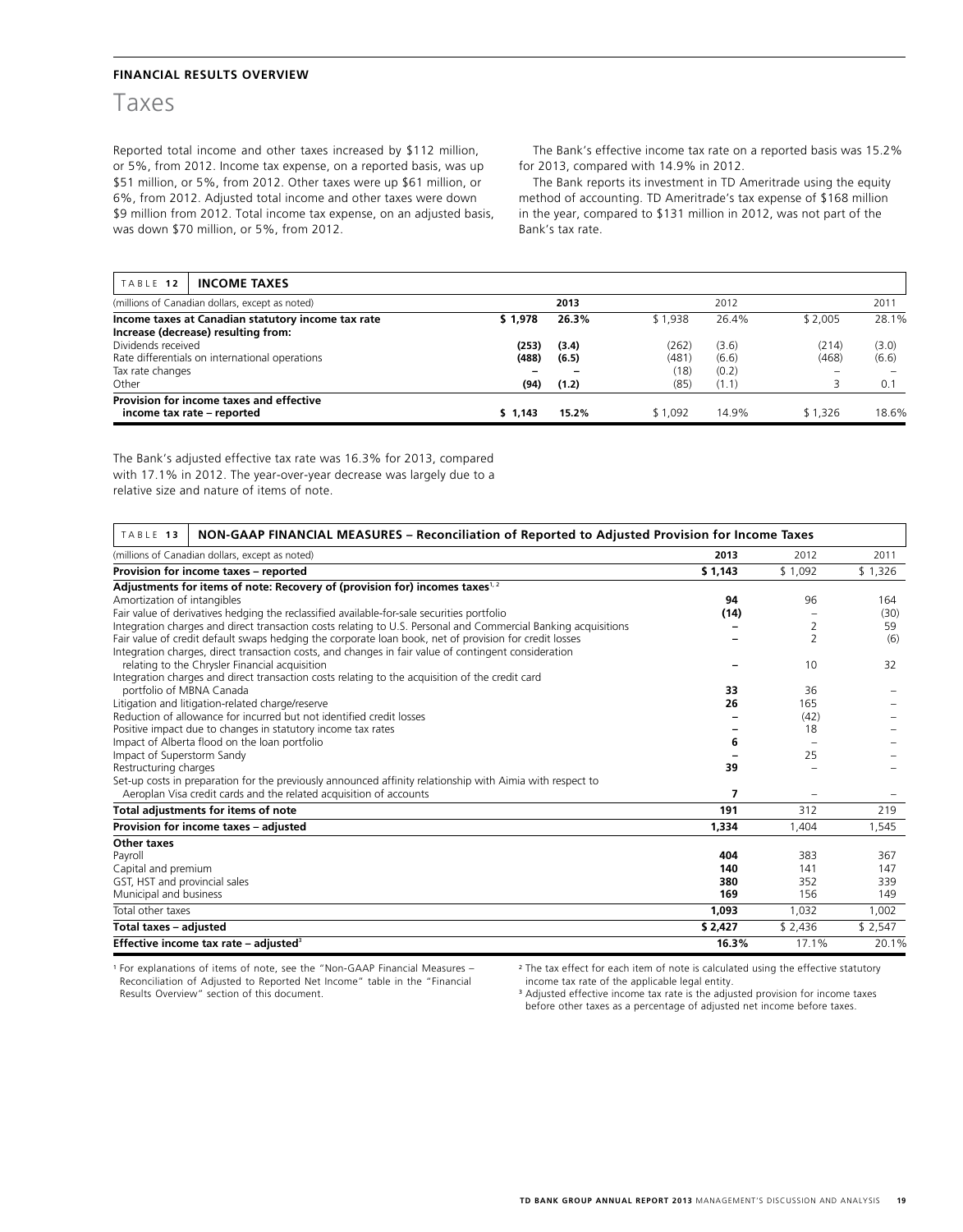### **FINANCIAL RESULTS OVERVIEW**

# Quarterly Financial Information

#### **FOURTH QUARTER 2013 PERFORMANCE SUMMARY**

Reported net income for the quarter was \$1,622 million, an increase of \$25 million, or 2%, compared with the fourth quarter last year. Adjusted net income for the quarter was \$1,821 million, an increase of \$64 million, or 4%, compared with the fourth quarter last year. Reported diluted earnings per share for the quarter were \$1.68, compared with \$1.66 in the fourth quarter last year. Adjusted diluted earnings per share for the quarter were \$1.90, compared with \$1.83 in the fourth quarter last year.

Revenue for the quarter was \$7,001 million, an increase of \$424 million, or 6%, on a reported basis, and \$7,018 million on an adjusted basis, an increase of \$403 million, or 6%, compared with the fourth quarter last year. The increase in adjusted revenue was driven by increases in the U.S. Personal and Commercial Banking and Wealth and Insurance segments, partially offset by decreases in the Wholesale Banking and Corporate segments. U.S. Personal and Commercial Banking revenue increased primarily due to the inclusion of revenue from Target, strong organic loan and deposit growth, partially offset by lower margins. Wealth and Insurance revenue increased primarily due to fee-based asset growth and the addition of Epoch in the Wealth business and premium growth in the Insurance business, partially offset by the sale of the U.S. Insurance business. Wholesale Banking revenue decreased due to lower security gains in the investment portfolio partially offset by higher trading-related revenue. Corporate segment revenue decreased primarily due to lower gains from treasury and other hedging activities.

Provision for credit losses for the quarter was \$352 million, a decrease of \$213 million, or 38%, on a reported basis, and \$392 million on an adjusted basis, a decrease of \$119 million, or 23%, compared with the fourth quarter last year. The decrease was primarily driven by decreases in the Canadian Personal and Commercial Banking and U.S. Personal and Commercial Banking segments. Canadian Personal and Commercial Banking PCL decreased primarily due to favourable credit performance, lower bankruptcies, and elevated PCL in the fourth quarter last year due to an adjustment related to past due accounts. U.S. Personal and Commercial Banking PCL decreased primarily due to impact of the new regulatory guidance recorded in the fourth quarter last year and improved credit quality of commercial loans, partially offset by provisions for credit card loans acquired from Target and increased provisions in auto loans.

Non-interest expenses for the quarter were \$4,157 million, an increase of \$551 million, or 15%, on a reported basis, and \$3,883 million on an adjusted basis, an increase of \$390 million, or 11%, compared with the fourth quarter last year. The increase in adjusted non-interest expenses was primarily driven by an increase in U.S. Personal and Commercial Banking due to increased expenses related to Target, investments in new stores, and other growth initiatives, partially offset by productivity gains.

The Bank's reported effective tax rate was 13.5% for the quarter, compared with 10.4% in the same quarter last year. The year-over-year increase was largely due to a decrease in earnings reported by our subsidiaries operating in jurisdictions with lower tax rates. The Bank's adjusted effective tax rate was 15.0% for the quarter, compared with 12.3% in the same quarter last year. The year-over-year increase was largely due to a decrease in earnings reported by our subsidiaries operating in jurisdictions with lower tax rates.

#### **QUARTERLY TREND ANALYSIS**

The Bank has had solid underlying adjusted earnings growth over the past eight quarters. Canadian Personal and Commercial Banking earnings have been solid with good loan and deposit volume growth, the acquisition of the credit card portfolio of MBNA Canada, and better credit performance, partially offset by lower margins. U.S. Personal and Commercial Banking earnings have benefited from strong organic loan and deposit volume growth, elevated security gains, and Target, partially offset by lower margins and higher expenses to support business growth. Wealth and Insurance earnings have been negatively impacted by unfavourable prior years' claims development related to the Ontario auto insurance market and higher claims from weatherrelated events in the Insurance business, offset by higher fee-based revenue in the Wealth business. The earnings contribution from the Bank's reported investment in TD Ameritrade has increased over the past two years primarily due to higher base earnings in TD Ameritrade. After a relatively strong 2012, Wholesale Banking earnings have been trending downwards in 2013 primarily due to reduced security gains and capital market activity.

The Bank's earnings have seasonal impacts, principally the second quarter being affected by fewer business days.

The Bank's earnings are also impacted by market-driven events and changes in foreign exchange rates.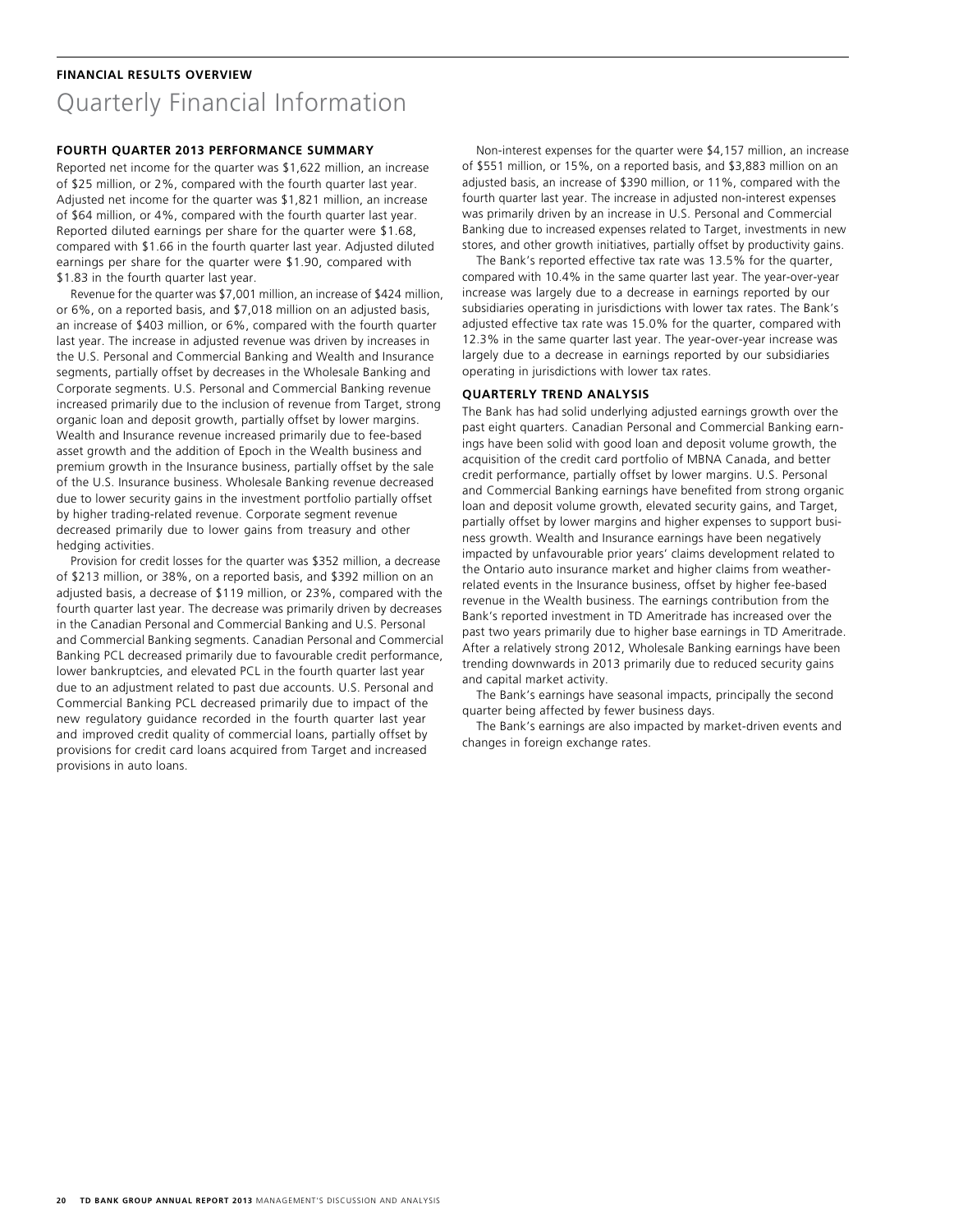| TABLE 14<br><b>QUARTERLY RESULTS</b>                                                                 |     |                          |                          |                          |   |                          |                          |                |                            |                |
|------------------------------------------------------------------------------------------------------|-----|--------------------------|--------------------------|--------------------------|---|--------------------------|--------------------------|----------------|----------------------------|----------------|
| (millions of Canadian dollars, except as noted)                                                      |     |                          |                          |                          |   |                          |                          |                | For the three months ended |                |
|                                                                                                      |     |                          |                          |                          |   | 2013                     |                          |                |                            | 2012           |
|                                                                                                      |     | Oct. 31                  | July 31                  | Apr. 30                  |   | Jan. 31                  | Oct. 31                  | July 31        | Apr. 30                    | Jan. 31        |
| Net interest income                                                                                  |     | \$4,184                  | \$4,146                  | \$3,902                  |   | \$3,846                  | \$3,842                  | \$3,817        | \$3,680                    | \$3,687        |
| Non-interest income <sup>1</sup>                                                                     |     | 2,817                    | 2,939                    | 2,707                    |   | 2,721                    | 2,735                    | 2,669          | 2,582                      | 2,534          |
| Total revenue                                                                                        |     | 7,001                    | 7,085                    | 6,609                    |   | 6,567                    | 6,577                    | 6,486          | 6,262                      | 6,221          |
| Provision for credit losses<br>Insurance claims and related expenses <sup>1</sup>                    |     | 352<br>711               | 477<br>1.140             | 417<br>609               |   | 385<br>596               | 565<br>688               | 438<br>645     | 388<br>512                 | 404<br>579     |
| Non-interest expenses                                                                                |     | 4,157                    | 3,764                    | 3,626                    |   | 3,495                    | 3,606                    | 3,471          | 3,372                      | 3,549          |
| Provision for (recovery of) income taxes                                                             |     | 240                      | 252                      | 291                      |   | 360                      | 178                      | 291            | 351                        | 272            |
| Equity in net income of an investment in associate,                                                  |     |                          |                          |                          |   |                          |                          |                |                            |                |
| net of income taxes                                                                                  |     | 81                       | 75                       | 57                       |   | 59                       | 57                       | 62             | 54                         | 61             |
| Net income - reported                                                                                |     | 1.622                    | 1,527                    | 1.723                    |   | 1.790                    | 1,597                    | 1,703          | 1,693                      | 1.478          |
| Adjustments for items of note, net of income taxes <sup>2</sup>                                      |     |                          |                          |                          |   |                          |                          |                |                            |                |
| Amortization of intangibles                                                                          |     | 59                       | 59                       | 58                       |   | 56                       | 60                       | 59             | 59                         | 60             |
| Fair value of derivatives hedging the reclassified                                                   |     |                          |                          |                          |   |                          |                          |                |                            |                |
| available-for-sale securities portfolio<br>Integration charges and direct transaction costs relating |     | 15                       | (70)                     | 22                       |   | (24)                     | 35                       |                | 9                          | 45             |
| to U.S. Personal and Commercial Banking acquisitions                                                 |     |                          |                          |                          |   |                          |                          |                |                            | 9              |
| Fair value of credit default swaps hedging the corporate                                             |     |                          |                          |                          |   |                          |                          |                |                            |                |
| loan book, net of provision for credit losses                                                        |     |                          |                          |                          |   |                          |                          | (2)            | 1                          | 1              |
| Integration charges, direct transaction costs, and changes                                           |     |                          |                          |                          |   |                          |                          |                |                            |                |
| in fair value of contingent consideration relating to the                                            |     |                          |                          |                          |   |                          |                          |                |                            |                |
| Chrysler Financial acquisition<br>Integration charges and direct transaction costs relating to the   |     |                          |                          |                          |   |                          | 3                        | 6              | 3                          | 5              |
| acquisition of the credit card portfolio of MBNA Canada                                              |     | 14                       | 24                       | 30                       |   | 24                       | 25                       | 25             | 30                         | 24             |
| Litigation and litigation-related charge/reserve                                                     |     | 30                       |                          |                          |   | 70                       | L.                       | 77             | $\overline{a}$             | 171            |
| Reduction of allowance for incurred but not identified credit losses                                 |     | $\overline{\phantom{0}}$ | $\overline{\phantom{0}}$ | $\overline{\phantom{0}}$ |   | $\equiv$                 | L.                       | (30)           | (59)                       | (31)           |
| Positive impact due to changes in statutory income tax rates                                         |     |                          | L                        |                          |   |                          | $\overline{a}$           | (18)           | L.                         | ÷              |
| Impact of Alberta flood on the loan portfolio                                                        |     | (29)                     | 48                       |                          |   |                          | $\overline{\phantom{a}}$ | L.             | ۰                          |                |
| Impact of Superstorm Sandy<br>Restructuring charges                                                  |     | 90                       | ÷                        | ÷                        |   | $\overline{\phantom{0}}$ | 37                       | $\overline{a}$ | ÷,<br>÷.                   |                |
| Set-up costs in preparation for the previously announced affinity                                    |     |                          |                          |                          |   |                          |                          |                |                            |                |
| relationship with Aimia with respect to Aeroplan Visa credit cards                                   |     |                          |                          |                          |   |                          |                          |                |                            |                |
| and the related acquisition of accounts                                                              |     | 20                       | $\overline{\phantom{0}}$ |                          |   |                          | ٠                        |                |                            |                |
| Total adjustments for items of note                                                                  |     | 199                      | 61                       | 110                      |   | 126                      | 160                      | 117            | 43                         | 284            |
| Net income - adjusted                                                                                |     | 1,821                    | 1,588                    | 1,833                    |   | 1.916                    | 1,757                    | 1,820          | 1,736                      | 1,762          |
| Preferred dividends                                                                                  |     | 49                       | 38                       | 49                       |   | 49                       | 49                       | 49             | 49                         | 49             |
| Net income available to common shareholders and                                                      |     |                          |                          |                          |   |                          |                          |                |                            |                |
| non-controlling interests in subsidiaries - adjusted<br>Attributable to:                             |     | 1.772                    | 1,550                    | 1.784                    |   | 1,867                    | 1.708                    | 1,771          | 1,687                      | 1.713          |
| Non-controlling interests - adjusted                                                                 |     | 27                       | 26                       | 26                       |   | 26                       | 26                       | 26             | 26                         | 26             |
| Common shareholders - adjusted                                                                       |     | \$1,745                  | \$1,524                  | \$1,758                  |   | \$1,841                  | \$1,682                  | \$1,745        | \$1,661                    | \$1,687        |
|                                                                                                      |     |                          |                          |                          |   |                          |                          |                |                            |                |
| (Canadian dollars, except as noted)                                                                  |     |                          |                          |                          |   |                          |                          |                |                            |                |
| <b>Basic earnings per share</b>                                                                      |     |                          |                          |                          |   |                          |                          |                |                            |                |
| Reported<br>Adjusted                                                                                 |     | \$1.69<br>1.90           | \$<br>1.59<br>1.65       | \$1.79<br>1.91           | s | 1.87<br>2.01             | \$1.67<br>1.84           | \$1.79<br>1.92 | \$<br>1.79<br>1.84         | \$1.56<br>1.87 |
| Diluted earnings per share                                                                           |     |                          |                          |                          |   |                          |                          |                |                            |                |
| Reported                                                                                             |     | 1.68                     | 1.58                     | 1.78                     |   | 1.86                     | 1.66                     | 1.78           | 1.78                       | 1.55           |
| Adjusted                                                                                             |     | 1.90                     | 1.65                     | 1.90                     |   | 2.00                     | 1.83                     | 1.91           | 1.82                       | 1.86           |
| Return on common equity - reported                                                                   |     | 13.3%                    | 12.5%                    | 14.8%                    |   | 15.3%                    | 14.0%                    | 15.3%          | 16.2%                      | 14.0%          |
| Return on common equity - adjusted                                                                   |     | 15.0%                    | 13.0%                    | 15.8%                    |   | 16.4%                    | 15.5%                    | 16.4%          | 16.6%                      | 16.8%          |
| (billions of Canadian dollars)                                                                       |     |                          |                          |                          |   |                          |                          |                |                            |                |
| Average earning assets                                                                               | \$. | 748                      | \$<br>742                | \$<br>723                | s | 710                      | \$<br>689                | \$<br>681      | \$<br>667                  | \$<br>660      |
| Net interest margin as a percentage of average earning assets                                        |     | 2.22%                    | 2.22%                    | 2.21%                    |   | 2.15%                    | 2.22%                    | 2.23%          | 2.25%                      | 2.22%          |
|                                                                                                      |     |                          |                          |                          |   |                          |                          |                |                            |                |

<sup>1</sup> Effective 2013, Insurance revenue and Insurance claims and related expenses are presented on a gross basis on the Consolidated Statement of Income. Comparative amounts have been reclassified to conform with the current period presentation.

<sup>2</sup> For explanations of items of note, see the "Non-GAAP Financial Measures – Reconciliation of Adjusted to Reported Net Income" table in the "Financial Results Overview" section of this document.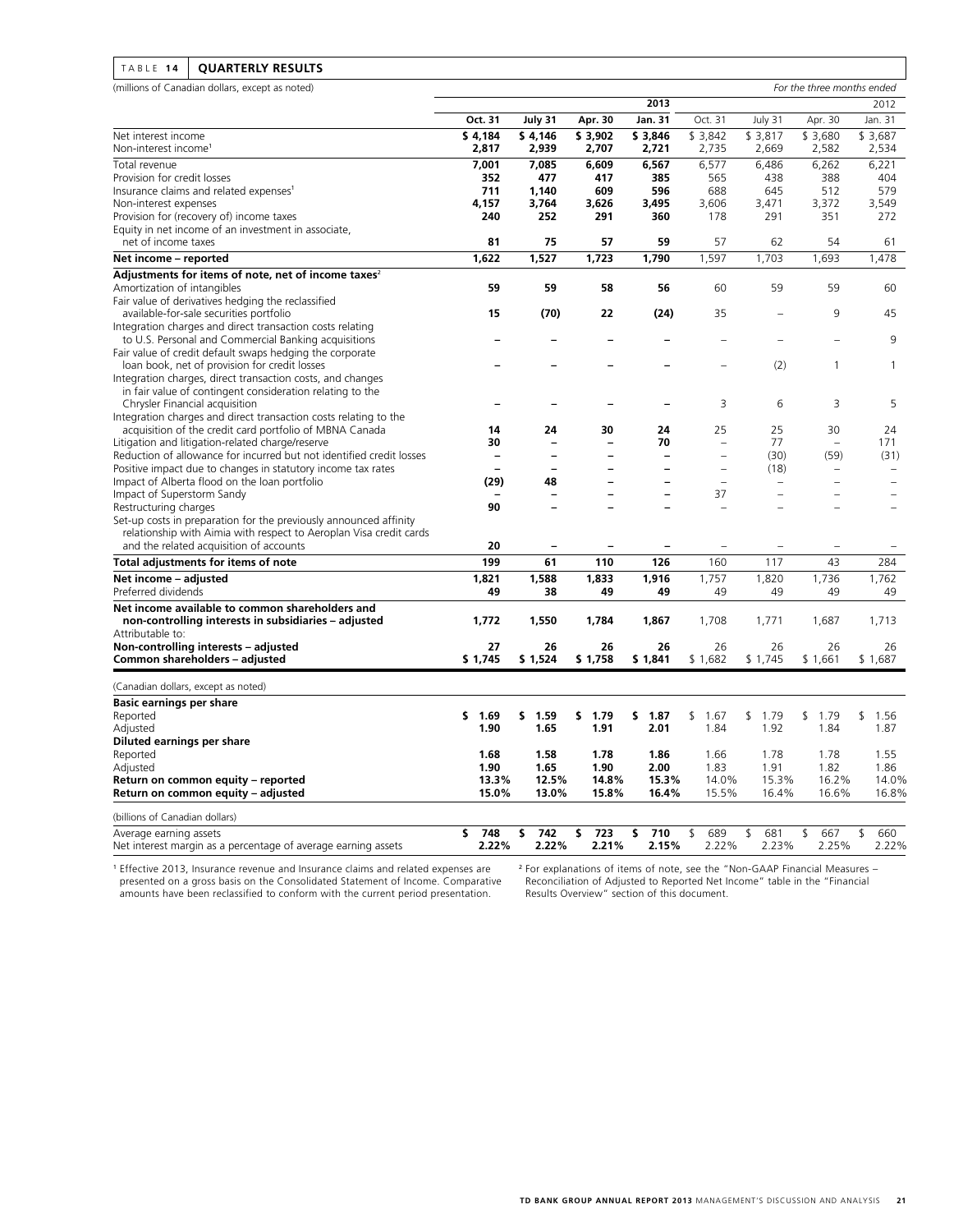### **BUSINESS SEGMENT ANALYSIS**

## Business Focus

For management reporting purposes, the Bank's operations and activities are organized around the following operating business segments: Canadian Personal and Commercial Banking, Wealth and Insurance, U.S. Personal and Commercial Banking, and Wholesale Banking.

**Canadian Personal and Commercial Banking** comprises Canadian personal and business banking, TD Auto Finance Canada, as well as the Canadian credit card business. Under the TD Canada Trust brand, personal banking provides a full range of financial products and services to nearly 14 million customers through its network of 1,179 branches and 2,845 automated banking machines and telephone, internet and mobile banking. TD Commercial Banking serves the needs of medium and large Canadian businesses by offering a broad range of customized products and services to help business owners meet their financing, investment, cash management, international trade, and day-to-day banking needs. TD Auto Finance provides flexible financing options to customers at point-of-sale for automotive and recreational vehicle purchases through our auto dealer network. TD Credit Card businesses, which includes Visa and the credit card portfolio of MBNA Canada, provides an attractive line-up of credit cards including co-branded and affinity credit card programs.

**Wealth and Insurance** comprises the Bank's Wealth Management and Insurance businesses globally, including operations in Canada, the U.S. and Europe.

TD Wealth offers a wide range of wealth products and services to a large and diverse set of retail and institutional clients in Canada, the U.S. and Europe.

TD Wealth consists of Direct Investing, Advice-based, and Asset Management businesses. Each of these businesses is focused on providing an exceptional client experience aligned with the TD brand.

In the global Direct Investing business, TD has a leading market share, providing a full set of offerings to retail clients in Canada and the U.K. In the U.S., TD has an investment in TD Ameritrade, which is the industry-leader in direct investing as measured by average trades per day. TD's North American Advice-based business includes financial planning, full service brokerage, private banking and private investment counsel. In each case, TD's Advice-based business is focused on delivering a value proposition that is matched to our clients' needs and delivered in an integrated fashion. TD Asset Management (TDAM) is a leading North American investment manager comprising both retail (for example, mutual funds) and institutional capabilities. Our institutional clients include leading pension funds, corporations, endowments and foundations both in Canada and the U.S.

TD Insurance manufactures and distributes property and casualty insurance and life and health insurance products in Canada. The property and casualty business offers personal lines home and auto insurance through direct distribution channels and is the number one direct writer, number one affinity writer, number one bank insurer and number two personal lines writer of property and casualty insurance in Canada. The life and health insurance business offers authorized credit protection and travel insurance products primarily through TD Canada Trust branches. It also offers other simple life and health products such as term life, critical illness, accident and sickness, and credit card balance protection products through direct distribution channels.

**U.S. Personal and Commercial Banking** comprises the Bank's retail and commercial banking operations in the U.S. operating under the brand TD Bank, America's Most Convenient Bank. The retail operations provide a full range of financial products and services through multiple delivery channels, including a network of 1,317 stores located along the east coast from Maine to Florida, telephone, mobile and internet banking and automated banking machines, allowing customers to have banking access virtually anywhere and anytime. U.S. Personal and Commercial Banking also serves the needs of businesses, customizing a broad range

of products and services to meet their financing, investment, cash management, international trade, and day-to-day banking needs.

**Wholesale Banking** provides a wide range of capital markets and investment banking products and services including underwriting and distribution of new debt and equity issues, providing advice on strategic acquisitions and divestitures, and meeting the daily trading, funding and investment needs of our clients. Operating under the TD Securities brand, our clients include highly-rated companies, governments, and institutions in key financial markets around the world. Wholesale Banking is an integrated part of TD's strategy, providing market access to TD's wealth and retail operations and providing wholesale banking solutions to our partners and their customers.

The Bank's other business activities are not considered reportable segments and are, therefore, grouped in the Corporate segment. The Corporate segment includes the impact of treasury and balance sheet management activities, general provision for credit losses, tax items at an enterprise level, the elimination of taxable equivalent and other intercompany adjustments, and residual unallocated revenue and expenses.

Effective December 1, 2011, results of the acquisition of the credit card portfolio of MBNA Canada (MBNA) are reported primarily in the Canadian Personal and Commercial Banking and Wealth and Insurance segments. Integration charges and direct transaction costs relating to the acquisition of MBNA are reported in Canadian Personal and Commercial Banking. The results of TD Auto Finance Canada are reported in Canadian Personal and Commercial Banking. The results of TD Auto Finance U.S. are reported in U.S. Personal and Commercial Banking. Integration charges, direct transaction costs, and changes in fair value of contingent consideration related to the Chrysler Financial acquisition were reported in the Corporate segment.

Effective March 13, 2013, results of Target are reported in U.S. Personal and Commercial Banking. Effective March 27, 2013, the results of Epoch are reported in Wealth and Insurance.

Results of each business segment reflect revenue, expenses, assets, and liabilities generated by the businesses in that segment. The Bank measures and evaluates the performance of each segment based on adjusted results where applicable, and for those segments the Bank notes that the measure is adjusted. Net income for the operating business segments is presented before any items of note not attributed to the operating segments. For further details, see the "How the Bank Reports" section in the MD&A. For information concerning the Bank's measures of economic profit and adjusted return on common equity, which are non-GAAP financial measures, see the "Economic Profit and Return on Common Equity" section. Segmented information also appears in Note 31 to the 2013 Consolidated Financial Statements.

Net interest income within Wholesale Banking is calculated on a taxable equivalent basis (TEB), which means that the value of nontaxable or tax-exempt income including dividends, is adjusted to its equivalent before-tax value. Using TEB allows the Bank to measure income from all securities and loans consistently and makes for a more meaningful comparison of net interest income with similar institutions. The TEB increase to net interest income and provision for income taxes reflected in Wholesale Banking results is reversed in the Corporate segment. The TEB adjustment for the year was \$332 million, compared with \$327 million last year.

As noted in Note 8 to the 2013 Consolidated Financial Statements, the Bank continues to securitize retail loans and receivables, however under IFRS, the majority of these loans and receivables remain on-balance sheet.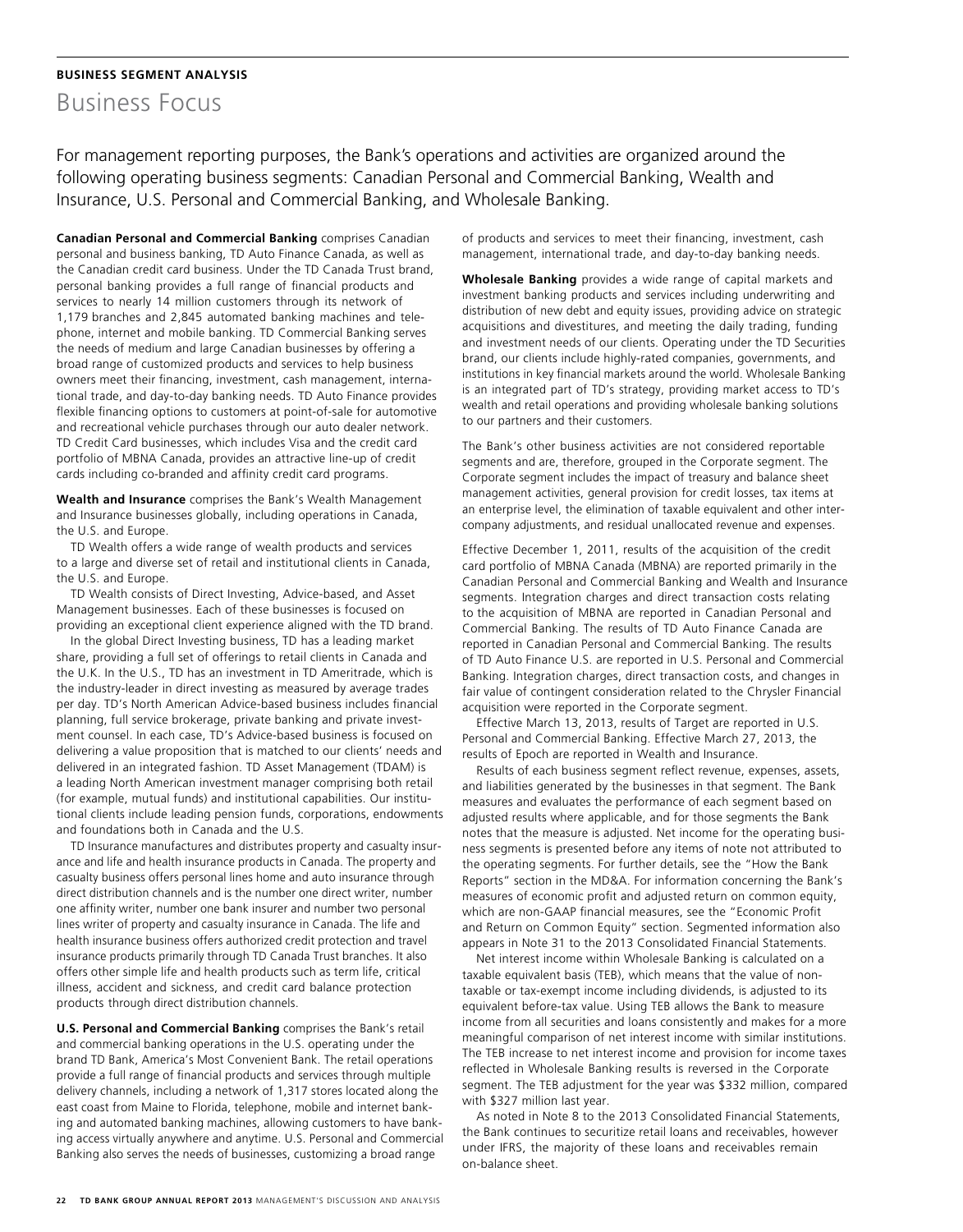The "Business Outlook and Focus for 2014" section for each segment, provided on the following pages, is based on the Bank's views and the assumptions set out in the "Economic Summary and Outlook" section

and the actual outcome may be materially different. For more information, see the "Caution Regarding Forward-Looking Statements" section and the "Risk Factors That May Affect Future Results" section.

| <b>RESULTS BY SEGMENT</b><br>TABLE 15                                  |           |                                            |           |            |         |                                        |            |                |                                |            |                                |          |
|------------------------------------------------------------------------|-----------|--------------------------------------------|-----------|------------|---------|----------------------------------------|------------|----------------|--------------------------------|------------|--------------------------------|----------|
| (millions of Canadian dollars)                                         |           | <b>Canadian Personal</b><br>and Commercial |           | Wealth and |         | <b>U.S. Personal</b><br>and Commercial |            | Wholesale      |                                |            |                                |          |
|                                                                        |           | <b>Banking</b>                             |           | Insurance  |         | Banking                                |            | <b>Banking</b> |                                | Corporate  |                                | Total    |
|                                                                        | 2013      | 2012                                       | 2013      | 2012       | 2013    | 2012                                   | 2013       | 2012           | 2013                           | 2012       | 2013                           | 2012     |
| Net interest income (loss)                                             | \$8,345   | \$8,023                                    | \$<br>579 | \$<br>583  | \$5.172 | \$4.663                                | \$1,982    | \$1,805        | \$<br>$\overline{\phantom{a}}$ | \$ (48)    | \$16,078                       | \$15.026 |
| Non-interest income (loss) <sup>1</sup><br>Provision for (reversal of) | 2,695     | 2,629                                      | 6,358     | 5,860      | 1,957   | 1,468                                  | 425        | 849            | (251)                          | (286)      | 11,184                         | 10,520   |
| credit losses                                                          | 929       | 1,151                                      |           | -          | 779     | 779                                    | 26         | 47             | (103)                          | (182)      | 1,631                          | 1,795    |
| Insurance claims and                                                   |           |                                            |           |            |         |                                        |            |                |                                |            |                                |          |
| related expenses <sup>1</sup>                                          |           | $\overline{a}$                             | 3,056     | 2,424      |         |                                        |            |                |                                | ۰          | 3,056                          | 2,424    |
| Non-interest expenses                                                  | 5,136     | 4,988                                      | 2,821     | 2,600      | 4,550   | 4,125                                  | 1,541      | 1,570          | 994                            | 715        | 15,042                         | 13,998   |
| Income (loss) before provision                                         |           |                                            |           |            |         |                                        |            |                |                                |            |                                |          |
| for income taxes                                                       | 4,975     | 4,513                                      | 1,060     | 1,419      | 1,800   | 1,227                                  | 840        | 1,037          | (1, 142)                       | (867)      | 7,533                          | 7,329    |
| Provision for (recovery of)                                            |           |                                            |           |            |         |                                        |            |                |                                |            |                                |          |
| income taxes                                                           | 1,321     | 1,209                                      | 153       | 261        | 273     | 99                                     | 192        | 157            | (796)                          | (634)      | 1,143                          | 1,092    |
| Equity in net income of an                                             |           |                                            |           |            |         |                                        |            |                |                                |            |                                |          |
| investment in associate,                                               |           |                                            |           |            |         |                                        |            |                |                                |            |                                |          |
| net of income taxes                                                    |           |                                            | 246       | 209        |         | -                                      |            |                | 26                             | 25         | 272                            | 234      |
| Net income (loss) – reported                                           | 3,654     | 3,304                                      | 1,153     | 1,367      | 1,527   | 1,128                                  | 648        | 880            | (320)                          | (208)      | 6,662                          | 6,471    |
| Adjustments for items of note,                                         |           |                                            |           |            |         |                                        |            |                |                                |            |                                |          |
| net of income taxes <sup>2</sup>                                       |           |                                            |           |            |         |                                        |            |                |                                |            |                                |          |
| Amortization of intangibles                                            |           |                                            |           |            |         |                                        |            |                | 232                            | 238        | 232                            | 238      |
| Fair value of derivatives hedging                                      |           |                                            |           |            |         |                                        |            |                |                                |            |                                |          |
| the reclassified available-for-sale                                    |           |                                            |           |            |         |                                        |            |                |                                |            |                                |          |
| securities portfolio<br>Integration charges and direct                 |           |                                            |           |            |         |                                        |            |                | (57)                           | 89         | (57)                           | 89       |
| transaction costs relating to                                          |           |                                            |           |            |         |                                        |            |                |                                |            |                                |          |
| U.S. Personal and Commercial                                           |           |                                            |           |            |         |                                        |            |                |                                |            |                                |          |
| Banking acquisitions                                                   |           |                                            |           |            |         | 9                                      |            |                |                                |            |                                | 9        |
| Integration charges, direct                                            |           |                                            |           |            |         |                                        |            |                |                                |            |                                |          |
| transaction costs, and changes                                         |           |                                            |           |            |         |                                        |            |                |                                |            |                                |          |
| in fair value of contingent                                            |           |                                            |           |            |         |                                        |            |                |                                |            |                                |          |
| consideration relating to the                                          |           |                                            |           |            |         |                                        |            |                |                                |            |                                |          |
| Chrysler Financial acquisition                                         |           |                                            |           |            |         |                                        |            |                |                                | 17         |                                | 17       |
| Integration charges and direct                                         |           |                                            |           |            |         |                                        |            |                |                                |            |                                |          |
| transaction costs relating to the                                      |           |                                            |           |            |         |                                        |            |                |                                |            |                                |          |
| acquisition of the credit card<br>portfolio of MBNA Canada             | 92        | 104                                        |           |            |         |                                        |            |                |                                |            | 92                             | 104      |
| Litigation and litigation-related                                      |           |                                            |           |            |         |                                        |            |                |                                |            |                                |          |
| charge/reserve                                                         |           |                                            |           |            | 100     | 248                                    |            |                |                                |            | 100                            | 248      |
| Reduction of the allowance for                                         |           |                                            |           |            |         |                                        |            |                |                                |            |                                |          |
| incurred but not identified                                            |           |                                            |           |            |         |                                        |            |                |                                |            |                                |          |
| credit losses                                                          |           |                                            |           |            |         |                                        |            |                |                                | (120)      |                                | (120)    |
| Positive impact due to changes                                         |           |                                            |           |            |         |                                        |            |                |                                |            |                                |          |
| in statutory income tax rates                                          |           |                                            |           |            |         |                                        |            |                |                                | (18)       | $\overline{\phantom{0}}$       | (18)     |
| Impact of Alberta flood on                                             |           |                                            |           |            |         |                                        |            |                |                                |            |                                |          |
| the loan portfolio                                                     |           |                                            |           |            |         |                                        |            |                | 19                             |            | 19                             |          |
| Impact of Superstorm Sandy<br>Restructuring charges                    |           |                                            |           |            |         | 37                                     |            |                | $\overline{\phantom{0}}$<br>90 |            | $\overline{\phantom{a}}$<br>90 | 37       |
| Set-up costs in preparation for                                        |           |                                            |           |            |         |                                        |            |                |                                |            |                                |          |
| the previously announced affinity                                      |           |                                            |           |            |         |                                        |            |                |                                |            |                                |          |
| relationship with Aimia with                                           |           |                                            |           |            |         |                                        |            |                |                                |            |                                |          |
| respect to Aeroplan Visa credit                                        |           |                                            |           |            |         |                                        |            |                |                                |            |                                |          |
| cards and the related acquisition                                      |           |                                            |           |            |         |                                        |            |                |                                |            |                                |          |
| of accounts                                                            | 20        |                                            |           |            |         |                                        |            |                |                                |            | 20                             |          |
| <b>Total adjustments for</b>                                           |           |                                            |           |            |         |                                        |            |                |                                |            |                                |          |
| items of note                                                          | 112       | 104                                        |           |            | 100     | 294                                    |            | -              | 284                            | 206        | 496                            | 604      |
| Net income (loss) - adjusted                                           | \$3,766   | \$3,408                                    | \$1,153   | \$1,367    | \$1,627 | \$1,422                                | 648<br>\$. | \$<br>880      | (36)<br>\$                     | $\sqrt{2}$ | $(2)$ \$ 7,158 \$ 7,075        |          |
| (billions of Canadian dollars)                                         |           |                                            |           |            |         |                                        |            |                |                                |            |                                |          |
| Average common equity                                                  | \$<br>7.8 | \$<br>7.7                                  | \$<br>6.1 | \$<br>6.6  | \$18.9  | 17.6<br>\$                             | 4.2<br>\$  | \$<br>4.1      | \$<br>8.7                      | \$5.5      | \$<br>45.7 \$                  | 41.5     |
| Risk-weighted assets                                                   | 82        | 78                                         | 17        | 9          | 132     | 111                                    | 47         | 43             | 8                              | 5          | 286                            | 246      |

<sup>1</sup> Effective 2013, Insurance revenue and Insurance claims and related expenses are presented on a gross basis on the Consolidated Statement of Income. Comparative amounts, including certain ratios, have been reclassified to conform with the current period presentation.

<sup>2</sup> For explanations of items of note, see the "Non-GAAP Financial Measures − Reconciliation of Adjusted to Reported Net Income" table in the "Financial Results Overview" section of this document.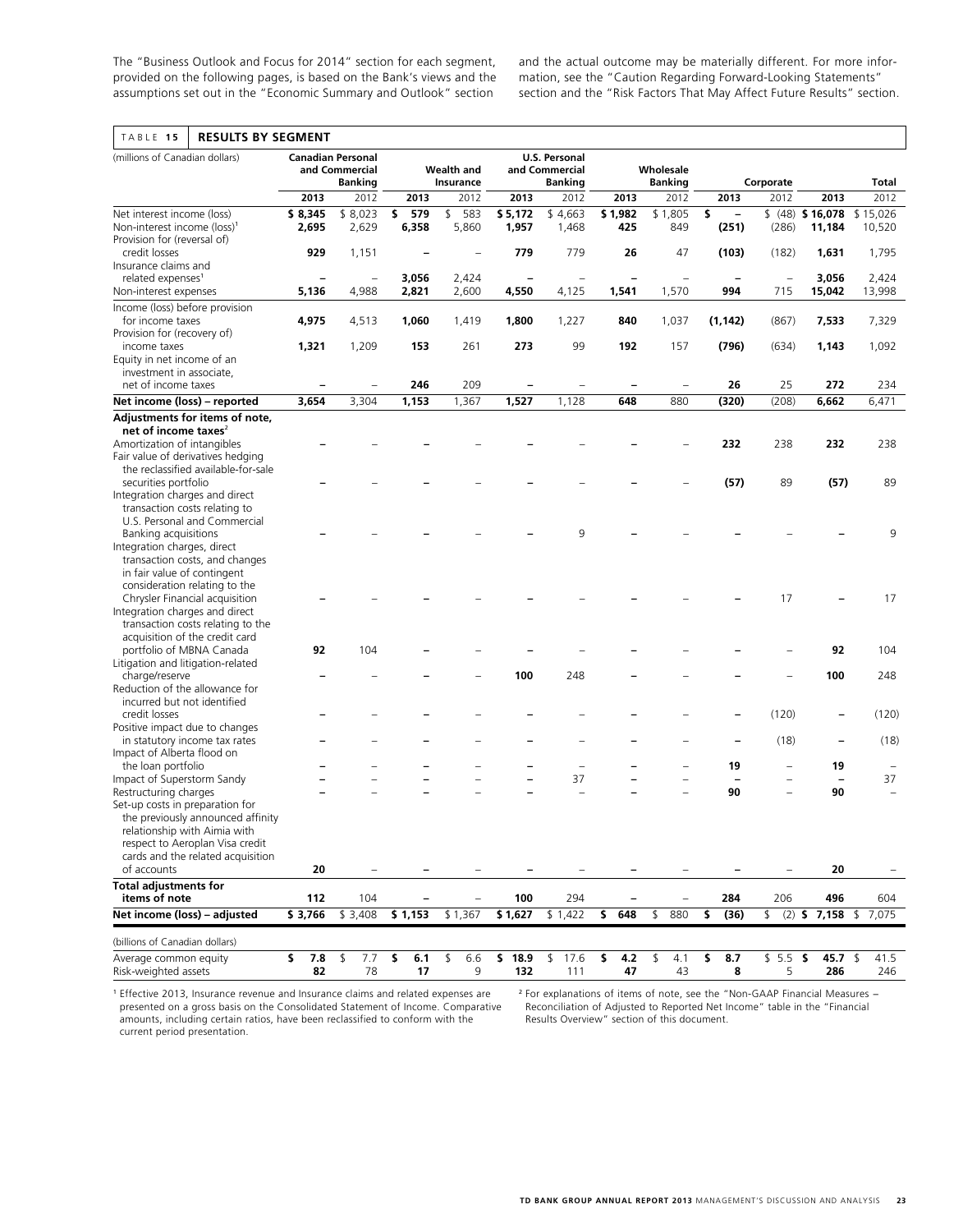#### **ECONOMIC SUMMARY AND OUTLOOK**

The Canadian economy is currently entrenched in a modest growth, low inflation environment. After weak 1% growth in the second half of 2012, the Canadian economy strengthened in the first half of 2013, recording real GDP advances of 2.5% and 1.7% in the January-March and April-June periods, respectively. Looking ahead, the Canadian economy is expected to improve, but with moderate economic growth.

Specifically, domestic demand is likely to remain modest as both consumers and governments restrain spending to focus on balancing their finances. Consumers have already made progress slowing their pace of debt accumulation as household credit growth has slowed to its lowest pace in over a decade. A generally more subdued housing sector will also contribute to modest growth in the domestic economy. The Canadian housing market had shown renewed strength in 2013 after tighter mortgage restrictions slowed the market last year. However, an erosion in affordability is expected to limit growth in sales activity and prices for the foreseeable future. Residential construction activity overall has slowed relative to last year, and that trend is likely to continue over the next two years.

Inflation in Canada has been low, reflecting muted growth in 2012 combined with heightened competitive pressures in the retail market. With excess capacity expected to persist over the coming quarters, inflation pressures are expected to build very gradually. In this environment, the Bank of Canada is expected to keep short-term interest rates at current levels until mid-2015, at which time a gradual increase is likely to occur.

After a challenging 2012, the Canadian export sector has been improving. A more notable increase is expected next year alongside stronger growth in the United States and a depreciating Canadian dollar. Once the export trend is more established, Canadian businesses are also expected to expand their investment activity. Slumping profits have held back capital expenditures recently, but profit growth is forecast to resume over the near term.

The United States economy continues to make progress, as the private sector gains momentum alongside its housing sector. However, overall U.S. economic growth has been held back by tax increases and government spending cuts. Despite these fiscal headwinds, job growth has remained relatively strong and the unemployment rate is expected to decline further over the next two years. Against this backdrop of improving economic fundamentals, the U.S. Federal Reserve is expected to reduce its extraordinary asset purchase program beginning early in 2014. Inflation has been subdued, and is expected to increase gradually over the coming quarters. This is consistent with the expectation that the U.S. Federal Reserve Board (U.S. Federal Reserve) is likely to leave interest rates unchanged until the second half of 2015. Economic growth in the United States is expected to continue to outpace growth in Canada over the next several years.

#### **NET INCOME – REPORTED BY BUSINESS SEGMENT** (as a percentage of total net income)



**NET INCOME – ADJUSTED BY BUSINESS SEGMENT** (as a percentage of total net income)

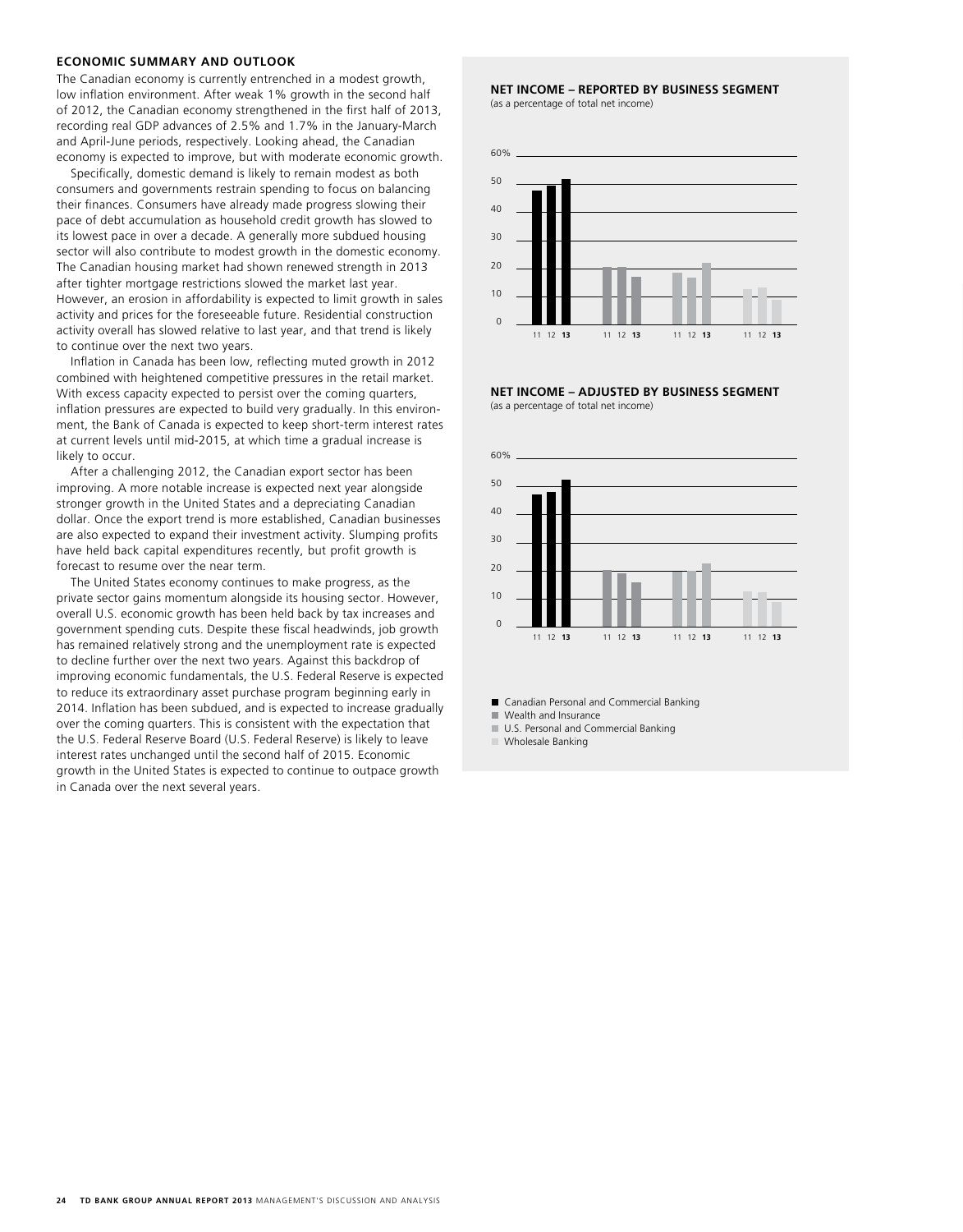### **BUSINESS SEGMENT ANALYSIS**

# Canadian Personal and Commercial Banking

Canadian Personal and Commercial Banking comprises the Bank's personal and business banking businesses in Canada, TD Auto Finance Canada and Canadian credit cards. Canadian Personal and Commercial Banking provides a full range of financial products and services to nearly 14 million customers.



| TABLE 16                       | <b>REVENUE</b> |          |          |         |
|--------------------------------|----------------|----------|----------|---------|
| (millions of Canadian dollars) |                | 2013     | 2012     | 2011    |
| Consumer lending               |                | 3,686    | \$3,594  | \$2,627 |
| Real estate secured lending    |                | 2,006    | 1,901    | 1,946   |
| Personal deposits              |                | 2,826    | 2,809    | 2,753   |
| Business banking               |                | 2,232    | 2.170    | 2,060   |
| Other <sup>1</sup>             |                | 290      | 178      | 146     |
| Total                          |                | \$11,040 | \$10.652 | \$9,532 |

<sup>1</sup> Other revenue includes internal commissions on sales of mutual funds and other

Wealth and Insurance products, and other branch services.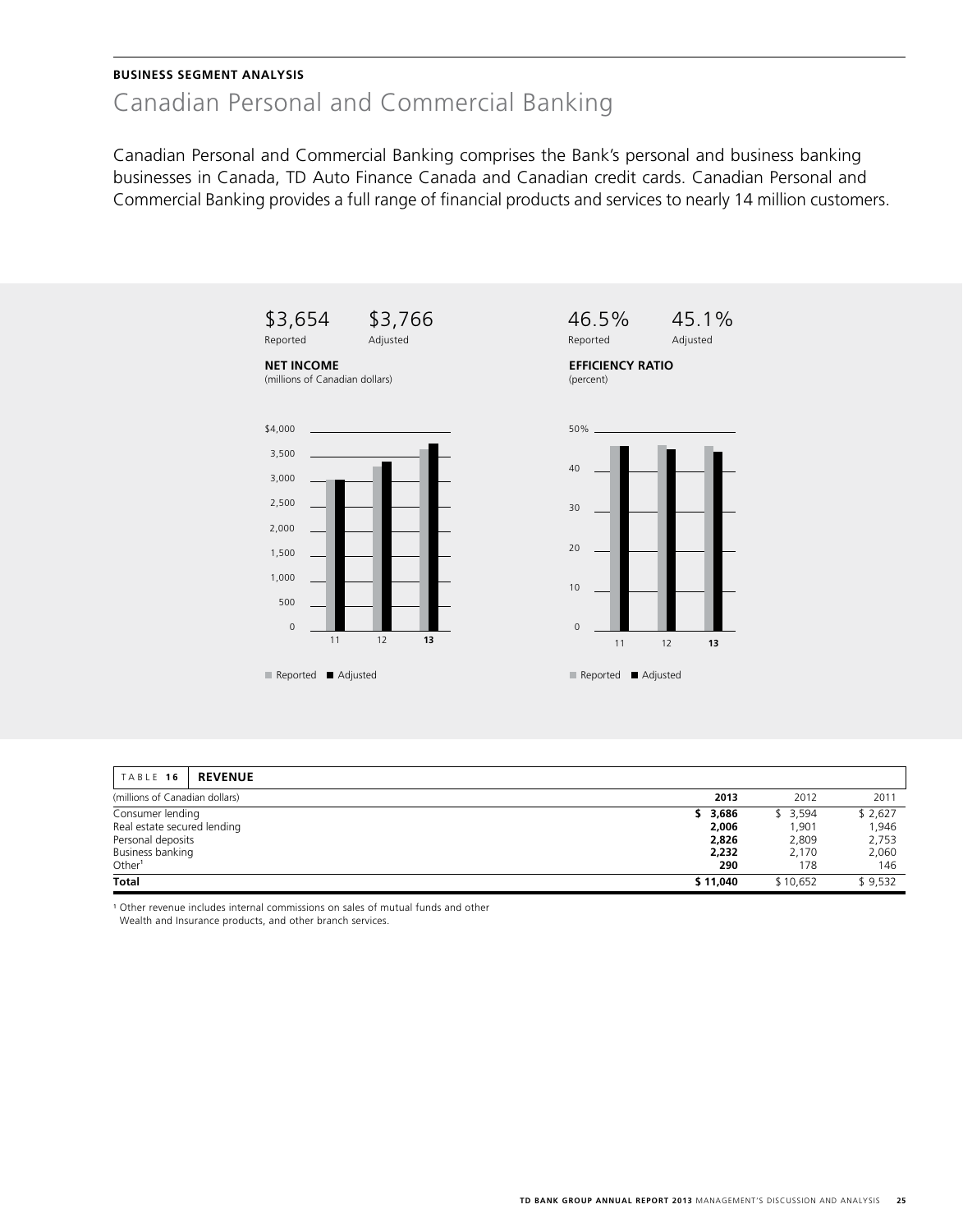#### **BUSINESS HIGHLIGHTS**

- **Posted record adjusted earnings of \$3,766 million, an increase of 11% from 2012, and record adjusted efficiency ratio of 45.1%, in a challenging operating environment.**
- **TD will become the primary issuer of Aeroplan Visa credit cards on January 1, 2014, and has agreed to acquire approximately 50% of the existing Aeroplan credit card portfolio from CIBC.**
- **Strong chequing and savings deposit volume growth due to a focus on acquiring and retaining core customer accounts.**
- **Retained the #1 position in personal deposit market share and the #2 position in personal loan market share.**
- **Moved up to #1 position in Canadian credit card market share.**
- **Business Banking generated strong loan volume growth of 13% and held the #2 positions in deposit and loan market share.**
- **Continued to focus on customer service and convenience by investing in mobile and online banking, and opening 19 new branches in 2013.**
- **TD is the most visited banking website in Canada. TD holds the #1 position in the number of online banking and mobile customers.**
- **Achieved external recognition as an industry leader in customer service excellence with distinctions that included the following:**
	- **Ranked highest in customer satisfaction among the five major Canadian banks for the eighth consecutive year by J.D. Power and Associates, a global marketing information services firm. The 2013 Canadian Retail Banking Customer Satisfaction Study included responses from over 20,000 customers.**
	- **TD Canada Trust earned the #1 spot in "Customer Service Excellence" among the five major Canadian banks for the ninth consecutive year according to global market research firm Ipsos.**

#### **CHALLENGES IN 2013**

- **Low interest rate environment led to margin compression.**
- **Fierce competition for new customers from the major**
- **Canadian banks and non-bank competitors.**
- **Slowing retail loan growth due to weak economic growth and rising consumer debt levels.**

#### **INDUSTRY PROFILE**

The personal and business banking environment in Canada is very competitive among the major banks as well as some strong regional players. The increased competition makes it difficult to sustain market share gains and distinctive competitive advantage over the long term. Continued success depends upon delivering outstanding customer service and convenience, disciplined risk management practices, and good expense management.

#### **OVERALL BUSINESS STRATEGY**

The strategy for Canadian Personal and Commercial Banking is to:

- Consistently deliver a legendary customer experience in everything we do.
- Be recognized as an extraordinary place to work.
- Build on the momentum of higher growth businesses.
- Make the customer and employee experience simple, fast and easy in order to drive efficiency.
- Invest in the future to deliver top tier earnings performance consistently.

| <b>TABIF 17</b>             | CANADIAN PERSONAL AND COMMERCIAL BANKING                                   |         |         |         |
|-----------------------------|----------------------------------------------------------------------------|---------|---------|---------|
|                             | (millions of Canadian dollars, except as noted)                            | 2013    | 2012    | 2011    |
| Net interest income         |                                                                            | \$8,345 | \$8,023 | \$7,190 |
| Non-interest income         |                                                                            | 2,695   | 2,629   | 2,342   |
| Total revenue - reported    |                                                                            | 11,040  | 10,652  | 9,532   |
| Total revenue - adjusted    |                                                                            | 11,040  | 10,688  | 9,532   |
| Provision for credit losses |                                                                            | 929     | 1,151   | 824     |
|                             | Non-interest expenses - reported                                           | 5,136   | 4,988   | 4,433   |
|                             | Non-interest expenses - adjusted                                           | 4.984   | 4,884   | 4,433   |
| Net income - reported       |                                                                            | \$3,654 | \$3,304 | \$3,051 |
|                             | Adjustments for items of note, net of income taxes <sup>1</sup>            |         |         |         |
|                             | Integration charges and direct transaction costs relating to               |         |         |         |
|                             | the acquisition of the credit card portfolio of MBNA Canada                | 92      | 104     |         |
|                             | Set-up costs in preparation for the previously announced                   |         |         |         |
|                             | affinity relationship with Aimia with respect to Aeroplan                  |         |         |         |
|                             | Visa credit cards and the related acquisition of accounts                  | 20      |         |         |
| Net income - adjusted       |                                                                            | \$3,766 | \$3,408 | \$3,051 |
| Selected volumes and ratios |                                                                            |         |         |         |
|                             | Return on common equity – reported <sup>2</sup>                            | 46.8%   | 42.9%   | 36.9%   |
|                             | Return on common equity – adjusted <sup>2</sup>                            | 48.3%   | 44.2%   | 36.9%   |
|                             | Margin on average earning assets (including securitized assets) – reported | 2.81%   | 2.82%   | 2.76%   |
|                             | Margin on average earning assets (including securitized assets) – adjusted | 2.81%   | 2.84%   | 2.76%   |
| Efficiency ratio - reported |                                                                            | 46.5%   | 46.8%   | 46.5%   |
| Efficiency ratio - adjusted |                                                                            | 45.1%   | 45.7%   | 46.5%   |
|                             | Number of Canadian retail stores                                           | 1,179   | 1,168   | 1,150   |
|                             | Average number of full-time equivalent staff                               | 28,301  | 30,354  | 29,815  |

<sup>1</sup> For explanations of items of note, see the "Non-GAAP Financial Measures − Reconciliation of Adjusted to Reported Net Income" table in the "How We Performed" section of this document.

<sup>2</sup> Effective 2012, the Bank revised its methodology for allocating capital to its business segments to align with the common equity capital requirements under Basel III at a 7% Common Equity Tier 1 ratio. The return measures for business segments will now be return on common equity rather than return on invested capital. These changes have been applied prospectively. Return on invested capital, which was used as the return measure in prior periods, has not been restated to return on common equity.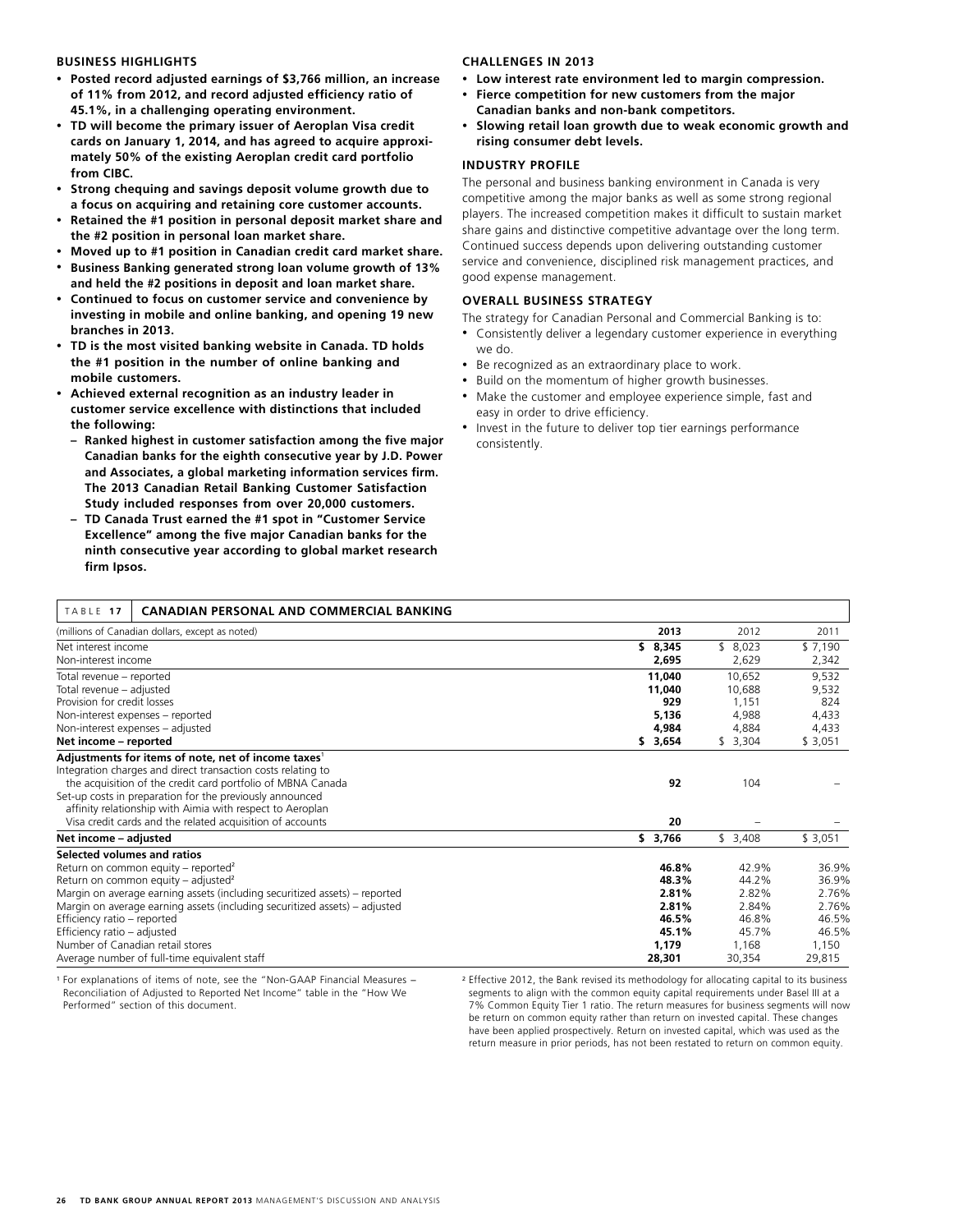#### **REVIEW OF FINANCIAL PERFORMANCE**

Canadian Personal and Commercial Banking reported net income for the year was a record \$3,654 million, an increase of \$350 million, or 11%, compared with last year. Adjusted net income for the year was a record \$3,766 million, an increase of \$358 million, or 11%, compared with last year. The increase in adjusted earnings was driven by good volume growth, lower credit losses, and effective expense management. The reported return on common equity for the year was 46.8%, while the adjusted return on common equity was 48.3%, compared with 42.9% and 44.2%, respectively, last year.

Reported revenue for the year was \$11,040 million, an increase of \$388 million, or 4%, compared with last year. Adjusted revenue for the year was \$11,040 million, an increase of \$352 million, or 3%, compared with last year. Net interest income growth was driven by good portfolio volume growth, higher mortgage refinancing revenue, and an additional month of MBNA, partially offset by lower margin on average earning assets and the inclusion of the MBNA credit mark releases last year. Personal lending volume growth slowed throughout the year impacted by lower growth in the housing market, moderation in household borrowing, and regulatory changes in the Canadian market which tightened mortgage eligibility criteria. Business lending growth was strong and market share increased. Compared with last year, average real estate secured lending volume increased \$8.9 billion, or 4%. Auto lending average volume increased \$0.3 billion, or 2%, while all other personal lending average volumes were relatively flat. Business loans and acceptances average volumes increased \$5.2 billion, or 13%. Average personal deposit volumes increased \$6.3 billion, or 4%, due to strong growth in core chequing and savings volume, partially offset by lower term deposit volume. Average business deposit volumes increased \$5.2 billion, or 8%. Reported margin on average earning assets decreased 1 bp to 2.81%, while the adjusted margin on average earning assets decreased 3 bps to 2.81%, due to a decline in deposit margins from the low rate environment. Non-interest income growth of 3% was driven by volume-related fee growth and the inclusion of an additional month of MBNA.

PCL for the year was \$929 million, a decrease of \$222 million, or 19%, compared with last year. Personal banking PCL was \$882 million for the year, a decrease of \$206 million, or 19%, compared with last year due primarily to better credit performance, enhanced collection strategies, and lower bankruptcies. Business banking PCL was \$47 million, a decrease of \$16 million, due to higher recoveries. Annualized PCL as a percentage of credit volume was 0.30%, a decrease of 9 bps, compared with last year. Net impaired loans were \$882 million, a decrease of \$118 million, or 12%, compared with last year.

Reported non-interest expenses for the year were \$5,136 million, an increase of \$148 million, or 3%, compared with last year. Adjusted non-interest expenses for the year were \$4,984 million, an increase of \$100 million, or 2%, compared with last year. Excluding the additional month of MBNA, expenses increased \$72 million, or 1%, compared with last year, as volume growth, merit increases, and investment in initiatives to grow the business were largely offset by productivity gains.

The average full-time equivalent (FTE) staffing levels decreased by 2,053, or 7%, compared with last year, primarily due to a transfer of FTEs to the Corporate segment. Operating FTE declined by 2% due to volume-related reductions and productivity gains. The reported efficiency ratio was 46.5%, relatively flat compared with 46.8% in the same period last year, while the adjusted efficiency ratio improved to 45.1%, compared with 45.7% in the same period last year.

#### **KEY PRODUCT GROUPS** *Personal Banking*

#### • Personal Deposits – TD delivered strong volume growth and maintained its market share position due to a focus on acquiring and retaining core customer accounts. Market share in term deposits declined as the business reduced growth from higher cost, nonproprietary channels and fulfilled customer preference for other investment products. The business was able to largely offset the impact of the lower interest rate environment through pricing and investment strategies.

- Consumer Lending Volumes continued to grow but at a slower pace than recent years. TD maintained its leadership position in market share for real estate secured lending products, with a focus on increasing customer retention rates.
- Credit Cards and Merchant Service Growth in earnings continued in 2013 led by improved credit quality and volume growth. Management focus was on continued growth, the MBNA integration, and the newly announced Aeroplan agreement.
- TD Auto Finance Canada The business was able to grow its portfolio in a competitive market by producing financial solutions for dealerships, developing flexible vehicle financing options, and continuing its focus on service.

#### *Business Banking*

- Commercial Banking Continued investments in customer-facing resources in strategic markets resulted in new customer acquisition that drove strong volume growth and market share gains. Higher loan and deposit volume growth was partially offset by lower margins. Credit losses decreased and are at the low end of normalized levels.
- Small Business Banking Continued investments in both deposit and credit infrastructure to improve speed to market and customer experience. Volume growth in the year was largely offset by declining margins. Credit losses remained relatively stable.

#### **BUSINESS OUTLOOK AND FOCUS FOR 2014**

**We will continue to focus on our legendary customer service and convenience position across all channels. Our commitment to invest across businesses positions us well for growth over the long term. We expect earnings growth to moderate in 2014 as credit loss rates stabilize. We expect the retail loan growth rate to generally be in line with current year levels. Business lending is expected to remain strong as we continue to focus on winning market share. Over the next year we expect modest downward pressure on margins, with quarterly margins bumping around depending on product mix, seasonal factors or rate moves. Credit loss rates should remain relatively stable; however, recent low personal bankruptcy trends will likely normalize next year. We plan to mitigate the impact of these pressures by focusing on productivity and tightly managing expense growth. We will continue the momentum in the credit cards business, including executing on the new Aeroplan relationship.**

**Our key priorities for 2014 are as follows:**

- **Provide a legendary customer experience across all distribution channels.**
- **Continue the growth momentum in our businesses, building on platforms where we have made strategic investments.**
- **Deliver integrated service and advice in local markets, across businesses and channels.**
- **Keep our focus on productivity to enhance customer experience, employee satisfaction and shareholder value.**
- **Continue to increase employee engagement and be recognized as an extraordinary place to work.**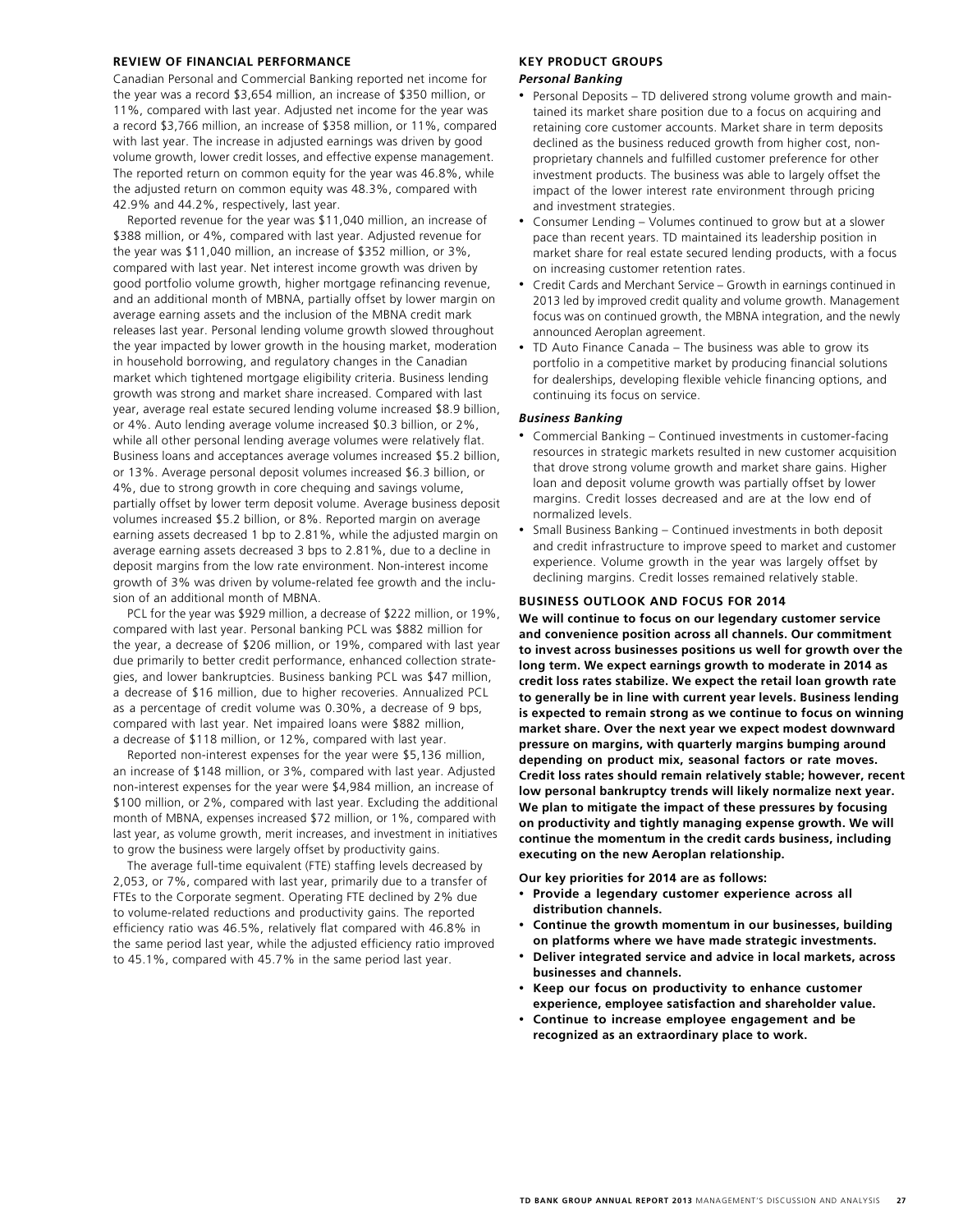### **BUSINESS SEGMENT ANALYSIS**

 $\Omega$ 

11 12 **13**

## Wealth and Insurance

Wealth and Insurance comprises the Bank's Wealth Management and Insurance businesses globally. Through our Direct Investing, Advice-based, and Asset Management businesses, TD Wealth helps individual and institutional clients protect, grow and successfully transition their wealth. TD Insurance provides advice and insurance solutions to protect Canadians through home and auto, credit protection, travel, credit card balance protection and other simple life and health products.



| TABLE 18                                | <b>REVENUE</b> <sup>3,4</sup> |         |         |         |
|-----------------------------------------|-------------------------------|---------|---------|---------|
| (millions of Canadian dollars)          |                               | 2013    | 2012    | 2011    |
| Direct investing                        |                               | 818     | 793     | 893     |
| Advice-based                            |                               | 1,223   | 1.101   | 1.056   |
| Asset management                        |                               | 1,071   | 876     | 830     |
| Insurance <sup>5</sup>                  |                               | 3,825   | 3,673   | 3,439   |
| Total Wealth and Insurance <sup>5</sup> |                               | \$6,937 | \$6.443 | \$6,218 |

Assets under management Assets under administration

11 12 **13**

11 12 **13**

 $\Omega$ 

<sup>1</sup> Assets under management: Assets owned by clients, but managed by the Bank where the Bank makes investment selections on behalf of the client (in accordance with an investment policy). In addition to the TD family of mutual funds, the Bank manages assets on behalf of individuals, pension funds, corporations, institutions, endowments and foundations.

<sup>2</sup> Assets under administration: Assets owned by clients where the Bank provides services of an administrative nature, such as the collection of investment income and the placing of trades on behalf of the clients (where the client has made their own investment selection).

<sup>3</sup> Excludes the Bank's investment in TD Ameritrade

<sup>4</sup> Certain revenue lines are presented net of internal transfers.

<sup>5</sup> Effective 2013, Insurance revenue and Insurance claims and related expenses are presented on a gross basis on the Consolidated Statement of Income. Comparative amounts have been reclassified to conform with this presentation.

 $\Omega$ 

11 12 **13**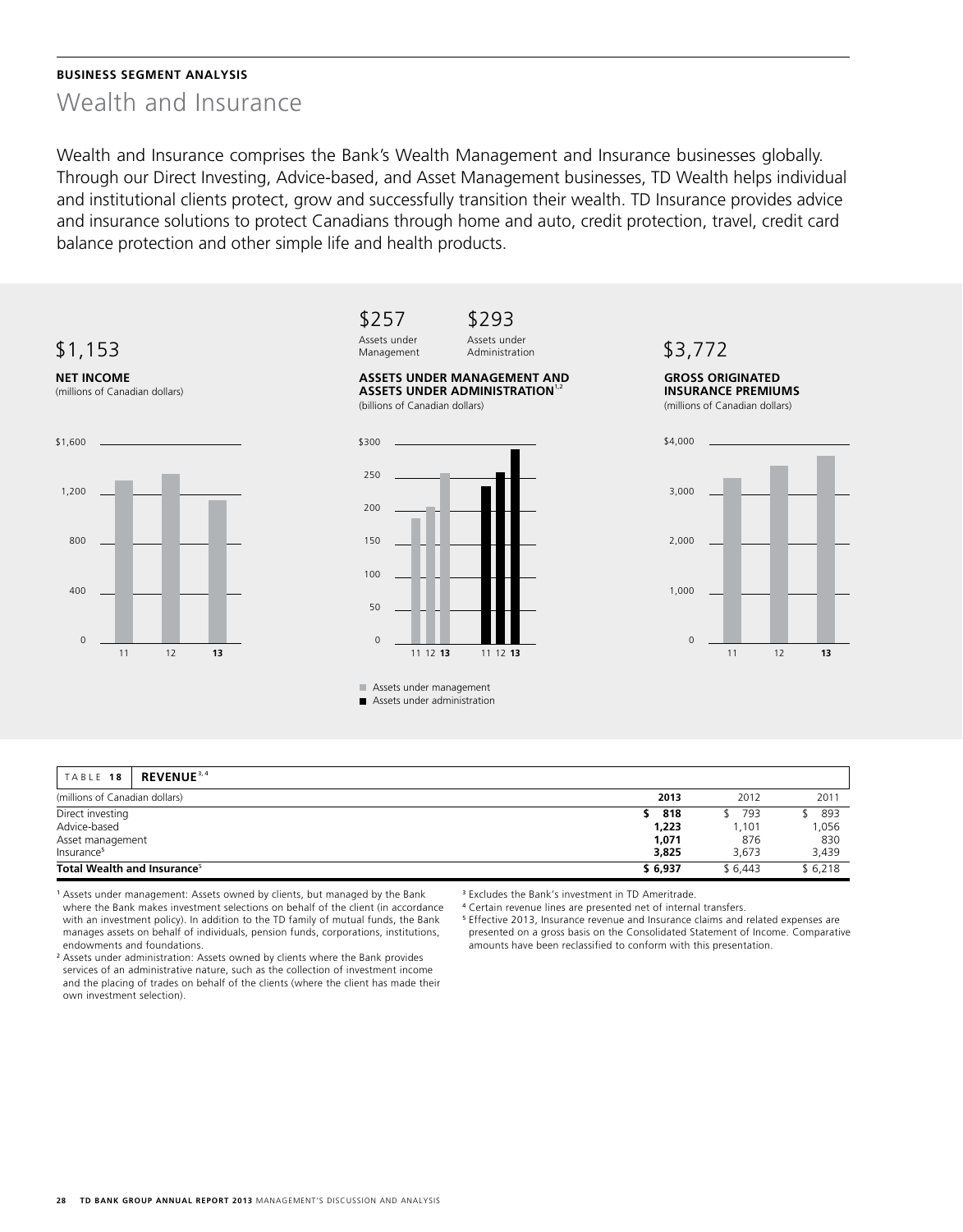#### **BUSINESS HIGHLIGHTS**

- **Wealth had record earnings in 2013 with net income of \$691 million and Insurance had earnings in 2013 of \$216 million.**
- **The Canadian Direct Investing business sustained a market leading position in both share of assets and trades and continued to invest for the future with the launch of an enhanced active trading platform. In the fourth quarter of 2013, TD announced the sale of the Canadian Institutional Services business and closed the sale of the U.K. Institutional Services business on November 13, 2013.**
- **Our Advice-based businesses in Canada achieved record Client Experience Index (CEI) ratings and continued to gain market share as measured by assets.**
- **TDAM, the manager of TD Mutual Funds, had record assets under management of \$257 billion. Several TD funds were recognized by Lipper as the top fund in their respective category over a three, five and ten-year time period.**
- **TD completed the acquisition of Epoch Investment Partners, Inc., which had \$38 billion in assets under management as at October 31, 2013, up from \$28 billion on close, inclusive of \$5 billion of assets previously managed by TDAM and external sub-advisors. The addition of Epoch significantly expanded TD's North American investment management footprint while strengthening Epoch's existing franchise and competitive advantage.**
- **TD Insurance gross originated insurance premiums grew 6%. TD's property and casualty Insurance business grew affinity market premiums by 10% and retained the #1 direct writer position in home and auto and the #2 in personal lines position.**
- **Ongoing focus on client experience in 2013 resulted in increase in CEI ratings for TD Insurance.**
- **TD Insurance processed over 292,000 claims across Canada, helping clients and their families in their times of need.**

#### **CHALLENGES IN 2013**

- **In our Wealth business, Direct Investing trading volumes improved, but continued to be below historical norms, which impacted the growth rate of Direct Investing revenue.**
- **Persistently low interest rate environment continued to limit our ability to grow revenue on deposits.**
- **The property and casualty Insurance business experienced unfavourable prior years' claims development related primarily to Ontario auto insurance, as well as higher claims costs due to severe weather-related events, including the flood in Southern Alberta and the Greater Toronto Area in the third quarter of 2013. As a result, Insurance earnings declined significantly year over year.**
- **Slowing lending volume growth in TD Canada Trust resulted in reduced demand for authorized credit protection products in the life and health insurance business.**

#### **INDUSTRY PROFILE**

TD Wealth's business operates in three geographic regions: Canada, the U.S., and Europe. In Canada, the industry is extremely competitive consisting of major banks, large insurance companies, and monoline wealth management organizations (including mutual fund companies and private wealth managers, asset managers and financial planners). Given the level of competition in Canada, TD's success lies in our ability to differentiate on client experience across all of our businesses and channels by providing the right products, services, tools and solutions to serve our clients' needs.

In the U.S., the wealth management industry is large but competition is more fragmented, consisting of banks, insurance companies, independent mutual fund companies, discount brokers, full service brokers, and independent asset management companies. In our Maine-to-Florida footprint, the Bank competes against both national and regional banks and non-bank wealth organizations.

TD Ameritrade, in which TD has a substantial investment, competes most directly with other direct investment firms. TD Ameritrade remains a leader in this market by continuing to deliver world-class direct investing capabilities to clients, including investor tools, services and education.

In Europe, the industry is led by strong regional players with little pan-European presence or brand. In the U.K., TD competes most directly with other direct investment firms and institutional services firms. In Europe, TD competes by providing focused multi-currency and multi-exchange online direct investing services for retail investors.

TD Insurance operates in both the Canadian property and casualty insurance, and the life and health insurance industries.

The property and casualty industry in Canada is a fragmented and competitive market, consisting of both personal and commercial lines writers. However, TD Insurance only offers personal lines (home and auto) insurance products to clients. The personal lines property and casualty industry uses both independent intermediaries and direct channels to distribute products. TD Insurance only distributes products through direct channels. In recent years, there has been a growing trend by consumers to purchase home and auto insurance through direct channels. TD Insurance partners with affinity groups such as professional associations, universities and employer groups to market personal lines insurance products, and is the largest affinity writer in Canada.

The life and health insurance industry in Canada, and the reinsurance market internationally, while more consolidated, is made up of several larger competitors. TD Insurance competes as a Direct Life and Health insurance provider offering a range of affordable and simple insurance solutions, and through TD Canada Trust branches, offers bank authorized credit protection products as part of the lending process, and travel insurance.

#### **OVERALL BUSINESS STRATEGY**

#### *Wealth*

- Global Direct Investing builds on existing market leadership positions by offering best-in-class capabilities, tools, service and investor education, and by extending our comfort and convenience brand with continued investment in intuitive functionality.
- The North American Advice-based business continues to grow by enhancing the overall client experience and by providing comprehensive investment and wealth planning services and solutions to help retirees and pre-retirees protect, grow and transition their wealth.
- The Asset Management business continues to grow by creating targeted product solutions that serve our institutional and retail clients' needs, and that align well with our distribution channels and capabilities.

#### *Insurance*

The strategy for TD Insurance is to:

- Be the preferred insurer for TD Bank and affinity partner clients, and the #1 direct writer in Canada.
- Deliver legendary sales, service and claims client experiences that align to the TD brand.
- Offer simple insurance products that are easy to understand and access.
- Continue to invest in well-run and efficient operations and technology infrastructure.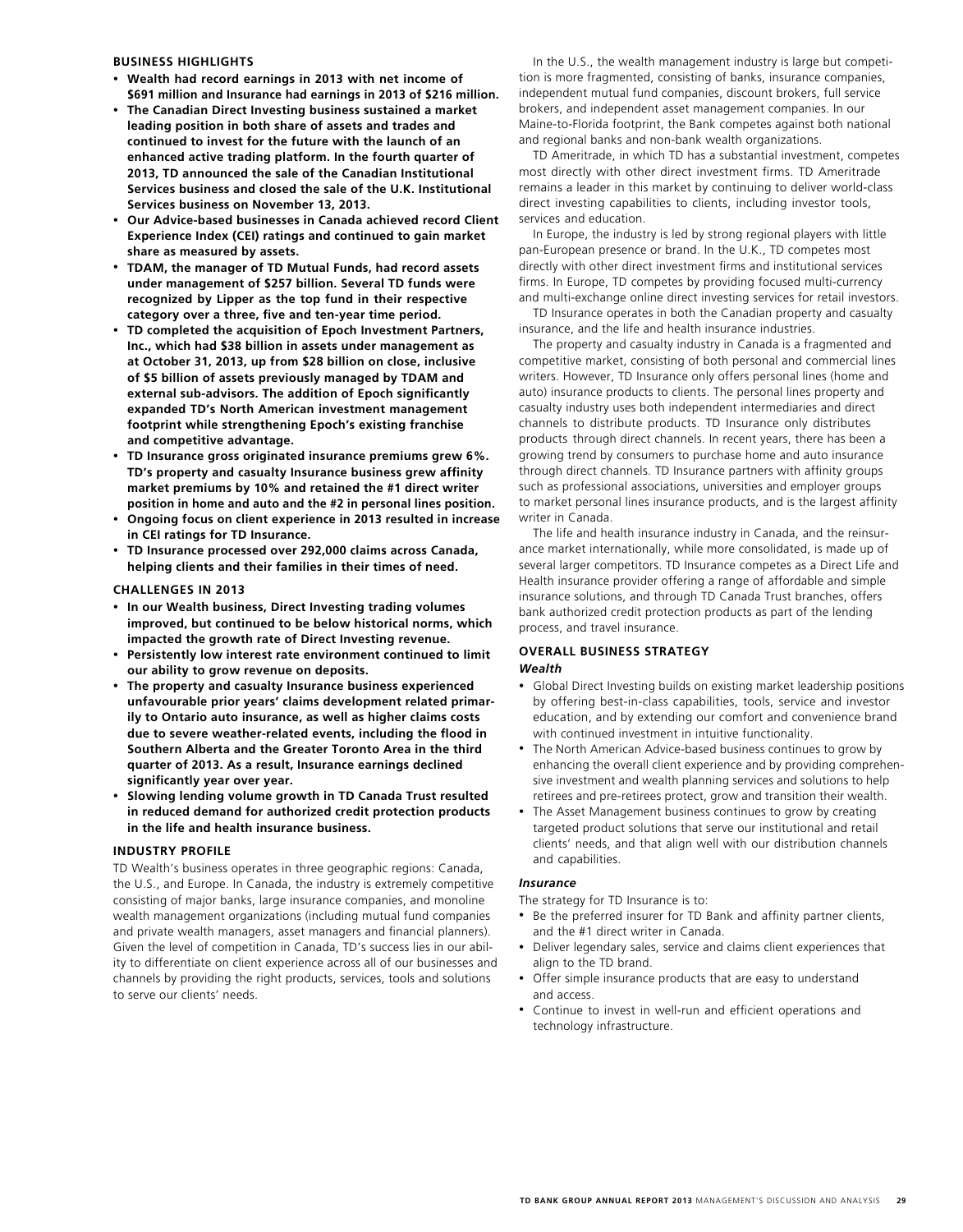| <b>WEALTH AND INSURANCE</b><br>TABLE 19                                           |           |           |           |
|-----------------------------------------------------------------------------------|-----------|-----------|-----------|
| (millions of Canadian dollars, except as noted)                                   | 2013      | 2012      | 2011      |
| Net interest income                                                               | 579       | 583       | \$<br>542 |
| Insurance revenue <sup>1</sup>                                                    | 3.734     | 3,537     | 3,345     |
| Income from financial instruments designated at fair value through profit or loss | (18)      | 5         | (2)       |
| Non-interest income - other                                                       | 2,642     | 2,318     | 2,333     |
| Total revenue <sup>1</sup>                                                        | 6,937     | 6,443     | 6,218     |
| Insurance claims and related expenses <sup>1</sup>                                | 3,056     | 2,424     | 2,178     |
| Non-interest expenses                                                             | 2,821     | 2,600     | 2,616     |
| Net income                                                                        | 907       | 1,158     | 1,107     |
| Wealth                                                                            | 691       | 601       | 566       |
| Insurance                                                                         | 216       | 557       | 541       |
| TD Ameritrade                                                                     | 246       | 209       | 207       |
| <b>Total Wealth and Insurance</b>                                                 | \$1,153   | \$1,367   | \$1,314   |
| Selected volumes and ratio                                                        |           |           |           |
| Assets under administration – Wealth (billions of Canadian dollars)               | \$<br>293 | 258<br>٢. | \$<br>237 |
| Assets under management – Wealth (billions of Canadian dollars) <sup>2</sup>      | 257       | 207       | 189       |
| Gross originated insurance premiums                                               | 3,772     | 3,572     | 3,326     |
| Return on common equity <sup>3</sup>                                              | 18.9%     | 20.7%     | 25.3%     |
| Efficiency ratio <sup>1</sup>                                                     | 40.7%     | 40.4%     | 42.1%     |
| Average number of full-time equivalent staff                                      | 11,610    | 11,930    | 11,984    |

<sup>1</sup> Effective 2013, Insurance revenue and Insurance claims and related expenses are presented on a gross basis on the Consolidated Statement of Income. Comparative amounts, including certain ratios, have been recast to conform with the current period presentation.

<sup>2</sup> As at October 31, 2013, the Wealth assets under management includes \$38 billion related to Epoch.

#### **REVIEW OF FINANCIAL PERFORMANCE**

Wealth and Insurance net income for the year was \$1,153 million, a decrease of \$214 million, or 16%, compared with last year, reflecting lower earnings in the Insurance business, partially offset by higher earnings in Wealth and TD Ameritrade. Wealth and Insurance net income excluding TD Ameritrade was \$907 million, a decrease of \$251 million, or 22%, compared with last year. The Bank's reported investment in TD Ameritrade generated net income for the year of \$246 million, an increase of \$37 million, or 18%, compared with last year, mainly driven by higher TD Ameritrade earnings. For its fiscal year ended September 30, 2013, TD Ameritrade reported net income was US\$675 million, an increase of US\$89 million, or 15%, compared with last year, primarily driven by higher trading and fee-based revenue, and increased investment gains. The return on common equity for the year was 18.9% compared with 20.7% last year.

Revenue for the year was \$6,937 million, an increase of \$494 million, or 8%, compared with last year. In the Wealth business, revenue increased mainly from higher fee-based revenue from asset growth and equity market appreciation, and the addition of Epoch. In the Insurance business, revenue increased mainly from premium volume growth, partially offset by the sale of the U.S. Insurance business.

Insurance claims and related expenses for the year were \$3,056 million, an increase of \$632 million, or 26%, compared with the last year, primarily due to unfavourable prior years' claims development related to the Ontario auto insurance market, and higher claims associated with volume growth and weather-related events.

<sup>3</sup> Effective 2012, the Bank revised its methodology for allocating capital to its business segments to align with the common equity capital requirements under Basel III at a 7% Common Equity Tier 1 ratio. The return measures for business segments will now be return on common equity rather than return on invested capital. These changes have been applied prospectively. Return on invested capital, which was used as the return measure in prior periods, has not been restated to return on common equity.

Non-interest expenses for the year were \$2,821 million, an increase of \$221 million, or 9%, compared with last year. The increase was primarily due to higher revenue-based variable expenses in the Wealth business, the addition of Epoch, and increased costs to support business growth in Wealth and Insurance, partially offset by decreased expenses resulting from the sale of the U.S. Insurance business.

Assets under administration of \$293 billion as at October 31, 2013 increased \$35 billion, or 14%, compared with October 31, 2012. Assets under management of \$257 billion as at October 31, 2013 increased \$50 billion, or 24%, compared with October 31, 2012. These increases were driven by market appreciation of the assets, the addition of Epoch assets under management, and growth in new client assets.

Gross originated insurance premiums were \$3,772 million, an increase of \$200 million, or 6%, compared with last year. The increase was primarily due to organic business growth.

The average FTE staffing levels for the year decreased by 320, or 3%, compared with last year primarily due to the sale of the U.S. Insurance business. The efficiency ratio for the year was 40.7%, relatively flat compared with last year.

#### **TD AMERITRADE HOLDING CORPORATION**

Refer to Note 11 of the Consolidated Financial Statements for further information on TD Ameritrade.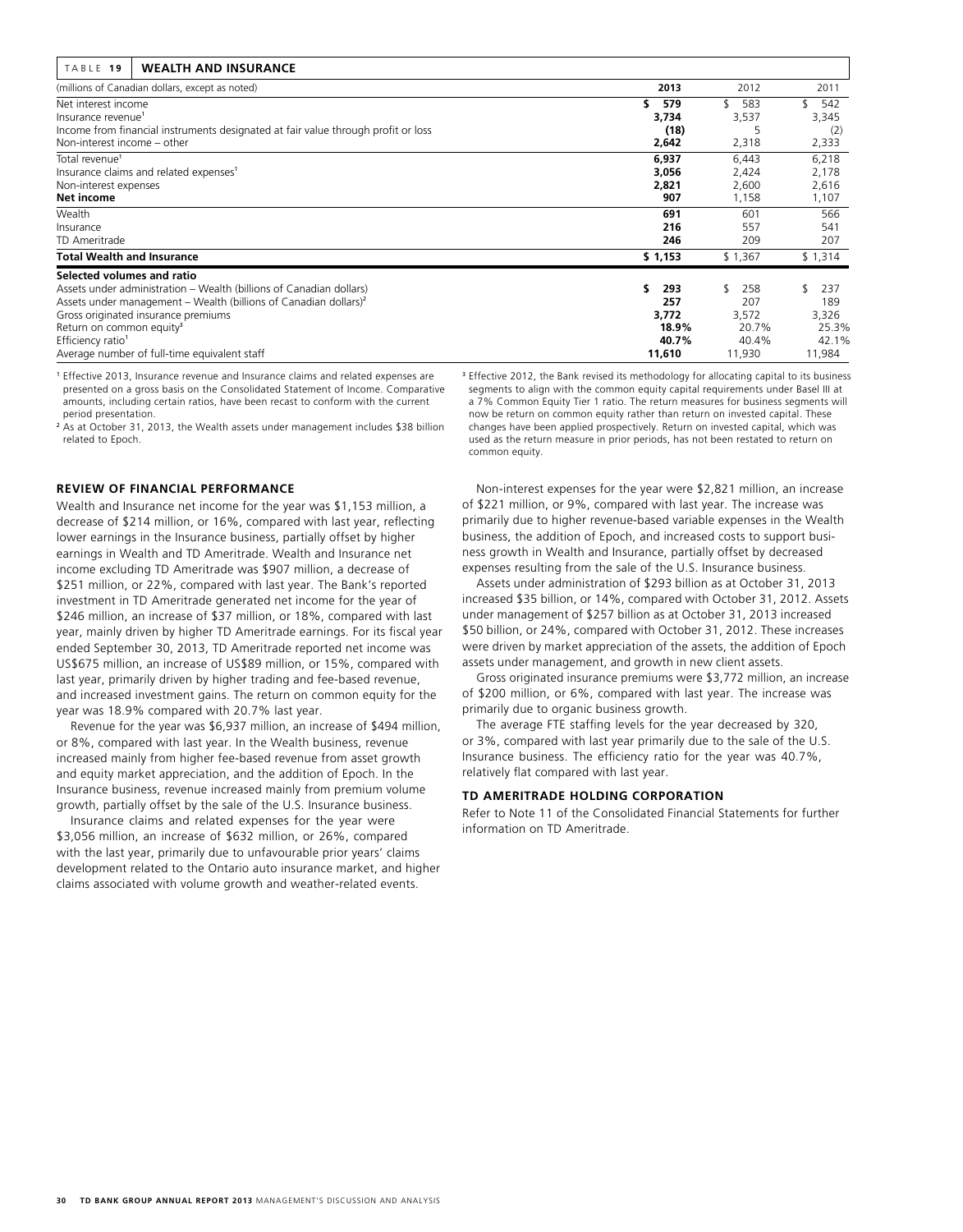#### **KEY PRODUCT GROUPS** *Global Direct Investing*

• TD Waterhouse Direct Investing offers a comprehensive product and service offering to self-directed retail investors. In Canada, TD Waterhouse Direct Investing is the largest direct investing business by assets under administration and also by trade volume. In Europe, TD Direct Investing provides a broad range of products available for trading and investing, including trading on U.K. and international equities, with direct access to 17 markets.

#### *North American Advice-based Business*

• The Advice-based business is comprised of financial planning, full service brokerage and private client services and is integrated with our Canadian and U.S. Retail and Commercial Banking businesses. The business provides investment solutions and advice, across different client asset levels and product complexity, to meet our clients' goals in protecting, growing and transitioning their wealth.

#### *Asset Management*

• TDAM is a leading investment manager, with deep retail and institutional capabilities. In Canada, TD Mutual Funds is a leading mutual fund business, providing a broadly diversified range of mutual funds and professionally managed portfolios. TDAM's institutional investment business has a leading market share in Canada and includes clients of some of the largest pension funds, endowments and corporations in Canada. Epoch Investment Partners Inc., acquired in 2013, manages \$38 billion of assets as at October 31, 2013 for institutional and high net worth clients primarily in the U.S. and Canada. All asset management units work in close partnership with other TD businesses, including the Advice-based business and Retail Banking, to align products and services to ensure a legendary client experience.

#### *Insurance*

- TD's property and casualty Insurance business is the largest direct distribution insurer, and the second largest personal insurer in Canada and the national leader in the affinity market offering home and auto insurance to members of affinity groups such as professional associations, universities and employer groups, and other clients, through direct channels.
- TD's life and health Insurance business offers credit protection and travel insurance products mostly distributed through TD Canada Trust branches. Other simple life and health insurance products such as term life, critical illness, accident and sickness, and credit card balance protection are distributed through direct channels.

#### **BUSINESS OUTLOOK AND FOCUS FOR 2014**

**Building upon our market leading positions in the Wealth businesses, we plan to grow client assets, improve client experience and expand our range of products, services and solutions, while managing expenses prudently and investing in key capabilities and processes. While general economic challenges may persist in the short term, we believe that the Wealth businesses can achieve solid earnings in the year ahead, and are well positioned to benefit from long term demographic shifts.**

**While regulatory developments are creating uncertainties in the Ontario auto insurance market, and severe weather-related events in recent years will negatively impact the cost and availability of reinsurance, we believe, despite these challenges, the Insurance business has good long-term growth prospects. We plan to continue to improve client experience, invest in capabilities and improve efficiencies in our core operations.**

**Our key priorities for 2014 are as follows:**

#### *Wealth:*

- **Build on our leadership in the Global Direct Investing business by introducing new client solutions and improving the client experience.**
- **Grow share in our North American Advice-based business by deepening our referral partnership with TD's U.S. and Canadian Personal and Commercial Banking segments, creating solutions to address our clients' individual investing needs, and enhancing the overall client experience.**
- **Leverage our premier asset management capabilities to grow both our mutual funds and our institutional Asset Management business.**

#### *Insurance:*

- **Review and enhance insurance products to ensure that they are competitive, provide the protection our clients need, and are easy to understand.**
- **Invest in robust systems and processes that are more clientcentric and operationally efficient, and that have a prudent risk profile.**
- **Develop innovative and convenient ways for our clients to access insurance products by phone, on-line, mobile and tablet.**
- **Work collaboratively with governments, regulators and industry bodies to ensure the availability of affordable home and auto insurance to Canadians.**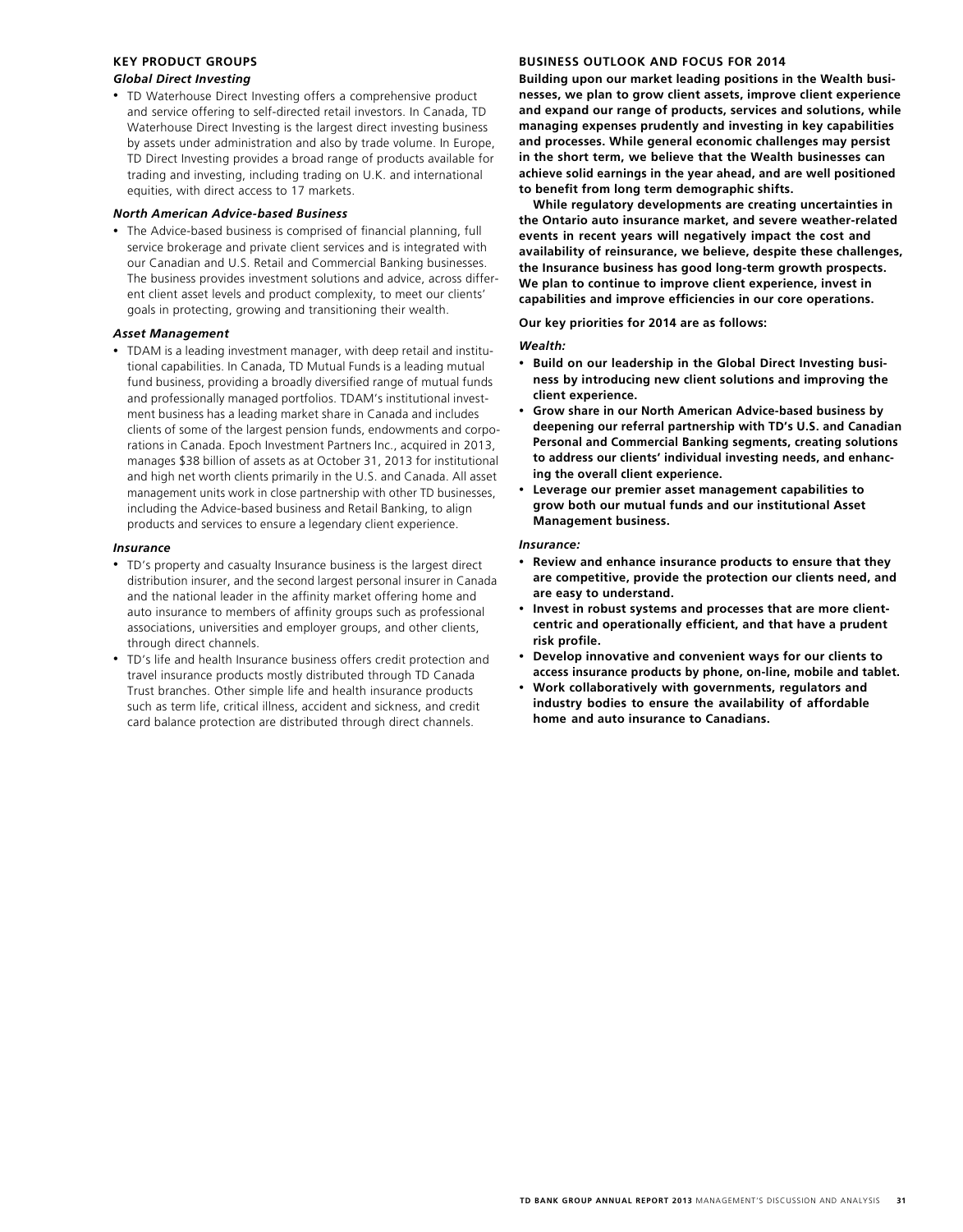### **BUSINESS SEGMENT ANALYSIS**

# U.S. Personal and Commercial Banking

Operating under the brand name, TD Bank, America's Most Convenient Bank, U.S. Personal and Commercial Banking offers a full range of banking services to nearly 8 million customers including individuals, businesses, and governments.



| TABLE 20                                                                                 | <b>ASSETS</b> <sup>1</sup>          |                                              |                                                |                                              |                                                |                                                |                                              |
|------------------------------------------------------------------------------------------|-------------------------------------|----------------------------------------------|------------------------------------------------|----------------------------------------------|------------------------------------------------|------------------------------------------------|----------------------------------------------|
| (millions of dollars)                                                                    |                                     |                                              |                                                | Canadian dollars                             |                                                |                                                | U.S. dollars                                 |
|                                                                                          |                                     | October 31<br>2013                           | October 31<br>2012                             | October 31<br>2011                           | October 31<br>2013                             | October 31<br>2012                             | October 31<br>2011                           |
| Consumer loans<br>Business and government loans<br>Investment securities<br>Other assets | Debt securities classified as loans | 56,238<br>53,996<br>2,459<br>33,065<br>4,662 | \$43.721<br>47.546<br>2.898<br>37.354<br>2,242 | 35,004<br>43.057<br>3,804<br>43,562<br>2,695 | \$53.935<br>51.785<br>2,359<br>31,711<br>4,471 | \$43.765<br>47.594<br>2.901<br>37.391<br>2.244 | 35,120<br>43,200<br>3,817<br>43.706<br>2,703 |
| <b>Total</b>                                                                             |                                     | \$150,420                                    | \$133.761                                      | \$128.122                                    | \$144,261                                      | \$133,895                                      | \$128,546                                    |

<sup>1</sup> Excluding all goodwill and other intangibles.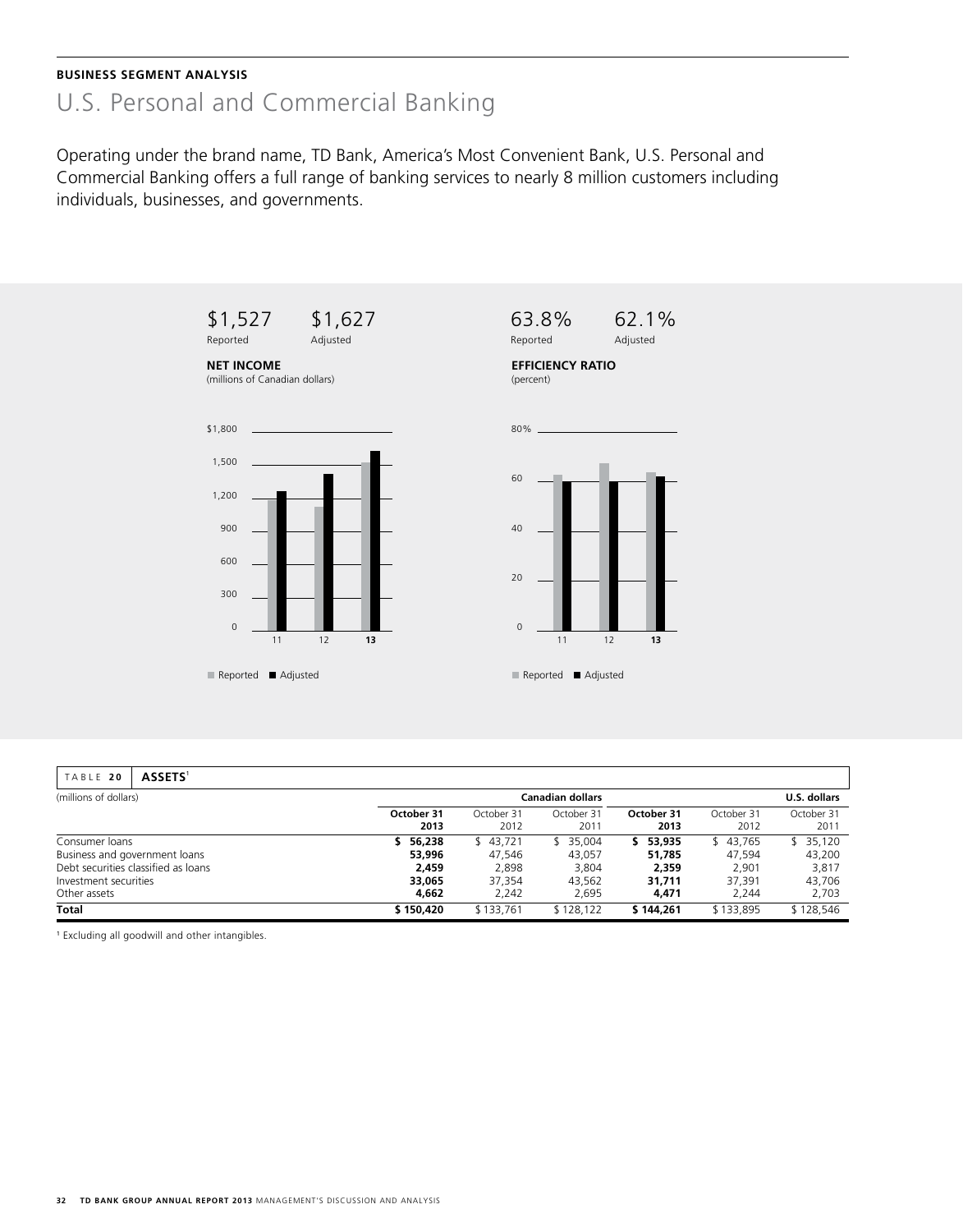#### **BUSINESS HIGHLIGHTS**

- **Achieved record adjusted earnings of US\$1,595 million, an increase of 13%, in a challenging operating environment.**
- **Gained profitable market share in both loans and deposits while maintaining strong credit quality.**
- **Grew loans organically by US\$9 billion, or 10%, and deposits by US\$17 billion, or 10%, during a slow economic recovery.**
- **Continued to lead in customer service and convenience with more store hours than competitors in our Maine-to-Florida footprint.**
- **Continued to invest in growing the franchise.**
- **Asset quality has improved for the overall portfolio.**
- **Named the 2013 "Best Big Bank in America" by** *Money Magazine***. • Acquired Target Corporation's U.S. credit card portfolio in March 2013.**
- **CHALLENGES IN 2013**
- **Regulatory and legislative changes have impacted the operating environment, TD Bank's product offerings and earnings.**
- **Low interest rate environment and heightened competition led to continued pressure on margins.**

#### **INDUSTRY PROFILE**

The U.S. banking industry has experienced a significant amount of consolidation over the past few years. The personal and business banking environment in the U.S. is very competitive in all areas of the business. U.S. banks are subject to vigorous competition from

other banks and financial institutions, including savings banks, finance companies, credit unions, and other providers of financial services. The keys to profitability are attracting and retaining customer relationships over the long term with innovative convenience and service brands within our operating footprint, effective risk management, rational product pricing, use of technology to deliver products and services for customers anytime and anywhere, optimizing fee-based businesses, and effective control of operating expenses. In the U.S., the wealth management industry is large but competition is more fragmented, consisting of banks, insurance companies, independent mutual fund companies, discount brokers, full service brokers, and independent asset management companies. In our Maine-to-Florida footprint, the Bank competes against both national and regional banks and non-bank wealth organizations.

#### **OVERALL BUSINESS STRATEGY**

The strategy for U.S. Personal and Commercial Banking is to:

- Focus on retail and commercial banking in higher growth markets along the U.S. Eastern Seaboard.
- Out-grow competitors through legendary service and convenience and by delivering integrated banking services to the customer.
- Make customers proud to be associated with TD Bank.
- Be an extraordinary and inclusive place to work attract, develop, and retain top talent.
- Operate with excellence.
- Take only risks we understand and can manage and deploy capital prudently within a well-defined risk appetite.

#### TABLE **2 1 U.S. PERSONAL AND COMMERCIAL BANKING**

| (millions of dollars, except as noted)                                    |         |         | <b>Canadian dollars</b> |         |         | U.S. dollars |
|---------------------------------------------------------------------------|---------|---------|-------------------------|---------|---------|--------------|
|                                                                           | 2013    | 2012    | 2011                    | 2013    | 2012    | 2011         |
| Net interest income                                                       | \$5,172 | \$4,663 | \$4,392                 | \$5,068 | \$4,643 | \$4,455      |
| Non-interest income                                                       | 1,957   | 1,468   | 1,342                   | 1,916   | 1,463   | 1,363        |
| Total revenue - reported                                                  | 7,129   | 6,131   | 5,734                   | 6.984   | 6,106   | 5,818        |
| Total revenue - adjusted                                                  | 7,129   | 6,132   | 5,734                   | 6,984   | 6,107   | 5,818        |
| Provision for credit losses - loans                                       | 762     | 652     | 534                     | 746     | 651     | 541          |
| Provision for credit losses – debt securities classified as loans         | (32)    | 12      | 75                      | (31)    | 12      | 75           |
| Provision for credit losses – acquired credit-impaired loans <sup>1</sup> | 49      | 115     | 78                      | 49      | 115     | 82           |
| Provision for credit losses - reported                                    | 779     | 779     | 687                     | 764     | 778     | 698          |
| Provision for credit losses - adjusted                                    | 779     | 725     | 687                     | 764     | 723     | 698          |
| Non-interest expenses - reported                                          | 4,550   | 4,125   | 3,593                   | 4,457   | 4,107   | 3,643        |
| Non-interest expenses - adjusted                                          | 4,424   | 3,694   | 3,451                   | 4,331   | 3,678   | 3,497        |
| Net income - reported                                                     | \$1,527 | \$1,128 | \$1,188                 | \$1,495 | \$1,123 | \$1,205      |
| Adjustments for items of note <sup>2</sup>                                |         |         |                         |         |         |              |
| Integration charges and direct transaction costs relating                 |         |         |                         |         |         |              |
| to U.S. Personal and Commercial Banking acquisitions                      |         | 9       | 82                      |         | 9       | 84           |
| Litigation and litigation-related charge/reserve                          | 100     | 248     |                         | 100     | 247     |              |
| Impact of Superstorm Sandy                                                |         | 37      |                         |         | 37      |              |
| Net income - adjusted                                                     | \$1,627 | \$1,422 | \$1,270                 | \$1,595 | \$1,416 | \$1,289      |
| Selected volumes and ratios                                               |         |         |                         |         |         |              |
| Return on common equity – reported <sup>3</sup>                           | 8.1%    | 6.4%    | 7.3%                    | 8.1%    | 6.4%    | 7.3%         |
| Return on common equity – adjusted <sup>3</sup>                           | 8.6%    | 8.1%    | 7.8%                    | 8.6%    | 8.1%    | 7.8%         |
| Margin on average earning assets (TEB) <sup>4</sup>                       | 3.66%   | 3.60%   | 3.73%                   | 3.66%   | 3.60%   | 3.73%        |
| Efficiency ratio - reported                                               | 63.8%   | 67.3%   | 62.7%                   | 63.8%   | 67.3%   | 62.7%        |
| Efficiency ratio - adjusted                                               | 62.1%   | 60.2%   | 60.2%                   | 62.1%   | 60.2%   | 60.2%        |
| Number of U.S. retail stores                                              | 1,317   | 1,315   | 1,281                   | 1,317   | 1,315   | 1,281        |
| Average number of full-time equivalent staff                              | 24,871  | 25,027  | 24,193                  | 24,871  | 25,027  | 24,193       |

<sup>1</sup> Includes all Federal Deposit Insurance Corporation (FDIC) covered loans and other acquired credit-impaired loans.

<sup>2</sup> For explanations of items of note, see the "Non-GAAP Financial Measures − Reconciliation of Adjusted to Reported Net Income" table in the "Financial Results Overview" section of this document.

<sup>3</sup> Effective 2012, the Bank revised its methodology for allocating capital to its business segments to align with the common equity capital requirements under Basel III at a 7% Common Equity Tier 1 ratio. The return measures for business segments will now be return on common equity rather than return on invested capital. These changes have been applied prospectively. Return on invested capital, which was used as the return measure in prior periods, has not been restated to return on common equity. <sup>4</sup> Margin on average earning assets exclude the impact related to the TD Ameritrade insured deposit accounts (IDA).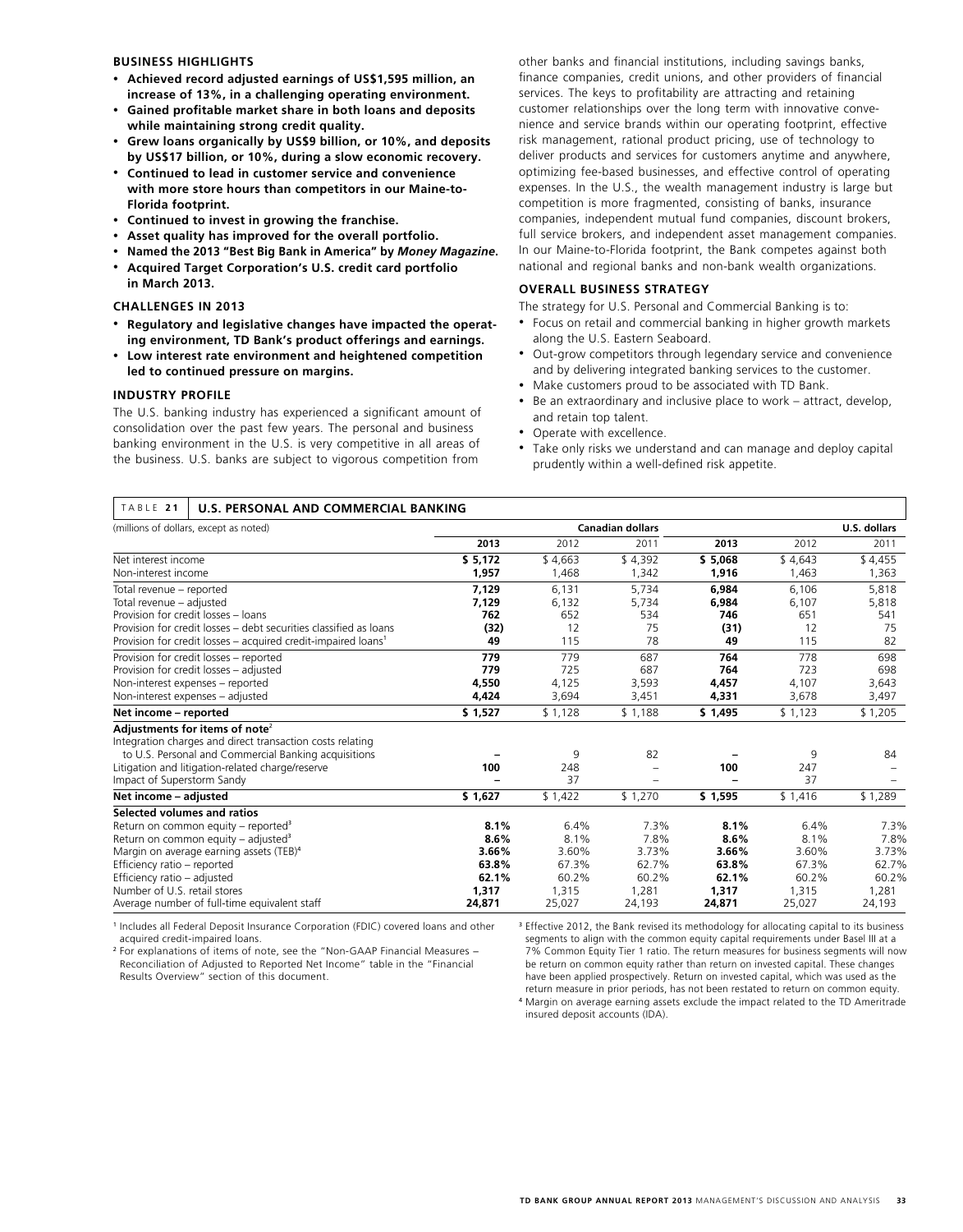#### **REVIEW OF FINANCIAL PERFORMANCE**

U.S. Personal and Commercial Banking reported net income, in Canadian dollar terms, for the year was \$1,527 million, an increase of \$399 million, or 35%, compared with last year. Adjusted net income for the year was \$1,627 million, an increase of \$205 million, or 14%, compared with last year. In U.S. dollar terms, reported net income for the year was US\$1,495 million, an increase of US\$372 million, or 33%, compared with last year and adjusted net income was US\$1,595 million, an increase of US\$179 million, or 13%. Results include activity related to the credit card program agreement with Target Corporation subsequent to the acquisition of approximately US\$6 billion of credit card receivables on March 13, 2013. Revenue and expenses related to Target are reported on a gross basis on the Consolidated Statement of Income and noninterest expenses include the Bank's expenses related to the business, and amounts due to Target Corporation under the credit card program agreement. The increase in adjusted earnings was primarily due to strong loan and deposit volume and higher fee-based revenue, and increased gains on sales of securities and debt securities classified as loans, partially offset by higher expenses to support growth and lower margins. The reported return on common equity for the year was 8.1%, while the adjusted return on common equity was 8.6%, compared with 6.4% and 8.1%, respectively, last year.

In U.S. dollar terms, adjusted revenue for the year was US\$6,984 million, an increase of US\$877 million, or 14%, compared with last year driven by the inclusion of revenue from Target, increased loan and deposit volume, higher fee-based revenue, and gains on sales of securities and debt securities classified as loans, partially offset by lower margins and loan accretion. Excluding Target, average loans increased by US\$11 billion, or 13%, compared with last year with an increase of US\$7 billion, or 19%, in average personal loans and an increase of US\$4 billion, or 8%, in average business loans. In the current year, US\$6 billion in credit cards outstanding were added due to Target. Average deposits increased US\$17 billion, or 10%, compared with prior year, including a US\$9 billion increase in average deposits of TD Ameritrade. Excluding the impact of TD Ameritrade IDAs, average deposit volume increased by US\$8 billion, or 7%. Margin on average earning assets for the year was 3.66%, a 6 bps increase compared with last year primarily due to the impact of Target, partially offset by core margin compression.

Reported PCL for the year was US\$764 million, a decrease of US\$14 million, or 2%, compared with last year. Adjusted PCL for the year was US\$764 million, an increase of US\$41 million, or 6%, compared with last year. Personal banking PCL was US\$638 million, an increase of US\$247 million, or 63%, from the prior year due primarily to Target and increased provisions in auto loans. Business banking PCL was US\$155 million, a decrease of US\$165 million, or 52%, compared with prior year reflecting improved credit quality in commercial loans. PCL as a percentage of credit volume for loans excluding debt securities classified as loans was 0.75%, a decrease of 3 bps, compared with last year. Net impaired loans, excluding acquired credit-impaired loans and debt securities classified as loans, as a percentage of total loans were 1.3% as at October 31, 2013, compared with 1.2% as at October 31, 2012. Acquired credit-impaired loans were US\$2.3 billion as at October 31, 2013 compared with US\$3.8 billion as at October 31, 2012, while net impaired debt securities classified as loans were US\$0.9 billion as at October 31, 2013 compared with US\$1.3 billion as at October 31, 2012.

Reported non-interest expenses for the year were US\$4,457 million, an increase of US\$350 million, or 9%, compared with last year. On an adjusted basis, non-interest expenses were US\$4,331 million, an increase of US\$653 million, or 18%, compared with last year due primarily to increased expenses related to Target, investments in new stores and other planned initiatives, partially offset by productivity gains.

The average FTE staffing levels for the year decreased by 156, or 1%, reflecting efficiencies in store network operations including optimization of store locations and planned declines in TD Auto Finance U.S. The reported efficiency ratio for the year improved to 63.8%, compared with 67.3% last year, while the adjusted efficiency ratio for the year worsened to 62.1%, compared with 60.2% last year.

#### **KEY PRODUCT GROUPS** *Personal Banking*

- Personal Deposits Our product offerings include a large variety of chequing and savings products, along with money markets and certificates of deposits. We continued to build on our reputation as America's Most Convenient Bank by opening 24 new stores in fiscal 2013. We delivered strong year-over-year growth driven by maturing stores and a competitive product offering.
- Consumer Lending Our principal product offerings of home equity loans and lines of credit, credit cards, and auto loans offered through a network of auto dealers continued to grow organically and through strategic acquisitions. Loan loss rates have improved over the prior year and remain in line with the industry.
- Residential Real Estate Secured Lending We offer various mortgage products, including fixed and variable rate loans, through our residential lending unit. We grew profitable market share and franchise customers through higher originations, with strong credit quality, during a tough economic environment. Store-based originations are a key focus to leverage cross-selling opportunities.
- Small Business Banking and Merchant Services We offer specialized products designed for the small business including an array of deposit products and loan products, including long term business mortgages, lines of credit, credit cards, and small business loans. The Small Business Banking group continues to be among the top ranked small business lenders in most of our markets. Merchant Services offer point-of-sale settlement solutions for debit and credit card transactions, supporting over 17,000 business locations in our footprint.

#### *Commercial Banking*

• Commercial Banking – Commercial Banking provides commercial customers with a comprehensive array of lending products and ancillary services. We handle the financial needs of a wide range of commercial customers including those with special borrowing needs in discrete loan producing business units such as healthcare, corporate real estate, asset based lending, equipment finance and dealer commercial services. Commercial and industrial loan demand increased significantly while commercial real estate demand remained relatively low resulting in strong overall loan growth at competitive spreads. Commercial loan volume growth significantly outperformed peers. Loan losses continue to improve throughout the portfolio and our overall asset quality remains better than the industry.

#### **BUSINESS OUTLOOK AND FOCUS FOR 2014**

**For 2014, our assumption is for continued modest but variable economic growth, and continued low short term interest rates, while longer term rates will likely stay historically low, but with some volatility. We expect competition for loans will remain intense, credit will remain benign, and regulatory developments will pose challenges. Earnings should be characterized by a higher net interest margin as a result of the full year effect of Target and reinvestment of assets at higher rates, offset by lower levels of security gains and higher levels of provision for credit losses. We should continue to outgrow our competition, but loan growth will likely slow, largely due to lower levels of mortgage refinancing. Moderating expense growth, while we continue to invest in growth and regulatory compliance, will remain a focus. Given these assumptions, we expect a challenging 2014 with modest growth in adjusted earnings.**

**Our key priorities for 2014 are as follows:**

- **Continue broad-based organic growth of loans and deposits, while adhering to a conservative risk appetite.**
- **Continue to deliver convenient banking solutions and services that exceed customer expectations.**
- **Continue business expansion by opening new stores in larger markets such as New York, Florida, and Boston.**
- **Improve efficiency and productivity to counter the challenging operating environment and drive long-term competitiveness.**
- **Broaden and deepen customer relationships through crossselling initiatives.**
- **Continue to optimize the balance sheet including possible asset acquisitions.**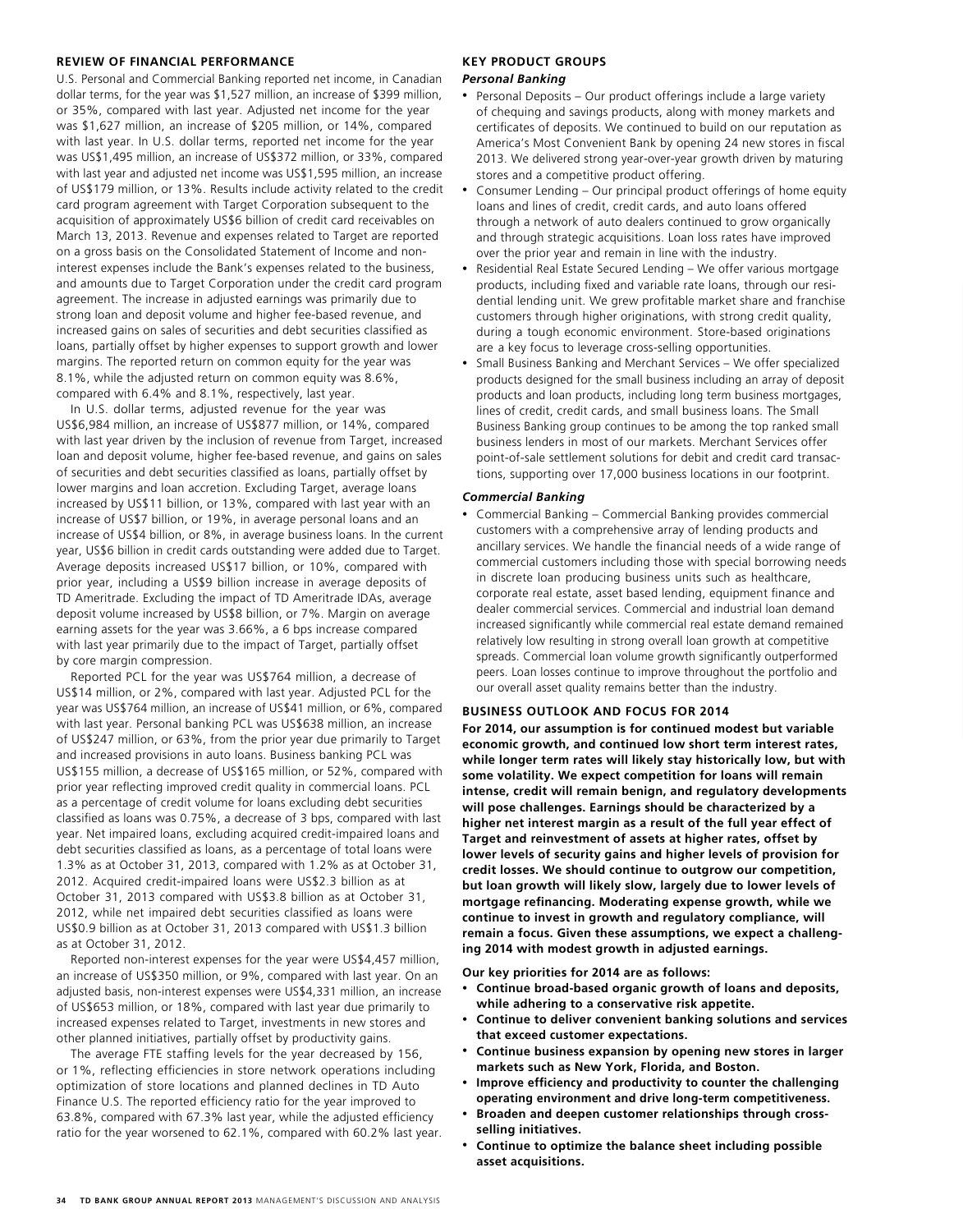## **BUSINESS SEGMENT ANALYSIS**

# Wholesale Banking

Wholesale Banking serves a diverse base of corporate, government, and institutional clients in key global financial centres.



| TABLE 22                       | <b>REVENUE</b>                         |          |         |         |
|--------------------------------|----------------------------------------|----------|---------|---------|
| (millions of Canadian dollars) | 2012                                   | 2011     |         |         |
|                                | Investment banking and capital markets | \$1,854  | \$1,987 | \$1.724 |
| Corporate banking              |                                        | 479      | 448     | 453     |
| Equity investments             |                                        | 74       | 219     | 319     |
| <b>Total</b>                   |                                        | \$ 2,407 | \$2,654 | \$2.496 |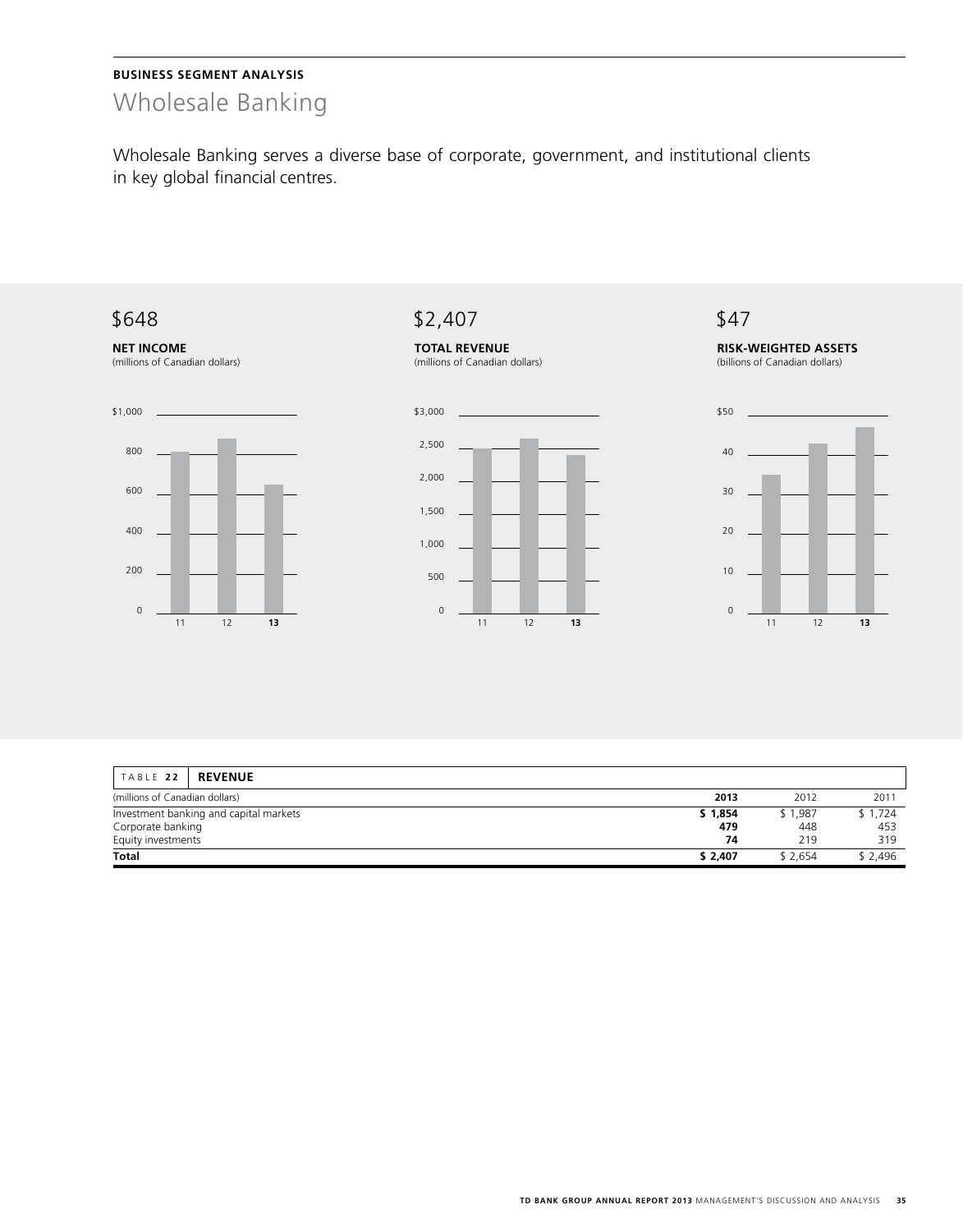#### **BUSINESS HIGHLIGHTS**

- **Return on common equity of 15.6%.**
- **Solid performance across core businesses despite challenging capital markets environment.**
- **Higher government and corporate fixed income underwriting primarily due to improved new issue volumes.**
- **Simplifying the infrastructure model to be more efficient and agile.**
- **Maintained top-three dealer status in Canada (for the ninemonth period ended September 30, 2013):**
	- **#1 in equity block trading**
	- **#1 in corporate debt underwriting – #3 in government debt underwriting**
	- **#3 in syndications (on rolling 12 month basis)**
	- **#3 in equity underwriting (full credit-to-book runner)**

#### **CHALLENGES IN 2013**

- **Low interest rates and subdued markets led to reduced trading opportunities.**
- **Global fiscal challenges caused investor uncertainty and reduced volumes.**
- **Regulatory reform continued to apply pressure on business activities.**

#### **INDUSTRY PROFILE**

The wholesale banking sector in Canada is a mature market with competition primarily coming from the Canadian banks, large global investment firms, and independent niche dealers. Despite early signs of gradual improvement in the markets in the first half of the year driven by positive economic data and central banks stimulus, the trading environment remained challenging in 2013. Headwinds such as the uncertainty over the U.S. Federal Reserve's tapering of asset purchases, fiscal retrenchment and political uncertainty all had

a negative impact on investor confidence and affected the industry. Low rates and volatility driven by market uncertainty and liquidity concerns added downward pressure to asset prices, trading volumes and investor activities causing wholesale banks to continue to focus on client driven businesses and risk management. However, fixed income government and corporate issuances were strong throughout the year. Looking at the long term, wholesale businesses that have a diversified client-focused business model, offer a wide range of products and services, and exhibit effective cost management will be well positioned as investor confidence returns and markets improve.

#### **OVERALL BUSINESS STRATEGY**

- Our goal is to enhance our client-centric franchise model and maintain a prudent risk profile by providing wholesale banking products and services to high quality clients and counterparties in liquid and transparent financial markets.
- We focus on meeting client needs by providing superior advice and execution of client-driven transactions.
- In Canada, the strategic objective is to strengthen our position as a top investment dealer.
- In the U.S., our objective is to extend the goals of the Canadian franchise and leverage our network of U.S. businesses. We will also continue to grow government fixed income, currency, commodities, and origination businesses.
- Globally, we seek to extend the goals of our North American franchise, including trading in liquid currencies, as well as underwriting, distributing, and trading high quality fixed income products of highly rated issuers.
- We support and enhance TD's brand working in partnership with other TD segments to offer premium products and services for our collective client base.

| TABLE 23                             | <b>WHOLESALE BANKING</b>                                           |         |           |         |
|--------------------------------------|--------------------------------------------------------------------|---------|-----------|---------|
|                                      | (millions of Canadian dollars, except as noted)                    | 2013    | 2012      | 2011    |
| Net interest income (TEB)            |                                                                    | \$1,982 | \$1,805   | \$1,659 |
| Non-interest income                  |                                                                    | 425     | 849       | 837     |
| Total revenue                        |                                                                    | 2,407   | 2,654     | 2,496   |
| Provision for credit losses          |                                                                    | 26      | 47        | 22      |
| Non-interest expenses                |                                                                    | 1,541   | 1,570     | 1,468   |
| <b>Net income</b>                    |                                                                    | 648     | 880<br>٢. | \$815   |
| Selected volumes and ratios          |                                                                    |         |           |         |
| Trading-related revenue              |                                                                    | \$1,270 | \$1,334   | \$1,069 |
|                                      | Risk-weighted assets (billions of Canadian dollars) <sup>1,2</sup> | 47      | 43        | 35      |
| Return on common equity <sup>3</sup> |                                                                    | 15.6%   | 21.2%     | 24.3%   |
| Efficiency ratio                     |                                                                    | 64.0%   | 59.2%     | 58.8%   |
|                                      | Average number of full-time equivalent staff                       | 3,536   | 3,553     | 3,517   |

<sup>1</sup> Prior to 2012, the amounts were calculated based on Canadian GAAP.

<sup>2</sup> Effective 2013, amounts are calculated in accordance with the Basel III regulatory framework, excluding Credit Valuation Adjustment (CVA) capital in accordance with Office of the Superintendent of Financial Institutions Canada (OSFI) guidance, and are presented based on the "all-in" methodology. In 2012, amounts were calculated in accordance with the Basel II regulatory framework inclusive of Market Risk Amendments. Prior to 2012, amounts were calculated in accordance with the Basel II regulatory framework.

<sup>3</sup> Effective 2012, the Bank revised its methodology for allocating capital to its business segments to align with the common equity capital requirements under Basel III inclusive of CVA capital at a 7% Common Equity Tier 1 rate. Prior to 2012, return on invested capital was used as the return measure.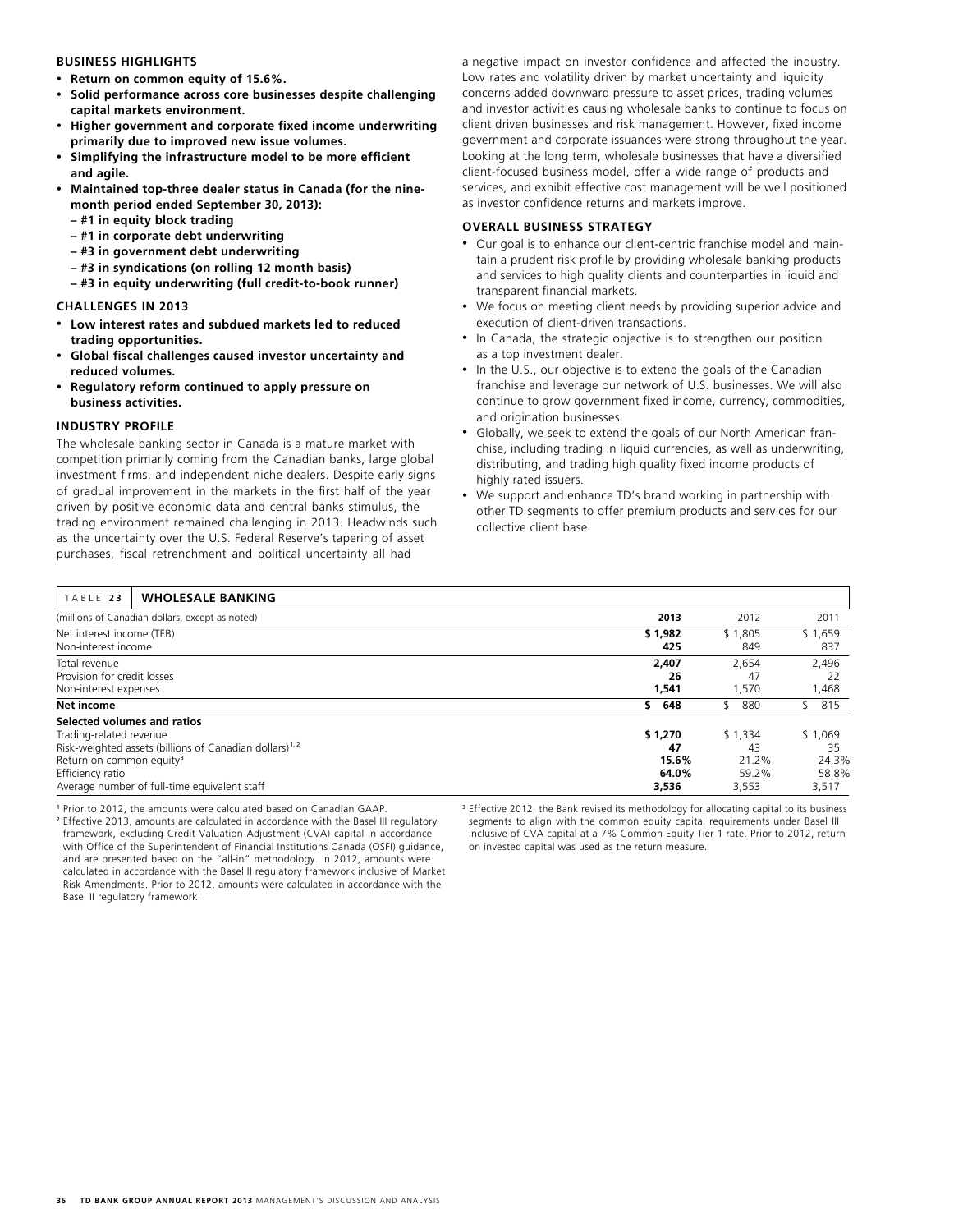#### **REVIEW OF FINANCIAL PERFORMANCE**

Wholesale Banking net income for the year was \$648 million, a decrease of \$232 million, or 26%, compared with last year. The decrease in earnings was due to lower revenue and a higher effective tax rate, partially offset by lower non-interest expenses. The return on common equity for the year was 15.6%, compared with 21.2% last year.

Revenue for the year was \$2,407 million, a decrease of \$247 million, or 9%, compared with last year. Revenue declined primarily due to significantly lower security gains in the investment portfolio, lower trading-related revenue and M&A and advisory fees. This was partially offset by higher debt underwriting and loan fees. Trading-related revenue was lower as the prior year included trading gains that were previously considered impaired and M&A fees decreased on lower industry wide volumes. This was partially offset by increased debt underwriting fees on improved client activity while capturing a higher market share. Loan fees improved due to higher credit originations and volume growth.

PCL comprises specific provision for credit losses and accrual costs for credit protection. The change in market value of the credit protection, in excess of the accrual cost, is reported in the Corporate segment. PCL for the year was \$26 million, a decrease of \$21 million, or 45%, compared with last year. The decrease in PCL was primarily due to a loss on a single name in the corporate lending portfolio in the prior year. PCL in the current year primarily comprised the accrual cost of credit protection.

Non-interest expenses for the year were \$1,541 million, a decrease of \$29 million, or 2%, compared with last year primarily due to lower variable compensation commensurate with revenue.

Risk-weighted assets were \$47 billion as at October 31, 2013, an increase of \$4 billion, or 9%, compared with October 31, 2012. The increase was due to the implementation of the Basel III regulatory framework.

The average FTE staffing levels decreased by 17 compared with last year.

#### **KEY PRODUCT GROUPS**

#### *Investment Banking and Capital Markets*

• Investment banking and capital markets revenue, which includes advisory, underwriting, trading, facilitation, and execution services, decreased over last year. The decrease was primarily due to reduced M&A fees on lower industry-wide volumes and lower trading-related revenue as the prior year included trading gains that were previously considered impaired.

#### *Corporate Banking*

• Corporate banking revenue which includes corporate lending, trade finance and cash management services increased over last year driven by higher fee revenue and solid loan volumes.

#### *Equity Investments*

• The equity investment portfolio, which we are in the process of exiting, consists primarily of private equity investments. Equity investment gains were significantly lower than the prior year.

#### **BUSINESS OUTLOOK AND FOCUS FOR 2014**

**We are encouraged by the gradual improvement in capital markets and the economy, but a combination of fiscal challenges in Europe and the U.S., slower commodity markets and the impact of regulatory reform will affect trading conditions in the medium term. The uncertainty over the U.S. Federal Reserve's tapering of asset purchases has created volatility in the global markets. The instability in the macro-economic environment impacts overall corporate and investor sentiment; however, we expect that our strong franchise businesses will continue to deliver solid results. We continue to stay focused on serving our clients, being a valued counterparty, growing our franchise, managing our risks and reducing expenses.**

**Our key priorities for 2014 are as follows:**

- **Continue to grow the franchise by broadening and deepening client relationships.**
- **Be the top ranked investment dealer in Canada by increasing our origination footprint and competitive advantage with Canadian clients.**
- **Extend the goals of the Canadian franchise to the U.S.**
- **Be totally aligned to enterprise partners and their clients.**
- **Continue to invest in an efficient, effective and robust infrastructure to adapt to industry and regulatory changes.**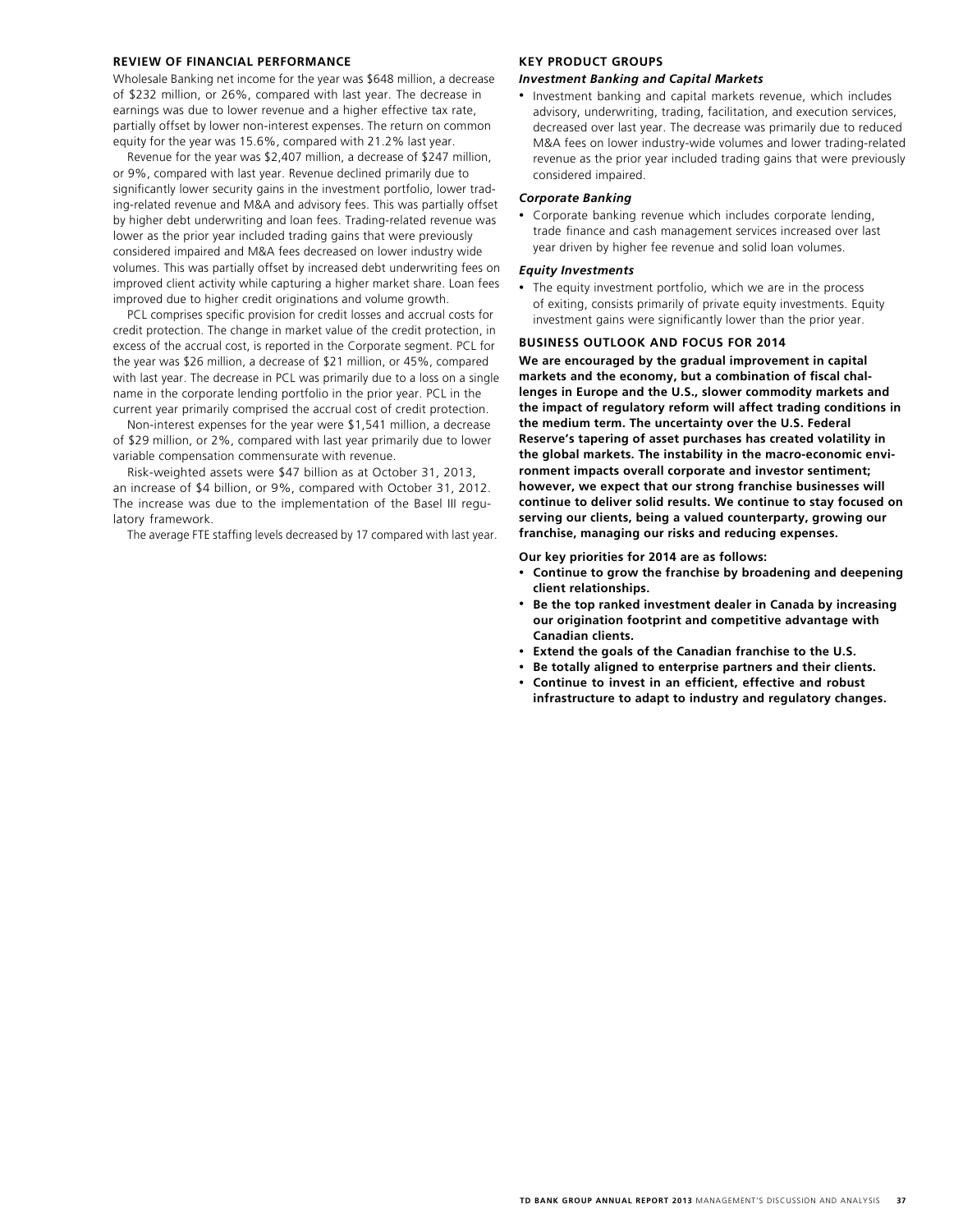### **BUSINESS SEGMENT ANALYSIS**

Corporate

Corporate segment provides centralized advice and counsel to key businesses and comprises the impact of treasury and balance sheet management, general provisions for credit losses, tax items at an enterprise level, the elimination of taxable equivalent and other intercompany adjustments, and residual unallocated revenue and expenses.

| <b>CORPORATE</b><br>TABLE 24                                                                           |             |          |             |
|--------------------------------------------------------------------------------------------------------|-------------|----------|-------------|
| (millions of Canadian dollars)                                                                         | 2013        | 2012     | 2011        |
| Net income (loss) – reported                                                                           | \$ (320)    | \$ (208) | \$ (323)    |
| Adjustments for items of note: Decrease (increase) in net income <sup>1</sup>                          |             |          |             |
| Amortization of intangibles                                                                            | 232         | 238      | 391         |
| Fair value of derivatives hedging the reclassified available-for-sale securities portfolio             | (57)        | 89       | (128)       |
| Fair value of credit default swaps hedging the corporate loan book, net of provision for credit losses |             |          | (13)        |
| Integration charges, direct transaction costs, and changes in fair value of contingent                 |             |          |             |
| consideration relating to the Chrysler Financial acquisition                                           |             | 17       | 55          |
| Reduction of allowance for incurred but not identified credit losses <sup>2</sup>                      |             | (120)    |             |
| Positive impact due to changes in statutory income tax rates                                           |             | (18)     |             |
| Impact of Alberta flood on the loan portfolio                                                          | 19          |          |             |
| Restructuring charges                                                                                  | 90          |          |             |
| Total adjustments for items of note                                                                    | 284         | 206      | 305         |
| Net income (loss) – adjusted                                                                           | \$.<br>(36) | (2)      | (18)<br>٢.  |
| Decomposition of items included in net gain (loss) – adjusted                                          |             |          |             |
| Net corporate expenses                                                                                 | (508)       | (433)    | (367)       |
| Other                                                                                                  | 367         | 327      | 245         |
| Non-controlling interests                                                                              | 105         | 104      | 104         |
| Net income (loss) - adjusted                                                                           | \$.<br>(36) | (2)      | \$.<br>(18) |

<sup>1</sup> For explanation of items of note, see the "Non-GAAP Financial Measures – Reconciliation of Adjusted to Reported Net Income" table in the "Financial Results Overview" section of this document.

<sup>2</sup> Beginning in 2013, the change in the "reduction of allowance for incurred but not identified credit losses" in the normal course of business relating to Canadian Personal and Commercial Banking and Wholesale Banking is included in Corporate segment adjusted net income and is no longer be recorded as an item of note.

The Corporate segment reported net loss for the year was \$320 million, compared with a reported net loss of \$208 million last year. The adjusted net loss for the year was \$36 million, compared with an adjusted net loss of \$2 million last year. The year-over-year change in the adjusted net loss was primarily attributable to the increase in net corporate expenses, lower gains from treasury and other hedging activities, partially offset by the favourable impact of tax items and the reduction of the allowance for incurred but not identified credit losses relating to the Canadian loan portfolio.

#### **CORPORATE MANAGEMENT**

The Corporate segment's mandate is to provide centralized advice and counsel to our key businesses and to those who serve our global customers directly. This includes support from a wide range of functional groups, as well as the design, development, and implementation of processes, systems, and technologies to ensure that the Bank's key businesses operate efficiently, reliably, and in compliance with all applicable regulatory requirements.

The corporate management function of the Bank includes audit, legal, anti-money laundering, compliance, corporate and public affairs, regulatory relationships and government affairs, economics, enterprise technology solutions, finance, treasury and balance sheet management, people strategies, marketing, Office of the Ombudsman, enterprise real estate management, risk management, global physical security, strategic sourcing, global strategy, enterprise project management, corporate environment initiatives, and corporate development.

The enterprise Direct Channels and Distribution Strategy group is part of Corporate operations and is responsible for the online, phone, and ABM/ATM channels, delivering a best-in-class experience across TD's North American businesses. The vision of the group is to create an even more integrated, seamless, effortless, and legendary customer experience for TD Bank, America's Most Convenient Bank, TD Canada Trust, and TD Wealth and Insurance.

Ensuring that the Bank stays abreast of emerging trends and developments is vital to maintaining stakeholder confidence in the Bank and to addressing the dynamic complexities and challenges from changing demands and expectations of our customers, shareholders and employees, governments, regulators, and the community at large.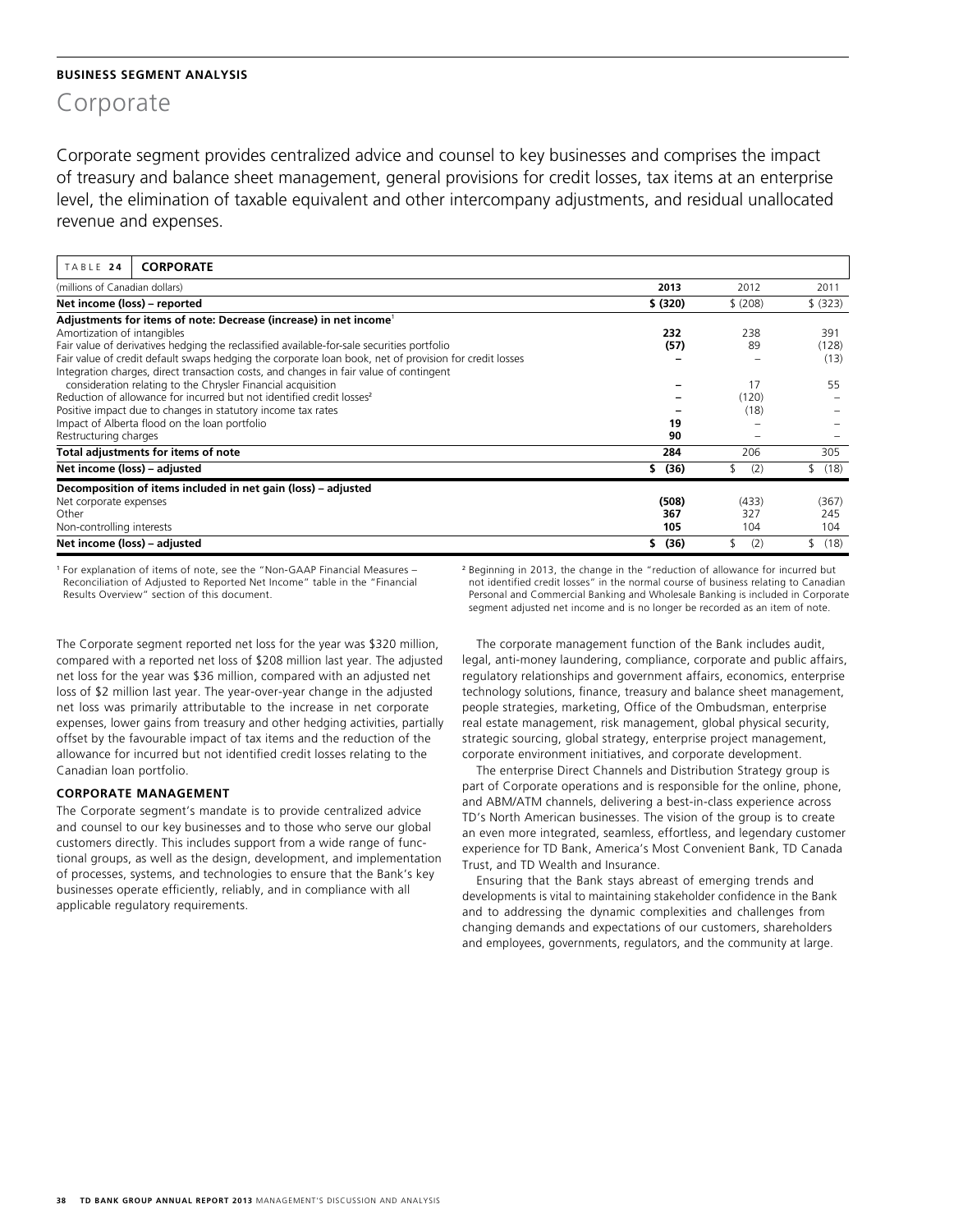#### **2012 FINANCIAL RESULTS OVERVIEW**

## Summary of 2012 Performance

## TABLE **2 5 REVIEW OF 2012 FINANCIAL PERFORMANCE**

| (millions of Canadian dollars)                                                                                           | Canadian<br>Personal and<br>Commercial<br>Banking | Wealth and<br>Insurance | U.S.<br>Personal and<br>Commercial<br>Banking | Wholesale<br>Banking | Corporate      | Total                    |
|--------------------------------------------------------------------------------------------------------------------------|---------------------------------------------------|-------------------------|-----------------------------------------------|----------------------|----------------|--------------------------|
| Net interest income (loss)<br>Non-interest income (loss) <sup>1</sup>                                                    | \$8,023                                           | 583<br>\$               | \$4,663                                       | \$1,805<br>849       | (48)           | \$15,026                 |
|                                                                                                                          | 2,629                                             | 5,860                   | 1,468                                         |                      | (286)          | 10,520                   |
| Total revenue <sup>1</sup>                                                                                               | 10,652                                            | 6,443                   | 6,131                                         | 2,654                | (334)          | 25,546                   |
| Provision for (reversal of) credit losses<br>Insurance claims and related expenses <sup>1</sup><br>Non-interest expenses | 1,151<br>4,988                                    | 2,424<br>2,600          | 779<br>4,125                                  | 47<br>1,570          | (182)<br>715   | 1,795<br>2,424<br>13,998 |
| Net income (loss) before provision for income taxes                                                                      | 4,513                                             | 1,419                   | 1,227                                         | 1,037                | (867)          | 7,329                    |
| Provision for (recovery of) income taxes<br>Equity in net income of an investment in associate,<br>net of income taxes   | 1,209                                             | 261<br>209              | 99<br>-                                       | 157<br>-             | (634)<br>25    | 1,092<br>234             |
| Net income (loss) - reported<br>Adjustments for items of note, net of income taxes                                       | 3,304<br>104                                      | \$1,367                 | \$1,128<br>294                                | 880                  | \$(208)<br>206 | 6,471<br>\$<br>604       |
| Net income (loss) - adjusted                                                                                             | 3,408<br>S.                                       | \$1,367                 | \$1,422                                       | 880                  | (2)            | 7,075                    |

<sup>1</sup> Effective 2013, Insurance revenue and Insurance claims and related expenses are presented on a gross basis on the Consolidated Statement of Income. Comparative

amounts have been reclassified to conform with this presentation.

#### **NET INTEREST INCOME**

Net interest income for the year on a reported basis was \$15,026 million, an increase of \$1,365 million, or 10%, compared with last year. On an adjusted basis, net interest income was \$15,062 million, an increase of \$1,401 million, or 10%, compared with last year. The increase in adjusted net interest income was driven primarily by increases in the Canadian Personal and Commercial Banking, U.S. Personal and Commercial Banking and Wholesale Banking segments. Canadian Personal and Commercial Banking net interest income increased primarily due to the inclusion of MBNA, organic volume growth and an additional calendar day, partially offset by lower margin on average earning assets. U.S. Personal and Commercial Banking net interest income increased mainly due to strong loan and deposit volume growth, partially offset by lower margin on average earning assets. Wholesale Banking net interest income increased largely due to higher trading-related revenue.

#### **NON-INTEREST INCOME**

Non-interest income for the year on a reported basis was \$10,520 million, an increase of \$341 million, or 3%, compared with last year. Adjusted non-interest income for the year was \$10,615 million, an increase of \$563 million, or 6%, compared with last year. The increase in adjusted non-interest income was primarily driven by increases in the Canadian Personal and Commercial Banking, Wealth and Insurance, and U.S. Personal and Commercial Banking segments. Canadian Personal and Commercial Banking non-interest income increased primarily due to higher transaction volumes, the contribution from MBNA and fee repricing. Wealth and Insurance non-interest income increased primarily due to strong premium growth and the inclusion of MBNA in the Insurance business and higher fee-based revenue from higher client assets, partially offset by lower trading revenue in the Wealth business. U.S. Personal and Commercial Banking non-interest income increased due to higher fee-based revenue and gains on sales of securities, partially offset by the impact of the Durbin Amendment and the anticipated run-off in legacy Chrysler Financial revenue.

#### **NON-INTEREST EXPENSES**

Reported non-interest expenses for the year were \$13,998 million, an increase of \$951 million, or 7%, compared with last year. Adjusted non-interest expenses were \$13,162 million, an increase of \$789 million, or 6%, compared with last year. The increase in adjusted non-interest expenses was driven by increases in the Canadian Personal and

Commercial Banking, U.S. Personal and Commercial Banking and Wholesale Banking segments. Canadian Personal and Commercial Banking expenses increased primarily due to the acquisition of the credit card portfolio of MBNA Canada, higher employee-related costs, business initiatives and volume growth. U.S. Personal and Commercial Banking expenses increased due to investments in new stores and infrastructure, and the Chrysler Financial acquisition. Wholesale Banking expenses increased primarily due to legal provisions in the current year and higher variable compensation commensurate with improved revenue.

#### **INCOME TAX EXPENSE**

Reported total income and other taxes decreased by \$204 million, or 9%, from 2011. Income tax expense, on a reported basis, was down \$234 million, or 18%, from 2011. Other taxes were up \$30 million, or 3%, from 2011. Adjusted total income and other taxes were down \$111 million, or 4%, from 2011. Total income tax expense, on an adjusted basis, was down \$141 million, or 9%, from 2011.

The Bank's effective income tax rate on a reported basis was 14.9% for 2012, compared with 18.6% in 2011. The year-over-year decrease was largely due to the reduction in the Canadian statutory corporate tax rate and higher tax exempt dividend income from taxable Canadian corporations.

The Bank reports its investment in TD Ameritrade using the equity method of accounting. TD Ameritrade's tax expense of \$131 million in the year, compared to \$148 million in 2011, was not part of the Bank's tax rate reconciliation.

#### **BALANCE SHEET**

#### *Factors Affecting Assets and Liabilities*

**Total assets** were \$811 billion as at October 31, 2012, an increase of \$76 billion, or 10%, from October 31, 2011. The net increase was primarily due to a \$32 billion increase in loans (net of allowance for loan losses), a \$29 billion increase in financial assets at fair value and a \$12 billion increase in securities purchased under reverse repurchase agreements.

*Financial assets at fair value* increased \$29 billion largely due to an increase in trading securities in Wholesale Banking.

*Securities purchased under reverse repurchase agreements*  increased \$12 billion driven by an increase in trade volumes in Wholesale Banking.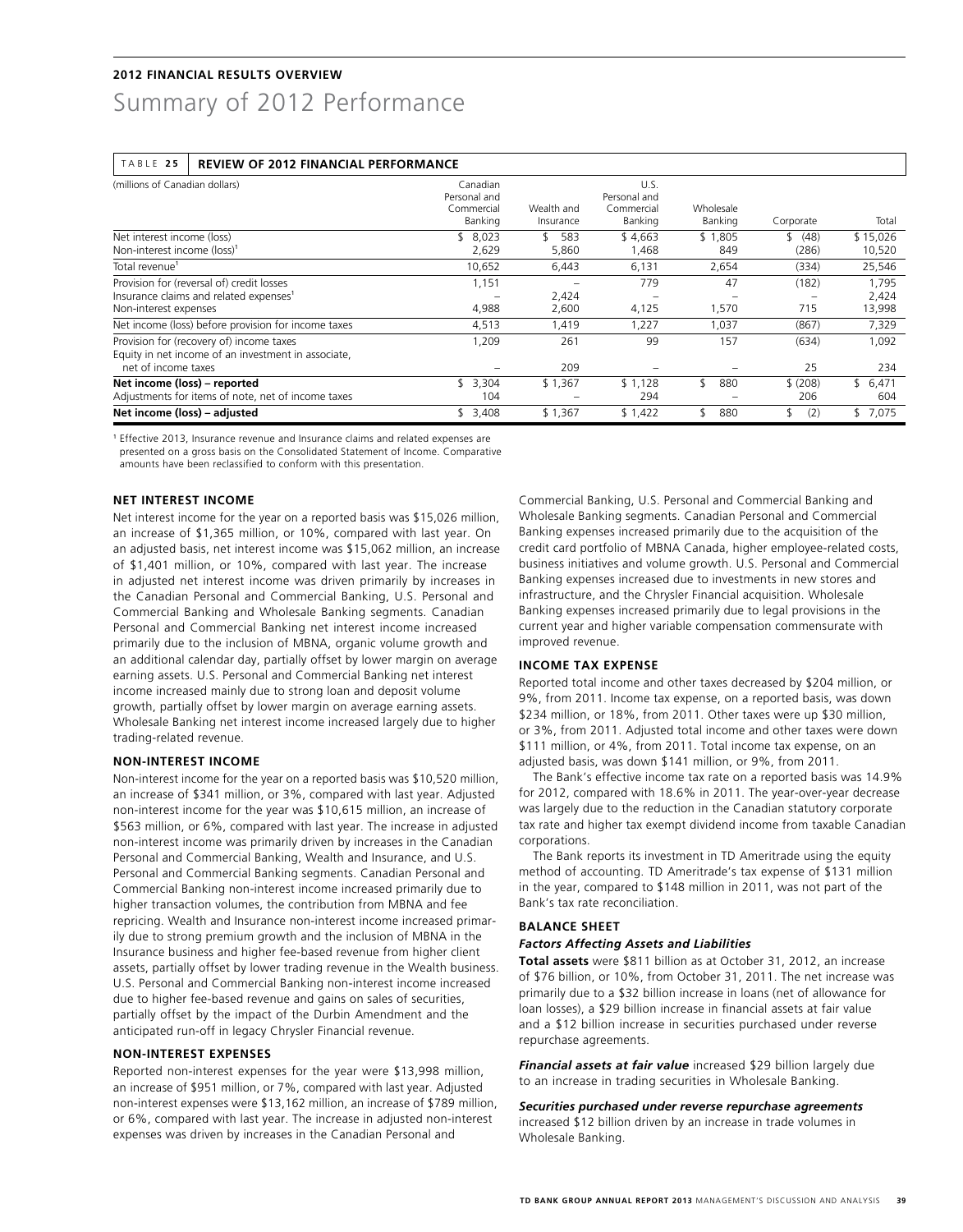*Loans (net of allowance for loan losses)* increased by \$32 billion primarily driven by increases in Canadian Personal and Commercial Banking and U.S. Personal and Commercial Banking. The increase in Canadian Personal and Commercial Banking was due to growth in residential mortgages, the acquisition of the credit card portfolio of MBNA Canada, and growth in business and government loans. U.S. Personal and Commercial Banking loans increased primarily due to growth in residential mortgages, business and government loans and indirect auto loans.

**Total liabilities** were \$762 billion as at October 31, 2012, an increase of \$71 billion, or 10%, from October 31, 2011. The net increase was primarily due to a \$38 billion increase in deposits, a \$23 billion increase in other liabilities and a \$10 billion increase in financial liabilities at fair value.

*Financial liabilities* at fair value increased \$10 billion largely due to an increase in trading deposits in Wholesale Banking.

*Deposits* increased \$38 billion primarily due to an increase in personal non-term deposits in Canadian Personal and Commercial Banking and U.S. Personal and Commercial Banking and an increase in business and government deposits across several segments.

*Other liabilities* increased \$23 billion largely due to an increase in obligations related to securities sold under repurchase agreements and obligations related to securities sold short in Wholesale Banking.

**Equity** was \$49 billion as at October 31, 2012, an increase of \$5 billion, or 11%, from October 31, 2011 primarily due to retained earnings growth and higher common share capital due to additional common share issuances through the dividend reinvestment plan and the exercise of stock options.

## **2012 FINANCIAL RESULTS OVERVIEW** 2012 Financial Performance by Business Line

**Canadian Personal and Commercial Banking** reported net income for the year of \$3,304 million, an increase of \$253 million, or 8%, compared with last year. Adjusted net income for the year was \$3,408 million, an increase of \$357 million, or 12%, compared with last year. The increase in adjusted earnings was driven by good volume growth, the acquisition of MBNA, higher fee income, a lower tax rate, and an extra calendar day. The reported return on common equity for the year was 42.9%, while the adjusted annualized return on common equity was 44.2%.

Reported revenue for the year was \$10,652 million, an increase of \$1,120 million, or 12%, compared with last year. Adjusted revenue for the year was \$10,688 million, an increase of \$1,156 million, or 12%, compared with last year. The addition of MBNA contributed 9 percentage points to both reported and adjusted year-over-year revenue growth. Net interest income growth was driven by the inclusion of MBNA, organic volume growth and an additional calendar day, partially offset by lower margin on average earning assets. The net interest income contribution from MBNA was elevated due to a onetime benefit from better credit performance on acquired loans. Personal lending volume growth slowed throughout the year impacted by a slowing housing market and weaker consumer loan demand. Business lending growth was strong leading to market share gains. Compared with last year, average real estate secured lending volume increased \$12.5 billion, or 6%. Auto lending average volume increased \$1.2 billion, or 10%, while all other personal lending average volumes, excluding MBNA, were relatively flat. Business loans and acceptances average volumes increased \$5 billion, or 14%. Average personal deposit volumes increased \$9.4 billion, or 7%, with a strong contribution from the new Investment Savings account. Average business deposit volumes increased \$6.3 billion, or 10%. Reported margin on average earning assets increased 6 bps to 2.82%, while the adjusted margin on average earning assets increased 8 bps to 2.84%, compared with 2.76% last year due to the addition of MBNA. Excluding the impact of MBNA, the margin on average earning assets decreased 12 bps to 2.64%, due to the impact of a low interest rate environment, portfolio mix, and competitive pricing. Non-interest income growth of 12% was driven by higher transaction volumes, MBNA, and repricing.

PCL for the year was \$1,151 million, an increase of \$327 million, or 40%, compared with last year. The increase in PCL was due primarily to the addition of MBNA. Personal banking PCL was \$1,088 million for the year, an increase of \$302 million, or 38%, compared with last year. Excluding MBNA, personal banking PCL decreased \$53 million, reflecting strong credit quality and enhanced collection strategies. Business banking PCL was \$63 million, an increase of \$26 million,

returning to a more normalized level, as the prior year had higher recoveries. Annualized PCL as a percentage of credit volume excluding MBNA was 0.28%, a decrease of 3 bps, compared with last year. Net impaired loans were \$1,000 million, an increase of \$108 million, or 12%, compared with last year.

Reported non-interest expenses for the year were \$4,988 million, an increase of \$555 million, or 13%, compared with last year. Adjusted non-interest expenses for the year were \$4,884 million, an increase of \$451 million, or 10%, compared with last year. Excluding MBNA, expenses increased \$141 million, or 3%, compared with last year, driven by higher employee-related costs, business initiatives, volume growth, and one extra calendar day.

The average FTE staffing levels increased by 539, or 2%, compared with last year driven by the addition of MBNA. Excluding MBNA, FTE decreased by 855, or 3%, largely due to the transfer of FTEs to the Corporate segment and volume-related productivity gains. The reported efficiency ratio for the year worsened to 46.8%, while the adjusted efficiency ratio improved to 45.7%, compared with 46.5%, on both a reported and adjusted basis last year.

**Wealth and Insurance** net income for the year was \$1,367 million, an increase of \$53 million, or 4%, compared with last year. The increase in earnings was mainly due to growth in premiums and client assets, the inclusion of MBNA and lower expenses, partially offset by unfavourable prior years claims development and lower trading volumes. Wealth and Insurance net income excluding TD Ameritrade was \$1,158 million, an increase of \$51 million, or 5%, compared with last year. The Bank's reported investment in TD Ameritrade generated net income for the year of \$209 million, an increase of \$2 million, or 1%, compared with last year, mainly driven by changes in the capital allocation methodology resulting in lower net charges, largely offset by lower TD Ameritrade earnings. For its fiscal year ended September 30, 2012, TD Ameritrade reported net income was US\$586 million, a decrease of US\$52 million, or 8%, compared with last year, primarily driven by lower trading revenue. The return on common equity for the year was 20.7%.

Revenue for the year was \$6,443 million, an increase of \$225 million, or 4%, compared with last year. In the Wealth business, a decrease in trading revenue in the direct investing business was largely offset by higher fee-based revenue driven by increased client assets in the advicebased and asset management businesses. In the Insurance business, revenue increased from strong premium growth and the inclusion of MBNA. Net interest income increased driven primarily by higher margins and client balances in the Wealth business.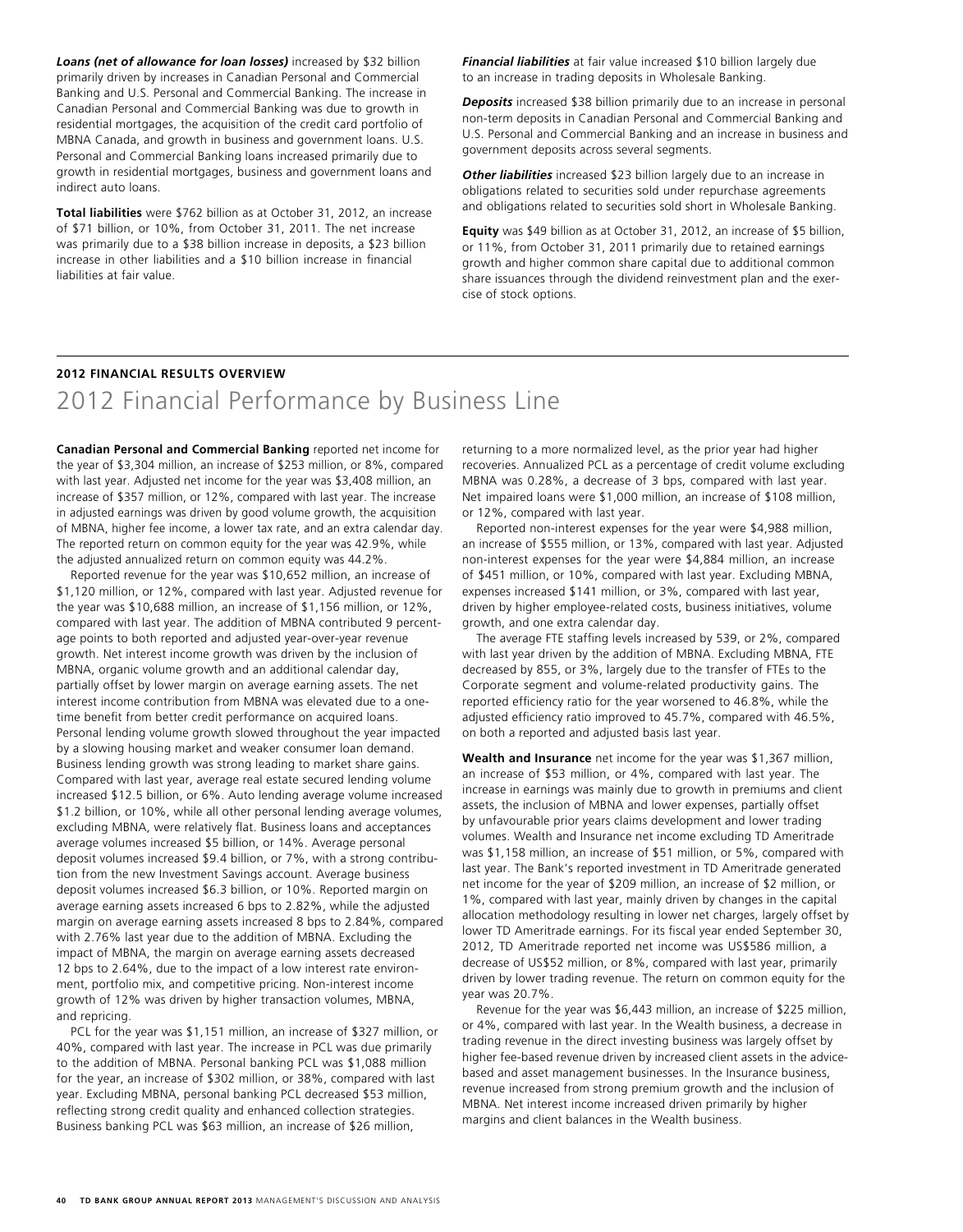Insurance claims and related expenses for the year were \$2,424 million, an increase of \$246 million, or 11%, compared with last year. The increase was primarily due to unfavourable prior years' claims development regarding the Ontario auto market and weather-related events. During the latter part of 2012, the business experienced an increase in prior years' claims development in the Ontario auto insurance market primarily related to pre-2011 accident years. Frequency and severity of claims related to these accident years were worse than anticipated for certain insurance coverage, translating into higher claims costs.

Non-interest expenses for the year were \$2,600 million, a decrease of \$16 million, or 1%, compared with last year. The decrease was primarily due to higher project expenses in 2011, prudent expense management, and lower volumes in the Wealth business, partially offset by increased expenses supporting business growth in both the Wealth and Insurance businesses.

Assets under administration of \$258 billion as at October 31, 2012 increased by \$21 billion, or 9%, compared with October 31, 2011. Assets under management of \$207 billion as at October 31, 2012 increased by \$18 billion, or 10%, compared with October 31, 2011. These increases were primarily driven by net new client assets.

Gross originated insurance premiums were \$3,572 million, an increase of \$246 million, or 7%, compared with last year. The increase was primarily due to organic business growth.

The average FTE staffing levels and efficiency ratio for the year remained relatively flat compared with last year.

**U.S. Personal and Commercial Banking** reported net income, in Canadian dollar terms, for the year was \$1,128 million, a decrease of \$60 million, or 5%, compared with last year. Adjusted net income for the year was \$1,422 million, an increase of \$152 million, or 12%, compared with last year. In U.S. dollar terms, reported net income for the year was US\$1,123 million, a decrease of US\$82 million, or 7%, compared with last year and adjusted net income was US\$1,416 million, an increase of US\$127 million, or 10%. The increase in adjusted earnings was primarily due to strong loan and deposit volume and higher fee-based revenue, partially offset by higher expenses to support growth, and the impact of the Durbin Amendment. Adjusted net income for the current and prior year excluded integration and restructuring charges relating to acquisitions, litigation reserves and Superstorm Sandy. The reported return on common equity for the year was 6.4%, while the adjusted return on common equity was 8.1%.

In U.S. dollar terms, adjusted revenue for the year was US\$6,107 million, an increase of US\$289 million, or 5%, compared with last year driven by increased loan and deposit volume, higher feebased revenue, and gains on sales of securities, partially offset by the impact of the Durbin Amendment and the anticipated run-off in legacy Chrysler Financial revenue. Average loans increased by US\$12 billion, or 17%, compared with last year with an increase of US\$9 billion, or 31% in average personal loans and an increase of US\$3 billion, or 8% in average business loans. Average deposits increased US\$17 billion, or 11%, compared with prior year, including a US\$10 billion increase in average deposits of TD Ameritrade. Excluding the impact of TD Ameritrade IDAs, average deposit volume increased by US\$7 billion, or 7%. The margin on average earning assets for the year decreased by 13 bps to 3.60% compared with last year primarily due to the low interest rate environment and timing of cash flows on acquired portfolios.

Reported PCL for the year was US\$778 million, an increase of US\$80 million, or 11%, compared with last year. Adjusted PCL for the year was US\$723 million, an increase of US\$25 million, or 4%, compared with last year due primarily to organic loan growth, the acquired credit-impaired loan portfolios and the impact of new regulatory guidance on loans discharged in bankruptcies, partially offset by improved asset quality. Personal banking PCL, excluding debt securities classified as loans was US\$391 million, an increase of US\$131 million, or 50%, from the prior year. Business banking PCL, excluding debt securities classified as loans was US\$320 million, a decrease of US\$43 million, or 12%, compared with prior year. PCL for loans

excluding debt securities classified as loans as a percentage of credit volume was 0.84%, a decrease of 2 bps, compared with last year. Net impaired loans, excluding acquired credit-impaired loans and debt securities classified as loans, were US\$1,059 million, a decrease of US\$84 million, or 7%, compared with last year due to continued improvement in credit quality. Acquired credit-impaired loans were US\$3.8 billion as at October 31, 2012 compared with US\$5.6 billion as at October 31, 2011, while net impaired debt securities classified as loans were US\$1.3 billion compared with US\$1.4 billion as at October 31, 2011.

Reported non-interest expenses for the year were US\$4,107 million, an increase of US\$464 million, or 13%, compared with last year. On an adjusted basis, non-interest expenses were US\$3,678 million, an increase of US\$181 million, or 5%, compared with last year due to investments in new stores and infrastructure, and the Chrysler Financial acquisition.

The average FTE staffing levels for the year increased by 834, or 3%, compared with last year due to the Chrysler Financial acquisition and new stores, partially offset by store closures and consolidations. The reported efficiency ratio for the year worsened to 67.3%, compared with 62.7% last year, while the adjusted efficiency ratio for the year remained flat at 60.2%, compared with last year.

**Wholesale Banking** net income for the year was \$880 million, an increase of \$65 million, or 8%, compared with last year. The increase in earnings was due to stronger results in our core businesses, partially offset by reduced securities gains in the investment portfolio. The return on common equity for the year was 21.2%.

Wholesale Banking revenue is derived primarily from capital markets services and corporate lending. Revenue for the year was \$2,654 million, an increase of \$158 million, or 6%, compared with last year. Capital markets revenue increased primarily due to improved fixed income and credit trading, strong debt underwriting, and robust M&A revenue. Fixed income and credit trading revenue increased due to increased liquidity, tightening credit spreads and periods of elevated volatility in the market. Debt underwriting fees remained strong throughout the year. M&A revenue was higher aided by low interest rates, robust banking markets and ongoing opportunities for consolidation. Partially offsetting these improvements were lower security gains from the investment portfolio and weaker equity trading and underwriting on low industry-wide volumes and volatility.

PCL comprises specific provision for credit losses and accrual costs for credit protection. The change in market value of the credit protection, in excess of the accrual cost, is reported in the Corporate segment. PCL for the year was \$47 million, an increase of \$25 million, compared with last year. The increase in PCL was primarily due to a loss on a single name in the corporate lending portfolio. PCL in the prior year primarily comprised the accrual cost of credit protection.

Non-interest expenses for the year were \$1,570 million, an increase of \$102 million, or 7%, compared with last year primarily due to legal provisions in the current year and higher variable compensation commensurate with improved revenue.

Risk-weighted assets were \$43 billion as at October 31, 2012, an increase of \$8 billion, or 23%, compared with October 31, 2011. The increase was due to the implementation of the revised Basel II market risk framework.

The average FTE staffing levels increased by 36, or 1%, compared with last year.

**Corporate segment** reported net loss for the year was \$208 million, compared with a reported net loss of \$323 million last year. The adjusted net loss for the year was \$2 million, compared with an adjusted net loss of \$18 million last year. The year-over-year change in the adjusted net loss was due to higher net corporate expenses, partially offset by the impact of favourable tax items, treasury and other hedging activities and other items.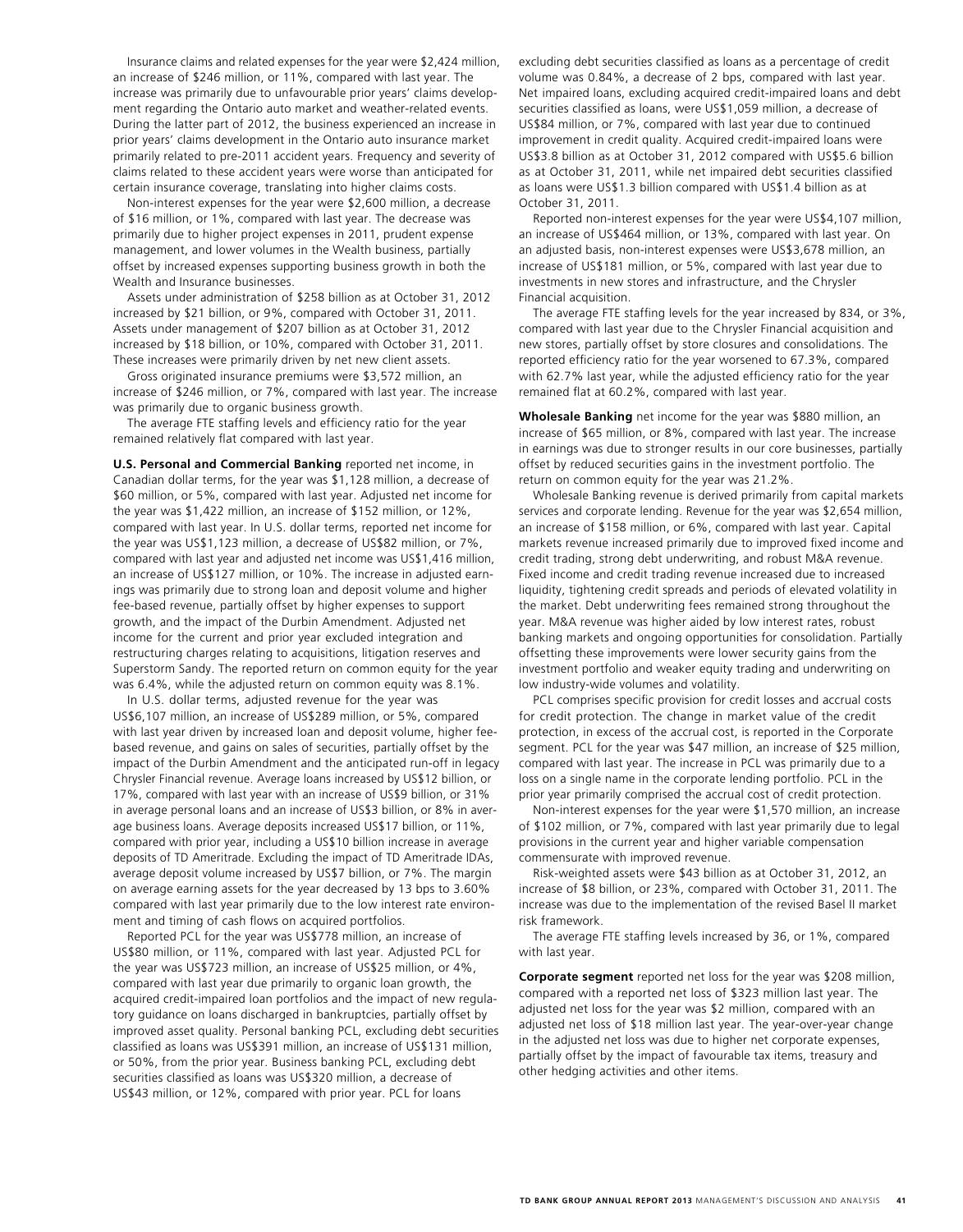# Balance Sheet Review

#### **AT A GLANCE OVERVIEW**

**• Total assets were \$863 billion as at October 31, 2013, an increase of \$52 billion, or 6%, compared with October 31, 2012.**

| TABLE 26                                 | SELECTED CONSOLIDATED BALANCE SHEET ITEMS |  |  |  |  |  |
|------------------------------------------|-------------------------------------------|--|--|--|--|--|
| (millions of Canadian dollars)           | As at                                     |  |  |  |  |  |
|                                          | October 31 October 31                     |  |  |  |  |  |
|                                          | 2013<br>2012                              |  |  |  |  |  |
| Interest-bearing deposits with banks     | 28.855 \$<br>21.692<br>s.                 |  |  |  |  |  |
| Available-for-sale securities            | 98.576<br>79,541                          |  |  |  |  |  |
| Held-to-maturity securities              | 29,961                                    |  |  |  |  |  |
| Loans (net of allowance for loan losses) | 444.922<br>408,848                        |  |  |  |  |  |
| Trading deposits                         | 38,774<br>47.593                          |  |  |  |  |  |
| Deposits                                 | 487.754<br>543,476                        |  |  |  |  |  |

#### **FACTORS AFFECTING ASSETS AND LIABILITIES**

**Total assets** were \$863 billion as at October 31, 2013, an increase of \$52 billion, or 6%, from October 31, 2012. The net increase was primarily due to a \$36 billion increase in loans (net of allowance for loan losses), a \$30 billion increase in held-to-maturity securities, and a \$7 billion increase in interest-bearing deposits with banks, partially offset by a \$23 billion decrease in financial assets at fair value.

*Interest-bearing deposits with banks* increased \$7 billion primarily due to an increase in Wholesale Banking driven by higher U.S. Federal Reserve deposits.

*Financial assets at fair value* decreased \$23 billion largely due to a reclassification from available-for-sale securities to held-to-maturity securities and a decrease in derivative assets in Wholesale Banking.

*Held-to-maturity securities* increased \$30 billion due to a reclassification from available-for-sale securities and an increase in securities in the U.S. Personal and Commercial Banking segment.

*Loans (net of allowance for loan losses)* increased \$36 billion primarily driven by increases in the U.S. Personal and Commercial Banking and Canadian Personal and Commercial Banking segments. The increase in the U.S. Personal and Commercial Banking segment was due to growth in credit card and business and government loans. Target added \$6 billion to total loans. The Canadian Personal and Commercial Banking segment loans increased primarily due to growth in residential mortgages and business and government loans.

**Total liabilities** were \$811 billion as at October 31, 2013, an increase of \$49 billion, or 6%, from October 31, 2012. The net increase was primarily due to a \$56 billion increase in deposits, partially offset by a \$10 billion decrease in financial liabilities at fair value.

*Financial liabilities at fair value* decreased \$10 billion largely due to a decrease in derivative liabilities, partially offset by an increase in trading deposits in Wholesale Banking.

*Deposits* increased \$56 billion primarily due to an increase in personal non-term and business and government deposits in the U.S. Personal and Commercial Banking and Canadian Personal and Commercial Banking segments and bank deposits in Wholesale Banking, partially offset by a decrease in personal term deposits in Canadian Personal and Commercial Banking.

**Equity** was \$52 billion as at October 31, 2013, an increase of \$3 billion, or 6%, from October 31, 2012 primarily due to higher retained earnings.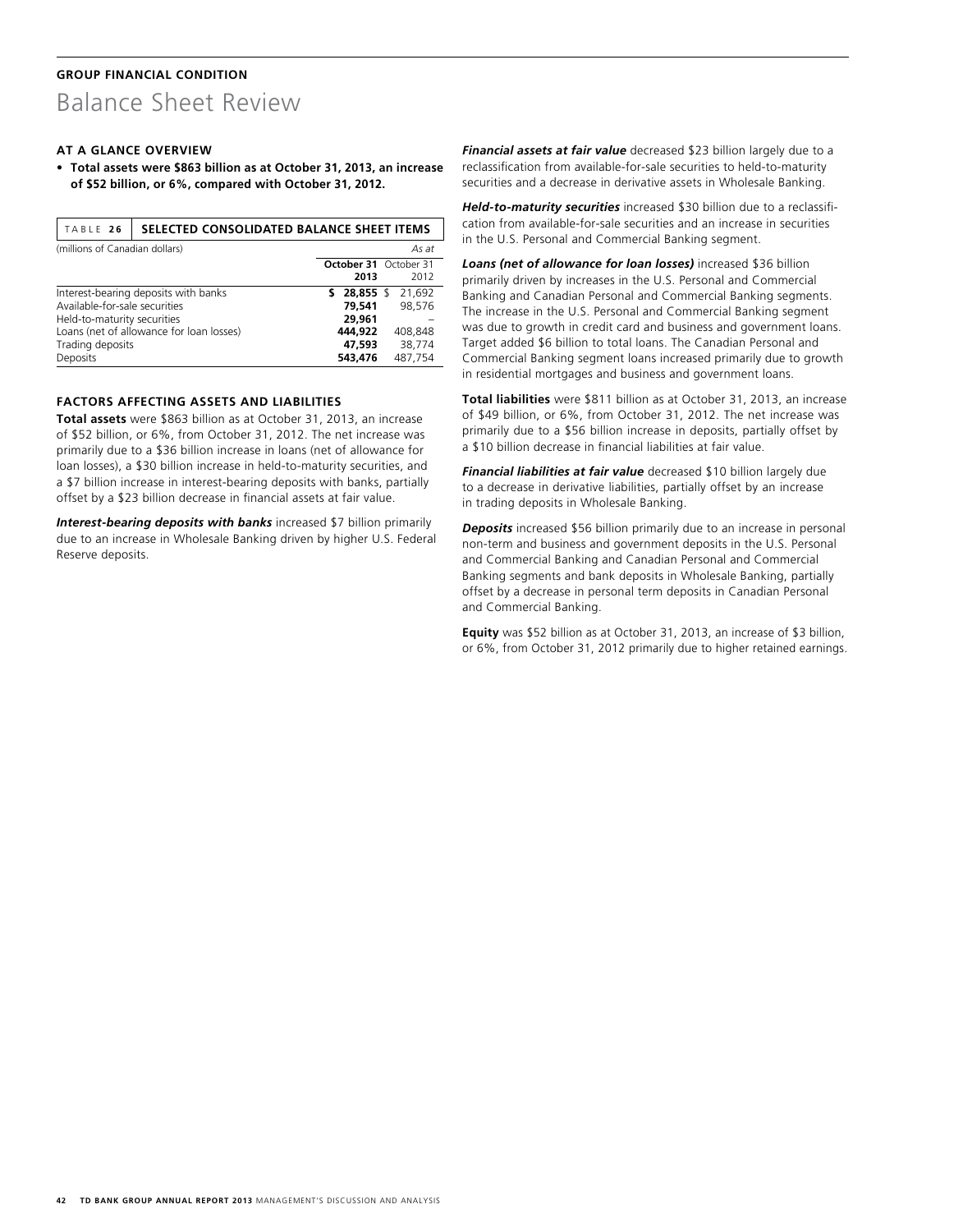# **GROUP FINANCIAL CONDITION**

# Credit Portfolio Quality

### **AT A GLANCE OVERVIEW**

- **Loans and acceptances net of allowance for loan losses was \$451 billion, an increase of \$35 billion compared with last year.**
- **Impaired loans net of counterparty-specific and individually insignificant allowances was \$2,243 million, an increase of \$143 million compared with last year.**
- **Provision for credit losses was \$1,631 million, compared with \$1,795 million in the prior year.**
- **Total allowance for loan losses increased by \$211 million to \$2,855 million in 2013.**

### **LOAN PORTFOLIO**

Overall in 2013, the Bank's credit quality remained stable despite uncertain economic conditions. During 2013, the Bank increased its credit portfolio by \$35 billion, or 8%, from the prior year, largely due to volume growth in the Canadian and U.S. Personal and Commercial Banking segments and Target.

While the majority of the credit risk exposure is related to loans and acceptances, the Bank also engaged in activities that have off-balance sheet credit risk. These include credit instruments and derivative financial instruments, as explained in Note 33 to the Consolidated Financial Statements.

#### **CONCENTRATION OF CREDIT RISK**

The Bank's loan portfolio continued to be dominated by Canadian and U.S. residential mortgages, consumer instalment and other personal loans, and credit cards, representing 72% of total loans net of counterparty-specific and individually insignificant allowances, down from 73% in 2012. During the year, these portfolios increased by \$22 billion, or 7%, and totalled \$326 billion at year end. Residential mortgages represented 41% of the portfolio in 2013, consistent with 2012. Consumer instalment and other personal loans, and credit cards were 31% of total loans net of counterparty-specific and individually insignificant allowances in 2013, down from 32% in 2012.

The Bank's business and government credit exposure was 27% of total loans net of counterparty-specific and individually insignificant allowances, up from 25% in 2012. The largest business and government sector concentrations in Canada were the real estate and financial sectors, which comprised 5% and 2%, respectively. Real estate was the leading U.S. sector of concentration and represented 3% of net loans, consistent with 2012.

Geographically, the credit portfolio remained concentrated in Canada. In 2013, the percentage of loans held in Canada was 74%, down from 76% in 2012. The largest Canadian exposure was in Ontario, which represented 42% of total loans net of counterpartyspecific and individually insignificant allowance for loan losses for 2013, down from 43% in 2012.

The balance of the credit portfolio was predominantly in the U.S., which represented 24% of the portfolio, up from 22% in 2012 primarily due to volume growth in residential mortgages, consumer indirect auto, business and government loans and Target. Exposures to debt securities classified as loans, acquired credit-impaired loans, and other geographic regions were limited. The largest U.S. exposures by state were in New England and New York which represented 7% and 5% of total loans net of counterparty-specific and individually insignificant allowances, respectively, up from 6% and 4% in 2012.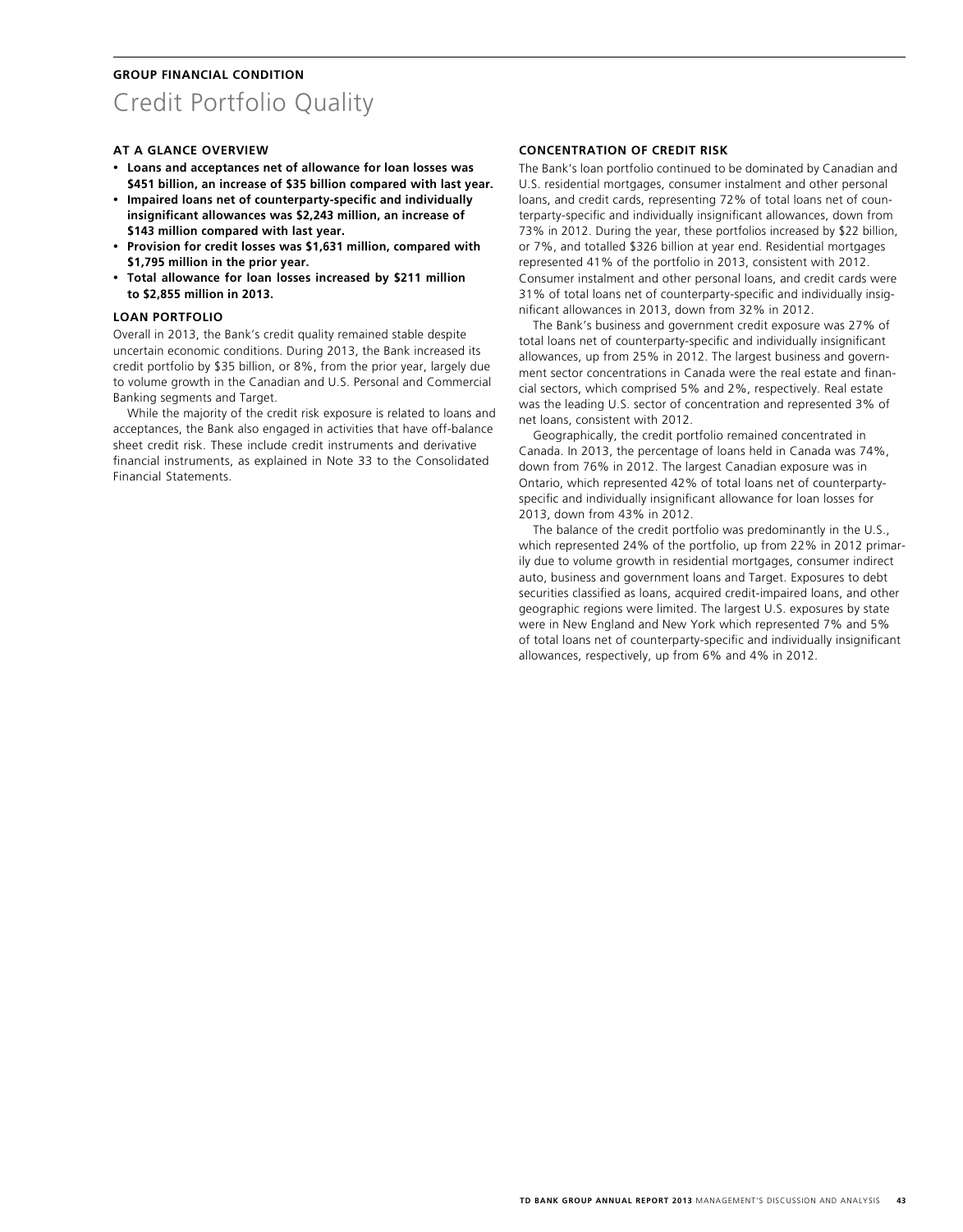| LOANS AND ACCEPTANCES, NET OF COUNTERPARTY-SPECIFIC AND INDIVIDUALLY INSIGNIFICANT ALLOWANCES BY INDUSTRY SECTOR <sup>1, 2</sup><br>TABLE 27 |                   |                                      |                                        |                               |                  |                               |                    |                     |
|----------------------------------------------------------------------------------------------------------------------------------------------|-------------------|--------------------------------------|----------------------------------------|-------------------------------|------------------|-------------------------------|--------------------|---------------------|
| (millions of Canadian dollars, except as noted)                                                                                              |                   |                                      |                                        |                               | As at            |                               |                    | Percentage of total |
|                                                                                                                                              |                   |                                      | October 31<br>2013                     | October 31<br>2012            | 2011             | October 31 October 31<br>2013 | October 31<br>2012 | October 31<br>2011  |
|                                                                                                                                              |                   | Counterparty-                        |                                        |                               |                  |                               |                    |                     |
|                                                                                                                                              |                   | specific and<br>individually         |                                        |                               |                  |                               |                    |                     |
|                                                                                                                                              | loans             | Gross insignificant<br>allowances    | Net<br>loans                           | Net<br>loans                  | Net<br>loans     |                               |                    |                     |
| Canada                                                                                                                                       | \$164,389         |                                      |                                        |                               |                  | 36.3%                         | 36.9%              |                     |
| Residential mortgages<br>Consumer instalment and other personal                                                                              |                   |                                      | \$ 14 \$ 164,375 \$ 154,233 \$ 142,282 |                               |                  |                               |                    | 36.8%               |
| <b>HELOC</b><br>Indirect Auto                                                                                                                | 61,581<br>14,666  | 20<br>25                             | 61,561<br>14,641                       | 64,732<br>13,942              | 65,518<br>13,581 | 13.6<br>3.2                   | 15.5<br>3.3        | 16.9<br>3.5         |
| Other<br>Credit card                                                                                                                         | 15,193            | 52                                   | 15,141                                 | 14,525                        | 15,333           | 3.3                           | 3.5                | 4.0                 |
| Total personal                                                                                                                               | 15,288<br>271,117 | 115<br>226                           | 15,173<br>270,891                      | 14,165<br>261,597             | 8,042<br>244,756 | 3.3<br>59.7                   | 3.4<br>62.6        | 2.1<br>63.3         |
| Real estate                                                                                                                                  |                   |                                      |                                        |                               |                  |                               |                    |                     |
| Residential<br>Non-residential                                                                                                               | 13,685<br>8,153   | 12<br>2                              | 13,673<br>8,151                        | 12,462<br>7,250               | 10,730<br>5,898  | 3.0<br>1.8                    | 3.0<br>1.7         | 2.8<br>1.5          |
| Total real estate                                                                                                                            | 21,838            | 14                                   | 21,824                                 | 19,712                        | 16,628           | 4.8                           | 4.7                | 4.3                 |
| Agriculture                                                                                                                                  | 3,914             | $\overline{\phantom{0}}$             | 3,914                                  | 3,237                         | 2,749            | 0.9                           | 0.8                | 0.7                 |
| Automotive<br>Financial                                                                                                                      | 2,326<br>8,812    | 1<br>1                               | 2,325<br>8,811                         | 1,444<br>6,416                | 1,249<br>8,232   | 0.5<br>1.9                    | 0.3<br>1.5         | 0.3<br>2.1          |
| Food, beverage, and tobacco                                                                                                                  | 1,250             | 2                                    | 1,248                                  | 1,073                         | 1,043            | 0.3                           | 0.3                | 0.3                 |
| Forestry<br>Government, public sector entities, and education                                                                                | 423<br>4,471      | $\qquad \qquad -$<br>2               | 423<br>4,469                           | 378<br>4,784                  | 388<br>4,210     | 0.1<br>1.0                    | 0.1<br>1.1         | 0.1<br>1.1          |
| Health and social services                                                                                                                   | 3,686             | 1                                    | 3,685                                  | 3,327                         | 2,960            | 0.8                           | 0.8                | 0.8                 |
| Industrial construction and trade contractors<br>Metals and mining                                                                           | 1,600<br>871      | 6<br>5                               | 1,594<br>866                           | 1,489<br>770                  | 1,332<br>634     | 0.4<br>0.2                    | 0.4<br>0.2         | 0.3<br>0.2          |
| Pipelines, oil, and gas                                                                                                                      | 2,194             | 7                                    | 2,187                                  | 2,235                         | 1,849            | 0.5                           | 0.5                | 0.5                 |
| Power and utilities<br>Professional and other services                                                                                       | 1,506<br>2,674    | $\overline{\phantom{0}}$<br>5        | 1,506<br>2,669                         | 1,184<br>2,403                | 1,082<br>1,824   | 0.3<br>0.6                    | 0.3<br>0.5         | 0.3<br>0.5          |
| Retail sector                                                                                                                                | 2,144<br>1,821    | 26<br>5                              | 2,118<br>1,816                         | 1,959<br>1,644                | 2,024<br>1,491   | 0.5<br>0.4                    | 0.5<br>0.4         | 0.5<br>0.4          |
| Sundry manufacturing and wholesale<br>Telecommunications, cable, and media                                                                   | 1,029             | 1                                    | 1,028                                  | 1,004                         | 908              | 0.2                           | 0.2                | 0.2                 |
| Transportation<br>Other                                                                                                                      | 771<br>2,942      | 1<br>4                               | 770<br>2,938                           | 715<br>1,934                  | 537<br>2,511     | 0.2<br>0.6                    | 0.2<br>0.5         | 0.1<br>0.7          |
| Total business and government                                                                                                                | 64,272            | 81                                   | 64,191                                 | 55,708                        | 51,651           | 14.2                          | 13.3               | 13.4                |
| Total Canada                                                                                                                                 | 335,389           | 307                                  | 335,082                                | 317,305                       | 296,407          | 73.9                          | 75.9               | 76.7                |
| <b>United States</b>                                                                                                                         |                   |                                      |                                        |                               |                  |                               |                    |                     |
| Residential mortgages<br>Consumer instalment and other personal                                                                              | 20,945            | 8                                    | 20,937                                 | 17,349                        | 12,478           | 4.6                           | 4.2                | 3.3                 |
| <b>HELOC</b><br>Indirect Auto                                                                                                                | 10,607<br>16,323  | 16<br>4                              | 10,591<br>16,319                       | 10,101<br>13,463              | 9,630<br>9,739   | 2.3<br>3.6                    | 2.4<br>3.2         | 2.5<br>2.5          |
| Other                                                                                                                                        | 533               | $\mathbf{1}$                         | 532                                    | 489                           | 447              | 0.2                           | 0.1                | 0.1                 |
| Credit card                                                                                                                                  | 6,900             | 13                                   | 6,887                                  | 1,085                         | 880              | 1.5                           | 0.3                | 0.2                 |
| Total personal<br>Real estate                                                                                                                | 55,308            | 42                                   | 55,266                                 | 42,487                        | 33,174           | 12.2                          | 10.2               | 8.6                 |
| Residential                                                                                                                                  | 3,470             | 12                                   | 3,458                                  | 2,997                         | 3,064            | 0.8                           | 0.7                | 0.8                 |
| Non-residential<br>Total real estate                                                                                                         | 12,084<br>15,554  | 20<br>32                             | 12,064<br>15,522                       | 10,797<br>13,794              | 9,404<br>12,468  | 2.7<br>3.5                    | 2.6<br>3.3         | 2.4<br>3.2          |
| Agriculture                                                                                                                                  | 289               | $\overline{\phantom{0}}$             | 289                                    | 275                           | 229              | 0.1                           | 0.1                | 0.1                 |
| Automotive                                                                                                                                   | 1,850             | 2                                    | 1,848                                  | 1,538                         | 1,271            | 0.4                           | 0.4                | 0.3                 |
| Financial<br>Food, beverage, and tobacco                                                                                                     | 2,006<br>1,654    | 1<br>1                               | 2,005<br>1,653                         | 1,953<br>1,321                | 2,725<br>1,227   | 0.4<br>0.4                    | 0.5<br>0.3         | 0.7<br>0.3          |
| Forestry<br>Government, public sector entities, and education                                                                                | 531<br>4,466      | 1<br>3                               | 530<br>4,463                           | 410<br>3,276                  | 316<br>2,389     | 0.1<br>0.9                    | 0.1<br>0.8         | 0.1<br>0.6          |
| Health and social services                                                                                                                   | 5,785             | 12                                   | 5,773                                  | 4,941                         | 4,269            | 1.3                           | 1.2                | 1.1                 |
| Industrial construction and trade contractors<br>Metals and mining                                                                           | 1,222<br>1,056    | 8                                    | 1,214<br>1,055                         | 1,086<br>999                  | 1,097<br>893     | 0.3<br>0.2                    | 0.3<br>0.2         | 0.3<br>0.2          |
| Pipelines, oil, and gas                                                                                                                      | 521               | $\overline{\phantom{0}}$             | 521                                    | 829                           | 801              | 0.1                           | 0.2                | 0.2                 |
| Power and utilities<br>Professional and other services                                                                                       | 1,155<br>5,353    | 14                                   | 1,155<br>5,339                         | 1,116<br>4,379                | 968<br>2,868     | 0.3<br>1.1                    | 0.3<br>1.0         | 0.3<br>0.7          |
| Retail sector                                                                                                                                | 2,578             | 11                                   | 2,567                                  | 2,294                         | 2,311            | 0.6                           | 0.5                | 0.6                 |
| Sundry manufacturing and wholesale<br>Telecommunications, cable, and media                                                                   | 3,717<br>1,663    | 3<br>7                               | 3,714<br>1,656                         | 3,055<br>1,175                | 2,626<br>1,049   | 0.8<br>0.4                    | 0.7<br>0.3         | 0.7<br>0.3          |
| Transportation                                                                                                                               | 4,886<br>714      | 4                                    | 4,882<br>714                           | 3,559                         | 2,838            | 1.0                           | 0.8                | 0.7                 |
| Other<br>Total business and government                                                                                                       | 55,000            | 100                                  | 54,900                                 | 1,080<br>47,080               | 1,357<br>41,702  | 0.2<br>12.1                   | 0.3<br>11.3        | 0.4<br>10.8         |
| <b>Total United States</b>                                                                                                                   | 110,308           | 142                                  | 110,166                                | 89,567                        | 74,876           | 24.3                          | 21.5               | 19.4                |
| <b>International</b>                                                                                                                         |                   |                                      |                                        |                               |                  |                               |                    |                     |
| Personal<br>Business and government                                                                                                          | 10<br>2,240       | <b>-</b><br>$\overline{\phantom{a}}$ | 10<br>2,240                            | 11<br>2,653                   | 12<br>3,520      | 0.5                           | 0.6                | 0.9                 |
| Total international                                                                                                                          | 2,250             | $\overline{\phantom{a}}$             | 2,250                                  | 2,664                         | 3,532            | 0.5                           | 0.6                | 0.9                 |
| Total excluding other loans                                                                                                                  | 447,947           | 449                                  | 447,498                                | 409,536                       | 374,815          | 98.7                          | 98.0               | 97.0                |
| Other loans<br>Debt securities classified as loans                                                                                           | 3,744             | 173                                  | 3,571                                  | 4,809                         | 6,332            | 0.8                           | 1.1                | 1.6                 |
| Acquired credit-impaired loans <sup>3</sup>                                                                                                  | 2,485             | 117                                  | 2,368                                  | 3,669                         | 5,500            | 0.5                           | 0.9                | 1.4                 |
| Total other loans                                                                                                                            | 6,229             | 290                                  | 5,939                                  | 8,478                         | 11,832           | 1.3                           | 2.0                | 3.0                 |
| <b>Total</b>                                                                                                                                 | \$454,176         | \$739                                |                                        | \$453,437 \$418,014 \$386,647 |                  | 100.0%                        | 100.0%             | 100.0%              |
| Incurred but not identified allowance<br>Personal, business and government                                                                   |                   |                                      | 2,018                                  | 1,788                         | 1,496            |                               |                    |                     |
| Debt securities classified as loans                                                                                                          |                   |                                      | 98                                     | 155                           | 149              |                               |                    |                     |
| Total incurred but not identified allowance                                                                                                  |                   |                                      | 2,116                                  | 1,943                         | 1,645            |                               |                    |                     |
| Total, net of allowance                                                                                                                      |                   |                                      |                                        | \$451,321 \$416,071 \$385,002 |                  |                               |                    |                     |
| Percentage change over previous year - loans and acceptances,<br>net of counterparty-specific and individually insignificant allowances      |                   |                                      | 8.5%                                   | 8.1%                          | 10.4%            |                               |                    |                     |
| Percentage change over previous year - loans and acceptances, net of allowance                                                               |                   |                                      | 8.5%                                   | 8.1%                          | 10.4%            |                               |                    |                     |

<sup>1</sup> Primarily based on the geographic location of the customer's address. <sup>2</sup> Certain comparative amounts have been reclassified to conform with the presentation adopted in the current period.

<sup>3</sup> Includes all FDIC covered loans and other acquired credit-impaired loans.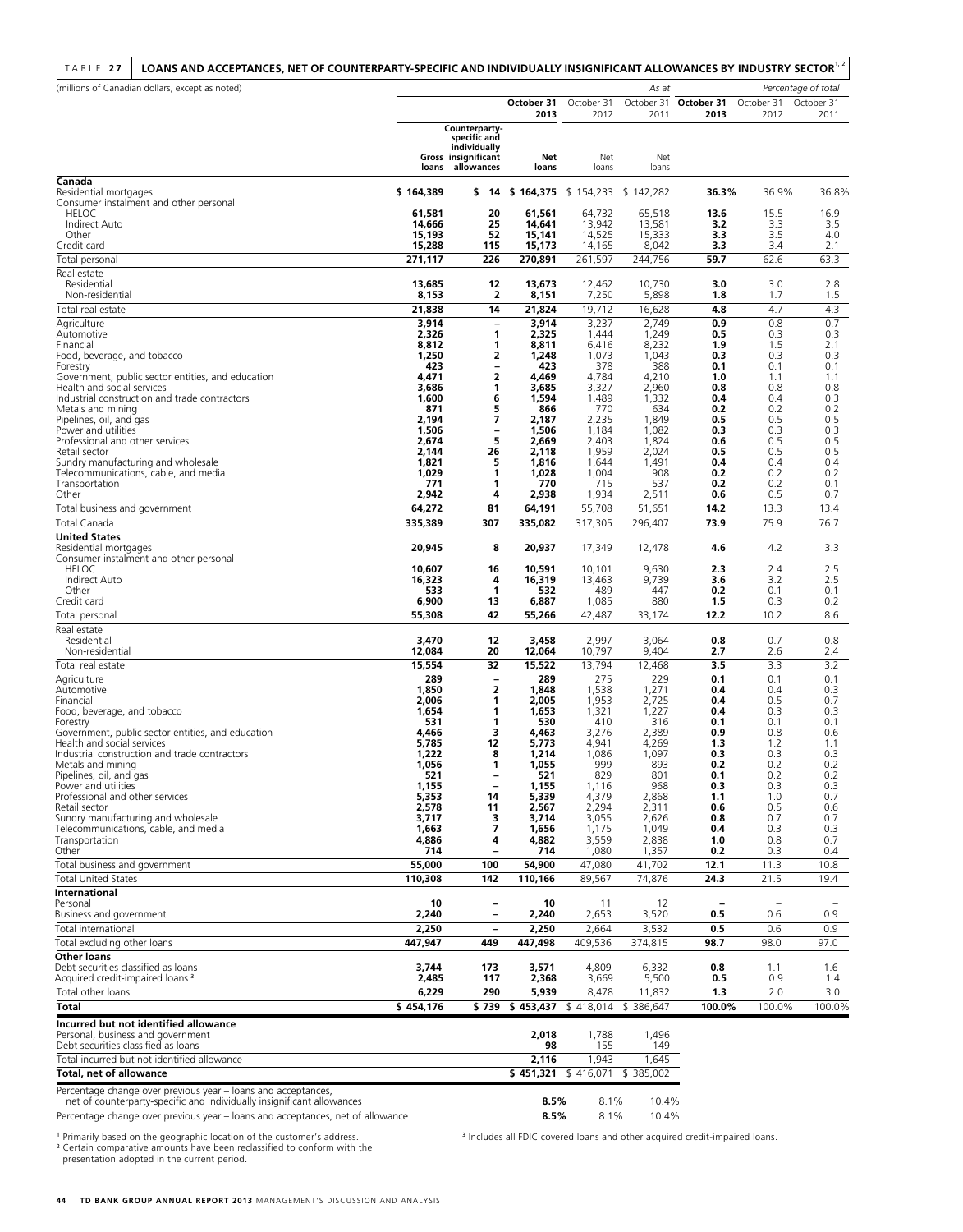| TABLE 28                                                | LOANS AND ACCEPTANCES, NET OF COUNTERPARTY-SPECIFIC AND INDIVIDUALLY INSIGNIFICANT ALLOWANCES BY GEOGRAPHY <sup>1,2</sup>                                  |                             |                                                                                    |                                     |                               |                             |                               |                     |                     |
|---------------------------------------------------------|------------------------------------------------------------------------------------------------------------------------------------------------------------|-----------------------------|------------------------------------------------------------------------------------|-------------------------------------|-------------------------------|-----------------------------|-------------------------------|---------------------|---------------------|
|                                                         | (millions of Canadian dollars, except as noted)                                                                                                            |                             |                                                                                    |                                     |                               | As at                       |                               |                     | Percentage of total |
|                                                         |                                                                                                                                                            |                             |                                                                                    | October 31<br>2013                  | October 31<br>2012            | 2011                        | October 31 October 31<br>2013 | October 31<br>2012  | October 31<br>2011  |
|                                                         |                                                                                                                                                            | loans                       | Counterparty-<br>specific and<br>individually<br>Gross insignificant<br>allowances | Net<br>loans                        | Net<br>loans                  | Net<br>loans                |                               |                     |                     |
| Canada                                                  |                                                                                                                                                            |                             |                                                                                    |                                     |                               |                             |                               |                     |                     |
| Atlantic provinces<br>British Columbia <sup>3</sup>     |                                                                                                                                                            | \$<br>9,702<br>48,894       | \$<br>$\overline{7}$<br>23                                                         | \$<br>$9,695$ \$<br>48,871          | $9,179$ \$<br>47,564          | 8,542<br>46,197             | 2.1%<br>10.9                  | 2.2%<br>11.4        | 2.2%<br>12.0        |
| Ontario <sup>3</sup><br>Prairies <sup>3</sup><br>Québec |                                                                                                                                                            | 188,601<br>60,394<br>27,798 | 235<br>24<br>18                                                                    | 188,366<br>60,370<br>27,780         | 177,947<br>56,453<br>26,162   | 164,732<br>53,687<br>23,249 | 41.5<br>13.3<br>6.1           | 42.6<br>13.5<br>6.2 | 42.6<br>13.9<br>6.0 |
| <b>Total Canada</b>                                     |                                                                                                                                                            | 335,389                     | 307                                                                                | 335,082                             | 317,305                       | 296,407                     | 73.9                          | 75.9                | 76.7                |
| <b>United States</b>                                    |                                                                                                                                                            |                             |                                                                                    |                                     |                               |                             |                               |                     |                     |
| Carolinas (North and South)<br>Florida                  |                                                                                                                                                            | 5,318<br>6,809              | 4<br>$\overline{\phantom{a}}$                                                      | 5,314<br>6,802                      | 3,259<br>4,567                | 1,686<br>2,635              | 1.2<br>1.5                    | 0.8<br>1.1          | 0.4<br>0.7          |
| New England <sup>4</sup>                                |                                                                                                                                                            | 29,526                      | 49                                                                                 | 29,477                              | 25,891                        | 23,201                      | 6.5                           | 6.2                 | 6.0                 |
| New Jersey                                              |                                                                                                                                                            | 20,290                      | 37                                                                                 | 20,253                              | 15,026                        | 12,034                      | 4.4                           | 3.6                 | 3.1                 |
| New York                                                |                                                                                                                                                            | 20,777                      | 16                                                                                 | 20,761                              | 15,646                        | 12,119                      | 4.6                           | 3.8                 | 3.1                 |
| Pennsylvania<br>Other                                   |                                                                                                                                                            | 8,222<br>19,366             | 15<br>14                                                                           | 8,207<br>19,352                     | 6,740<br>18,438               | 5,776<br>17,425             | 1.8<br>4.3                    | 1.6<br>4.4          | 1.5<br>4.6          |
| <b>Total United States</b>                              |                                                                                                                                                            | 110,308                     | 142                                                                                | 110,166                             | 89,567                        | 74,876                      | 24.3                          | 21.5                | 19.4                |
| <b>International</b>                                    |                                                                                                                                                            |                             |                                                                                    |                                     |                               |                             |                               |                     |                     |
| Europe<br>Other                                         |                                                                                                                                                            | 752<br>1,498                | $\overline{\phantom{0}}$<br>-                                                      | 752<br>1,498                        | 1,239<br>1,425                | 1,582<br>1,950              | 0.2<br>0.3                    | 0.3<br>0.3          | 0.4<br>0.5          |
| Total international                                     |                                                                                                                                                            | 2,250                       | $\overline{\phantom{0}}$                                                           | 2,250                               | 2,664                         | 3,532                       | 0.5                           | 0.6                 | 0.9                 |
| Total excluding other loans                             |                                                                                                                                                            | 447,947                     | 449                                                                                | 447,498                             | 409,536                       | 374,815                     | 98.7                          | 98.0                | 97.0                |
| <b>Other loans</b>                                      |                                                                                                                                                            | 6,229                       | 290                                                                                | 5,939                               | 8,478                         | 11,832                      | 1.3                           | 2.0                 | 3.0                 |
| Total                                                   |                                                                                                                                                            | \$454,176                   |                                                                                    | \$739 \$453,437 \$418,014 \$386,647 |                               |                             | 100.0%                        | 100.0%              | 100.0%              |
|                                                         | Incurred but not identified allowance                                                                                                                      |                             |                                                                                    | 2,116                               | 1,943                         | 1,645                       |                               |                     |                     |
| <b>Total, net of allowance</b>                          |                                                                                                                                                            |                             |                                                                                    |                                     | \$451,321 \$416,071 \$385,002 |                             |                               |                     |                     |
|                                                         | Percentage change over previous year -<br>loans and acceptances, net of counterparty-specific<br>and individually insignificant allowances for loan losses |                             |                                                                                    | 2013                                | 2012                          | 2011                        |                               |                     |                     |
| Canada                                                  |                                                                                                                                                            |                             |                                                                                    | 5.6%                                | 7.1%                          | 9.3%                        |                               |                     |                     |
| <b>United States</b>                                    |                                                                                                                                                            |                             |                                                                                    | 23.0                                | 19.6                          | 22.2                        |                               |                     |                     |
| International                                           |                                                                                                                                                            |                             |                                                                                    | (15.5)                              | (24.6)                        | 7.9                         |                               |                     |                     |
| Other loans                                             |                                                                                                                                                            |                             |                                                                                    | (29.9)                              | (28.3)                        | (18.3)                      |                               |                     |                     |
| Total                                                   |                                                                                                                                                            |                             |                                                                                    | 8.5%                                | 8.1%                          | 10.4%                       |                               |                     |                     |

<sup>1</sup> Primarily based on the geographic location of the customer's address.

<sup>2</sup> Certain comparative amounts have been reclassified to conform with the presentation adopted in the current period.

<sup>3</sup> The territories are included as follows: Yukon is included in British Columbia; Nunavut is included in Ontario; and Northwest Territories is included in the Prairies region. <sup>4</sup> The states included in New England are as follows: Connecticut, Maine, Massachusetts,

New Hampshire, and Vermont.

Loans authorized and amounts outstanding to Canadian and U.S. small and mid-sized business customers are provided below.

| TABLE 29                     | <b>LOANS TO SMALL AND MID-SIZED BUSINESS CUSTOMERS</b> |          |                    |          |           |          |          |
|------------------------------|--------------------------------------------------------|----------|--------------------|----------|-----------|----------|----------|
|                              | (millions of Canadian dollars, except as noted)        |          | Amount outstanding |          |           |          |          |
| <b>Loan amount (dollars)</b> |                                                        | 2013     | 2012               | 2011     | 2013      | 2012     | 2011     |
| $$0 - $24.999$               |                                                        | 956      | 995                | .095     | 365<br>5. | 387      | 425      |
| $$25,000 - $49,999$          |                                                        | 990      | 1.104              | .359     | 493       | 539      | 624      |
| $$50.000 - $99.999$          |                                                        | 1.952    | 2.129              | 2,340    | 1.035     | 1.140    | 1,258    |
| $$100.000 - $249.999$        |                                                        | 5.537    | 5.723              | 5.980    | 3,596     | 3.738    | 3,951    |
| $$250.000 - $499.999$        |                                                        | 7.167    | 7.145              | 7.092    | 5.109     | 5.070    | 5.046    |
| $$500,000 - $999,999$        |                                                        | 9,355    | 8.810              | 8.455    | 6.377     | 5.982    | 5.792    |
| $$1,000,000 - $4,999,999$    |                                                        | 31,212   | 28,138             | 26.584   | 19,434    | 17,409   | 16,074   |
| Total <sup>1</sup>           |                                                        | \$57.169 | \$54,044           | \$52,905 | \$36,409  | \$34,265 | \$33,170 |

<sup>1</sup> Personal loans used for business purposes are not included in these totals.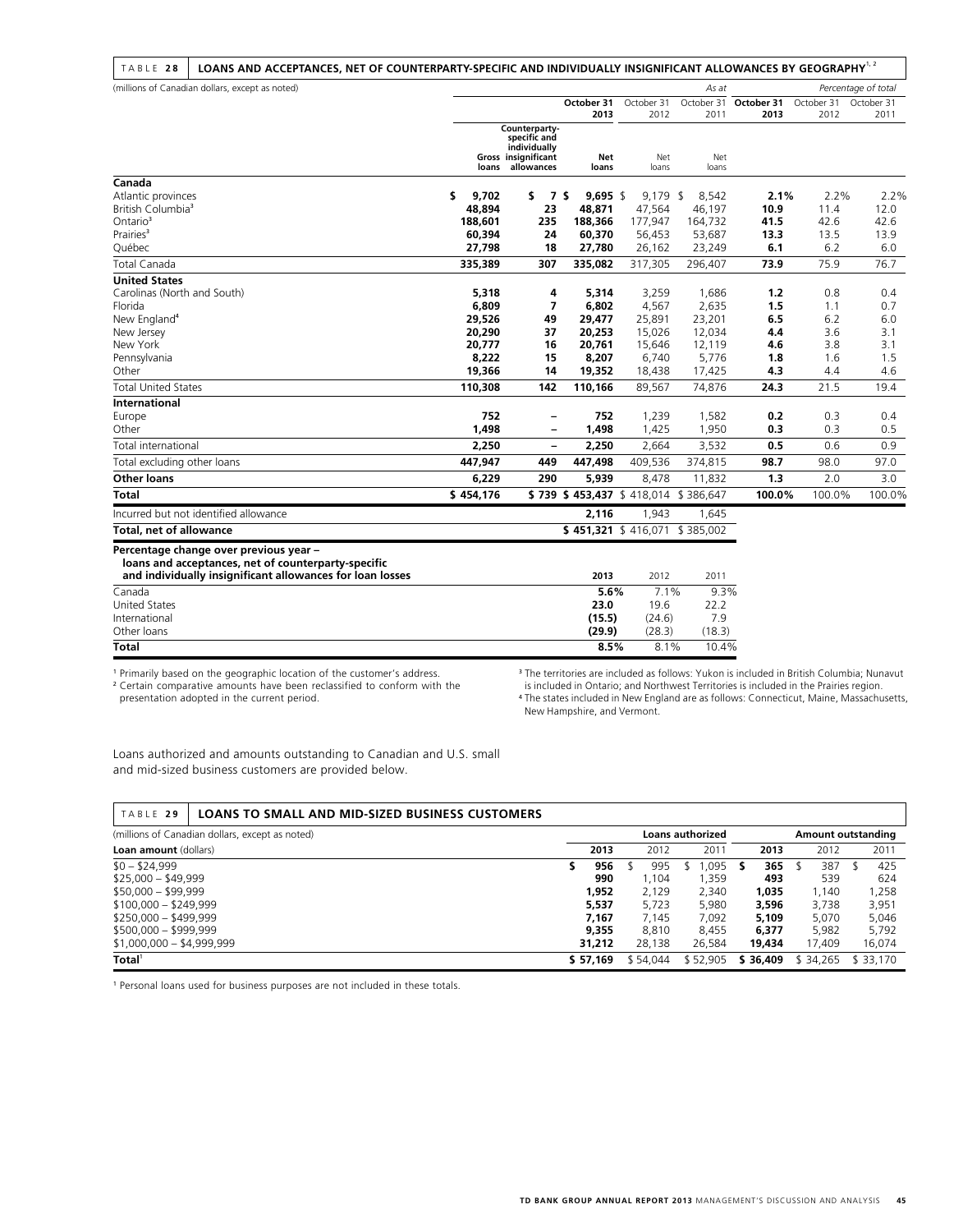# *Real Estate Secured Lending*

Retail real estate secured lending includes mortgages and lines of credit to North American consumers to satisfy financing needs ranging from home purchases to refinancing. Credit policies and strategies are aligned with the Bank's risk appetite and meet all regulatory requirements. While the Bank retains first lien on the majority of properties held as security, there is a small portion of loans with second liens, but most of these are behind a TD mortgage that is in first position. Credit policies in Canada ensure that the combined exposure of all uninsured facilities on one property does not exceed 80% of the collateral value at origination. Lending at a higher loan-to-value ratio is permitted by legislation but requires default insurance. This insurance is contractual coverage for the life of eligible facilities and protects the Bank's real estate secured lending portfolio against potential losses caused by

borrower default. The Bank also purchases default insurance on lower loan-to-value ratio loans. The insurance is provided by either governmentbacked entities or other approved private mortgage insurers.

The Bank regularly performs stress tests on its real estate lending portfolio as part of its overall stress testing program. This is done with a view to determine the extent to which the portfolio would be vulnerable to a severe downturn in economic conditions. The effect of severe changes in house prices, interest rates and unemployment levels are among the factors considered when assessing the impact on credit losses and the Bank's overall profitability. A variety of portfolio segments including dwelling type and geographical regions are examined during the exercise to determine whether specific vulnerabilities exist. Based on our most recent reviews, potential losses on all real estate secured lending exposures are considered manageable.

| (millions of Canadian dollars, |             |                                                                    |                                                                   |                                                                                                                      |                                                                                      |                                                                                                                       |                                                         |                                                                                                   |                                                                                               |                                                                                                                                                      |                                                    | As at                                                                                                                         |
|--------------------------------|-------------|--------------------------------------------------------------------|-------------------------------------------------------------------|----------------------------------------------------------------------------------------------------------------------|--------------------------------------------------------------------------------------|-----------------------------------------------------------------------------------------------------------------------|---------------------------------------------------------|---------------------------------------------------------------------------------------------------|-----------------------------------------------------------------------------------------------|------------------------------------------------------------------------------------------------------------------------------------------------------|----------------------------------------------------|-------------------------------------------------------------------------------------------------------------------------------|
|                                |             |                                                                    |                                                                   |                                                                                                                      |                                                                                      |                                                                                                                       |                                                         |                                                                                                   |                                                                                               |                                                                                                                                                      |                                                    | <b>Total</b>                                                                                                                  |
|                                |             |                                                                    |                                                                   |                                                                                                                      |                                                                                      | Insured <sup>3</sup>                                                                                                  |                                                         |                                                                                                   |                                                                                               | Insured <sup>3</sup>                                                                                                                                 |                                                    | <b>Uninsured</b>                                                                                                              |
|                                |             |                                                                    |                                                                   |                                                                                                                      |                                                                                      |                                                                                                                       |                                                         |                                                                                                   |                                                                                               |                                                                                                                                                      |                                                    |                                                                                                                               |
|                                |             |                                                                    |                                                                   |                                                                                                                      |                                                                                      |                                                                                                                       |                                                         |                                                                                                   |                                                                                               |                                                                                                                                                      |                                                    |                                                                                                                               |
| Atlantic provinces             | 4,077<br>s  | 2.5%                                                               | 1.076<br>s                                                        |                                                                                                                      | 698                                                                                  |                                                                                                                       | 774                                                     |                                                                                                   | 4.775                                                                                         | $2.1\%$ \$                                                                                                                                           | 1,850                                              | 0.8%                                                                                                                          |
|                                |             |                                                                    |                                                                   | 6.0                                                                                                                  |                                                                                      |                                                                                                                       | 7,454                                                   | 12.1                                                                                              |                                                                                               |                                                                                                                                                      | 17,350                                             | 7.7                                                                                                                           |
|                                |             |                                                                    |                                                                   |                                                                                                                      |                                                                                      |                                                                                                                       |                                                         |                                                                                                   |                                                                                               |                                                                                                                                                      |                                                    | 17.1                                                                                                                          |
|                                |             |                                                                    |                                                                   |                                                                                                                      |                                                                                      |                                                                                                                       |                                                         |                                                                                                   |                                                                                               |                                                                                                                                                      |                                                    | 5.9                                                                                                                           |
|                                |             |                                                                    |                                                                   |                                                                                                                      |                                                                                      |                                                                                                                       |                                                         |                                                                                                   |                                                                                               |                                                                                                                                                      |                                                    | 2.7                                                                                                                           |
|                                | \$121,896   | 74.2%                                                              | \$42,493                                                          |                                                                                                                      |                                                                                      |                                                                                                                       |                                                         |                                                                                                   |                                                                                               | 65.8% \$                                                                                                                                             | 77.349                                             | 34.2%                                                                                                                         |
|                                | 603         |                                                                    | 20,828                                                            |                                                                                                                      | 9                                                                                    |                                                                                                                       | 10,757                                                  |                                                                                                   | 612                                                                                           |                                                                                                                                                      | 31,585                                             |                                                                                                                               |
|                                | \$122,499   |                                                                    | \$63,321                                                          |                                                                                                                      | \$26,734                                                                             |                                                                                                                       | \$45,613                                                |                                                                                                   |                                                                                               |                                                                                                                                                      |                                                    |                                                                                                                               |
|                                |             |                                                                    |                                                                   |                                                                                                                      |                                                                                      |                                                                                                                       |                                                         |                                                                                                   |                                                                                               |                                                                                                                                                      | October 31, 2012                                   |                                                                                                                               |
|                                |             |                                                                    |                                                                   |                                                                                                                      |                                                                                      |                                                                                                                       |                                                         |                                                                                                   |                                                                                               |                                                                                                                                                      |                                                    |                                                                                                                               |
|                                | 3,515<br>\$ | 2.3%                                                               | \$<br>682                                                         |                                                                                                                      | 780                                                                                  |                                                                                                                       | 771                                                     |                                                                                                   | 4,295                                                                                         |                                                                                                                                                      | 1,453                                              | 0.7%                                                                                                                          |
|                                | 19,946      |                                                                    |                                                                   | 4.4                                                                                                                  | 4,912                                                                                |                                                                                                                       | 7.420                                                   | 11.5                                                                                              | 24,858                                                                                        | 11.4                                                                                                                                                 | 14,253                                             | 6.5                                                                                                                           |
|                                |             | 40.9                                                               |                                                                   | 13.0                                                                                                                 | 15,085                                                                               |                                                                                                                       | 17,278                                                  |                                                                                                   | 78,062                                                                                        |                                                                                                                                                      |                                                    | 17.0                                                                                                                          |
|                                |             |                                                                    |                                                                   |                                                                                                                      |                                                                                      |                                                                                                                       |                                                         |                                                                                                   |                                                                                               |                                                                                                                                                      |                                                    | 5.0                                                                                                                           |
|                                |             |                                                                    |                                                                   |                                                                                                                      |                                                                                      |                                                                                                                       |                                                         |                                                                                                   |                                                                                               |                                                                                                                                                      |                                                    | 2.2                                                                                                                           |
|                                | \$120,072   | 77.9%                                                              | \$34,175                                                          |                                                                                                                      |                                                                                      |                                                                                                                       | \$34,512                                                |                                                                                                   |                                                                                               |                                                                                                                                                      | 68,687                                             | 31.4%                                                                                                                         |
|                                | 497         |                                                                    | 17,428                                                            |                                                                                                                      | 10                                                                                   |                                                                                                                       | 10,302                                                  |                                                                                                   | 507                                                                                           |                                                                                                                                                      | 27,730                                             |                                                                                                                               |
|                                | \$120,569   |                                                                    | \$51,603                                                          |                                                                                                                      | \$30,251                                                                             |                                                                                                                       | \$44,814                                                |                                                                                                   |                                                                                               |                                                                                                                                                      |                                                    |                                                                                                                               |
|                                |             | 21,166<br>57,942<br>26,645<br>12,066<br>62,977<br>23,144<br>10,490 | Insured $3$<br>12.9<br>35.3<br>16.2<br>7.3<br>12.9<br>15.0<br>6.8 | REAL ESTATE SECURED LENDING <sup>1,2</sup><br>9.896<br>20,940<br>6.628<br>3,953<br>6.833<br>20,008<br>4.030<br>2,622 | <b>Residential mortgages</b><br><b>Uninsured</b><br>12.7<br>4.0<br>2.4<br>2.6<br>1.7 | $0.7\%$ \$<br>4.209<br>13,697<br>5.821<br>2,300<br>25.8% \$ 26.725<br>$0.4\%$ \$<br>6.985<br>2,479<br>22.1% \$ 30,241 | 6.8<br>22.2<br>9.5<br>3.7<br>7.6<br>23.3<br>10.8<br>3.8 | $1.1\%$ \$<br>17,635<br>6.768<br>2.225<br>43.3% \$34.856<br>$1.2\%$ \$<br>6.828<br>2,215<br>46.7% | Home equity lines of credit<br><b>Uninsured</b><br>28.7<br>11.0<br>3.6<br>26.7<br>10.5<br>3.4 | $1.3\%$ \$<br>25,375<br>71,639<br>32,466<br>14,366<br>56.7% \$148.621<br>\$149,233<br>$1.2\%$ \$<br>30.129<br>12,969<br>53.3% \$150,313<br>\$150,820 | 11.2<br>31.7<br>14.4<br>6.4<br>35.5<br>13.8<br>5.9 | October 31, 2013<br>38,575<br>13,396<br>6.178<br>\$108.934<br>$2.0\%$ \$<br>37,286<br>10.858<br>4,837<br>68.6% \$<br>\$96,417 |

<sup>1</sup> Geographic location based on the address of the property mortgaged.

<sup>2</sup> Excludes loans classified as trading as the Bank intends to sell the loans immediately or in the near term, and loans designated at fair value through profit or loss for which no allowance is recorded.

<sup>3</sup> Default insurance is contractual coverage for the life of eligible facilities whereby the Bank's exposure to real estate secured lending, all or in part, is protected against potential losses caused by borrower default. It is provided by either government-backed entities or other approved private mortgage insurers. <sup>4</sup> The territories are included as follows: Yukon is included in British Columbia; Nunavut

is included in Ontario; and Northwest Territories is included in the Prairies region.

The following table provides a summary of the Bank's residential mortgages by remaining amortization period. All figures are calculated based on current customer payment behaviour in order to properly reflect the propensity to prepay by borrowers. The current customer

payment basis accounts for any accelerated payments made to date and projects remaining amortization based on existing balance outstanding and current payment terms.

| TABLE 31                       | <b>RESIDENTIAL MORTGAGES BY REMAINING AMORTIZATION<sup>1,2</sup></b> |              |             |              |              |              |               |              |                  |                 |
|--------------------------------|----------------------------------------------------------------------|--------------|-------------|--------------|--------------|--------------|---------------|--------------|------------------|-----------------|
|                                |                                                                      |              |             |              |              |              |               |              |                  | As at           |
|                                |                                                                      | $<$ 5        | $5 - < 10$  | $10 - 15$    | $15 - 20$    | $20 - 25$    | $25 - 30$     | $30 - 35$    | $>= 35$<br>years | Total           |
|                                |                                                                      | years        | years       | years        | years        | years        | years         | years        | October 31, 2013 |                 |
| Canada<br><b>United States</b> |                                                                      | 10.8%<br>2.6 | 4.3%<br>1.3 | 8.2%<br>21.6 | 11.7%<br>2.0 | 24.6%<br>8.3 | 26.0%<br>63.1 | 14.3%<br>1.1 | 0.1%<br>-        | 100.0%<br>100.0 |
| <b>Total</b>                   |                                                                      | 9.9%         | 4.0%        | 9.8%         | 10.6%        | 22.6%        | 30.2%         | 12.8%        | 0.1%             | 100.0%          |
|                                |                                                                      |              |             |              |              |              |               |              | October 31, 2012 |                 |
| Canada<br><b>United States</b> |                                                                      | 9.8%<br>1.6  | 4.6%<br>1.9 | 8.9%<br>25.9 | 13.1%<br>2.2 | 18.5%<br>9.9 | 25.9%<br>56.2 | 17.7%<br>2.3 | .5%<br>-         | 100.0%<br>100.0 |
| <b>Total</b>                   |                                                                      | 9.0%         | 4.3%        | 10.7%        | 11.9%        | 17.6%        | 29.0%         | 16.1%        | .4%              | 100.0%          |

<sup>1</sup> Excludes loans classified as trading as the Bank intends to sell the loans immediately or in the near term, and loans designated at fair value through profit or loss for which no allowance is recorded.

<sup>2</sup> Percentage based on outstanding balance.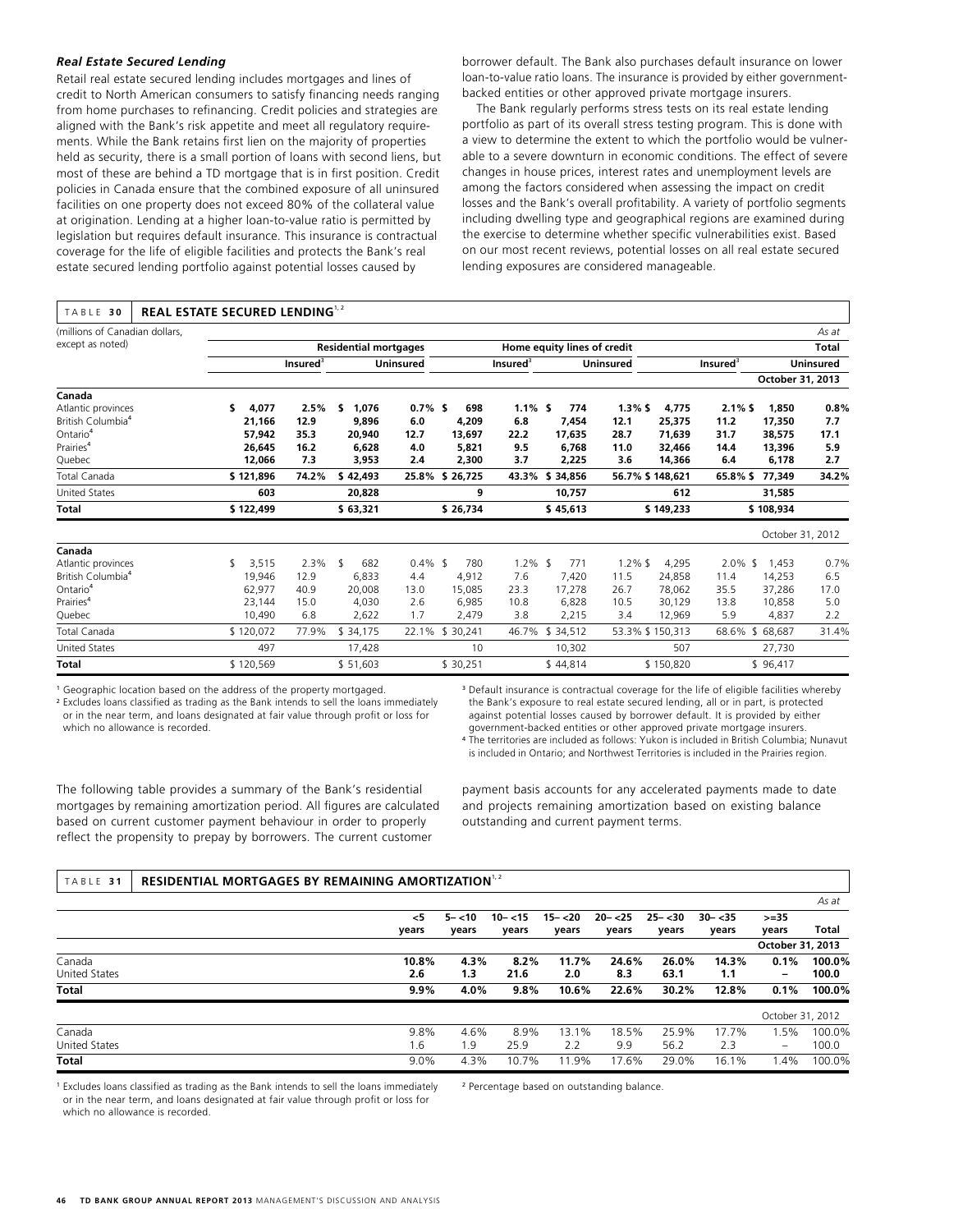# **UNINSURED AVERAGE LOAN-TO-VALUE: NEWLY ORIGINATED AND NEWLY ACQUIRED<sup>1,2,3</sup>**

|                               | <b>Residential</b><br>mortgages | Home equity<br>lines of credit <sup>4</sup> | Total            |
|-------------------------------|---------------------------------|---------------------------------------------|------------------|
|                               |                                 |                                             | October 31, 2013 |
| Canada                        |                                 |                                             |                  |
| Atlantic provinces            | 72%                             | 62%                                         | 70%              |
| British Columbia <sup>5</sup> | 67                              | 58                                          | 65               |
| Ontario <sup>5</sup>          | 68                              | 61                                          | 66               |
| Prairies <sup>5</sup>         | 71                              | 63                                          | 69               |
| Quebec                        | 71                              | 63                                          | 70               |
| Total Canada                  | 69%                             | 61%                                         | 67%              |
| <b>United States</b>          | 67%                             | 66%                                         | 67%              |
| Total                         | 69%                             | 62%                                         | 67%              |
|                               |                                 |                                             | October 31, 2012 |
| Canada                        |                                 |                                             |                  |
| Atlantic provinces            | 72%                             | 69%                                         | 71%              |
| British Columbia <sup>5</sup> | 66                              | 63                                          | 65               |
| Ontario <sup>5</sup>          | 68                              | 67                                          | 68               |
| Prairies <sup>5</sup>         | 70                              | 69                                          | 70               |
| Quebec                        | 70                              | 69                                          | 69               |
| Total Canada                  | 68%                             | 67%                                         | 68%              |
| <b>United States</b>          | 65%                             | 65%                                         | 65%              |
| Total                         | 67%                             | 66%                                         | 67%              |

<sup>1</sup> Geographic location based on the address of the property mortgaged.

<sup>2</sup> Excludes loans classified as trading as the Bank intends to sell the loans immediately or in the near term, and loans designated at fair value through profit or loss for which no allowance is recorded.

<sup>3</sup> Based on house price at origination.

#### **IMPAIRED LOANS**

A loan is considered impaired when there is objective evidence that there has been a deterioration of credit quality to the extent that the Bank no longer has reasonable assurance as to the timely collection of the full amount of principal and interest. Excluding debt securities classified as loans, FDIC covered loans and other acquired credit-impaired loans, gross impaired loans increased \$174 million, or 7% over 2012. Gross impaired loan formations increased year over year by \$283 million, primarily driven by Target.

In Canada, net impaired loans decreased by \$127 million, or 12% in 2013 due to continued credit quality improvement in the personal and commercial banking portfolios. Residential mortgages, consumer instalment and other personal loans, and credit cards, generated impaired loans net of counterparty-specific and individually insignificant allowances of \$815 million, a decrease of \$95 million, or 10%, over 2012. Business and government loans generated \$100 million in net impaired loans, a decrease of \$32 million, or 24%, over 2012. Business and government impaired loans were distributed across industry sectors.

<sup>4</sup> Home equity lines of credit loan-to-value includes first position collateral mortgage if applicable.

<sup>5</sup> The territories are included as follows: Yukon is included in British Columbia; Nunavut is included in Ontario; and Northwest Territories is included in the Prairies region.

In the U.S., net impaired loans increased by \$270 million, or 26% in 2013. Residential mortgages, consumer instalment and other personal loans, and credit cards, generated net impaired loans of \$629 million, an increase of \$234 million, or 59%, over 2012, due primarily to volume growth in real estate secured lending, indirect auto and Target. Business and government loans generated \$699 million in net impaired loans, an increase of \$36 million, or 5%, over 2012 due primarily to volume growth. Business and government impaired loans were concentrated in the real estate sector as real estate is the largest sector of US business loans. Geographically, 41% of total impaired loans net of counterparty-specific and individually insignificant allowances were generated in Canada and 59% in the U.S. Net impaired loans in Canada were concentrated in Ontario, which represented 18% of total net impaired loans, down from 24% in 2012. U.S. net impaired loans were concentrated in New England and New Jersey, representing 19% and 13%, respectively, of net impaired loans, compared with 18% and 12%, respectively, in 2012.

| TABLE 33                       | <b>CHANGES IN GROSS IMPAIRED LOANS AND ACCEPTANCES</b> |          |         |         |
|--------------------------------|--------------------------------------------------------|----------|---------|---------|
| (millions of Canadian dollars) |                                                        | 2013     | 2012    | 2011    |
|                                | Personal, business and government loans <sup>1,2</sup> |          |         |         |
| Balance at beginning of year   |                                                        | \$ 2,518 | \$2,493 | \$2.535 |
| Additions                      |                                                        | 4,539    | 4.256   | 3.610   |
|                                | Return to performing status, repaid or sold            | (2,509)  | (2,261) | (2,015) |
| Write-offs                     |                                                        | (1, 914) | (1,969) | (1,629) |
|                                | Foreign exchange and other adjustments                 | 58       | (1)     | (8)     |
| <b>Balance at end of year</b>  |                                                        | \$2.692  | \$2.518 | \$2,493 |

<sup>1</sup> Excludes FDIC covered loans and other acquired credit-impaired loans. For additional information refer to the "Exposure to Acquired Credit-Impaired Loans" discussion and table in this section of the document and Note 7 to the 2013 Consolidated Financial Statements.

<sup>2</sup> Excludes debt securities classified as loans. For additional information refer to the "Exposure to Non-Agency Collateralized Mortgage Obligations" section of this document and Note 7 to the 2013 Consolidated Financial Statements.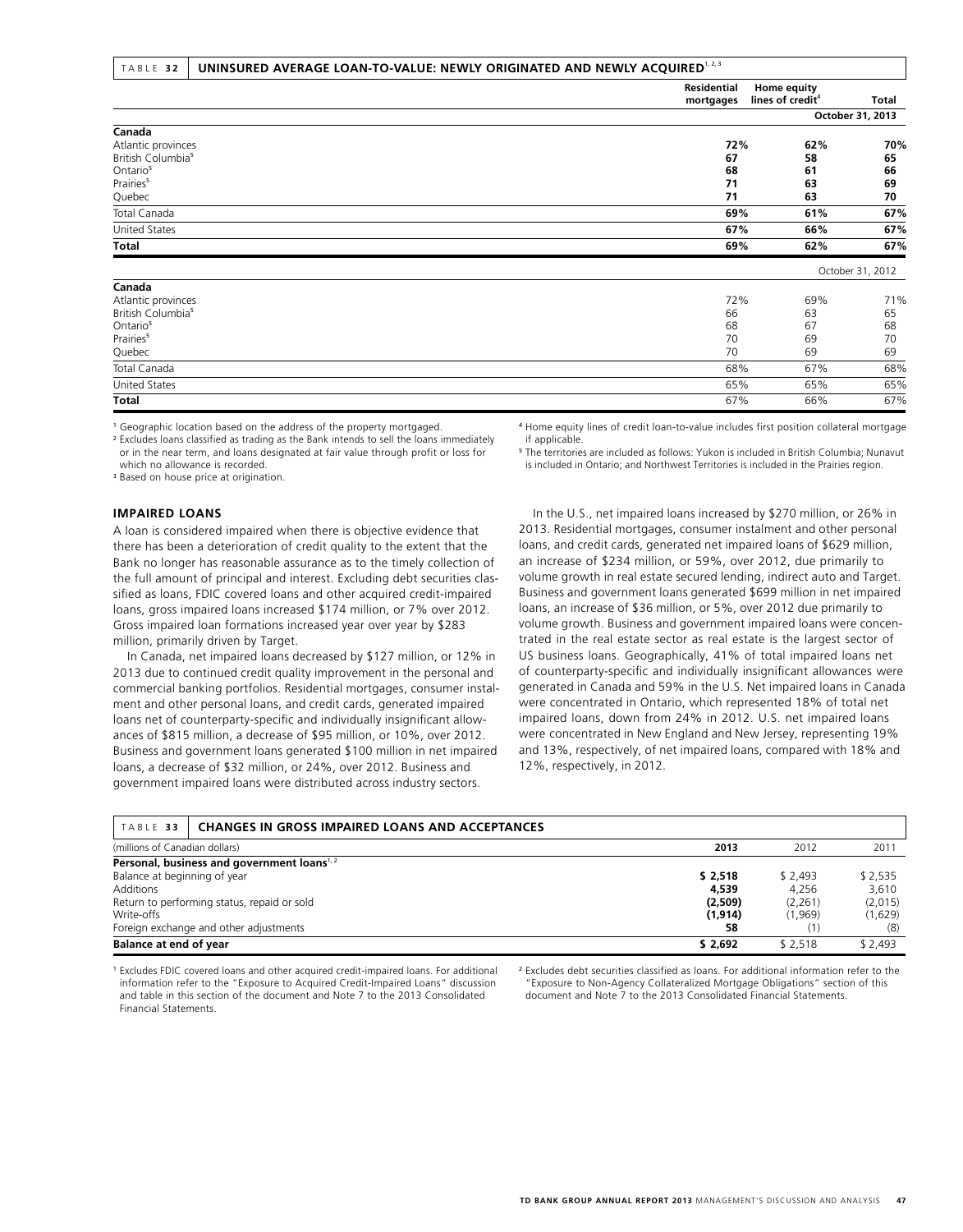| TABLE 34                                         | IMPAIRED LOANS NET OF COUNTERPARTY-SPECIFIC AND INDIVIDUALLY INSIGNIFICANT ALLOWANCES BY INDUSTRY SECTOR <sup>1,2,3,4</sup> |                                                      |                                    |                          |                                |                                |                               |                                 |                     |
|--------------------------------------------------|-----------------------------------------------------------------------------------------------------------------------------|------------------------------------------------------|------------------------------------|--------------------------|--------------------------------|--------------------------------|-------------------------------|---------------------------------|---------------------|
|                                                  | (millions of Canadian dollars, except as noted)                                                                             |                                                      |                                    |                          |                                | As at                          |                               |                                 | Percentage of total |
|                                                  |                                                                                                                             |                                                      |                                    | October 31<br>2013       | October 31                     |                                | October 31 October 31<br>2013 | October 31                      | October 31          |
|                                                  |                                                                                                                             |                                                      | Counterparty-                      |                          | 2012                           | 2011                           |                               | 2012                            | 2011                |
|                                                  |                                                                                                                             |                                                      | specific and<br>Gross individually | Net                      | Net                            |                                |                               |                                 |                     |
|                                                  |                                                                                                                             |                                                      | impaired insignificant             | impaired                 | impaired                       | Net<br>impaired                |                               |                                 |                     |
| Canada                                           |                                                                                                                             | loans                                                | allowances                         | loans                    | loans                          | loans                          |                               |                                 |                     |
| Residential mortgages <sup>5</sup>               |                                                                                                                             | \$<br>448                                            | \$14                               | \$<br>434                | \$<br>465                      | \$<br>596                      | 19.3%                         | 22.1%                           | 28.9%               |
|                                                  | Consumer instalment and other personal                                                                                      |                                                      |                                    |                          |                                |                                |                               |                                 |                     |
| <b>HELOC</b>                                     |                                                                                                                             | 321<br>41                                            | 20<br>25                           | 301<br>16                | 306<br>14                      | 180<br>16                      | 13.4<br>0.7                   | 14.6<br>0.7                     | 8.6<br>0.8          |
| Indirect Auto<br>Other                           |                                                                                                                             | 73                                                   | 52                                 | 21                       | 30                             | 26                             | 0.9                           | 1.4                             | 1.3                 |
| Credit card                                      |                                                                                                                             | 158                                                  | 115                                | 43                       | 95                             | 18                             | 2.0                           | 4.5                             | 0.9                 |
| Total personal                                   |                                                                                                                             | 1,041                                                | 226                                | 815                      | 910                            | 836                            | 36.3                          | 43.3                            | 40.5                |
| Real estate                                      |                                                                                                                             |                                                      |                                    |                          |                                |                                |                               |                                 |                     |
| Residential<br>Non-residential                   |                                                                                                                             | 25<br>$\overline{\mathbf{z}}$                        | 12<br>$\overline{2}$               | 13<br>5                  | 15<br>$\mathbf{1}$             | 13<br>6                        | 0.6<br>0.2                    | 0.7<br>0.1                      | 0.6<br>0.3          |
| Total real estate                                |                                                                                                                             | 32                                                   | 14                                 | 18                       | 16                             | 19                             | 0.8                           | 0.8                             | 0.9                 |
| Agriculture                                      |                                                                                                                             | 5                                                    | $\overline{\phantom{0}}$           | 5                        | $\overline{4}$                 | 5                              | 0.2                           | 0.2                             | 0.2                 |
| Automotive                                       |                                                                                                                             | 1                                                    | 1                                  | $\overline{\phantom{0}}$ | $\overline{2}$                 | 1                              | $\overline{\phantom{0}}$      | 0.1                             | 0.1                 |
| Financial<br>Food, beverage, and tobacco         |                                                                                                                             | $\overline{\mathbf{2}}$<br>5                         | 1<br>2                             | 1<br>3                   | 21<br>$\overline{2}$           | 1<br>1                         | 0.1<br>0.1                    | 1.0<br>0.1                      | 0.1<br>0.1          |
| Forestry                                         |                                                                                                                             | 1                                                    | L,                                 | 1                        | 4                              | $\overline{a}$                 | 0.1                           | 0.2                             |                     |
|                                                  | Government, public sector entities, and education                                                                           | 6                                                    | 2                                  | 4                        | $\overline{2}$                 | 3                              | 0.2                           | 0.1                             | 0.1                 |
| Health and social services                       |                                                                                                                             | 3<br>12                                              | 1<br>6                             | 2<br>6                   | 17                             | 1<br>7                         | 0.1<br>0.2                    | 0.8                             | 0.1                 |
| Metals and mining                                | Industrial construction and trade contractors                                                                               | 14                                                   | 5                                  | 9                        | 6<br>1                         | 3                              | 0.4                           | 0.3<br>0.1                      | 0.3<br>0.1          |
| Pipelines, oil, and gas                          |                                                                                                                             | 27                                                   | 7                                  | 20                       | $\mathbf{1}$                   | 2                              | 0.9                           | 0.1                             | 0.1                 |
| Power and utilities                              |                                                                                                                             | $\overline{\phantom{0}}$                             | ÷<br>5                             | L.                       |                                | $\overline{a}$                 |                               | $\equiv$                        |                     |
| Professional and other services<br>Retail sector |                                                                                                                             | 8<br>44                                              | 26                                 | 3<br>18                  | $\overline{4}$<br>22           | 3<br>21                        | 0.1<br>0.8                    | 0.2<br>1.0                      | 0.1<br>1.0          |
|                                                  | Sundry manufacturing and wholesale                                                                                          | 12                                                   | 5                                  | 7                        | 8                              | 14                             | 0.3                           | 0.3                             | 0.7                 |
|                                                  | Telecommunications, cable, and media                                                                                        | 1                                                    | 1                                  | ۳                        | 19                             | $\mathbf{1}$                   |                               | 0.9                             | 0.1                 |
| Transportation<br>Other                          |                                                                                                                             | $\overline{\mathbf{2}}$<br>6                         | 1<br>4                             | 1<br>2                   | 3                              | $\mathbf{1}$<br>5              | 0.1<br>0.1                    | $\overline{a}$<br>0.1           | 0.1<br>0.2          |
| Total business and government                    |                                                                                                                             | 181                                                  | 81                                 | 100                      | 132                            | 88                             | 4.5                           | 6.3                             | 4.3                 |
| Total Canada                                     |                                                                                                                             | 1,222                                                | 307                                | 915                      | 1,042                          | 924                            | 40.8                          | 49.6                            | 44.8                |
| <b>United States</b>                             |                                                                                                                             |                                                      |                                    |                          |                                |                                |                               |                                 |                     |
| Residential mortgages                            | Consumer instalment and other personal                                                                                      | 258                                                  | 8                                  | 250                      | 187                            | 161                            | 11.1                          | 8.9                             | 7.8                 |
| <b>HELOC</b>                                     |                                                                                                                             | 220                                                  | 16                                 | 204                      | 179                            | 73                             | 9.1                           | 8.5                             | 3.6                 |
| Indirect Auto                                    |                                                                                                                             | 80                                                   | 4                                  | 76                       | 24                             | 6                              | 3.4                           | 1.2                             | 0.3                 |
| Other                                            |                                                                                                                             | $\overline{2}$                                       | $\mathbf{1}$                       | $\mathbf{1}$             | 2                              | $\overline{a}$                 | 0.1                           | 0.1                             |                     |
| Credit card<br>Total personal                    |                                                                                                                             | 111<br>671                                           | 13<br>42                           | 98<br>629                | 3<br>395                       | 3<br>243                       | 4.3<br>28.0                   | 0.1<br>18.8                     | 0.1<br>11.8         |
| Real estate                                      |                                                                                                                             |                                                      |                                    |                          |                                |                                |                               |                                 |                     |
| Residential                                      |                                                                                                                             | 110                                                  | 12                                 | 98                       | 133                            | 250                            | 4.4                           | 6.3                             | 12.1                |
| Non-residential                                  |                                                                                                                             | 225                                                  | 20                                 | 205                      | 191                            | 282                            | 9.1                           | 9.1                             | 13.7                |
| Total real estate                                |                                                                                                                             | 335                                                  | 32                                 | 303                      | 324                            | 532                            | 13.5                          | 15.4                            | 25.8                |
| Agriculture<br>Automotive                        |                                                                                                                             | 1<br>14                                              | $\qquad \qquad -$<br>2             | 1<br>12                  | $\overline{2}$<br>15           | 4<br>20                        | 0.1<br>0.5                    | 0.1<br>0.7                      | 0.2<br>1.0          |
| Financial                                        |                                                                                                                             | 9                                                    | 1                                  | 8                        | 6                              | 16                             | 0.4                           | 0.3                             | 0.8                 |
| Food, beverage, and tobacco                      |                                                                                                                             | 11                                                   | 1                                  | 10                       | $\overline{7}$                 | 6                              | 0.4                           | 0.3                             | 0.3                 |
| Forestry                                         | Government, public sector entities, and education                                                                           | $\overline{\mathbf{2}}$<br>22                        | 1<br>3                             | $\mathbf{1}$<br>19       | $\mathbf{1}$<br>$\overline{7}$ | $\mathbf{1}$<br>$\overline{7}$ | 0.1<br>0.8                    | 0.1<br>0.3                      | 0.1<br>0.3          |
| Health and social services                       |                                                                                                                             | 35                                                   | 12                                 | 23                       | 18                             | 50                             | 1.0                           | 0.8                             | 2.4                 |
|                                                  | Industrial construction and trade contractors                                                                               | 54                                                   | 8                                  | 46                       | 40                             | 34                             | 2.1                           | 1.9                             | 1.6                 |
| Metals and mining                                |                                                                                                                             | 19                                                   | 1<br>$\overline{\phantom{0}}$      | 18                       | 26                             | 10<br>$\overline{\phantom{0}}$ | 0.8                           | 1.2                             | 0.5                 |
| Pipelines, oil, and gas<br>Power and utilities   |                                                                                                                             | $\overline{\phantom{a}}$<br>$\overline{\phantom{a}}$ | $\overline{\phantom{0}}$           |                          | 4                              | 6                              |                               | 0.2<br>$\overline{\phantom{0}}$ | 0.3                 |
| Professional and other services                  |                                                                                                                             | 82                                                   | 14                                 | 68                       | 41                             | 39                             | 3.0                           | 2.0                             | 1.9                 |
| Retail sector                                    | Sundry manufacturing and wholesale                                                                                          | 110                                                  | 11<br>3                            | 99                       | 70                             | 90<br>22                       | 4.4                           | 3.4<br>2.2                      | 4.3                 |
|                                                  | Telecommunications, cable, and media                                                                                        | 31<br>19                                             | 7                                  | 28<br>12                 | 46<br>10                       | 6                              | 1.3<br>0.5                    | 0.5                             | 1.1<br>0.3          |
| Transportation                                   |                                                                                                                             | 43                                                   | 4                                  | 39                       | 32                             | 46                             | 1.8                           | 1.5                             | 2.2                 |
| Other                                            |                                                                                                                             | 12                                                   | $\overline{\phantom{0}}$           | 12                       | 14                             | 7                              | 0.5                           | 0.7                             | 0.3                 |
| Total business and government                    |                                                                                                                             | 799                                                  | 100                                | 699                      | 663                            | 896                            | 31.2                          | 31.6                            | 43.4                |
| <b>Total United States</b>                       |                                                                                                                             | 1,470                                                | 142                                | 1,328                    | 1,058                          | 1,139                          | 59.2                          | 50.4                            | 55.2                |
| International<br>Business and government         |                                                                                                                             |                                                      | ۰                                  |                          |                                |                                |                               |                                 |                     |
| Total international                              |                                                                                                                             | $\overline{\phantom{0}}$                             | $\qquad \qquad -$                  | $\overline{\phantom{0}}$ | $\overline{a}$                 | $\overline{a}$                 | $\overline{\phantom{a}}$      | $\overline{\phantom{0}}$        |                     |
| Total $^{2,3}$                                   |                                                                                                                             | \$ 2,692                                             | \$449                              | \$2,243                  | \$2,100                        | \$2,063                        | 100.0%                        | 100.0%                          | 100.0%              |
|                                                  | Net impaired loans as a % of common equity                                                                                  |                                                      |                                    | 4.77%                    | 4.76%                          | 5.27%                          |                               |                                 |                     |

1 Primarily based on the geographic location of the customer's address.<br><sup>2</sup> Excludes FDIC covered loans and other acquired credit-impaired loans. For additional information refer to the "Exposure to Acquired Credit-Impaired Loans" discussion and table in this section of the document and Note 7 to the 2013 Consolidated Financial Statements.

<sup>3</sup> Excludes debt securities classified as loans. For additional information refer to the "Exposure to Non-Agency Collateralized Mortgage Obligations" section of this document and Note 7 to the 2013 Consolidated Financial Statements.

<sup>4</sup> Certain comparative amounts have been reclassified to conform with the presentation adopted in the current year.

<sup>5</sup> Does not include trading loans with a fair value of \$10,219 million as at October 31, 2013 (October 31, 2012 – \$8,271 million, and amortized cost of \$9,891 million as at October 31, 2013 (October 31, 2012 – \$7,918 mil value through profit or loss.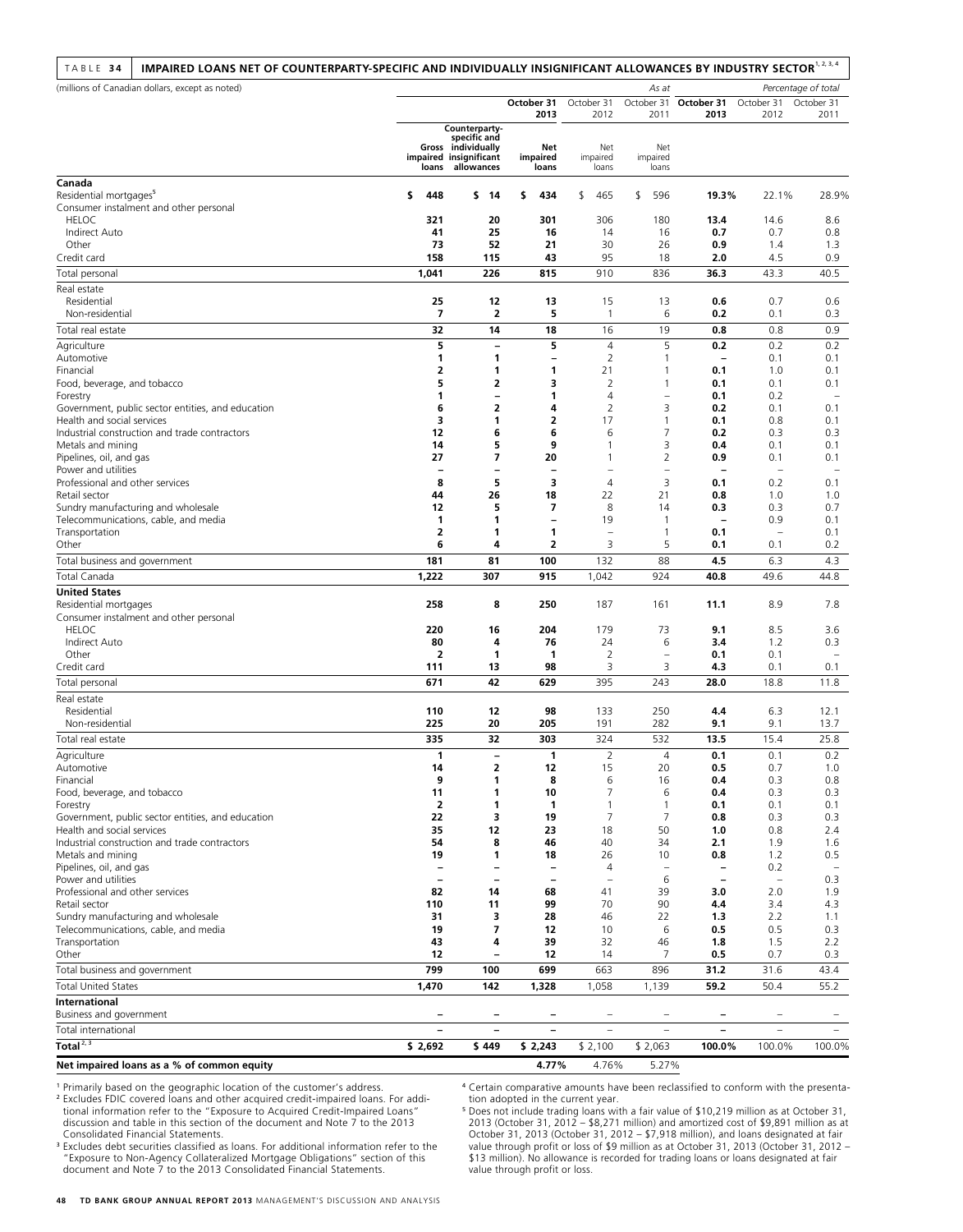#### **IMPAIRED LOANS NET OF COUNTERPARTY-SPECIFIC AND INDIVIDUALLY INSIGNIFICANT ALLOWANCES FOR LOAN LOSSES BY GEOGRAPHY**1, 2, 3 TABLE **3 5**

| (millions of Canadian dollars, except as noted)       |         |                                                                                                      |   |                          |                          |            | As at                    |            |            | Percentage of total |
|-------------------------------------------------------|---------|------------------------------------------------------------------------------------------------------|---|--------------------------|--------------------------|------------|--------------------------|------------|------------|---------------------|
|                                                       |         |                                                                                                      |   | October 31               | October 31               | October 31 |                          | October 31 | October 31 | October 31          |
|                                                       |         |                                                                                                      |   | 2013                     | 2012                     |            | 2011                     | 2013       | 2012       | 2011                |
|                                                       |         | Counterparty-<br>specific and<br>Gross individually<br>impaired insignificant<br>allowances<br>loans |   | Net<br>impaired<br>loans | Net<br>impaired<br>loans |            | Net<br>impaired<br>loans |            |            |                     |
| Canada                                                |         |                                                                                                      |   |                          |                          |            |                          |            |            |                     |
| Atlantic provinces                                    | s       | s.<br>41<br>7                                                                                        | s | 34                       | \$<br>26                 | \$         | 23                       | 1.5%       | 1.3%       | 1.1%                |
| British Columbia <sup>4</sup>                         |         | 233<br>23                                                                                            |   | 210                      | 202                      |            | 159                      | 9.4        | 9.6        | 7.7                 |
| Ontario <sup>4</sup>                                  |         | 641<br>235                                                                                           |   | 406                      | 509                      |            | 412                      | 18.1       | 24.2       | 20.0                |
| Prairies <sup>4</sup>                                 |         | 193<br>24                                                                                            |   | 169                      | 185                      |            | 219                      | 7.5        | 8.8        | 10.6                |
| Québec                                                |         | 18<br>114                                                                                            |   | 96                       | 120                      |            | 111                      | 4.3        | 5.7        | 5.4                 |
| Total Canada <sup>5</sup>                             | 1,222   | 307                                                                                                  |   | 915                      | 1,042                    |            | 924                      | 40.8       | 49.6       | 44.8                |
| <b>United States</b>                                  |         |                                                                                                      |   |                          |                          |            |                          |            |            |                     |
| Carolinas (North and South)                           |         | 53<br>4                                                                                              |   | 49                       | 23                       |            | 8                        | 2.2        | 1.1        | 0.4                 |
| Florida                                               |         | 82<br>7                                                                                              |   | 75                       | 38                       |            | 45                       | 3.4        | 1.8        | 2.2                 |
| New England <sup>6</sup>                              |         | 479<br>49                                                                                            |   | 430                      | 369                      |            | 386                      | 19.2       | 17.6       | 18.7                |
| New Jersey                                            |         | 338<br>37                                                                                            |   | 301                      | 252                      |            | 250                      | 13.4       | 12.0       | 12.1                |
| New York                                              |         | 16<br>200                                                                                            |   | 184                      | 137                      |            | 134                      | 8.2        | 6.5        | 6.5                 |
| Pennsylvania                                          |         | 155<br>15                                                                                            |   | 140                      | 91                       |            | 167                      | 6.2        | 4.4        | 8.1                 |
| Other                                                 |         | 163<br>14                                                                                            |   | 149                      | 148                      |            | 149                      | 6.6        | 7.0        | 7.2                 |
| Total United States <sup>5</sup>                      | 1,470   | 142                                                                                                  |   | 1,328                    | 1,058                    |            | 1,139                    | 59.2       | 50.4       | 55.2                |
| Total <sup>2</sup>                                    | \$2,692 | \$449                                                                                                |   | \$2,243                  | \$2,100                  |            | \$2,063                  | 100.0%     | 100.0%     | 100.0%              |
| Net impaired loans as a $%$ of net loans <sup>7</sup> |         |                                                                                                      |   | 0.50%                    | 0.52%                    |            | 0.56%                    |            |            |                     |

<sup>1</sup> Primarily based on the geographic location of the customer's address.

<sup>2</sup> Excludes FDIC covered loans and other acquired credit-impaired loans. For additional information refer to the "Exposure to Acquired Credit-Impaired Loans" discussion and table in this section of the document and Note 7 to the 2013 Consolidated Financial Statements.

<sup>3</sup> Excludes debt securities classified as loans. For additional information refer to the "Exposure to Non-Agency Collateralized Mortgage Obligations" section of this document and Note 7 to the 2013 Consolidated Financial Statements.

<sup>4</sup> The territories are included as follows: Yukon is included in British Columbia; Nunavut is included in Ontario; and Northwest Territories is included in the Prairies region.

#### **ALLOWANCE FOR CREDIT LOSSES**

Total allowance for credit losses consists of counterparty-specific and collectively assessed allowances. The allowance is increased by the provision for credit losses, and decreased by write-offs net of recoveries. The Bank maintains the allowance at levels that management believes is adequate to absorb incurred credit-related losses in the lending portfolio. Individual problem accounts, general economic conditions, loss experience, as well as the sector and geographic mix of the lending portfolio are all considered by management in assessing the appropriate allowance levels.

#### *Counterparty-specific allowance*

The Bank establishes counterparty-specific allowances for impaired loans when the estimated realizable value of the loan is less than its recorded value, based on the discounting of expected future cash flows. Counterparty-specific allowances for credit losses are established to reduce the book value of loans to their estimated realizable amounts.

During 2013, counterparty-specific allowances decreased by \$38 million, or 10%, resulting in a total counterparty-specific allowance of \$348 million. Excluding debt securities classified as loans, FDIC covered loans and other acquired credit-impaired loans, counterparty-specific allowances decreased by \$19 million, or 11% from the prior year.

<sup>5</sup> Does not include trading loans with a fair value of \$10,219 million as at October 31, 2013 (October 31, 2012 – \$8,271 million) and amortized cost of \$9,891 million as at October 31, 2013 (October 31, 2012 – \$7,918 million), and loans designated at fair value through profit or loss of \$9 million as at October 31, 2013 (October 31, 2012 – \$13 million). No allowance is recorded for trading loans or loans designated at fair value through profit or loss.

<sup>6</sup> The states included in New England are as follows: Connecticut, Maine, Massachusetts, New Hampshire, and Vermont.

<sup>7</sup> Includes customers' liability under acceptances.

#### *Collectively assessed allowance for individually insignificant impaired loans*

Individually insignificant loans, such as the Bank's personal and small business banking loans and credit cards, are collectively assessed for impairment. Allowances are calculated using a formula that incorporates recent loss experience, historical default rates, and the type of collateral pledged.

During 2013, the collectively assessed allowance for individually insignificant impaired loans increased by \$74 million, or 23%, resulting in a total of \$391 million. Excluding FDIC covered loans and other acquired credit-impaired loans, the collectively assessed allowance for individually insignificant impaired loans increased by \$48 million, or 19% from the prior year due primarily to the full year impact of the acquisition of the MBNA Canada credit card portfolio in 2012.

#### *Collectively assessed allowance for incurred but not identified credit losses*

The collectively assessed allowance for incurred but not identified credit losses is established to recognize losses that management estimates to have occurred in the portfolio at the balance sheet date for loans not yet specifically identified as impaired. The level of collectively assessed allowance for incurred but not identified losses reflects exposures across all portfolios and categories. The collectively assessed allowance for incurred but not identified credit losses is reviewed on a quarterly basis using credit risk models and management's judgment. The allowance level is calculated using the probability of default (PD), the loss given default (LGD) and the exposure at default (EAD) of the related portfolios. The PD is the likelihood that a borrower will not be able to meet its scheduled repayments. The LGD is the amount of the loss the Bank would likely incur when a borrower defaults on a loan, which is expressed as a percentage of exposure at default. EAD is the total amount the Bank expects to be exposed to at the time of default.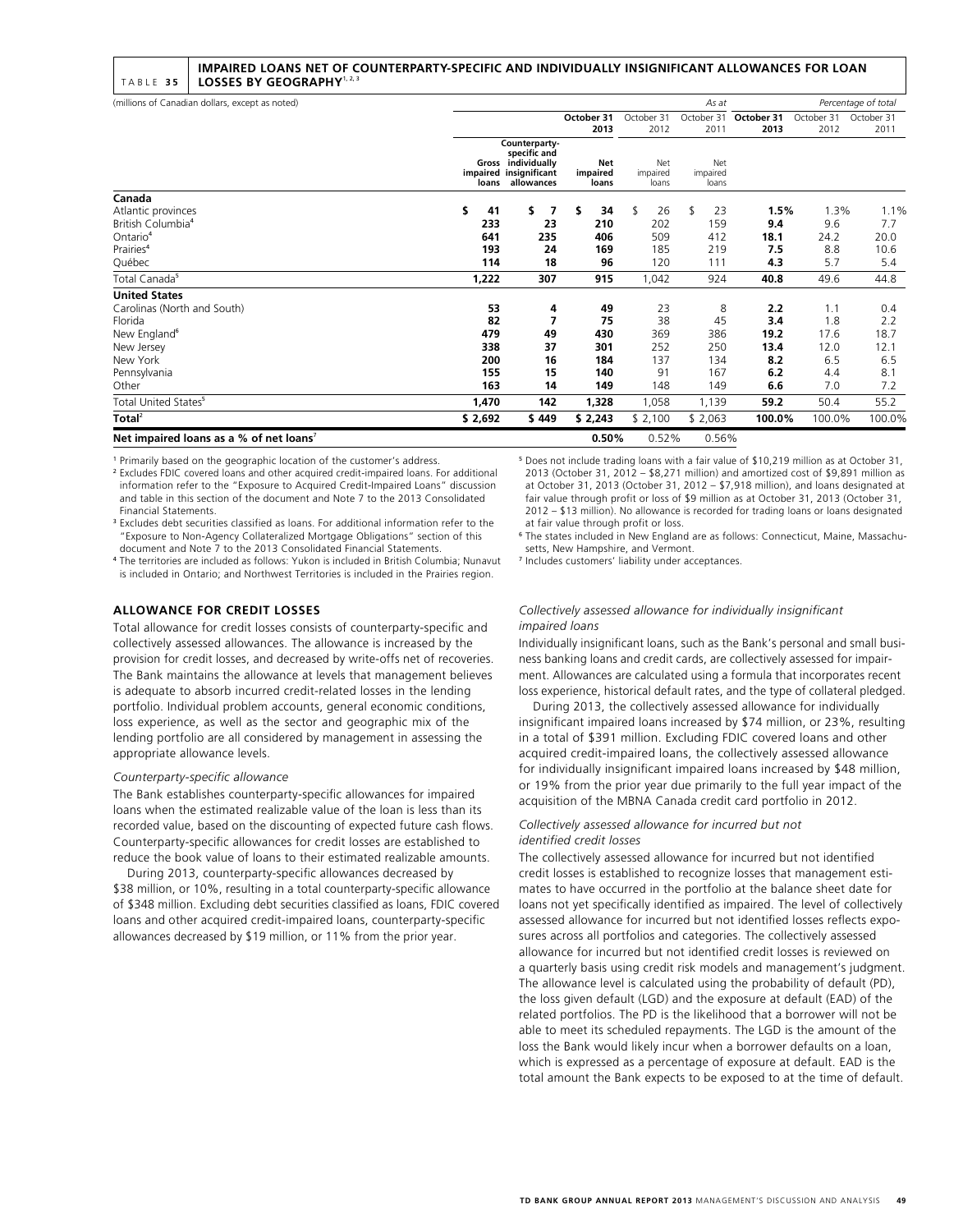For the non-retail portfolio, allowances are estimated using borrower specific information. The LGD is based on the security and structure of the facility; EAD is a function of the current usage, the borrower's risk rating, and the committed amount of the facility. For the retail portfolio, the collectively assessed allowance for incurred but not identified credit losses is calculated on a pooled portfolio level with each pool comprising exposures with similar characteristics segmented, for example by product type and PD estimate. Recovery data models are used in the determination of the LGD for each pool. EAD is a function of the current usage and historical exposure experience at default.

As at October 31, 2013 the collectively assessed allowance for incurred but not identified credit losses was \$2,328 million, up from \$2,152 million as at October 31, 2012. Excluding debt securities classified as loans, the collectively assessed allowance for incurred but not identified credit losses increased by \$233 million, or 12% from the prior year primarily due to Target.

The Bank periodically reviews the methodology for calculating the allowance for incurred but not identified credit losses. As part of this review, certain revisions may be made to reflect updates in statistically derived loss estimates for the Bank's recent loss experience of its credit portfolios, which may cause the Bank to provide or release amounts from the allowance for incurred but not identified losses. Allowance for credit losses are more fully described in Note 7 to the Consolidated Financial Statements.

#### **PROVISION FOR CREDIT LOSSES**

The provision for credit losses is the amount charged to income to bring the total allowance for credit losses, including both counterparty-specific and collectively assessed allowances, to a level that management considers adequate to absorb incurred credit-related losses in the Bank's loan portfolio. Provisions in the year are reduced by any recoveries in the year.

The Bank recorded a total provision for credit losses of \$1,631 million in 2013, compared with a total provision of \$1,795 million in 2012. This amount comprised \$1,481 million of counterparty-specific and

individually insignificant provisions and \$150 million in collectively assessed incurred but not identified provisions. The total provision for credit losses as a percentage of net average loans and acceptances decreased to 0.38% from 0.45% in 2012 largely due to improved credit quality in the Canadian and U.S. commercial portfolios.

In Canada, residential mortgages, consumer instalment and other personal loans, and credit cards, required counterparty-specific and individually insignificant provisions of \$865 million, an increase of \$134 million, or 18%, over 2012 due primarily to the full year impact of MBNA in 2012. Business and government loans required counterpartyspecific and individually insignificant provisions of \$74 million, a decrease of \$31 million, or 30%, over 2012 due primarily to improved credit quality. Business and government counterparty-specific and individually insignificant provisions were distributed across all industry sectors.

In the U.S., residential mortgages, consumer instalment and other personal loans, and credit cards, required counterparty-specific and individually insignificant provisions of \$336 million, an increase of \$17 million, or 5%, over 2012. Business and government loans required counterparty-specific and individually insignificant provisions of \$144 million, a decrease of \$156 million, or 52%, over 2012 primarily due to the improved credit performance in the real estate and financial sectors. Similar to impaired loans, the largest business and government counterparty-specific and individually insignificant provisions occurred in the real estate sector.

Geographically, 63% of counterparty-specific and individually insignificant provisions were attributed to Canada and 32% to the U.S. in 2013. Canadian counterparty-specific and individually insignificant provisions were concentrated in Ontario, which represented 50% of total counterparty-specific and individually insignificant provisions, up from 39% in 2012. U.S. counterparty-specific and individually insignificant provisions were concentrated in New England and New Jersey, representing 8% and 5% of total counterparty-specific and individually insignificant provisions, down from 13% and 6% respectively in 2012.

Table 36 provides a summary of provisions charged to the Consolidated Statement of Income.

| TABLE 36                           | <b>PROVISION FOR CREDIT LOSSES</b>                                                                                                                                                                    |                       |                       |                      |
|------------------------------------|-------------------------------------------------------------------------------------------------------------------------------------------------------------------------------------------------------|-----------------------|-----------------------|----------------------|
| (millions of Canadian dollars)     |                                                                                                                                                                                                       | 2013                  | 2012                  | 2011                 |
| Recoveries                         | Provision for credit losses - counterparty-specific and individually insignificant<br>Provision for credit losses - counterparty-specific<br>Provision for credit losses - individually insignificant | 231<br>1.644<br>(394) | 447<br>1.415<br>(287) | 421<br>.298<br>(264) |
|                                    | Total provision for credit losses for counterparty-specific and individually insignificant                                                                                                            | 1.481                 | 1.575                 | 455,                 |
| Other                              | Provision for credit losses – incurred but not identified<br>Canadian Personal and Commercial Banking and Wholesale Banking<br>U.S. Personal and Commercial Banking                                   | (53)<br>203           | 183<br>37             | 32                   |
|                                    | Total provision for credit losses - incurred but not identified                                                                                                                                       | 150                   | 220                   | 35                   |
| <b>Provision for credit losses</b> |                                                                                                                                                                                                       | \$1.631               | \$1,795               | \$1,490              |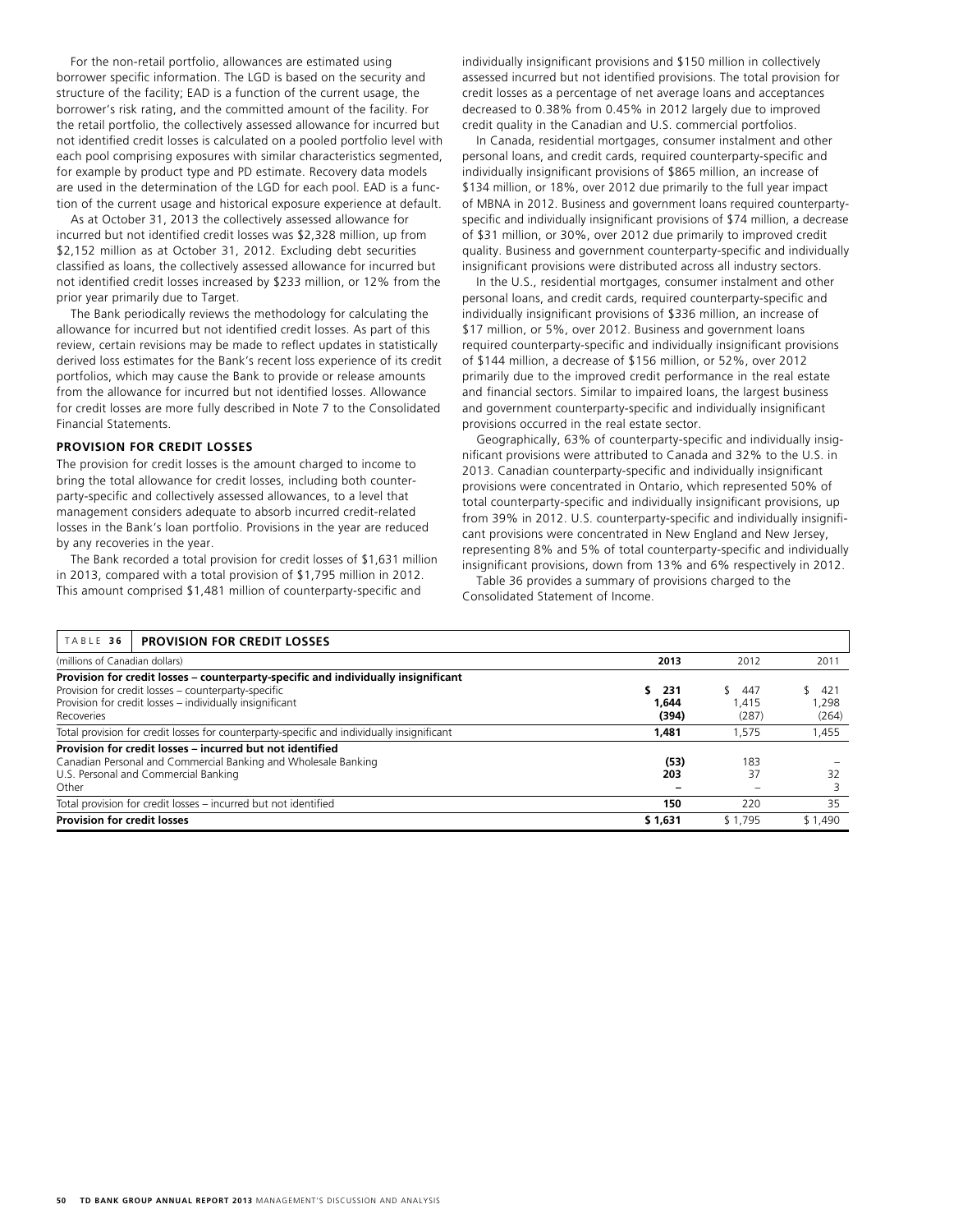| TABLE 37                                                                           | <b>PROVISION FOR CREDIT LOSSES BY INDUSTRY SECTOR<sup>1,2</sup></b>                            |                    |                               |                                            |                    |                                 |                          |
|------------------------------------------------------------------------------------|------------------------------------------------------------------------------------------------|--------------------|-------------------------------|--------------------------------------------|--------------------|---------------------------------|--------------------------|
|                                                                                    | (millions of Canadian dollars, except as noted)                                                |                    |                               |                                            |                    |                                 | Percentage of total      |
|                                                                                    |                                                                                                | October 31<br>2013 | October 31<br>2012            | October 31<br>2011                         | October 31<br>2013 | October 31<br>2012              | October 31<br>2011       |
|                                                                                    | Provision for credit losses - counterparty-specific                                            |                    |                               |                                            |                    |                                 |                          |
|                                                                                    | and individually insignificant                                                                 |                    |                               |                                            |                    |                                 |                          |
| Canada<br>Residential mortgages <sup>3</sup>                                       |                                                                                                | \$<br>16           | \$<br>10                      | \$<br>11                                   | 1.1%               | 0.6%                            | 0.8%                     |
|                                                                                    | Consumer instalment and other personal                                                         |                    |                               |                                            |                    |                                 |                          |
| <b>HELOC</b><br>Indirect Auto                                                      |                                                                                                | 15<br>128          | 21<br>131                     | 13<br>136                                  | 1.0<br>8.6         | 1.3<br>8.3                      | 0.9<br>9.3               |
| Other                                                                              |                                                                                                | 221                | 261                           | 283                                        | 14.9               | 16.6                            | 19.5                     |
| Credit card<br>Total personal                                                      |                                                                                                | 485<br>865         | 308<br>731                    | 322<br>765                                 | 32.8<br>58.4       | 19.6<br>46.4                    | 22.1<br>52.6             |
| Real estate                                                                        |                                                                                                |                    |                               |                                            |                    |                                 |                          |
| Residential                                                                        |                                                                                                | (4)                | 12                            | (6)                                        | (0.3)              | 0.8                             | (0.4)                    |
| Non-residential<br>Total real estate                                               |                                                                                                | 1<br>(3)           | $\overline{2}$<br>14          | $\overline{2}$<br>(4)                      | 0.1<br>(0.2)       | 0.1<br>0.9                      | 0.1<br>(0.3)             |
| Agriculture                                                                        |                                                                                                | 3                  | $\overline{2}$                | $\overline{\phantom{a}}$                   | 0.2                | 0.1                             | $\overline{\phantom{a}}$ |
| Automotive                                                                         |                                                                                                | $\overline{2}$     | $\overline{4}$                | $\overline{2}$                             | 0.1                | 0.2                             | 0.1                      |
| Financial<br>Food, beverage, and tobacco                                           |                                                                                                | 4                  | 6<br>$\mathbf{1}$             | 1<br>5                                     | 0.3                | 0.4<br>0.1                      | 0.1<br>0.4               |
| Forestry                                                                           |                                                                                                |                    | 1                             | $\qquad \qquad -$                          |                    | 0.1                             | $\overline{a}$           |
| Health and social services                                                         | Government, public sector entities, and education                                              | 1<br>(1)           | $\mathbf{1}$                  | $\overline{2}$<br>$\overline{\phantom{a}}$ | 0.1<br>(0.1)       | $\overline{\phantom{a}}$<br>0.1 | 0.1                      |
|                                                                                    | Industrial construction and trade contractors                                                  | 14                 | 13                            | 13                                         | 1.0                | 0.8                             | 0.9                      |
| Metals and mining                                                                  |                                                                                                | 10                 | 6<br>$\overline{\phantom{0}}$ | (1)                                        | 0.7                | 0.4                             | (0.1)<br>(0.2)           |
| Pipelines, oil, and gas<br>Professional and other services                         |                                                                                                | 3                  | 9                             | (3)<br>12                                  | 0.2                | 0.6                             | 0.9                      |
| Retail sector                                                                      |                                                                                                | 33                 | 16                            | 24                                         | 2.2                | 1.0                             | 1.6                      |
|                                                                                    | Sundry manufacturing and wholesale<br>Telecommunications, cable, and media                     | 5<br>(4)           | 8<br>19                       | $\overline{a}$<br>(2)                      | 0.3<br>(0.3)       | 0.5<br>1.2                      | (0.1)                    |
| Transportation                                                                     |                                                                                                | 4                  | $\overline{3}$                | 7                                          | 0.3                | 0.2                             | 0.5                      |
| Other                                                                              |                                                                                                | 3<br>74            | $\overline{2}$                | 2                                          | 0.2                | 0.1                             | 0.1                      |
| Total business and government<br>Total Canada                                      |                                                                                                | 939                | 105<br>836                    | 58<br>823                                  | 5.0<br>63.4        | 6.7<br>53.1                     | 4.0<br>56.6              |
| <b>United States</b>                                                               |                                                                                                |                    |                               |                                            |                    |                                 |                          |
| Residential mortgages                                                              |                                                                                                | 11                 | 22                            | 17                                         | 0.7                | 1.4                             | 1.2                      |
| <b>HELOC</b>                                                                       | Consumer instalment and other personal                                                         | 54                 | 93                            | 59                                         | 3.7                | 5.9                             | 4.0                      |
| Indirect Auto                                                                      |                                                                                                | 166                | 111                           | 41                                         | 11.2               | 7.1                             | 2.8                      |
| Other<br>Credit card                                                               |                                                                                                | 54<br>51           | 48<br>45                      | 49<br>48                                   | 3.7<br>3.4         | 3.0<br>2.9                      | 3.4<br>3.3               |
| Total personal                                                                     |                                                                                                | 336                | 319                           | 214                                        | 22.7               | 20.3                            | 14.7                     |
| Real estate                                                                        |                                                                                                |                    |                               |                                            |                    |                                 |                          |
| Residential                                                                        |                                                                                                | 35                 | 72                            | 70                                         |                    | 4.6                             | 4.8                      |
| Non-residential<br>Total real estate                                               |                                                                                                | 35                 | 66<br>138                     | 60<br>130                                  | 2.4<br>2.4         | 4.2<br>8.8                      | 4.1<br>8.9               |
| Agriculture                                                                        |                                                                                                | (1)                | $\overline{1}$                | $\overline{\phantom{0}}$                   | (0.1)              | 0.1                             | $\equiv$                 |
| Automotive                                                                         |                                                                                                | 2                  | 3                             | $\mathbf{1}$                               | 0.1                | 0.2                             | 0.1                      |
| Financial<br>Food, beverage, and tobacco                                           |                                                                                                | 1<br>1             | 22<br>5                       | 8<br>$\mathbf{1}$                          | 0.1<br>0.1         | 1.4<br>0.3                      | 0.5<br>0.1               |
| Forestry                                                                           |                                                                                                | 1                  | $\overline{a}$                |                                            | 0.1                |                                 | $\overline{a}$           |
| Health and social services                                                         | Government, public sector entities, and education                                              | 12<br>10           | 7<br>$\overline{7}$           | $\mathbf{1}$<br>$\overline{4}$             | 0.7<br>0.7         | 0.4<br>0.4                      | 0.1<br>0.3               |
|                                                                                    | Industrial construction and trade contractors                                                  | 6                  | 19                            | 22                                         | 0.4                | 1.2                             | 1.5                      |
| Metals and mining<br>Pipelines, oil, and gas                                       |                                                                                                | 6                  | 3<br>$\mathbf{1}$             | $\overline{9}$                             | 0.4                | 0.2                             | 0.6                      |
| Power and utilities                                                                |                                                                                                | (2)<br>(1)         | $\overline{2}$                | (18)<br>3                                  | (0.1)<br>(0.1)     | 0.1<br>0.1                      | (1.3)<br>0.2             |
| Professional and other services                                                    |                                                                                                | 24                 | $\overline{7}$                | 25                                         | 1.6                | 0.4                             | 1.7                      |
| Retail sector                                                                      | Sundry manufacturing and wholesale                                                             | 24<br>13           | 26<br>21                      | 20<br>7                                    | 1.6<br>0.9         | 1.7<br>1.3                      | 1.4<br>0.5               |
|                                                                                    | Telecommunications, cable, and media                                                           | 3                  | 8                             | $\overline{4}$                             | 0.2                | 0.5                             | 0.3                      |
| Transportation<br>Other                                                            |                                                                                                | (5)<br>15          | 18<br>12                      | 9<br>26                                    | (0.3)<br>1.0       | 1.1<br>0.8                      | 0.6<br>1.8               |
| Total business and government <sup>3</sup>                                         |                                                                                                | 144                | 300                           | 252                                        | 9.7                | 19.0                            | 17.3                     |
| <b>Total United States</b>                                                         |                                                                                                | 480                | 619                           | 466                                        | 32.4               | 39.3                            | 32.0                     |
| Total excluding other loans                                                        |                                                                                                | 1,419              | 1,455                         | 1,289                                      | 95.8               | 92.4                            | 88.6                     |
| <b>Other loans</b>                                                                 |                                                                                                |                    |                               |                                            |                    |                                 |                          |
| Debt securities classified as loans<br>Acquired credit-impaired loans <sup>4</sup> |                                                                                                | 13<br>49           | 6<br>114                      | 85<br>81                                   | 0.9<br>3.3         | 0.4<br>7.2                      | 5.8<br>5.6               |
| Total other loans                                                                  |                                                                                                | 62                 | 120                           | 166                                        | 4.2                | 7.6                             | 11.4                     |
|                                                                                    | Total provision for credit losses - counterparty-specific                                      |                    |                               |                                            |                    |                                 |                          |
|                                                                                    | and individually insignificant                                                                 | \$1,481            | \$1,575                       | \$1,455                                    | 100.0%             | 100.0%                          | 100.0%                   |
|                                                                                    | Provision for credit losses - incurred but not identified<br>Personal, business and government | 195                | 214                           | 45                                         |                    |                                 |                          |
| Debt securities classified as loans                                                |                                                                                                | (45)               | 6                             | (10)                                       |                    |                                 |                          |
|                                                                                    | Total provision for credit losses - incurred but not identified                                | 150                | 220                           | $\overline{35}$                            |                    |                                 |                          |
|                                                                                    | <b>Total provision for credit losses</b>                                                       | \$1,631            | \$1,795                       | \$1,490                                    |                    |                                 |                          |

<sup>1</sup> Primarily based on the geographic location of the customer's address. <sup>2</sup> Certain comparative amounts have been reclassified to conform with the presentation adopted in the current year.

<sup>3</sup> Does not include trading loans with a fair value of \$10,219 million as at October 31, 2013 (October 31, 2012 – \$8,271 million) and amortized cost of \$9,891 million as

at October 31, 2013 (October 31, 2012 – \$7,918 million), and loans designated at<br>fair value through profit or loss of \$9 million as at October 31, 2013 (October 31,<br>2012 – \$13 million). No allowance is recorded for trading at fair value through profit or loss.

<sup>4</sup> Includes all FDIC covered loans and other ACI loans.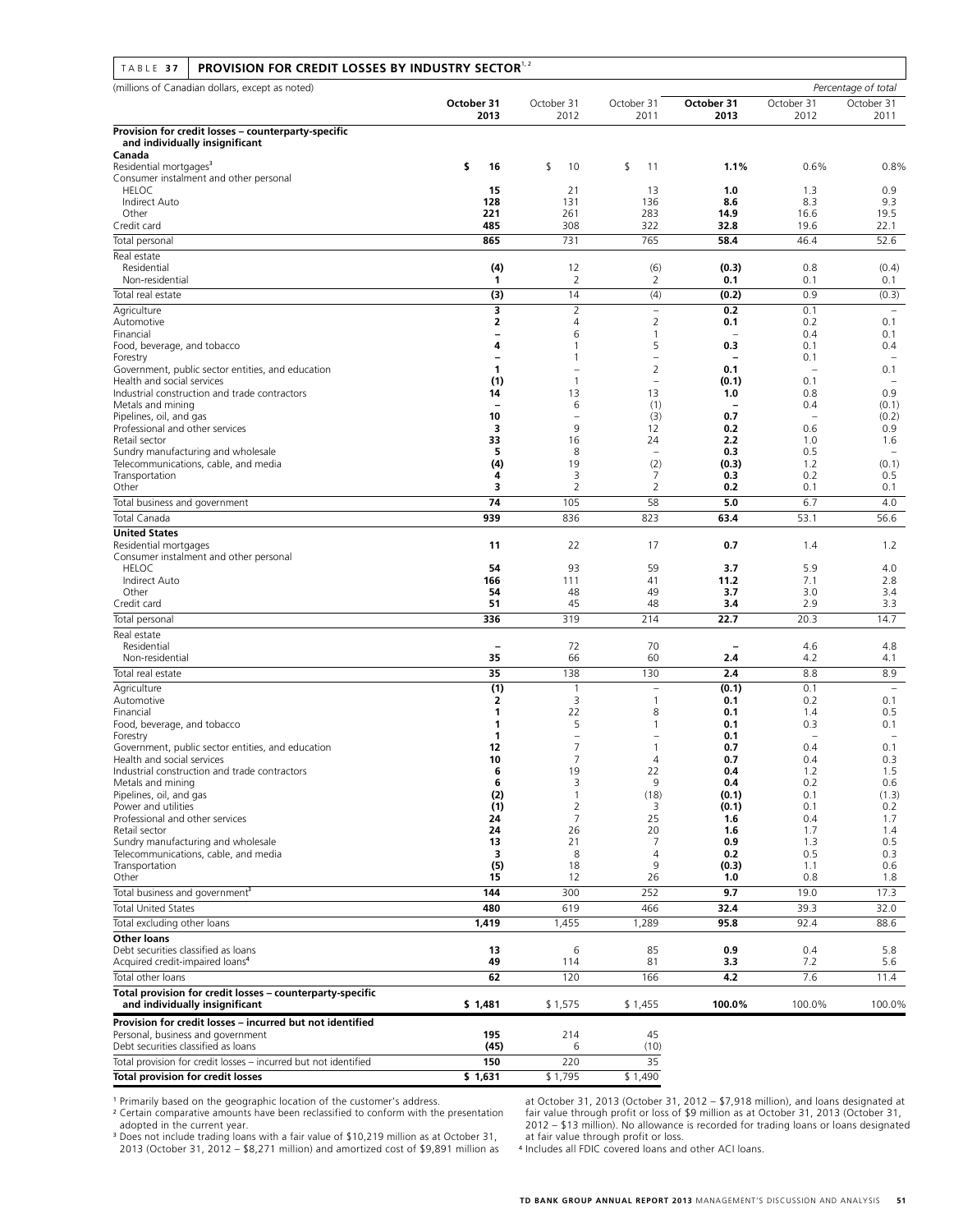| TABLE 38                         | <b>PROVISION FOR CREDIT LOSSES BY GEOGRAPHY</b>                      |                    |                          |                    |                          |                          |                     |
|----------------------------------|----------------------------------------------------------------------|--------------------|--------------------------|--------------------|--------------------------|--------------------------|---------------------|
|                                  | (millions of Canadian dollars, except as noted)                      |                    |                          |                    |                          |                          | Percentage of total |
|                                  |                                                                      | October 31<br>2013 | October 31<br>2012       | October 31<br>2011 | October 31<br>2013       | October 31<br>2012       | October 31<br>2011  |
| Canada                           |                                                                      |                    |                          |                    |                          |                          |                     |
| Atlantic provinces               |                                                                      | \$<br>24           | \$<br>23                 | \$<br>23           | 1.5%                     | 1.3%                     | 1.5%                |
| British Columbia <sup>2</sup>    |                                                                      | 56                 | 55                       | 53                 | 3.4                      | 3.0                      | 3.6                 |
| Ontario <sup>2</sup>             |                                                                      | 739                | 616                      | 631                | 45.3                     | 34.3                     | 42.3                |
| Prairies <sup>2</sup>            |                                                                      | 72                 | 72                       | 66                 | 4.4                      | 4.0                      | 4.4                 |
| Québec                           |                                                                      | 48                 | 70                       | 50                 | 3.0                      | 3.9                      | 3.4                 |
| Total Canada <sup>3</sup>        |                                                                      | 939                | 836                      | 823                | 57.6                     | 46.5                     | 55.2                |
| <b>United States</b>             |                                                                      |                    |                          |                    |                          |                          |                     |
| Carolinas (North and South)      |                                                                      | 17                 | 12                       | 11                 | 1.0                      | 0.7                      | 0.7                 |
| Florida                          |                                                                      | 28                 | 17                       | 31                 | 1.7                      | 0.9                      | 2.1                 |
| New England <sup>4</sup>         |                                                                      | 120                | 208                      | 147                | 7.4                      | 11.6                     | 9.9                 |
| New Jersey                       |                                                                      | 74<br>61           | 92<br>75                 | 111<br>65          | 4.5<br>3.7               | 5.1<br>4.2               | 7.4<br>4.4          |
| New York<br>Pennsylvania         |                                                                      | 22                 | 73                       | 52                 | 1.4                      | 4.1                      | 3.5                 |
| Other                            |                                                                      | 158                | 142                      | 49                 | 9.7                      | 7.9                      | 3.3                 |
| Total United States <sup>3</sup> |                                                                      | 480                | 619                      | 466                | 29.4                     | 34.5                     | 31.3                |
| <b>International</b>             |                                                                      |                    |                          |                    |                          |                          |                     |
| Other                            |                                                                      |                    |                          |                    |                          |                          |                     |
| Total international              |                                                                      |                    | L.                       | ÷                  | $\overline{\phantom{0}}$ | $\overline{\phantom{0}}$ |                     |
| Total excluding other loans      |                                                                      | 1,419              | 1,455                    | 1,289              | 87.0                     | 81.0                     | 86.5                |
| Other loans                      |                                                                      | 62                 | 120                      | 166                | 3.8                      | 6.7                      | 11.2                |
|                                  | Total counterparty-specific and individually insignificant provision | 1,481              | 1,575                    | 1,455              | 90.8                     | 87.7                     | 97.7                |
|                                  | Incurred but not identified provision                                | 150                | 220                      | 35                 | 9.2                      | 12.3                     | 2.3                 |
|                                  | <b>Total provision for credit losses</b>                             | \$1,631            | \$1,795                  | \$1,490            | 100.0%                   | 100.0%                   | 100.0%              |
|                                  | Provision for credit losses as a % of average                        | October 31         | October 31               | October 31         |                          |                          |                     |
|                                  | net loans and acceptances <sup>5</sup>                               | 2013               | 2012                     | 2011               |                          |                          |                     |
| Canada                           |                                                                      |                    |                          |                    |                          |                          |                     |
| Residential mortgages            |                                                                      | 0.01%              | 0.01%                    | 0.01%              |                          |                          |                     |
|                                  | Credit card, consumer instalment and other personal                  | 0.80               | 0.67                     | 0.74               |                          |                          |                     |
| Business and government          |                                                                      | 0.12               | 0.21                     | 0.13               |                          |                          |                     |
| Total Canada                     |                                                                      | 0.29               | 0.27                     | 0.30               |                          |                          |                     |
| <b>United States</b>             |                                                                      |                    |                          |                    |                          |                          |                     |
| Residential mortgages            |                                                                      | 0.06               | 0.15                     | 0.16               |                          |                          |                     |
|                                  | Credit card, consumer instalment and other personal                  | 1.07               | 1.30                     | 1.16               |                          |                          |                     |
| Business and government          |                                                                      | 0.28               | 0.67                     | 0.66               |                          |                          |                     |
| <b>Total United States</b>       |                                                                      | 0.48               | 0.75                     | 0.71               |                          |                          |                     |
| <b>International</b>             |                                                                      |                    | $\overline{\phantom{0}}$ | ÷                  |                          |                          |                     |
| Total excluding other loans      |                                                                      | 0.33               | 0.37                     | 0.37               |                          |                          |                     |
| Other loans                      |                                                                      | 0.85               | 1.18                     | 1.34               |                          |                          |                     |

**Total provision for credit losses as a % of average net loans and acceptances 0.38%** 0.45% 0.42%

<sup>1</sup> Primarily based on the geographic location of the customer's address.

<sup>4</sup> The states included in New England are as follows: Connecticut, Maine, Massachusetts, New Hampshire, and Vermont.

<sup>5</sup> Includes customers' liability under acceptances.

<sup>2</sup> The territories are included as follows: Yukon is included in British Columbia; Nunavut is included in Ontario; and Northwest Territories is included in the Prairies region. <sup>3</sup> Does not include trading loans with a fair value of \$10,219 million as at October 31, 2013 (October 31, 2012 – \$8,271 million) and amortized cost of \$9,891 million as at October 31, 2013 (October 31, 2012 – \$7,918 million), and loans designated at fair value through profit or loss of \$9 million as at October 31, 2013 (October 31, 2012 – \$13 million). No allowance is recorded for trading loans or loans designated at fair value through profit or loss.

Total counterparty-specific and individually insignificant provision **0.34** 0.39 0.41 **Incurred but not identified provision 10.03** 0.06 0.01 0.01

#### **NON-PRIME LOANS**

As at October 31, 2013 the Bank had approximately \$2.4 billion (October 31, 2012 – \$2.3 billion), gross exposure to non-prime loans, which primarily consists of automotive loans originated in Canada. The credit loss rate, which is an indicator of credit quality and is defined as the annual PCL divided by the average month-end loan balance, was approximately 3.38% on an annual basis (October 31, 2012 – 3.57%). The portfolio continues to perform as expected. These loans are recorded at amortized cost.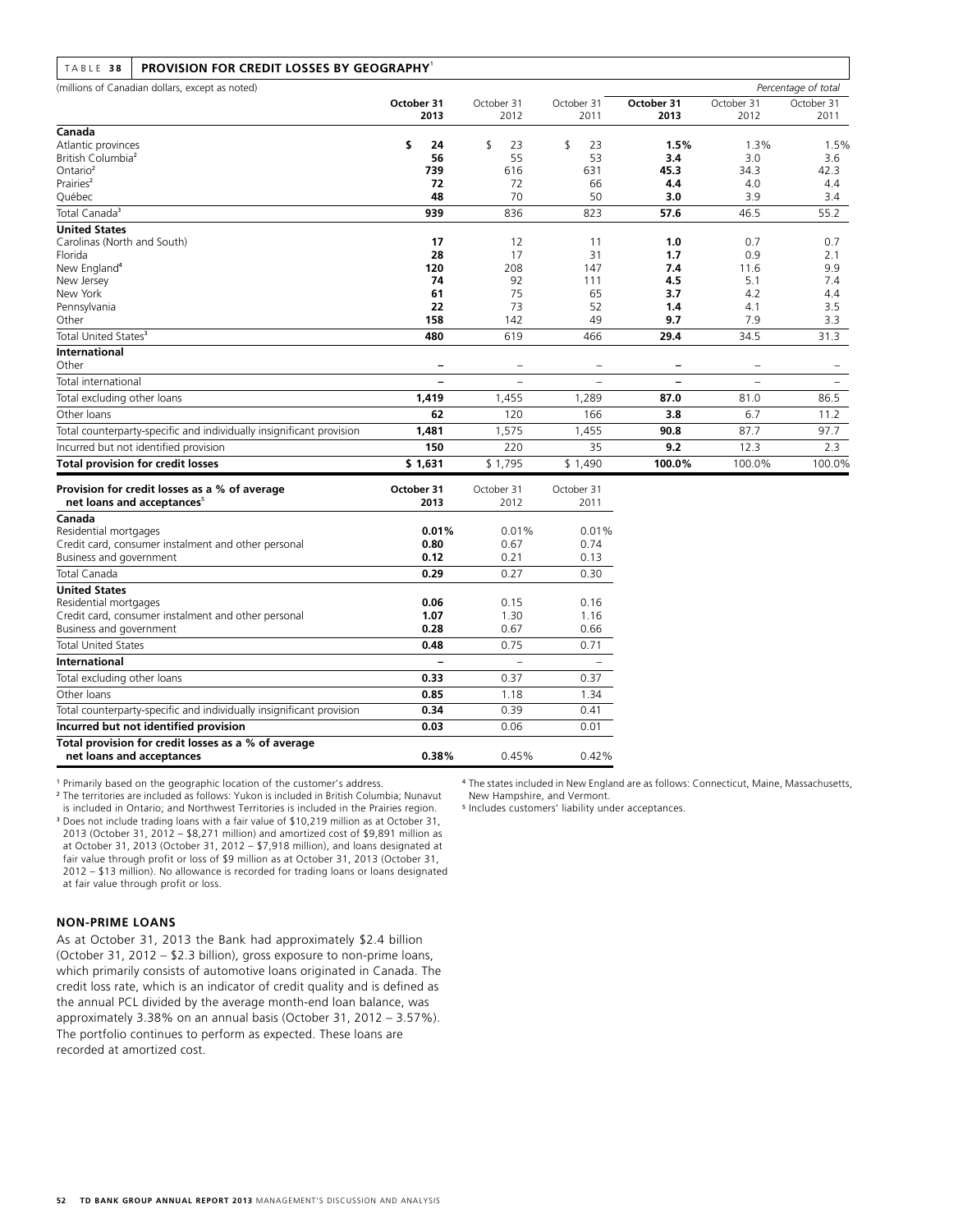#### **SOVEREIGN RISK**

The following table provides a summary of the Bank's credit exposure to certain European countries, including Greece, Italy, Ireland, Portugal and Spain (GIIPS).

# TABLE **3 9 EXPOSURE TO EUROPE – Total Net Exposure by Country and Counterparty**

| (millions of Canadian dollars) |           |               |                          |                       |           |    |                          |                                                        |                          |    |                          |    |           |     |         |                                                 |                          |    |                          |                                 |    |                           | As at                 |
|--------------------------------|-----------|---------------|--------------------------|-----------------------|-----------|----|--------------------------|--------------------------------------------------------|--------------------------|----|--------------------------|----|-----------|-----|---------|-------------------------------------------------|--------------------------|----|--------------------------|---------------------------------|----|---------------------------|-----------------------|
|                                |           |               |                          | Loans and Commitments |           |    |                          | Derivatives, Repos and Securities Lending <sup>4</sup> |                          |    |                          |    |           |     |         | Trading and Investment Portfolio <sup>3,4</sup> |                          |    |                          | Total                           |    |                           |                       |
| Country                        |           |               | Corporate Sovereign      |                       | Financial |    | Total                    |                                                        |                          |    | Corporate Sovereign      |    | Financial |     |         | Total Corporate Sovereign                       |                          |    |                          | Financial                       |    | Total                     | Exposure <sup>5</sup> |
|                                |           |               |                          |                       |           |    |                          |                                                        |                          |    |                          |    |           |     |         |                                                 |                          |    |                          |                                 |    |                           | October 31, 2013      |
| <b>GIIPS</b>                   |           |               |                          |                       |           |    |                          |                                                        |                          |    |                          |    |           |     |         |                                                 |                          |    |                          |                                 |    |                           |                       |
| Greece                         | \$        | S             |                          | \$                    | -         | S  |                          | \$                                                     |                          | S  |                          | s  | -         | Ś   | -       | s.                                              | $\overline{\phantom{0}}$ | s  |                          | \$<br>$\qquad \qquad -$         | Ŝ. | - \$                      |                       |
| Italy                          |           |               | 121                      |                       | 2         |    | 123                      |                                                        |                          |    |                          |    | 3         |     | 3       |                                                 | 11                       |    | 1                        | 12                              |    | 24                        | 150                   |
| Ireland                        |           |               |                          |                       |           |    | $\overline{\phantom{0}}$ |                                                        |                          |    |                          |    | 12        |     | 12      |                                                 |                          |    |                          | 1                               |    | 1                         | 13                    |
| Portugal<br>Spain              | 116       |               | -                        |                       | -<br>47   |    | $\equiv$<br>163          |                                                        | 5                        |    | $\equiv$                 |    | 3<br>13   |     | 3<br>18 |                                                 | -<br>8                   |    |                          | $\overline{\phantom{0}}$<br>213 |    | -<br>221                  | 3<br>402              |
| <b>Total GIIPS</b>             | \$<br>116 | S             | 121                      | \$                    | 49 \$     |    | 286                      | \$                                                     | 5                        | Ŝ. | $\overline{\phantom{0}}$ | \$ | 31        | \$  | 36      |                                                 | $5$ 19 $5$               |    | 1                        | \$<br>226S                      |    | 246 S                     | 568                   |
|                                |           |               |                          |                       |           |    |                          |                                                        |                          |    |                          |    |           |     |         |                                                 |                          |    |                          |                                 |    |                           |                       |
| <b>Rest of Europe</b>          |           |               |                          |                       |           |    |                          |                                                        |                          |    |                          |    |           |     |         |                                                 |                          |    |                          |                                 |    |                           |                       |
| France                         | 435       |               | $\overline{\phantom{0}}$ |                       | 49        |    | 484                      |                                                        | 60                       |    | 137                      |    | 1,141     |     | 1,338   |                                                 | 82                       |    | 1,878                    | 152                             |    | 2,112                     | 3,934                 |
| Germany                        | 923       |               | 327                      |                       | 50        |    | 1,300                    |                                                        | 250                      |    | 1,931                    |    | 722       |     | 2,903   |                                                 | 188                      |    | 4,895                    | 65                              |    | 5.148                     | 9,351                 |
| Netherlands                    | 417       |               | 158                      |                       | 404       |    | 979                      |                                                        | 291                      |    | 148                      |    | 257       |     | 696     |                                                 | 56                       |    | 5,041                    | 846                             |    | 5,943                     | 7,618                 |
| Sweden                         |           |               | 44                       |                       | 80        |    | 124                      |                                                        |                          |    | 23                       |    | 22        |     | 45      |                                                 | 3                        |    | 707                      | 474                             |    | 1,184                     | 1,353                 |
| Switzerland                    | 787       |               | $\equiv$                 |                       | 86        |    | 873                      |                                                        | ۳                        |    | $\overline{\phantom{0}}$ |    | 707       |     | 707     |                                                 | 27                       |    |                          | 237                             |    | 264                       | 1,844                 |
| United Kingdom                 | 1,240     |               | 7,590                    |                       | 238       |    | 9,068                    |                                                        | 453                      |    | 107                      |    | 2,784     |     | 3,344   |                                                 | 144                      |    | 490                      | 4.748                           |    | 5,382                     | 17,794                |
| Other <sup>6</sup>             | 110       |               | 155                      |                       | 40        |    | 305                      |                                                        | 94                       |    | 150                      |    | 322       |     | 566     |                                                 | 79                       |    | 1,579                    | 151                             |    | 1,809                     | 2,680                 |
| <b>Rest of Europe</b>          | \$3,912   |               | \$8,274                  |                       | \$947     |    | \$13,133                 |                                                        | \$1,148                  |    | \$ 2,496                 |    | \$5,955   |     | \$9,599 |                                                 | \$579                    |    | \$14,590                 | \$6.673                         |    | \$21,842 \$44,574         |                       |
| <b>Total Europe</b>            | \$4,028   |               | \$8,395                  |                       | \$996     |    | \$13,419                 |                                                        | \$1,153                  |    | \$ 2,496                 |    | \$5,986   |     | \$9.635 |                                                 |                          |    | \$598 \$14,591           |                                 |    | \$6,899 \$22,088 \$45,142 |                       |
|                                |           |               |                          |                       |           |    |                          |                                                        |                          |    |                          |    |           |     |         |                                                 |                          |    |                          |                                 |    |                           | October 31, 2012      |
| <b>GIIPS</b>                   |           |               |                          |                       |           |    |                          |                                                        |                          |    |                          |    |           |     |         |                                                 |                          |    |                          |                                 |    |                           |                       |
| Greece                         | \$        | \$            |                          | \$                    | -         | \$ | $\overline{\phantom{0}}$ | \$                                                     |                          | \$ | -                        | \$ | 4         | \$  | 4       | \$                                              | -                        | \$ | $\overline{\phantom{0}}$ | \$<br>$\overline{\phantom{0}}$  | \$ | $-5$                      | 4                     |
| Italy                          |           |               | 97                       |                       |           |    | 97                       |                                                        |                          |    |                          |    | 3         |     | 3       |                                                 | 17                       |    | $\overline{2}$           | 19                              |    | 38                        | 138                   |
| Ireland                        |           |               |                          |                       |           |    | ۰                        |                                                        |                          |    |                          |    | 66        |     | 66      |                                                 |                          |    |                          | 1                               |    | 1                         | 67                    |
| Portugal                       |           |               |                          |                       |           |    | $\overline{a}$           |                                                        |                          |    |                          |    | 3         |     | 3       |                                                 |                          |    |                          | ÷                               |    | $\overline{\phantom{0}}$  | 3                     |
| Spain                          | 70        |               |                          |                       | 48        |    | 118                      |                                                        | 14                       |    |                          |    | 19        |     | 33      |                                                 | 11                       |    | $\mathbf{1}$             | 203                             |    | 215                       | 366                   |
| <b>Total GIIPS</b>             | \$<br>70  | $\mathcal{L}$ | 97                       | \$                    | 48        | \$ | 215                      | \$                                                     | 14                       | \$ | $\overline{\phantom{0}}$ | \$ | 95        | \$. | 109     | \$                                              | 28 <sup>5</sup>          |    | 3                        | \$<br>$223$ \$                  |    | $254$ \$                  | 578                   |
| <b>Rest of Europe</b>          |           |               |                          |                       |           |    |                          |                                                        |                          |    |                          |    |           |     |         |                                                 |                          |    |                          |                                 |    |                           |                       |
| France                         | 393       |               | $\overline{\phantom{a}}$ |                       | 24        |    | 417                      |                                                        | 115                      |    | 366                      |    | 779       |     | 1,260   |                                                 | 54                       |    | 1,690                    | 163                             |    | 1,907                     | 3,584                 |
| Germany                        | 659       |               | 185                      |                       | 80        |    | 924                      |                                                        | 262                      |    | 1,167                    |    | 816       |     | 2,245   |                                                 | 124                      |    | 3,929                    | 50                              |    | 4,103                     | 7,272                 |
| Netherlands                    | 369       |               | $\overline{\phantom{0}}$ |                       | 260       |    | 629                      |                                                        | 283                      |    | 25                       |    | 460       |     | 768     |                                                 | 53                       |    | 4,721                    | 1,294                           |    | 6,068                     | 7,465                 |
| Sweden                         |           |               | $\overline{\phantom{a}}$ |                       | 4         |    | 4                        |                                                        | -                        |    | $\overline{\phantom{a}}$ |    | 80        |     | 80      |                                                 | $\overline{1}$           |    | 380                      | 401                             |    | 782                       | 866                   |
| Switzerland                    | 529       |               | $\overline{\phantom{a}}$ |                       | 76        |    | 605                      |                                                        | $\overline{\phantom{a}}$ |    | $\overline{\phantom{a}}$ |    | 969       |     | 969     |                                                 | 31                       |    | $\overline{\phantom{a}}$ | 297                             |    | 328                       | 1,902                 |
| United Kingdom                 | 1,439     |               | 483                      |                       | 216       |    | 2.138                    |                                                        | 476                      |    | 73                       |    | 2,466     |     | 3,015   |                                                 | 101                      |    | 64                       | 4,726                           |    | 4,891                     | 10,044                |
| Other <sup>6</sup>             | 15        |               | 59                       |                       | 25        |    | 99                       |                                                        | 32                       |    | 189                      |    | 323       |     | 544     |                                                 | 13                       |    | 2,002                    | 165                             |    | 2,180                     | 2,823                 |
| <b>Rest of Europe</b>          | \$3.404   |               | \$727                    |                       | \$ 685    |    | \$4.816                  |                                                        | \$1.168                  |    | \$1.820                  |    | \$5.893   |     | \$8,881 |                                                 | \$377                    |    | \$12,786                 | \$7.096                         | s. | 20.259 \$33.956           |                       |

**Total Europe** \$ 3,474 \$ 824 \$ 733 \$ 5,031 \$ 1,182 \$ 1,820 \$ 5,988 \$ 8,990 \$ 405 \$ 12,789 \$ 7,319 \$ 20,513 \$ 34,534

<sup>1</sup> Exposures include interest-bearing deposits with banks and are presented net of impairment charges where applicable. There were no impairment charges for European exposures as at October 31, 2013 or October 31, 2012.

<sup>2</sup> Exposures are calculated on a fair value basis and are net of collateral. Total market value of pledged collateral is \$1.4 billion for GIIPS (October 31, 2012 – \$0.9 billion) and \$28.2 billion for the rest of Europe (October 31, 2012 – \$31.6 billion). Derivatives are presented as net exposures where there is an ISDA master netting agreement.

<sup>4</sup> The fair values of the GIIPS exposures in Level 3 in the Trading and Investment Portfolio were not significant as at October 31, 2013 and October 31, 2012. <sup>5</sup> The reported exposures do not include \$0.3 billion of protection the Bank

purchased through credit default swaps (October 31, 2012 – \$0.3 billion). <sup>6</sup> Other European exposure is distributed across 13 countries (October 31, 2012 – 11 countries), each of which has a net exposure below \$1.0 billion as at October 31, 2013 and October 31, 2012.

<sup>3</sup> Trading Portfolio exposures are net of eligible short positions. Deposits of \$2.3 billion (October 31, 2012 – \$2.6 billion) are included in the Trading and Investment Portfolio.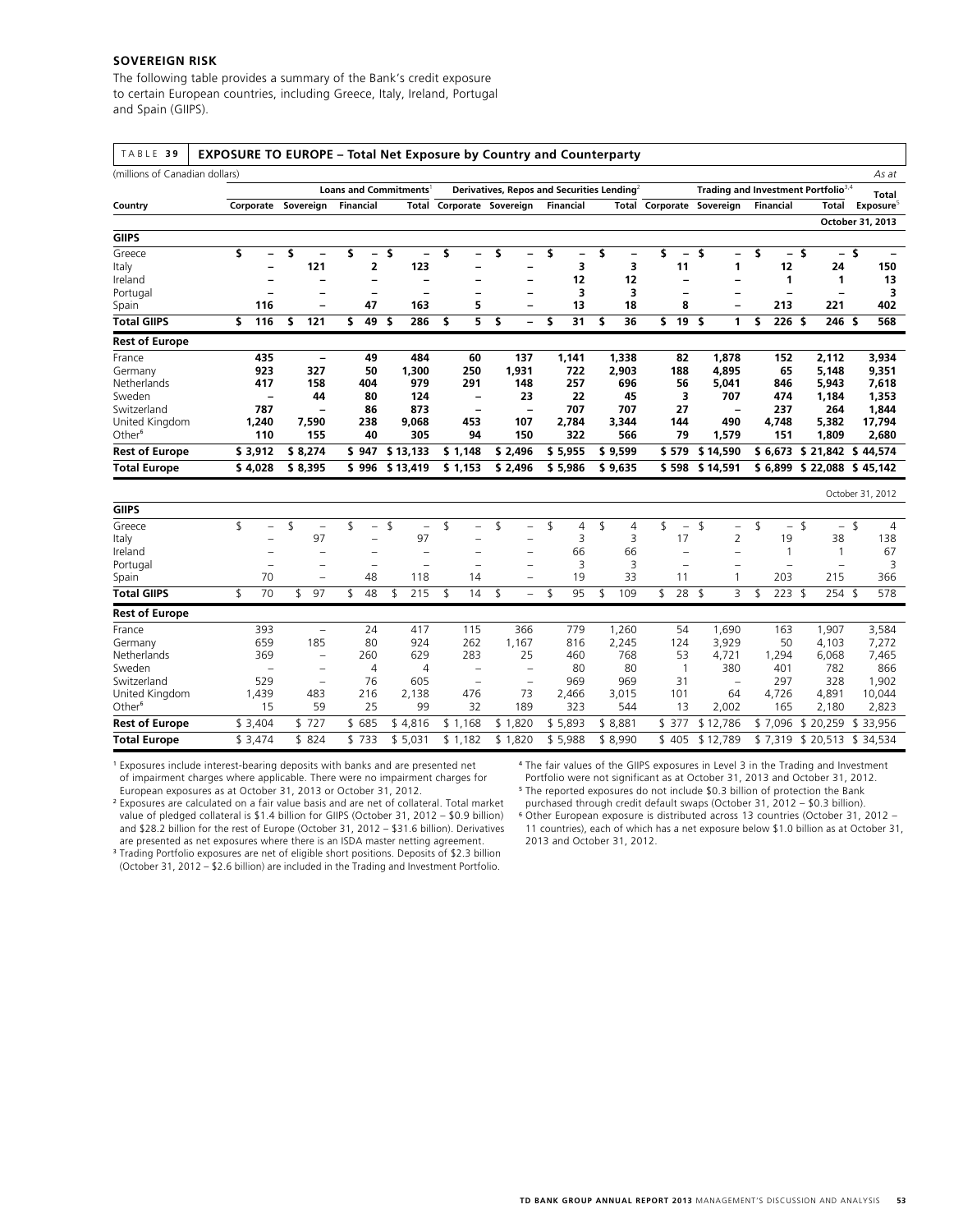| TABLE 40                       | <b>EXPOSURE TO EUROPE - Gross European Lending Exposure by Country</b> |                                |         |                                |                              |                |
|--------------------------------|------------------------------------------------------------------------|--------------------------------|---------|--------------------------------|------------------------------|----------------|
| (millions of Canadian dollars) |                                                                        |                                |         |                                |                              | As at          |
|                                |                                                                        |                                |         |                                | <b>Loans and Commitments</b> |                |
|                                |                                                                        | Direct <sup>1</sup>            |         | Indirect <sup>2</sup>          |                              | Total          |
| Country                        |                                                                        |                                |         |                                | October 31, 2013             |                |
| <b>GIIPS</b>                   |                                                                        |                                |         |                                |                              |                |
| Greece                         |                                                                        | \$                             | \$      | $\overline{\phantom{0}}$       | \$                           |                |
| Italy                          |                                                                        | 122                            |         | 1                              |                              | 123            |
| Ireland                        |                                                                        |                                |         | $\overline{\phantom{0}}$       |                              |                |
| Portugal<br>Spain              |                                                                        | 63                             |         | 100                            |                              | 163            |
| <b>Total GIIPS</b>             |                                                                        | \$<br>185                      | \$      | 101                            | \$                           | 286            |
|                                |                                                                        |                                |         |                                |                              |                |
| <b>Rest of Europe</b>          |                                                                        |                                |         |                                |                              |                |
| France<br>Germany              |                                                                        | 23<br>405                      |         | 461<br>895                     |                              | 484<br>1,300   |
| Netherlands                    |                                                                        | 395                            |         | 584                            |                              | 979            |
| Sweden                         |                                                                        | 120                            |         | 4                              |                              | 124            |
| Switzerland                    |                                                                        | 270                            |         | 603                            |                              | 873            |
| United Kingdom                 |                                                                        | 7,703                          |         | 1,365                          |                              | 9,068          |
| Other                          |                                                                        | 189                            |         | 116                            |                              | 305            |
| <b>Rest of Europe</b>          |                                                                        | \$9,105                        |         | \$4,028                        |                              | \$13,133       |
| <b>Total Europe</b>            |                                                                        | \$9,290                        |         | \$4,129                        |                              | \$13,419       |
|                                |                                                                        |                                |         |                                | October 31, 2012             |                |
| <b>GIIPS</b>                   |                                                                        |                                |         |                                |                              |                |
| Greece                         |                                                                        | \$<br>$\overline{\phantom{a}}$ | \$      | $\overline{\phantom{0}}$       | \$                           |                |
| Italy                          |                                                                        | 97                             |         |                                |                              | 97             |
| Ireland                        |                                                                        | $\sim$                         |         |                                |                              |                |
| Portugal<br>Spain              |                                                                        | $\overline{\phantom{a}}$<br>26 |         | $\overline{\phantom{a}}$<br>92 |                              | 118            |
| <b>Total GIIPS</b>             |                                                                        | \$<br>123                      | \$      | 92                             | \$                           | 215            |
|                                |                                                                        |                                |         |                                |                              |                |
| <b>Rest of Europe</b>          |                                                                        | 42                             |         | 375                            |                              | 417            |
| France<br>Germany              |                                                                        | 346                            |         | 578                            |                              | 924            |
| Netherlands                    |                                                                        | 32                             |         | 597                            |                              | 629            |
| Sweden                         |                                                                        | $\overline{\phantom{a}}$       |         | $\overline{4}$                 |                              | $\overline{4}$ |
| Switzerland                    |                                                                        | 119                            |         | 486                            |                              | 605            |
| United Kingdom                 |                                                                        | 641                            |         | 1,497                          |                              | 2,138          |
| Other                          |                                                                        | 72                             |         | 27                             |                              | 99             |
| <b>Rest of Europe</b>          |                                                                        | \$1,252                        |         | \$3,564                        |                              | \$4,816        |
| <b>Total Europe</b>            |                                                                        | \$1,375                        | \$3,656 |                                |                              | \$5,031        |

<sup>1</sup> Includes interest-bearing deposits with banks, funded loans and banker's acceptances. <sup>2</sup> Includes undrawn commitments and letters of credit.

Of the Bank's European exposure, approximately 98% (October 31, 2012 – 97%) is to counterparties in countries rated AAA/AA+ by either Moody's Investor Services (Moody's) or Standard & Poor's (S&P), with the majority of this exposure to the sovereigns themselves and to well rated, systemically important banks in these countries. Derivatives and securities repurchase transactions are completed on a collateralized basis. The vast majority of derivatives exposure is offset by cash collateral while the repurchase transactions are backed largely by government securities rated AA- or better by either Moody's or S&P, and cash. The Bank also takes a limited amount of exposure to well rated corporate issuers in Europe where the Bank also does business with their related entities in North America.

In addition to the European exposure identified above, the Bank also has \$4.9 billion (October 31, 2012 – \$3.6 billion) of direct exposure to supranational entities with European sponsorship, and indirect exposure including \$791 million (October 31, 2012 – \$493 million) of European collateral from non-European counterparties related to repurchase and securities lending transactions that are margined daily, and \$7 million (October 31, 2012 – \$20 million) invested in European diversified investment funds.

As part of the Bank's usual credit risk and exposure monitoring processes, all exposures are reviewed on a regular basis. European exposures are reviewed monthly or more frequently as circumstances dictate and are periodically stress tested to identify and understand any potential vulnerabilities. Based on the most recent reviews, all European exposures are considered manageable.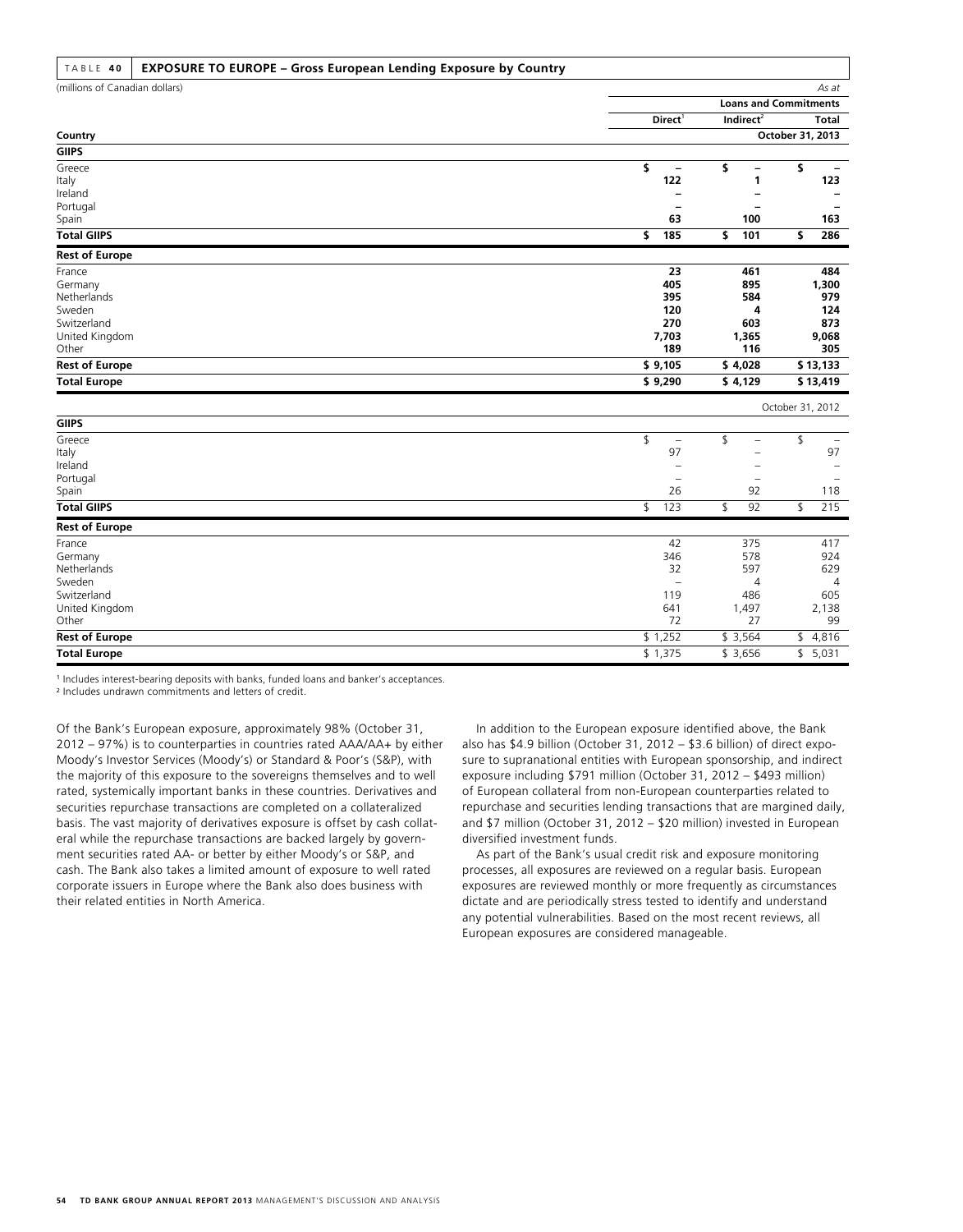#### **EXPOSURE TO ACQUIRED CREDIT-IMPAIRED LOANS**

Acquired credit-impaired (ACI) loans are generally loans with evidence of credit quality deterioration since origination for which it is probable at the purchase date that the Bank will be unable to collect all contractually required principal and interest payments. Evidence of credit quality deterioration as of the acquisition date may include statistics such as past due status and credit scores. ACI loans are recorded at fair value upon acquisition and the applicable accounting guidance prohibits carrying over or recording allowance for loan losses in the initial accounting.

ACI loans were acquired through the acquisitions of FDIC-assisted transactions, which include FDIC covered loans subject to loss sharing agreements with the FDIC, South Financial, Chrysler Financial, and the acquisitions of the credit card portfolios of MBNA Canada and Target. The following table presents the unpaid principal balance, carrying value, counterparty-specific allowance, allowance for individually insignificant impaired loans and the net carrying value as a percentage of the unpaid principal balance for ACI loans as at October 31, 2013 and October 31, 2012.

# TABLE **4 1 ACQUIRED CREDIT-IMPAIRED LOAN PORTFOLIO**

| (millions of Canadian dollars, except as noted)            |                                       |                         |                                        |                                                                         |                                        | As at                                        |
|------------------------------------------------------------|---------------------------------------|-------------------------|----------------------------------------|-------------------------------------------------------------------------|----------------------------------------|----------------------------------------------|
|                                                            | <b>Unpaid</b><br>principal<br>balance | Carrying<br>value       | Counterparty-<br>specific<br>allowance | <b>Allowance for</b><br>individually<br>insignificant<br>impaired loans | Carrying<br>value net of<br>allowances | Percentage of<br>unpaid principal<br>balance |
|                                                            |                                       |                         |                                        |                                                                         |                                        | October 31, 2013                             |
| FDIC-assisted acquisitions<br>South Financial<br>Other $2$ | 836<br>1,700<br>105                   | 787<br>1,619<br>79      | \$.<br>-5<br>19<br>-                   | \$ 55<br>38<br>-                                                        | 727<br>1,562<br>79                     | 87.0%<br>91.9<br>75.2                        |
| <b>Total ACI loan portfolio</b>                            | \$2,641                               | \$2,485                 | \$24                                   | \$93                                                                    | \$2,368                                | 89.7%                                        |
|                                                            |                                       |                         |                                        |                                                                         |                                        | October 31, 2012                             |
| FDIC-assisted acquisitions<br>South Financial<br>Other $2$ | \$1,070<br>2.719<br>283               | \$1,002<br>2.519<br>246 | \$5<br>26<br>-                         | \$54<br>12                                                              | 943<br>2,481<br>245                    | 88.1%<br>91.2<br>86.6                        |
| <b>Total ACI loan portfolio</b>                            | \$4,072                               | \$3,767                 | \$31                                   | \$67                                                                    | \$3,669                                | 90.1%                                        |

<sup>1</sup> Represents contractual amount owed net of charge-offs since acquisition of the loan.

<sup>2</sup> Other includes the ACI loan portfolios of Chrysler Financial and the credit card

portfolios of MBNA Canada and Target.

During the year ended October 31, 2013, the Bank recorded \$49 million of provision for credit losses on ACI loans (2012 – \$114 million, 2011 – \$81 million). The following table provides key credit statistics by past due contractual status and geographic concentrations based on ACI loans unpaid principal balance.

| TABLE 42                    | <b>ACQUIRED CREDIT-IMPAIRED LOANS - Key Credit Statistics</b> |          |                                       |         |                                       |  |
|-----------------------------|---------------------------------------------------------------|----------|---------------------------------------|---------|---------------------------------------|--|
|                             | (millions of Canadian dollars, except as noted)               |          |                                       |         | As at                                 |  |
|                             |                                                               |          | October 31, 2013                      |         | October 31, 2012                      |  |
|                             |                                                               |          | Unpaid principal balance <sup>1</sup> |         | Unpaid principal balance <sup>1</sup> |  |
| Past due contractual status |                                                               |          |                                       |         |                                       |  |
|                             | Current and less than 30 days past due                        | \$ 2,239 | 84.8%                                 | \$3.346 | 82.2%                                 |  |
| 30-89 days past due         |                                                               | 78       | 2.9                                   | 182     | 4.5                                   |  |
| 90 or more days past due    |                                                               | 324      | 12.3                                  | 544     | 13.3                                  |  |
| <b>Total ACI loans</b>      |                                                               | \$2,641  | 100.0%                                | \$4.072 | 100.0%                                |  |
| Geographic region           |                                                               |          |                                       |         |                                       |  |
| Florida                     |                                                               | \$1,505  | 57.0%                                 | \$2.079 | 51.0%                                 |  |
| South Carolina              |                                                               | 772      | 29.2                                  | .278    | 31.4                                  |  |
| North Carolina              |                                                               | 241      | 9.1                                   | 427     | 10.5                                  |  |
| Other U.S./Canada           |                                                               | 123      | 4.7                                   | 288     | 7.1                                   |  |
| <b>Total ACI loans</b>      |                                                               | \$2.641  | 100.0%                                | \$4,072 | 100.0%                                |  |

<sup>1</sup> Represents contractual amount owed net of charge-offs since acquisition of the loan.

#### **EXPOSURE TO NON-AGENCY COLLATERALIZED MORTGAGE OBLIGATIONS**

As a result of the acquisition of Commerce Bancorp Inc., the Bank has exposure to non-agency Collateralized Mortgage Obligations (CMOs) collateralized primarily by Alt-A and Prime Jumbo mortgages, most of which are pre-payable fixed-rate mortgages without rate reset features. At the time of acquisition, the portfolio was recorded at fair value, which became the new cost basis for this portfolio.

These debt securities are classified as loans and carried at amortized cost using the effective interest rate method, and are evaluated for loan losses on a quarterly basis using the incurred credit loss model. The impairment assessment follows the loan loss accounting model, where there are two types of allowances for credit losses, counterparty-

specific and collectively assessed. Counterparty-specific allowances represent individually significant loans, such as the Bank's business and government loans and debt securities classified as loans, which are assessed for whether impairment exists at the counterparty-specific level. Collectively assessed allowances consist of loans for which no impairment is identified on a counterparty-specific level and are grouped into portfolios of exposures with similar credit risk characteristics to collectively assess if impairment exists at the portfolio level.

The allowance for losses that are incurred but not identified as at October 31, 2013 was US\$94 million (October 31, 2012 – US\$156 million). The total provision for credit losses recognized in 2013 was a decrease of US\$30 million (2012 – US\$12 million, 2011 – US\$51 million).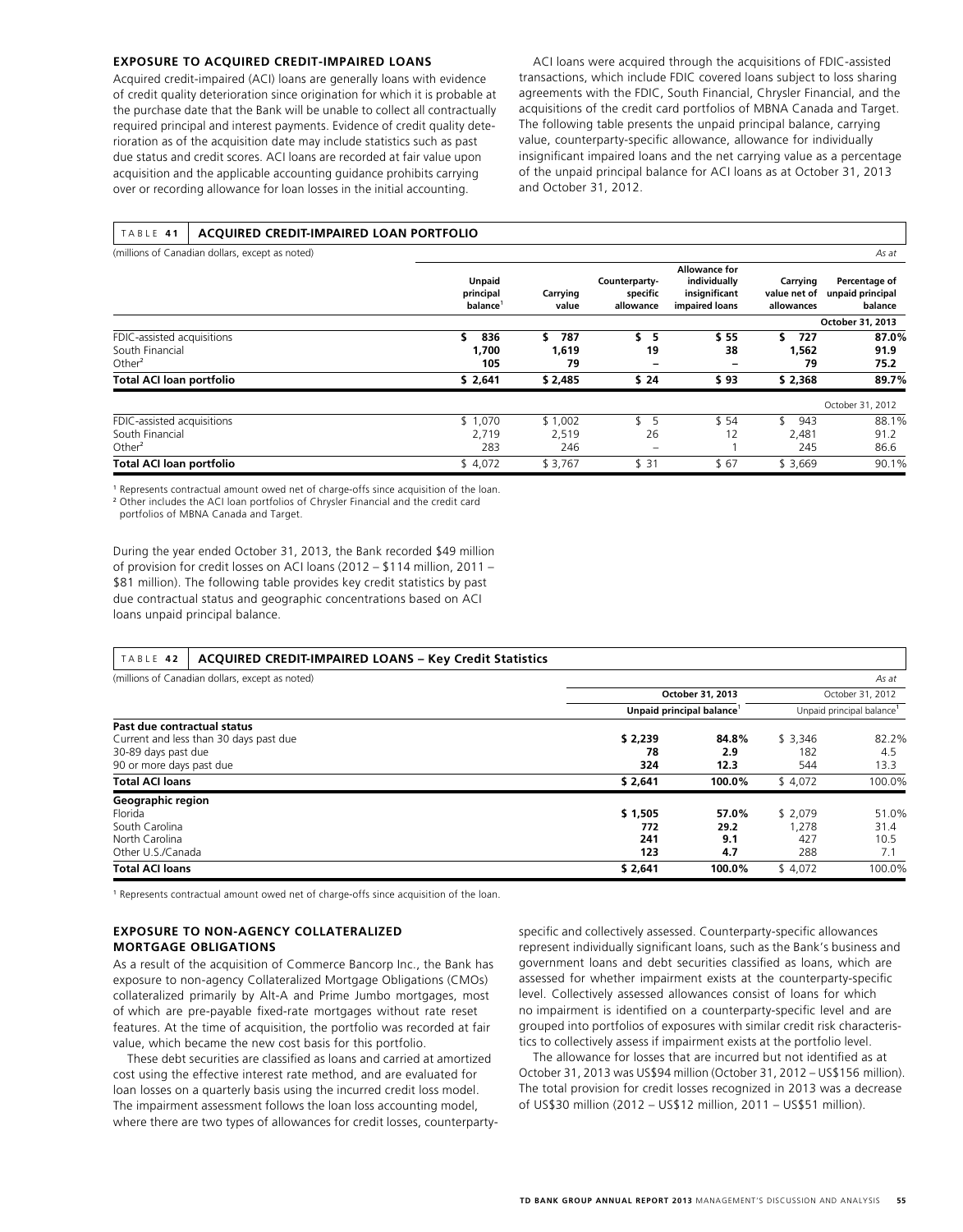The following table presents the par value, carrying value, allowance for loan losses, and the net carrying value as a percentage of the par value for the non-agency CMO portfolio as at October 31, 2013 and October 31, 2012. As at October 31, 2013 the balance of the remaining acquisition-related incurred loss was US\$226 million (October 31, 2012 – US\$315 million); this amount is reflected below as a component of the discount from par to carrying value.

| TABLE 43               | <b>NON-AGENCY CMO LOANS PORTFOLIO</b>       |              |                   |                                        |                                       |                               |
|------------------------|---------------------------------------------|--------------|-------------------|----------------------------------------|---------------------------------------|-------------------------------|
|                        | (millions of U.S. dollars, except as noted) |              |                   |                                        |                                       | As at                         |
|                        |                                             | Par<br>value | Carrying<br>value | <b>Allowance</b><br>for loan<br>losses | Carrying<br>value net of<br>allowance | Percentage<br>of par<br>value |
|                        |                                             |              |                   |                                        |                                       | October 31, 2013              |
| <b>Non-Agency CMOs</b> |                                             | \$2,075      | \$1,770           | \$ 260                                 | \$1,510                               | 72.8%                         |
|                        |                                             |              |                   |                                        |                                       | October 31, 2012              |
| <b>Non-Agency CMOs</b> |                                             | \$3,357      | \$2,830           | \$ 340                                 | \$2.490                               | 74.2%                         |

During the year ended October 31, 2013, the Bank sold US\$520 million of non-agency CMOs, which resulted in a net gain on sale of US\$106 million reported in Other income on the Bank's Consolidated Statement of Income.

During the second quarter of 2009, the Bank re-securitized a portion of the non-agency CMO portfolio. As part of the on-balance sheet re-securitization, new credit ratings were obtained for the re-securitized securities that better reflect the discount on acquisition and the Bank's risk inherent on the entire portfolio. As a result, 13% of the non-agency CMO portfolio is now rated AAA for regulatory capital reporting (October 31, 2012 – 14%). The net capital benefit of the re-securitization transaction is reflected in the changes in RWA. For accounting purposes, the Bank retained a majority of the beneficial interests in the re-securitized securities resulting in no financial statement impact. The Bank's assessment of impairment for these reclassified securities is not impacted by a change in the credit ratings.

| (millions of U.S. dollars)                                    |                                          |      |                                 |      |                                      |                                                                       |                           |      | As at                                                        |
|---------------------------------------------------------------|------------------------------------------|------|---------------------------------|------|--------------------------------------|-----------------------------------------------------------------------|---------------------------|------|--------------------------------------------------------------|
|                                                               |                                          |      |                                 |      |                                      |                                                                       |                           |      | Total                                                        |
|                                                               |                                          |      |                                 | Fair | Amortized                            | Fair                                                                  |                           |      | Fair                                                         |
|                                                               |                                          | cost |                                 |      | cost                                 | value                                                                 |                           | cost | value                                                        |
|                                                               |                                          |      |                                 |      |                                      |                                                                       |                           |      | October 31, 2013                                             |
|                                                               | \$                                       | 81   | \$                              | 90   | 85<br>\$.                            | Ś.<br>93                                                              | \$.                       | 166  | \$<br>183                                                    |
|                                                               |                                          | 96   |                                 | 107  | 30                                   | 33                                                                    |                           | 126  | 140                                                          |
|                                                               |                                          | 358  |                                 | 415  | 30                                   | 33                                                                    |                           | 388  | 448                                                          |
|                                                               |                                          | 255  |                                 | 285  | 134                                  | 150                                                                   |                           | 389  | 435                                                          |
|                                                               |                                          | 364  |                                 | 416  |                                      |                                                                       |                           | 535  | 600                                                          |
| Total portfolio net of counterparty-specific and              |                                          |      |                                 |      |                                      |                                                                       |                           |      |                                                              |
|                                                               |                                          |      |                                 |      | \$450                                | \$493                                                                 |                           |      | \$1,806                                                      |
| Less: allowance for incurred but not identified credit losses |                                          |      |                                 |      |                                      |                                                                       |                           | 94   |                                                              |
|                                                               |                                          |      |                                 |      |                                      |                                                                       |                           |      |                                                              |
|                                                               |                                          |      |                                 |      |                                      |                                                                       |                           |      | October 31, 2012                                             |
|                                                               | \$                                       | 142  | $\mathcal{L}$                   | 160  | \$148                                | \$152                                                                 | \$                        | 290  | 312<br>\$                                                    |
|                                                               |                                          | 295  |                                 | 324  | 99                                   | 111                                                                   |                           | 394  | 435                                                          |
|                                                               |                                          | 538  |                                 | 582  | 170                                  | 178                                                                   |                           | 708  | 760                                                          |
|                                                               |                                          | 313  |                                 | 321  | 233                                  | 232                                                                   |                           | 546  | 553                                                          |
|                                                               |                                          | 478  |                                 | 515  | 230                                  | 242                                                                   |                           | 708  | 757                                                          |
| Total portfolio net of counterparty-specific and              |                                          |      |                                 |      |                                      |                                                                       |                           |      |                                                              |
| individually insignificant credit losses                      |                                          |      |                                 |      | \$ 880                               | \$915                                                                 |                           |      | \$2,817                                                      |
| Less: allowance for incurred but not identified credit losses |                                          |      |                                 |      |                                      |                                                                       |                           | 156  |                                                              |
|                                                               |                                          |      |                                 |      |                                      |                                                                       |                           |      |                                                              |
|                                                               | individually insignificant credit losses |      | Amortized<br>\$1,154<br>\$1,766 |      | Alt-A<br>value<br>\$1,313<br>\$1,902 | NON-AGENCY ALT-A AND PRIME JUMBO CMO PORTFOLIO BY VINTAGE YEAR<br>171 | <b>Prime Jumbo</b><br>184 |      | <b>Amortized</b><br>\$1,604<br>\$1,510<br>\$2,646<br>\$2,490 |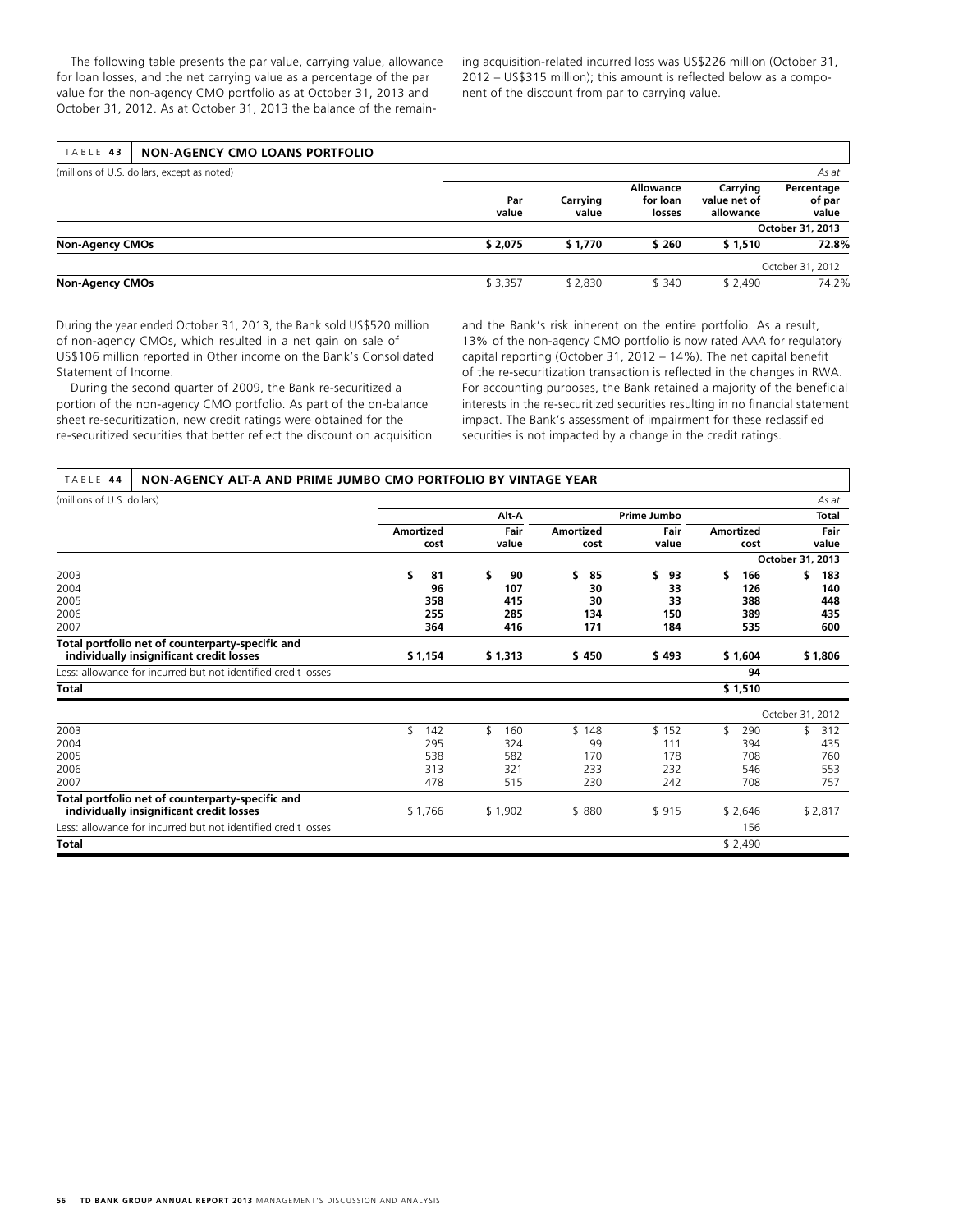# **GROUP FINANCIAL CONDITION**

Capital Position

| TABLE 45<br><b>CAPITAL STRUCTURE AND RATIOS - Basel III</b>                                                                                                                                                                                                                                                                                                                                                                                                                                                                                                                                                                                   |                                                                            |
|-----------------------------------------------------------------------------------------------------------------------------------------------------------------------------------------------------------------------------------------------------------------------------------------------------------------------------------------------------------------------------------------------------------------------------------------------------------------------------------------------------------------------------------------------------------------------------------------------------------------------------------------------|----------------------------------------------------------------------------|
| (millions of Canadian dollars, except as noted)                                                                                                                                                                                                                                                                                                                                                                                                                                                                                                                                                                                               | 2013<br><b>Basel III</b>                                                   |
| Common Equity Tier 1 Capital (CET1)<br>Common shares plus related contributed surplus<br>Retained earnings<br>Accumulated other comprehensive income                                                                                                                                                                                                                                                                                                                                                                                                                                                                                          | \$.<br>19,341<br>24,565<br>3,166                                           |
| Common Equity Tier 1 Capital before regulatory adjustments                                                                                                                                                                                                                                                                                                                                                                                                                                                                                                                                                                                    | 47,072                                                                     |
|                                                                                                                                                                                                                                                                                                                                                                                                                                                                                                                                                                                                                                               |                                                                            |
| Common Equity Tier 1 capital regulatory adjustments<br>Goodwill (net of related tax liability)<br>Intangibles (net of related tax liability)<br>Deferred tax assets excluding those arising from temporary differences<br>Cash flow hedge reserve<br>Shortfall of provisions to expected losses<br>Gains and losses due to changes in own credit risk on fair valued liabilities<br>Defined benefit pension fund net assets (net of related tax liability)<br>Investment in own shares<br>Significant investments in the common stock of banking, financial and<br>insurance entities that are outside the scope of regulatory consolidation, | (13,280)<br>(2,097)<br>(519)<br>(1,005)<br>(116)<br>(89)<br>(389)<br>(183) |
| net of eligible short positions (amount above 10% threshold)                                                                                                                                                                                                                                                                                                                                                                                                                                                                                                                                                                                  | (3,572)                                                                    |
| Total regulatory adjustments to Common Equity Tier 1                                                                                                                                                                                                                                                                                                                                                                                                                                                                                                                                                                                          | (21, 250)                                                                  |
| <b>Common Equity Tier 1 Capital</b>                                                                                                                                                                                                                                                                                                                                                                                                                                                                                                                                                                                                           | 25,822                                                                     |
| <b>Additional Tier 1 capital instruments</b><br>Directly issued capital instruments subject to phase out from Additional Tier 1<br>Additional Tier 1 instruments issued by subsidiaries and held by third parties subject to phase out                                                                                                                                                                                                                                                                                                                                                                                                        | 5,524<br>552                                                               |
| Additional Tier 1 capital instruments before regulatory adjustments                                                                                                                                                                                                                                                                                                                                                                                                                                                                                                                                                                           | 6,076                                                                      |
| Additional Tier 1 capital instruments regulatory adjustments<br>Significant investments in the capital of banking, financial and insurance<br>entities that are outside the scope of regulatory consolidation,<br>net of eligible short positions                                                                                                                                                                                                                                                                                                                                                                                             | (352)                                                                      |
| <b>Total regulatory adjustments to Additional Tier 1 Capital</b>                                                                                                                                                                                                                                                                                                                                                                                                                                                                                                                                                                              | (352)                                                                      |
| <b>Additional Tier 1 capital</b>                                                                                                                                                                                                                                                                                                                                                                                                                                                                                                                                                                                                              | 5,724                                                                      |
| <b>Tier 1 capital</b>                                                                                                                                                                                                                                                                                                                                                                                                                                                                                                                                                                                                                         | 31,546                                                                     |
| Tier 2 capital instruments and provisions<br>Directly issued capital instruments subject to phase out from Tier 2<br>Tier 2 instruments issued by subsidiaries and held by third parties subject to phase out<br>Collective allowances                                                                                                                                                                                                                                                                                                                                                                                                        | 7,564<br>297<br>1,472                                                      |
| Tier 2 capital before regulatory adjustments                                                                                                                                                                                                                                                                                                                                                                                                                                                                                                                                                                                                  | 9,333                                                                      |
| Tier 2 regulatory adjustments<br>Investment in own Tier 2 instruments<br>Significant investments in the capital of banking, financial and insurance<br>entities that are outside the scope of regulatory consolidation,<br>net of eligible short positions                                                                                                                                                                                                                                                                                                                                                                                    | (19)<br>(170)                                                              |
| Total regulatory adjustments to Tier 2 capital                                                                                                                                                                                                                                                                                                                                                                                                                                                                                                                                                                                                | (189)                                                                      |
| Tier 2 capital                                                                                                                                                                                                                                                                                                                                                                                                                                                                                                                                                                                                                                | 9,144                                                                      |
| <b>Total capital</b>                                                                                                                                                                                                                                                                                                                                                                                                                                                                                                                                                                                                                          | 40,690                                                                     |
| <b>Total risk-weighted assets</b>                                                                                                                                                                                                                                                                                                                                                                                                                                                                                                                                                                                                             | \$286,355                                                                  |
| Capital Ratios<br>Common Equity Tier 1 capital (as percentage of risk-weighted assets)<br>Tier 1 (as percentage of risk-weighted assets)<br>Total capital (as percentage of risk-weighted assets)<br><sup>1</sup> Capital position calculated using the 'All-in' methodology.                                                                                                                                                                                                                                                                                                                                                                 | $9.0\%$<br>11.0<br>14.2                                                    |
|                                                                                                                                                                                                                                                                                                                                                                                                                                                                                                                                                                                                                                               |                                                                            |

<sup>2</sup> The "all-in" basis of regulatory reporting includes all of the regulatory

adjustments that will be required by 2019.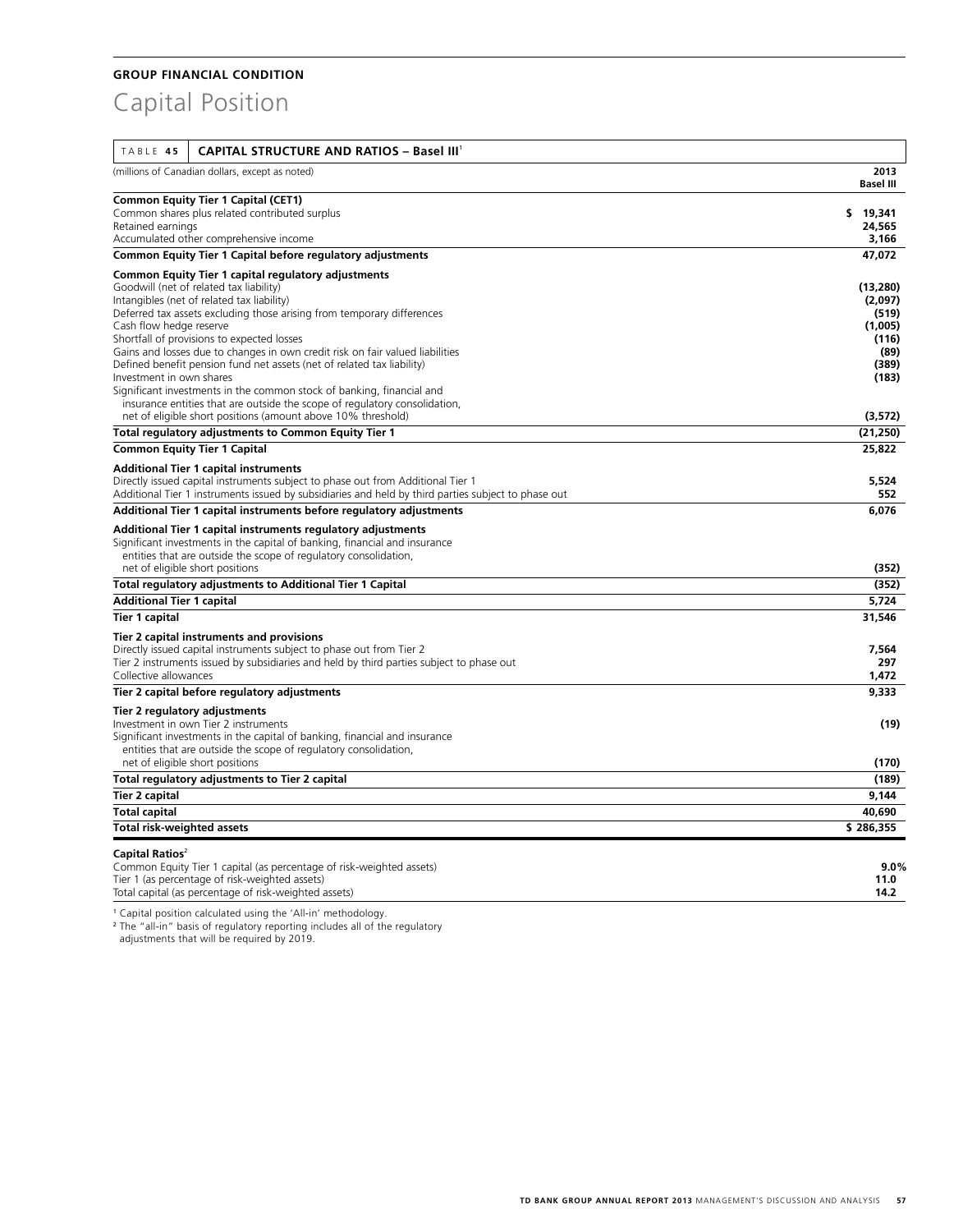| TABLE 45                                | CAPITAL STRUCTURE AND RATIOS - Basel II' (cont'd)                                                                   |                          |           |
|-----------------------------------------|---------------------------------------------------------------------------------------------------------------------|--------------------------|-----------|
|                                         | (millions of Canadian dollars, except as noted)                                                                     | 2012                     | 2011      |
|                                         |                                                                                                                     | Basel II                 | Basel II  |
| <b>Tier 1 Capital</b>                   |                                                                                                                     |                          |           |
| Common shares                           |                                                                                                                     | \$18,525                 | \$18,301  |
| Contributed surplus                     |                                                                                                                     | 196                      | 281       |
| Retained earnings                       |                                                                                                                     | 21,763                   | 24,339    |
|                                         | Fair value (gain) loss arising from changes in the institution's own credit risk                                    | (2)                      |           |
|                                         | Net unrealized foreign currency translation gains (losses) on investment in subsidiaries, net of hedging activities | (426)                    | (3, 199)  |
| Preferred shares <sup>2</sup>           |                                                                                                                     | 3,394                    | 3,395     |
| Innovative instruments <sup>2</sup>     |                                                                                                                     | 3,700                    | 3,705     |
|                                         | Adjustments for transition to measurement under IFRS                                                                | 387                      |           |
|                                         | Net impact of eliminating one month reporting lag of U.S. entities <sup>3</sup>                                     |                          | (266)     |
| <b>Gross Tier 1 Capital</b>             |                                                                                                                     | 47,537                   | 46,556    |
|                                         | Goodwill and intangibles in excess of 5% limit                                                                      | (12, 311)                | (14, 376) |
| <b>Net Tier 1 Capital</b>               |                                                                                                                     | 35,226                   | 32,180    |
|                                         | Securitization - gain on sales of mortgages                                                                         | $\overline{\phantom{0}}$ | (86)      |
|                                         | $-$ other                                                                                                           | (650)                    | (735)     |
| 50% shortfall in allowance <sup>4</sup> |                                                                                                                     | (103)                    | (180)     |
| 50% substantial investments             |                                                                                                                     | (2,731)                  | (2,805)   |
|                                         | Investment in insurance subsidiaries <sup>5</sup>                                                                   | (753)                    | (4)       |
|                                         | Net impact of eliminating one month reporting lag of U.S. entities <sup>3</sup>                                     |                          | 133       |
| <b>Adjusted Net Tier 1 Capital</b>      |                                                                                                                     | 30,989                   | 28,503    |
| <b>Tier 2 Capital</b>                   |                                                                                                                     |                          |           |
| Innovative instruments                  |                                                                                                                     | 26                       | 26        |
|                                         | Subordinated notes and debentures (net of amortization and ineligible)                                              | 11,198                   | 11,253    |
|                                         | Eligible collective allowance (re-standardized approach)                                                            | 1,142                    | 940       |
|                                         | Accumulated net after-tax unrealized gain on AFS equity securities in OCI                                           | 99                       | 35        |
| Securitization - other                  |                                                                                                                     | (1, 272)                 | (1,484)   |
| 50% shortfall in allowance <sup>4</sup> |                                                                                                                     | (103)                    | (180)     |
| 50% substantial investments             |                                                                                                                     | (2,731)                  | (2,805)   |
|                                         | Investment in insurance subsidiaries <sup>5</sup>                                                                   | (753)                    | (1,443)   |
|                                         | Net impact of eliminating one month reporting lag of U.S. entities <sup>3</sup>                                     |                          | 133       |
| <b>Total Tier 2 Capital</b>             |                                                                                                                     | 7,606                    | 6.475     |
| <b>Total Regulatory Capital</b>         |                                                                                                                     | \$38,595                 | \$34,978  |
| Regulatory Capital Ratios <sup>3</sup>  |                                                                                                                     |                          |           |

| -----------------                    |       |       |
|--------------------------------------|-------|-------|
| Tier 1<br>capital ratio <sup>6</sup> | 12.6% | 13.0% |
| Total capital ratio <sup>6</sup>     | 15.7% | 16.0% |
| Assets-to-capital multiple           | 18.0  | .     |
|                                      |       |       |

- <sup>1</sup> Prior to 2012, the amounts are calculated based on Canadian GAAP.
- <sup>2</sup> Effective 2012, in accordance with IAS 32, *Financial Instruments: Presentation*, the Bank is required to classify certain classes of preferred shares and innovative Tier 1 capital investments as liabilities on the balance sheet. Prior to 2012, in accordance with the CICA Handbook Section 3860, the Bank was required to classify certain classes of preferred shares and innovative Tier 1 capital investments as liabilities on the balance sheet. For regulatory capital purposes, these capital instruments have been grandfathered by OSFI and continue to be included in Tier 1 capital.
- <sup>3</sup> As at November 2011, the one month lag for financial reporting has been eliminated. In previous months, for accounting purposes, the Bank's investment in TD Ameritrade was translated using the month-end rate of TD Ameritrade's reporting period, which was on a one month lag. For regulatory purposes only, the Bank's investment in TD Ameritrade was translated using the period-end foreign exchange rate of the Bank.

# **THE BANK'S CAPITAL MANAGEMENT OBJECTIVES:**

The Bank's capital management objectives are:

- To be an appropriately capitalized financial institution as determined by: – The Bank's Risk Appetite Statement;
	- Capital requirements defined by relevant regulatory authorities; and,
	- The Bank's internal assessment of capital requirements consistent with the Bank's risk profile and risk tolerance levels.
- To have the most economically achievable weighted average cost of capital (after tax), consistent with preserving the appropriate mix of capital elements to meet targeted capitalization levels.
- To ensure ready access to sources of appropriate capital, at reasonable cost, in order to:
	- Insulate the Bank from unexpected events; and
	- Support and facilitate business growth and/or acquisitions consistent with the Bank's strategy and risk appetite.
- To support strong external debt ratings, in order to manage the Bank's overall cost of funds and to maintain accessibility to required funding.

These objectives are applied in a manner consistent with the Bank's overall objective of providing a satisfactory return on shareholders' equity.

<sup>4</sup> When expected loss as calculated within the Internal Risk Based (IRB) approach exceeds total allowance for credit losses, the difference is deducted 50% from Tier 1 capital and 50% from Tier 2 capital. When expected loss as calculated within the IRB approach is less than the total allowance for credit losses, the difference is added to Tier 2 capital.

<sup>5</sup> Based on OSFI advisory letter dated February 20, 2007, 100% of investments in insurance subsidiaries held prior to January 1, 2007 are deducted from Tier 2 capital. The 50% from Tier 1 capital and 50% from Tier 2 capital deduction was deferred until 2012.

<sup>6</sup> OSFI's target Tier 1 and Total capital ratios for Canadian banks are 7% and 10%, respectively.

#### **CAPITAL SOURCES**

The Bank's capital is primarily derived from common shareholders and retained earnings. Other sources of capital include the Bank's preferred shareholders, holders of innovative capital instruments, and holders of the Bank's subordinated debt.

#### **CAPITAL MANAGEMENT**

The Enterprise Capital Management department manages capital for the Bank and is responsible for acquiring, maintaining, and retiring capital. The Board of Directors oversees capital adequacy and management.

The Bank continues to hold sufficient capital levels to ensure that flexibility is maintained to grow operations, both organically and through strategic acquisitions. The strong capital ratios are the result of the Bank's internal capital generation, management of the balance sheet, and periodic issuance of capital securities.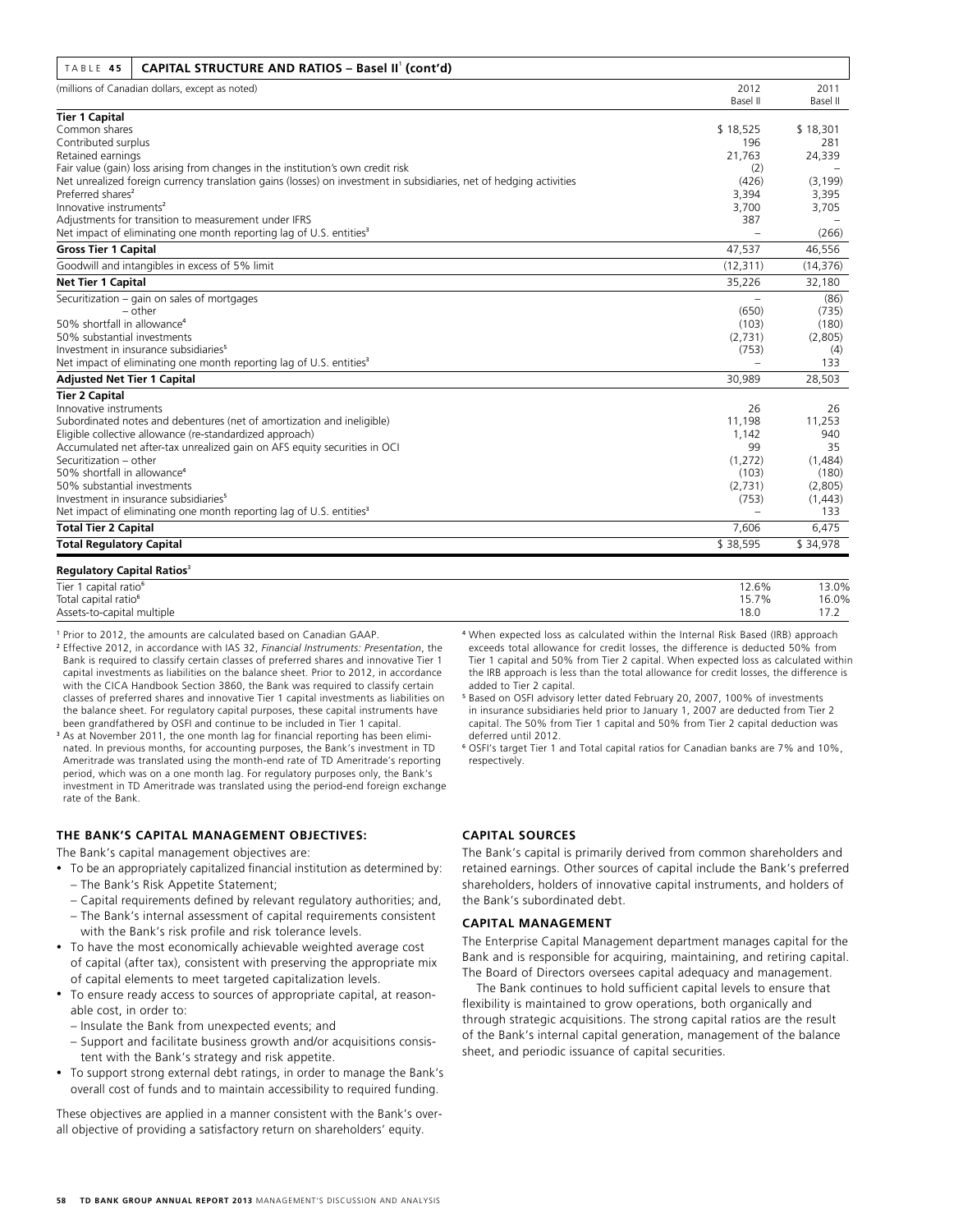#### **ECONOMIC CAPITAL**

The Bank's internal measure of required capital is called economic capital or invested capital. Economic capital is comprised of both riskbased capital required to fund losses that could occur under extremely adverse economic or operational conditions and investment capital that has been used to fund acquisitions or investments in fixed assets to support future earnings growth.

The Bank uses internal models to determine how much risk-based capital is required to support the enterprise's risk and business exposures. Characteristics of these models are described in the 'Managing Risk' section. Within the Bank's measurement framework, our objective is to hold risk-based capital to cover unexpected losses to a high level of confidence and ratings standards. The Bank's chosen internal capital targets are well founded and consistent with our overall risk profile and current operating environment.

Since November 1, 2007, the Bank has been operating its capital regime under the Basel Capital Framework. Consequently, in addition to addressing Pillar I risks covering credit risk, market risk and operational risk, the Bank's economic capital framework captures other material Pillar II risks including non-trading market risk for the retail portfolio (interest rate risk in the banking book), additional credit risk due to concentration (commercial and wholesale portfolios), and risks classified as "Other", namely business risk, insurance risk, and the Bank's investment in TD Ameritrade.

Please refer to the Risk-Weighted Assets section below for a breakdown of the Bank's economic capital by business segment, and Pillar I and Pillar II risks.

#### **REGULATORY CAPITAL** *Basel III Capital Framework*

Changes in capital requirements approved by the Basel Committee on Banking and Supervision (BCBS) are commonly referred to as Basel III. These changes are intended to strengthen global capital rules with the goal of promoting a more resilient global banking sector.

Under Basel III, total capital consists of three components, namely CET1, Additional Tier 1 and Tier 2 capital. The sum of the first two components is defined as Tier 1 capital. CET1 capital is mainly comprised of common shares, retained earnings and accumulated other comprehensive income, and is the highest quality capital and the predominant form of Tier 1 capital. CET1 capital includes regulatory adjustments and deductions for items such as goodwill, other intangibles, amounts by which capital items (that is, significant investments in CET1 capital of financial institutions, mortgage servicing rights and deferred tax assets from temporary differences) exceed allowable thresholds. Tier 2 capital is mainly comprised of subordinated debt, certain loan loss allowances and minority interests in subsidiaries' Tier 2 instruments.

Under Basel III, risk-weighted assets are higher, primarily as a result of the 250% risk-weighted threshold items not deducted from CET1 capital, securitization exposures being risk weighted (previously deducted from capital) and a new capital charge for credit risk related to asset value correlation for financial institutions. Regulatory capital ratios are calculated by dividing CET1, Tier 1 and Total capital by RWA.

#### *OSFI's Capital Requirements under Basel III*

In December 2012, OSFI released the final version of its Capital Adequacy Requirements (CAR) Guideline. The guideline details how the Basel III rules should apply to Canadian banks.

The final CAR Guideline postponed the CVA capital add-on charge until January 1, 2014. OSFI has indicated there will be delays in the implementation of Basel III standards in the U.S. and European Union countries. The bilateral over-the-counter (OTC) derivative market is a global market and given the significant impact of the CVA capital add-on charge, OSFI believes a coordinated start with the two most significant jurisdictions in the global derivatives market is warranted. As a result, OSFI issued a letter on August 21, 2013 advising the CVA capital charge will be phased in over a five year period beginning 2014 and will be based on two available options. Option 1 allows for a scalar phase-in for the CVA capital add-on charge of 57% in 2014 for the CET1 capital ratio calculation. This percentage would increase to 64% for 2015 and 2016, 72% in 2017, 80% in 2018 and 100% in 2019. A different set of scalar phase-in percentages would also apply for the Tier 1 and Total capital ratios calculations. Option 2 allows for a scalar phase-in for all the capital ratios based on the Total Capital ratio phasein percentages. OSFI also clarified that, although market risk hedges of CVA are not recognized in the CVA capital charge, market risk hedges of CVA used for the purposes of mitigating CVA risk, and managed as such, are exempt from market risk capital requirements.

The CAR Guideline contains two methodologies for capital ratio calculation: (i) the "transitional" method; and (ii) the "all-in" method. Under the "transitional" method, changes in capital treatment for certain items, as well as minimum capital ratio requirements, will be phased in over the period from 2013 to 2019. Under the "all-in" method, capital is defined to include all of the regulatory adjustments that will be required by 2019, while retaining the phase-out rules for non-qualifying capital instruments. The minimum CET1, Tier 1 and Total capital ratios based on the "all-in" method are 4.5%, 6.0% and 8.0%, respectively. OSFI expected Canadian banks to include an additional capital conservation buffer of 2.5% in the first quarter of 2013, effectively raising the CET1 minimum requirement to 7.0%. With the capital conservation buffer, Canadian banks are required to maintain a minimum Tier 1 capital ratio of 8.5% and a Total capital ratio of 10.5%, starting in the first quarter of 2014.

At the discretion of OSFI, a countercyclical common equity capital buffer (CCB) within a range of 0-2.5% could be imposed. No CCB is currently in effect.

In November 2011, the BCBS published the final rules on global systemically important banks (G-SIBs). None of the Canadian banks have been designated as a G-SIB. In March 2013, OSFI designated six of the major Canadian banks as domestic systemically important banks (D-SIBs), for which a 1% common equity capital surcharge will be in effect from January 1, 2016. As a result, the six Canadian banks designated as D-SIBs, including TD, will be required to meet an "all-in" Pillar 1 target CET1 ratio of 8% commencing January 1, 2016.

#### **OSFI's Regulatory Target Ratios under Basel III on an "All-In" Basis**

| <b>Basel III Capital Ratios</b> | <b>BCBS</b><br>minimum | Capital<br>Conservation<br>buffer | <b>OSFI Regulatory</b><br><b>Targets without</b><br>D-SIB surcharge | <b>Effective Date</b> | D-SIB<br>surcharge | <b>OSFI Regulatory</b><br><b>Targets with</b><br>D-SIB surcharge | <b>Effective Date</b> |
|---------------------------------|------------------------|-----------------------------------|---------------------------------------------------------------------|-----------------------|--------------------|------------------------------------------------------------------|-----------------------|
| Common Equity Tier 1 ratio      | 4.5%                   | 2.5%                              | 7.0%                                                                | January 1, 2013       | $.0\%$             | 8.0%                                                             | January 1, 2016       |
| Tier 1 Capital ratio            | 6.0%                   | 2.5%                              | 8.5%                                                                | January 1, 2014       | $.0\%$             | 9.5%                                                             | January 1, 2016       |
| Total Capital ratio             | 8.0%                   | 2.5%                              | 10.5%                                                               | January 1, 2014       | $.0\%$             | $1.5\%$                                                          | January 1, 2016       |

With BCBS's leverage ratio requirement pending Pillar 1 treatment on January 1, 2018, OSFI continues to require Canadian banks to meet its asset-to-capital (ACM) multiple test on a continuous basis. The multiple is calculated on a Basel III "transitional basis", by dividing total assets, including specified off-balance sheet items, by total capital.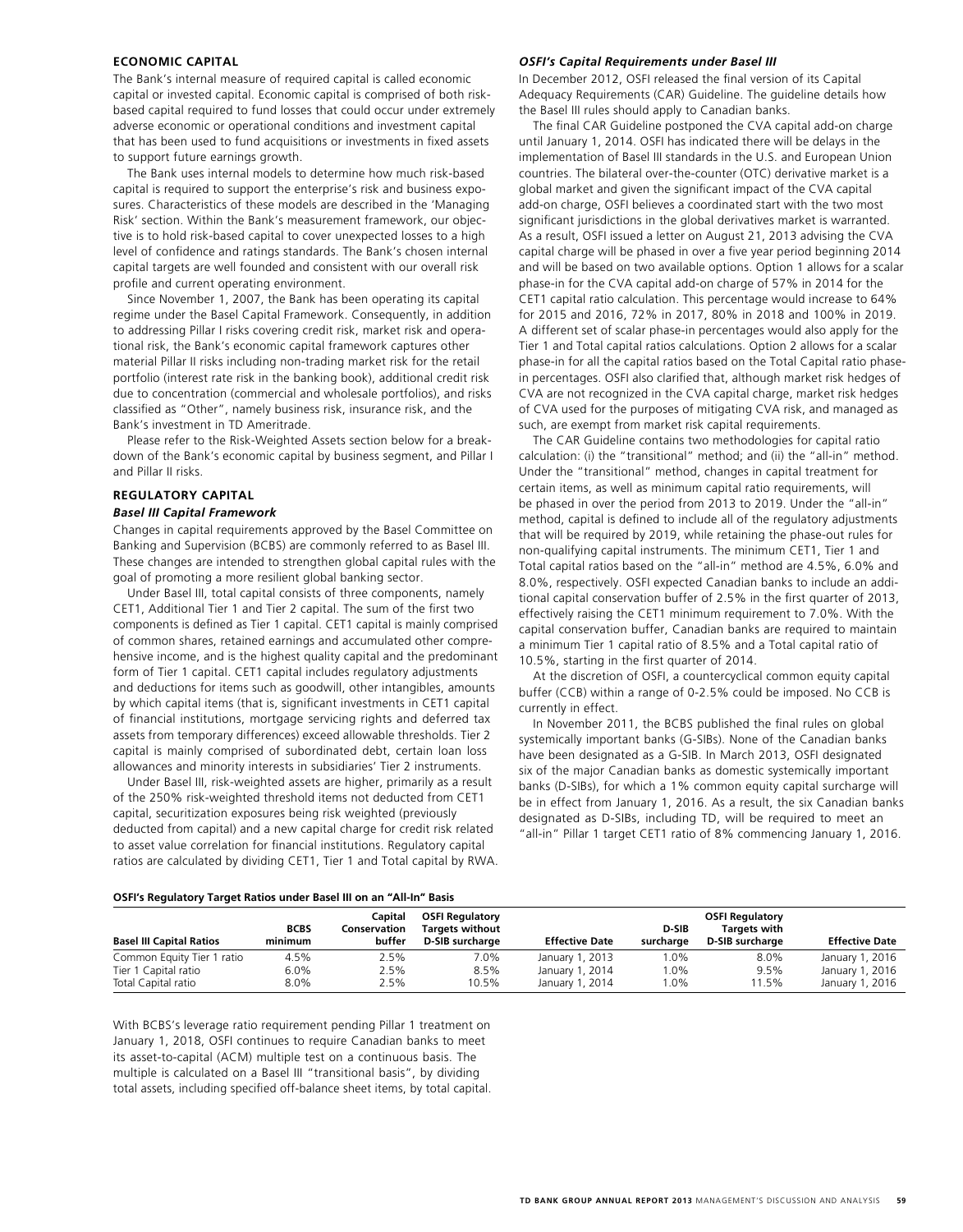#### *Capital Position and Capital Ratios*

The Basel framework allows qualifying banks to determine capital levels consistent with the way they measure, manage and mitigate risks. It specifies methodologies for the measurement of credit, market, and operational risks. The Bank uses the advanced approaches for the majority of its portfolios which results in regulatory and economic capital being more closely aligned than was the case under Basel I. Since the U.S. banking subsidiaries (TD Bank, N.A. including South Financial and Chrysler Financial) were not originally required by their main regulators to convert to Basel II prior to being acquired by the Bank, the advanced approaches are not yet being utilized for the majority of assets in TD Bank, N.A.

For accounting purposes, IFRS is followed for consolidation of subsidiaries and joint ventures. For regulatory capital purposes, insurance subsidiaries are deconsolidated and reported as a deduction from capital. Insurance subsidiaries are subject to their own capital adequacy reporting such as OSFI's Minimum Continuing Capital Surplus Requirements and Minimum Capital Test. Currently, for regulatory capital purposes, all the entities of the Bank are either consolidated or deducted from capital and there are no entities from which surplus capital is recognized.

Some of the Bank's subsidiaries are individually regulated by either OSFI or other regulators. Many of these entities have minimum capital requirements which they must maintain and which may limit the Bank's ability to extract capital or funds for other uses.

#### *Common Equity Tier 1 Capital*

CET1 capital was \$25,822 million as at October 31, 2013. Strong earnings contributed to the majority of CET1 capital growth in the year. Capital management funding activities during the year included the common share issuance of \$0.8 billion under the dividend reinvestment plan and stock option exercises. The growth in CET1 capital is partially offset by the share buybacks in the year.

#### *Tier 1 and Tier 2 Capital*

Under Basel III, all of TD's outstanding non-common Tier 1 and Tier 2 capital instruments are considered non-qualifying as regulatory capital, subject to a 10 year phase-out period beginning in January 2013. TD announced on February 7, 2011 that, based on OSFI's February 4, 2011 advisory which outlined OSFI's expectations regarding the use of redemption rights triggered by regulatory event clauses in nonqualifying capital instruments, it expects to exercise a regulatory event redemption right only in 2022 in respect of the TD Capital Trust IV Notes – Series 2 outstanding at that time. As of October 31, 2013, there was \$450 million in principal amount of TD Capital Trust IV Notes – Series 2 issued and outstanding.

In November 2012 and in June 2013, the Bank redeemed \$2.5 billion and \$900 million, respectively, of subordinated debentures which qualified as Tier 2 regulatory capital. See Note 34 to the Bank's Consolidated Financial Statements for more details.

#### **INTERNAL CAPITAL ADEQUACY ASSESSMENT PROCESS**

The Bank's Internal Capital Adequacy Assessment Process (ICAAP) is an integrated enterprise-wide process that encompasses the governance, management, and control of risk and capital functions within the Bank. It provides a framework for relating risks to capital requirements through the Bank's economic capital modeling and stress testing practices which help inform the Bank's overall capital adequacy requirements.

The ICAAP is facilitated by Risk Management and is supported by numerous functional areas who together help determine the Bank's internal capital adequacy assessment. This assessment ultimately represents the capacity to bear risk in congruence with the risk profile and stated risk appetite of the Bank. Risk Management leads the ICAAP and assesses whether the Bank's internal view of required capital is appropriate for the Bank's risks. Enterprise Capital Management monitors the overall adequacy of the Bank's available capital in relation to both internal and regulatory capital requirements.

#### **DIVIDENDS**

The Bank's dividend policy is approved by the Board of Directors. At October 31, 2013, the quarterly dividend was \$0.85 per share, consistent with the Bank's current target payout range of 40-50% of adjusted earnings. Cash dividends declared and paid during 2013 totalled \$3.24 per share (2012 – \$2.89). For cash dividends payable on the Bank's preferred shares, see Notes 19, 21 and 37 to the Consolidated Financial Statements. As at October 31, 2013, 917.5 million common shares were outstanding (2012 – 916.1 million). The Bank's ability to pay dividends is subject to the Bank Act (Canada) and the requirements of OSFI. See Note 21 to the Consolidated Financial Statements for further details on dividend restrictions.

#### **CAPITAL RATIOS**

Capital ratios are measures of financial strength and flexibility. The Bank's capital ratios are calculated using OSFI's guidelines which are based on the capital adequacy rules included in Basel III. At the consolidated level, the top corporate entity to which Basel III applies is The Toronto-Dominion Bank.

OSFI measures the capital adequacy of Canadian banks according to its instructions for determining risk-adjusted capital, RWA and offbalance sheet exposures.

OSFI defines three primary ratios to measure capital adequacy, the CET1 capital ratio, the Tier 1 capital ratio and the Total capital ratio. OSFI sets target levels for Canadian banks as follows:

- The CET1 capital ratio is defined as CET1 regulatory capital divided by RWA. OSFI has established a target CET1 capital ratio of 7%.
- The Tier 1 capital ratio is defined as Tier 1 regulatory capital divided by RWA. OSFI has established a target Tier 1 capital ratio of 8.5%.
- The Total capital ratio is defined as total regulatory capital divided by RWA. OSFI has established a target Total capital ratio of 10.5%.

As at October 31, 2013, the Bank's CET1, Tier 1 and Total capital ratios were 9.0%, 11.0% and 14.2%, respectively. Compared with the Bank's pro forma CET1 ratio of 8.2% as at October 31, 2012, the October 31, 2013 CET1 ratio increased primarily as a result of strong retained earnings growth, common share issuance through participation in the Bank's dividend reinvestment plan and exercise of stock options, and reduction of RWA due to the exclusion of the CVA capital add-on charge (refer to the "*OSFI's Capital Requirements under Basel III*" discussion). The CVA capital add-on charge represents approximately 31 bps, of which 57% (or 18bps) would be included in the 2014 CET1 ratio, per OSFI's determined scalar phase-in. During the year, the Bank generated approximately \$4.2 billion of excess CET1 capital through organic growth and balance sheet optimization activities. In 2013, the Bank was able to fund acquisitions, support business growth, and improve the Bank's capital position largely without raising additional capital. As at October 31, 2013, the Bank had an excess over OSFI's all-in regulatory minimum CET1 capital ratio of approximately \$5.0 billion.

#### **NORMAL COURSE ISSUER BID**

On June 19, 2013, the Bank announced that the Toronto Stock Exchange (TSX) and OSFI approved the Bank's normal course issuer bid to repurchase for cancellation up to 12 million of our common shares. Purchases under the bid commenced on June 21, 2013 and will end on June 20, 2014, such earlier date as the Bank may determine or such earlier date as the Bank may complete its purchases pursuant to the notice of intention filed with the TSX. As of October 31, 2013, the Bank repurchased 9.0 million common shares under this bid at an average price of \$86.50 for a total amount of \$780.2 million. The Bank did not have a normal course issuer bid outstanding during fiscal 2012.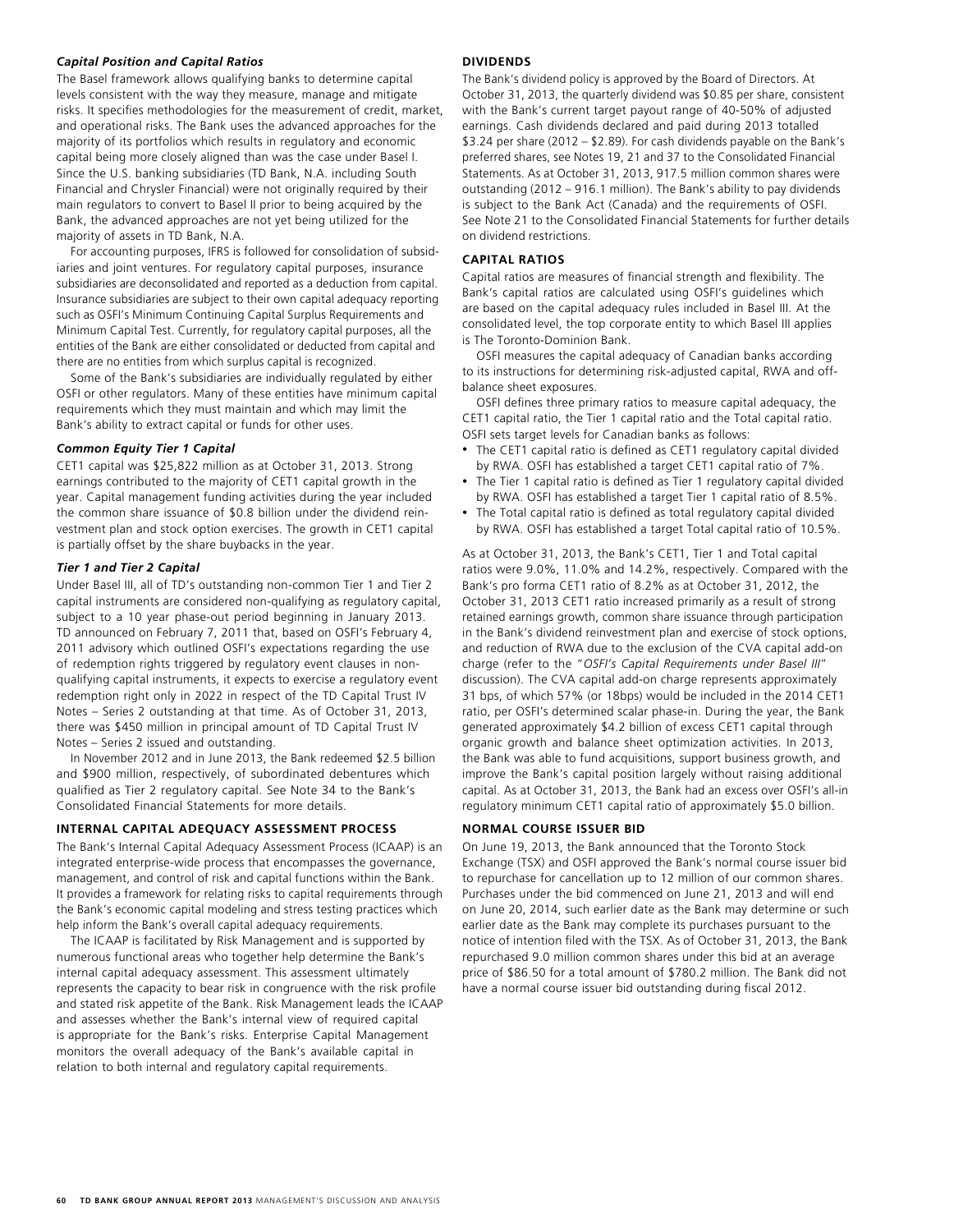#### **RISK-WEIGHTED ASSETS**

Based on Basel III, RWA are calculated for each of credit risk, market risk, and operational risk. Operational risk represents the risk of loss resulting from inadequate or failed internal processes, people and systems or from external events. The Bank's RWA were as follows:

| <b>TABIF 46</b>                                              | RISK-WEIGHTED ASSETS'                                                                 |                           |                          |
|--------------------------------------------------------------|---------------------------------------------------------------------------------------|---------------------------|--------------------------|
| (millions of Canadian dollars)                               |                                                                                       | <b>Basel III</b><br>2013  | Basel II<br>2012         |
| Credit risk                                                  |                                                                                       |                           |                          |
| Retail<br>Residential secured<br>Qualifying revolving retail |                                                                                       | s<br>23,895<br>12,588     | \$<br>22,220<br>12,816   |
| Other retail                                                 |                                                                                       | 47.504                    | 38,175                   |
| Non-retail<br>Corporate<br>Sovereign<br>Bank                 |                                                                                       | 99,608<br>3,340<br>12,198 | 89,222<br>2,827<br>9,969 |
| <b>Securitization exposures</b><br><b>Equity exposures</b>   |                                                                                       | 10,894<br>885             | 7.302<br>1,148           |
| or IRB approaches                                            | Exposures subject to standardized                                                     | 210,912                   | 183,679                  |
|                                                              | Adjustment to IRB RWA for scaling factor<br>Other assets not included in standardized | 5.463                     | 5,012                    |
| or IRB approaches<br>Total credit risk                       |                                                                                       | 23.177<br>239,552         | 12,589<br>201,280        |
| Market risk<br>Trading book                                  |                                                                                       | 11.734                    | 12,033                   |
| <b>Operational risk</b><br>Standardized approach             |                                                                                       | 35,069                    | 32,562                   |
| <b>Total</b>                                                 |                                                                                       | \$286,355                 | \$245,875                |

<sup>1</sup> Effective 2013, amounts are calculated in accordance with the Basel III regulatory framework, and are presented based on the "all-in" methodology. Prior to 2013, amounts were calculated in accordance with the Basel II regulatory framework.

During the year, RWA increased \$40.5 billion, primarily due to higher RWA requirements with transition to Basel III and organic growth in the retail and commercial businesses in both Canada and the U.S. The new rules require securitization exposures to be risk weighted as opposed to being deducted from capital, portion of threshold items (for example, insurance investments, investment in TD Ameritrade and deferred tax assets related to temporary difference) not deducted from capital to be risk weighted at 250%, and a new capital charge for credit risk related to asset value correlation for financial institutions to be added, all of which increased RWA from Basel II.

**FLOW STATEMENT FOR RISK-WEIGHTED ASSETS – Disclosure for non-counterparty credit risk and counterparty credit risk – Risk-weighted assets**  TABLE **4 7 movement by key driver**

| (billions of Canadian dollars)      | Non-counterparty<br>credit risk | Counterparty<br>credit risk |
|-------------------------------------|---------------------------------|-----------------------------|
| RWA, balance as at July 31, 2013    | \$229.7                         | \$8.2                       |
| Book size                           | 1.4                             | 0.7                         |
| Book quality                        | (2.1)                           | (0.4)                       |
| Model updates                       | (0.1)                           |                             |
| Methodology and policy              |                                 |                             |
| Acquisitions and disposals          |                                 |                             |
| Foreign exchange movements          | 1.9                             | 0.1                         |
| Other                               | 0.2                             |                             |
| Total RWA movement                  | 1.3                             | 0.4                         |
| RWA, balance as at October 31, 2013 | \$231.0                         | \$ 8.6                      |

Counterparty credit risk comprises exposures arising from OTC derivatives. Non-counterparty credit risk includes loans and advances to retail customers (individuals and small business), corporate entities (wholesale and commercial customers), banks and governments, as well as holdings of debt, equity securities and other assets (including prepaid expenses, deferred and current income taxes, land, building, equipment and other depreciable property).

The Book size category consists of organic changes in book size and composition (including new business and maturing loans) and, for the fourth quarter of 2013, is mainly due to growth in derivatives and corporate and commercial loans in our Wholesale and Business Banking segments.

The Book quality category includes quality of book changes caused by experience such as underlying customer behaviour or demographics, including changes through model calibrations/realignments and, for the fourth quarter of 2013, is mainly due to the update of non-retail risk parameters and improvements in retail book quality.

The Model updates category relates to model implementation, changes in model scope or any change to address model malfunctions.

The Methodology and policy category impacts are methodology changes to the calculations driven by regulatory policy changes, such as new regulations.

Foreign exchange movements are mainly due to a change in the U.S. dollar foreign exchange rate on the U.S. portfolios in our U.S. Personal and Commercial segment.

The Other category includes items not described in the above categories including changes in exposures not included under advance or standardized methodologies (including prepaid expenses, current and deferred income taxes, land, building, equipment and other depreciable property and other assets).

| <b>TABIF 48</b>                      | <b>FLOW STATEMENT FOR RISK-WEIGHTED ASSETS -</b><br>Disclosure for market risk - Risk-weighted assets<br>movement by key driver |        |
|--------------------------------------|---------------------------------------------------------------------------------------------------------------------------------|--------|
| (billions of Canadian dollars)       |                                                                                                                                 |        |
|                                      | RWA, balance as at July 31, 2013                                                                                                | \$11.1 |
| Movement in risk levels              | 0.6                                                                                                                             |        |
| Model updates                        |                                                                                                                                 |        |
| Methodology and policy               |                                                                                                                                 |        |
| Acquisitions and disposals           |                                                                                                                                 |        |
| Foreign exchange movements and other | n/m <sup>1</sup>                                                                                                                |        |
| Total RWA movement                   | 0.6                                                                                                                             |        |
|                                      | RWA, balance as at October 31, 2013                                                                                             | \$11.7 |

<sup>1</sup> Not meaningful.

The Movement in risk levels category reflects changes in risk due to position changes and market movements. An increasing contribution to RWA was observed over the period which was primarily driven by increases in treasury and agency bond positions in our U.S. portfolio, and increases in energy and industrial bonds in our Canadian books.

The Model updates category reflects updates to the model to reflect recent experience and changes in model scope.

The Methodology and policy category reflects methodology changes to the calculations driven by regulatory policy changes.

Foreign exchange movements and other are deemed not meaningful since RWA exposure measures are calculated in Canadian dollars. Therefore, no foreign exchange translation is required.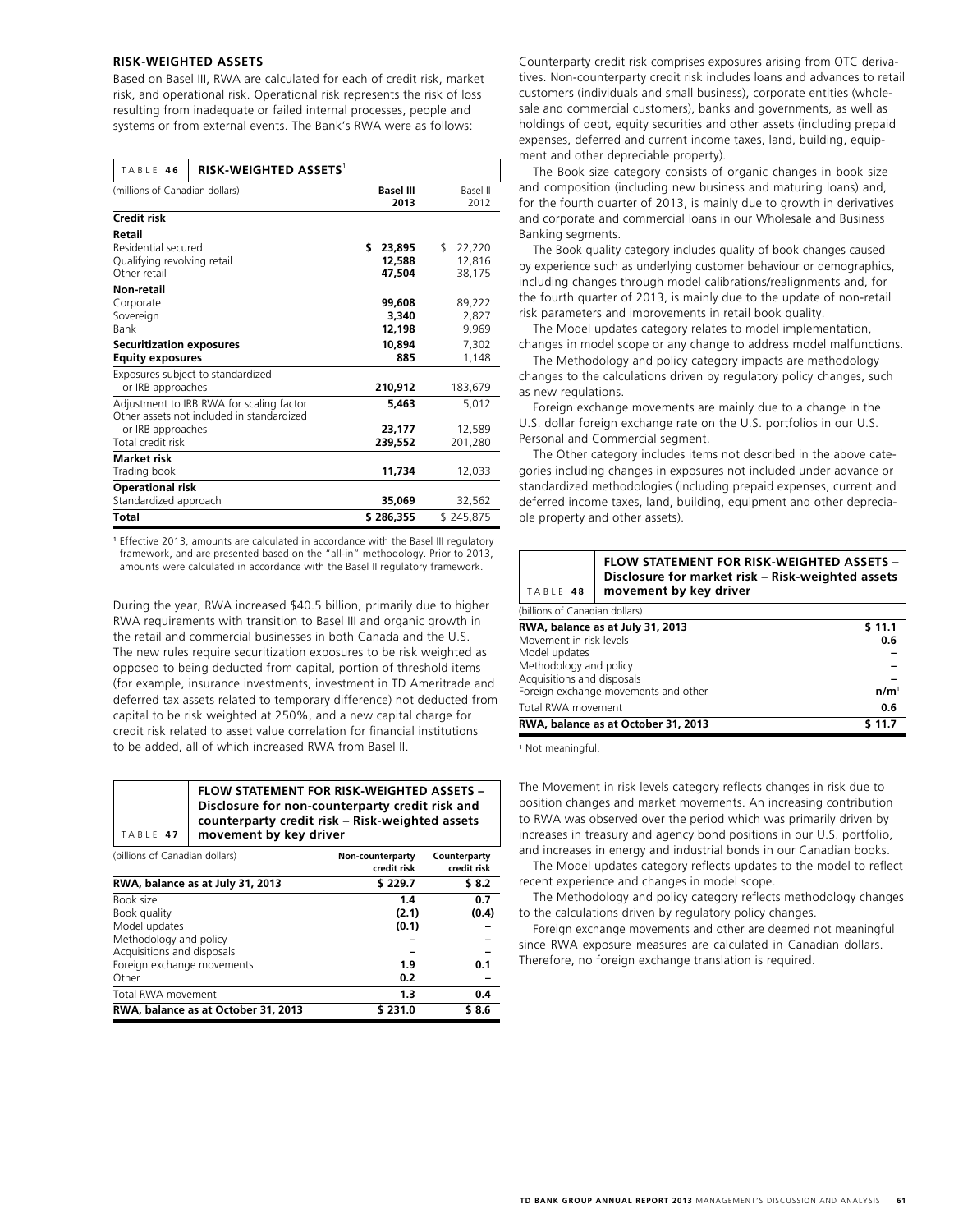The following chart provides a breakdown of the Bank's regulatory capital and economic capital. Regulatory Capital reflects the RWA required for Pillar I risks only, namely credit, trading market risk and operational risk. Economic capital reflects the Bank's internal view of capital required for risks captured under the regulatory framework and includes those risks identified as Basel II Pillar II risks which are not captured within the assessment of RWA. The Basel II Pillar II risks include non-trading market risk for the retail portfolio (Interest Rate Risk in the Banking Book), additional credit risk due to concentration

(commercial and wholesale portfolios), and risks classified as "Other," namely business risk, insurance risk, and the Bank's investment in TD Ameritrade. Economic capital is also assessed at a higher confidence level which is consistent with the Bank's overall target debt rating. The differences between economic capital and regulatory capital in the figure below are predominately due to the additional Pillar II risks captured under economic capital and the variance in confidence level. For additional information on the risks highlighted below, refer to the "Managing Risk" section of this document.



Notes:

1) Wealth includes TD Ameritrade in Other Risks 2) RWA figures are in CDN \$ millions

Economic Capital (%) RWA (CDN\$MM)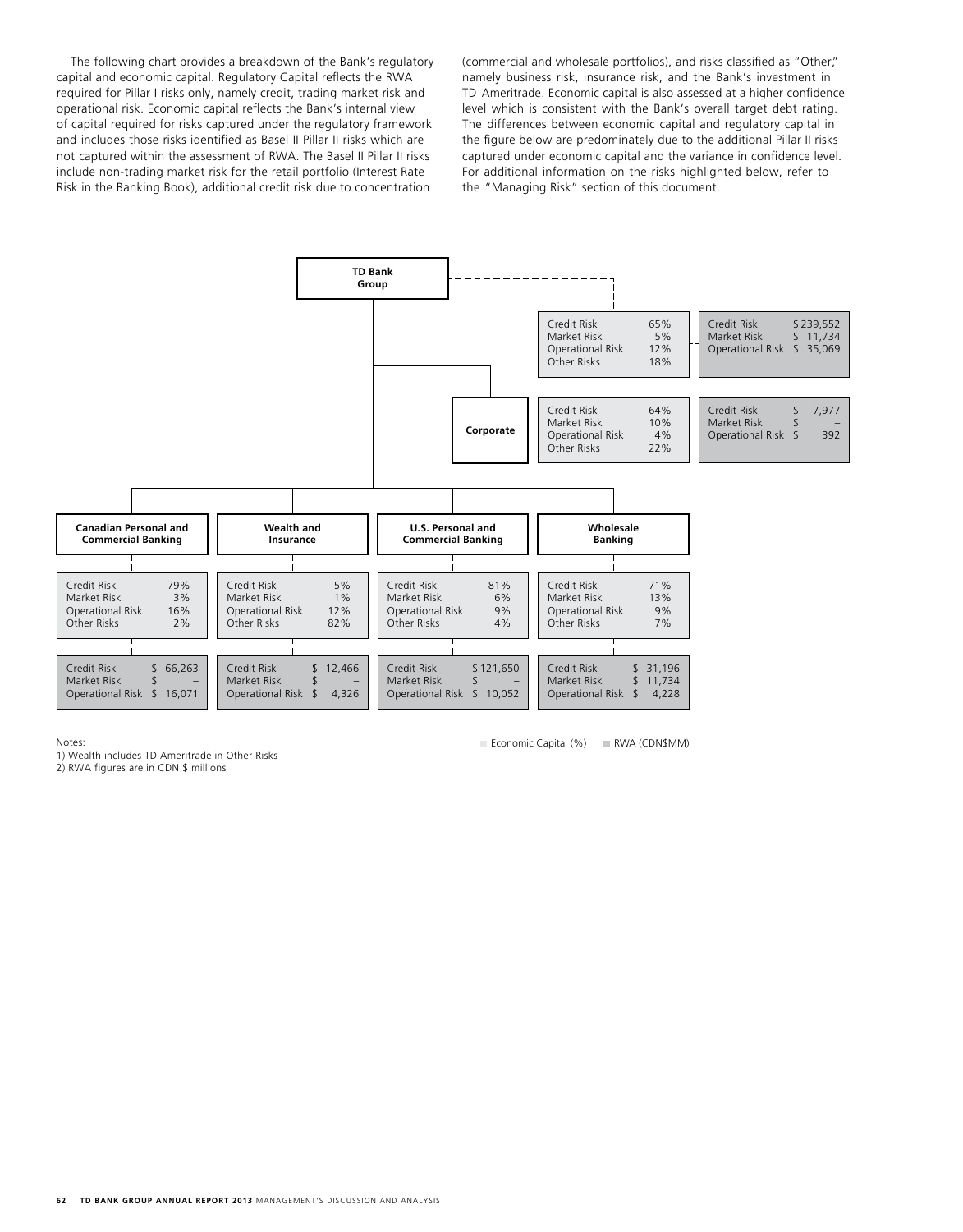# **OUTSTANDING EQUITY AND SECURITIES EXCHANGEABLE/CONVERTIBLE INTO EQUITY**<sup>1</sup> TABLE **4 9**

(millions of shares/units, except as noted) *As at* **October 31** October 31 **2013** 2012 **Number of** Number of **shares/units** shares/units **Common shares outstanding 919.4** 918.2<br>Treasury shares – common **(1.9)** (2.1) Treasury shares – common **Total common shares 917.5** 916.1 **Stock options** Vested **4.4** 7.9 Non-vested **6.6** 5.8 Series O **17.0** 17.0 Series P **10.0** 10.0 Series Q **8.0** 8.0 Series R **10.0** 10.0 Series  $S^2$  **5.4** 10.0 Series  $T^2$  **4.6** – **4.6** – **4.6** – **4.6** – **4.6** – **4.6** – **4.6** – **4.6** – **4.6** – **4.6** – **4.6** – **4.6** – **4.6** – **4.6** – **4.6** – **4.6** – **4.6** – **4.6** – **4.6** – **4.6** – **4.6** – **4.6** – **4.6** – **4.6** – **4.6** – **4.6** – Series  $Y^3$  5.5 10.0<br>Series  $Z^3$  4.5 – Series  $Z^3$  **4.5** – **4.5** – **4.5** Series AA **10.0** 10.0 Series AC **8.8** 8.8 Series AE **12.0** 12.0 Series AG **15.0** 15.0 Series AI **11.0** 11.0 Series AK **14.0** 14.0 Total preferred shares – equity **135.8** 135.8 Treasury shares – preferred **(0.1)** – **Total preferred shares 135.7** 135.8 **Capital Trust Securities** (thousands of shares) Trust units issued by TD Capital Trust II: TD Capital Trust II Securities – Series 2012-1<sup>4</sup> **–** 350.0 Trust units issued by TD Capital Trust III: TD Capital Trust III Securities – Series 2008 **1,000.0** 1,000.0 Debt issued by TD Capital Trust IV: TD Capital Trust IV Notes – Series 1 **550.0** 550.0 TD Capital Trust IV Notes – Series 2 **450.0** 450.0 TD Capital Trust IV Notes – Series 3 **750.0** 750.0

<sup>1</sup> For further details, including the principal amount, conversion and exchange features, and distributions, see Notes 19, 20, and 21 to the Consolidated Financial Statements.

<sup>2</sup> On July 31, 2013, the Bank converted 4.6 million of its 10 million non-cumulative 5-year Rate Reset Preferred Shares, Series S, on a one-for-one basis, into noncumulative Floating Rate Preferred Shares, Series T of the Bank.

<sup>3</sup> On October 31, 2013, the Bank converted 4.5 million of its 10 million noncumulative 5-year Rate Reset Preferred Shares, Series Y, on a one-for-one basis, into non-cumulative Floating Rate Preferred Shares, Series Z of the Bank.

<sup>4</sup> On December 31, 2012, TD Capital Trust II redeemed all of its outstanding securities at a redemption price of \$1,000.

#### **FUTURE CHANGES IN BASEL** *Future Basel III Developments*

In December 2012, BCBS published a consultative document proposing a revised securitization framework. The proposal aims to enhance current methodologies of calculating securitization RWA by making them more risk sensitive and limiting over reliance on rating agencies. The proposal would generally increase the risk weights of investments in securitization exposures.

In June 2013, the BCBS issued an update to the Basel III leverage ratio framework and related disclosure requirements. The leverage ratio was initially announced in the Basel III framework in December 2010. The leverage ratio is intended to serve as a supplementary measure to the risk-based capital requirements, with the objective of constraining the build-up of excess leverage in the banking sector. Implementation of the Basel III leverage ratio requirement has begun with bank-level reporting to OSFI and its components from January 1, 2013, and will proceed with public disclosure starting January 1, 2015. Any final adjustments to the definition and calibration of the Basel III leverage ratio will be made by 2017, with a view to migrating to a Pillar 1 treatment on January 1, 2018 based on appropriate review and calibration.

In July 2013, the BCBS issued an update to the final rules on G-SIBs, originally published in November 2011. The update provides clarity on the public disclosure requirements of the 12 indicators used in the assessment methodology. As noted earlier, the six Canadian banks that have been designated as D-SIBs are required by OSFI to publish, at a minimum, the 12 indicators used in the G-SIB indicator-based assessment framework by February 28, 2014.

In July 2013, the U.S. Federal Reserve, FDIC and the Office of the Comptroller of the Currency (OCC) approved the adoption of the final rule on the Basel III Capital framework to take effect January 1, 2014 for U.S. banking organizations that are required to follow the advanced approaches, which includes the Bank's U.S. bank subsidiaries.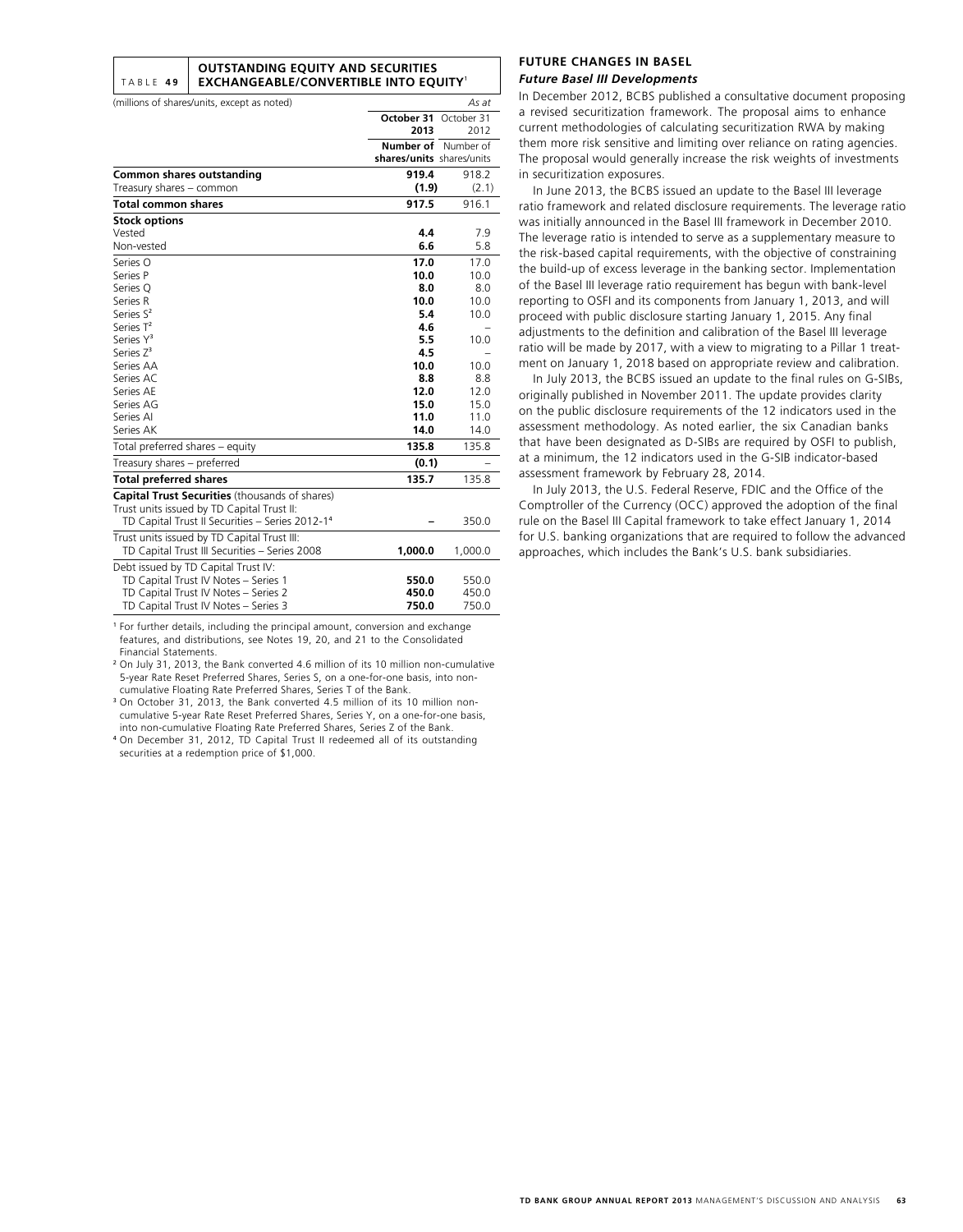# **GROUP FINANCIAL CONDITION**

# Securitization and Off-Balance Sheet Arrangements

In the normal course of operations, the Bank engages in a variety of financial transactions that, under IFRS, are either not recorded on the Consolidated Balance Sheet or are recorded in amounts that differ from the full contract or notional amounts. These off-balance sheet arrangements involve, among other risks, varying elements of market, credit, and liquidity risks which are discussed in the "Managing Risk" section of this MD&A. Off-balance sheet arrangements are generally undertaken for risk management, capital management, and funding management purposes and include securitizations, contractual obligations, and certain commitments and guarantees.

# **SPECIAL PURPOSE ENTITIES**

The Bank carries out certain business activities through arrangements with special purpose entities (SPEs). We use SPEs to raise capital, obtain sources of liquidity by securitizing certain of the Bank's financial assets, to assist our clients in securitizing their financial assets, and to create investment products for our clients. Securitizations are an important part of the financial markets, providing liquidity by facilitating investor access to specific portfolios of assets and risks. See Note 2 to the Consolidated Financial Statements for further information regarding the accounting for SPEs.

#### *Securitization of Bank-Originated Assets*

The Bank securitizes residential mortgages, business and government loans, personal loans, automobile loans, and credit card loans to enhance its liquidity position, to diversify sources of funding and to optimize the management of the balance sheet.

The Bank securitizes residential mortgages under the National Housing Act Mortgage-Backed Securities (NHA MBS) program sponsored by the Canada Mortgage and Housing Corporation (CMHC). The securitization of the residential mortgages with the CHMC does not qualify for derecognition and remain on the Bank's Consolidated Balance Sheet. Additionally, the Bank securitizes personal loans, automobile loans, and credit card loans by selling them to Bank-sponsored SPEs that are consolidated by the Bank. The Bank also securitizes U.S. residential mortgages with U.S. government agencies which qualify for derecognition and are removed from the Bank's Consolidated Balance Sheet. Certain automobile loans acquired by the Bank as part of the acquisition of Chrysler Financial were originated in the U.S. and sold to U.S. securitization structures. All other products securitized by the Bank were originated in Canada and sold to Canadian securitization structures. See Note 8 and Note 9 to the Consolidated Financial Statements for further information.

| TABLE 50                       | <b>EXPOSURES SECURITIZED BY THE BANK AS ORIGINATOR</b>       |                       |                                               |                                            |                       |                                               |
|--------------------------------|--------------------------------------------------------------|-----------------------|-----------------------------------------------|--------------------------------------------|-----------------------|-----------------------------------------------|
| (millions of Canadian dollars) |                                                              |                       |                                               |                                            |                       | As at                                         |
|                                |                                                              |                       | Significant<br>unconsolidated SPEs            | Significant<br>consolidated<br><b>SPEs</b> |                       | <b>Non-SPE third-parties</b>                  |
|                                |                                                              | Securitized<br>assets | Carrying<br>value of<br>retained<br>interests | <b>Securitized</b><br>assets               | Securitized<br>assets | Carrying<br>value of<br>retained<br>interests |
|                                |                                                              |                       |                                               |                                            |                       | October 31, 2013                              |
| Residential mortgage loans     |                                                              | \$23,157              | \$ –                                          |                                            | \$16,229              |                                               |
|                                | Consumer instalment and other personal loans <sup>2, 3</sup> |                       |                                               | 6,141                                      |                       |                                               |
| Credit card loans <sup>3</sup> |                                                              |                       |                                               | 300                                        |                       |                                               |
| Business and government loans  |                                                              | 35                    |                                               |                                            | 2,322                 | 52                                            |
| <b>Total exposure</b>          |                                                              | \$23,192              | \$ –                                          | \$6,441                                    | \$18,551              | \$ 52                                         |
|                                |                                                              |                       |                                               |                                            |                       | October 31, 2012                              |
| Residential mortgage loans     |                                                              | \$21,176              | $s -$                                         | -                                          | \$23,446              | $\overline{\phantom{a}}$                      |
|                                | Consumer instalment and other personal loans <sup>2, 3</sup> |                       |                                               | 5,461                                      |                       |                                               |
| Credit card loans <sup>3</sup> |                                                              |                       |                                               | 1,251                                      |                       |                                               |
| Business and government loans  |                                                              | 79                    | -                                             |                                            | 2,387                 | 53                                            |
| <b>Total exposure</b>          |                                                              | \$21,255              | $s -$                                         | \$6,712                                    | \$25,833              | \$53                                          |

<sup>1</sup> Includes all assets securitized by the Bank, irrespective of whether they are on- or off-balance sheet for accounting purposes, including those that did not qualify for derecognition except for securitizations through U.S. government-sponsored entities where we do not hold any resultant mortgage-backed securities.

<sup>3</sup> In securitization transactions that the Bank has undertaken for its own assets, it has acted as an originating bank and retained securitization exposure from a capital perspective.

<sup>2</sup> Included in personal loans as at October 31, 2013 are nil of automobile loans acquired as part of the Bank's acquisition of Chrysler Financial (October 31, 2012 – \$361 million).

#### *Residential Mortgage Loans*

The Bank securitizes residential mortgage loans through significant unconsolidated SPEs and Canadian non-SPE third-parties. Residential mortgage loans securitized by the Bank may give rise to full or partial derecognition of the financial assets depending on the individual arrangement of each transaction. In instances where the Bank either fully or partially derecognizes residential mortgage loans, the Bank may be exposed to the risks of transferred loans through retained interests. As at October 31, 2013, the Bank has not recognized any retained interests due to the securitization of residential mortgage loans on its Consolidated Balance Sheet.

#### *Consumer Instalment and Other Personal Loans*

The Bank securitizes consumer instalment and other personal loans through consolidated SPEs. The Bank consolidates the SPEs as they serve as financing vehicles for the Bank's assets, and the Bank is exposed to the majority of the residual risks of the SPEs. As at October 31, 2013, the SPEs issued \$5.1 billion of issued commercial paper outstanding (October 31, 2012 – \$5.1 billion) and \$1.0 billion of issued notes outstanding (October 31, 2012 – \$0.3 billion). As at October 31, 2013, the Bank's maximum potential exposure to loss for these conduits was \$6.1 billion (October 31, 2012 – \$5.5 billion) of which \$1.1 billion of underlying consumer instalment and other personal loans was government insured (October 31, 2012 – \$1.1 billion).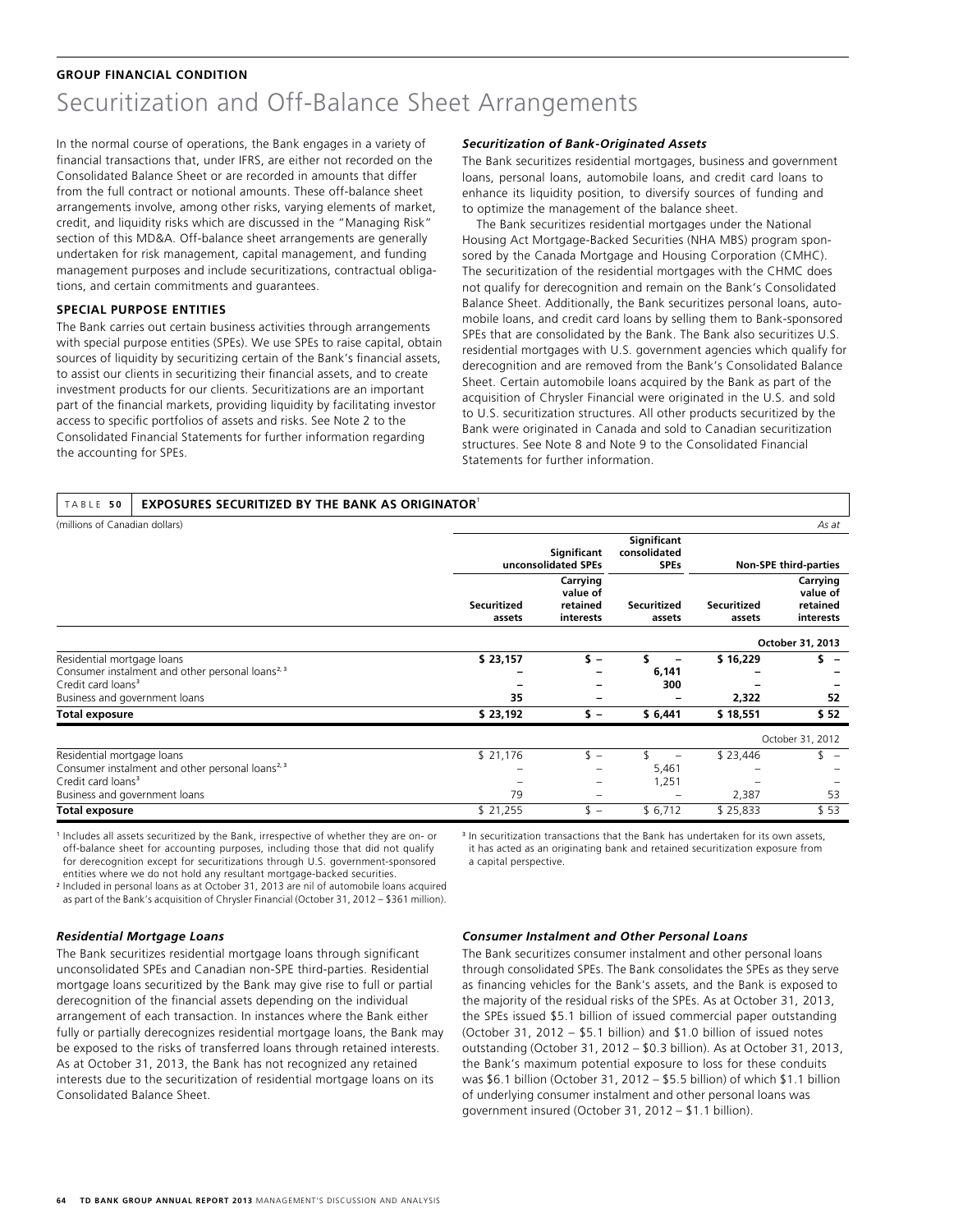#### *Credit Card Loans*

The Bank securitizes credit card loans through a consolidated SPE. On December 1, 2011, the Bank acquired substantially all of the credit card portfolio of MBNA Canada. As a result of the acquisition, the Bank has consolidated the SPE as it serves as a financing vehicle for the Bank's assets, and the Bank is exposed to the majority of the residual risks of the SPE. As at October 31, 2013, the consolidated SPE had \$0.6 billion of issued notes outstanding (October 31, 2012 – \$1.3 billion). As at October 31, 2013, the Bank's maximum potential exposure to loss for this SPE was \$0.6 billion (October 31, 2012 – \$1.3 billion).

#### *Business and Government Loans*

The Bank securitizes business and government loans through significant unconsolidated SPEs and Canadian non-SPE third parties. Business and government loans securitized by the Bank may be derecognized from the Bank's balance sheet depending on the individual arrangement of each transaction. In instances where the Bank fully derecognizes business and government loans, the Bank may be exposed to the risks of transferred loans through retained interests. There are no expected credit losses on the retained interests of the securitized business and government loans as the mortgages are all government insured.

#### *Securitization of Third Party-Originated Assets*

#### *Significant Consolidated SPE*

The Bank has a securitization exposure to certain third party originated assets through a consolidated SPE. The Bank consolidates the SPE since it is wholly-funded by the Bank, and the Bank is exposed to the majority of the risks of the SPE. As at October 31, 2013, the consolidated

SPE had \$312 million (October 31, 2012 – nil) of assets secured by underlying trade receivables, originated in the U.S. The weightedaverage life of these assets is 3.4 years. The Bank's maximum potential exposure to loss due to its funding of the SPE as at October 31, 2013 was \$312 million (October 31, 2012 – nil). As at October 31, 2013, the funding is provided primarily through a senior facility that has a AAA rating from the credit rating agency. Further, as at October 31, 2013, the Bank had committed to provide an additional \$53 million in funding to the SPE.

#### *Significant Non-Consolidated Special Purpose Entities Multi-Seller Conduits*

The Bank administers multi-seller conduits and provides liquidity facilities as well as securities distribution services; it may also provide credit enhancements. Third party-originated assets are securitized through Bank-sponsored SPEs, which are not consolidated by the Bank. The Bank's maximum potential exposure to loss due to its ownership interest in commercial paper and through the provision of liquidity facilities for multi-seller conduits was \$9.6 billion as at October 31, 2013 (October 31, 2012 – \$7.5 billion). Further, as at October 31, 2013, the Bank had committed to provide an additional \$2.0 billion in liquidity facilities that can be used to support future asset-backed commercial paper (ABCP) in the purchase of deal-specific assets (October 31, 2012 – \$2.2 billion).

All third-party assets securitized by the Bank's non-consolidated multi-seller conduits were originated in Canada and sold to Canadian securitization structures. Details of the Bank-administered multi-seller, ABCP conduits are as follows:

#### TABLE **5 1 EXPOSURE TO THIRD PARTY-ORIGINATED ASSETS SECURITIZED BY BANK-SPONSORED CONDUITS**

| (millions of Canadian dollars, except as noted) | As at               |                  |                    |              |  |  |  |
|-------------------------------------------------|---------------------|------------------|--------------------|--------------|--|--|--|
|                                                 | October 31, 2013    | October 31, 2012 |                    |              |  |  |  |
|                                                 | <b>Exposure and</b> |                  | Exposure and       |              |  |  |  |
|                                                 | ratings profile of  | <b>Expected</b>  | ratings profile of | Expected     |  |  |  |
|                                                 | unconsolidated      | weighted-        | unconsolidated     | weighted-    |  |  |  |
|                                                 | <b>SPEs</b>         | average life     | SPEs               | average life |  |  |  |
|                                                 | AAA <sup>1</sup>    | $(vears)^2$      | AAA                | $(years)^2$  |  |  |  |
| Residential mortgage loans                      | \$5,590             | 2.9              | \$4,613            | 2.8          |  |  |  |
| Credit card loans                               |                     |                  |                    |              |  |  |  |
| Automobile loans and leases                     | 2,164               | 1.3              | ,657               | 1.3          |  |  |  |
| Equipment loans and leases                      |                     |                  | 19                 | 0.4          |  |  |  |
| Trade receivables                               | 1,850               | 2.3              | .221               | 1.7          |  |  |  |
| <b>Total exposure</b>                           | \$9,604             | 2.4              | \$7,510            | 2.3          |  |  |  |

<sup>1</sup> The Bank's total liquidity facility exposure only relates to 'AAA' rated assets.

<sup>2</sup> Expected weighted-average life for each asset type is based upon each of the conduit's remaining purchase commitment for revolving pools and the expected weighted-average life of the assets for amortizing pools.

As at October 31, 2013, the Bank held \$1,717 million of ABCP issued by Bank-sponsored multi-seller conduits within the Available-for-sale securities and Trading loans, securities, and other categories on its Consolidated Balance Sheet (October 31, 2012 – \$128 million).

#### **EXPOSURE TO THIRD PARTY SPONSORED CONDUITS**

The Bank has exposure to U.S. third party-sponsored conduits arising from providing liquidity facilities of \$521 million as at October 31, 2013 (October 31, 2012 – \$500 million) of which nil has been drawn (October 31, 2012 – nil). The assets within these conduits are comprised of individual notes backed by automotive loan receivables. As at October 31, 2013, these assets have maintained ratings from various credit rating agencies, ranging from AAA to AA.

The Bank no longer has any exposure to Canadian third partysponsored conduits in the form of margin funding facilities as at October 31, 2013 (October 31, 2012 – not significant).

#### **COMMITMENTS**

The Bank enters into various commitments to meet the financing needs of the Bank's clients and to earn fee income. Significant commitments of the Bank include financial and performance standby letters of credit, documentary and commercial letters of credit and commitments to extend credit. These products may expose the Bank to liquidity, credit and reputational risks. There are adequate risk management and

control processes in place to mitigate these risks. Certain commitments still remain off-balance sheet. Note 29 to the Consolidated Financial Statements provides detailed information about the maximum amount of additional credit the Bank could be obligated to extend.

#### *Leveraged Finance Credit Commitments*

Also included in 'Commitments to extend credit' in Note 29 to the Consolidated Financial Statements are leveraged finance credit commitments. Leveraged finance credit commitments are agreements that provide funding to a wholesale borrower with higher levels of debt, measured by the ratio of debt capital to equity capital of the borrower, relative to the industry in which it operates. The Bank's exposure to leveraged finance credit commitments as at October 31, 2013 was not significant (October 31, 2012 – not significant).

#### **GUARANTEES**

In the normal course of business, the Bank enters into various guarantee contracts to support its clients. The Bank's significant types of guarantee products are financial and performance standby letters of credit, assets sold with recourse, credit enhancements, written options, and indemnification agreements. Certain guarantees remain off-balance sheet. See Note 29 to the Consolidated Financial Statements for further information regarding the accounting for guarantees.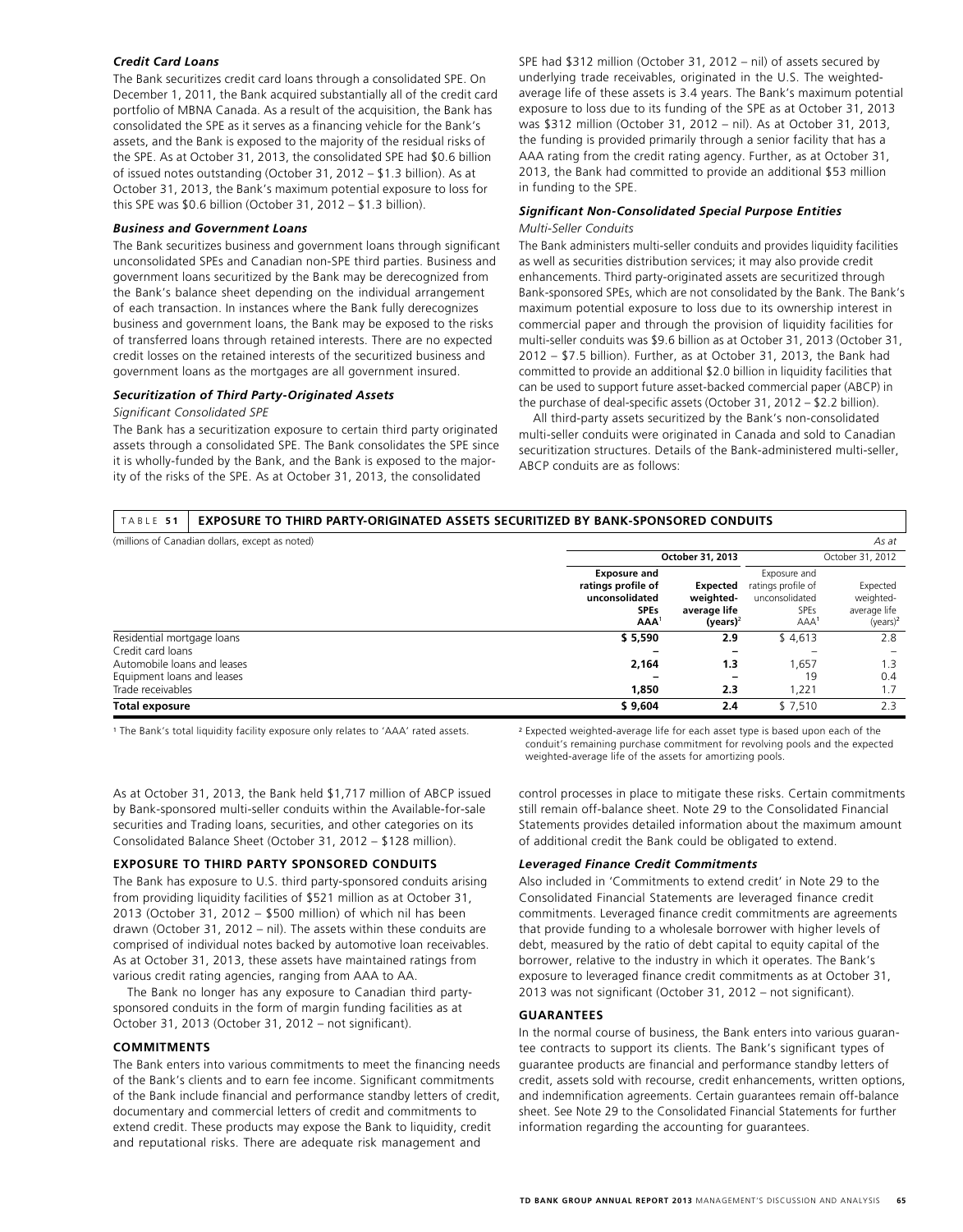# **GROUP FINANCIAL CONDITION**

# Related-Party Transactions

### **TRANSACTIONS WITH OFFICERS AND DIRECTORS AND THEIR AFFILIATES**

The Bank makes loans to its officers and directors and their affiliates. Loans to directors and officers are on market terms and conditions unless, in the case of banking products and services for officers, otherwise stipulated under approved policy guidelines that govern all employees. The amounts outstanding are as follows:

| (millions of Canadian dollars)      |                               | As at |
|-------------------------------------|-------------------------------|-------|
|                                     | October 31 October 31<br>2013 | 2012  |
| Personal loans, including mortgages |                               |       |
| <b>Business loans</b>               | 181                           | 201   |
| Total                               | \$184                         | \$207 |

In addition, the Bank offers deferred share and other plans to nonemployee directors, executives, and certain other key employees. See Note 25 to the Consolidated Financial Statements for more details.

In the ordinary course of business, the Bank also provides various banking services to associated and other related corporations on terms similar to those offered to non-related parties.

# **TRANSACTIONS WITH EQUITY-ACCOUNTED INVESTEES** *TD AMERITRADE*

Pursuant to the Stockholders Agreement in relation to the Bank's equity investment in TD Ameritrade, the Bank designated five of 12 members of TD Ameritrade's Board of Directors including the Bank's Group President and Chief Executive Officer, its Executive Vice President of Retail Banking, Products and Service, two independent directors of TD, and a former independent director of TD. A description of significant transactions of the Bank and its affiliates with TD Ameritrade is set forth below.

# **GROUP FINANCIAL CONDITION**

# Financial Instruments

As a financial institution, the Bank's assets and liabilities are substantially composed of financial instruments. Financial assets of the Bank include, but are not limited to, cash, interest-bearing deposits, securities, loans and derivative instruments, while financial liabilities include, but are not limited to, deposits, obligations related to securities sold short, securitization liabilities, obligations related to securities sold under repurchase agreements, derivative instruments and subordinated debt.

The Bank uses financial instruments for both trading and non-trading activities. The Bank typically engages in trading activities by the purchase and sale of securities to provide liquidity and meet the needs of clients and, less frequently, by taking trading positions with the objective of earning a profit. Trading financial instruments include, but are not limited to, trading securities, trading deposits, and trading derivatives. Non-trading financial instruments include the majority of the Bank's lending portfolio, non-trading securities, hedging derivatives and financial liabilities. In accordance with accounting standards related to financial instruments, financial assets or liabilities classified

#### *Insured Deposit Account (formerly known as Money Market Deposit Account) Agreement*

The Bank is party to an IDA agreement with TD Ameritrade, pursuant to which the Bank makes available to clients of TD Ameritrade, IDAs as designated sweep vehicles. TD Ameritrade provides marketing and support services with respect to the IDA. The Bank paid fees of \$821 million in 2013 (2012 – \$834 million; 2011 – \$762 million) to TD Ameritrade for the deposit accounts. The fee paid by the Bank is based on the average insured deposit balance of \$70.4 billion in 2013  $(2012 - $60.3$  billion;  $2011 - $49.3$  billion) with a portion of the fee tied to the actual yield earned by the Bank on the investments, less the actual interest paid to clients of TD Ameritrade, with the balance based on an agreed rate of return. The Bank earns a servicing fee of 25 basis points on the aggregate average daily balance in the sweep accounts (subject to an adjustment, based on a specified formula).

As at October 31, 2013, amounts receivable from TD Ameritrade were \$54 million (October 31, 2012 – \$129 million). As at October 31, 2013, amounts payable to TD Ameritrade were \$103 million (October 31, 2012 – \$87 million).

### **TRANSACTIONS WITH SYMCOR**

The Bank has a one-third ownership in Symcor Inc. (Symcor), a Canadian provider of business process outsourcing services offering a diverse portfolio of integrated solutions in item processing, statement processing and production, and cash management services. The Bank accounts for Symcor's results using the equity method of accounting. During fiscal 2013, the Bank paid \$128 million (2012 – \$128 million; 2011 – \$139 million) for these services. As at October 31, 2013, the amount payable to Symcor was \$10 million (October 31, 2012 – \$10 million).

The Bank and two other shareholder banks have also provided a \$100 million unsecured loan facility to Symcor which was undrawn as at October 31, 2013 and October 31, 2012.

as trading, loans and securities designated at fair value through profit or loss, securities classified as available-for-sale and all derivatives are measured at fair value in the Bank's Consolidated Financial Statements, with the exception of certain available-for-sale securities recorded at cost. Financial instruments classified as held-to-maturity, loans and receivables, and other liabilities are carried at amortized cost using the effective interest rate method. For details on how fair values of financial instruments are determined, refer to the "Critical Accounting Estimates" – Determination of Fair Value section of this MD&A. The use of financial instruments allows the Bank to earn profits in trading, interest and fee income. Financial instruments also create a variety of risks which the Bank manages with its extensive risk management policies and procedures. The key risks include interest rate, credit, liquidity, market, and foreign exchange risks. For a more detailed description on how the Bank manages its risk, refer to the "Managing Risk" section of this MD&A.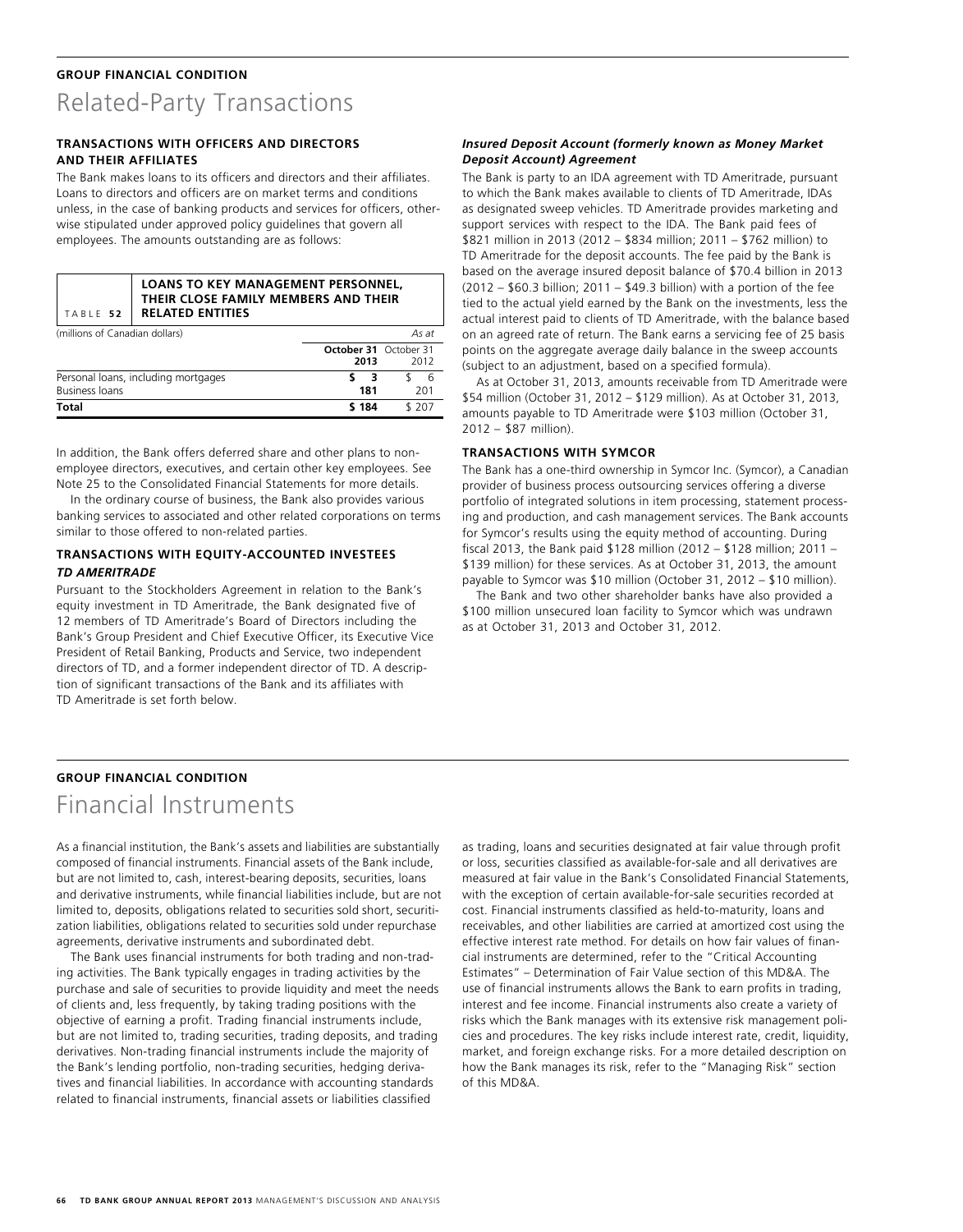# **RISK FACTORS AND MANAGEMENT**

# Risk Factors That May Affect Future Results

In addition to the risks described in the Managing Risk section, there are numerous other risk factors, many of which are beyond the Bank's control and the effects of which can be difficult to predict, that could cause our results to differ significantly from our plans, objectives and estimates. All forward-looking statements, including those in this MD&A, are, by their very nature, subject to inherent risks and uncertainties, general and specific, which may cause the Bank's actual results to differ materially from the expectations expressed in the forward-looking statements. Some of these factors are discussed below and others are noted in the "Caution Regarding Forward-Looking Statements" section of this MD&A.

# **TOP AND EMERGING RISKS THAT MAY AFFECT THE BANK AND FUTURE RESULTS**

TD considers it critical to regularly assess its operating environment and highlight top and emerging risks. These are risks with a potential to have a material effect on the Bank and where the attention of senior leaders is focused due to the potential magnitude or immediacy of their impact. Many of the risks are beyond the Bank's control and their effects, which can be difficult to predict, could cause our results to differ significantly from our plans, objectives and estimates or could impact the Bank's reputation or sustainability of its business model.

Risks are identified, discussed, and actioned by senior risk leaders and reported quarterly to the Risk Committee of the Board. Specific plans to mitigate top and emerging risks are prepared, monitored and adjusted as required.

#### *General Business and Economic Conditions*

The Bank, and customers of the Bank operate in Canada, the U.S., and other countries. As a result, the Bank's earnings are significantly affected by the general business and economic conditions in these regions. These conditions include short-term and long-term interest rates, inflation, fluctuations in the debt and capital markets, real estate prices, employment levels, consumer spending and debt levels, business investment, government spending, exchange rates, sovereign debt risks, the strength of the economy, threats of terrorism, civil unrest, the effects of public health emergencies, the effects of disruptions to public infrastructure, natural disasters and the level of business conducted in a specific region. For example, in an economic downturn, corporate earnings, business investment and consumer spending, the demand for the Bank's loan and other products could be adversely affected and the provision for credit losses could result in lower earnings. By conducting regular stress tests on its portfolios, the Bank is better able to understand the likely impact of many of these negative scenarios and better manage the risks.

#### *Technology and Information Security Risk*

Technology and information security risks for large financial institutions like the Bank have increased in recent years. This is due, in part, to the proliferation, sophistication and constant evolution of new technologies and attack methodologies used by socio-political, nation state, organized criminals, hackers and other external parties. The increased risks are also a factor of our size and scale of operations, our geographic footprint and our use of innovative technologies such as our continued development of mobile and internet banking. Our technologies, systems and networks, and those of our customers and the third parties providing services to us, may be subject to attacks, breaches or other compromises. These may include cyber attacks, computer viruses, malicious software, phishing attacks or information

security breaches. Such incidents could result in, among other things, financial loss, a loss of customer or business opportunities, disruption to operations, misappropriation or unauthorized release of confidential or personal information, litigation, regulatory penalties or intervention, remediation or restoration cost, and reputational damage. The Bank actively monitors, manages and continues to enhance the ability to mitigate these technology and information security risks through enterprise-wide programs, industry best practices, and robust threat and vulnerability assessments and responses.

#### *Evolution of Fraud*

The Bank is routinely exposed to various types of fraud. The sophistication, complexity and materiality of these crimes is evolving quickly. In deciding whether to extend credit or enter into other transactions with customers or counterparties, the Bank may rely on information furnished by or on behalf of such other parties including financial statements and financial information. The Bank may also rely on the representations of customers and counterparties as to the accuracy and completeness of such information. In addition to the risk of material loss that could result in the event of a financial crime, client and market confidence in the Bank could be potentially impacted. TD has invested in a coordinated approach to strengthen the Bank's fraud defenses and build upon existing practices in Canada and the U.S. The Bank continues to introduce new capabilities and defenses that will help achieve an enhanced position to combat more complex fraud against the Bank.

#### *Business Infrastructure and Third Party Service Providers*

Third parties provide key services and components for the Bank's business infrastructure and operations. These include data communications, network access, payment processing, and financial instrument settlements. Given the high volume of transactions the Bank processes on a daily basis, it is reliant on such third party provided services as well as its own information technology systems to successfully deliver its products and services. The Bank's information technology, internet, network access or other systems and services could be subject to failures or disruptions as a result of natural disasters or phenomena, power or telecommunications disruptions, acts of terrorism or war, physical or electronic break-ins, or similar events or disruptions. In addition, each of the institutions providing these services or infrastructure components may be exposed to certain risks which could also result in the failures or disruptions described above, and in turn adversely affect the Bank's operations. Such failure of or disruption to one of TD's major service providers could result in temporary operational and liquidity concerns. They could also adversely affect the Bank's ability to deliver products and services to customers, damage the Bank's reputation, and otherwise adversely affect the Bank's ability to conduct business. The Bank has policies and procedures in place governing third party relationships, including the systematic review of significant third parties at the inception of a relationship as well as subsequent periodic assessments. The Bank also manages service provider and infrastructure disruptions risks through a robust business continuity management (BCM) plan, its technology risk management program and other contingency and resiliency plans.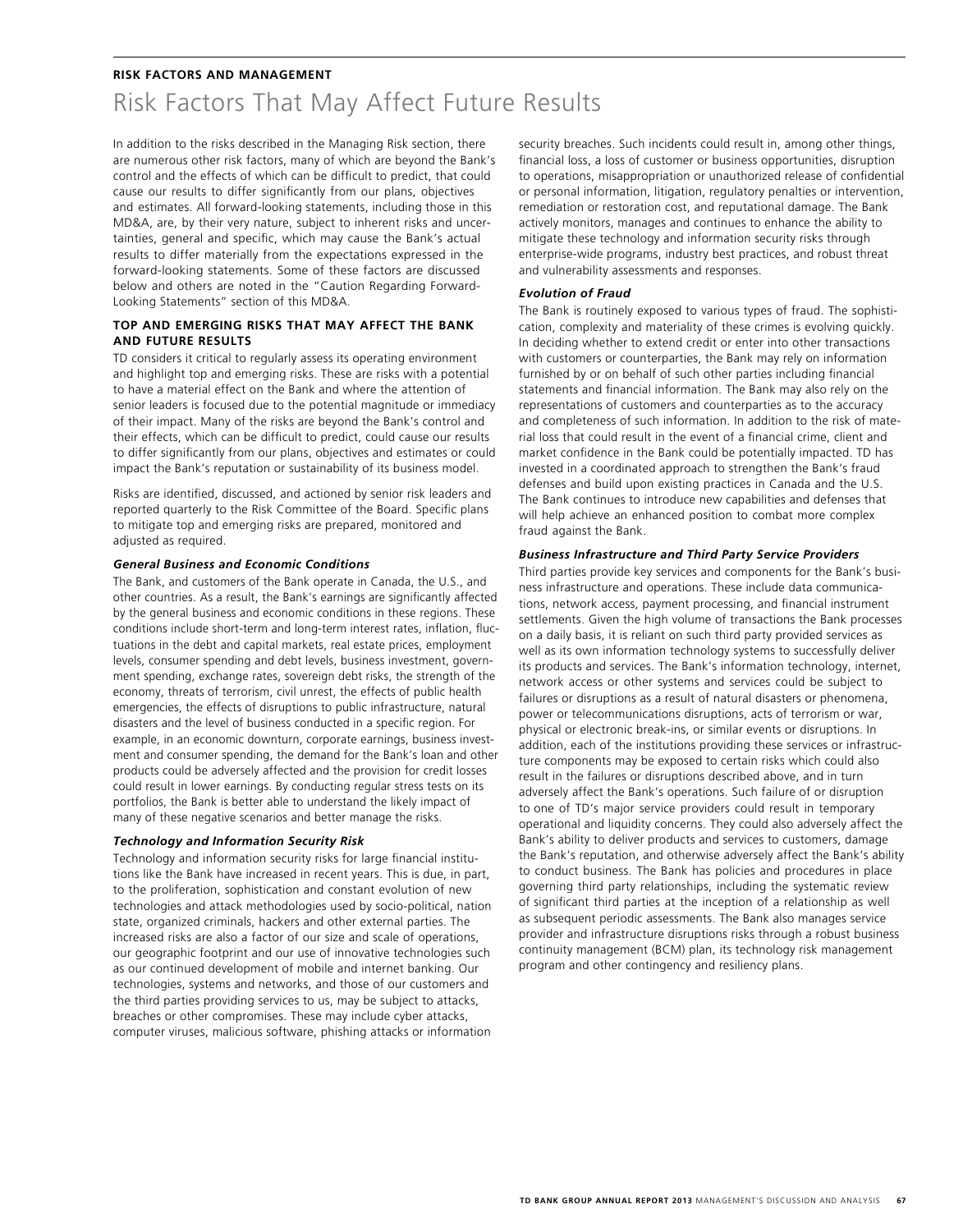#### *Introduction of New and Changes to Current Laws and Regulations*

The introduction of new, and changes to current laws and regulations, as well as the fiscal, economic and monetary policies of various regulatory agencies in Canada and the U.S. and other countries internationally, and changes in their interpretation or implementation, could adversely affect the Bank's operations and profitability. Such adverse effects may result from new or modified laws, regulations or policies, and heightened expectations, limiting the products or services the Bank can provide, impacting pricing or delivery and increasing the ability of competitors to compete with its products and services (including, in jurisdictions outside Canada, the favouring of certain domestic institutions). In particular, the most recent financial crisis resulted in, and could further result in, unprecedented and considerable change to laws and regulations applicable to financial institutions and the financial industry. The Bank's failure to comply with applicable laws and regulations could result in sanctions and financial penalties that could adversely impact its earnings and its operations and damage its reputation.

#### *Dodd-Frank Wall Street Reform and Consumer Protection Act*

The Dodd-Frank Wall Street Reform and Consumer Protection Act (the Dodd-Frank Act), was signed into law on July 21, 2010. It is a United States federal law which creates significant structural reforms to the financial services industry. The Dodd-Frank Act ultimately affects every financial institution operating in the U.S., including the Bank, and due to certain extraterritorial aspects of the Dodd-Frank Act, impacts the Bank's operations outside the U.S., including in Canada. The Dodd-Frank Act mandates statutory changes and instructs U.S. federal banking and other regulatory agencies to conduct rule-making. Pursuant to certain currently proposed rules, including the Volcker Rule, certain of the Bank's businesses could be negatively affected when the rules are finalized. These effects under the Volcker Rule could include increased costs associated with operational and market compliance and reduced revenues. Other effects of the Volcker Rule may include loss of exemptions for foreign registered funds and reduced competitive advantage vis-a-vis non-bank affiliated funds which would not be subject to similar rules under the Dodd-Frank Act.

The Durbin Amendment contained in the Dodd-Frank Act authorizes the Federal Reserve Board to issue regulations that set interchange fees which are "reasonable and proportional" to the costs of processing such transactions. In June 2011, the FRB issued final rules limiting debit card interchange fees with a required implementation date of October 1, 2011 and capped the fee at US21 cents per transaction plus small amounts to cover fraud related expenses. On July 31, 2013, the U.S. District Court for the District of Columbia ruled, among other things, that the approach used by the FRB in setting the maximum allowable interchange fee impermissibly included costs that were specifically excluded by the Durbin Amendment. The decision has since been stayed pending the outcome of its appeal and the current provisions of the Durbin Amendment remain in place. Oral arguments have been scheduled to be heard by the court in January 2014.

Where possible, the Bank has developed conformance plans, but due to the size, scope, complexity of implementation and the lack of regulatory certainty in a number of key sections of the Dodd-Frank Act, the overall impact to the Bank and its businesses, including to their financial performance and operations, currently remains unclear and will not be known until the implementing regulations are fully released and finalized. The Bank continues to closely monitor and analyze the potential impact associated with the Dodd-Frank Act.

#### *FATCA*

The Foreign Account Tax Compliance Act (FATCA) is U.S. tax legislation which requires all non-US financial institutions to identify US taxpayer-owned accounts and report information about those clients to the Internal Revenue Service. Virtually all TD businesses and their customers will be impacted from an operational perspective. Changes to policies and procedures may be required which may impact how we conduct business in certain segments and negatively impact our cost of doing business. The government of Canada is currently negotiating an intergovernmental agreement (IGA) with the government of the United States respecting the implementation of FATCA in Canada. Due to the current uncertainty regarding this agreement and the ultimate timing and form of FATCA implementation, the overall impact to the Bank remains unclear. The Bank has project teams in place and is in the process of implementing compliance plans based on the U.S. FATCA regulations published in 2013 as well as existing expectations of the content of a U.S.-Canada IGA.

#### *Basel III*

The Basel III Liquidity standards require banks to meet the Liquidity Coverage Ratio (LCR) starting in January 2015 and the Net Stable Funding Ratio (NSFR) starting in January 2018. The Bank has been managing its liquidity risk under a prudent framework and expects to make modest adjustments in order to be compliant with the LCR requirements in 2015. Additional costs may be incurred to achieve compliance with the liquidity reforms, which has the potential to affect the Bank's funding costs. The Bank continues to monitor the development of liquidity requirements from the national regulators globally and ensures that its liquidity management and monitoring practices evolve with the changing regulatory landscape. In addition, the Basel III Leverage Ratio is a non-risk based ratio that acts as a supplementary measure to the risk-based capital requirements, with the objective of constraining the build-up of excess leverage in the banking sector. The Leverage Ratio requirement is effective January 2018, with the public disclosure beginning January 2015. Any final adjustments to the definition and calibration of the ratio requirement will be completed by 2017. The Bank continues to monitor and manage its capital and asset levels to ensure compliance.

# *Principles for Effective Risk Data Aggregation*

In January 2013, the Basel Committee on Banking Supervision (BCBS) finalized their 'Principles for Effective Risk Data Aggregation and Reporting'. The principles provide guidelines for areas such as: governance of risk data, architecture and infrastructure, accuracy, completeness, timeliness, and adaptability of reporting. As a result, the bank faces increased complexity with respect to operational compliance and may incur increased compliance and operating costs. The Bank has assessed itself against each of the principles at enterprise and risk specific levels. Programs are in place to manage the enhancement of Risk Data Aggregation.

#### *Legal Proceedings*

The Bank or its subsidiaries are from time to time named as defendants or are otherwise involved in various class actions and other litigations or disputes with third parties, including regulatory enforcement proceedings, related to its businesses and operations. The Bank manages and mitigates the risks associated with these proceedings through a robust litigation management function. The Bank's material litigation and regulatory enforcement proceedings are disclosed in its Consolidated Financial Statements. There is no assurance that the volume of claims and the amount of damages and penalties claimed in litigation, arbitration and regulatory proceedings will not increase in the future. Actions currently pending against the Bank may result in judgments, settlements, fines, penalties, disgorgements, injunctions, business improvement orders or other results adverse to the Bank, which could materially adversely affect the Bank's business, financial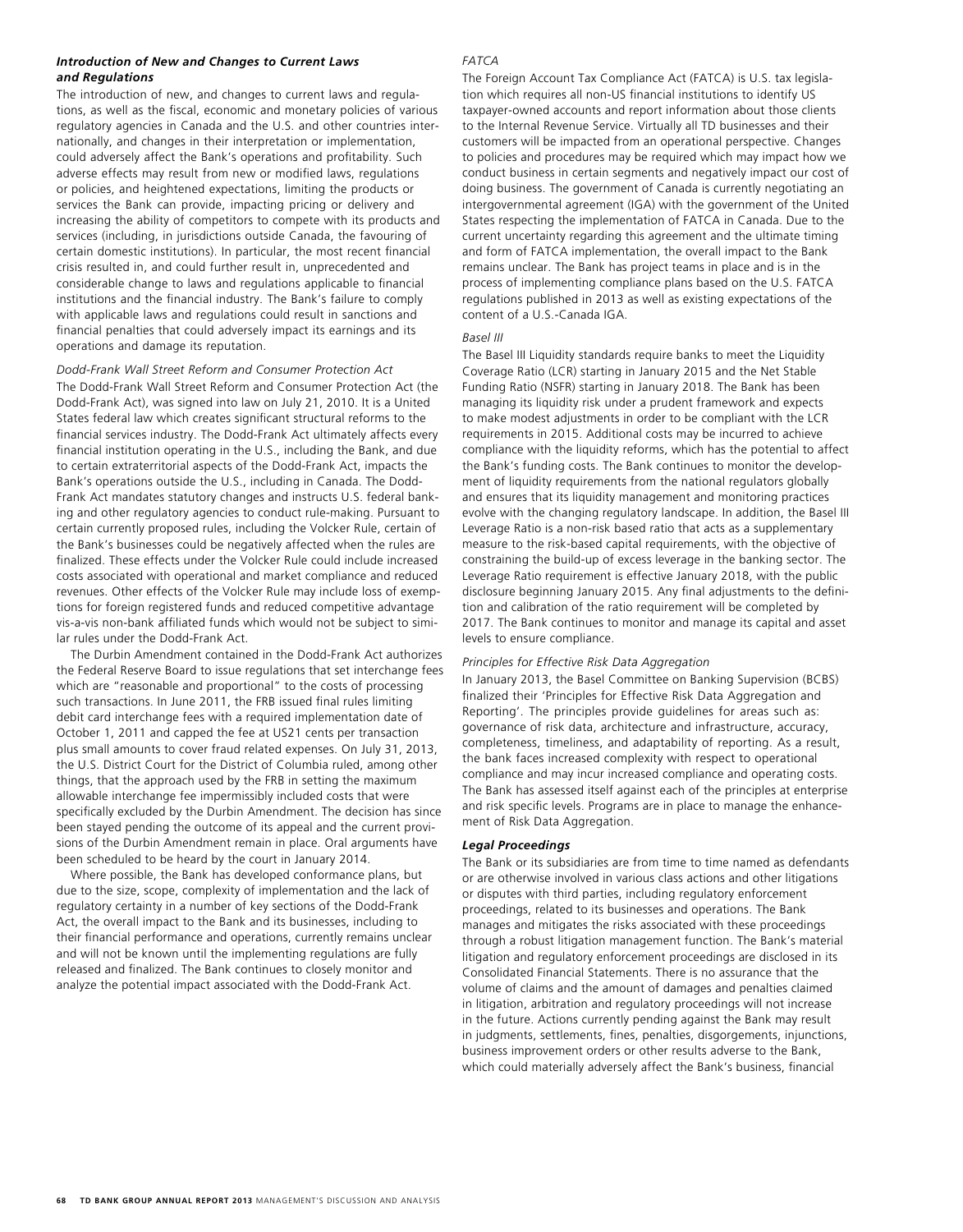condition, results of operations, cash flows and capital; require material changes in the Bank's operations; or cause serious reputational harm to the Bank. Moreover, some claims asserted against the Bank may be highly complex, and include novel or untested legal theories. The outcome of such proceedings may be difficult to predict or estimate until late in the proceedings, which may last several years. In addition, settlement or other resolution of certain types of matters are subject to external approval, which may or may not be granted. Although the Bank establishes accruals for these matters according to accounting requirements, the amount of loss ultimately incurred in relation to those matters may substantially differ from the amounts accrued. As a participant in the financial services industry, the Bank will likely continue to experience the possibility of significant litigation and regulatory enforcement proceedings related to its businesses and operations. For additional information relating to the Bank's material legal proceedings see Note 29 to the Consolidated Financial Statements.

### **OTHER RISK FACTORS THAT MAY AFFECT FUTURE RESULTS** *Adequacy of the Bank's Risk Management Framework*

The Bank's risk management framework is made up of various processes and strategies for managing risk exposure and includes an Enterprise Risk Appetite Framework. Types of risk to which the Bank is subject include credit, market (including equity, commodity, foreign exchange, and interest rate), liquidity, operational (including technology), reputational, insurance, strategic, legal and regulatory compliance, and capital adequacy risks. While there can be no assurance that the Bank's framework to manage risk, including such framework's underlying assumptions and models, will be effective under all conditions and circumstances, the Bank has established governance processes for the Senior Executive Team (SET) and the Risk Committee of the Board to review and update the framework annually.

#### *Acquisitions and Strategic Plans*

The Bank regularly explores opportunities to acquire other companies, or parts of their businesses directly or indirectly through the acquisition strategies of its subsidiaries. There is no assurance that the Bank will achieve its financial or strategic objectives, including anticipated cost savings, or revenue synergies following acquisitions and integration efforts. The Bank's, or a subsidiary's, ability to successfully complete an acquisition is often subject to regulatory and other approvals, and the Bank cannot be certain when or if, or on what terms and conditions, any required approvals will be granted. The Bank's financial performance is also influenced by its ability to execute strategic plans developed by management. If these strategic plans do not meet with success or there is a change in strategic plans, there would be an impact on the Bank's financial performance and the Bank's earnings could grow more slowly or decline. The Bank undertakes thorough due diligence before completing an acquisition and closely monitors integration activities and performance post acquisition.

#### *Ability to Attract, Develop and Retain Key Executives*

The Bank's future performance depends to a large extent on the availability of qualified people and the Bank's ability to attract, develop and retain key executives. There is intense competition for the best people in the financial services sector. Although it is the goal of the Bank's management resource policies and practices to attract, develop, and retain key executives employed by the Bank or an entity acquired by the Bank, there is no assurance that the Bank will be able to do so. The Bank undergoes an annual human resource planning process that facilitates the assessment of internal leadership capabilities and potential talent needs. The Bank actively invests in the development of employees in order to better meet future talent requirements.

#### *Changes to Our Credit Ratings*

There can be no assurance that the Bank's credit ratings and rating outlooks from rating agencies such as Moody's Investors Service, S&P, or DBRS will not be lowered or that these ratings agencies will not issue adverse commentaries about the Bank. Such changes could potentially result in higher financing costs and reduce access to capital markets. A lowering of credit ratings may also affect the Bank's ability to enter into normal course derivative or hedging transactions and impact the costs associated with such transactions. The Bank maintains regular contact with each of the listed rating agencies.

#### *Currency and Interest Rates*

Currency and interest rate movements in Canada, the U.S., and other jurisdictions in which the Bank does business impact the Bank's financial position (as a result of foreign currency translation adjustments) and its future earnings. For example, if the value of the Canadian dollar rises against the U.S. dollar, the Bank's investments and earnings in the U.S. may be negatively affected, and vice versa. Changes in the value of the Canadian dollar relative to the U.S. dollar may also affect the earnings of the Bank's small business, commercial, and corporate clients in Canada. A change in the level of interest rates, or a prolonged low interest rate environment, affects the interest spread between the Bank's deposits and loans and as a result impacts the Bank's net interest income. The Bank manages non-trading currency and interest rate risk exposures in accordance with policies established by the Risk Committee of the Board through its Asset Liability Management framework, which is further discussed in the Managing Risk section of this document.

#### *Accounting Policies and Methods Used by the Bank*

The accounting policies and methods the Bank utilizes determine how the Bank reports its financial condition and results of operations, and they may require management to make estimates or rely on assumptions about matters that are inherently uncertain. Such estimates and assumptions may require revisions, and these changes may materially adversely affect the Bank's results of operations and financial condition. Significant accounting policies are described in Note 2 to our Consolidated Financial Statements. The Bank monitors accounting developments; it also identifies and implements new accounting standards, interpretations and guidance issued by accounting standard setters and regulatory bodies, as appropriate.

#### *Level of Competition*

The Bank currently operates in a highly competitive industry and its performance is impacted by the level of competition. Customer retention and attraction of new customers can be influenced by many factors, such as the factors, pricing and distribution of products or services. Deterioration in these factors or a loss of market share could adversely affect the Bank's earnings. The Bank operates in a global environment and laws and regulations that apply to it may not universally apply to competitors in various jurisdictions creating an uneven playing field that may favour certain domestic institutions. In addition, other types of financial institutions, such as insurance companies, as well as non-financial institutions are increasingly offering products and services traditionally offered by banks and through other distribution methods including internet and mobile banking. This type of competition could adversely impact the Bank's earnings by reducing fee revenue and net interest income. Each of the business segments of the Bank monitors the competitive environment including reviewing and amending customer acquisition and management strategies as appropriate. The Bank has been investing in enhanced capabilities for our customers to transact across all of our channels seamlessly, with a particular emphasis on mobile banking capabilities for anytime, anywhere convenience.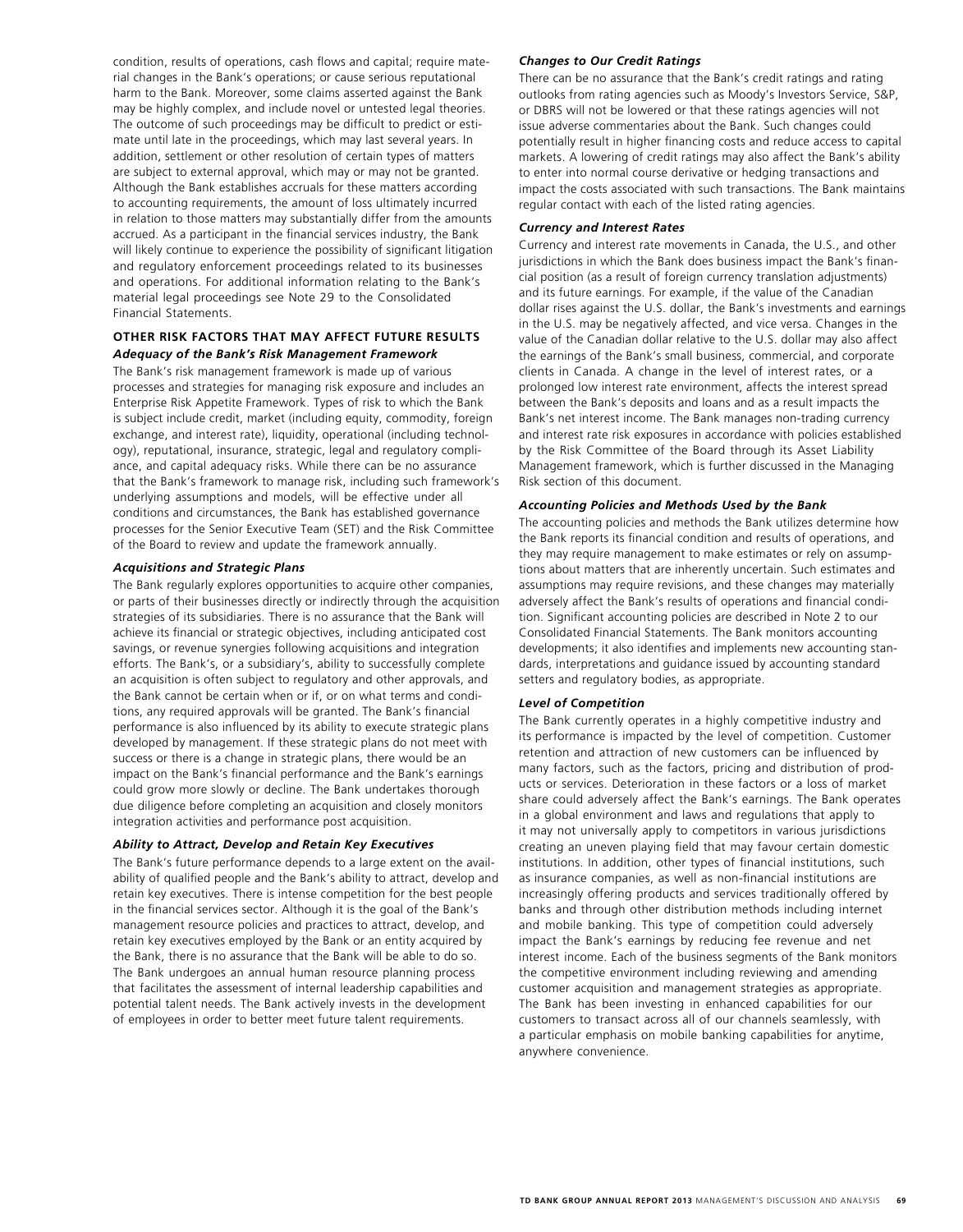# **RISK FACTORS AND MANAGEMENT**

# Managing Risk

# **EXECUTIVE SUMMARY**

Growing profitability in financial services involves selectively taking and managing risks within TD's risk appetite. Our goal is to earn a stable and sustainable rate of return for every dollar of risk we take, while putting significant emphasis on investing in our businesses to ensure we can meet our future growth objectives.

TD's Enterprise Risk Framework (ERF) reinforces TD's risk culture, which emphasizes transparency and accountability, and provides stakeholders with a common understanding of how we manage risk. The ERF addresses: 1) the nature of the risks to TD's business strategy and operations, 2) how TD defines the types of risk it is exposed to, 3) risk management governance and organization, and 4) how TD manages risk through processes that identify, measure, assess, control and

monitor risk. TD's risk management resources and processes are designed to both challenge and enable all our businesses to understand the risks they face and to manage them within TD's risk appetite.

#### **RISKS INVOLVED IN OUR BUSINESSES**

TD's Risk Inventory describes the major risk categories and related subcategories to which our businesses and operations could be exposed. The Risk Inventory facilitates consistent risk identification and is the starting point in developing risk management strategies and processes. TD's major risk categories are: Strategic Risk, Credit Risk, Market Risk, Operational Risk, Insurance Risk, Liquidity Risk, Capital Adequacy Risk, Legal and Regulatory Compliance Risk and Reputational Risk.



#### **RISK APPETITE**

TD's Risk Appetite Statement is the primary means used to communicate how TD defines risk and determines the risks it is willing to take. TD takes into account its governing objectives, as well as TD's risk philosophy and capacity to bear risk in defining its risk appetite. TD's Risk Appetite Statement is summarized as follows:

We take risks required to build our business, but only if those risks: 1. Fit our business strategy, and can be understood and managed.

- 2. Do not expose the enterprise to any significant single loss events;
- we don't 'bet the Bank' on any single acquisition, business, or product. 3. Do not risk harming the TD brand.

In applying its risk appetite, TD considers both current conditions in which it operates and the impact that emerging risks will have on TD's strategy and risk profile. Adherence to enterprise risk appetite is managed and monitored across TD and is based on a broad collection of principles, policies, processes and tools, including risk appetite statements and related metrics for major risk categories and the business segments.

Risk Management is responsible for establishing practices and processes to formulate, report, monitor, and review the application of TD's risk appetite and related metrics. The function also monitors and evaluates the effectiveness of these practices and metrics. Key metrics are reported regularly to senior management, the Board and the Risk Committee of the Board (Risk Committee). Other metrics are tracked on an ongoing basis by management, and escalated to senior management and at the Board level, as required. TD measures management's performance against its risk appetite metrics; which is a key input into the compensation decision process.

#### **RISK CULTURE**

TD's risk culture is consistent with the Bank's Risk Appetite Statement, which embodies the tone at the top set by the Chief Executive Officer (CEO) and Senior Executive Team and informs our mission, vision, guiding principles and leadership profile. These governing objectives describe the behaviours that TD seeks to foster in building a risk culture where the only risks taken are those that can be understood and managed. The Risk Appetite Statement helps us to be informed risk takers and guides our decision making, allowing us to take appropriate risks. TD's risk culture encourages open communication and transparency on all aspects of the Risk Appetite Statement. Our employees are empowered to challenge and escalate when they believe we are operating outside of our risk appetite.

Risk culture is at the centre of the Bank's ERF, as its implementation is integral to establishing a risk and control environment that fosters risk behavior aligned with TD's risk appetite. The ERF provides a common understanding of how TD manages risk by addressing four components relating to 1) defining risk; 2) risk appetite, 3) risk governance, and 4) risk management processes. All of these components are integral to successful risk management.

TD's desired risk culture is reinforced by linking compensation to management's performance against the Bank's risk appetite. In addition, Risk Management's independence from the line of business provides objective oversight and challenge to promote and support the desired behaviours that drive TD's strong risk culture. Lastly, education and communication on TD's Risk Appetite Statement and the ERF take place across the organization through enterprise risk communication programs, employee orientation and training, and participation in internal risk management conferences. These activities further strengthen the risk culture by increasing awareness and knowledge of TD's expectations for risk taking.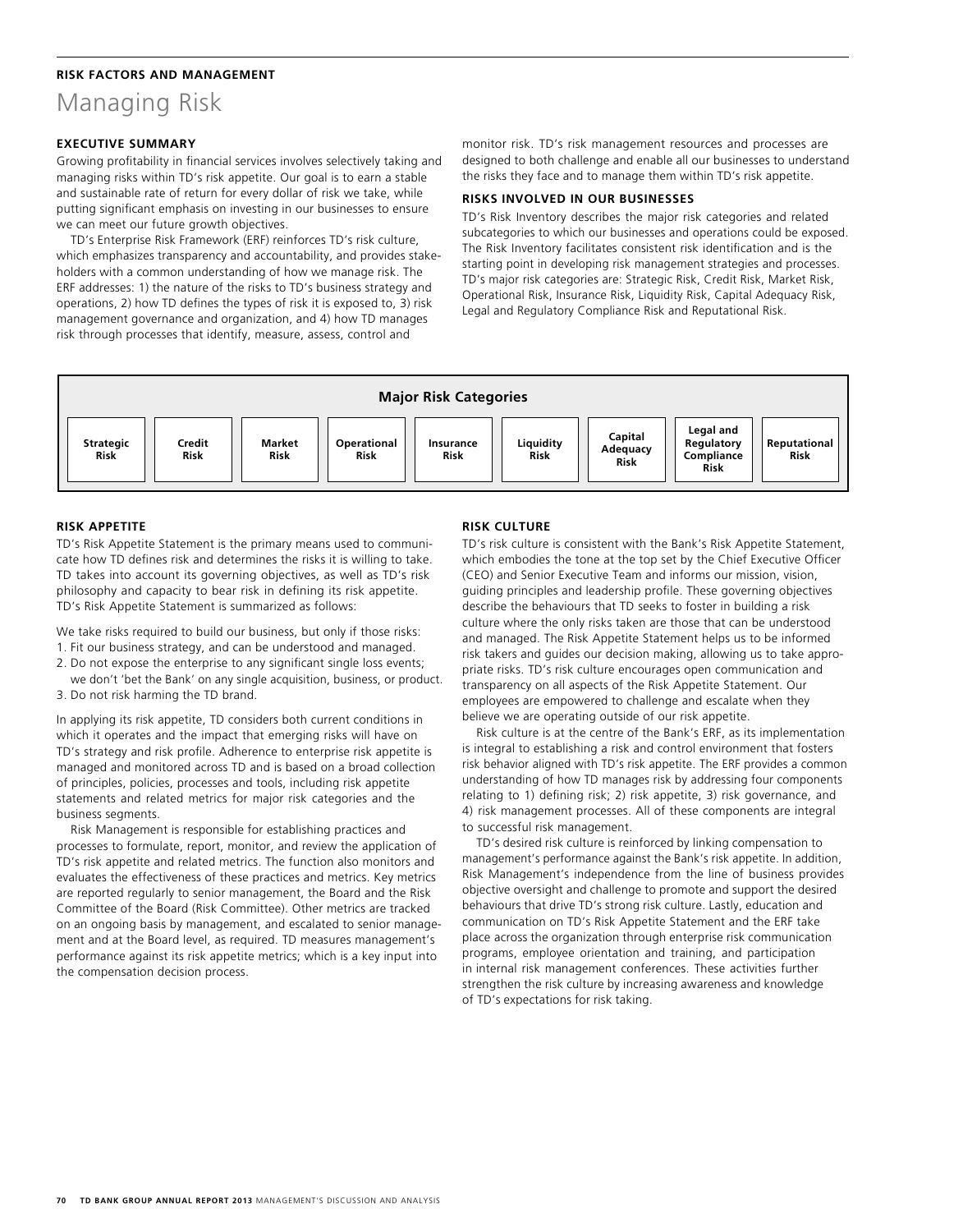#### **WHO MANAGES RISK**

Our risk governance structure emphasizes and balances strong central oversight and control of risk with clear accountability for, and ownership of, risk within each business unit. Under TD's approach to risk governance, the line of business owns the risk that it generates and is responsible for assessing the risk, as well as designing and implementing mitigating controls. The line of business also monitors and reports on the ongoing effectiveness of its controls to safeguard TD from exceeding its risk appetite.

TD's risk governance model includes a senior management committee structure designed to support transparent risk reporting and discussion with overall risk and control oversight provided by the Board and its committees (primarily the Audit and Risk Committees).

The CEO and SET determine TD's long-term direction within the Bank's risk appetite and apply it to the businesses. Risk Management, headed by the Group Head and Chief Risk Officer (CRO), sets enterprise risk strategy and policy and provides independent oversight to support a comprehensive and proactive risk management approach for TD. The CRO, who is also a member of the SET, has direct access to the Risk Committee. TD also employs a "three lines of defence" model to describe the role of business segments (first line), governance, risk and oversight functions, such as Risk Management, Anti-Money Laundering (AML) and Compliance functions (second line), and Internal Audit (third line) in managing risk across TD. The following section provides an overview of the key roles and responsibilities involved in risk management and are depicted in the diagram below.



#### *The Board*

The Board oversees TD's strategic direction and the implementation of an effective risk management culture and internal control framework across the enterprise. It accomplishes its risk management mandate both directly and through its committees, including the Risk Committee of the Board and the Audit Committee. On an annual basis, the Board reviews and approves TD's Risk Appetite Statement and related metrics to ensure ongoing relevance and alignment with TD's strategy.

#### *The Risk Committee*

The Risk Committee is responsible for reviewing and challenging TD's Risk Appetite Statement prior to recommending for approval by the Board annually. The Risk Committee oversees the management of TD's risk profile and performance against its risk appetite. In support of this oversight, the Committee reviews, challenges, and approves enterprise risk management policies that support compliance with TD's risk appetite, and monitors the management of risks and risk trends.

#### *The Audit Committee*

The Audit Committee, in addition to overseeing financial reporting, assesses the adequacy and effectiveness of internal controls, including controls over relevant enterprise risk management processes and the activities of the Bank's Global AML and Compliance groups.

#### *Chief Executive Officer and Senior Executive Team*

The CEO and the SET develop TD's long-term strategic plan and direction and also develop and recommend for Board approval TD's risk appetite. The SET manage enterprise risk in accordance with TD's risk appetite and consider the impact of emerging risks on TD's strategy and risk profile. This accountability includes identifying and reporting significant risks to the Risk Committee.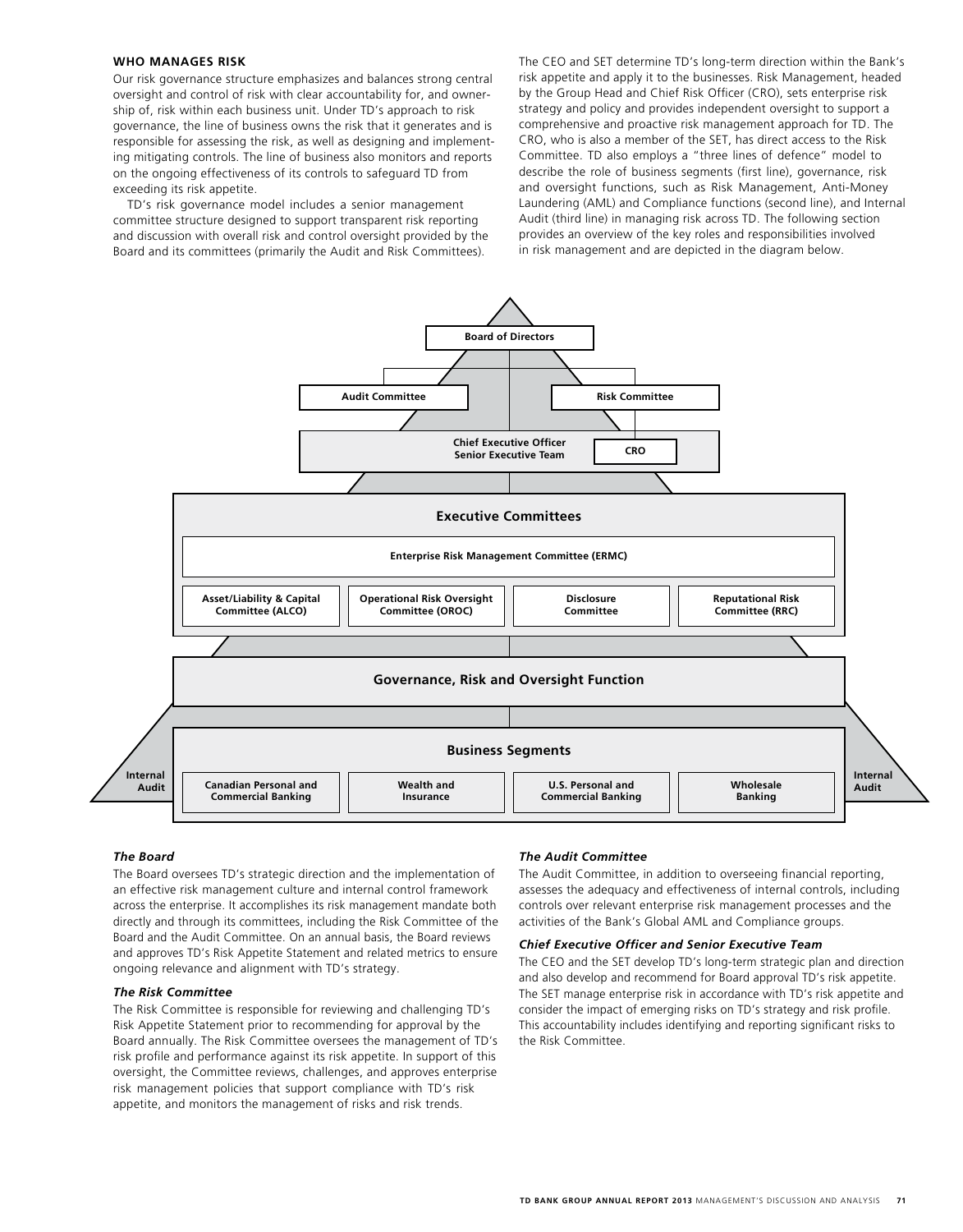#### *Executive Committees*

The CEO, in consultation with the CRO, designates TD's Executive Committees, which are chaired by SET members. The committees meet regularly to oversee governance, risk, and oversight activities and to review and monitor risk strategies and related risk activities and practices.

The ERMC, chaired by the CEO, oversees the management of major enterprise governance, risk and control activities at TD and promotes an integrated and effective risk culture. The following Executive Committees have been established to manage specific major risks based on the nature of the risk and related business activity:

- ALCO chaired by the Group Head, Insurance, Credit Cards, and Enterprise Strategy, oversees directly and through its standing subcommittees the Risk Capital Committee, Global Liquidity Forum and Enterprise Investment Committee, the management of TD's non-trading market risk and each of its consolidated liquidity, funding, investments, and capital positions.
- OROC chaired by the CRO, oversees the strategic assessment of TD's governance, control and operational risk structure.
- Disclosure Committee chaired by the Group Head, Finance, Sourcing, Corporate Communications and Chief Financial Officer, ensures that appropriate controls and procedures are in place and operating to permit timely, accurate, balanced and compliant disclosure to regulators, shareholders and the market.
- RRC chaired by the CRO, oversees that corporate or business initiatives with significant reputational risk profiles have received adequate review for reputational risk implications prior to implementation as well as matters escalated to the RRC under the enterprise Reputational Risk policy.

#### *Risk Management*

The Risk Management function, headed by the CRO, provides independent oversight of enterprise risk management, risk governance and control, and is responsible for establishing risk management strategy, policies and practices. Risk Management's primary objective is to support a comprehensive and proactive approach to risk management that promotes a strong risk management culture. Risk Management works with the business segments and other corporate oversight groups to establish policies, standards, and limits that align with TD's risk appetite, and monitors and reports on existing and emerging risks and compliance with TD's risk appetite. There is an established framework in place for the identification and assessment of top and emerging risks and there are clear procedures for when and how risk events and issues are brought to the attention of senior management and the Risk Committee.

#### *Business Segments*

Each business segment has a dedicated risk management function that reports directly to a senior risk executive who in turn reports to the CRO. This structure supports an appropriate level of central oversight while emphasizing ownership and accountability for risk within the business segment. Business management is responsible for recommending the business-level risk appetite and metrics, which are reviewed and challenged as necessary by Risk Management and endorsed by the ERMC and approved by the CEO, to align with TD's risk appetite and manage risk within approved risk limits as set out in TD policies.

#### *Internal Audit*

TD's internal audit function provides independent assurance to the Board of the effectiveness of risk management, control and governance processes employed to ensure compliance with TD's risk appetite. Internal Audit reports on its evaluation to management and the Board.

#### *Compliance*

The mandate of TD's Compliance Department is to manage compliance risk across TD to align with the policies established and approved by the Audit and Risk Committees. The Compliance Department is responsible for establishing risk-based programs and standards to proactively manage known and emerging compliance risk across TD by providing independent oversight and delivering operational control processes to comply with the applicable legislation and regulatory requirements.

#### *Anti-Money Laundering*

The Global AML group establishes a risk-based program and standards to proactively manage known and emerging AML compliance risk across the Bank. The AML group provides independent oversight and delivers operational control processes to comply with the applicable legislation and regulatory requirements. The line of business owns AML Risk and is responsible for assessing the risk, as well as designing and implementing mitigating controls.

#### *Treasury and Balance Sheet Management*

The Treasury and Balance Sheet Management (TBSM) group manages, directs and reports on TD's capital and investment positions, interest rate risk, and liquidity and funding risk and the market risks of TD's non-trading bank activities. The Risk Management function oversees TBSM's capital and investment activities.

#### *Three Lines of Defence*

In order to further the understanding of responsibilities for risk management, TD employs a "three lines of defence" model that describes the role of the businesses, governance, risk and oversight groups, and Internal Audit in managing risk across TD. The chart below describes the respective accountabilities of each line of defence at TD.

| THREE LINES OF DEFENCE      |                                                                                                                                                                                                                                                                                                                                                                                                                                                                                           |
|-----------------------------|-------------------------------------------------------------------------------------------------------------------------------------------------------------------------------------------------------------------------------------------------------------------------------------------------------------------------------------------------------------------------------------------------------------------------------------------------------------------------------------------|
| <b>First Line</b>           | <b>Business Segment Accountabilities</b>                                                                                                                                                                                                                                                                                                                                                                                                                                                  |
| Identify and Control        | Manages and identifies risk in day-to-day activities owned by the line of business.<br>Ensures activities are within TD's risk appetite and risk management policies.<br>Designs, implements and maintains effective internal controls within the line of business.<br>Implements risk based approval processes for all new products, activities, processes and systems.<br>Delivers training, tools and advice to support its accountabilities.<br>Monitors and reports on risk profile. |
| <b>Second Line</b>          | <b>Governance, Risk &amp; Oversight Functions Accountabilities</b>                                                                                                                                                                                                                                                                                                                                                                                                                        |
| Set Standards and Challenge | Establishes enterprise governance, risk and control strategies and practices.<br>Provides oversight and independent challenge to the first line through review, inquiry and discussion.<br>Develops and communicates governance, risk and control policies.<br>Provides training, tools and advice to support the first line of defence in carrying out its accountabilities.<br>Monitors and reports on compliance with risk appetite and policies.                                      |
| <b>Third Line</b>           | Internal Audit Accountabilities                                                                                                                                                                                                                                                                                                                                                                                                                                                           |
| Independent Assurance       | • Verifies independently that TD's ERF is operating effectively.<br>• Validates the effectiveness of the first and second lines of defence in fulfilling their mandates<br>and managing risk.                                                                                                                                                                                                                                                                                             |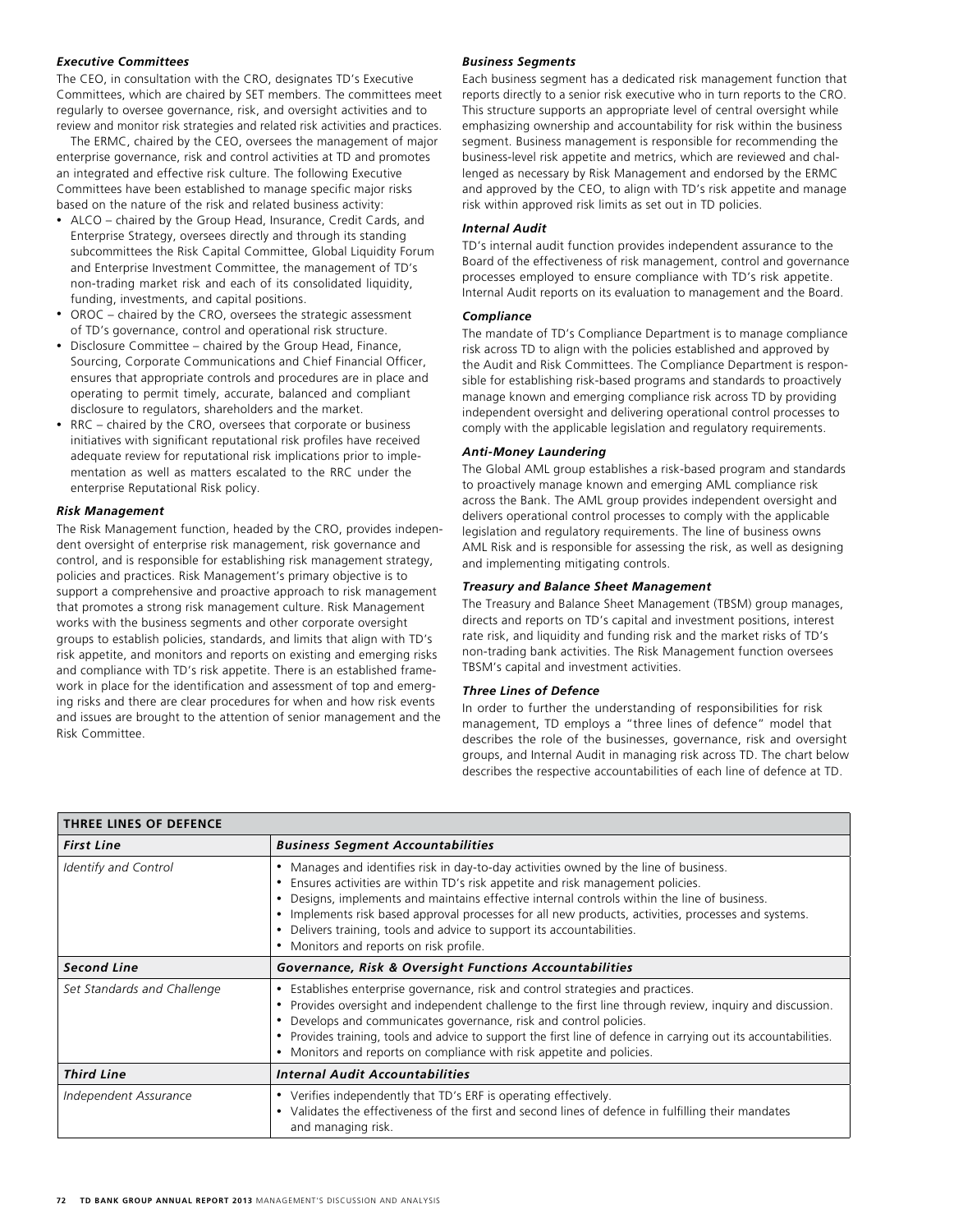In support of a strong risk culture, TD applies the following principles to how it manages risks:

- **Enterprise-wide in Scope** Risk Management will span all areas of TD, including third-party alliances and joint venture undertakings, and all boundaries, both geographic and regulatory.
- **Transparent and Effective Communication** Matters relating to risk will be communicated and escalated in a timely, accurate, and forthright manner.
- **Enhanced Accountability** Risks will be explicitly owned, understood, and actively managed by business management and all employees, individually and collectively.
- **Independent Oversight** Risk policies, monitoring, and reporting will be established independently and objectively.
- **Integrated Risk and Control Culture** Risk management disciplines will be integrated into TD's daily routines, decision-making, and strategy.
- **Strategic Balance** Risk will be managed to an acceptable level of exposure, recognizing the need to protect and grow shareholder value.

#### **APPROACH TO RISK MANAGEMENT PROCESSES**

TD's approach to the risk management process is comprised of four basic components: identification and assessment, measurement, control, and monitoring and reporting.

#### *Risk Identification and Assessment*

Risk identification and assessment is focused on recognizing and understanding existing risks, risks that may arise from new or evolving business initiatives and emerging risks from the changing environment. TD's objective is to establish and maintain integrated risk identification and assessment processes that enhance the understanding of risk interdependencies, consider how risk types intersect, and support the identification of emerging risk. To that end, TD's Enterprise-Wide Stress Testing (EWST) program enables senior management, the Board, and its committees, to identify and assess enterprise-wide risks and understand potential vulnerabilities for the Bank.

#### *Risk Measurement*

The ability to quantify risks is a key component of TD's risk management process. TD's risk measurement process aligns with regulatory requirements such as capital adequacy, leverage ratios, liquidity measures, stress testing and maximum credit exposure guidelines established by its regulators. Additionally, TD has a process in place to quantify risks to provide accurate and timely measurements of the risks it assumes.

In quantifying risk, TD uses various risk measurement methodologies, including Value-at-Risk (VaR) analysis, scenario analysis, stress testing, and limits. Other examples of risk measurements include credit exposures, provision for credit losses, peer comparisons, trending analysis, liquidity coverage, and capital adequacy metrics. TD also requires significant business segments and corporate oversight functions to assess their own key risks and internal controls annually through a structured strategic Risk and Control Self-Assessment (RCSA) program and an ongoing process RCSA program. Internal and external risk events are monitored to assess whether TD's internal controls are effective. This allows TD to identify, escalate, and monitor significant risk issues as needed.

#### *Risk Control*

TD's risk control processes are established and communicated through Risk Committee and Management approved policies, and associated management approved procedures, control limits and delegated authorities which reflect TD's risk appetite and risk tolerances.

TD's approach to risk control also includes risk and capital assessments to appropriately capture key risks in TD's measurement and management of capital adequacy. This involves the review, challenge, and endorsement by senior management committees of the Internal Capital Adequacy Assessment Process (ICAAP) and related economic capital practices. At TD, performance is measured based on the allocation of risk-based capital to businesses and the cost charged against that capital.

#### *Risk Monitoring and Reporting*

TD monitors and reports on risk levels on a regular basis against TD's risk appetite and reports on risk monitoring activities to senior management, the Board and its Committees, and appropriate executive and management committees. The ERMC, the Risk Committee, and the Board also receive annual and periodic reporting on enterprise-wide stress testing and an annual update on TD's ICAAP. Complementing regular risk monitoring and reporting, ad hoc risk reporting is provided to senior management, the Risk Committee, and the Board as appropriate for new and emerging risk or any significant changes to the Bank's risk profile.

#### *Enterprise-Wide Stress Testing*

Enterprise-wide stress testing at TD is part of the long-term strategic, financial, and capital planning exercise that helps validate the risk appetite. TD's EWST program involves the development, application, and assessment of severe but plausible stress scenarios on earnings, capital, and liquidity. It enables management to identify and articulate enterprise-wide risks and understand potential vulnerabilities that are relevant to TD's risk profile. Stress testing engages senior management in each business segment, Finance, TBSM, Economics, and Risk Management.

As part of its 2013 program, TD evaluated two internally generated macroeconomic stress scenarios covering a range of severities and duration (details described below). The scenarios were constructed to cover a wide variety of risk factors meaningful to TD's risk profile and covering both the North American and global economies. Stressed macroeconomic variables such as unemployment, GDP, resale home prices, and interest rates were forecasted over the stress horizon which drives the assessment of impacts. In both scenarios evaluated in the 2013 program, TD's businesses performed within acceptable levels and the Bank remained adequately capitalized with management actions. Results of the scenarios are reviewed by senior executives, incorporated in TD's planning process and presented to the Risk Committee and the Board.

Separate from the EWST program, the Bank also employs reverse stress testing as part of a comprehensive Crisis Management Recovery Planning program to assess potential mitigating actions and contingency planning strategies. The scenario contemplates significantly stressful events that would result in the Bank reaching the point of non-viability in order to consider meaningful remedial actions for replenishing the Bank's capital and liquidity position.

| <b>ENTERPRISE-WIDE STRESS SCENARIOS</b>                                                                                                                                                                                                                                                                                                                                                                                                                    |                                                                                                                                                                                                                                                                                                                                            |  |  |  |  |  |  |
|------------------------------------------------------------------------------------------------------------------------------------------------------------------------------------------------------------------------------------------------------------------------------------------------------------------------------------------------------------------------------------------------------------------------------------------------------------|--------------------------------------------------------------------------------------------------------------------------------------------------------------------------------------------------------------------------------------------------------------------------------------------------------------------------------------------|--|--|--|--|--|--|
| <b>Extreme Scenario</b>                                                                                                                                                                                                                                                                                                                                                                                                                                    | Severe Scenario                                                                                                                                                                                                                                                                                                                            |  |  |  |  |  |  |
| • The scenario emanates from a European banking crisis resulting in a<br>run on deposits and implementation of capital control in select<br>European countries. Wholesale funding markets around the world<br>experience massive disruptions, as confidence in the banking system<br>rapidly deteriorates.<br>External shocks to the Canadian economy would be consequential for<br>the household sector as home prices pull back from the current levels. | The severe scenario is modeled from historical recessions that have<br>taken place in the United States and Canada. The recessions extend<br>four consecutive quarters followed by a modest recovery.<br>Deterioration in key macroeconomic variables such as home prices<br>and unemployment align with historically observed recessions. |  |  |  |  |  |  |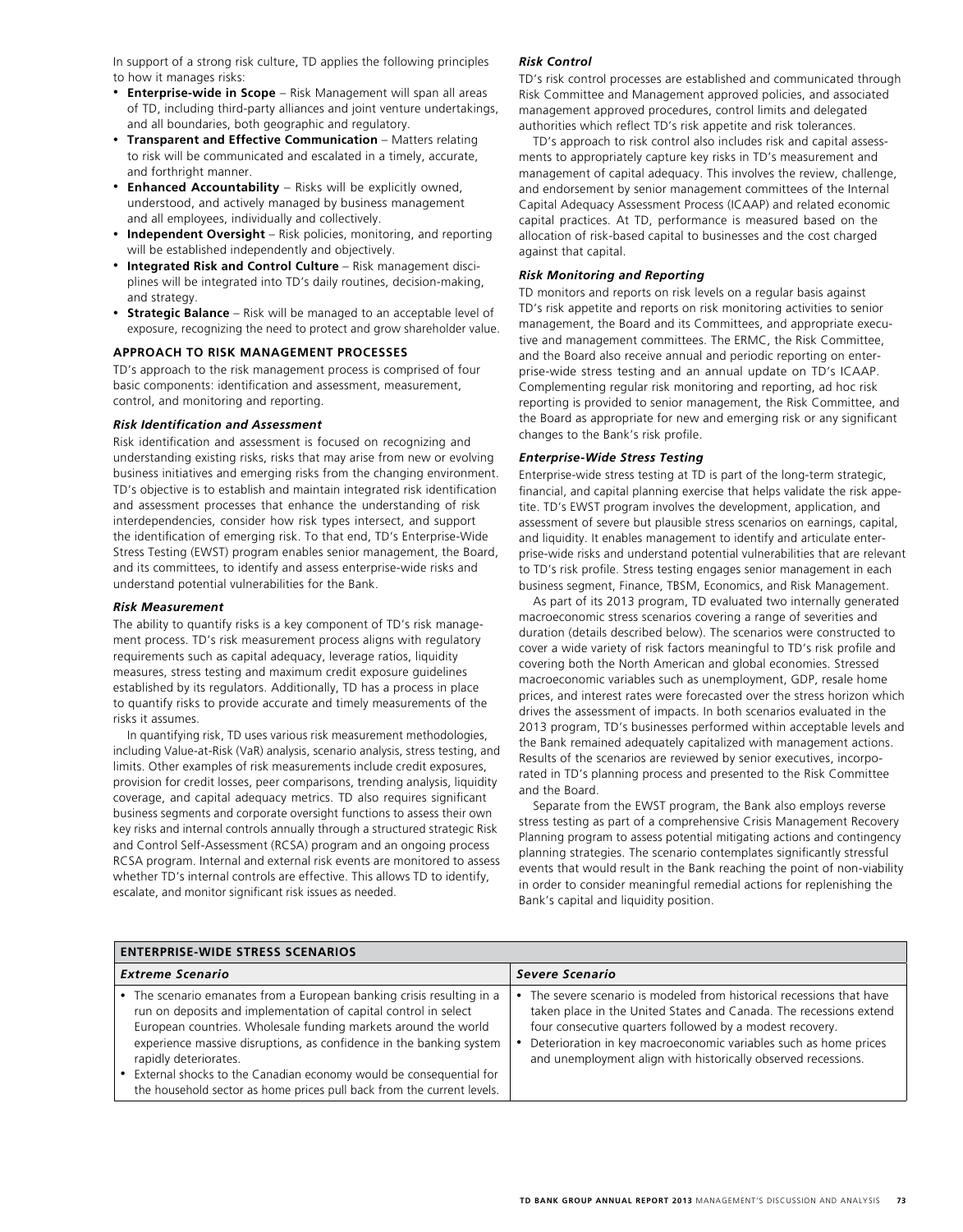The following pages describe the key risks we face and how they are managed.

# Strategic Risk

*Strategic risk is the potential for financial loss or reputational damage arising from ineffective business strategies, improper implementation of business strategies, or a lack of responsiveness to changes in the business environment. Business strategies include merger and acquisition activities.*

# **WHO MANAGES STRATEGIC RISK**

The CEO manages strategic risk supported by the members of the SET and the ERMC. The CEO, together with the SET, defines the overall strategy, in consultation with and subject to approval by the Board. The Enterprise Strategy group, under the leadership of the Group Head, Insurance, Credit Cards and Enterprise Strategy is charged with developing TD's overall long-term and short-term strategy with input and support from senior executives across TD. In addition, each member of the SET is responsible for establishing and managing longterm and short-term strategies for their business areas (organic and through acquisitions) and for ensuring such strategies are aligned with the overall enterprise strategy and risk appetite. Each SET member is also accountable to the CEO for monitoring, assessing, managing, and reporting on the effectiveness and risks of their business strategies. The ERMC oversees the identification and monitoring of significant

*The shaded areas of this MD&A represent a discussion on risk management policies and procedures relating to credit, market, and liquidity risks as required under IFRS 7, which permits these specific disclosures to be included in the MD&A. Therefore, the shaded areas which include Credit Risk, Market Risk, and Liquidity Risk, form an integral part of the audited Consolidated Financial Statements for the years ended October 31, 2013 and 2012.*

# Credit Risk

*Credit risk is the risk of loss if a borrower or counterparty in a transaction fails to meet its agreed payment obligations.*

Credit risk is one of the most significant and pervasive risks in banking. Every loan, extension of credit or transaction that involves the transfer of payments between the Bank and other parties or financial institutions exposes the Bank to some degree of credit risk.

Our primary objective is to be methodical in our credit risk assessment so that we can better understand, select, and manage our exposures to reduce significant fluctuations in earnings.

Our strategy is to ensure central oversight of credit risk in each business, reinforcing a culture of transparency, accountability, independence, and balance.

#### **WHO MANAGES CREDIT RISK**

The responsibility for credit risk management is enterprise-wide. To reinforce ownership of credit risk, credit risk control functions are integrated into each business but report to Risk Management to ensure objectivity and accountability.

Each business segment's credit risk control unit is primarily responsible for credit decisions and must comply with established policies, exposure guidelines and credit approval limits, and policy/limit exception procedures. It must also adhere to established standards of credit assessment and obtain Risk Management's approval for material credit decisions.

Risk Management provides independent oversight of credit risk by developing centralized policies that govern and control portfolio risks and product-specific policies as required.

The Risk Committee oversees the management of credit risk and annually approves major credit risk policies.

and emerging risks related to TD's strategies and ensures that mitigating actions are taken where appropriate. The CEO reports to the Board on the implementation of TD's strategies, identifying the risks within those strategies and explaining how they are managed.

### **HOW WE MANAGE STRATEGIC RISK**

The strategies and operating performance of significant business units and corporate functions are assessed regularly by the CEO and the relevant members of the SET through an integrated financial and strategic planning process, management meetings, operating/financial reviews, and strategic business reviews. Our annual planning process considers individual segment long-term and short-term strategies and associated key initiatives and ensures alignment between segment-level and enterprise-level strategies and risk appetite. Once the strategy is set, regular strategic business reviews conducted throughout the year ensure that alignment is maintained in its implementation. The reviews include an evaluation of the strategy of each business, the overall operating environment including competitive position, performance assessment, initiatives for strategy execution, and key business risks. The frequency of strategic business reviews depends on the risk profile and size of the business or function. The overall state of Strategic Risk and adherence to TD's risk appetite is reviewed by the ERMC in the normal course. Additionally, each material acquisition is assessed for its fit with our strategy and risk appetite in accordance with our Due Diligence Policy. This assessment is reviewed by the SET and Board as part of the decision process.

#### **HOW WE MANAGE CREDIT RISK**

The Bank's Credit Risk Management Framework outlines the internal risk and control structure to manage credit risk and includes risk appetite, policies, processes as well as limits and governance. The Credit Risk Management Framework is maintained by Risk Management and supports alignment with the Bank's risk appetite for credit risk.

Risk Management centrally approves all credit risk policies and credit decisioning strategies, including policy and limit exception management guidelines, as well as the discretionary limits of officers throughout the Bank for extending lines of credit. All significant credit decisions are escalated to Risk Management for approval or recommendation to the Risk Committee of the Board.

Limits are established to monitor and control country risk, industry risk, product, geographic and group exposure risks in the portfolios in accordance with enterprise-wide policies.

In our Retail businesses, we use approved scoring techniques and standards in extending, monitoring and reporting personal credit. Credit scores and decision strategies are used in the origination and ongoing management of new and existing retail credit exposures. Scoring models and decision strategies utilize a combination of borrower attributes, including employment status, existing loan exposure and performance, size of total bank relationship as well as external data such as credit bureau scores, to determine the amount of credit we are prepared to extend retail customers and estimate future credit performance. Established policies and procedures are in place to govern the use and ongoing monitoring and assessment of the performance of scoring models and decision strategies to ensure alignment with expected performance results. Retail credit exposures approved within the regional credit centres are subject to ongoing Retail Risk Management review to assess the effectiveness of credit decisions and risk controls as well as identify emerging or systemic issues and trends. Material policy exceptions are tracked and reported to monitor portfolio trends and identify potential weaknesses in underwriting guidelines and strategies. Where unfavourable trends are identified, remedial actions are taken to address those weaknesses.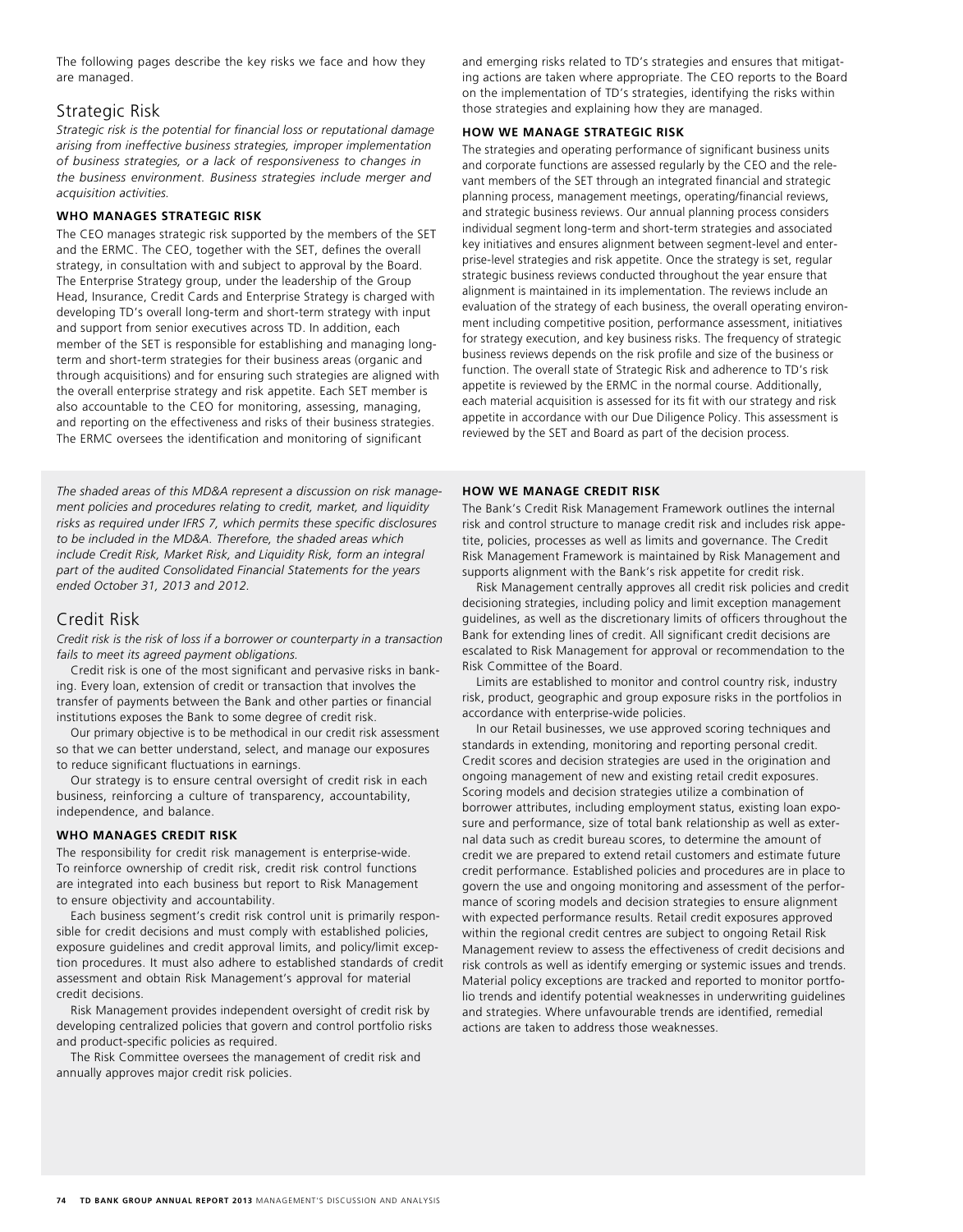Our Commercial Banking and Wholesale Banking businesses use credit risk models and policies to establish borrower and facility risk ratings, quantify and monitor the level of risk, and facilitate its management. The businesses also use risk ratings to determine the amount of credit exposure we are willing to extend to a particular borrower. Management processes are used to monitor country, industry, and borrower or counterparty risk ratings, which include daily, monthly, quarterly and annual review requirements for credit exposures. The key parameters used in our credit risk models are monitored on an ongoing basis.

Unanticipated economic or political changes in a foreign country could affect cross-border payments for goods and services, loans, dividends, trade-related finance, as well as repatriation of the Bank's capital in that country. The Bank currently has credit exposure in a number of countries, with the majority of the exposure in North America. We measure country risk using approved risk rating models and qualitative factors that are also used to establish country exposure guidelines covering all aspects of credit exposure across all businesses. Country risk ratings are managed on an ongoing basis and are subject to a detailed review at least annually.

As part of our credit risk strategy, we set limits on the amount of credit we are prepared to extend to specific industry sectors. We monitor our concentration to any given industry to ensure that our loan portfolio is diversified. We manage our risk using limits based on an internal risk rating score that combines our industry risk rating model and detailed industry analysis and we regularly review industry risk ratings to ensure that those ratings properly reflect the risk of the industry. We assign a maximum exposure limit or a concentration limit to each major industry segment which is a percentage of our total wholesale and commercial exposure.

We also set limits on the amount of credit we are prepared to extend to a particular entity or group of entities (also referred to as "entity risk"). All entity risk is approved by the appropriate decision-making authority using limits based on the entity's borrower risk rating and for certain portfolios, the risk rating of the industry in which the entity operates. This exposure is monitored on a regular basis.

From time-to-time, we may use credit derivatives to mitigate industry concentration and borrower-specific exposure as part of our portfolio risk management techniques.

#### *The Basel Framework*

The objective of the Basel Framework is to improve the consistency of capital requirements internationally and make required regulatory capital more risk-sensitive. Basel sets out several options which represent increasingly more risk-sensitive approaches to calculating credit, market and operational risk and RWA.

#### *Credit Risk and the Basel Framework*

We received approval from OSFI to use the Basel Advanced Internal Ratings Based (AIRB) Approach for credit risk, effective November 1, 2007. We use the AIRB Approach for all material portfolios, except in the following areas:

- We have approved exemptions to use the Standardized Approach for some small credit exposures in North America. Risk Management reconfirms annually that this approach remains appropriate.
- We have received temporary waivers to use the Standardized Approach for some small credit portfolios and the majority of our U.S. credit portfolios. We are currently in the process of transitioning these portfolios to the AIRB Approach.

To continue to qualify to use the AIRB Approach for credit risk, the Bank must meet the ongoing conditions and requirements established by OSFI and the Basel Framework. We regularly assess our compliance with the Basel requirements.

#### *Credit Risk Exposures subject to the AIRB Approach*

The AIRB Approach to credit risk is used for all material portfolios except in the areas noted in the "Credit Risk and the Basel Framework" section. Banks that adopt the AIRB Approach to credit risk must report credit risk exposures by counterparty type, each having different underlying risk characteristics. These counterparty types may differ from the presentation in the Bank's Consolidated Financial Statements. The Bank's credit risk exposures are divided into two main portfolios, retail and non-retail.

#### *Risk Parameters*

Under the AIRB Approach, credit risk is measured using the following risk parameters: Probability of Default (PD) – the likelihood that the borrower will not be able to meet its scheduled repayments within a one year time horizon; Loss Given Default (LGD) – the amount of the loss the Bank would likely incur when a borrower defaults on a loan, which is expressed as a percentage of Exposure At Default (EAD) – the total amount we are exposed to at the time of default. By applying these risk parameters, we can measure and monitor our credit risk to ensure it remains within pre-determined thresholds.

#### *Retail Exposures*

In the retail portfolio (individuals and small businesses), we manage exposures on a pooled basis, using predictive credit scoring techniques. There are three sub-types of retail exposures: residential secured (for example, individual mortgages, home equity lines of credit), qualifying revolving retail (for example, individual credit cards, unsecured lines of credit and overdraft protection products), and other retail (for example, personal loans including secured automobile loans, student lines of credit, and small business banking credit products).

The Bank calculates RWA for its Canadian Retail exposures using the AIRB approach. RWA for U.S. Retail exposures are currently reported under the Standardized Approach. All Canadian Retail parameter models (PD, EAD, and LGD) are based exclusively on the internal default and loss performance history for each of the three retail exposure sub-types. For each Canadian Retail portfolio, the Bank retains performance history on a monthly basis at an individual account level beginning in 2000; all available history, which includes the 2001 and 2008-2009 recessions in Canada, is used to ensure that the models' output reflect an entire economic cycle.

Account-level PD, EAD, and LGD parameter models are built for each product portfolio, and calibrated based on the observed accountlevel default and loss performance for the portfolio.

Consistent with the Basel framework, the Bank defines default for Canadian exposures as 90+ day delinquency/charge-off for all retail credit portfolios. LGD estimates used in the RWA calculations reflect economic losses, and as such, include direct and indirect costs as well as any appropriate discount to account for time between default and ultimate recovery. EAD estimates reflect the historically observed utilization of undrawn credit limit prior to default. PD, EAD and LGD models are calibrated using logistic and linear regression techniques. Predictive attributes in the models may include account attributes (loan size, interest rate, collateral where applicable); account's previous history and current status; an account's age on books; customer's credit bureau attributes, and customer's other holdings with the Bank. For secured products such as residential mortgages, property characteristics, loan-to-value ratios, and customer's equity in the property play a significant role in PD as well as in LGD models.

All risk parameter estimates are updated on a quarterly basis based on the refreshed model inputs. Parameter estimation is fully automated based on approved formulas and is not subject to manual overrides.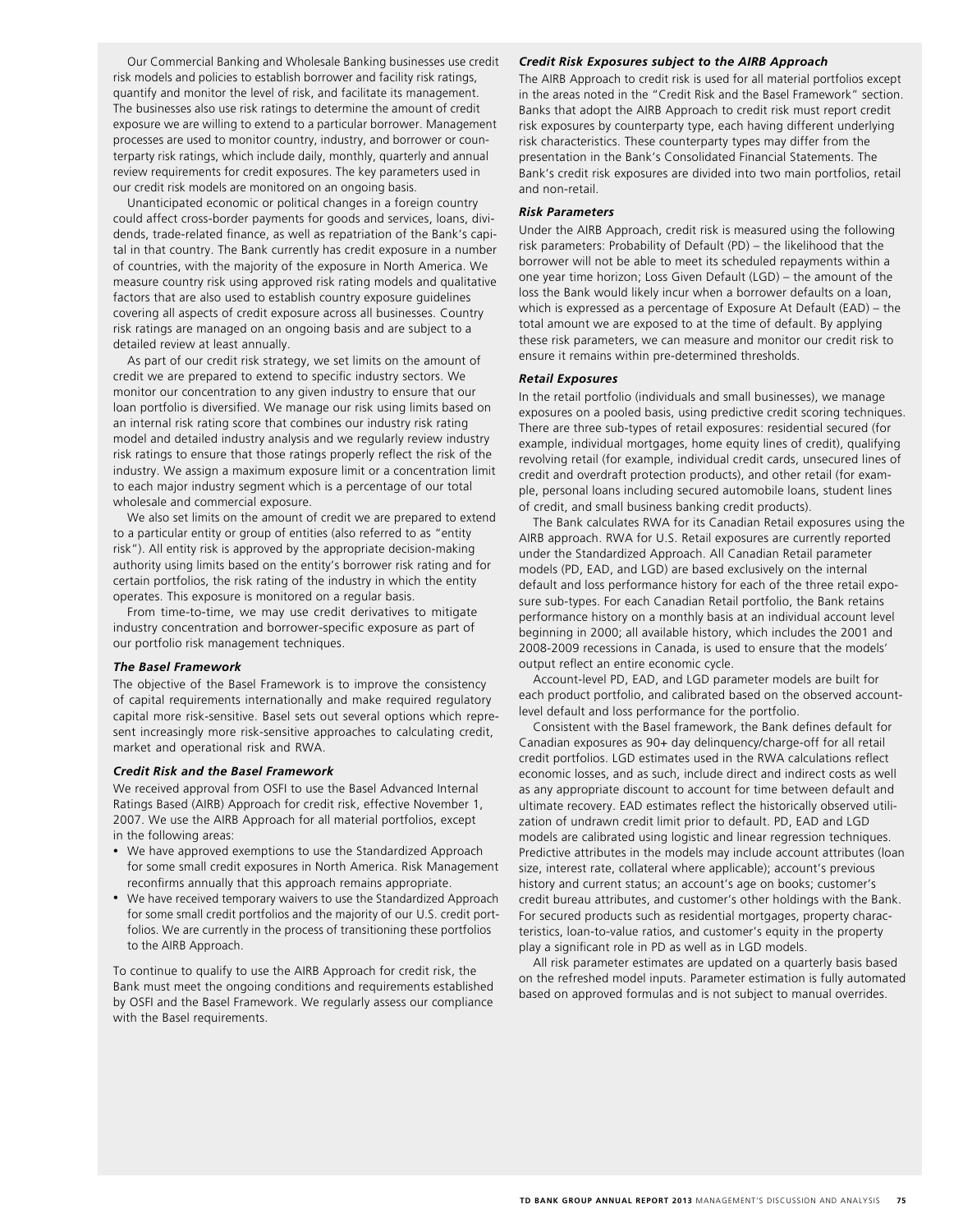Exposures are then assigned to one of nine pre-defined PD segments based on their estimated long-run average one-year PD. The following tables map PD ranges to risk levels for all Retail AIRB exposures.

# TABLE **5 3 RETAIL ADVANCED IRB EXPOSURES – By Obligor Grade – Residential Secured**

|    |                |                 |                   |        |             | As at            |
|----|----------------|-----------------|-------------------|--------|-------------|------------------|
|    |                | <b>Exposure</b> |                   |        |             | Average risk     |
|    | PD range       | at Default      | <b>Average PD</b> |        | <b>RWAs</b> | weighting        |
|    |                |                 |                   |        |             | October 31, 2013 |
|    | 0.00 to 0.15%  | 61,021<br>\$.   | 0.05%             | 22.89% | \$1,894     | 3.10%            |
| 2  | 0.16 to 0.41   | 21,733          | 0.26              | 24.43  | 2,544       | 11.71            |
| 3  | 0.42 to 1.10   | 14,937          | 0.65              | 24.62  | 3,407       | 22.81            |
| 4  | 1.11 to 2.93   | 5,643           | 1.72              | 24.73  | 2,463       | 43.65            |
| 5. | 2.94 to 4.74   | 1,271           | 3.70              | 24.57  | 876         | 68.92            |
| 6  | 4.75 to 7.99   | 825             | 6.00              | 24.15  | 719         | 87.15            |
|    | 8.00 to 18.20  | 945             | 11.66             | 21.44  | 960         | 101.59           |
|    | 18.21 to 99.99 | 551             | 35.14             | 18.28  | 544         | 98.73            |
| 9  | 100.00         | 267             | 100.00            | 20.73  | 533         | 199.63           |
|    |                | \$107,193       | 0.88%             | 23.53% | \$13,940    | 13.00%           |
|    |                |                 |                   |        |             | October 31, 2012 |
|    | 0.00 to 0.15%  | 33,263<br>\$    | 0.06%             | 17.13% | \$<br>860   | 2.59%            |
| 2  | 0.16 to 0.41   | 19,419          | 0.25              | 15.93  |             | 7.61             |
| 3  | 0.42 to 1.10   | 14,679          | 0.68              | 16.47  | 2,311       | 15.74            |
| 4  | 1.11 to 2.93   | 14,385          | 1.80              | 15.31  | 4,000       | 27.81            |
| 5  | 2.94 to 4.74   | 2,315           | 3.74              | 16.62  | 1,083       | 46.78            |
| 6  | 4.75 to 7.99   | 1,710           | 5.94              | 17.59  | 1,082       | 63.27            |
|    | 8.00 to 18.20  | 1,582           | 11.42             | 17.52  | 1,311       | 82.87            |
| 8  | 18.21 to 99.99 | 1,007           | 39.62             | 16.93  | 854         | 84.81            |
| 9  | 100.00         | 292             | 100.00            | 16.35  | 350         | 119.86           |
|    |                | 88,652<br>\$    | 1.68%             | 16.46% | \$13,328    | 15.03%           |
|    |                |                 |                   |        | Average LGD | 1,477            |

| TABLE 54           | RETAIL ADVANCED IRB EXPOSURES - By Obligor Grade - Qualifying Revolving Retail |        |                                                 |                               |                        |                         |                       |                            |  |
|--------------------|--------------------------------------------------------------------------------|--------|-------------------------------------------------|-------------------------------|------------------------|-------------------------|-----------------------|----------------------------|--|
|                    | (millions of Canadian dollars, except as noted)                                |        |                                                 |                               |                        |                         |                       | As at                      |  |
|                    |                                                                                |        | PD range                                        | <b>Exposure</b><br>at Default | <b>Average PD</b>      | <b>Average LGD</b>      | <b>RWAs</b>           | Average risk<br>weighting  |  |
|                    |                                                                                |        |                                                 |                               |                        |                         |                       | October 31, 2013           |  |
| Low Risk           |                                                                                | 1      | 0.00 to 0.15%                                   | \$18,119                      | 0.05%                  | 83.82%                  | \$.<br>525            | 2.90%                      |  |
| <b>Normal Risk</b> |                                                                                | 2<br>3 | 0.16 to 0.41<br>0.42 to 1.10                    | 7,471<br>7,023                | 0.26<br>0.69           | 84.20<br>85.41          | 820<br>1,714          | 10.98<br>24.41             |  |
| <b>Medium Risk</b> |                                                                                | 4<br>5 | 1.11 to 2.93<br>2.94 to 4.74                    | 5,568<br>2,366                | 1.84<br>3.70           | 85.89<br>86.04          | 2,865<br>2,025        | 51.45<br>85.59             |  |
| <b>High Risk</b>   |                                                                                | 6<br>8 | 4.75 to 7.99<br>8.00 to 18.20<br>18.21 to 99.99 | 1.561<br>1,241<br>388         | 5.92<br>11.09<br>28.72 | 85.30<br>82.68<br>74.29 | 1,809<br>2,002<br>820 | 115.89<br>161.32<br>211.34 |  |
| <b>Default</b>     |                                                                                | 9      | 100.00                                          | 125                           | 100.00                 | 74.23                   | 8                     | 6.40                       |  |
| <b>Total</b>       |                                                                                |        |                                                 | \$43,862                      | 1.67%                  | 84.43%                  | \$12,588              | 28.70%                     |  |
|                    |                                                                                |        |                                                 |                               |                        |                         |                       | October 31, 2012           |  |
| Low Risk           |                                                                                |        | 0.00 to 0.15%                                   | \$17,566                      | 0.05%                  | 84.00%                  | \$<br>511             | 2.91%                      |  |
| <b>Normal Risk</b> |                                                                                | 2<br>3 | 0.16 to 0.41<br>0.42 to 1.10                    | 7,322<br>6,863                | 0.26<br>0.69           | 84.17<br>85.35          | 803<br>1,676          | 10.97<br>24.42             |  |
| <b>Medium Risk</b> |                                                                                | 4<br>5 | 1.11 to 2.93<br>2.94 to 4.74                    | 5,500<br>2,413                | 1.84<br>3.71           | 85.78<br>86.02          | 2,831<br>2,065        | 51.47<br>85.58             |  |
| <b>High Risk</b>   |                                                                                | 6<br>8 | 4.75 to 7.99<br>8.00 to 18.20<br>18.21 to 99.99 | 1,626<br>1,315<br>427         | 5.92<br>11.10<br>28.80 | 85.39<br>82.95<br>74.64 | 1.883<br>2,130<br>908 | 115.81<br>161.98<br>212.65 |  |
| <b>Default</b>     |                                                                                | 9      | 100.00                                          | 141                           | 100.00                 | 74.17                   | 9                     | 6.38                       |  |
| <b>Total</b>       |                                                                                |        |                                                 | \$43,173                      | 1.79%                  | 84.48%                  | \$12,816              | 29.69%                     |  |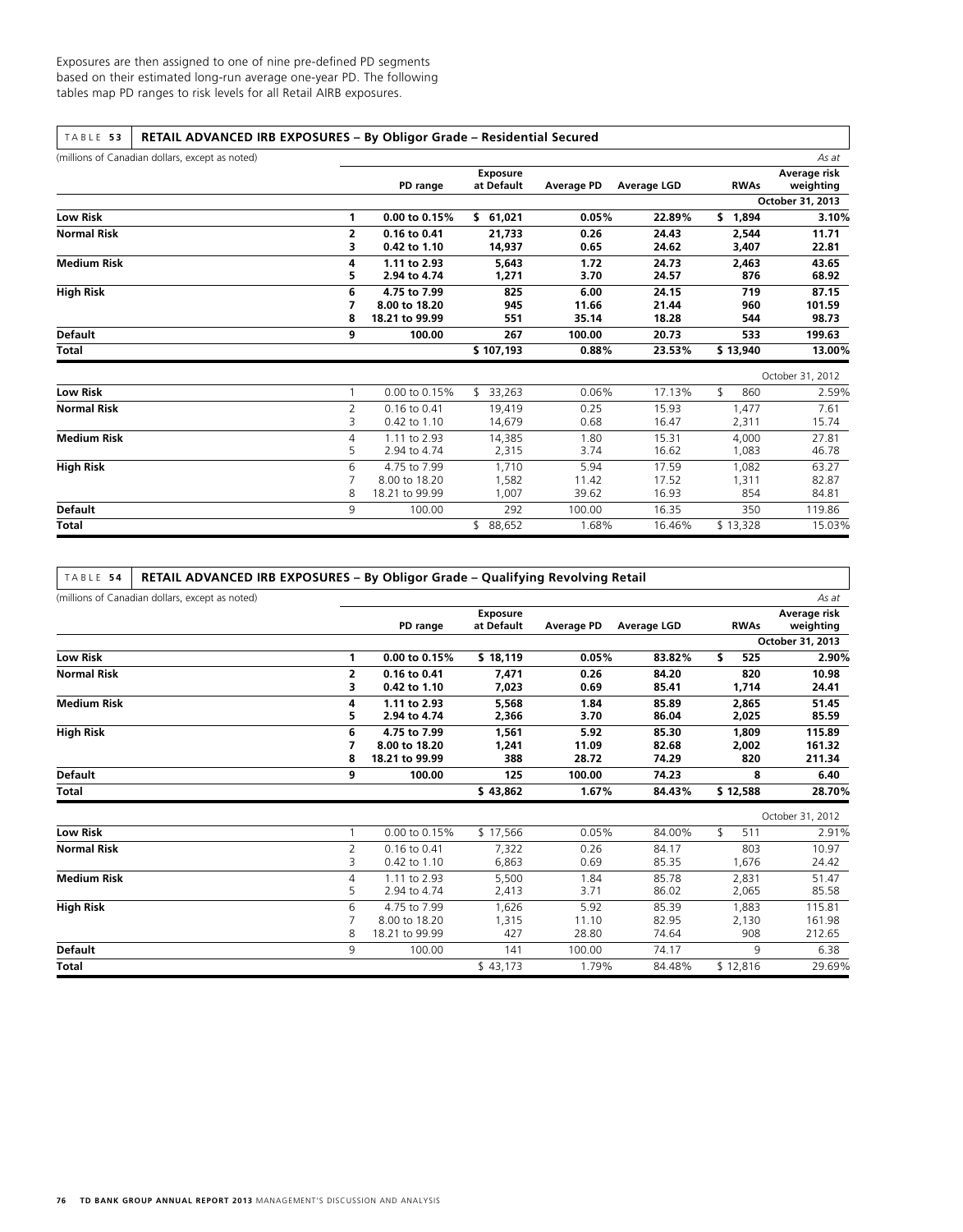| TABLE 55           | RETAIL ADVANCED IRB EXPOSURES - By Obligor Grade - Other Retail |                |                |                 |                   |                    |                      |                  |
|--------------------|-----------------------------------------------------------------|----------------|----------------|-----------------|-------------------|--------------------|----------------------|------------------|
|                    | (millions of Canadian dollars, except as noted)                 |                |                |                 |                   |                    |                      | As at            |
|                    |                                                                 |                |                | <b>Exposure</b> |                   |                    |                      | Average risk     |
|                    |                                                                 |                | PD range       | at Default      | <b>Average PD</b> | <b>Average LGD</b> | <b>RWAs</b>          | weighting        |
|                    |                                                                 |                |                |                 |                   |                    |                      | October 31, 2013 |
| <b>Low Risk</b>    |                                                                 | 1              | 0.00 to 0.15%  | \$7,174         | 0.07%             | 53.58%             | \$.<br>715           | 9.97%            |
| <b>Normal Risk</b> |                                                                 | $\overline{2}$ | 0.16 to 0.41   | 5,470           | 0.26              | 53.64              | 1,399                | 25.58            |
|                    |                                                                 | 3              | 0.42 to 1.10   | 10,527          | 0.81              | 60.19              | 5,836                | 55.44            |
| <b>Medium Risk</b> |                                                                 | 4              | 1.11 to 2.93   | 5,379           | 1.87              | 52.80              | 3,552                | 66.03            |
|                    |                                                                 | 5              | 2.94 to 4.74   | 2,212           | 3.74              | 53.14              | 1,686                | 76.22            |
| <b>High Risk</b>   |                                                                 | 6              | 4.75 to 7.99   | 1,728           | 5.95              | 51.78              | 1,345                | 77.84            |
|                    |                                                                 |                | 8.00 to 18.20  | 1,487           | 10.88             | 53.50              | 1,387                | 93.28            |
|                    |                                                                 | 8              | 18.21 to 99.99 | 320             | 28.98             | 54.95              | 417                  | 130.31           |
| <b>Default</b>     |                                                                 | 9              | 100.00         | 168             | 100.00            | 50.11              | 156                  | 92.86            |
| Total              |                                                                 |                |                | \$34,465        | 2.36%             | 55.36%             | \$16,493             | 47.85%           |
|                    |                                                                 |                |                |                 |                   |                    |                      | October 31, 2012 |
| <b>Low Risk</b>    |                                                                 |                | 0.00 to 0.15%  | \$7,247         | 0.07%             | 53.82%             | $\mathsf{\$}$<br>722 | 9.96%            |
| <b>Normal Risk</b> |                                                                 | 2              | 0.16 to 0.41   | 5,364           | 0.26              | 53.86              | 1,376                | 25.65            |
|                    |                                                                 | 3              | 0.42 to 1.10   | 7,059           | 0.72              | 53.80              | 3,271                | 46.34            |
| <b>Medium Risk</b> |                                                                 | 4              | 1.11 to 2.93   | 5,235           | 1.86              | 52.28              | 3,417                | 65.27            |
|                    |                                                                 | 5              | 2.94 to 4.74   | 2,209           | 3.74              | 52.90              | 1,677                | 75.92            |
| <b>High Risk</b>   |                                                                 | 6              | 4.75 to 7.99   | 1.668           | 5.97              | 52.66              | 1,322                | 79.26            |
|                    |                                                                 |                | 8.00 to 18.20  | 1,464           | 10.82             | 52.17              | 1,331                | 90.92            |
|                    |                                                                 | 8              | 18.21 to 99.99 | 315             | 28.27             | 54.85              | 408                  | 129.52           |
| <b>Default</b>     |                                                                 | 9              | 100.00         | 146             | 100.00            | 48.93              | 145                  | 99.32            |
| Total              |                                                                 |                |                | \$30,707        | 2.42%             | 53.34%             | \$13,669             | 44.51%           |

The risk discriminative and predictive power of the Bank's retail credit models is assessed against the most recently available 1-year default and loss performance on a quarterly basis. All models are also subject to a comprehensive independent validation prior to implementation and on an annual basis as outlined in the Model Risk Management section of this disclosure.

Long-run PD estimates are generated by including key economic indicators, such as interest rates and unemployment rates and using their long-run average over the credit cycle to estimate PD.

LGD estimates are required to reflect a downturn scenario. Downturn LGD estimates are generated by using macroeconomic inputs, such as changes in housing prices and unemployment rates expected in an appropriately severe downturn scenario.

For unsecured products, downturn LGD estimates reflect the observed lower recoveries for exposures defaulted during the recent 2008 – 2009 recession. For products secured by residential real estate (such as mortgages and home equity lines of credit), downturn LGD reflects the potential impact of a severe housing downturn. EAD estimates similarly reflect a downturn scenario.

#### *Non-retail Exposures*

In the non-retail portfolio, we manage exposures on an individual borrower basis, using industry and sector-specific credit risk models, and expert judgment. We have categorized non-retail credit risk exposures according to the following Basel II counterparty types: corporate (wholesale and commercial customers), sovereign and bank. Under the AIRB approach, CMHC-insured mortgages are considered sovereign risk and therefore classified as non-retail.

The Bank evaluates credit risk for non-retail exposures by using both a borrower risk rating (BRR) and facility risk rating (FRR). We use this system for all corporate, sovereign and bank exposures. We determine the risk ratings using industry and sector-specific credit risk models that are based on internal historical data for the years of 1994 – 2012, covering both Wholesale and Commercial lending experience. All borrowers and facilities are assigned an internal risk rating that must be reviewed at least once each year. External data such as rating agency default rates or loss databases are used to validate the parameters.

Internal risk ratings (BRR and FRR) are key to portfolio monitoring and management and are used to set exposure limits and loan pricing. Internal risk ratings are also used in the calculation of regulatory capital, economic capital, and incurred but not identified allowance for credit losses. Consistent with the IRB approach to measure capital adequacy at a 1-year risk horizon, the parameters are estimated to a 12-month forward time horizon.

#### *Borrower Risk Rating and PD*

Each borrower is assigned a BRR that reflects the PD of the borrower using proprietary models and expert judgment. In assessing borrower risk, we review the borrower's competitive position, financial performance, economic and industry trends, management quality and access to funds. Under the IRB approach, borrowers are grouped into BRR grades that have similar PD. Use of projections for model implied risk ratings is not permitted and BRRs may not incorporate a projected reversal, stabilization of negative trends, or the acceleration of existing positive trends. Historic financial results can however be sensitized to account for events that have occurred, or are about to occur such as additional debt incurred by a borrower since the date of the last set of financial statements. In conducting an assessment of the BRR, all relevant and material information must be taken into account and the information being used must be current. Quantitative rating models are used to rank order the expected through-the-cycle PD, and these models are segmented into categories based on industry and borrower size. The quantitative model output can be modified in some cases by expert judgement, as prescribed within the Bank's credit policies.

To calibrate PDs for each BRR band, the Bank computes yearly transition matrices based on annual cohorts and then estimates the average annual PD for each BRR. The PD is set at the average estimation level plus an appropriate adjustment to cover statistical and model uncertainty.

The calibration process for PD is a through-the-cycle approach.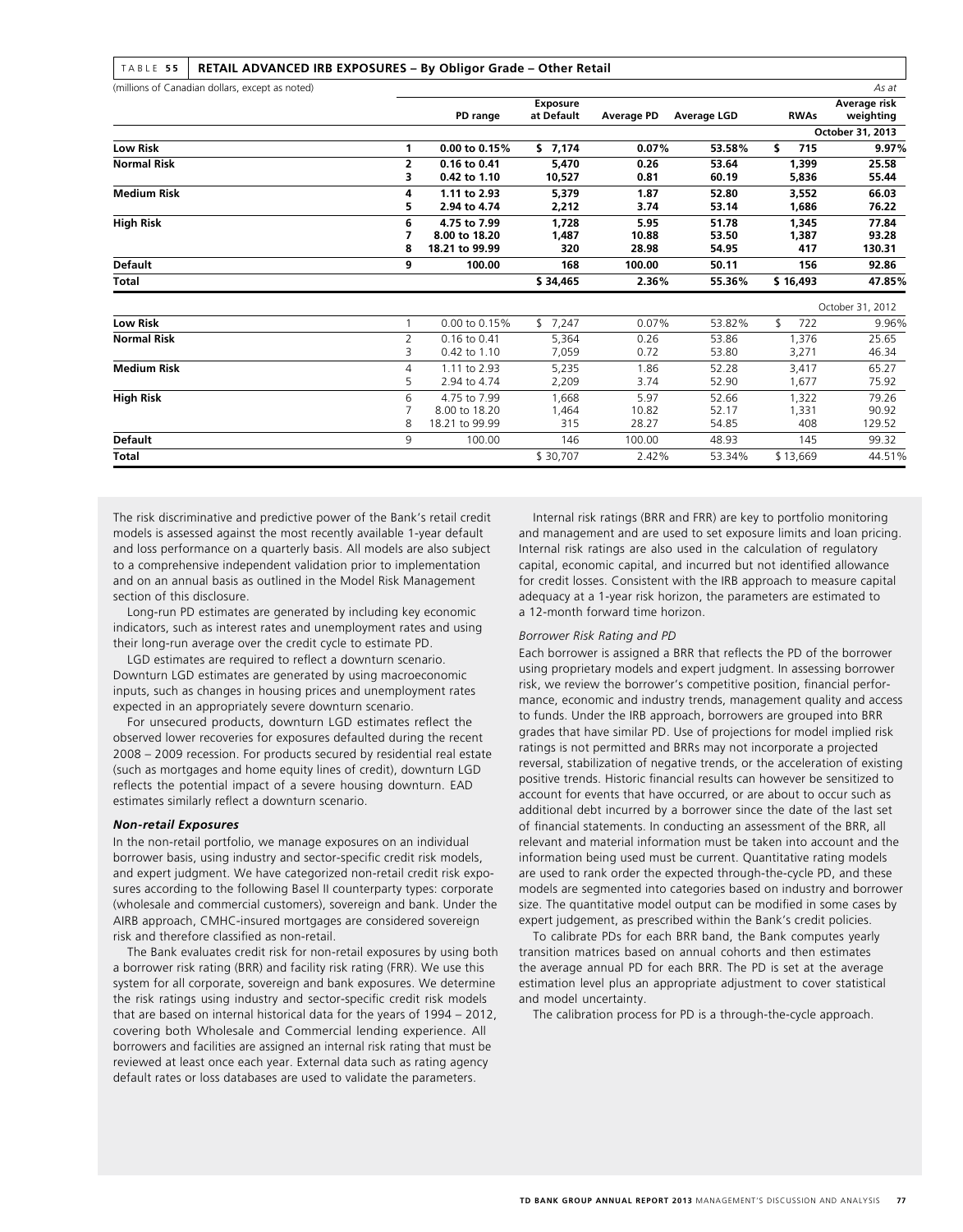### *Facility Risk Rating and LGD*

The FRR maps to LGD and takes into account facility-specific characteristics such as collateral, seniority ranking of debt, and loan structure.

Different FRR models are used based on industry and obligor size. Where an appropriate level of historical defaults is available per model, this data is used in the LGD estimation process. Data considered in the calibration of the LGD model includes variables such as collateral coverage, debt structure, and borrower enterprise value. Average LGD and the statistical uncertainty of LGD are estimated for each FRR grade. In some FRR models, lack of historical data requires the model to output a rank-ordering which is then mapped through expert judgement to the quantitative LGD scale.

The IRB approach stipulates the use of downturn LGD, where the downturn period, as determined by internal and/or external experience, suggests higher than average loss rates or lower than average recovery, such as during an economic recession. To reflect this, average calibrated LGDs take into account both the statistical estimation uncertainty and the higher than average LGDs experienced during downturn periods.

*Exposure At Default*

The Bank calculates non-retail EAD by first measuring the drawn amount of a facility, and then adding a potential increased utilization at default, from the undrawn portion, if any. Usage Given Default (UGD) is measured as the percentage of Committed Undrawn exposure that would be expected to be drawn by a borrower defaulting in the next year, in addition to the amount that already has been drawn by the borrower. In the absence of credit mitigation effects or other details, the EAD is set at the Drawn amount plus (UGD x Undrawn), where UGD is a percentage between 0% and 100%.

Given that UGD is largely driven by PD, UGD data is consolidated by BRR up to 1 year prior to default. An average UGD is then calculated for each BRR along with the statistical uncertainty of the estimates.

Historical UGD experience is studied for any downturn impacts, similar to the LGD downturn analysis. The Bank has not found downturn UGD to be significantly different than average UGD, therefore, the UGDs are set at the average calibrated level, per BRR grade, plus an appropriate adjustment for statistical and model uncertainty.

| TABLE 56                       |                                        | NON-RETAIL ADVANCED IRB EXPOSURES - By Obligor Grade - Corporate |     |                               |               |                 |    |                |                |                                            |
|--------------------------------|----------------------------------------|------------------------------------------------------------------|-----|-------------------------------|---------------|-----------------|----|----------------|----------------|--------------------------------------------|
| (millions of Canadian dollars, |                                        |                                                                  |     |                               |               |                 |    |                |                | As at                                      |
| except as noted)               | <b>Internal ratings</b><br>grade (BRR) | PD range                                                         |     | <b>Exposure</b><br>at Default | Average<br>PD | Average<br>I GD |    | <b>RWAs</b>    | weighting      | Average risk External rating<br>equivalent |
|                                |                                        |                                                                  |     |                               |               |                 |    |                |                | October 31, 2013                           |
| <b>Investment Grade</b>        | 0                                      | 0.00 to 0.01%                                                    | \$. | 10,163                        | $0.00\%$      | 64.36%          | Ś. | 18             | 0.18%          | AAA/Aaa                                    |
|                                | 1Α                                     | 0.02 to 0.03                                                     |     | 7,563                         | 0.03          | 1.90            |    | 66             | 0.87           | AA+/Aa1                                    |
|                                | 1B                                     | 0.04 to 0.04                                                     |     | 4,296                         | 0.04          | 13.17           |    | 213            | 4.96           | AA/Aa2                                     |
|                                | 1C                                     | 0.05 to 0.05                                                     |     | 14,798                        | 0.05          | 9.65            |    | 662            | 4.47           | AA-/Aa3                                    |
|                                | 2Α                                     | 0.06 to 0.06                                                     |     | 6,885                         | 0.06          | 16.90           |    | 668            | 9.70           | $A+/A1$                                    |
|                                | 2В                                     | 0.07 to 0.08                                                     |     | 8,052                         | 0.07          | 26.43           |    | 1,370          | 17.01          | A/A2                                       |
|                                | 2C                                     | 0.09 to 0.12                                                     |     | 11,591                        | 0.09          | 29.33           |    | 2,573          | 22.20          | $A-1A3$                                    |
|                                | ЗΑ                                     | 0.13 to 0.17                                                     |     | 7,466                         | 0.13          | 34.80           |    | 2,136          | 28.61          | BBB+/Baa1                                  |
|                                | 3В                                     | 0.18 to 0.22                                                     |     | 8,585                         | 0.18          | 31.07           |    | 2,768          | 32.24          | BBB/Baa2                                   |
|                                | зс                                     | 0.23 to 0.29                                                     |     | 10,866                        | 0.23          | 32.66           |    | 4,198          | 38.63          | BBB-/Baa3                                  |
| <b>Non Investment Grade</b>    | 4Α                                     | 0.30 to 0.38                                                     |     | 9,730                         | 0.30          | 20.19           |    | 2,458          | 25.26          | BB+/Ba1                                    |
|                                | 4B                                     | 0.39 to 0.58                                                     |     | 9,991                         | 0.39          | 21.97           |    | 3,060          | 30.63          | BB/Ba2                                     |
|                                | 4С                                     | 0.59 to 0.90                                                     |     | 8,465                         | 0.59          | 21.59           |    | 3,029          | 35.78          | BB-/Ba3                                    |
|                                | 5Α                                     | 0.91 to 1.38                                                     |     | 5,636                         | 0.91          | 19.77           |    | 2,128          | 37.76          | B+/B1                                      |
|                                | 5В<br>5C                               | 1.39 to 2.81<br>2.82 to 11.67                                    |     | 3,915<br>16,674               | 1.39<br>2.82  | 28.54<br>10.65  |    | 2,515<br>4,788 | 64.24<br>28.72 | B/B2<br><b>B-/B3</b>                       |
| <b>Watch and Classified</b>    | 6                                      | 11.68 to 22.21                                                   |     | 520                           | 11.68         | 25.04           |    | 578            | 111.15         | CCC+/Caa1                                  |
|                                | $\overline{ }$                         | 22.22 to 49.99                                                   |     | 331                           | 22.22         | 38.06           |    | 658            | 198.79         | to CC/Ca                                   |
|                                | 8                                      | 50.00 to 99.99                                                   |     | 66                            | 50.00         | 27.24           |    | 85             | 128.79         |                                            |
| <b>Impaired/Default</b>        | 9                                      | 100.00                                                           |     | 125                           | 100.00        | 57.88           |    | 318            | 254.40         | D                                          |
| Total                          |                                        |                                                                  |     | \$145,718                     | 0.73%         | 23.69%          |    | \$34,289       | 23.53%         |                                            |
|                                |                                        |                                                                  |     |                               |               |                 |    |                |                |                                            |
|                                |                                        |                                                                  |     |                               |               |                 |    |                |                | October 31, 2012                           |
| <b>Investment Grade</b>        | $\mathbf 0$                            | 0.00 to 0.01%                                                    | \$  | 9,881                         | $0.00\%$      | 61.38%          | \$ | 14             | 0.14%          | AAA/Aaa                                    |
|                                | 1A                                     | 0.02 to 0.03                                                     |     | 6,673                         | 0.03          | 2.51            |    | 40             | 0.60           | AA+/Aa1                                    |
|                                | 1B<br>1C                               | 0.04 to 0.04                                                     |     | 8,211                         | 0.04          | 6.36            |    | 163            | 1.99           | AA/Aa2<br>AA-/Aa3                          |
|                                | 2A                                     | 0.05 to 0.05                                                     |     | 16,333<br>5,091               | 0.05<br>0.06  | 6.51<br>19.37   |    | 389<br>505     | 2.38<br>9.92   | $A + / A1$                                 |
|                                | 2B                                     | 0.06 to 0.07<br>0.08 to 0.10                                     |     | 7,592                         | 0.08          | 21.33           |    | 942            | 12.41          | A/42                                       |
|                                | 2C                                     | 0.11 to 0.14                                                     |     | 13,778                        | 0.11          | 27.40           |    | 2,893          | 21.00          | $A-A3$                                     |
|                                | 3A                                     | 0.15 to 0.20                                                     |     | 8,000                         | 0.15          | 28.57           |    | 2,098          | 26.23          | BBB+/Baa1                                  |
|                                | 3B                                     | 0.21 to 0.26                                                     |     | 8,840                         | 0.21          | 22.64           |    | 2,212          | 25.02          | BBB/Baa2                                   |
|                                | ЗC                                     | 0.27 to 0.33                                                     |     | 10,143                        | 0.27          | 32.53           |    | 4,170          | 41.11          | BBB-/Baa3                                  |
| <b>Non Investment Grade</b>    | 4A                                     | 0.34 to 0.42                                                     |     | 5,826                         | 0.34          | 30.54           |    | 2,480          | 42.57          | BB+/Ba1                                    |
|                                | 4B                                     | 0.43 to 0.64                                                     |     | 5,843                         | 0.43          | 29.21           |    | 2,408          | 41.21          | BB/Ba2                                     |
|                                |                                        |                                                                  |     |                               |               | 22.09           |    | 3,061          | 38.73          | BB-/Ba3                                    |
|                                |                                        |                                                                  |     |                               |               |                 |    |                |                |                                            |
|                                | 4C                                     | 0.65 to 0.96                                                     |     | 7,903                         | 0.65          |                 |    |                |                |                                            |
|                                | 5A<br>5Β                               | 0.97 to 1.45                                                     |     | 4,503                         | 0.97          | 20.86           |    | 1,835          | 40.75          | $B + / B1$                                 |
|                                | 5C                                     | 1.46 to 2.88<br>2.89 to 11.30                                    |     | 3,527<br>12,603               | 1.46<br>2.89  | 27.75<br>11.96  |    | 2,148<br>4,024 | 60.90<br>31.93 | B/B2<br>$B-AB3$                            |
| <b>Watch and Classified</b>    | 6                                      | 11.31 to 23.27                                                   |     | 516                           | 11.31         | 23.92           |    | 534            | 103.49         | CCC+/Caa1                                  |
|                                | 7                                      | 23.28 to 55.12                                                   |     | 342                           | 23.28         | 30.67           |    | 554            | 161.99         | to CC/Ca                                   |
|                                | 8                                      | 55.13 to 99.99                                                   |     | 74                            | 55.13         | 18.58           |    | 60             | 81.08          |                                            |
| <b>Impaired/Default</b>        | 9                                      | 100.00                                                           |     | 177                           | 100.00        | 57.51           |    | 535            | 302.26         | D                                          |

Advanced IRB exposures are displayed in the following tables mapping the Bank's 20-point borrower risk rating scale to external ratings.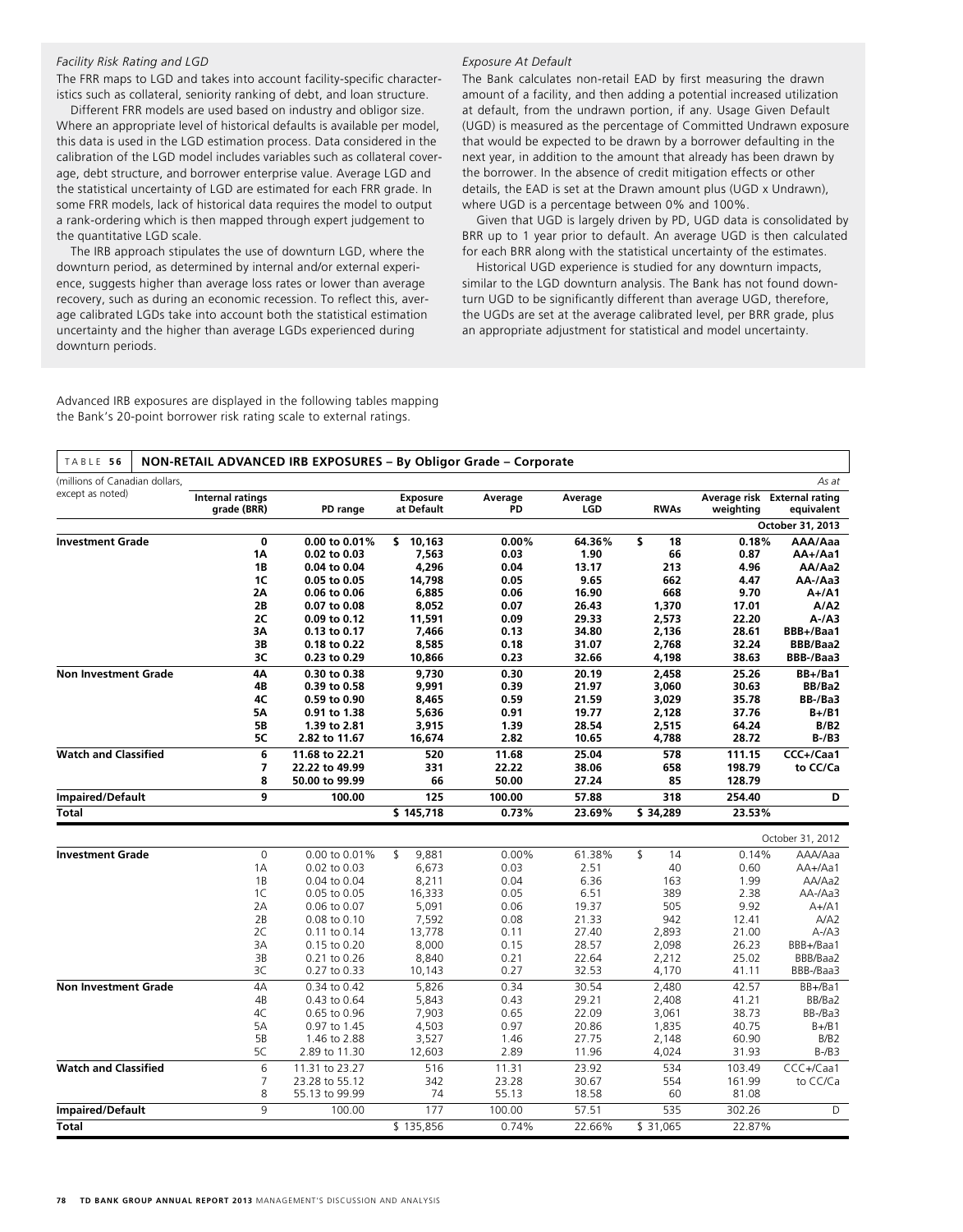| TABLE 57                       |                                        | NON-RETAIL ADVANCED IRB EXPOSURES - By Obligor Grade - Sovereign |                               |                          |                          |                          |                          |                                            |
|--------------------------------|----------------------------------------|------------------------------------------------------------------|-------------------------------|--------------------------|--------------------------|--------------------------|--------------------------|--------------------------------------------|
| (millions of Canadian dollars, |                                        |                                                                  |                               |                          |                          |                          |                          | As at                                      |
| except as noted)               | <b>Internal ratings</b><br>grade (BRR) | PD range                                                         | <b>Exposure</b><br>at Default | Average<br>PD            | Average<br>LGD           | <b>RWAs</b>              | weighting                | Average risk External rating<br>equivalent |
|                                |                                        |                                                                  |                               |                          |                          |                          |                          | October 31, 2013                           |
| <b>Investment Grade</b>        | $\bf{0}$                               | 0.00 to 0.01%                                                    | \$187,017                     | 0.00%                    | 18.13%                   | \$77                     | 0.04%                    | AAA/Aaa                                    |
|                                | 1Α                                     | 0.02 to 0.03                                                     | 19,116                        | 0.02                     | 4.11                     | 127                      | 0.66                     | $AA+/Aa1$                                  |
|                                | 1B                                     | 0.04 to 0.04                                                     | 2,251                         | 0.04                     | 4.18                     | 24                       | 1.07                     | AA/Aa2                                     |
|                                | 1C                                     | 0.05 to 0.05                                                     | 7,372                         | 0.05                     | 2.46                     | 73                       | 0.99                     | AA-/Aa3                                    |
|                                | 2Λ                                     | 0.06 to 0.06                                                     | 1,399                         | 0.06                     | 2.76                     | 20                       | 1.43                     | A+/A1                                      |
|                                | 2В                                     | 0.07 to 0.08                                                     | 7,218                         | 0.07                     | 2.35                     | 60                       | 0.83                     | A/A2                                       |
|                                | 2C                                     | 0.09 to 0.12                                                     | 1,494                         | 0.09                     | 8.96                     | 98                       | 6.56                     | $A$ -/ $A$ 3                               |
|                                | ЗΑ                                     | 0.13 to 0.17                                                     |                               |                          |                          |                          |                          | BBB+/Baa1                                  |
|                                | 3B                                     | 0.18 to 0.22                                                     | 106                           | 0.18                     | 8.63                     | 6                        | 5.66                     | BBB/Baa2                                   |
|                                | зс                                     | 0.23 to 0.29                                                     | 20                            | 0.23                     | 7.93                     | 2                        | 10.00                    | BBB-/Baa3                                  |
| <b>Non Investment Grade</b>    | 4Α                                     | 0.30 to 0.38                                                     | $\overline{\mathbf{c}}$       | 0.30                     | 57.32                    | 1                        | 50.00                    | BB+/Ba1                                    |
|                                | 4B                                     | 0.39 to 0.58                                                     | 12                            | 0.39                     | 13.65                    | 2                        | 16.67                    | BB/Ba2                                     |
|                                | 4C                                     | 0.59 to 0.90                                                     | $\overline{\phantom{0}}$      |                          |                          | $\overline{\phantom{0}}$ | ÷                        | BB-/Ba3                                    |
|                                | 5Α                                     | 0.91 to 1.38                                                     | $\overline{\phantom{0}}$      |                          |                          |                          | $\overline{\phantom{a}}$ | B+/B1                                      |
|                                | 5В                                     | 1.39 to 2.81                                                     | $\overline{\phantom{0}}$      |                          |                          | $\overline{\phantom{0}}$ | $\overline{\phantom{0}}$ | <b>B/B2</b>                                |
|                                | 5С                                     | 2.82 to 11.67                                                    | 98                            | 2.82                     | 0.30                     | 1                        | 1.02                     | $B$ -/ $B3$                                |
| <b>Watch and Classified</b>    | 6                                      | 11.68 to 22.21                                                   | $\overline{\phantom{0}}$      |                          | $\equiv$                 | $\equiv$                 | $\overline{\phantom{a}}$ | CCC+/Caa1                                  |
|                                | 7                                      | 22.22 to 49.99                                                   |                               |                          | ÷                        | $\overline{\phantom{0}}$ | $\qquad \qquad -$        | to CC/Ca                                   |
|                                | 8                                      | 50.00 to 99.99                                                   | $\overline{\phantom{0}}$      | L.                       | $\overline{\phantom{0}}$ |                          | -                        |                                            |
| <b>Impaired/Default</b>        | 9                                      | 100.00                                                           |                               | $\overline{\phantom{0}}$ |                          | $\overline{\phantom{0}}$ | $\overline{\phantom{0}}$ | D                                          |
| Total                          |                                        |                                                                  | \$226,105                     | 0.01%                    | 15.62%                   | \$491                    | 0.22%                    |                                            |
|                                |                                        |                                                                  |                               |                          |                          |                          |                          | October 31, 2012                           |
| <b>Investment Grade</b>        | $\mathsf{O}\xspace$                    | 0.00 to 0.01%                                                    | \$191,106                     | 0.00%                    | 11.90%                   | \$111                    | 0.06%                    | AAA/Aaa                                    |
|                                | 1A                                     | 0.02 to 0.03                                                     | 16,881                        | 0.02                     | 4.69                     | 141                      | 0.84                     | AA+/Aa1                                    |
|                                | 1B                                     | 0.04 to 0.04                                                     | 3,169                         | 0.04                     | 4.80                     | 20                       | 0.63                     | AA/Aa2                                     |
|                                | 1C                                     | 0.05 to 0.05                                                     | 6,685                         | 0.05                     | 2.00                     | 48                       | 0.72                     | AA-/Aa3                                    |
|                                | 2A                                     | 0.06 to 0.07                                                     | 547                           | 0.06                     | 4.61                     | 15                       | 2.74                     | $A + / A1$                                 |
|                                | 2B                                     | 0.08 to 0.10                                                     | 4,166                         | 0.08                     | 2.45                     | 44                       | 1.06                     | A/A2                                       |
|                                | 2C                                     | 0.11 to 0.14                                                     | 1,151                         | 0.11                     | 12.37                    | 96                       | 8.34                     | $A-A3$                                     |
|                                | 3A                                     | 0.15 to 0.20                                                     | 124                           | 0.15                     | 0.17                     | $\qquad \qquad -$        | $\overline{\phantom{a}}$ | BBB+/Baa1                                  |
|                                | 3B                                     | 0.21 to 0.26                                                     | 93                            | 0.21                     | 10.60                    | 8                        | 8.60                     | BBB/Baa2                                   |
|                                | ЗC                                     | 0.27 to 0.33                                                     | 8                             | 0.27                     | 21.81                    | 1                        | 12.50                    | BBB-/Baa3                                  |
| <b>Non Investment Grade</b>    | 4A                                     | 0.34 to 0.42                                                     | $\mathbf{1}$                  | 0.34                     | 55.98                    | $\mathbf{1}$             | 100.00                   | BB+/Ba1                                    |
|                                | 4B                                     | 0.43 to 0.64                                                     | $\overline{2}$                | 0.43                     | 55.98                    | $\mathbf{1}$             | 50.00                    | BB/Ba2                                     |
|                                | 4C                                     | 0.65 to 0.96                                                     | 20                            | 0.65                     | ۳                        | L.                       | $\overline{\phantom{a}}$ | BB-/Ba3                                    |
|                                | 5A                                     | 0.97 to 1.45                                                     | $\overline{\phantom{0}}$      | ÷                        | L.                       |                          | $\overline{\phantom{0}}$ | $B + / B1$                                 |
|                                | 5B                                     | 1.46 to 2.88                                                     | $\overline{\phantom{0}}$      |                          |                          | $\overline{\phantom{0}}$ |                          | B/B <sub>2</sub>                           |
|                                | 5C                                     | 2.89 to 11.30                                                    | 94                            | 2.89                     | 0.02                     | $\overline{a}$           | $\overline{\phantom{0}}$ | $B-AB3$                                    |
| <b>Watch and Classified</b>    | 6                                      | 11.31 to 23.27                                                   | $\overline{\phantom{a}}$      | L.                       | $\overline{\phantom{0}}$ | $\sim$                   | $\bar{ }$                | CCC+/Caa1                                  |
|                                |                                        |                                                                  | ÷,                            | ÷                        | ۳                        | $\overline{\phantom{0}}$ | $\overline{\phantom{m}}$ | to CC/Ca                                   |
|                                | 7                                      | 23.28 to 55.12                                                   |                               |                          |                          |                          |                          |                                            |
|                                | 8                                      | 55.13 to 99.99                                                   | $\qquad \qquad -$             | $\qquad \qquad -$        | -                        | $\qquad \qquad -$        | -                        |                                            |
| <b>Impaired/Default</b>        | 9                                      | 100.00                                                           | ÷,                            | Ē,                       |                          | L.                       | $\overline{\phantom{0}}$ | D                                          |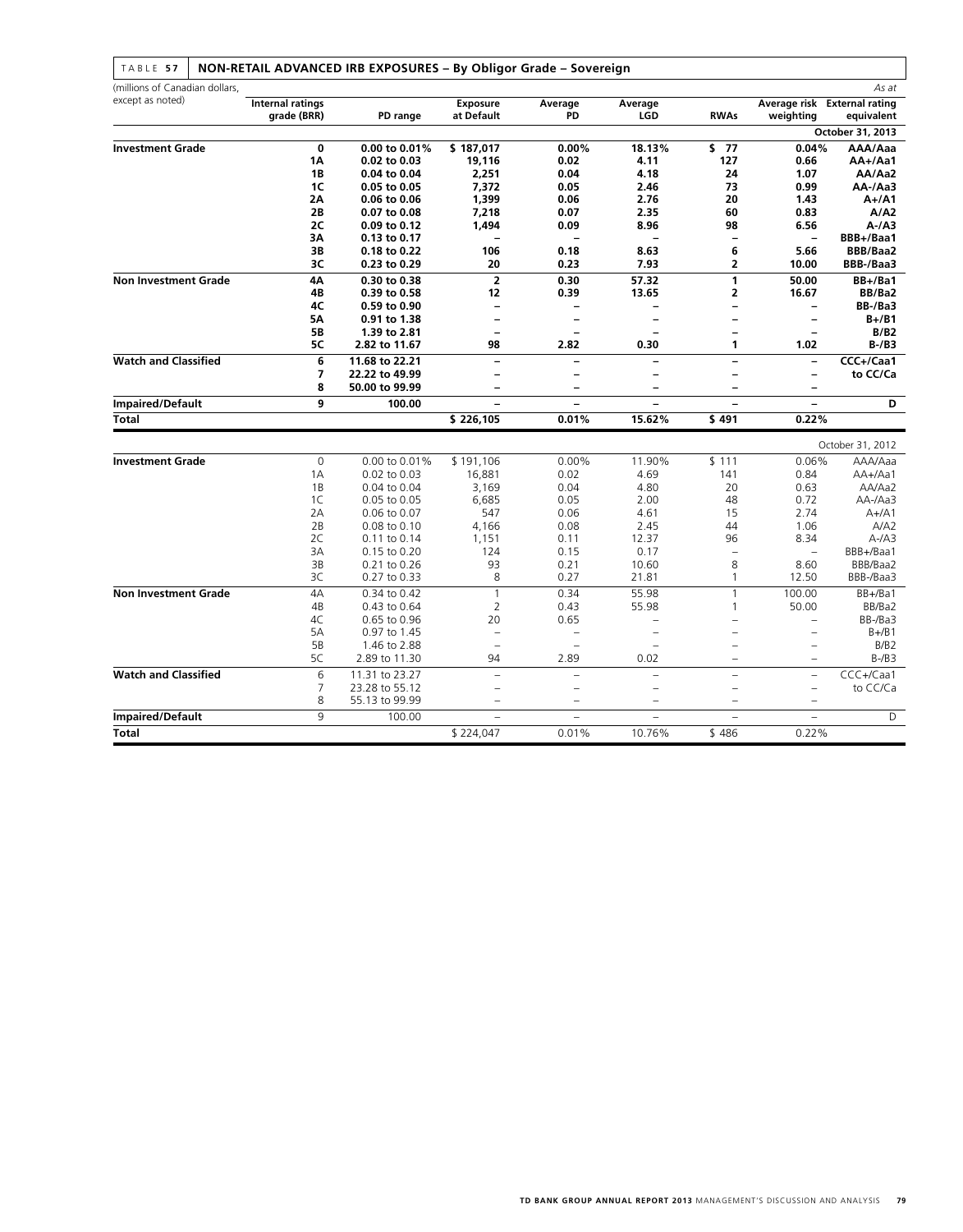|                                         |                                        |                              |                               | NON-RETAIL ADVANCED IRB EXPOSURES - By Obligor Grade - Bank |                          |                                |                                           |                       |
|-----------------------------------------|----------------------------------------|------------------------------|-------------------------------|-------------------------------------------------------------|--------------------------|--------------------------------|-------------------------------------------|-----------------------|
| (millions of Canadian dollars,          |                                        |                              |                               |                                                             |                          |                                |                                           | As at                 |
| except as noted)                        | <b>Internal ratings</b><br>grade (BRR) | PD range                     | <b>Exposure</b><br>at Default | Average<br>PD                                               | Average<br>LGD           | <b>RWAs</b>                    | Average risk External rating<br>weighting | equivalent            |
|                                         |                                        |                              |                               |                                                             |                          |                                |                                           | October 31, 2013      |
| <b>Investment Grade</b>                 | $\mathbf 0$                            | 0.00 to 0.01%                | 1,814<br>s                    | 0.01%                                                       | 57.29%                   | \$<br>47                       | 2.59%                                     | AAA/Aaa               |
|                                         | 1A                                     | 0.02 to 0.03                 | 730                           | 0.03                                                        | 57.32                    | 121                            | 16.58                                     | AA+/Aa1               |
|                                         | 1B                                     | 0.04 to 0.04                 | 980                           | 0.04                                                        | 56.01                    | 170                            | 17.35                                     | AA/Aa2                |
|                                         | 1C                                     | 0.05 to 0.05                 | 12,732                        | 0.05                                                        | 30.81                    | 1,589                          | 12.48                                     | AA-/Aa3               |
|                                         | 2Α                                     | 0.06 to 0.06                 | 21,147                        | 0.06                                                        | 18.69                    | 1,850                          | 8.75                                      | A+/A1                 |
|                                         | 2В                                     | 0.07 to 0.08                 | 23,303                        | 0.07                                                        | 14.68                    | 1,936                          | 8.31                                      | A/A2                  |
|                                         | 2C                                     | 0.09 to 0.12                 | 19,464                        | 0.09                                                        | 17.52                    | 2,474                          | 12.71                                     | A-/A3                 |
|                                         | 3Λ<br>3В                               | 0.13 to 0.17                 | 8,161                         | 0.13                                                        | 17.04<br>7.49            | 1,119<br>259                   | 13.71<br>6.32                             | BBB+/Baa1<br>BBB/Baa2 |
|                                         | зс                                     | 0.18 to 0.22<br>0.23 to 0.29 | 4,100<br>1,591                | 0.18<br>0.23                                                | 23.22                    | 328                            | 20.62                                     | BBB-/Baa3             |
|                                         |                                        |                              |                               |                                                             | 4.52                     |                                | 5.24                                      |                       |
| <b>Non Investment Grade</b>             | 4Α<br>4B                               | 0.30 to 0.38<br>0.39 to 0.58 | 821<br>330                    | 0.30<br>0.39                                                | 12.70                    | 43<br>47                       | 14.24                                     | BB+/Ba1<br>BB/Ba2     |
|                                         | 4C                                     | 0.59 to 0.90                 | 69                            | 0.59                                                        | 7.72                     | 11                             | 15.94                                     | BB-/Ba3               |
|                                         | 5Α                                     | 0.91 to 1.38                 | $\overline{\mathbf{2}}$       | 0.91                                                        | 24.45                    | 1                              | 50.00                                     | B+/B1                 |
|                                         | 5В                                     | 1.39 to 2.81                 | 42                            | 1.39                                                        | 57.32                    | 63                             | 150.00                                    | <b>B/B2</b>           |
|                                         | 5С                                     | 2.82 to 11.67                | 9                             | 2.82                                                        | 34.99                    | 8                              | 88.89                                     | B /B3                 |
| <b>Watch and Classified</b>             | 6                                      | 11.68 to 22.21               | $\overline{a}$                | $\overline{\phantom{0}}$                                    | $\overline{\phantom{0}}$ | $\overline{a}$                 | $\overline{\phantom{0}}$                  | CCC+/Caa1             |
|                                         | $\overline{\phantom{a}}$               | 22.22 to 49.99               | $\qquad \qquad -$             | $\qquad \qquad -$                                           | $\qquad \qquad -$        | $\overline{\phantom{0}}$       | -                                         | to CC/Ca              |
|                                         | 8                                      | 50.00 to 99.99               | $\overline{\phantom{0}}$      | $\overline{\phantom{0}}$                                    | $\overline{\phantom{0}}$ | $\overline{\phantom{0}}$       | $\overline{\phantom{0}}$                  |                       |
| <b>Impaired/Default</b>                 | 9                                      | 100.00                       | $\qquad \qquad -$             | $\overline{\phantom{a}}$                                    | $\qquad \qquad -$        | $\overline{\phantom{0}}$       | $\overline{\phantom{0}}$                  | D                     |
| <b>Total</b>                            |                                        |                              | \$95,295                      | 0.08%                                                       | 19.82%                   | \$10,066                       | 10.56%                                    |                       |
|                                         |                                        |                              |                               |                                                             |                          |                                |                                           |                       |
|                                         |                                        |                              |                               |                                                             |                          |                                |                                           | October 31, 2012      |
| <b>Investment Grade</b>                 | 0                                      | 0.00 to 0.02%                | 2,930<br>\$                   | 0.01%                                                       | 65.28%                   | \$<br>92                       | 3.14%                                     | AAA/Aaa               |
|                                         | 1A                                     | 0.03 to 0.03                 | 1,748                         | 0.03                                                        | 49.83                    | 114                            | 6.52                                      | AA+/Aa1               |
|                                         | 1B                                     | 0.04 to 0.04                 | 572                           | 0.04                                                        | 55.60                    | 136                            | 23.78                                     | AA/Aa2                |
|                                         | 1 <sup>C</sup>                         | 0.05 to 0.05                 | 33,488                        | 0.05                                                        | 12.11                    | 1,321                          | 3.94                                      | AA-/Aa3               |
|                                         | 2A                                     | 0.06 to 0.07                 | 20,550                        | 0.06                                                        | 20.01                    | 1,549                          | 7.54                                      | $A + / A1$            |
|                                         | 2B                                     | 0.08 to 0.10                 | 32,068                        | 0.08                                                        | 11.15                    | 1,554                          | 4.85                                      | A/A2                  |
|                                         | 2C                                     | 0.11 to 0.14                 | 13,621                        | 0.11                                                        | 21.05                    | 1,590                          | 11.67                                     | $A-A3$                |
|                                         | 3A                                     | 0.15 to 0.20                 | 14,957                        | 0.15                                                        | 8.92                     | 974                            | 6.51                                      | BBB+/Baa1             |
|                                         | 3B<br>3C                               | 0.21 to 0.26                 | 2,417                         | 0.21<br>0.27                                                | 11.13<br>18.67           | 220<br>370                     | 9.10<br>17.47                             | BBB/Baa2<br>BBB-/Baa3 |
|                                         |                                        | 0.27 to 0.33                 | 2,118                         |                                                             |                          |                                |                                           |                       |
| <b>Non Investment Grade</b>             | 4A<br>4B                               | 0.34 to 0.42                 | 2,158<br>129                  | 0.34                                                        | 6.13                     | 123                            | 5.70                                      | BB+/Ba1<br>BB/Ba2     |
|                                         |                                        | 0.43 to 0.64                 |                               | 0.43                                                        | 30.05                    | 43                             | 33.33                                     |                       |
|                                         | 4C<br>5A                               | 0.65 to 0.96<br>0.97 to 1.45 | 273<br>1                      | 0.65<br>0.97                                                | 13.82<br>9.43            | 52<br>$\overline{\phantom{0}}$ | 19.05                                     | BB-/Ba3<br>$B + / B1$ |
|                                         | 5B                                     | 1.46 to 2.88                 | $\mathbf{1}$                  | 1.46                                                        | 40.89                    | $\mathbf{1}$                   | 100.00                                    | B/B2                  |
|                                         | 5C                                     | 2.89 to 11.30                | 200                           | 2.89                                                        | 14.94                    | 91                             | 45.50                                     | $B-AB3$               |
| <b>Watch and Classified</b>             | 6                                      | 11.31 to 23.27               | $\overline{\phantom{a}}$      | $\hspace{1.0cm} - \hspace{1.0cm}$                           | $\qquad \qquad -$        | $\overline{\phantom{a}}$       | $\overline{\phantom{0}}$                  | CCC+/Caa1             |
|                                         | 7                                      | 23.28 to 55.12               | $\qquad \qquad -$             |                                                             | $\overline{\phantom{0}}$ | $\overline{\phantom{0}}$       |                                           | to CC/Ca              |
|                                         | 8                                      | 55.13 to 99.99               | 37                            | 55.13                                                       | 9.19                     | 16                             | 43.24                                     |                       |
| <b>Impaired/Default</b><br><b>Total</b> | 9                                      | 100.00                       | $\overline{\phantom{a}}$      | $\hspace{1.0cm} - \hspace{1.0cm}$                           | $\qquad \qquad -$        | $\qquad \qquad -$              | $\overline{\phantom{0}}$                  | D                     |

# *Credit Risk Exposures subject to the Standardized Approach*

Currently the Standardized Approach to credit risk is used primarily for assets in the U.S. Personal and Commercial Banking portfolio. We are currently in the process of transitioning this portfolio to the AIRB Approach. Under the Standardized Approach, the assets are multiplied by risk weights prescribed by OSFI to determine RWA. These risk weights are assigned according to certain factors including counterparty type, product type, and the nature/extent of credit risk mitigation. We use external credit ratings assigned by one or more of Moody's, S&P, and Fitch to determine the appropriate risk weight for our exposures to Sovereigns (governments, central banks and certain public sector entities) and Banks (regulated deposit-taking institutions, securities firms and certain public sector entities).

We apply the following risk weights to on-balance sheet exposures under the Standardized Approach:

| $0\%$ <sup>1</sup>      |
|-------------------------|
| $20\%$ <sup>1</sup>     |
| 35% or 75% <sup>2</sup> |
| 75%                     |
| 100%                    |
|                         |

<sup>1</sup> The risk weight may vary according to the external risk rating.

<sup>2</sup> 35% applied when loan to value <=80%, 75% when loan-to-value >80%.

Lower risk weights apply where approved credit risk mitigants exist. Loans that are more than 90 days past due receive a risk weight of either 100% (residential secured) or 150% (all other).

For off-balance sheet exposures, specified credit conversion factors are used to convert the notional amount of the exposure into a credit equivalent amount.

#### *Derivative Exposures*

Credit risk on derivative financial instruments, also known as counterparty credit risk, is the risk of a financial loss occurring as a result of the failure of a counterparty to meet its obligation to the Bank. We use the Current Exposure Method to calculate the credit equivalent amount, which is defined by OSFI as the replacement cost plus an amount for potential future exposure, to estimate the risk and determine regulatory capital requirements for derivative exposures. The Global Counterparty Credit group within Capital Markets Risk Management is responsible for estimating and managing counterparty credit risk in accordance with credit policies established by Risk Management.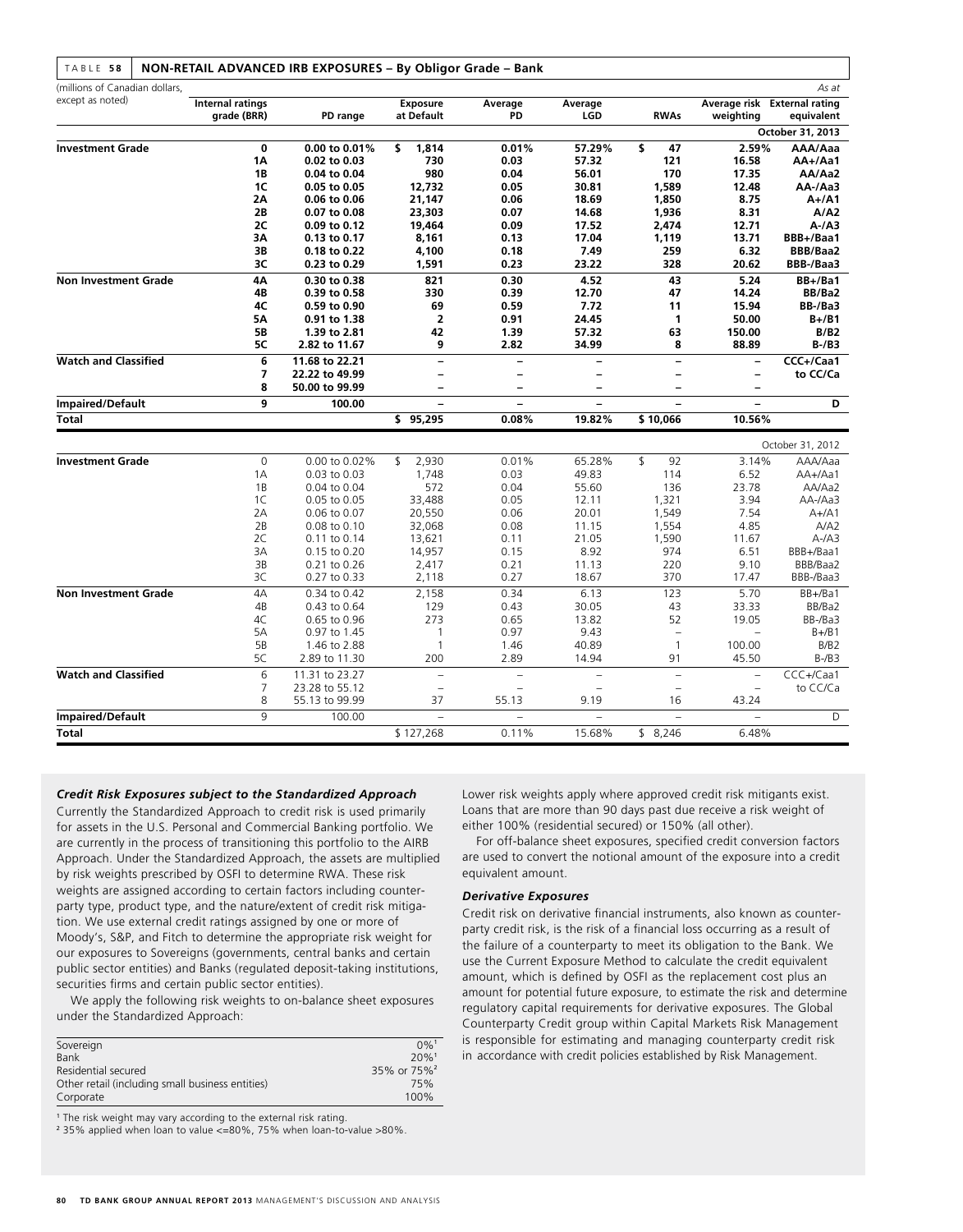The Bank uses various qualitative and quantitative methods to measure and manage counterparty credit risk. These include statistical methods to measure the current and future potential risk, as well as conduct stress tests to identify and quantify exposure to extreme events. We establish various limits including gross notional limits to manage business volumes and concentrations. We regularly assess market conditions and the valuation of underlying financial instruments. Counterparty credit risk may increase during periods of receding market liquidity for certain instruments. Capital Market Risk Management meets regularly with Market and Credit Risk Management and Trading businesses to discuss how evolving market conditions may impact our market risk and counterparty credit risk.

The Bank actively engages in risk mitigation strategies through the use of multi-product derivative master netting agreements, collateral and other credit risk mitigation techniques. We may also execute certain derivatives through a central clearing house which reduces counterparty credit risk due to the ability to net offsetting positions amongst counterparty participants that settle within clearing houses. Derivative-related credit risks are subject to the same credit approval, limit, monitoring, and exposure guideline standards that we use for managing other transactions that create credit risk exposure. These standards include evaluating the creditworthiness of counterparties, measuring and monitoring exposures, including wrong-way risk exposures, and managing the size, diversification, and maturity structure of the portfolios.

There are two types of wrong-way risk exposures: general and specific. General wrong-way risk arises when the probability of default of the counterparties moves in the same direction as a given market risk factor. Specific wrong-way risk arises when the exposure to a particular counterparty moves in the same direction as the probability of default of the counterparty due to the nature of the transactions entered into with that counterparty. These exposures require specific approval within the credit approval process. We measure and manage specific wrong-way risk exposures in the same manner as direct loan obligations and control them by way of approved credit facility limits.

As part of the credit risk monitoring process, management meets on a periodic basis to review all exposures, including exposures resulting from derivative financial instruments to higher risk counterparties. As at October 31, 2013, after taking into account risk mitigation strategies, the Bank does not have material derivative exposure to any counterparty considered higher risk as defined by the Bank's credit policies. In addition, the Bank does not have a material credit risk valuation adjustment to any specific counterparty.

#### *Validation of the Credit Risk Rating System*

Credit risk rating systems and methodologies are independently validated to verify that they remain accurate predictors of risk. The validation process includes the following considerations:

- Risk parameter estimates PDs, EADs, and LGDs are reviewed and updated against actual loss experience to ensure estimates continue to be reasonable predictors of potential loss.
- Model performance Estimates continue to be discriminatory, stable, and predictive.
- Data quality Data used in the risk rating system is accurate, appropriate, and sufficient.
- Assumptions Key assumptions underlying the development of the model remain valid for the current portfolio and environment.

Risk Management ensures that the credit risk rating system complies with TD's Model Risk Policy. At least annually, the Risk Committee is informed of the performance of the credit risk rating system. The Risk Committee must approve any material changes to TD's credit risk rating system.

#### *Stress Testing*

To determine the potential loss that could be incurred under a range of adverse scenarios, we subject our credit portfolios to stress tests. Stress tests assess vulnerability of the portfolios to the effects of severe but plausible situations, such as an economic downturn or a material market disruption.

# *Credit Risk Mitigation*

The techniques we use to reduce or mitigate credit risk include written policies and procedures to value and manage financial and non-financial security (collateral) and to review and negotiate netting agreements. The amount and type of collateral and other credit risk mitigation techniques required are based on the Bank's own assessment of the borrower's or counterparty's credit quality and capacity to pay.

In the Retail and Commercial Banking businesses, security for loans is primarily non-financial and includes residential real estate, real estate under development, commercial real estate and business assets, such as accounts receivable, inventory, fixed assets and automobiles. In the Wholesale Banking business, a large portion of loans is to investment grade borrowers where no security is pledged. Non-investment grade borrowers typically pledge business assets in the same manner as commercial borrowers. Common standards across the Bank are used to value collateral, determine frequency of recalculation and to document, register, perfect and monitor collateral.

We also use collateral and master netting agreements to mitigate derivative counterparty exposure. Security for derivative exposures is primarily financial and includes cash and negotiable securities issued by highly rated governments and investment grade issuers. This approach includes pre-defined discounts and procedures for the receipt, safekeeping, and release of pledged securities.

In all but exceptional situations, we secure collateral by taking possession and controlling it in a jurisdiction where we can legally enforce our collateral rights. Exceptionally, and when demanded by our counterparty, we hold or pledge collateral with a third-party custodian. We document third-party arrangements with a Custody and Control Agreement.

From time-to-time, we may take guarantees to reduce the risk in credit exposures. For credit risk exposures subject to AIRB, we only recognize irrevocable guarantees for Commercial and Wholesale Banking credit exposures that are provided by entities with a better risk rating than that of the borrower or counterparty to the transaction.

The Bank makes use of credit derivatives to mitigate credit risk. The credit, legal, and other risks associated with these transactions are controlled through well-established procedures. Our policy is to enter into these transactions with investment grade financial institutions and transact on a collateralized basis. Credit risk to these counterparties is managed through the same approval, limit and monitoring processes we use for all counterparties for which we have credit exposure.

The Bank uses appraisals and automated valuation models (AVMs) to support property values when adjudicating loans collateralized by residential real property. These are computer-based tools used to estimate or validate the market value of homes using market comparables and price trends for local market areas. The primary risk associated with the use of these tools is that the value of an individual property may vary significantly from the average for the market area. We have specific risk management guidelines addressing the circumstances when they may be used and processes to periodically validate AVMs including obtaining third party appraisals.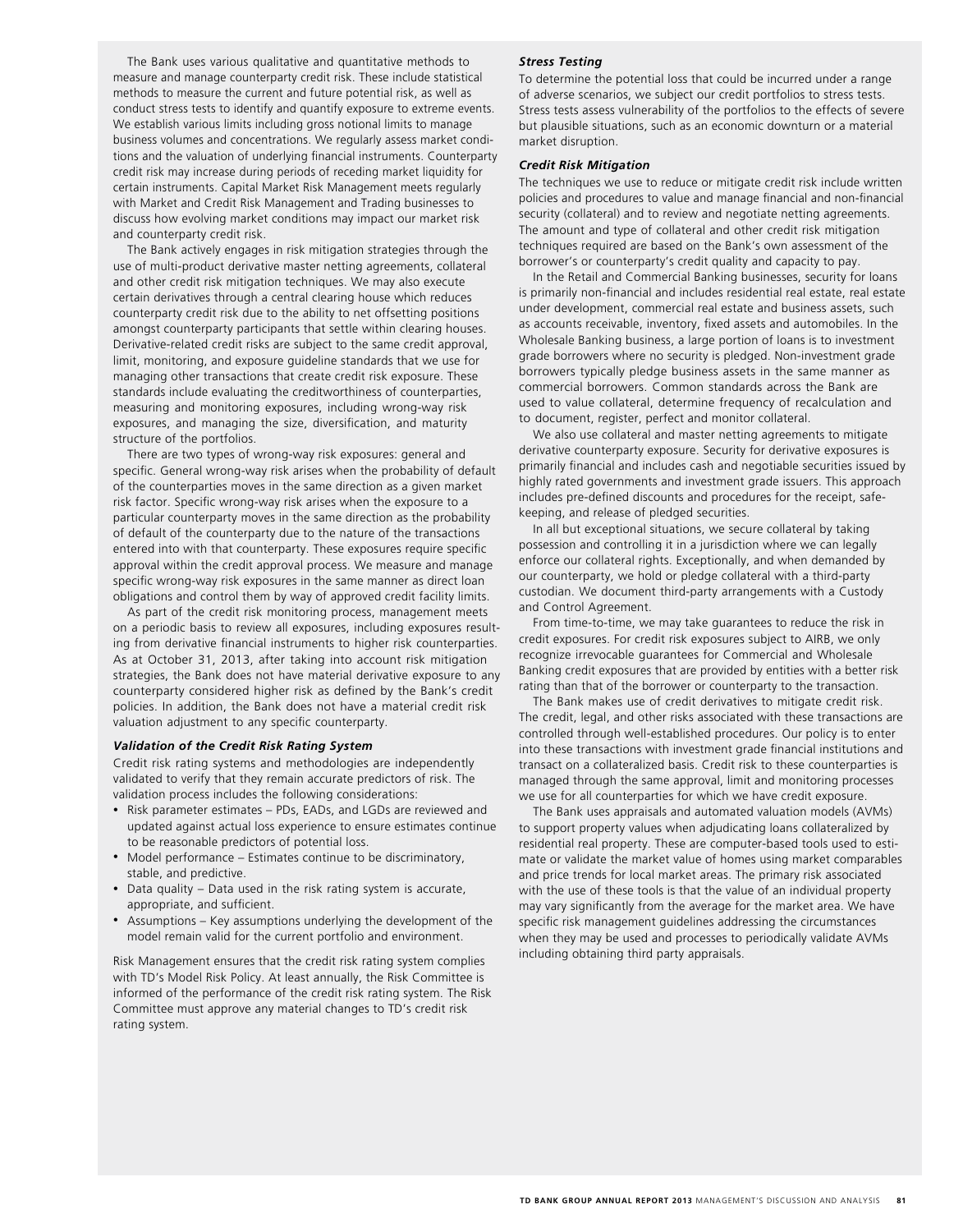# *Gross Credit Risk Exposure*

Gross credit risk exposure, also referred to as EAD, is the total amount we are exposed to at the time of default of a loan and is measured before counterparty-specific provisions or write-offs. Gross credit risk exposure does not reflect the effects of credit risk mitigation and includes both on- and off-balance sheet exposures. On-balance sheet

exposures consist primarily of outstanding loans, acceptances, nontrading securities, derivatives, and certain other repo-style transactions. Off-balance sheet exposures consist primarily of undrawn commitments, guarantees, and certain other repo-style transactions.

Gross credit risk exposure for the two approaches we use to measure credit risk is given in the following table:

# **GROSS CREDIT RISK EXPOSURE – Standardized and AIRB Approaches<sup>1</sup> TABLE 59** GROSS CREDIT RISK EXPOSURE – Standardized and AIRB Approaches<sup>1</sup>

|                                    |                                      | . .         |           |              |           |           |  |
|------------------------------------|--------------------------------------|-------------|-----------|--------------|-----------|-----------|--|
| (millions of Canadian dollars)     |                                      |             |           |              |           | As at     |  |
|                                    | October 31, 2013<br>October 31, 2012 |             |           |              |           |           |  |
|                                    | <b>Standardized</b>                  | <b>AIRB</b> | Total     | Standardized | AIRB      | Total     |  |
| Retail                             |                                      |             |           |              |           |           |  |
| Residential secured                | 25,671<br>s.                         | \$251,809   | \$277,480 | \$22,463     | \$234,240 | \$256,703 |  |
| Qualifying revolving retail        |                                      | 43,862      | 43,862    | -            | 43.173    | 43,173    |  |
| Other retail                       | 41,225                               | 34,465      | 75,690    | 32,921       | 30,707    | 63,628    |  |
| Total retail                       | 66,896                               | 330,136     | 397.032   | 55,384       | 308,120   | 363,504   |  |
| Non-retail <sup>2</sup>            |                                      |             |           |              |           |           |  |
| Corporate                          | 69,411                               | 145,718     | 215,129   | 61.052       | 135,856   | 196,908   |  |
| Sovereign                          | 24,783                               | 81,489      | 106,272   | 20,470       | 78.459    | 98,929    |  |
| Bank                               | 16,827                               | 95,295      | 112,122   | 16,461       | 127,268   | 143,729   |  |
| Total non-retail                   | 111.021                              | 322,502     | 433,523   | 97,983       | 341.583   | 439,566   |  |
| <b>Gross credit risk exposures</b> | \$177.917                            | \$652,638   | \$830,555 | \$153,367    | \$649,703 | \$803,070 |  |

<sup>1</sup> Gross credit risk exposures represent EAD and are before the effects of credit risk mitigation. This table excludes securitization, equity and other credit riskweighted assets.

<sup>2</sup> Effective 2013, non-retail exposures do not include OSFI "deemed" Qualifying Central Counterparty (QCCP) exposures as these are instead included with "other credit risk-weighted assets", in accordance with the Basel III regulatory framework. Prior to 2013, non-retail exposures included QCCP exposures, in accordance with the Basel II regulatory framework.

## *Other Credit Risk Exposures*

*Non-trading Equity Exposures*

Our non-trading equity exposures are at a level that represents less than 5% of our combined Tier 1 and Tier 2 capital. As a result, we use OSFI-prescribed risk weights to calculate our RWA on non-trading equity exposures.

## *Securitization Exposures*

For externally rated securitization exposures, we use both the Standardized Approach and the Ratings Based Approach (RBA). Both approaches assign risk weights to exposures using external ratings. We use ratings assigned by one or more of Moody's, S&P, Fitch and DBRS. The RBA also takes into account additional factors including the time horizon of the rating (long-term or short-term), the amount of detail available on the underlying asset pool and the seniority of the position.

We use the Internal Assessment Approach (IAA) to manage the credit risk of our exposures relating to ABCP securitizations that are not externally rated.

Under the IAA, we consider all relevant risk factors in assessing the credit quality of these exposures, including those published by the Moody's, S&P, Fitch and DBRS rating agencies. We also use expected loss models and policies to quantify and monitor the level of risk, and facilitate its management. Our IAA process includes our assessment of the extent by which the enhancement available for loss protection provides coverage of expected losses. The levels of stressed coverage we require for each internal risk rating are consistent with the rating agencies' published stressed factor requirements for equivalent external ratings by asset class.

All exposures are assigned an internal risk rating based on our assessment, which must be reviewed at least once per year. Our ratings reflect our assessment of risk of loss, consisting of the combined PD and LGD for each exposure. The ratings scale we use corresponds to the long term ratings scales used by the rating agencies.

Our IAA process is subject to all the key elements and principles of our risk governance structure, and is managed in the same way as outlined in this Credit Risk section.

We use the results of the IAA in all aspects of our credit risk management including performance tracking, control mechanisms and management reporting, and the calculation of capital. Under the IAA, exposures are multiplied by OSFI-prescribed risk weights to calculate RWA for capital purposes.

# Market Risk

*Trading Market Risk is the risk of loss in financial instruments or the balance sheet due to adverse movements in market factors such as interest and exchange rates, prices, credit spreads, volatilities, and correlations from trading activities.*

*Non-Trading Market Risk is the risk of loss in financial instruments, the balance sheet or in earnings, or the risk of volatility in earnings from non-trading activities such as asset-liability management or investments, predominantly from interest rate, foreign exchange and equity risks.*

We are exposed to market risk in our trading and investment portfolios, as well as through our non-trading activities. In our trading and investment portfolios, we are active participants in the market, seeking to realize returns for TD through careful management of our positions and inventories. In our non-trading activities, we are exposed to market risk through the everyday banking transactions that our customers execute with us.

We comply with the Basel III market risk requirements as at October 31, 2013 using the Internal Model Method.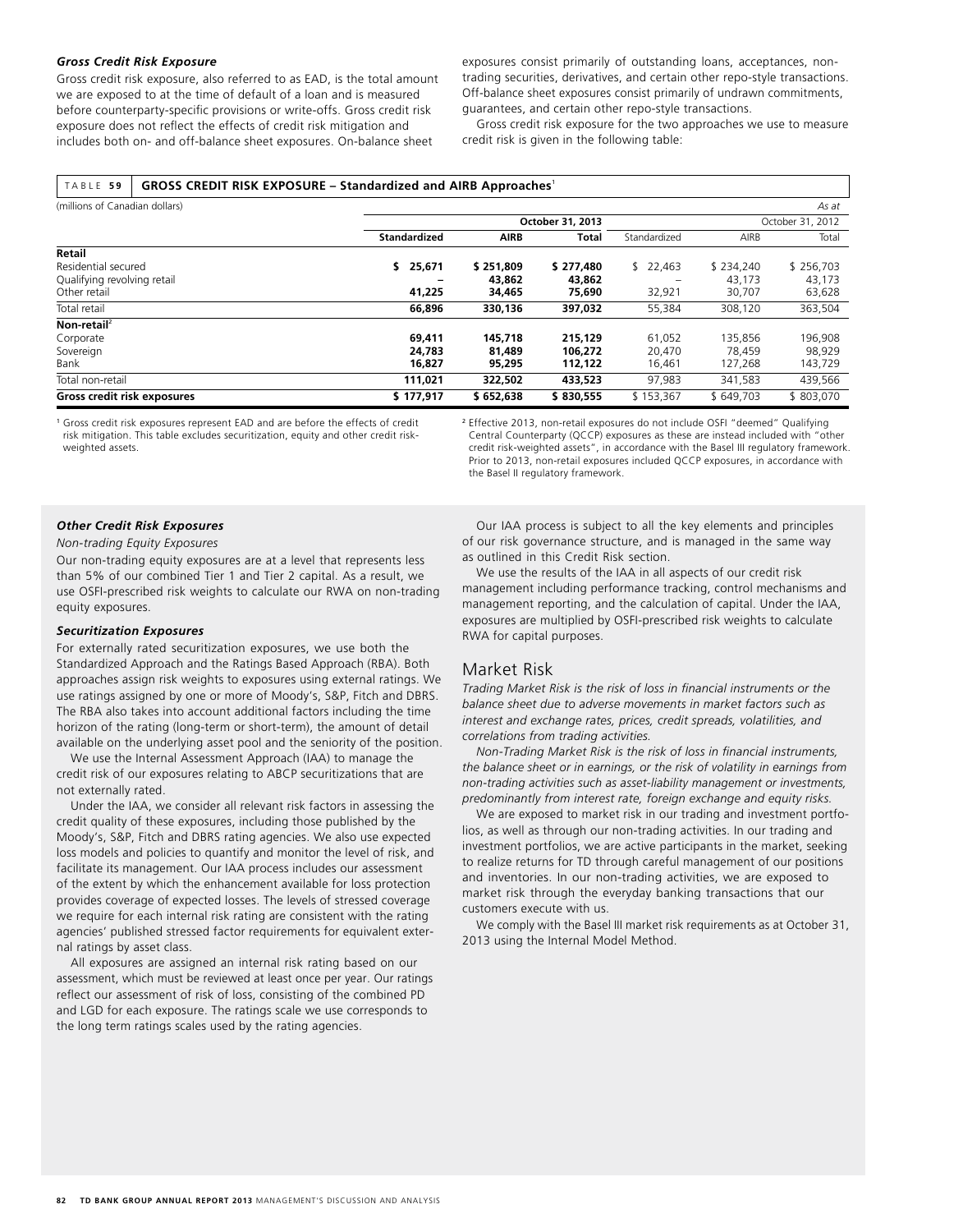# **MARKET RISK LINKAGE TO THE BALANCE SHEET**

The table below provides a breakdown of the Bank's balance sheet into assets and liabilities exposed to trading and non-trading market risks. Market risk of assets and liabilities included in the calculation of VaR and other metrics used for regulatory market risk capital purposes is classified as Trading Market Risk.

# TABLE **6 0 MARKET RISK LINKAGE TO THE BALANCE SHEET**

| (millions of Canadian dollars)                                              |                  |                          |                    | As at                                         |
|-----------------------------------------------------------------------------|------------------|--------------------------|--------------------|-----------------------------------------------|
|                                                                             |                  |                          |                    | October 31, 2013                              |
|                                                                             | <b>Balance</b>   | <b>Trading</b>           | <b>Non-Trading</b> | Non-Trading Market Risk -                     |
|                                                                             | Sheet            | <b>Market Risk</b>       | <b>Market Risk</b> | primary risk sensitivity                      |
| Assets subject to market risk<br>Interest-bearing deposits with banks       | \$28,855         | \$<br>285                | \$28,570           | Interest rate                                 |
| Trading loans, securities, and other                                        | 101,928          | 98,682                   | 3,246              | Interest rate                                 |
| Derivatives                                                                 | 49,461           | 44,077                   | 5,384              | Equity, foreign exchange, interest rate       |
| Financial assets designated at fair value                                   | 6,532            |                          | 6,532              | Interest rate                                 |
| Available-for-sale securities                                               | 79,541           |                          | 79,541             | Foreign exchange, interest rate               |
| Held-to-maturity securities                                                 | 29,961           |                          | 29,961             | Foreign exchange, interest rate               |
| Securities purchased under reverse repurchase agreements                    | 64,283           | 5,331                    | 58,952             | Interest rate                                 |
| Loans                                                                       | 447,777          |                          | 447.777            | Interest rate                                 |
| Customers' liability under acceptances                                      | 6,399            | ۳                        | 6,399              | Interest rate                                 |
| Investment in TD Ameritrade                                                 | 5,300            |                          | 5,300              | <b>Equity</b>                                 |
| Other assets <sup>1</sup>                                                   | 1,915            | -                        | 1,915              | Interest rate                                 |
| Assets not exposed to market risk                                           | 40,580           |                          |                    |                                               |
| <b>Total Assets</b>                                                         | 862,532          | 148,375                  | 673,577            |                                               |
| Liabilities subject to market risk                                          |                  |                          |                    |                                               |
| Trading deposits                                                            | 47,593           | 1,531                    | 46,062             | Interest rate                                 |
| Derivatives                                                                 | 49,471           | 45,655                   | 3,816              | Foreign exchange, interest rate               |
| Securitization liabilities at fair value                                    | 21,960           | 10,216                   | 11,744             | Interest rate                                 |
| Other financial liabilities designated at fair value through profit or loss | 12               | ÷                        | 12<br>543,476      | Interest rate                                 |
| Deposits<br>Acceptances                                                     | 543,476<br>6,399 |                          | 6,399              | <b>Equity, interest rate</b><br>Interest rate |
| Obligations related to securities sold short                                | 41,829           | 39,479                   | 2,350              | Interest rate                                 |
| Obligations related to securities sold under repurchase agreements          | 34,414           | 5,825                    | 28,589             | Interest rate                                 |
| Securitization liabilities at amortized cost                                | 25,592           |                          | 25,592             | Interest rate                                 |
| Subordinated notes and debentures                                           | 7,982            | ÷                        | 7,982              | Interest rate                                 |
| Liability for preferred shares                                              | 27               | $\overline{\phantom{0}}$ | 27                 | Interest rate                                 |
| Liability for capital trust securities                                      | 1,740            |                          | 1,740              | Interest rate                                 |
| Other liabilities <sup>1</sup>                                              | 12,698           | $\overline{\phantom{0}}$ | 12,698             | Interest rate                                 |
| Liabilities and Equity not exposed to market risk                           | 69,339           |                          |                    |                                               |
|                                                                             |                  |                          |                    |                                               |
| <b>Total Liabilities and equity</b>                                         | \$862,532        | \$102,706                | \$690,487          |                                               |
|                                                                             |                  |                          |                    | October 31, 2012                              |
| Assets subject to market risk                                               |                  |                          |                    |                                               |
| Interest-bearing deposits with banks                                        | 21,692<br>\$     | \$<br>199                | \$21,493           | Interest rate                                 |
| Trading loans, securities, and other                                        | 94,531           | 86,759                   | 7,772              | Interest rate                                 |
| Derivatives                                                                 | 60,919           | 54,983                   | 5,936              | Equity, foreign exchange, interest rate       |
| Financial assets designated at fair value                                   | 6,173            |                          | 6,173              | Interest rate                                 |
| Available-for-sale securities                                               | 98,576           | L.                       | 98,576             | Foreign exchange, interest rate               |
| Held-to-maturity securities                                                 |                  |                          |                    | Foreign exchange, interest rate               |
| Securities purchased under reverse repurchase agreements                    | 69,198           | 9,340                    | 59,858             | Interest rate                                 |
| Loans                                                                       | 411,492          | L.                       | 411,492            | Interest rate                                 |
| Customers' liability under acceptances<br>Investment in TD Ameritrade       | 7,223            |                          | 7,223              | Interest rate<br>Equity                       |
| Other assets <sup>1</sup>                                                   | 5,344<br>1,843   | $\overline{\phantom{0}}$ | 5,344<br>1,843     | Interest rate                                 |
| Assets not exposed to market risk                                           | 34,115           |                          |                    |                                               |
| <b>Total Assets</b>                                                         | 811,106          | 151,281                  | 625,710            |                                               |
|                                                                             |                  |                          |                    |                                               |
| Liabilities subject to market risk                                          |                  |                          |                    | Interest rate                                 |
| Trading deposits<br>Derivatives                                             | 38,774<br>64,997 | 1,500<br>60,494          | 37,274<br>4,503    | Foreign exchange, interest rate               |
| Securitization liabilities at fair value                                    | 25,324           | 9,355                    | 15,969             | Interest rate                                 |
| Other financial liabilities designated at fair value through profit or loss | 17               |                          | 17                 | Interest rate                                 |
| Deposits                                                                    | 487,754          |                          | 487,754            | Equity, interest rate                         |
| Acceptances                                                                 | 7,223            |                          | 7,223              | Interest rate                                 |
| Obligations related to securities sold short                                | 33,435           | 31,079                   | 2,356              | Interest rate                                 |
| Obligations related to securities sold under repurchase agreements          | 38,816           | 10,232                   | 28,584             | Interest rate                                 |
| Securitization liabilities at amortized cost                                | 26,190           |                          | 26,190             | Interest rate                                 |
| Subordinated notes and debentures                                           | 11,318           | $\overline{\phantom{0}}$ | 11,318             | Interest rate                                 |
| Liability for preferred shares                                              | 26               |                          | 26                 | Interest rate                                 |
| Liability for capital trust securities<br>Other liabilities <sup>1</sup>    | 2,224<br>11,828  | $\overline{\phantom{0}}$ | 2,224<br>11,828    | Interest rate<br>Interest rate                |
| Liabilities and Equity not exposed to market risk                           | 63,180           | -                        |                    |                                               |

<sup>1</sup> Other assets and liabilities related to retirement benefits, insurance and special

purpose entity liabilities.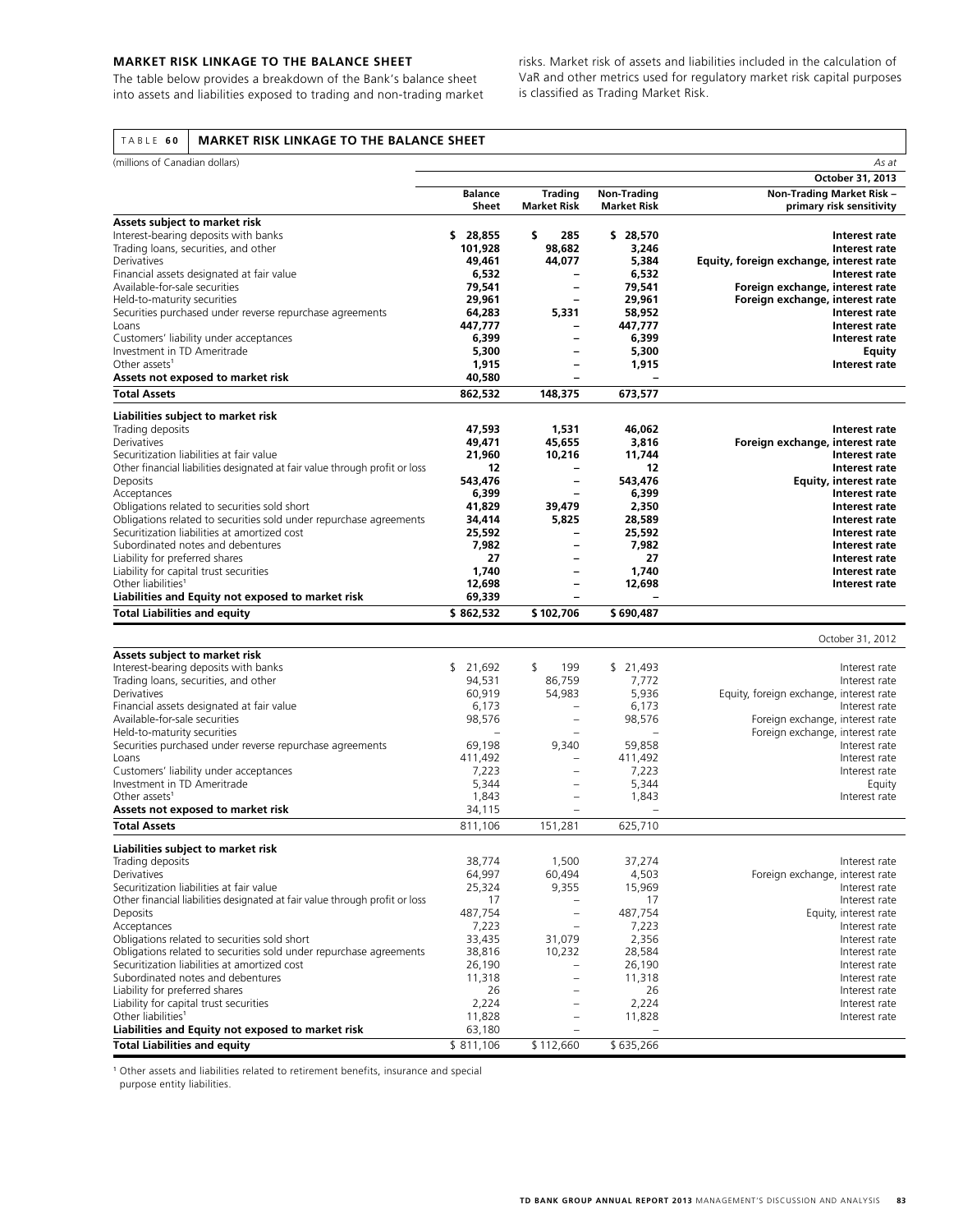# **MARKET RISK IN TRADING ACTIVITIES**

The overall objective of TD's trading businesses is to provide wholesale banking services, including facilitation and liquidity, to clients of the Bank. TD must take risk in order to provide effective service in markets where our clients trade. In particular, TD needs to hold inventory, act as principal to facilitate client transactions, and underwrite new issues. The Bank also trades in order to have in-depth knowledge of market conditions to provide the most efficient and effective pricing and service to clients while balancing the risks inherent in its dealing activities.

## **WHO MANAGES MARKET RISK IN TRADING ACTIVITIES**

Primary responsibility for managing market risk in trading activities lies with Wholesale Banking with oversight from Market Risk Control within Risk Management. The Market Risk and Capital Committee meets regularly to conduct a review of the market risk profile and trading results of our trading businesses, recommends changes to risk policies, reviews underwriting inventories, and the usage of capital and assets in Wholesale Banking. The committee is chaired by the Senior Vice President, Market Risk and Model Development, and includes Wholesale Banking senior management.

There were no significant reclassifications between trading and non-trading books during fiscal 2013.

# **HOW WE MANAGE MARKET RISK IN TRADING ACTIVITIES**

Market risk plays a key part in the assessment of any trading business strategy. We launch new trading initiatives or expand existing ones only if the risk has been thoroughly assessed and is judged to be within our risk appetite and business expertise, and if the appropriate infrastructure is in place to monitor, control, and manage the risk. The Trading Market Risk Framework outlines the management of trading market risk and incorporates risk appetite, risk governance structure, risk identification, measurement, and control. The Trading Market Risk Framework is maintained by Risk Management and supports alignment with TD's Risk Appetite for trading market risk.

# *Trading Limits*

We set trading limits that are consistent with the approved business strategy for each business and our tolerance for the associated market risk, aligned to TD's market risk appetite. In setting limits, we take into account market volatility, market liquidity, organizational experience and business strategy. Limits are prescribed at the Wholesale Banking level in aggregate, as well as at more granular levels.

The core market risk limits are based on the key risk drivers in the business and includes notional limits, credit spread limits, yield curve shift limits, price, and volatility limits.

Another primary measure of trading limits is VaR, which we use to monitor and control overall risk levels and to calculate the regulatory capital required for market risk in trading activities. VaR measures the adverse impact that potential changes in market rates and prices could have on the value of a portfolio over a specified period of time.

At the end of each day, risk positions are compared with risk limits, and any excesses are reported in accordance with established market risk policies and procedures.

#### *Calculating VaR*

The Bank computes total VaR on a daily basis by combining the General Market Risk (GMR) and Idiosyncratic Debt Specific Risk (IDSR) associated with the Bank's trading positions.

GMR is determined by creating a distribution of potential changes in the market value of the current portfolio using historical simulation. TD values the current portfolio using the market price and rate changes (for equity, interest rate, foreign exchange, credit, and commodity products) of the most recent 259 trading days. GMR is computed as the threshold level that portfolio losses are not expected to exceed more than one out of every 100 trading days. A 1 day holding period is used for GMR calculation, which is scaled up to ten days for regulatory capital calculation purposes.

IDSR measures idiosyncratic (single-name) credit spread risk for credit exposures in the trading portfolio, using Monte Carlo simulation. The IDSR model is based on the historical behaviour of 5-year idiosyncratic credit spreads. Similar to GMR, IDSR is computed as the threshold level that portfolio losses are not expected to exceed more than one out of every 100 trading days. IDSR is measured for a 10 day holding period.

The graph below discloses daily one-day VaR usage and tradingrelated revenue (TEB) within Wholesale Banking. Trading-related revenue is the total of trading revenue reported in other income and the net interest income on trading positions reported in net interest income, and is reported on a taxable equivalent basis. For the year ending October 31, 2013, there were 21 days of trading losses and trading-related income was positive for 92% of the trading days. Losses in the year did not exceed VaR on any trading day.

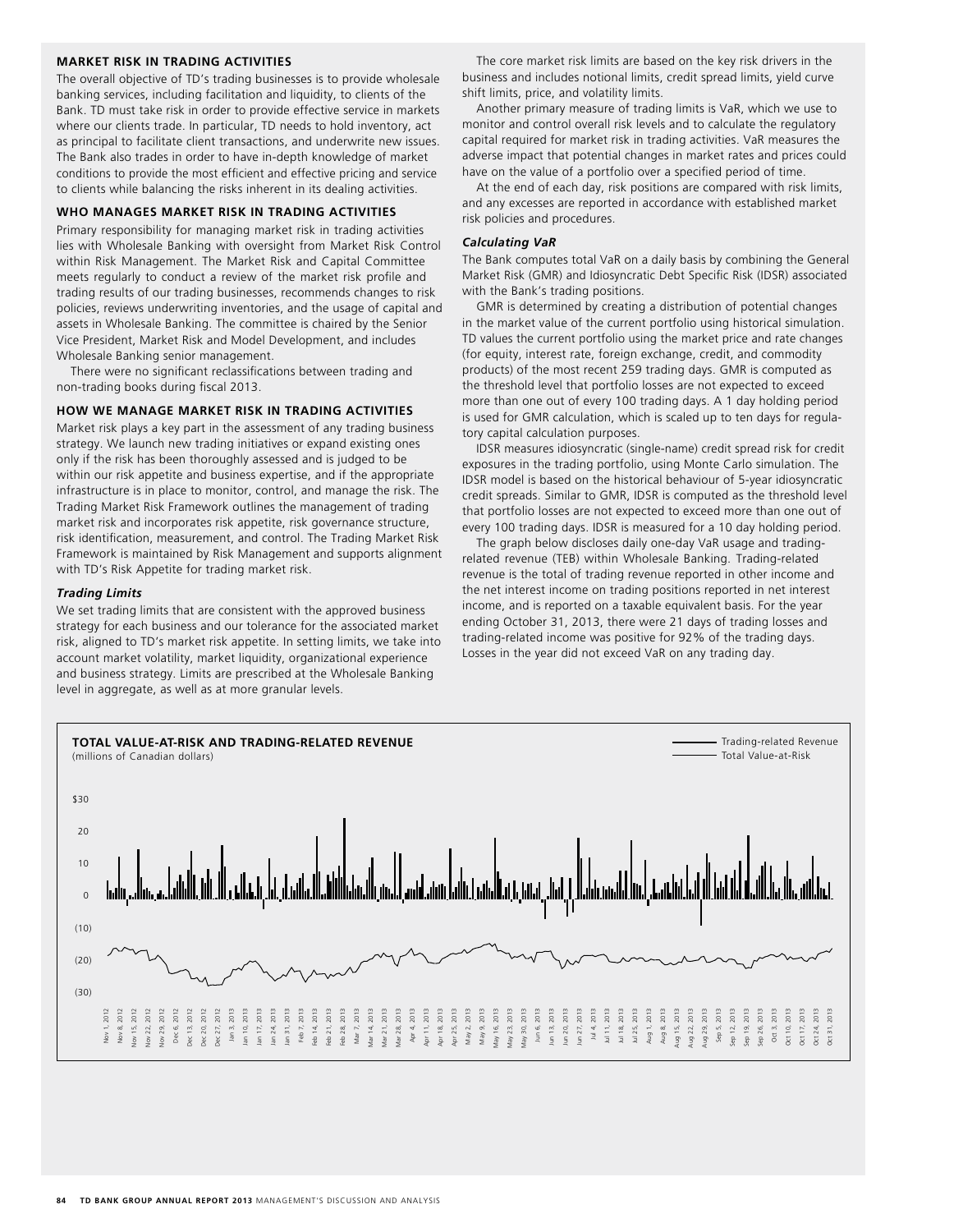VaR is a valuable risk measure but it should be used in the context of its limitations, for example:

- VaR uses historical data to estimate future events, which limits its forecasting abilities;
- it does not provide information on losses beyond the selected confidence level; and
- it assumes that all positions can be liquidated during the holding period used for VaR calculation.

We continuously improve our VaR methodologies and incorporate new risk measures in line with market conventions, industry best practices and regulatory requirements.

To mitigate some of the shortcomings of VaR we use additional metrics designed for risk management and capital purposes. These include Stressed VaR, Incremental Risk Charge, Stress testing framework, as well as limits based on the sensitivity to various market risk factors.

# *Calculating Stressed VaR*

In addition to VaR, TD also calculates Stressed VaR, which includes Stressed GMR and Stressed IDSR. Stressed VaR is designed to measure the adverse impact that potential changes in market rates and prices

could have on the value of a portfolio over a specified period of stressed market conditions. Stressed VaR is determined using similar techniques and assumptions in GMR and IDSR VaR. However, instead of using the most recent 259 trading days (one year), the Bank uses a selected year of stressed market conditions. In the last quarter of fiscal 2013, Stressed VaR was calculated using the one-year period that began on February 1st, 2008. The appropriate historical one-year period to use for Stressed VaR is determined on a quarterly basis. Stressed VaR is a part of regulatory capital requirements.

### *Calculating the Incremental Risk Charge*

The incremental risk charge (IRC) is applied to all instruments in the trading book subject to migration and default risk. Migration risk represents the risk of changes in the credit ratings of the Bank's exposures. TD applies a Monte Carlo simulation with a one-year horizon and a 99.9% confidence level to determine IRC, which is consistent with regulatory requirements. IRC is based on a "constant level of risk" assumption, which requires banks to assign a liquidity horizon to positions that are subject to IRC. IRC is a part of regulatory capital requirements.

# TABLE **6 1 PORTFOLIO MARKET RISK MEASURES**

| (millions of Canadian dollars)             | 2013<br>2012 |         |                  |                  |         |         |                  |                  |
|--------------------------------------------|--------------|---------|------------------|------------------|---------|---------|------------------|------------------|
|                                            | As at        | Average | High             | Low              | As at   | Average | High             | Low              |
| Interest rate risk                         | 3.2          | 9.7     | 19.2             | 2.9              | 8.5     | 8.6     | 18.5             | 5.3              |
| Credit spread risk                         | 6.0          | 6.0     | 10.9             | 2.4              | 2.5     | 7.4     | 14.7             | 2.2              |
| Equity risk                                | 2.5          | 3.6     | 8.8              | 1.8              | 3.2     | 3.5     | 6.2              | 1.6              |
| Foreign exchange risk                      | 1.7          | 1.4     | 5.8              | 0.3              | 1.1     | 2.3     | 7.4              | 0.4              |
| Commodity risk                             | 0.5          | 0.9     | 2.3              | 0.4              | 1.6     | 1.0     | 2.4              | 0.5              |
| Idiosyncratic debt specific risk           | 14.2         | 16.5    | 23.6             | 11.3             | 15.2    | 23.7    | 39.4             | 13.9             |
| Diversification effect <sup>1</sup>        | (12.8)       | (18.8)  | n/m <sup>2</sup> | n/m <sup>2</sup> | (15.5)  | (20.4)  | n/m <sup>2</sup> | n/m <sup>2</sup> |
| <b>Total Value-at-Risk</b>                 | 15.3         | 19.3    | 26.9             | 13.7             | 16.6    | 26.1    | 41.1             | 14.8<br>S.       |
| Stressed Value-at-Risk (one day)           | \$27.6       | 32.0    | 44.3             | 22.4             | 28.4    | 47.7    | 77.6             | \$26.0           |
| Incremental Risk Capital Charge (one year) | \$185.6      | \$267.9 | \$369.6          | \$177.6          | \$247.8 | \$273.3 | \$387.6          | \$178.3          |

<sup>1</sup> The aggregate VaR is less than the sum of the VaR of the different risk types due to risk offsets resulting from portfolio diversification.

Average VaR and Stressed VaR decreased compared with the prior year by \$6.8 million and \$15.7 million, respectively, with the largest contributor being a decrease in idiosyncratic debt specific risk, which was primarily driven by improvements in the quality of data underlying the model. Average IRC was relatively flat compared with the prior year, but has fluctuated during the year due to position changes.

### *Validation of VaR Model*

TD uses a back-testing process to compare the actual and theoretical profit and losses to VaR to ensure that they are consistent with the statistical results of the VaR model. The theoretical profit or loss is generated using the daily price movements on the assumption that there is no change in the composition of the portfolio. Validation of the IRC model must follow a different approach since the one-year horizon and 99.9% confidence level preclude standard back-testing techniques. Instead, key parameters of the IRC model such as transition and correlation matrices are subject to independent validation by benchmarking against external study results or through analysis using internal or external data.

#### *Stress Testing*

TD's trading business is subject to an overall global stress test limit. In addition, global businesses have stress test limits, and each broad risk class has an overall stress test threshold. Stress scenarios are designed to model extreme economic events, replicate worst-case historical experiences, or introduce severe but plausible hypothetical changes in key market risk factors. The stress testing program includes scenarios developed using actual historical market data during periods of market disruption, in addition to hypothetical scenarios developed by Risk Management. The events we have modeled include the 1987 equity market crash, the 1998 Russian debt default crisis, the aftermath of September 11, 2001, the 2007 ABCP crisis, and the credit crisis of fall 2008.

<sup>2</sup> Not meaningful. It is not meaningful to compute a diversification effect because the high and low may occur on different days for different risk types.

Stress tests are produced and reviewed regularly with the Market Risk and Capital Committee.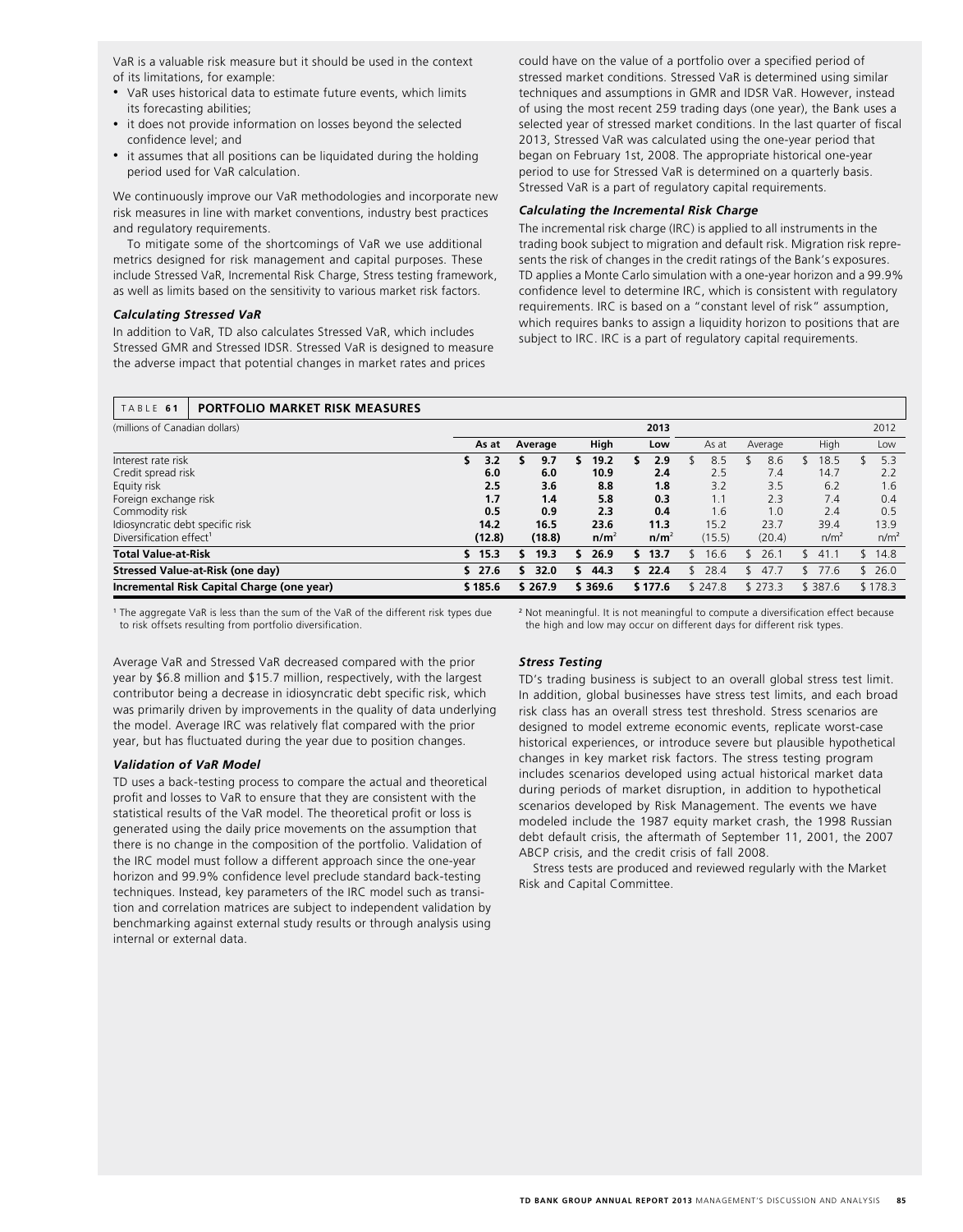# **MARKET RISK IN OTHER WHOLESALE BANKING ACTIVITIES**

We are also exposed to market risk arising from a legacy portfolio of bonds and preferred shares held in TD Securities and in our remaining merchant banking investments. Risk Management reviews and approves policies and procedures, which are established to monitor, measure, and mitigate these risks.

We are exposed to market risk when we enter into non-trading banking transactions with our customers. These transactions primarily include deposit taking and lending, which are also referred to as "asset and liability" positions.

# Asset/Liability Management

*Asset/liability management deals with managing the market risks of our traditional banking activities. Such market risks primarily include interest rate risk and foreign exchange risk.*

# **WHO IS RESPONSIBLE FOR ASSET/LIABILITY MANAGEMENT**

The Treasury and Balance Sheet Management Department measures and manages the market risks of our non-trading banking activities, with oversight from the Asset/Liability and Capital Committee, which is chaired by the Group Head Insurance, Credit Cards and Enterprise Strategy, and includes other senior executives. The Risk Committee of the Board periodically reviews and approves key asset/liability management and non-trading market risk policies and receives reports on compliance with approved risk limits.

## **HOW WE MANAGE OUR ASSET AND LIABILITY POSITIONS**

When TD products are issued, risks are measured using a fully hedged option-adjusted transfer-pricing framework that allows us to measure and manage product risk within a target risk profile. The framework also ensures that business segments engage in risk-taking activities only if they are productive.

# *Managing Interest Rate Risk*

Interest rate risk is the impact that changes in interest rates could have on our margins, earnings and economic value. The objective of interest rate risk management is to ensure that earnings are stable and predictable over time. To this end, we have adopted a disciplined hedging approach to managing the net interest income contribution from our asset and liability positions, including a modeled maturity profile for non-rate sensitive assets, liabilities and equity. Key aspects of this approach are:

- Evaluating and managing the impact of rising or falling interest rates on net interest income and economic value and developing strategies to manage overall sensitivity to rates across varying interest rate scenarios.
- Measuring the contribution of each TD product on a risk-adjusted, fully-hedged basis, including the impact of financial options such as mortgage commitments that are granted to customers.
- Developing and implementing strategies to stabilize net interest income from all personal and commercial banking products.

We are exposed to interest rate risk when asset and liability principal and interest cash flows have different payment or maturity dates. These are called "mismatched positions." An interest-sensitive asset or liability is repriced when interest rates change, when there is cash flow from final maturity, normal amortization, or when customers exercise prepayment, conversion or redemption options offered for the specific product.

Our exposure to interest rate risk depends on the size and direction of interest rate changes, and on the size and maturity of the mismatched positions. It is also affected by new business volumes, renewals of loans or deposits, and how actively customers exercise options, such as prepaying a loan before its maturity date.

Interest rate risk exposure, after economic hedging activities, is measured using various interest rate "shock" scenarios to estimate the impact of changes in interest rates on the Bank. Two measures that are used are Earnings at Risk (EaR) and Economic Value at Risk (EVaR). EaR is defined as the change in net interest income over the next 12 months for an immediate and sustained 100 bps unfavourable interest rate shock. EaR measures the extent to which the maturing and repricing asset and liability cash flows are matched over the next 12-month period and reflects how TD's net interest income will change over that period as a result of the interest rate shock. EVaR is defined as the difference between the change in the present value of our asset portfolio and the change in the present value of our liability portfolio, including off-balance sheet instruments, resulting from an immediate and sustained 100 bps unfavourable interest rate shock. EVaR measures the relative sensitivity of asset and liability cash flow mismatches to changes in long term interest rates. Closely matching asset and liability cash flows reduces EVaR and mitigates the risk of volatility in future interest income.

To the extent that interest rates are sufficiently low and it is not feasible to measure the impact of a 100 bps decline in interest rates, EVaR and EaR exposures will be calculated by measuring the impact of a decline in interest rates where the resultant rate does not become negative.

The model used to calculate EaR and EVaR captures the impact of changes to assumed customer behaviours, such as interest rate sensitive mortgage prepayments, but does not assume any balance sheet growth, change in business mix, product pricing philosophy or management actions in response to changes in market conditions.

TD's policy sets overall limits on EVaR and EaR which are linked to capital and net interest income, respectively. These Board limits are set consistent with TD's enterprise risk appetite and are periodically reviewed and approved by the Risk Committee of the Board. Exposures against Board limits are routinely monitored and reported, and breaches of these Board limits (if any) are escalated to both the ALCO and the Risk Committee of the Board.

In addition to Board policy limits, book-level risk limits are set for TBSM's management of non-trading interest rate risk by Risk Management. These book-level risk limits are set at a more granular level than Board policy limits for EaR and EVaR, and developed to be consistent with the overall Board Market Risk policy. Breaches of these book-level risk limits (if any) are escalated to the ALCO in a timely manner.

We regularly perform valuations of all asset and liability positions, as well as off-balance sheet exposures. Our objective is to stabilize interest income over time through disciplined asset/liability matching.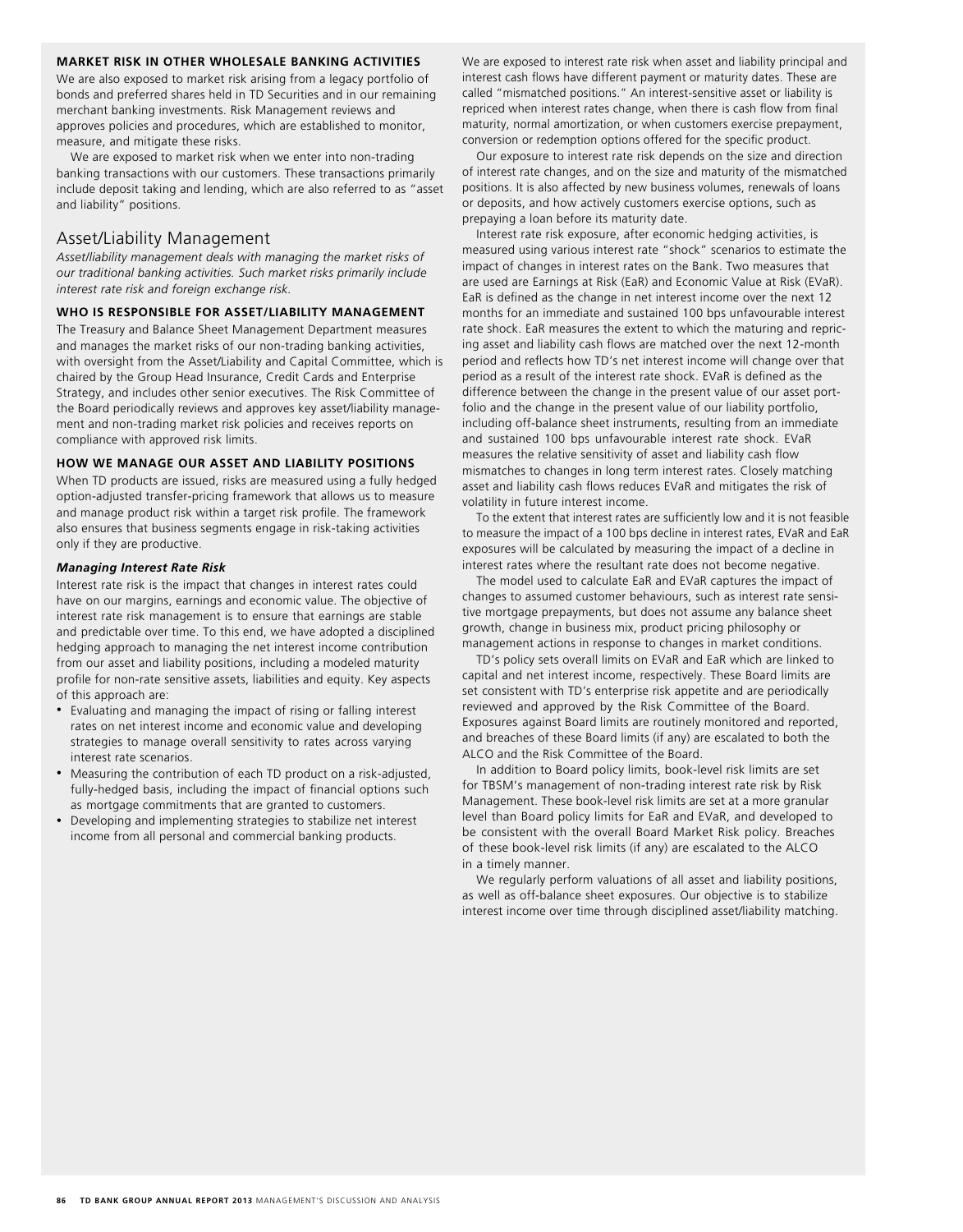The interest rate risk exposures from products with closed (nonoptioned) fixed-rate cash flows are measured and managed separately from products that offer customers prepayment options. We project future cash flows by looking at the impact of:

- A target interest sensitivity profile for our core deposit portfolio.
- Our targeted investment profile on our net equity position.
- Liquidation assumptions on mortgages other than from embedded pre-payment options.

The objective of portfolio management within the closed book is to eliminate cash flow mismatches to the extent practically possible, so that net interest income becomes more predictable. Product options, whether they are freestanding options such as mortgage rate commitments or embedded in loans and deposits, expose us to a significant financial risk.

- **Rate Commitments:** We model our exposure from freestanding mortgage rate commitment options using an expected funding profile based on historical experience. Customers' propensity to fund and their preference for fixed or floating rate mortgage products is influenced by factors such as market mortgage rates, house prices and seasonality.
- **Asset Prepayment:** We model our exposure to written options embedded in other products, such as the rights to prepay residential mortgage loans, based on analysis of customer behaviour. Econometric models are used to model prepayments and the effects of prepayment behaviour to the Bank. In general mortgage prepayments are also affected by non-market incentives such as mortgage age, house prices and GDP growth. The combined impacts from these parameters are also assessed to determine a core liquidation speed which is independent of market incentives.
- **Non Maturity Liabilities:** We model our exposure to non-maturity liabilities such as core deposits by assessing interest rate elasticity and balance permanence using historical data and business judgement. Fluctuations of non-maturity deposits can occur because of factors such as interest rate movements, equity market movements and changes to customer liquidity preferences.

To manage product option exposures we purchase options or use a dynamic hedging process designed to replicate the payoff of a purchased option. We also model the margin compression that would be caused by declining interest rates on certain rate sensitive demand deposit accounts.

Other market risks monitored on a regular basis include:

- **Basis Risk:** The Bank is exposed to risks related to various market indices.
- **Equity Risk:** The Bank is exposed to equity risk through its equitylinked GIC product offering. The exposure is managed by purchasing options to replicate the equity payoff.

The following graph shows our interest rate risk exposure (as measured by EVaR) on all non-trading assets, liabilities, and derivative instruments used for interest rate risk management.



The Bank uses derivative financial instruments, wholesale investments and funding instruments and other capital market alternatives and, less frequently, product pricing strategies to manage interest rate risk. As at October 31, 2013, an immediate and sustained 100 basis point increase in interest rates would have decreased the economic value of shareholders' equity by \$31 million (October 31, 2012 – \$161.8 million) after tax. An immediate and sustained 100 bps decrease in Canadian interest rates and a 25 bps decrease in U.S. interest rates would have reduced the economic value of shareholders' equity by \$9.4 million (October 31, 2012 – \$ 80.5 million) after tax.

The following table shows the sensitivity of the economic value of shareholders' equity (after tax) by currency for those currencies where TD has material exposure.

| TABLE 62                                                               | SENSITIVITY OF AFTER-TAX ECONOMIC VALUE<br>AT RISK BY CURRENCY                                   |               |                  |                                   |                    |  |  |  |  |
|------------------------------------------------------------------------|--------------------------------------------------------------------------------------------------|---------------|------------------|-----------------------------------|--------------------|--|--|--|--|
| (millions of Canadian dollars)<br>October 31, 2013<br>October 31, 2012 |                                                                                                  |               |                  |                                   |                    |  |  |  |  |
| Currency                                                               | $100$ bps<br>$100$ bps<br>$100$ bps<br>$100$ bps<br>decrease<br>decrease<br>increase<br>increase |               |                  |                                   |                    |  |  |  |  |
| Canadian dollar<br>$U.S.$ dollar <sup>1</sup>                          |                                                                                                  | 9.5<br>(40.5) | \$(1.3)<br>(8.1) | (14.5)<br>$\mathbb{S}$<br>(147.3) | \$(70.1)<br>(10.4) |  |  |  |  |
|                                                                        |                                                                                                  | (31.0)        | (9.4)            | (161.8)<br>\$                     | (80.5)             |  |  |  |  |

<sup>1</sup> EVaR sensitivity has been measured using a 25 bps rate decline for U.S. interest rates, corresponding to an interest rate environment that is floored at zero percent.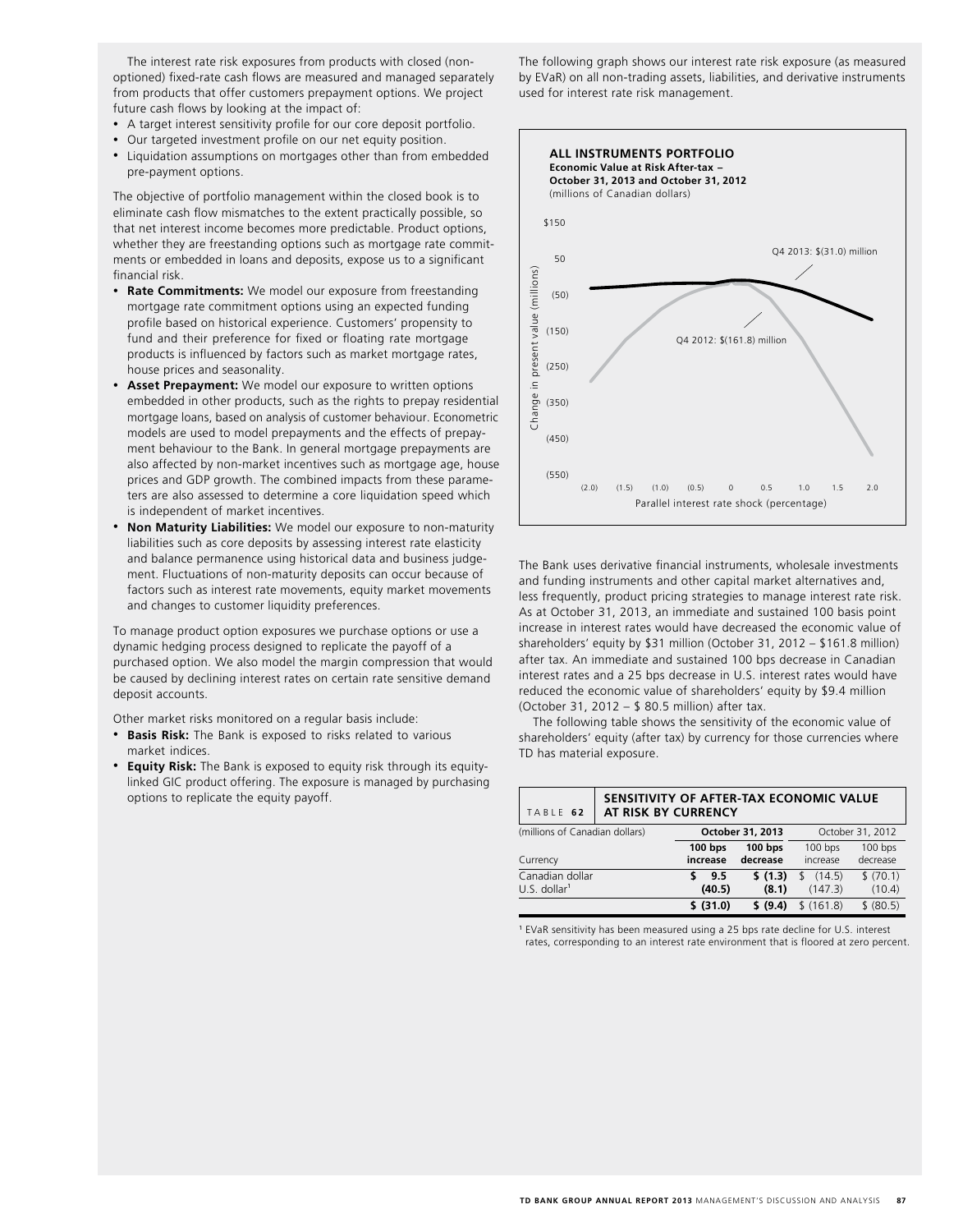For the EaR measure (not shown on the graph), a 100 basis point increase in interest rates on October 31, 2013 would have increased pre-tax net interest income by \$562.0 million (October 31, 2012 – \$225.1 million increase) in the next 12 months. A 100 basis point decrease in interest rates on October 31, 2013 would have decreased pre-tax net interest income by \$372.5 million (October 31, 2012 – \$187.9 million decrease) in the next 12 months. Over the last year, the reported EaR exposures have grown due to an increasing portion of permanent non-rate sensitive deposits being invested in a shorter term maturity profile. This is consistent with net interest income management strategies overseen by ALCO. Reported EaR remains consistent with the Bank's risk appetite and within established Board limits.

The following table shows the sensitivity of net interest income (pre-tax) by currency for those currencies where TD has material exposure.

| TABLE 63                                                               | SENSITIVITY OF PRE-TAX EARNINGS AT RISK<br><b>BY CURRENCY</b> |           |            |           |           |  |  |  |  |
|------------------------------------------------------------------------|---------------------------------------------------------------|-----------|------------|-----------|-----------|--|--|--|--|
| (millions of Canadian dollars)<br>October 31, 2013<br>October 31, 2012 |                                                               |           |            |           |           |  |  |  |  |
|                                                                        |                                                               | $100$ bps | $100$ bps  | $100$ bps | $100$ bps |  |  |  |  |
| Currency                                                               |                                                               | increase  | decrease   | increase  | decrease  |  |  |  |  |
| Canadian dollar                                                        |                                                               | \$309.1   | \$ (309.1) | \$171.8   | \$(171.8) |  |  |  |  |
| $U.S.$ dollar <sup>1</sup>                                             |                                                               | 252.9     | (63.4)     | 53.3      | (16.1)    |  |  |  |  |
|                                                                        |                                                               | \$562.0   | \$ (372.5) | \$225.1   | \$(187.9) |  |  |  |  |

<sup>1</sup> EaR sensitivity has been measured using a 25 bps rate decline for U.S. interest rates, corresponding to an interest rate environment that is floored at zero percent.

### *Managing Non-trading Foreign Exchange Risk*

Foreign exchange risk refers to losses that could result from changes in foreign-currency exchange rates. Assets and liabilities that are denominated in foreign currencies have foreign exchange risk.

We are exposed to non-trading foreign exchange risk from our investments in foreign operations. When our foreign currency assets are greater or less than our liabilities in that currency, they create a foreign currency open position. An adverse change in foreign exchange rates can impact our reported net interest income and shareholders' equity, and also our capital ratios. Our objective is to minimize these impacts.

Minimizing the impact of an adverse foreign exchange rate change on reported equity will cause some variability in capital ratios, due to the amount of RWA that are denominated in a foreign currency. If the Canadian dollar weakens, the Canadian-dollar equivalent of our RWA in a foreign currency increases, thereby increasing our capital requirement. For this reason, the foreign exchange risk arising from the Bank's net investments in foreign operations is hedged to the point where capital ratios change by no more than an acceptable amount for a given change in foreign exchange rates.

The model also includes the impact of projected product volume growth, new margin and product mix assumptions.

# Operational Risk

*Operational risk is the risk of loss resulting from inadequate or failed internal processes or systems or from human activities or from external events.*

Operating a complex financial institution exposes our businesses to a broad range of operational risks, including failed transaction processing and documentation errors, fiduciary and information breaches, technology failures, business disruption, theft and fraud, workplace injury and damage to physical assets as a result of internal or outsourced business activities. The impact can result in significant financial loss, reputational harm or regulatory censure and penalties.

#### *Managing Investment Portfolios*

The Bank manages a securities portfolio that is integrated into the overall asset and liability management process. The securities portfolio is managed using high quality low risk securities in a manner appropriate to the attainment of the following goals: (i) to generate a targeted credit of funds to deposits in excess of lending; (ii) to provide a sufficient margin of liquid assets to meet unanticipated deposit and loan fluctuations and overall funds management objectives; (iii) to provide eligible securities to meet collateral requirements and cash management operations; and (iv) to manage the target interest rate risk profile of the balance sheet. Strategies for the investment portfolio are managed based on the interest rate environment, balance sheet mix, actual and anticipated loan demand, funding opportunities and the overall interest rate sensitivity of the Bank. The Risk Committee reviews and approves the Enterprise Investment Policy that sets out limits for TD's own portfolio.

# **WHY MARGINS ON AVERAGE EARNING ASSETS FLUCTUATE OVER TIME**

As explained above, the objective of our approach to asset/liability management is to lock in margins on fixed-rate loans and deposits as they are booked. It also offsets the impact of an instantaneous interest-rate shock on the amount of net interest income to be earned over time as a result of cash flow mismatches and the exercise of embedded options. Despite this approach, however, the margin on average earning assets is subject to change over time for the following reasons:

- Margins earned on new and renewing fixed-rate products relative to the margin previously earned on matured products will affect the existing portfolio margin.
- The weighted-average margin on average earning assets will shift as the mix of business changes.
- Changes in the prime Bankers' Acceptances (BA) basis and the lag in changing product prices in response to changes in wholesale rates may have an impact on margins earned.

The general level of interest rates will affect the return we generate on our modeled maturity profile for core deposits and the investment profile for our net equity position as it evolves over time. The general level of interest rates is also a key driver of some modeled option exposures, and will affect the cost of hedging such exposures.

Our approach tends to moderate the impact of these factors over time, resulting in a more stable and predictable earnings stream.

We use simulation modeling of net interest income to assess the level and changes in net interest income to be earned over time under various interest rate scenarios.

Operational risk is embedded in all our business activities including the practices for managing other risks such as credit, market and liquidity risk. We must mitigate and manage operational risk so that we can create and sustain shareholder value, successfully execute our business strategies, operate efficiently and provide reliable, secure and convenient access to financial services. We maintain a formal enterprise-wide operational risk management framework that emphasizes a strong risk management and internal control culture throughout TD.

Under Basel, we use the Standardized Approach to operational risk regulatory capital. Work is underway to build upon TD's operational risk management framework to meet the requirements of the Advanced Measurement Approach for operational risk, and to proceed towards implementation.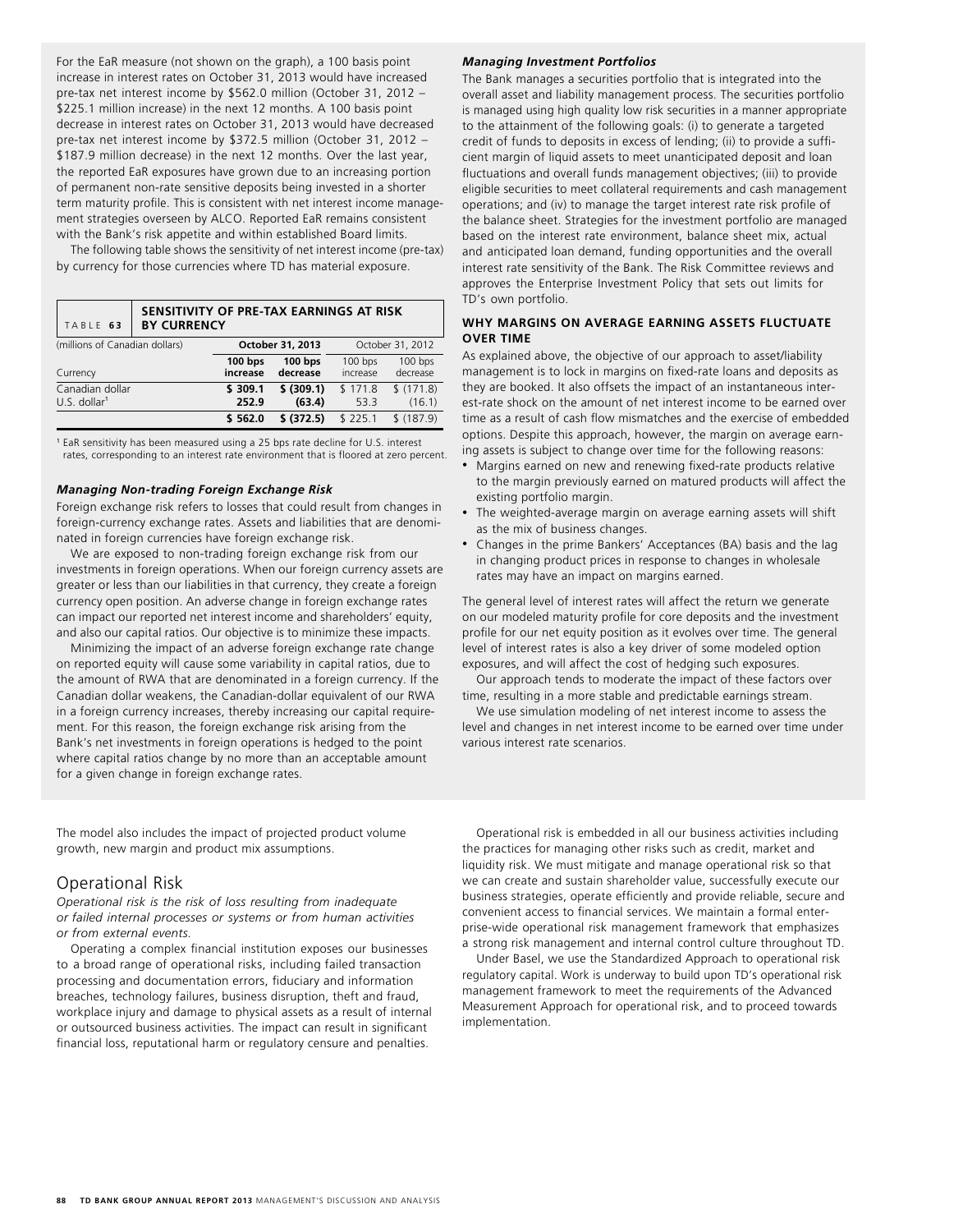#### **WHO MANAGES OPERATIONAL RISK**

Operational Risk Management is an independent function that designs and maintains TD's overall operational risk management framework. This framework sets out the enterprise-wide governance processes, policies and practices to identify, assess, report, mitigate and control operational risk. Risk Management ensures that there is appropriate monitoring and reporting of our operational risk exposures to senior management through the Operational Risk Oversight Committee, the ERMC and the Risk Committee of the Board.

We also maintain program groups who oversee specific enterprise wide operational risk policies that require dedicated mitigation and control activities. These policies govern the activities of the Corporate functions responsible for the management and appropriate oversight over business continuity, supplier risk management, financial crime risk management, project change management, technology risk management, and information security.

The senior management of individual business units is responsible for the day-to-day management of operational risk following our established operational risk management policies. Within each business segment and corporate area, an independent risk management function uses the elements of the operational risk management framework according to the nature and scope of the operational risks inherent in the area. The senior executives in each business unit participate in a Risk Management Committee that oversees operational risk management issues and initiatives.

Ultimately, every employee has a role to play in managing operational risk. In addition to policies and procedures guiding employee activities, training is available to all staff regarding specific types of operational risks and their role in helping to protect the interests and assets of TD.

### **HOW WE MANAGE OPERATIONAL RISK**

The Operational Risk Management Framework outlines the internal risk and control structure to manage operational risk and includes risk appetite, policies, processes as well as limits and governance. The Operational Risk Management Framework is maintained by Risk Management and supports alignment with TD's risk appetite for operational risk. The framework incorporates sound industry practices and meets regulatory requirements. Key components of the framework include:

#### *Governance and Policy*

Management reporting and organizational structures emphasize accountability, ownership and effective oversight of each business unit's and each corporate area's operational risk exposures. In addition, the expectations of the Risk Committee of the Board and senior management for managing operational risk are set out by enterprisewide policies and practices.

### *Risk and Control Self-Assessment*

Internal control is one of the primary lines of defence in safeguarding our employees, customers, assets and information, and in preventing and detecting errors and fraud. Annually, management undertakes comprehensive assessments of key risk exposures and the internal controls in place to reduce or offset these risks. Senior management reviews the results of these evaluations to ensure that risk management and internal controls are effective, appropriate and compliant with our policies.

#### *Operational Risk Event Monitoring*

In order to reduce our exposure to future loss, it is critical that we remain aware of and respond to our own and industry operational risks. Our policies and processes require that operational risk events be identified, tracked and reported to the appropriate level of management to ensure that we analyze and manage such risks appropriately and take suitable corrective and preventative action. We also review, analyze and benchmark TD against industry operational risk losses that have occurred at other financial institutions using information acquired through recognized industry data providers.

### *Risk Reporting*

Risk Management, in partnership with senior management, regularly monitors risk-related measures and the status of risk throughout the Bank to report to the senior business management and the Risk Committee of the Board. Operational risk measures are systematically tracked, assessed and reported to ensure management accountability and attention are maintained over current and emerging issues.

### *Insurance*

To provide the Bank with additional protection from loss, Risk Management actively manages a comprehensive portfolio of business insurance and other risk mitigating arrangements. The type and level of insurance coverage is continually assessed to ensure that both our tolerance for risk and statutory requirements are met. This includes conducting regular in-depth risk and financial analysis and identifying opportunities to transfer our risk to third parties where appropriate. In transferring risk through insurance, the Bank transacts with external insurers that satisfy the Bank's minimum financial rating requirements.

#### *Technology and Information*

Virtually all aspects of our business and operations use technology and information to create and support new markets, competitive products and delivery channels, and other business developments. The key risks are associated with the operational availability, integrity, confidentiality, and security of our information, systems and infrastructure. These risks are actively managed through enterprise-wide technology risk and information security management programs using industry best practices and our operational risk management framework. These programs include robust threat and vulnerability assessments, as well as security and disciplined change management practices.

#### *Business Continuity Management*

During incidents that could disrupt our business and operations, Business Continuity Management supports the ability of senior management to continue to manage and operate their businesses, and provide customers access to products and services. Our robust enterprise-wide business continuity management program includes formal crisis management protocols and continuity strategies. All areas of TD are required to maintain and regularly test business continuity plans designed to respond to a broad range of potential scenarios.

#### *Supplier Management*

A third party supplier/vendor is an entity whose business is to supply a particular service or commodity. The benefits of leveraging third parties include access to leading technology, specialized expertise, economies of scale and operational efficiencies. While these relationships bring benefits to our businesses and customers, we also need to manage and minimize any risks related to the activity. We do this through an enterprise-level third-party risk management program that guides third-party activities and ensures the level of risk management and senior management oversight is appropriate to the size, risk and importance of the third-party arrangement.

#### *Project Management*

We have established a disciplined approach to project management across the enterprise coordinated by our Enterprise Project Management Office (EPMO). This approach involves senior management governance and oversight of TD's project portfolio and leverages leading industry practices to guide TD's use of standardized project management methodology, defined project management accountabilities and capabilities, and project portfolio reporting and management tools to support successful project delivery.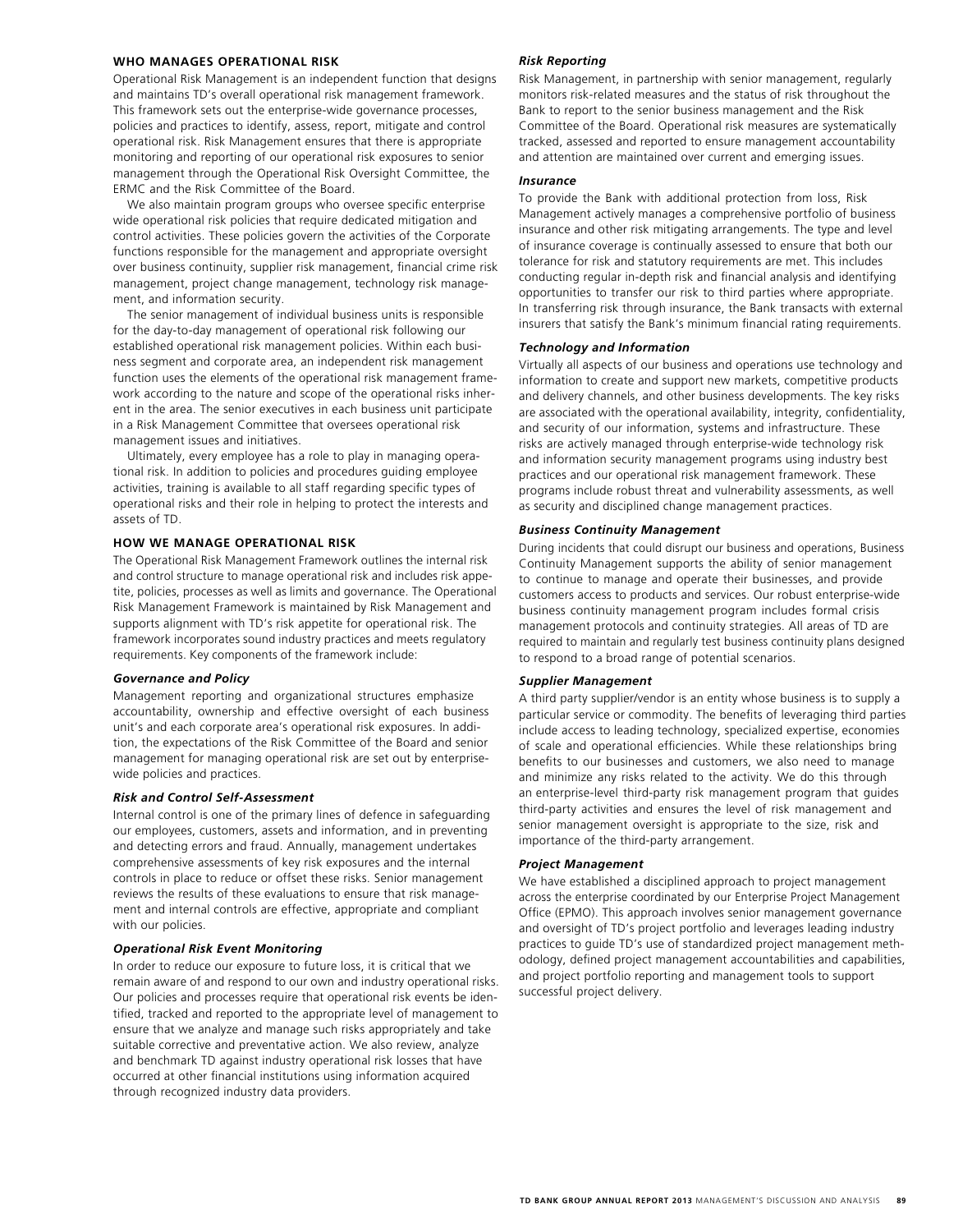## *Financial Crime*

Detecting fraud and other forms of financial crime are very important to the Bank. To do this we maintain extensive security systems, protocols and practices to detect and mitigate financial crimes against the Bank.

#### *Model Risk Management*

The Bank views Model Risk as the risk of the misspecification or misuse of models for pricing, risk management, credit scoring and for determining economic and regulatory capital resulting in adverse consequences such as financial loss or incorrect business and strategic decisions. The Bank manages this risk in accordance with management approved model risk policies and supervisory guidance which captures the entire life cycle of a model starting from proof of concept, development, initial and ongoing validation, model implementation, usage and ongoing performance monitoring. In cases where a model is deemed obsolete or unsuitable for its originally intended purposes, it is decommissioned in accordance with the Bank's model risk policy.

Business segments identify the need for a new model and are responsible for developing and documenting that model according to Bank policy and regulatory standards. During model development all controls with respect to code generation, acceptance testing, and usage are established and documented to a level of detail and comprehensiveness matching the materiality and complexity of the model. Once models are implemented, business owners are responsible for ongoing performance monitoring and usage in accordance with the Bank's model risk policy and to ensure there is no inappropriate practices/use.

Risk Management owns and maintains a centralized model inventory and provides oversight of all models defined in the Bank's model risk policy and is responsible for formal model validation and approval of new models before implementation and existing models on a pre-determined schedule depending on regulatory requirements and materiality. The validation process varies in rigour, depending on the model type and use but generally includes:

- Assessment of the conceptual soundness of model methodologies and underlying assumptions;
- Assessment of model risk associated with a model based on complexity and materiality;
- Assessment of model sensitivity to model assumptions and changes in data inputs including stress testing;
- Identification of limitations, proposal of model risk mitigation mechanisms, and in the case of ongoing validation, assurance that model performance and limitations are adequately monitored; and
- Regular oversight and periodic model reviews.

When appropriate, initial validation includes a benchmarking exercise which may include the building of an independent model based on a similar or alternative validation approach. The results of the benchmark model are compared to the model being assessed. Comparable performance further confirms the appropriateness of the model's methodology and its implementation.

At the conclusion of the validation process, a model will either be approved for use, or should a model fail validation, require redevelopment or other courses of action. Models identified as obsolete, or no longer appropriate for use through changes in industry practices, the business environment, or Bank strategies are subject to decommissioning. Model decommissioning responsibilities are shared between business owners and Risk Management. To effectively mitigate model risk in this phase, implementation of Risk Management approved interim risk mitigation mechanisms is required before the model can be decommissioned or replaced.

# Insurance Risk

*Insurance risk is the risk of financial loss due to actual experience emerging differently from expectations in insurance product pricing or reserving. Unfavourable experience could emerge due to adverse fluctuations in timing, actual size and/or frequency of claims (for example, catastrophic risk), mortality, morbidity, longevity, policyholder behaviour, or associated expenses.*

Insurance contracts provide financial protection by transferring insured risks to the issuer in exchange for premiums. We are exposed to insurance risk in our property and casualty insurance business, life and health insurance business and reinsurance business.

## **WHO MANAGES INSURANCE RISK**

Senior management within the insurance business units has primary responsibility for managing insurance risk with oversight by the Chief Risk Officer for Insurance who reports into Risk Management. The Audit Committee of the Board acts as the Audit and Conduct Review Committee for the Canadian Insurance company subsidiaries. The Insurance company subsidiaries also have their own Boards of Directors, as well as independent external appointed actuaries who provide additional risk management oversight.

#### **HOW WE MANAGE INSURANCE RISK**

The Bank's risk governance practices ensure strong independent oversight and control of risk within the Insurance business. The Risk Committee for the Insurance business provides critical oversight of the risk management activities within the business. The Insurance Risk Management Framework outlines the internal risk and control structure to manage insurance risk and includes risk appetite, policies, processes as well as limits and governance. The Insurance Risk Management Framework is maintained by Risk Management and supports alignment with TD's risk appetite for insurance risk.

The assessment of reserves for claim liabilities is central to the insurance operation. TD engages in establishing reserves to cover estimated future payments (including loss adjustment expenses) on all claims arising from insurance contracts underwritten. The reserves cannot be established with complete certainty, and represent management's best estimate for future claim payments. As such, TD regularly monitors liability estimates against claims experience and adjusts reserves as appropriate if experience emerges differently than anticipated.

Sound product design is an essential element of managing risk. TD's exposure to insurance risk is generally short term in nature as the principal underwriting risk relates to automobile and home insurance for individuals.

Insurance market cycles as well as changes in automobile insurance legislation, the judicial environment, trends in court awards, climate patterns and the economic environment may impact the performance of the insurance business. Consistent pricing policies and underwriting standards are maintained and compliance with such policies is monitored by the Risk Committee for the Insurance business.

Automobile insurance is provincially legislated and as such, policyholder benefits may differ between provinces. There is also exposure to geographic concentration risk associated with personal property coverage. Exposure to insurance risk concentrations is managed through established underwriting guidelines, limits, and authorization levels that govern the acceptance of risk. Concentration risk is also mitigated through the purchase of reinsurance.

Strategies are in place to manage the risk to our reinsurance business. Underwriting risk on business assumed is managed through a policy that limits exposure to certain types of business and countries. The vast majority of treaties are annually renewable, which minimizes long term risk. Pandemic exposure is reviewed and estimated annually.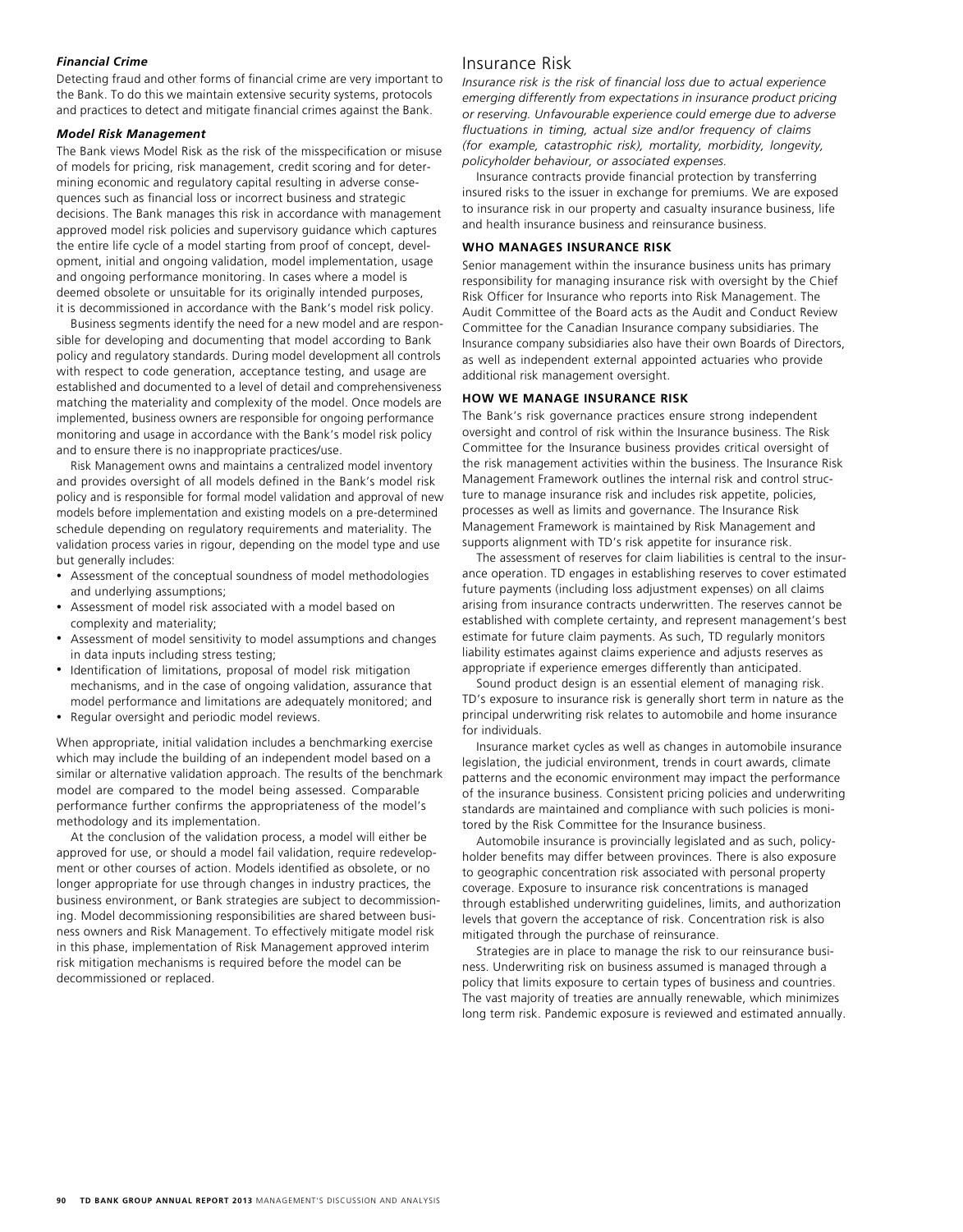# Liquidity Risk

*Liquidity risk is the risk that TD will be unable to meet a demand for cash, or fund its obligations, as they come due. Demand for cash can arise from deposit withdrawals, debt maturities, utilization of commitments to provide credit or liquidity support and/or the need to pledge additional collateral.*

As a financial organization, we must ensure that we have continued access to sufficient and appropriate funding to cover our financial obligations as they come due, and to sustain and grow our businesses under normal and stress conditions. In the event of a funding disruption, we need to be able to continue operating without the requirement

## **TD'S LIQUIDITY RISK APPETITE**

Liquidity risk has the potential to place TD in a highly vulnerable position because, in the event that we cannot (or are perceived as not being able to) meet our funding commitments and/or requirements, we would cease to operate as a going concern. Accordingly, TD maintains a sound and prudent approach to managing our potential exposure to liquidity risk, including targeting a 90-day survival horizon under a combined bank-specific and market-wide stress scenario, and a 365-day survival horizon under a pro-longed bank-specific stress scenario that impacts the Bank's access to unsecured wholesale funding. The resultant management strategies and actions comprise an integrated liquidity risk management program that ensures low exposure to identified sources of liquidity risk.

# **LIQUIDITY RISK MANAGEMENT RESPONSIBILITY**

ALCO oversee our liquidity risk management program. It ensures there is an effective management structure in place to properly measure and manage liquidity risk. The Global Liquidity Forum (GLF), a subcommittee of the ALCO, comprised of senior management from TBSM, Risk Management, Finance, and Wholesale Banking, identifies and monitors our liquidity risks. The GLF recommends actions to the ALCO to maintain our liquidity positions within limits under normal and stress conditions.

The following treasury areas are responsible for measuring, monitoring and managing liquidity risks for major business segments:

- TBSM is responsible for maintaining the Global Liquidity and Asset Pledging Policy (GLAP) and associated limits, standards and processes to ensure that consistent and efficient liquidity management approaches are applied across all of our operations. TBSM also manages and reports the combined Canadian Personal and Commercial Banking (including domestic Wealth businesses); Corporate segment and Wholesale Banking liquidity positions.
- U.S. TBSM is responsible for managing the liquidity position for U.S. Personal and Commercial Banking operations.
- Other regional treasury-related operations, including those within our insurance, foreign branches and/or subsidiaries are responsible for managing their liquidity risk and positions.
- Management overseeing liquidity at the regional level policies and liquidity risk management programs that are consistent with the GLAP and are necessary to address local business conditions and/or regulatory requirements.
- GLAP and regional policies are subject to review by the GLF and approval by the ALCO.
- The Risk Committee of the Board frequently reviews reporting of our enterprise liquidity position and approves Liquidity Risk Management Framework and Board Policies annually.

to sell non-marketable assets and/or significantly altering our business strategy. The process that ensures adequate access to funding, availability of liquid assets and/or collateral under both normal and stress conditions is known as liquidity risk management.

#### **HOW WE MANAGE LIQUIDITY RISK**

Our overall liquidity requirement is defined as the amount of liquid assets we need to hold to cover expected future cash flow requirements, and prudent reserve against potential cash outflows in the event of a capital markets disruption or other event that could affect our access to funding. We do not rely on short-term wholesale funding for purposes other than funding marketable securities or short-term assets.

To define the amount of liquidity that must be held at all times for a specified minimum 90-day period, we use a conservative "Severe Combined Stress" scenario that models potential liquidity requirements and asset marketability during a crisis that has been triggered in the markets specifically with respect to a lack of confidence in our ability to meet obligations as they come due. We also assume loss of access to all forms of external unsecured funding during the 90-day survival period.

In addition to this bank-specific event, the "Severe Combined Stress" scenario also incorporates the impact of a stressed market-wide liquidity event that results in a significant reduction in the availability of both short- and long-term funding for all institutions, a significant increase in our cost of funds and a significant decrease in the marketability of assets. We also calculate "required liquidity" for this scenario related to the following conditions:

- 100% of all maturing unsecured wholesale and secured funding coming due;
- Accelerated attrition or "run-off" of personal and commercial deposit balances;
- Increased utilization of available credit facilities to personal, commercial and corporate lending customers;
- Increased collateral requirements associated with downgrades in TD's credit rating and adverse movement in reference rates for all derivative contracts; and
- Coverage of maturities related to Bank-sponsored funding programs, such as the bankers' acceptances we issue on behalf of clients and short-term revolving asset-backed commercial paper (ABCP) channels.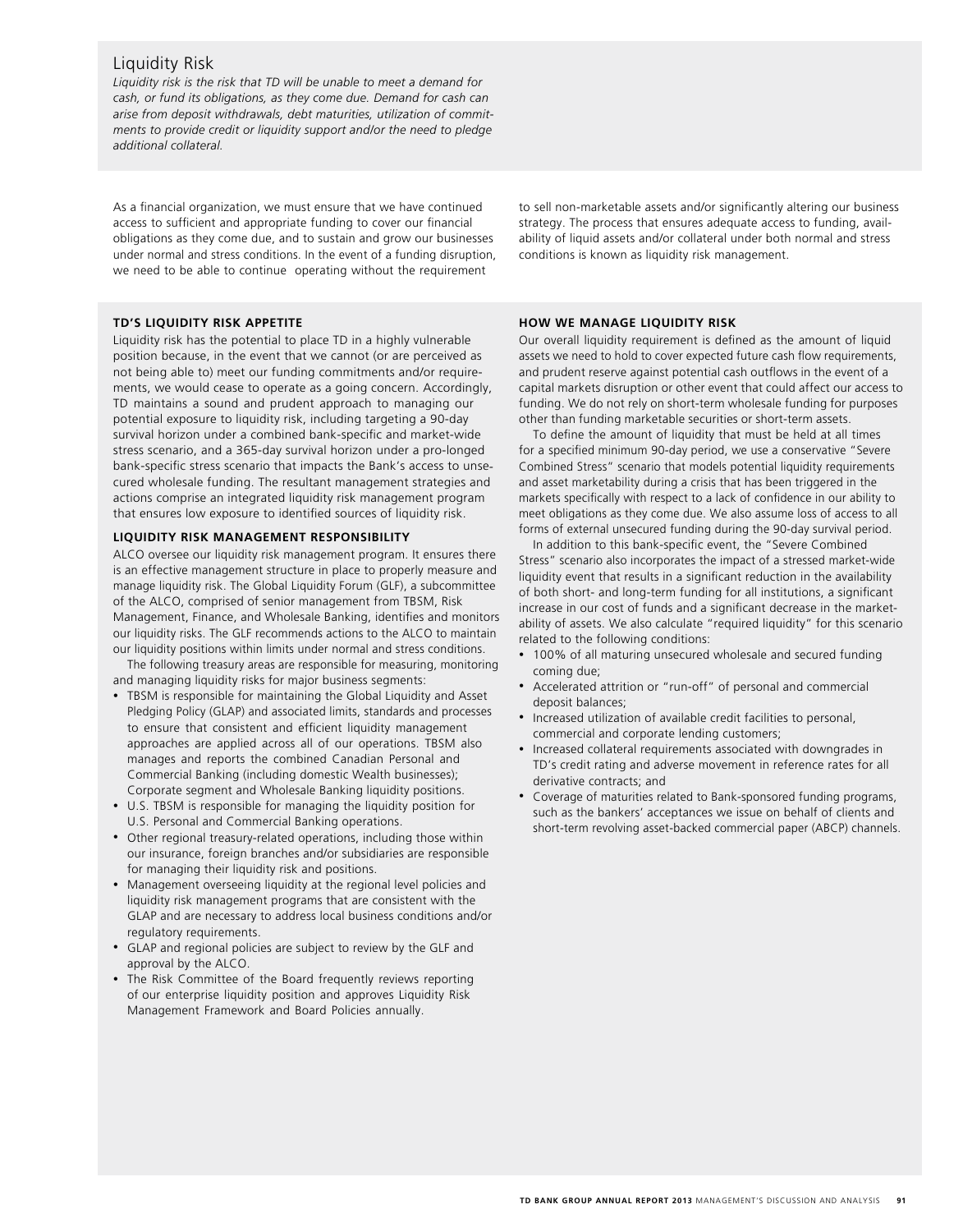TD's liquidity policy stipulates that we must maintain sufficient "available liquidity" to cover "required liquidity" at all times throughout the "Severe Combined Stress" scenario. The liquid assets we include as "available liquidity" must be currently marketable, of sufficient credit quality and available-for-sale and/or pledging to be considered readily convertible into cash over the 90-day survival horizon. Liquid assets

that we consider when determining the Bank's "available liquidity" are summarized in the following table, which does not include assets held within TD's insurance businesses as these assets are dedicated to cover insurance liabilities and are not considered available to meet the Bank's general liquidity requirements:

# TABLE 64 | SUMMARY OF LIQUID ASSETS BY TYPE AND CURRENCY<sup>1,2</sup>

| (billions of Canadian dollars, except as noted)                                               |                                |                                |                            |                |               | As at                           |
|-----------------------------------------------------------------------------------------------|--------------------------------|--------------------------------|----------------------------|----------------|---------------|---------------------------------|
|                                                                                               |                                | <b>Securities</b>              |                            |                |               |                                 |
|                                                                                               |                                | received as<br>collateral from |                            |                |               |                                 |
|                                                                                               |                                | securities                     |                            |                |               |                                 |
|                                                                                               |                                | financing and                  |                            |                |               |                                 |
|                                                                                               | <b>Bank-owned</b>              | derivative                     |                            |                |               | <b>Encumbered Unencumbered</b>  |
|                                                                                               | liquid assets                  | transactions                   | <b>Total liquid assets</b> |                | liquid assets | liquid assets                   |
|                                                                                               |                                |                                |                            |                |               | October 31, 2013                |
| Canadian government obligations                                                               | $\mathsf{s}$<br>16.7           | 527.3                          | \$44.0                     | 13%            | \$25.3        | \$ 18.7                         |
| <b>NHA MBS</b>                                                                                | 42.6                           | 0.6                            | 43.2                       | 13             | 7.9           | 35.3                            |
| Provincial government obligations                                                             | 4.3                            | 5.4                            | 9.7                        | 3              | 5.9           | 3.8                             |
| Corporate issuer obligations                                                                  | 6.5                            | 4.0                            | 10.5                       | 3              | 0.6           | 9.9                             |
| Equities                                                                                      | 20.1                           | 3.0                            | 23.1                       | $\overline{ }$ | 4.8           | 18.3                            |
| Other marketable securities and/or loans                                                      | 2.8                            | 0.2                            | 3.0                        | 1              | 0.3           | 2.7                             |
| <b>Total Canadian dollar-denominated</b>                                                      | 93.0<br>\$                     | 540.5                          | \$133.5                    | 40%            | \$44.8        | \$88.7                          |
| Cash and due from Banks                                                                       | 20.6                           |                                | 20.6                       | 6              | 0.5           | 20.1                            |
| U.S. government obligations                                                                   | 1.7                            | 28.6                           | 30.3                       | 9              | 28.6          | 1.7                             |
| U.S. federal agency obligations, including U.S.<br>federal agency mortgage-backed obligations | 26.0                           | 4.9                            | 30.9                       | 9              | 7.7           | 23.2                            |
| Other sovereign obligations                                                                   | 27.4                           | 23.8                           | 51.2                       | 16             | 3.1           | 48.1                            |
| Corporate issuer obligations                                                                  | 41.7                           | 2.6                            | 44.3                       | 13             | 5.1           | 39.2                            |
| Equities                                                                                      | 8.0                            | 1.7                            | 9.7                        | 3              | 0.8           | 8.9                             |
| Other marketable securities and/or loans                                                      | 6.0                            | 5.5                            | 11.5                       | 4              | 5.8           | 5.7                             |
| <b>Total non-Canadian dollar-denominated</b>                                                  | \$131.4                        | 5, 67.1                        | \$198.5                    | 60%            | \$51.6        | \$146.9                         |
| Total                                                                                         | \$224.4                        | \$107.6                        | \$332.0                    | 100%           | \$96.4        | \$235.6                         |
|                                                                                               |                                |                                |                            |                |               |                                 |
|                                                                                               |                                |                                |                            |                | \$23.9        | October 31, 2012                |
| Canadian government obligations                                                               | $\mathfrak{L}$<br>17.9<br>31.3 | \$25.1                         | $\mathfrak{S}$<br>43.0     | 14%            | 6.3           | \$19.1<br>26.3                  |
| <b>NHA MBS</b>                                                                                | 3.8                            | 1.3<br>4.0                     | 32.6<br>7.8                | 11             | 4.1           |                                 |
| Provincial government obligations                                                             | 5.2                            | 3.1                            | 8.3                        | 3<br>3         | 0.8           | 3.7                             |
| Corporate issuer obligations<br>Equities                                                      | 21.7                           | 4.1                            | 25.8                       | 9              | 4.3           | 7.5<br>21.5                     |
| Other marketable securities and/or loans                                                      | 2.8                            | 0.1                            | 2.9                        | $\mathbf{1}$   |               | 2.9                             |
| <b>Total Canadian dollar-denominated</b>                                                      | $\mathcal{L}$<br>82.7          | $\mathcal{L}$<br>37.7          | \$120.4                    | 41%            | \$39.4        | $\overline{\mathbb{S}}$<br>81.0 |
| Cash and due from Banks                                                                       | 11.4                           | $\overline{\phantom{0}}$       | 11.4                       | 3              |               | 11.4                            |
| U.S. government obligations                                                                   | 4.3                            | 24.2                           | 28.5                       | 9              | 26.3          | 2.2                             |
| U.S. federal agency obligations, including U.S.                                               |                                |                                |                            |                |               |                                 |
| federal agency mortgage-backed obligations                                                    | 30.4                           | 2.7                            | 33.1                       | 11             | 7.1           | 26.0                            |
| Other sovereign obligations                                                                   | 24.7                           | 24.8                           | 49.5                       | 16             | 1.8           | 47.7                            |
| Corporate issuer obligations                                                                  | 32.8                           | 2.6                            | 35.4                       | 12             | 2.9           | 32.5                            |
| Equities                                                                                      | 3.7                            | 1.8                            | 5.5                        | 2              | 1.1           | 4.4                             |
| Other marketable securities and/or loans                                                      | 8.1                            | 9.3                            | 17.4                       | 6              | 10.3          | 7.1                             |
| <b>Total non-Canadian dollar-denominated</b>                                                  | \$115.4                        | \$65.4                         | \$180.8                    | 59%            | \$49.5        | \$131.3                         |
| Total                                                                                         | \$198.1                        | \$103.1                        | \$301.2                    | 100%           | \$88.9        | \$212.3                         |

<sup>1</sup> Positions stated include gross asset values pertaining to secured borrowing/lending and reverse-repurchase/repurchase transactions.

<sup>2</sup> Liquid assets include collateral received that can be rehypothecated or otherwise redeployed.

Liquid assets are held in The Toronto-Dominion Bank and multiple domestic and foreign subsidiaries and branches and are summarized in the table below:

| TABLE 65                       | SUMMARY OF UNENCUMBERED LIQUID ASSETS BY BANK, SUBSIDIARIES, AND BRANCHES |                    |                    |
|--------------------------------|---------------------------------------------------------------------------|--------------------|--------------------|
| (billions of Canadian dollars) |                                                                           |                    | As at              |
|                                |                                                                           | October 31<br>2013 | October 31<br>2012 |
|                                | The Toronto-Dominion Bank (Parent)                                        | \$57.7             | 56.9               |
| Major bank subsidiaries        |                                                                           | 142.9              | 120.2              |
| Bank foreign branches          |                                                                           | 34.6               | 34.8               |
| Other subsidiaries             |                                                                           | 0.4                | 0.4                |
| <b>Total</b>                   |                                                                           | \$235.6            | \$212.3            |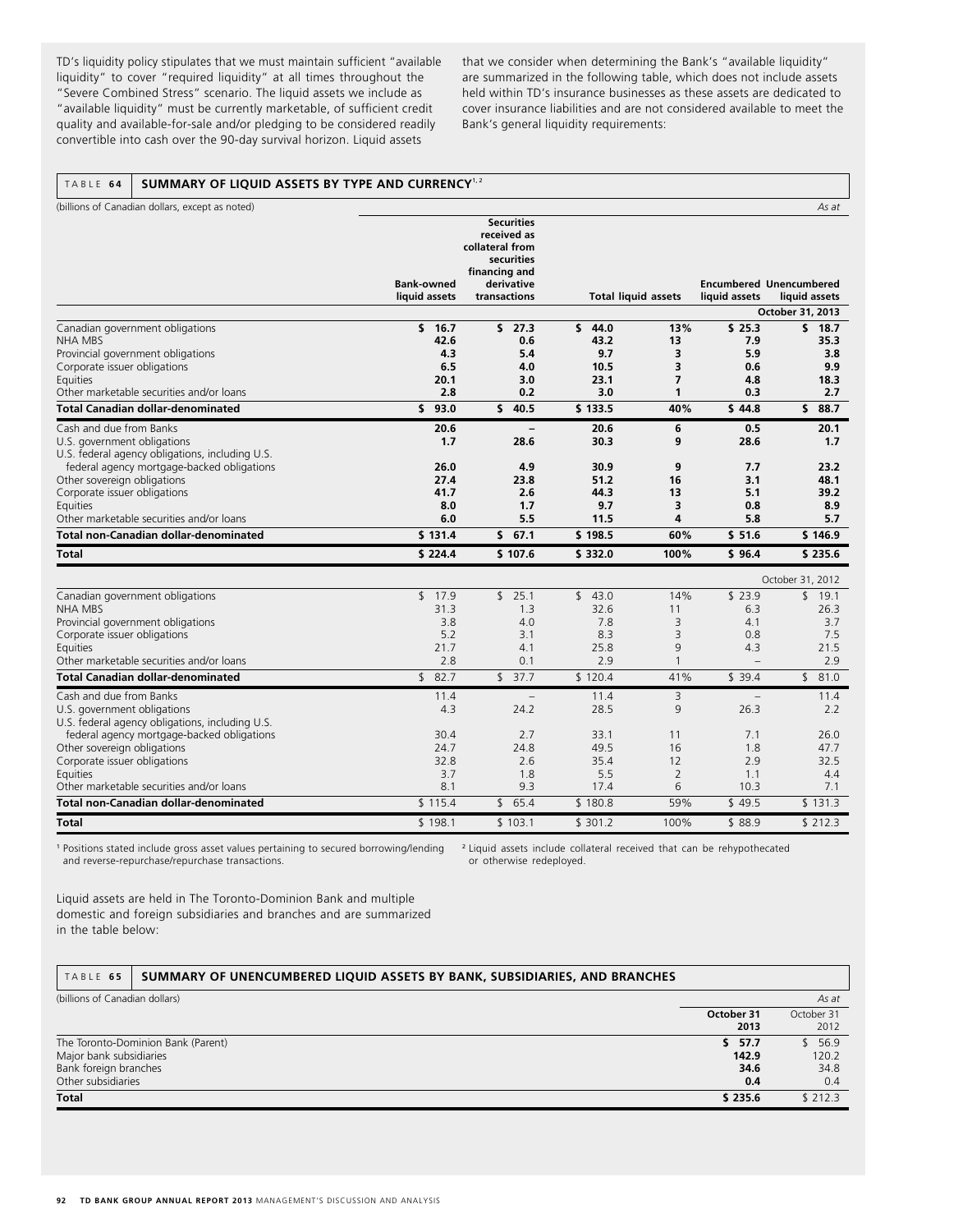# **TABLE 66 SUMMARY OF AVERAGE LIQUID ASSETS BY TYPE AND CURRENCY<sup>1</sup>**

| (billions of Canadian dollars, except as noted)   |                   |                                                                                                  |                            |        |               | Average for the year ended     |
|---------------------------------------------------|-------------------|--------------------------------------------------------------------------------------------------|----------------------------|--------|---------------|--------------------------------|
|                                                   | <b>Bank-owned</b> | <b>Securities</b><br>received as<br>collateral from<br>securities<br>financing and<br>derivative |                            |        |               | <b>Encumbered Unencumbered</b> |
|                                                   | liquid assets     | transactions <sup>2</sup>                                                                        | <b>Total liquid assets</b> |        | liquid assets | liquid assets $2$              |
|                                                   |                   |                                                                                                  |                            |        |               | October 31, 2013               |
| Canadian government obligations<br><b>NHA MBS</b> | s<br>15.0         | \$28.8                                                                                           | \$.<br>43.8                | 14%    | \$23.8        | 20.0<br>s                      |
|                                                   | 39.8<br>4.0       | 0.5<br>5.6                                                                                       | 40.3<br>9.6                | 12     | 7.8<br>5.4    | 32.5<br>4.2                    |
| Provincial government obligations                 | 6.6               | 3.5                                                                                              | 10.1                       | 3<br>3 | 0.6           | 9.5                            |
| Corporate issuer obligations<br>Equities          | 21.4              | 4.0                                                                                              | 25.4                       | 8      | 5.3           | 20.1                           |
| Other marketable securities and/or loans          | 1.6               | 0.2                                                                                              | 1.8                        |        | 0.3           | 1.5                            |
| <b>Total Canadian dollar-denominated</b>          | \$<br>88.4        | \$42.6                                                                                           | \$131.0                    | 41%    | \$43.2        | \$<br>87.8                     |
| Cash and due from Banks                           | 19.0              |                                                                                                  | 19.0                       | 6      | 0.1           | 18.9                           |
| U.S. government obligations                       | 3.0               | 28.6                                                                                             | 31.6                       | 10     | 29.9          | 1.7                            |
| U.S. federal agency obligations, including U.S.   |                   |                                                                                                  |                            |        |               |                                |
| federal agency mortgage-backed obligations        | 25.7              | 5.2                                                                                              | 30.9                       | 10     | 7.8           | 23.1                           |
| Other sovereign obligations                       | 25.2              | 20.9                                                                                             | 46.1                       | 14     | 2.5           | 43.6                           |
| Corporate issuer obligations                      | 37.0              | 2.4                                                                                              | 39.4                       | 12     | 4.9           | 34.5                           |
| Equities                                          | 5.3               | 1.8                                                                                              | 7.1                        | 2      | 1.1           | 6.0                            |
| Other marketable securities and/or loans          | 7.5               | 8.0                                                                                              | 15.5                       | 5      | 8.2           | 7.3                            |
| <b>Total non-Canadian dollar-denominated</b>      | \$122.7           | \$66.9                                                                                           | \$189.6                    | 59%    | \$54.5        | \$135.1                        |
| Total                                             | \$211.1           | \$109.5                                                                                          | \$320.6                    | 100%   | \$97.7        | \$222.9                        |

<sup>1</sup> Positions stated include gross asset values pertaining to secured borrowing/lending and reverse-repurchase/repurchase transactions.

<sup>2</sup> Liquid assets include collateral received that can be rehypothecated or otherwise redeployed.

Average liquid assets held in The Toronto-Dominion Bank and multiple domestic and foreign subsidiaries and branches are summarized in following table:

| TABLE 67                       | SUMMARY OF AVERAGE UNENCUMBERED LIQUID ASSETS BY BANK, SUBSIDIARIES, AND BRANCHES |                            |  |  |  |  |
|--------------------------------|-----------------------------------------------------------------------------------|----------------------------|--|--|--|--|
| (billions of Canadian dollars) |                                                                                   | Average for the year ended |  |  |  |  |
|                                |                                                                                   | October 31, 2013           |  |  |  |  |
|                                | The Toronto-Dominion Bank (Parent)                                                | - 60.0                     |  |  |  |  |
| Major bank subsidiaries        |                                                                                   | 131.0                      |  |  |  |  |
| Bank foreign branches          |                                                                                   | 31.5                       |  |  |  |  |
| Other subsidiaries             |                                                                                   |                            |  |  |  |  |
| Total                          |                                                                                   | \$222.9                    |  |  |  |  |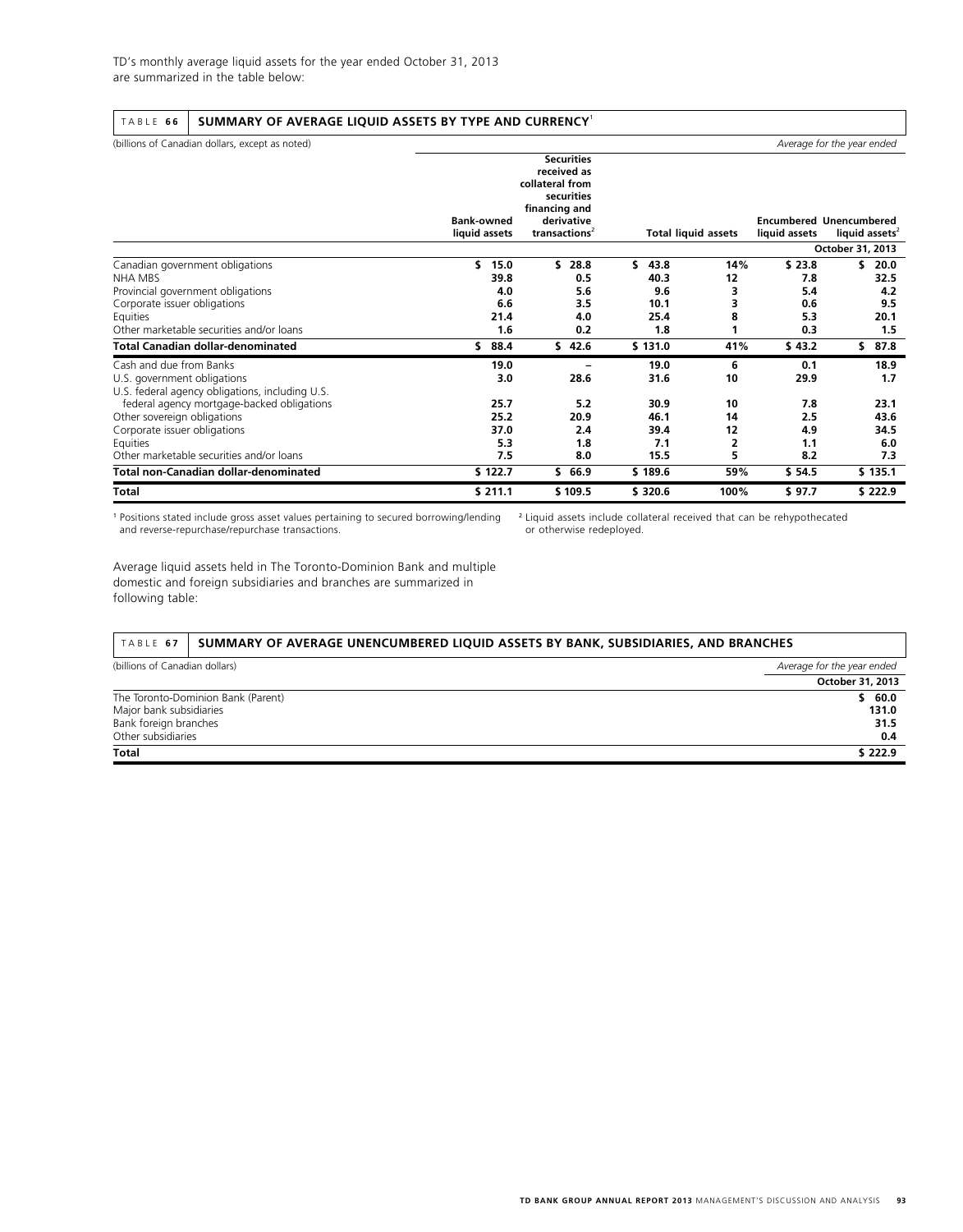Unencumbered liquid assets are represented in a cumulative liquidity gap framework with adjustments made for estimated market or trading depth for each asset class, settlement timing and/or other identified impediments to potential sale or pledging. In addition, the fair market value of securities will fluctuate based on changes in prevailing interest rates, credit spreads and/or market demand. Where appropriate, we apply a downward adjustment to current market value reflective of expected market conditions and investor requirements during the "Severe Combined Stress" scenario. Overall, we expect the reduction

Our surplus liquid-asset position for each business segment is calculated by deducting "required liquidity" from "available liquidity". TD does not consolidate the surplus liquidity of U.S. Personal and Commercial Banking with the positions of other segments due to investment restrictions imposed by the U.S. Federal Reserve of funds generated from deposit taking activities by member financial institutions. Surplus liquidity domiciled in certain Wealth and Insurance subsidiaries are not included in the liquidity position calculation for Canadian Personal and Commercial Banking due to regulatory investment restrictions.

TD also maintains foreign branches in key global centres such as New York, London and Singapore to support Wholesale Banking activities. The Parent company routinely provides a guarantee of liquidity support to all of its foreign branches and consolidated subsidiaries.

The ongoing measurement of business segment liquidity in accordance with stress scenario related limits ensures there will be sufficient sources of cash in a liquidity stress event. Additional stress scenarios are also used to evaluate the potential range of "required liquidity" levels that the Bank could encounter. We have liquidity contingency funding plans (CFP) in place for each major business segment and local jurisdiction to document liquidity management actions and governance in relation to stress events. CFP documentation is an integral component of the Bank's overall liquidity risk management program.

Credit ratings are important to our borrowing costs and ability to raise funds. Rating downgrades could potentially result in higher financing costs and reduce access to capital markets, and could also affect our ability to enter into routine derivative or hedging transactions.

Credit ratings and outlooks provided by rating agencies reflect their views and are subject to change from time-to-time, based on a number of factors including our financial strength, competitive position and liquidity as well as factors not entirely within our control, including the methodologies used by rating agencies and conditions affecting the overall financial services industry.

in current market value to be relatively low given the underlying high credit quality and demonstrated liquidity of our liquid asset portfolio. "Available liquidity" also includes our estimated borrowing capacity through the Federal Home Loan Bank (FHLB) System in the U.S.

TD has access to the Bank of Canada's emergency lending assistance program, Federal Reserve Bank discount window in the U.S. and European Central Bank standby liquidity facilities. TD does not consider borrowing capacity at central banks as a source of available liquidity when assessing liquidity positions.

| TABLE 68       | <b>CREDIT RATINGS</b>                                                    |                               |  |  |  |  |  |
|----------------|--------------------------------------------------------------------------|-------------------------------|--|--|--|--|--|
|                |                                                                          | October 31, 2013 <sup>1</sup> |  |  |  |  |  |
| Ratings agency | Senior long-term<br>Short-term<br>debt rating and outlook<br>debt rating |                               |  |  |  |  |  |
| Moody's        | $P-1$                                                                    | <b>Stable</b><br>Aa1          |  |  |  |  |  |
| S&P            | $A - 1 +$                                                                | <b>Stable</b><br>AA-          |  |  |  |  |  |
| Fitch          | F1+                                                                      | <b>Stable</b><br>AA-          |  |  |  |  |  |
| <b>DBRS</b>    | $R-1$ (high)                                                             | <b>Stable</b><br>АА           |  |  |  |  |  |

<sup>1</sup> The above ratings are for The Toronto-Dominion Bank legal entity. A more extensive listing, including subsidiaries' ratings, is available on the Bank's website at http://www.td.com/investor/credit.jsp. Credit ratings are not recommendations to purchase, sell or hold a financial obligation inasmuch as they do not comment on market price or suitability for a particular investor. Ratings are subject to revision or withdrawal at any time by the rating organization.

We regularly review the level of increased collateral our trading counterparties would require in the event of a downgrade of TD's credit rating. We routinely hold liquid assets to ensure we are able to provide additional collateral required by trading counterparties in the event of a one-notch downgrade in our senior long-term credit ratings. Severe downgrades could have an impact on "required liquidity" by requiring the Bank to post additional collateral for the benefit of our trading counterparties. The table below presents the additional collateral payments that could have been called at the reporting date in the event of one, two and three-notch downgrades of our credit ratings.

| TABLE 69                                                     | <b>ADDITIONAL COLLATERAL REQUIREMENTS</b><br><b>FOR RATING DOWNGRADES<sup>1</sup></b> |                               |       |  |  |  |  |  |
|--------------------------------------------------------------|---------------------------------------------------------------------------------------|-------------------------------|-------|--|--|--|--|--|
| (billions of Canadian dollars)<br>Average for the year ended |                                                                                       |                               |       |  |  |  |  |  |
|                                                              |                                                                                       | October 31 October 31<br>2013 | 2012  |  |  |  |  |  |
| One-notch downgrade                                          |                                                                                       | \$0.4                         | \$0.6 |  |  |  |  |  |
| Two-notch downgrade                                          |                                                                                       | 0.7                           | 15    |  |  |  |  |  |
| Three-notch downgrade<br>0.9<br>17                           |                                                                                       |                               |       |  |  |  |  |  |

<sup>1</sup> Comparative amounts have been restated to conform with the presentation adopted in the current year.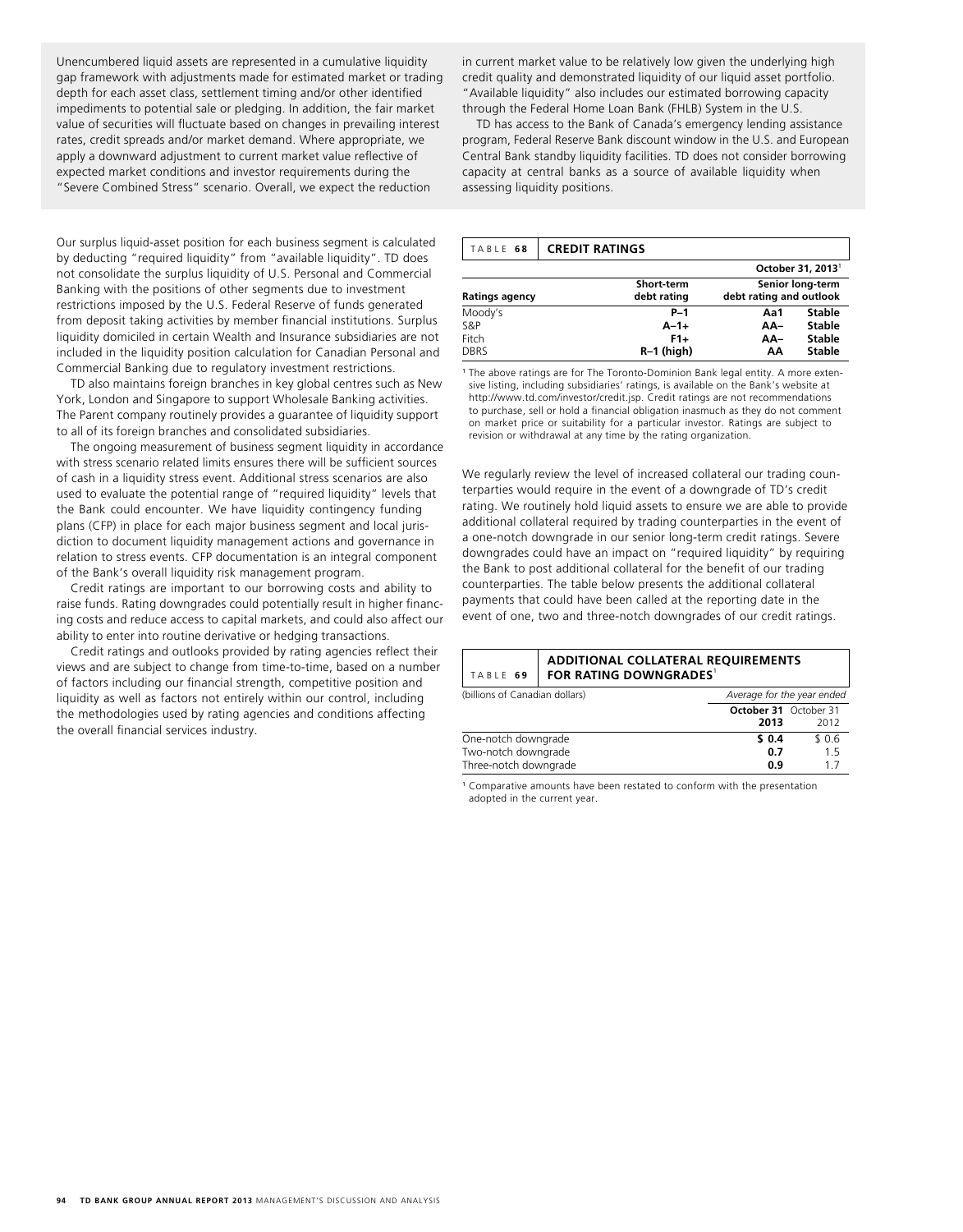In the course of the Bank's day-to-day operations, securities and other assets are pledged to obtain funding and participate in clearing and/or settlement systems. A summary of encumbered and unencumbered assets is presented below as they are represented on the Bank's Consolidated Balance Sheet:

### TABLE **7 0 ON BALANCE SHEET ENCUMBERED AND UNENCUMBERED ASSETS**

(billions of Canadian dollars) *As at*

|                                                          |                                       |                         |                                         |                     |         | October 31, 2013                                                    |
|----------------------------------------------------------|---------------------------------------|-------------------------|-----------------------------------------|---------------------|---------|---------------------------------------------------------------------|
|                                                          |                                       | $\mathsf{Encumbered}^1$ |                                         | <b>Unencumbered</b> |         |                                                                     |
|                                                          | Pledged as<br>Collateral <sup>2</sup> | Other <sup>3</sup>      | Available as<br>Collateral <sup>4</sup> | Other <sup>5</sup>  | Total   | <b>Encumbered</b><br>Assets as a %<br><b>Assets of Total Assets</b> |
| Cash and due from banks                                  |                                       |                         |                                         | 3.6                 | 3.6     | $-$ %                                                               |
| Interest-bearing deposits with banks                     | 2.0                                   | 1.5                     | 21.6                                    | 3.8                 | 28.9    | 0.4                                                                 |
| Securities, trading loans, and other <sup>6</sup>        | 39.7                                  | 25.6                    | 139.2                                   | 13.3                | 217.8   | 7.6                                                                 |
| Derivatives                                              |                                       |                         |                                         | 49.5                | 49.5    |                                                                     |
| Securities purchased under reverse repurchase agreements |                                       |                         |                                         | 64.3                | 64.3    |                                                                     |
| Loans, net of allowance for loan losses                  | 15.1                                  | 55.1                    | 67.0                                    | 307.7               | 444.9   | 8.1                                                                 |
| Customers' liability under acceptances                   |                                       |                         |                                         | 6.4                 | 6.4     |                                                                     |
| Investment in TD Ameritrade                              |                                       |                         |                                         | 5.3                 | 5.3     |                                                                     |
| Goodwill                                                 |                                       |                         |                                         | 13.3                | 13.3    |                                                                     |
| Other intangibles                                        |                                       |                         |                                         | 2.5                 | 2.5     |                                                                     |
| Land, buildings, equipment, and other depreciable assets |                                       |                         |                                         | 4.6                 | 4.6     |                                                                     |
| Current income tax receivable                            |                                       |                         |                                         | 0.6                 | 0.6     |                                                                     |
| Deferred tax assets                                      |                                       |                         |                                         | 1.6                 | 1.6     |                                                                     |
| Other assets                                             |                                       |                         |                                         | 19.2                | 19.2    |                                                                     |
| Total                                                    | \$56.8                                | \$82.2                  | \$227.8                                 | \$495.7             | \$862.5 | 16.1%                                                               |

<sup>1</sup> Asset encumbrance has been analysed on an individual asset basis. Where a particular asset has been encumbered and TD has holdings of the asset both on-balance sheet and off-balance sheet, it is assumed for the purpose of this disclosure that the on-balance sheet holding is encumbered ahead of the off-balance sheet holding.

<sup>2</sup> Represents assets on the Bank's Consolidated Balance Sheet that have been posted externally to support the Bank's liabilities and day-to-day operations including securities related to repurchase agreements, securities lending, clearing and payment systems and assets pledged for derivative transactions. Also includes assets that have been pledged supporting FHLB activity.

<sup>3</sup> Assets on the Bank's Consolidated Balance Sheet supporting TD Bank funding activities, assets pledged against securitization liabilities, assets held by consolidated securitization vehicles or in pools for covered bond issuance, and assets covering short sales.

Refer to Note 29 of the Consolidated Financial Statements "Pledged Assets and Collateral" discussion for details on financial assets accepted as collateral that the Bank is permitted to sell or repledge in the absence of default.

# **FUNDING**

TD has access to a wide variety of short- and long-term unsecured and secured funding sources including securitization channels that it uses to meet operational requirements. TD's funding activities are conducted in accordance with the GLAP Policy that requires, among other things, assets be funded to the appropriate term.

Our primary approach to managing funding activities is to maximize the use of deposits raised through retail and business banking channels. The following table illustrates the Bank's large base of personal and commercial, domestic Wealth and TD Ameritrade sweep deposits (collectively P&C deposits) that make up over 70% of total funding. Over 60%of these deposits are insured under various insurance deposit regimes, including the Canada Deposit Insurance Corporation (CDIC) and the Federal Deposit Insurance Corporation. The amount of stable long-term funding provided by demand or non-specific maturity P&C deposits is determined based on demonstrated balance permanence under the "Severe Combined Stress" scenario.

<sup>4</sup> Assets on the Bank's Consolidated Balance Sheet that are considered readily available in their current legal form to generate funding or support collateral needs. This category includes reported FHLB assets that remain unutilized and held-to-maturity securities that are available for collateral purposes however not regularly utilized in practice.

<sup>5</sup> Assets on the Bank's Consolidated Balance Sheet that cannot be used to support funding or collateral requirements in their current form. This category includes those assets that are potentially eligible as funding program collateral (for example, CMHC insured mortgages that can be securitized into NHA MBS).

<sup>6</sup> Securities include trading loans, securities, and other, financial assets designated at fair value through profit or loss, available-for-sale securities and held-to-maturity securities.

| TABLE 71                                                                 | SUMMARY OF DEPOSIT FUNDING                                                                  |        |        |  |  |  |  |  |  |
|--------------------------------------------------------------------------|---------------------------------------------------------------------------------------------|--------|--------|--|--|--|--|--|--|
| (billions of Canadian dollars)<br>2013<br>2012                           |                                                                                             |        |        |  |  |  |  |  |  |
|                                                                          | P&C deposits - Canadian P&C<br>(including domestic Wealth businesses)<br>\$247.9<br>\$260.5 |        |        |  |  |  |  |  |  |
| P&C deposits - U.S. P&C<br>1724<br>200.0<br>Other deposits<br>2.6<br>2.2 |                                                                                             |        |        |  |  |  |  |  |  |
| Total                                                                    |                                                                                             | \$4627 | \$4229 |  |  |  |  |  |  |

<sup>1</sup> Comparative amounts have been restated to conform with the presentation adopted in the current year.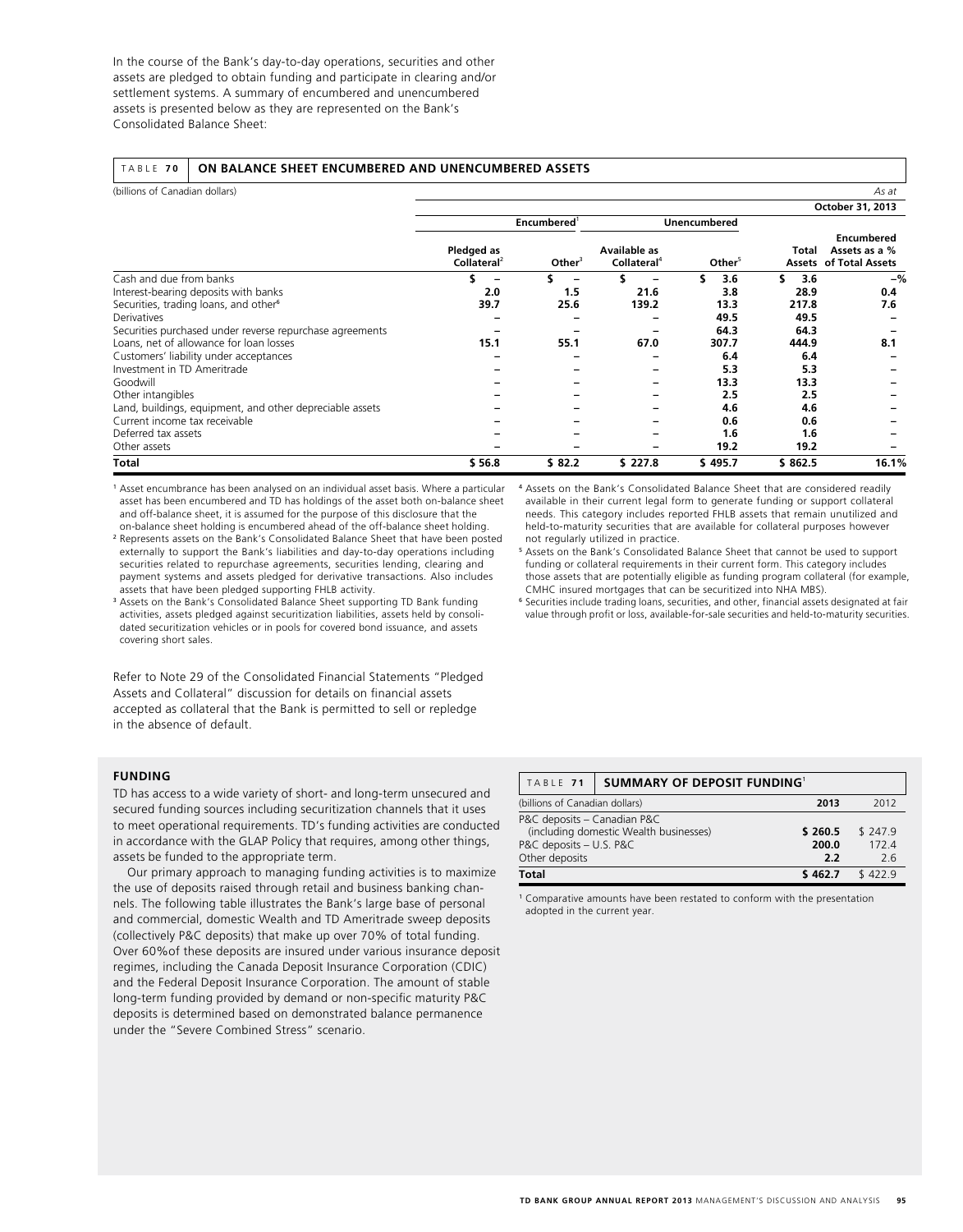The Bank maintains an active external funding program to provide access to diversified funding sources, including asset securitization, covered bonds and unsecured wholesale debt. Our wholesale funding is diversified geographically, by currency and by distribution network. The Bank maintains depositor concentration limits against short-term wholesale deposits in effort not to excessively depend on one or small groups of depositors for funding. The Bank further limits short-term wholesale funding that can mature in a given time period in effort

to mitigate exposures to refinancing risk and asset liquidity risk during a stress event. Responsibility for our funding activities is as follows:

- TBSM is responsible for meeting all TD long-term funding needs related to mortgage or loan growth, corporate investments and subsidiary capital requirements.
- Wholesale Banking is responsible for meeting short-term funding and liquidity requirements relating to Wholesale Banking activities.
- ALCO reviews new external funding programs and strategies in conjunction with its regular review of TD's funding plan.

The Bank continues to explore all opportunities to access lower-cost funding on a sustainable basis. Some liabilities are not considered wholesale funding as they may be raised primarily for capital management purposes (for example, subordinated debt) or to facilitate client

business (for example, deposits with the Bank). The following table represents the various sources of funding obtained as at October 31, 2013 and October 31, 2012, respectively:

| TABLE 72                                                                                                                                       | <b>WHOLESALE FUNDING</b>           |                                                               |                                                        |                                               |                                                                     |                                                                            |                                                          |                                                                    |                                                                                                 |
|------------------------------------------------------------------------------------------------------------------------------------------------|------------------------------------|---------------------------------------------------------------|--------------------------------------------------------|-----------------------------------------------|---------------------------------------------------------------------|----------------------------------------------------------------------------|----------------------------------------------------------|--------------------------------------------------------------------|-------------------------------------------------------------------------------------------------|
| (millions of Canadian dollars)                                                                                                                 |                                    |                                                               |                                                        |                                               |                                                                     |                                                                            | As at                                                    |                                                                    |                                                                                                 |
|                                                                                                                                                |                                    |                                                               |                                                        |                                               |                                                                     |                                                                            |                                                          | 2013                                                               | October 31 October 31<br>2012                                                                   |
|                                                                                                                                                |                                    | Less than<br>1 month                                          | 1 to 3<br>months                                       | $3$ to $6$<br>months                          | 6 months<br>to 1 year                                               | Over 1 to<br>2 years                                                       | Over<br>2 years                                          | Total                                                              | Total                                                                                           |
| Certificates of Deposit<br>Commercial Paper<br>Bearer Deposit Note<br>Covered Bonds<br><b>NHA MBS</b><br>Term Asset Backed Securities<br>Total | Senior Unsecured Medium Term Notes | \$14,940<br>4,147<br>388<br>1,303<br>1,937<br>360<br>\$23,075 | \$16,182<br>2,829<br>54<br>-<br>2,902<br>-<br>\$21,967 | \$18,248<br>925<br>1,571<br>3,348<br>\$24,092 | \$6,717<br>291<br>614<br>1,296<br>2,085<br>7,936<br>302<br>\$19,241 | 52<br>s<br>6,103<br>2,084<br>5,444<br>$\overline{\phantom{0}}$<br>\$13,683 | – s<br>S<br>-<br>-<br>14,588<br>6,273<br>25,985<br>1,000 | 56,139 \$<br>8,192<br>2,627<br>23,290<br>10,442<br>47,552<br>1,662 | 42,616<br>5,289<br>2,494<br>17,832<br>10,012<br>51,214<br>1,535<br>\$47,846 \$149,904 \$130,992 |
| Of which:<br>Secured<br>Unsecured<br>Total                                                                                                     |                                    | \$<br>2,297<br>20,778<br>\$23.075                             | 2,902<br>19,065<br>\$21,967                            | 3,348<br>S<br>20,744<br>\$24,092              | \$10,323<br>8,918<br>\$19,241                                       | 7,528<br>6,155<br>\$13,683                                                 | \$33,258 \$<br>14,588                                    | 59,656 \$<br>90,248                                                | 62,761<br>68,231<br>\$47,846 \$149,904 \$130,992                                                |

We use residential real estate-secured securitization programs as a primary source of funding. Excluding Wholesale Banking mortgage aggregation business, our total 2013 mortgage-backed securities issuance was \$6.3 billion (2012 – \$6.7 billion), and other real-estate secured issuance using asset-backed securities was \$1.0 billion (2012 – nil). We continued to expand our long-term funding base by issuing \$13.4 billion of unsecured medium-term notes (2012 – \$2.0 billion) in various currencies and markets however did not issue covered bonds during the year ended October 31, 2013 (2012 – \$3.0 billion).

### **REGULATORY DEVELOPMENTS CONCERNING LIQUIDITY**

In December 2010, the Basel Committee on Banking Supervision (BCBS) issued a final framework document outlining two new liquidity standards in addition to supplemental reporting metrics applicable to all internationally active banks. The document prescribes the Liquidity Coverage Ratio (LCR) and Net Stable Funding Ratio (NSFR) as minimum regulatory standards effective January 1, 2015 and January 1, 2018 respectively. In January 2013, the BCBS released its final rules for the LCR. BCBS continues to assess NSFR guidelines, with planned implementation effective 2018. TD continues to evaluate the implications of these requirements and develop strategies to align its liquidity risk management framework with the regulatory standards.

# **MATURITY ANALYSIS OF ASSETS, LIABILITIES AND OFF-BALANCE SHEET COMMITMENTS**

Table 73 summarizes on- and off-balance sheet categories by remaining contractual maturity. Off-balance sheet commitments include contractual obligations to make future payments on operating and capital lease commitments, certain purchase obligations and other liabilities. The values of credit instruments reported below represent the maximum amount of additional credit that the Bank could be obligated to extend should contracts be fully utilized. Since a significant portion of guarantees and commitments are expected to expire without being drawn upon, the total of the contractual amounts is not representative of future liquidity requirements. These contractual obligations have an impact on TD's short-term and long-term liquidity and capital resource needs.

The maturity analysis presented does not depict TD's asset/liability matching or exposure to interest rate risk. The maturity analysis also differs from how the Bank evaluates the exposure it may have to liquidity risk and its associated funding needs. TD ensures that assets

are appropriately funded to protect against borrowing cost volatility and potential reductions to funding market availability (that is, we do not fund illiquid long-term assets with short-term maturity borrowings). TD utilizes stable P&C non-specific maturity deposits (chequing and savings accounts) and P&C term deposits as the primary source of long-term funding for the Bank's non-trading assets. TD also funds the stable balance of non-specific maturity revolving line of credit balances with long-term funding sources. We conduct long-term funding activities based on the projected net growth for non-trading assets after considering such items as new business volumes, renewals of both term loans and term deposits, and how customers exercise options to prepay and pre-redeem. TD targets terms-to-maturity for new funding to match as closely as possible the resultant expected maturity profile of its balance sheet. We also raise shorter-term unsecured wholesale deposits to fund trading assets based on our internal estimates of liquidity of these assets under stressed market conditions.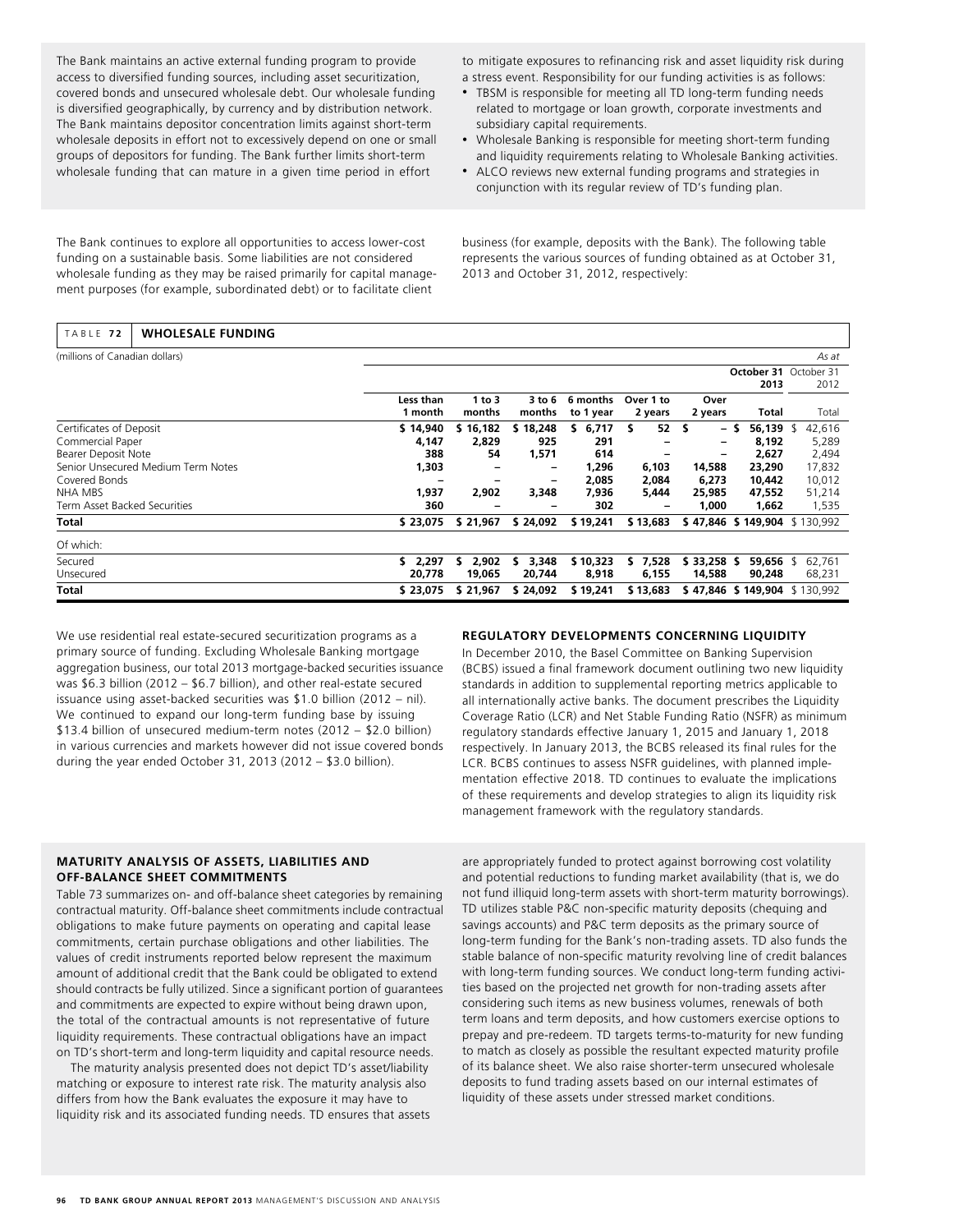# TABLE **7 3 REMAINING CONTRACTUAL MATURITY**

(millions of Canadian dollars) *As at*

|                                                                                           |                 |                                |                                |                                |                                |                          |                                                      |                                                      |                                                  | October 31, 2013   |
|-------------------------------------------------------------------------------------------|-----------------|--------------------------------|--------------------------------|--------------------------------|--------------------------------|--------------------------|------------------------------------------------------|------------------------------------------------------|--------------------------------------------------|--------------------|
|                                                                                           | Less than       | 1 to 3                         | $3$ to $6$                     | 6 to 9                         | 9 months                       | Over 1 to                | Over 2 to                                            | Over                                                 | <b>No Specific</b>                               |                    |
|                                                                                           | 1 month         | months                         | months                         | months                         | to 1 year                      | 2 years                  | 5 years                                              | 5 years                                              | <b>Maturity</b>                                  | Total              |
| <b>Assets</b>                                                                             |                 |                                |                                |                                |                                |                          |                                                      |                                                      |                                                  |                    |
| Cash and due from banks                                                                   | \$<br>3,581     | \$<br>$\overline{\phantom{0}}$ | \$<br>$\overline{\phantom{0}}$ | \$<br>$\overline{\phantom{a}}$ | \$<br>$\overline{\phantom{0}}$ | \$<br>- \$               |                                                      | - \$                                                 | – S<br>- \$                                      | 3,581              |
| Interest-bearing deposits with banks<br>Trading loans, securities, and other <sup>1</sup> | 22,811<br>2,087 | 402<br>4,113                   | 350<br>2,844                   | 214<br>2,919                   | 138<br>3,185                   | 7,089                    | 18,528                                               | 12,016                                               | 4,940<br>49,147                                  | 28,855<br>101,928  |
| Derivatives                                                                               | 5,658           | 2,588                          | 1,887                          | 1,543                          | 1,379                          | 6,801                    | 14,832                                               | 14,773                                               |                                                  | 49,461             |
| Financial assets designated at fair value                                                 |                 |                                |                                |                                |                                |                          |                                                      |                                                      |                                                  |                    |
| through profit or loss                                                                    | 180             | 636                            | 539                            | 911                            | 739                            | 2,132                    | 527                                                  | 693                                                  | 175                                              | 6,532              |
| Available-for-sale securities<br>Held-to-maturity securities                              | 3,470<br>293    | 4,284<br>831                   | 4,373<br>862                   | 1,097<br>548                   | 1,851<br>412                   | 5,873<br>2,825           | 22,725<br>11,804                                     | 34,033<br>12,386                                     | 1,835<br>-                                       | 79,541<br>29,961   |
| Securities purchased under reverse                                                        |                 |                                |                                |                                |                                |                          |                                                      |                                                      |                                                  |                    |
| repurchase agreements                                                                     | 33,159          | 16,337                         | 7,290                          | 5,171                          | 2,013                          | 260                      | 53                                                   |                                                      | -                                                | 64,283             |
| Loans                                                                                     |                 |                                |                                |                                |                                |                          |                                                      |                                                      |                                                  |                    |
| Residential mortgages<br>Consumer instalment and other personal                           | 1,194<br>1,014  | 1,842<br>1,376                 | 4,552<br>2,147                 | 7,725<br>2,375                 | 6,219<br>2,700                 | 31,175<br>10,460         | 108,098<br>28,099                                    | 25,015<br>8,895                                      | $\overline{\phantom{0}}$<br>62,126               | 185,820<br>119,192 |
| Credit card                                                                               |                 |                                |                                |                                |                                |                          |                                                      |                                                      | 22,222                                           | 22,222             |
| Business and government                                                                   | 17,832          | 3,886                          | 3,340                          | 4,382                          | 3,090                          | 8,059                    | 31,745                                               | 32,682                                               | 11,783                                           | 116,799            |
| Debt securities classified as loans                                                       |                 |                                | 635                            | 41                             |                                | 307                      | 893                                                  | 1,868                                                |                                                  | 3,744              |
| <b>Total loans</b>                                                                        | 20,040          | 7,104                          | 10,674                         | 14,523                         | 12,009                         | 50,001                   | 168,835                                              | 68,460                                               | 96,131                                           | 447,777            |
| Allowance for loan losses                                                                 |                 | $\overline{\phantom{a}}$       | $\qquad \qquad -$              | $\overline{\phantom{a}}$       | $\overline{\phantom{0}}$       | $\overline{\phantom{a}}$ | $\overline{\phantom{a}}$                             | $\qquad \qquad -$                                    | (2,855)                                          | (2,855)            |
| Loans, net of allowance for loan losses                                                   | 20,040          | 7,104                          | 10,674                         | 14,523                         | 12,009                         | 50,001                   | 168,835                                              | 68,460                                               | 93,276                                           | 444,922            |
| Customers' liability under acceptances                                                    | 4,927           | 1,381                          | 91                             | $\overline{\phantom{a}}$       | $\overline{\phantom{0}}$       | $\overline{\phantom{a}}$ |                                                      | $\overline{\phantom{0}}$                             |                                                  | 6,399              |
| Investment in TD Ameritrade                                                               |                 |                                |                                | $\overline{\phantom{0}}$       | $\overline{\phantom{0}}$       |                          | $\overline{\phantom{0}}$                             | $\overline{\phantom{0}}$                             | 5,300                                            | 5,300              |
| Goodwill <sup>2</sup><br>Other intangibles <sup>2</sup>                                   |                 | -<br>-                         |                                | -<br>$\overline{\phantom{0}}$  | -<br>-                         | $\overline{\phantom{0}}$ | $\overline{\phantom{0}}$<br>$\overline{\phantom{0}}$ | $\overline{\phantom{0}}$<br>$\overline{\phantom{0}}$ | 13,297                                           | 13,297<br>2,493    |
| Land, buildings, equipment, and other                                                     |                 |                                |                                |                                |                                |                          |                                                      |                                                      | 2,493                                            |                    |
| depreciable assets <sup>2</sup>                                                           |                 |                                |                                |                                |                                |                          |                                                      |                                                      | 4,635                                            | 4,635              |
| Current income tax receivable                                                             |                 | -                              |                                |                                | 583                            |                          |                                                      | -                                                    |                                                  | 583                |
| Deferred tax assets                                                                       |                 |                                |                                |                                |                                |                          |                                                      |                                                      | 1,588                                            | 1,588              |
| Other assets                                                                              | 10,836          | 300<br>\$37.976                | 123<br>\$29,033                | 109                            | 190                            | 416                      | 1,100                                                | 1,122                                                | 4,977                                            | 19,173             |
| Total assets                                                                              | \$107,042       |                                |                                | \$27,035                       | \$22,499                       |                          |                                                      |                                                      | \$75,397 \$238,404 \$143,483 \$181,663 \$862,532 |                    |
| <b>Liabilities</b>                                                                        |                 |                                |                                |                                |                                |                          |                                                      |                                                      |                                                  |                    |
| Trading deposits                                                                          | \$<br>9,991     | \$14,000                       | \$15,056                       | 5,562<br>\$                    | \$<br>1,609                    | \$<br>156 <sub>5</sub>   | 807 <sub>5</sub>                                     | 412 \$                                               | – S                                              | 47,593             |
| Derivatives<br>Securitization liabilities at fair value                                   | 5,430<br>1,896  | 2,719<br>2,385                 | 2,425<br>2,619                 | 1,938<br>3,529                 | 1,627<br>2,401                 | 6,868<br>1,962           | 13,648<br>4,662                                      | 14,816<br>2,506                                      | $\equiv$                                         | 49,471<br>21,960   |
| Other financial liabilities designated                                                    |                 |                                |                                |                                |                                |                          |                                                      |                                                      |                                                  |                    |
| at fair value through profit or loss                                                      |                 | $\overline{2}$<br>4            | 1                              | 1                              | 1                              | 3                        |                                                      |                                                      | $\overline{\phantom{0}}$                         | 12                 |
| Deposits <sup>3, 4</sup>                                                                  |                 |                                |                                |                                |                                |                          |                                                      |                                                      |                                                  |                    |
| Personal<br>Banks                                                                         | 5,288<br>9,412  | 8,461<br>3,056                 | 9,116<br>3,729                 | 6,778<br>255                   | 6,366<br>37                    | 9,180<br>14              | 12,666<br>25                                         | 150<br>27                                            | 261,744<br>3,968                                 | 319,749<br>20,523  |
| Business and government                                                                   | 22,931          | 13,167                         | 4,058                          | 2,825                          | 3,181                          | 8,824                    | 21,844                                               | 105                                                  | 126,269                                          | 203,204            |
| Total deposits                                                                            | 37,631          | 24,684                         | 16,903                         | 9,858                          | 9,584                          | 18,018                   | 34,535                                               | 282                                                  | 391,981                                          | 543,476            |
| Acceptances                                                                               | 4,927           | 1,381                          | 91                             | $\overline{\phantom{a}}$       | $\overline{\phantom{a}}$       | $\overline{\phantom{0}}$ | $\overline{\phantom{m}}$                             | $\overline{\phantom{0}}$                             | $\overline{\phantom{0}}$                         | 6,399              |
| Obligations related to securities sold short <sup>1</sup>                                 | 689             | 605                            | 1,481                          | 156                            | 777                            | 2,603                    | 9,649                                                | 8,526                                                | 17,343                                           | 41,829             |
| Obligations related to securities sold under                                              |                 |                                |                                |                                |                                |                          |                                                      |                                                      |                                                  |                    |
| repurchase agreements<br>Securitization liabilities at amortized cost                     | 27,990<br>40    | 4,201<br>517                   | 775<br>730                     | 679<br>578                     | 682<br>1,428                   | 73<br>3,482              | 14<br>15,794                                         | 3,023                                                | $\qquad \qquad -$<br>$\qquad \qquad -$           | 34,414<br>25,592   |
| Provisions                                                                                |                 | 6<br>23                        | 21                             | 7                              | 41                             | з                        | 3                                                    | 29                                                   | 563                                              | 696                |
| Current income tax payable                                                                |                 |                                |                                |                                | 134                            |                          |                                                      |                                                      |                                                  | 134                |
| Deferred tax liabilities                                                                  |                 |                                |                                | $\overline{\phantom{a}}$       |                                |                          |                                                      |                                                      | 321                                              | 321                |
| Other liabilities<br>Subordinated notes and debentures                                    | 13,079          | 3,546                          | 1,209                          | 536<br>$\equiv$                | 993<br>149                     | 1,053                    | 2,874<br>$\overline{\phantom{0}}$                    | 901<br>7,833                                         | 4,722<br>$\overline{\phantom{0}}$                | 28,913             |
| Liability for preferred shares                                                            |                 |                                |                                |                                |                                |                          |                                                      | 27                                                   |                                                  | 7,982<br>27        |
| Liability for capital trust securities                                                    |                 |                                |                                |                                |                                |                          |                                                      | 1,740                                                |                                                  | 1,740              |
| Equity                                                                                    |                 |                                |                                |                                |                                |                          |                                                      |                                                      | 51,973                                           | 51,973             |
| Total liabilities and equity                                                              | \$101,681       | \$54,065                       | \$41,311                       | \$22,844                       | \$19,426                       |                          |                                                      |                                                      | \$34,221 \$81,986 \$40,095 \$466,903 \$862,532   |                    |
| Off-balance sheet commitments                                                             |                 |                                |                                |                                |                                |                          |                                                      |                                                      |                                                  |                    |
| Purchase obligations                                                                      |                 |                                |                                |                                |                                |                          |                                                      |                                                      |                                                  |                    |
| Operating lease commitments                                                               | \$<br>64        | \$<br>129                      | - \$<br>193                    | \$<br>192                      | \$<br>190                      | - \$<br>732 \$           | $1,838$ \$                                           | 2,918 \$                                             | – S                                              | 6,256              |
| Network service agreements                                                                |                 | $\overline{2}$<br>4            | 7                              | 7                              | 7                              |                          |                                                      |                                                      |                                                  | 27                 |
| Automated teller machines<br>Contact center technology                                    |                 | 9<br>20                        | 28                             | 45                             | 46                             | 78                       | 44                                                   | -                                                    |                                                  | 270                |
| Software licensing and                                                                    |                 |                                |                                |                                |                                |                          |                                                      |                                                      |                                                  |                    |
| equipment maintenance                                                                     |                 | 6<br>69                        | 6                              | 24                             | 7                              | 32                       | 19                                                   |                                                      |                                                  | 163                |
| Credit and liquidity commitments                                                          |                 |                                |                                |                                |                                |                          |                                                      |                                                      |                                                  |                    |
| Financial and performance<br>standby letters of credit                                    | 180             | 1,007                          | 2,022                          | 2,497                          | 1,485                          | 3,788                    | 5,022                                                | 502                                                  |                                                  | 16,503             |
| Documentary and commercial letters of credit                                              | 41              | 66                             | 36                             | 14                             | 24                             | 3                        | 15                                                   | 1                                                    |                                                  | 200                |
| Commitments to extend credit and liquidity <sup>5, 6</sup>                                | 11,675          | 10,806                         | 6,379                          | 3,676                          | 4,056                          | 8,414                    | 40,395                                               | 2,655                                                | 1,410                                            | 89,466             |
| Non-consolidated SPE commitments                                                          |                 |                                |                                |                                |                                |                          |                                                      |                                                      |                                                  |                    |
| Commitments to liquidity facilities for ABCP<br>Pension commitments                       |                 | 561                            | 226                            | 237                            | 187                            | 4                        | 765                                                  |                                                      | $\qquad \qquad -$                                | 1,980              |
| Unrecognized net loss from past experience,                                               |                 |                                |                                |                                |                                |                          |                                                      |                                                      |                                                  |                    |
| different from that assumed, and effects of                                               |                 |                                |                                |                                |                                |                          |                                                      |                                                      |                                                  |                    |
| changes in assumptions <sup>7</sup>                                                       | \$              | \$<br>$-$                      | \$                             | \$                             | \$.                            | \$<br>- \$               |                                                      | - \$                                                 | 726 <sub>5</sub><br>– \$                         | 726                |

<sup>1</sup> Amount has been recorded according to the remaining contractual maturity of the underlying security. <sup>2</sup> For the purposes of this table, non-financial assets have been recorded as having 'no specific maturity'.

<sup>3</sup> As the timing of demand deposits and notice deposits is non-specific and callable by the depositor,<br>obligations have been included as having 'no specific maturity'.<br><sup>4</sup> Includes \$10 billion of covered bonds with remain

to 1 year', \$2 billion in 'over 1 to 2 years' and \$6 billion in 'over 2 to 5 years'.

<sup>5</sup> Includes \$82 million in commitments to extend credit to private equity investments. <sup>6</sup> Commitments to extend credit exclude personal lines of credit and credit card lines, which are unconditionally cancellable at the Bank's discretion at any time. <sup>7</sup> Includes unrecognized unvested plan amendment costs (credits).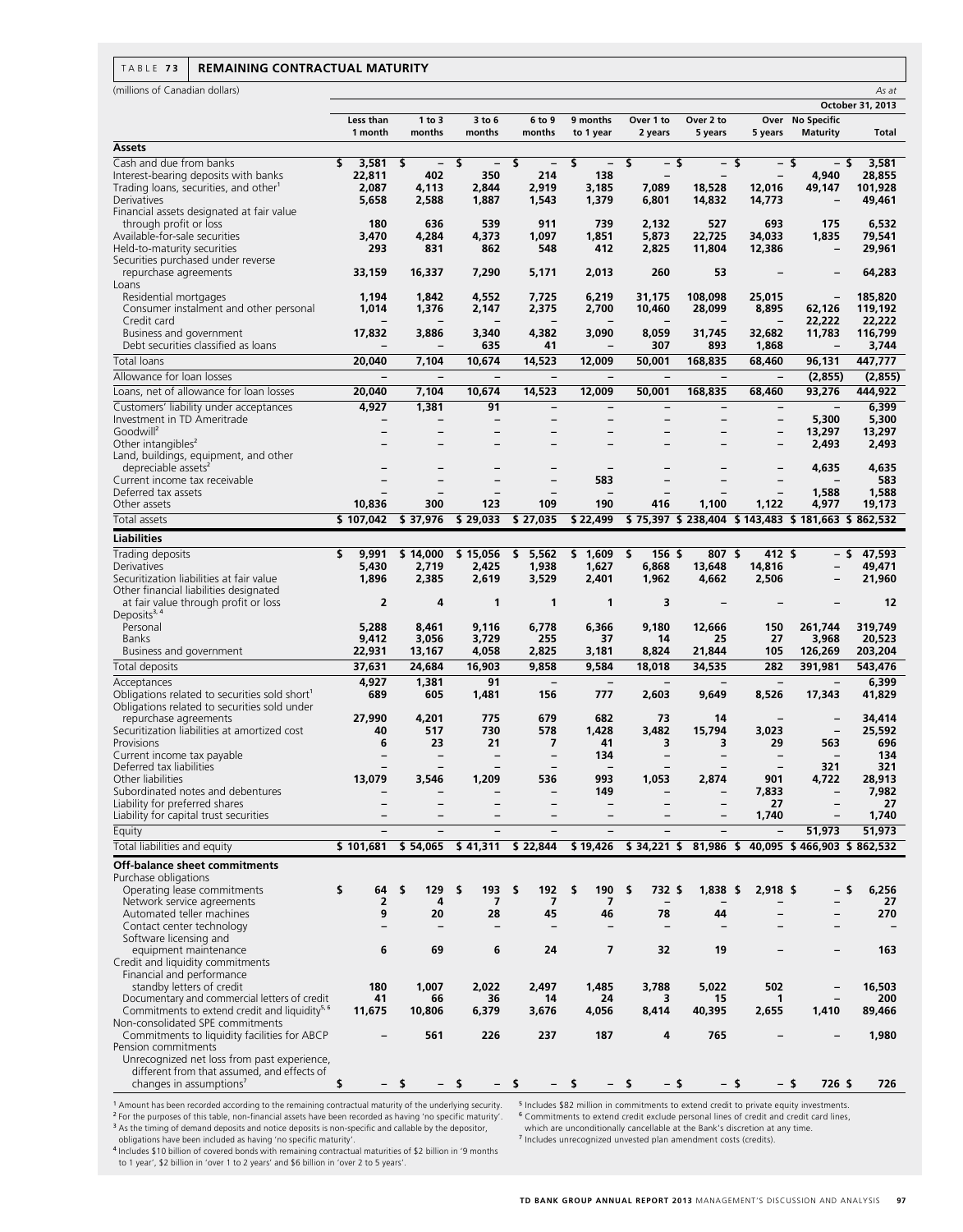# TABLE **7 3 REMAINING CONTRACTUAL MATURITY (cont'd)**

| (millions of Canadian dollars)                                                     |                                                               |                                     |                                        |                                            |                                               |                                                                                               |                          |                                                      |                                    | As at             |
|------------------------------------------------------------------------------------|---------------------------------------------------------------|-------------------------------------|----------------------------------------|--------------------------------------------|-----------------------------------------------|-----------------------------------------------------------------------------------------------|--------------------------|------------------------------------------------------|------------------------------------|-------------------|
|                                                                                    |                                                               |                                     |                                        |                                            |                                               |                                                                                               |                          |                                                      |                                    | October 31, 2012  |
|                                                                                    | Less than                                                     | $1$ to $3$                          | $3$ to $6$                             | 6 to 9                                     | 9 months                                      | Over 1 to                                                                                     | Over 2 to                | Over                                                 | No Specific                        |                   |
| <b>Assets</b>                                                                      | 1 month                                                       | months                              | months                                 | months                                     | to 1 year                                     | 2 years                                                                                       | 5 years                  | 5 years                                              | Maturity                           | Total             |
| Cash and due from banks                                                            | 3,435<br>\$                                                   | \$<br>$\overline{\phantom{0}}$      | $\mathfrak{L}$                         | \$                                         | \$<br>$\mathbf{1}$                            | \$<br>$-5$                                                                                    | $\overline{\phantom{0}}$ | \$<br>$\qquad \qquad -$                              | \$<br>$\overline{\phantom{0}}$     | \$<br>3,436       |
| Interest-bearing deposits with banks                                               | 12,808                                                        | 1,290                               | 284                                    | 159                                        | 34                                            |                                                                                               |                          | 9                                                    | 7,108                              | 21.692            |
| Trading loans, securities, and other <sup>1</sup>                                  | 1,942                                                         | 3,147                               | 3,782                                  | 5,353                                      | 3,915                                         | 8,114                                                                                         | 16,049                   | 8,239                                                | 43,990                             | 94,531            |
| Derivatives                                                                        | 4,682                                                         | 2,364                               | 2,468                                  | 1,744                                      | 1,170                                         | 5,438                                                                                         | 18,280                   | 24,773                                               | $\overline{\phantom{a}}$           | 60,919            |
| Financial assets designated at fair value<br>through profit or loss                | 41                                                            | 772                                 | 304                                    | 39                                         | 207                                           | 1,945                                                                                         | 2,329                    | 485                                                  | 51                                 | 6,173             |
| Available-for-sale securities                                                      | 3,905                                                         | 7,576                               | 2,792                                  | 2,444                                      | 2,032                                         | 12,376                                                                                        | 23,534                   | 42,020                                               | 1,897                              | 98,576            |
| Securities purchased under reverse                                                 |                                                               |                                     |                                        |                                            |                                               |                                                                                               |                          |                                                      |                                    |                   |
| repurchase agreements                                                              | 25,181                                                        | 23,964                              | 7,683                                  | 4,080                                      | 3,898                                         | $\mathbf{1}$                                                                                  | 1,998                    |                                                      | 2,393                              | 69,198            |
| Loans<br>Residential mortgages                                                     | 4,752                                                         | 2,442                               | 5,180                                  | 7,371                                      | 5,948                                         | 24,487                                                                                        | 98,727                   | 23,265                                               | $\overline{\phantom{m}}$           | 172,172           |
| Consumer instalment and other personal                                             | 1,320                                                         | 1,026                               | 2,021                                  | 1,909                                      | 2,448                                         | 9,253                                                                                         | 25,619                   | 7,360                                                | 66,971                             | 117,927           |
| Credit card                                                                        |                                                               |                                     |                                        |                                            |                                               |                                                                                               |                          |                                                      | 15,358                             | 15,358            |
| Business and government<br>Debt securities classified as loans                     | 12,932<br>70                                                  | 4,384<br>292                        | 3,753<br>69                            | 3,655<br>50                                | 3,509<br>41                                   | 7,385<br>1,087                                                                                | 24,854<br>517            | 25,155<br>2,868                                      | 15,414<br>$\overline{\phantom{a}}$ | 101,041<br>4,994  |
| <b>Total loans</b>                                                                 | 19,074                                                        | 8,144                               | 11,023                                 | 12,985                                     | 11,946                                        | 42,212                                                                                        | 149,717                  | 58,648                                               | 97,743                             | 411,492           |
| Allowance for loan losses                                                          |                                                               | $\qquad \qquad -$                   | $\qquad \qquad -$                      |                                            | $\overline{\phantom{0}}$                      | $\overline{a}$                                                                                |                          |                                                      | (2,644)                            | (2,644)           |
| Loans, net of allowance for loan losses                                            | 19,074                                                        | 8,144                               | 11,023                                 | 12,985                                     | 11,946                                        | 42,212                                                                                        | 149,717                  | 58,648                                               | 95,099                             | 408,848           |
|                                                                                    | 4,670                                                         | 2,500                               | 52                                     | $\mathbf{1}$                               | $\overline{\phantom{a}}$                      | L                                                                                             | $\overline{a}$           | $\overline{\phantom{a}}$                             |                                    | 7,223             |
| Customers' liability under acceptances<br>Investment in TD Ameritrade              |                                                               |                                     | $\qquad \qquad -$                      | $\overline{\phantom{0}}$                   | $\qquad \qquad -$                             | $\overline{\phantom{0}}$                                                                      | $\overline{\phantom{m}}$ | $\qquad \qquad -$                                    | 5,344                              | 5,344             |
| Goodwill <sup>2</sup>                                                              |                                                               |                                     | $\overline{\phantom{a}}$               |                                            |                                               | $\overline{\phantom{0}}$                                                                      |                          | $\overline{\phantom{m}}$                             | 12,311                             | 12,311            |
| Other intangibles <sup>2</sup>                                                     |                                                               |                                     |                                        |                                            |                                               |                                                                                               |                          | $\overline{\phantom{0}}$                             | 2,217                              | 2,217             |
| Land, buildings, equipment,<br>and other depreciable assets <sup>2</sup>           |                                                               |                                     |                                        |                                            |                                               |                                                                                               |                          |                                                      | 4,402                              | 4,402             |
| Current income tax receivable                                                      |                                                               |                                     |                                        |                                            | 439                                           |                                                                                               |                          |                                                      |                                    | 439               |
| Deferred tax assets                                                                |                                                               |                                     |                                        | $\overline{a}$                             |                                               |                                                                                               |                          |                                                      | 883                                | 883               |
| Other assets                                                                       | 7,117                                                         | 414                                 | 214                                    | 153                                        | 170                                           | 251                                                                                           | 430                      | 137                                                  | 6,028                              | 14,914            |
| Total assets                                                                       | \$82,855                                                      | \$50,171                            | \$28,602                               | \$26,958                                   | \$23,812                                      | \$70,337 \$212,337                                                                            |                          | \$134,311                                            | $$181,723$ $$811,106$              |                   |
| <b>Liabilities</b>                                                                 |                                                               |                                     |                                        |                                            |                                               |                                                                                               |                          |                                                      |                                    |                   |
| Trading deposits                                                                   | 1,558<br>\$                                                   | \$12,326                            | \$11,846                               | 5,457<br>\$                                | \$<br>6,230                                   | \$<br>$226$ \$                                                                                | 610                      | -\$<br>521                                           | \$<br>$\overline{\phantom{a}}$     | 38,774<br>\$      |
| Derivatives<br>Securitization liabilities at fair value                            | 5,098<br>$\overline{\phantom{0}}$                             | 2,822<br>1,215                      | 2,819<br>$\qquad \qquad -$             | 2,184<br>1,766                             | 1,242<br>3,180                                | 6,617<br>12,997                                                                               | 19,071<br>4,641          | 25,144<br>1,525                                      | $\overline{\phantom{0}}$           | 64,997<br>25,324  |
| Other financial liabilities designated                                             |                                                               |                                     |                                        |                                            |                                               |                                                                                               |                          |                                                      |                                    |                   |
| at fair value through profit or loss                                               | 6                                                             | 5                                   | $\overline{2}$                         | $\mathbf{1}$                               | $\mathbf{1}$                                  | $\overline{2}$                                                                                |                          |                                                      |                                    | 17                |
| Deposits <sup>3, 4</sup>                                                           |                                                               |                                     |                                        |                                            |                                               |                                                                                               |                          |                                                      |                                    |                   |
| Personal<br>Banks                                                                  | 4,732<br>7,423                                                | 9,139<br>3,291                      | 10,930<br>71                           | 7,794<br>30                                | 7,858<br>31                                   | 14,512<br>15                                                                                  | 12,189<br>21             | 148<br>16                                            | 224,457<br>4,059                   | 291,759<br>14,957 |
| Business and government                                                            | 17,031                                                        | 20,688                              | 2,757                                  | 3,858                                      | 1,238                                         | 5,831                                                                                         | 16,396                   | 3                                                    | 113,236                            | 181,038           |
| Total deposits                                                                     | 29,186                                                        | 33,118                              | 13,758                                 | 11,682                                     | 9,127                                         | 20,358                                                                                        | 28,606                   | 167                                                  | 341,752                            | 487,754           |
| Acceptances                                                                        | 4,670                                                         | 2,500                               | 52                                     | $\mathbf{1}$                               | $\overline{\phantom{a}}$                      |                                                                                               |                          | $\overline{\phantom{a}}$                             |                                    | 7,223             |
| Obligations related to securities sold short <sup>1</sup>                          | 676                                                           | 1,042                               | 490                                    | 453                                        | 1,203                                         | 2,928                                                                                         | 7,874                    | 6,255                                                | 12,514                             | 33,435            |
| Obligations related to securities sold under<br>repurchase agreements              | 30,884                                                        | 4,202                               | 1,443                                  | 683                                        | 414                                           | 48                                                                                            |                          |                                                      | 1,142                              | 38,816            |
| Securitization liabilities at amortized cost                                       | 98                                                            | 1,570                               | 491                                    | 2,112                                      | 1,368                                         | 3,576                                                                                         | 14,239                   | 2,736                                                | $\overline{\phantom{a}}$           | 26,190            |
| Provisions                                                                         | 2                                                             | 7                                   | 12                                     | 15                                         | 14                                            | 26                                                                                            | 3                        | 27                                                   | 550                                | 656               |
| Current income tax payable<br>Deferred tax liabilities                             |                                                               |                                     |                                        | $\overline{\phantom{0}}$<br>$\overline{a}$ | 167                                           |                                                                                               |                          | $\overline{\phantom{m}}$<br>$\overline{\phantom{a}}$ | $\equiv$<br>327                    | 167<br>327        |
| Other liabilities                                                                  | 9,239                                                         | 4,456                               | 1,284                                  | 618                                        | 1,125                                         | 1,482                                                                                         | 1,744                    | 680                                                  | 4,230                              | 24,858            |
| Subordinated notes and debentures                                                  |                                                               |                                     |                                        |                                            |                                               | 150                                                                                           |                          | 11,168                                               |                                    | 11,318            |
| Liability for preferred shares                                                     |                                                               |                                     |                                        |                                            |                                               |                                                                                               |                          | 26                                                   |                                    | 26                |
| Liability for capital trust securities                                             | $\overline{\phantom{m}}$<br>$\hspace{1.0cm} - \hspace{1.0cm}$ | $\qquad \qquad -$<br>$\overline{a}$ | $\qquad \qquad -$<br>$\qquad \qquad -$ | $\qquad \qquad -$<br>$\overline{a}$        | $\qquad \qquad -$<br>$\overline{\phantom{a}}$ | $\qquad \qquad$<br>$\qquad \qquad -$                                                          | $\overline{\phantom{m}}$ | 1,874<br>$\overline{\phantom{a}}$                    | 350<br>49,000                      | 2,224<br>49,000   |
| Equity<br>Total liabilities and equity                                             | \$81,417                                                      | \$63,263                            | \$32,197                               | \$24,972                                   | \$24,071                                      | $$48,410$ \$                                                                                  | 76,788 \$                |                                                      | 50,123 \$409,865 \$811,106         |                   |
|                                                                                    |                                                               |                                     |                                        |                                            |                                               |                                                                                               |                          |                                                      |                                    |                   |
| Off-balance sheet commitments<br>Purchase obligations                              |                                                               |                                     |                                        |                                            |                                               |                                                                                               |                          |                                                      |                                    |                   |
| Operating lease commitments                                                        | \$<br>61                                                      | \$<br>120                           | \$<br>175                              | 169<br>\$                                  | \$<br>162                                     | \$<br>681 \$                                                                                  | $1,703$ \$               | $2,665$ \$                                           | - \$                               | 5,736             |
| Network service agreements                                                         | 2                                                             | 3                                   | 7                                      | 7                                          | 7                                             | 26                                                                                            |                          |                                                      |                                    | 52                |
| Automated teller machines<br>Contact center technology                             | 11<br>3                                                       | 22<br>6                             | 33<br>8                                | 27<br>8                                    | 32<br>3                                       | 147<br>$\overline{\phantom{0}}$                                                               | 123                      |                                                      |                                    | 395<br>28         |
| Software licensing and                                                             |                                                               |                                     |                                        |                                            |                                               |                                                                                               |                          |                                                      |                                    |                   |
| equipment maintenance                                                              | 58                                                            | 18                                  | 12                                     | 9                                          | 24                                            | 94                                                                                            |                          |                                                      |                                    | 215               |
| Credit and liquidity commitments                                                   |                                                               |                                     |                                        |                                            |                                               |                                                                                               |                          |                                                      |                                    |                   |
| Financial and performance<br>standby letters of credit                             | 106                                                           | 1,027                               | 1,828                                  | 2,095                                      | 1,836                                         | 2,575                                                                                         | 5,240                    | 1,095                                                |                                    | 15,802            |
| Documentary and commercial letters of credit                                       | 68                                                            | 96                                  | 53                                     | 38                                         | 7                                             | 3                                                                                             | 14                       |                                                      |                                    | 279               |
| Commitments to extend credit and liquidity <sup>5, 6</sup>                         | 14,165                                                        | 10,074                              | 5,238                                  | 3,972                                      | 3,159                                         | 7,757                                                                                         | 33,229                   | 2,722                                                | 1,544                              | 81,860            |
| Non-consolidated SPE commitments                                                   |                                                               |                                     |                                        |                                            |                                               |                                                                                               |                          |                                                      |                                    |                   |
| Commitments to liquidity facilities for ABCP<br>Pension commitments                | $\overline{\phantom{0}}$                                      | 566                                 | 526                                    | 271                                        | 270                                           | 612                                                                                           |                          |                                                      | $\overline{\phantom{0}}$           | 2,245             |
| Unrecognized net loss from past experience,                                        |                                                               |                                     |                                        |                                            |                                               |                                                                                               |                          |                                                      |                                    |                   |
| different from that assumed, and effects of                                        |                                                               |                                     |                                        |                                            |                                               |                                                                                               |                          |                                                      |                                    |                   |
| changes in assumptions                                                             | \$<br>$-$                                                     | \$<br>$\overline{\phantom{0}}$      | \$<br>$-$                              | \$<br>$\qquad \qquad -$                    | \$                                            | - \$<br>\$                                                                                    | - \$                     |                                                      | $-5$<br>$1,197$ \$                 | 1,197             |
| 1. Amount has hean recorded according to the remaining contractual maturity of the |                                                               |                                     |                                        |                                            |                                               | 4 Includes \$10 billion of covered bonds with remaining contractual maturities of \$2 billion |                          |                                                      |                                    |                   |

11ng to the remaining contractual maturity of th underlying security.<br><sup>2</sup> For the purposes of this table, non-financial assets have been recorded as having

'no specific maturity'.

4 Includes \$10 billion of covered bonds with remaining contractual maturities of \$2 billion<br>in 'over 1 to 2 years' and \$8 billion in 'over 2 to 5 years'.<br><sup>5</sup> Includes \$247 million in committents to extend credit to privat

<sup>3</sup> As the timing of demand deposits and notice deposits is non-specific and callable by the depositor, obligations have been included as having 'no specific maturity'.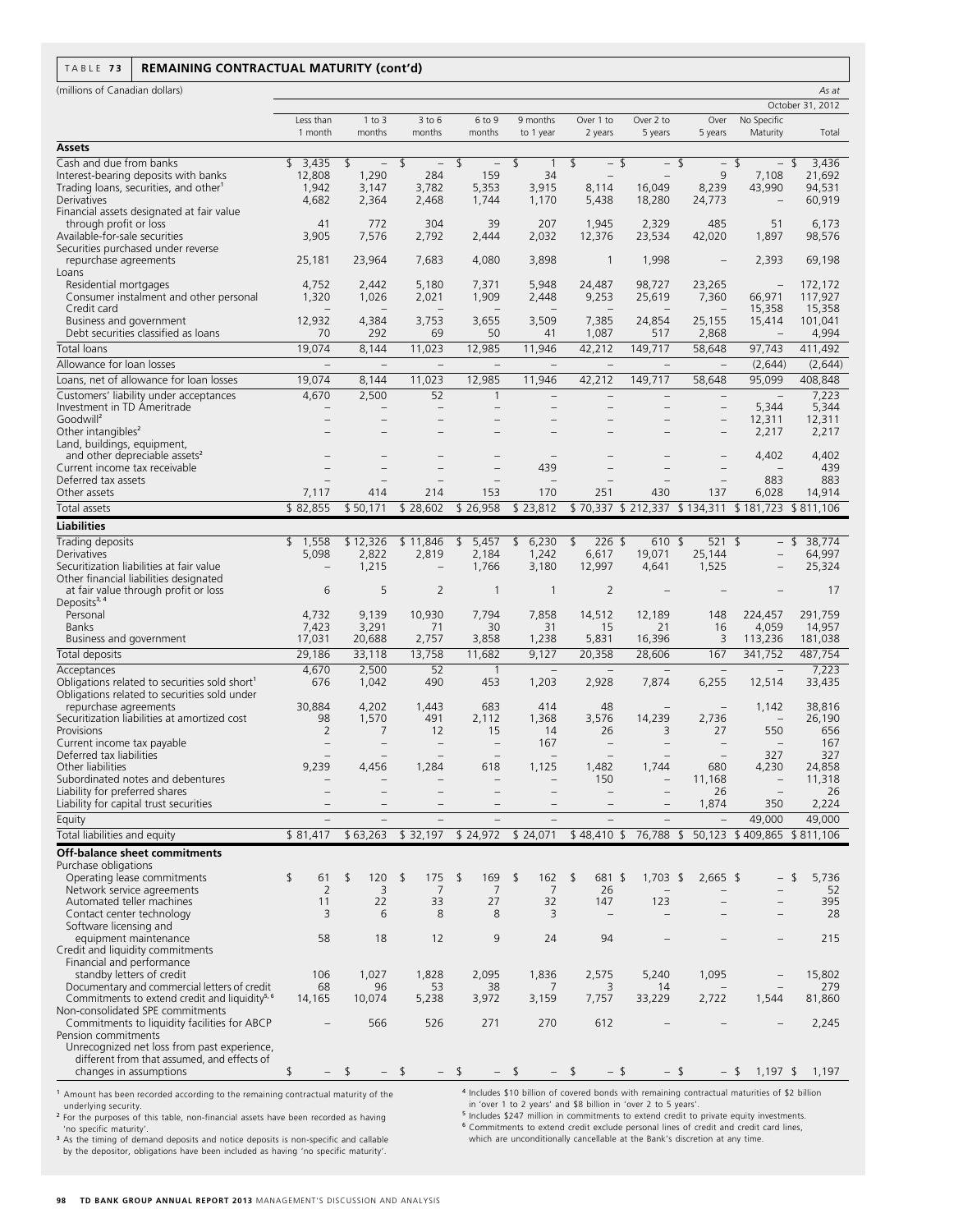# Capital Adequacy Risk

*Capital adequacy risk is the risk of insufficient capital available in relation to the amount of capital required to carry out the Bank's strategy and/or satisfy regulatory and internal capital adequacy requirements.*

Capital is held to protect the viability of the Bank in the event of unexpected financial losses. Capital represents the loss-absorbing funding required to provide a cushion to protect depositors and other creditors from unexpected losses.

Regulators prescribe minimum levels of capital that are referred to as limits. Managing the capital levels of a financial institution exposes our Bank to the risk of breaching regulatory capital limits.

## **WHO MANAGES CAPITAL ADEQUACY RISK**

The Board of Directors have the ultimate responsibility for overseeing adequacy of capital and capital management. The Board of Directors reviews the adherence to capital limits and targets; reviews and approves the annual capital plan and the Global Capital Management Policy. The Risk Committee of the Board oversees management's actions to maintain an appropriate ICAAP framework, commensurate with the Bank's risk profile. The Chief Risk Officer ensures the Bank's ICAAP is effective in meeting capital adequacy requirements.

The ALCO establishes and maintains the Global Capital Management Policy for effective and prudent management of the Bank's capital position and supports maintenance of adequate capital. It oversees the allocation of capital limits for business segments and reviews adherence to capital limits and targets.

Enterprise Capital Management is responsible for forecasting and monitoring compliance with capital limits and targets, on a consolidated basis. Enterprise Capital Management updates the capital forecast and makes recommendations to the ALCO regarding capital issuance, repurchase and redemption. Risk Capital Assessment, within Risk Management, leads the ICAAP and Enterprise-Wide Stress Testing (EWST) processes. Business segments are responsible for managing to allocated capital limits.

## **HOW WE MANAGE CAPITAL ADEQUACY RISK**

Capital resources are managed to ensure the Bank's capital position can support business strategies under both current and future business operating environments. The Bank manages its operations within the capital constraints defined by both internal and regulatory capital requirements, ensuring that it meets the higher of these requirements.

Regulatory capital requirements represent minimum capital levels. The Board of Directors determines capital targets in excess of capital limits. The purpose of capital targets is to reduce the risk of a breach of capital limits, due to an unexpected stress event, allowing management the opportunity to react to declining capital levels before capital limits are breached. The ALCO manages the Bank's capital level above the Board Capital Target, taking into account normal capital volatility and strategic requirements. Capital limits and targets are defined in the Global Capital Management Policy.

The Bank also determines its internal capital requirements through the ICAAP process using models to measure the risk-based capital required based on its own tolerance for the risk of unexpected losses. This risk tolerance is calibrated to the required confidence level so that the Bank will be able to meet its obligations, even after absorbing worst case unexpected losses over a one year period, associated with management's target debt rating.

In addition, the Bank has a Capital Contingency Plan that is designed to prepare management to ensure capital adequacy through periods of Bank specific or systemic market stress. The Capital Contingency Plan determines the governance and procedures to be followed if the Bank's consolidated capital levels are forecast to fall below capital limits or targets. It outlines potential management actions that may be taken to prevent such a breach from occurring.

A comprehensive periodic monitoring process is undertaken to plan and forecast capital requirements. As part of the annual planning process, business segments are allocated individual capital limits. Capital usage is monitored and reported to the ALCO.

The Bank assesses the sensitivity of its forecast capital requirements and new capital formations to various economic conditions through its EWST process. The impacts of the EWST are applied to the capital forecast and are considered in the determination of capital targets.

# Legal and Regulatory Compliance Risk

*Legal and Regulatory Compliance Risk is the risk associated with the failure to meet the Bank's legal obligations from legislative, regulatory or contractual perspectives. This includes risks associated with the failure to identify, communicate and comply with current and changing, laws, regulations, rules, self-regulatory organization standards and codes of conduct.*

Financial services is one of the most closely regulated industries, and the management of a financial services business such as ours is expected to meet high standards in all business dealings and transactions. As a result, we are exposed to legal and regulatory compliance risk in virtually all of our activities. Failure to meet regulatory and legal requirements not only poses a risk of censure or penalty, and may lead to litigation, but also puts our reputation at risk. Financial penalties, and other costs associated with legal proceedings, and unfavourable judicial or regulatory judgments may also adversely affect TD's business, results of operations and financial condition.

Regulatory compliance and legal risk differs from other banking risks, such as credit risk or market risk, in that it is typically not a risk actively or deliberately assumed by management in expectation of a return. It occurs as part of the normal course of operating our businesses.

## **WHO MANAGES LEGAL AND REGULATORY COMPLIANCE RISK**

Business segments and corporate areas are responsible for managing day-to-day legal and regulatory compliance risk, while the Legal, Compliance, Global Anti-Money Laundering and Regulatory Risk (including Regulatory Relationships and Government Affairs) groups assist them by providing advice and oversight.

The Compliance, Global Anti-Money Laundering and Regulatory Risk groups establish risk-based programs and standards to proactively manage known and emerging compliance risk. They also provide independent oversight and deliver operational control processes to comply with applicable legislation and regulatory requirements.

In addition, our Regulatory Risk groups also create and facilitate communication with elected officials and regulators, monitor legislation and regulations, support business relationships with governments, coordinate regulatory examinations, facilitate regulatory approvals of new products, and advance the public policy objectives of TD.

Internal and external Legal counsel also work closely with the business segments and corporate functions to identify areas of potential legal and regulatory compliance risk, and actively manage them to reduce TD's exposure.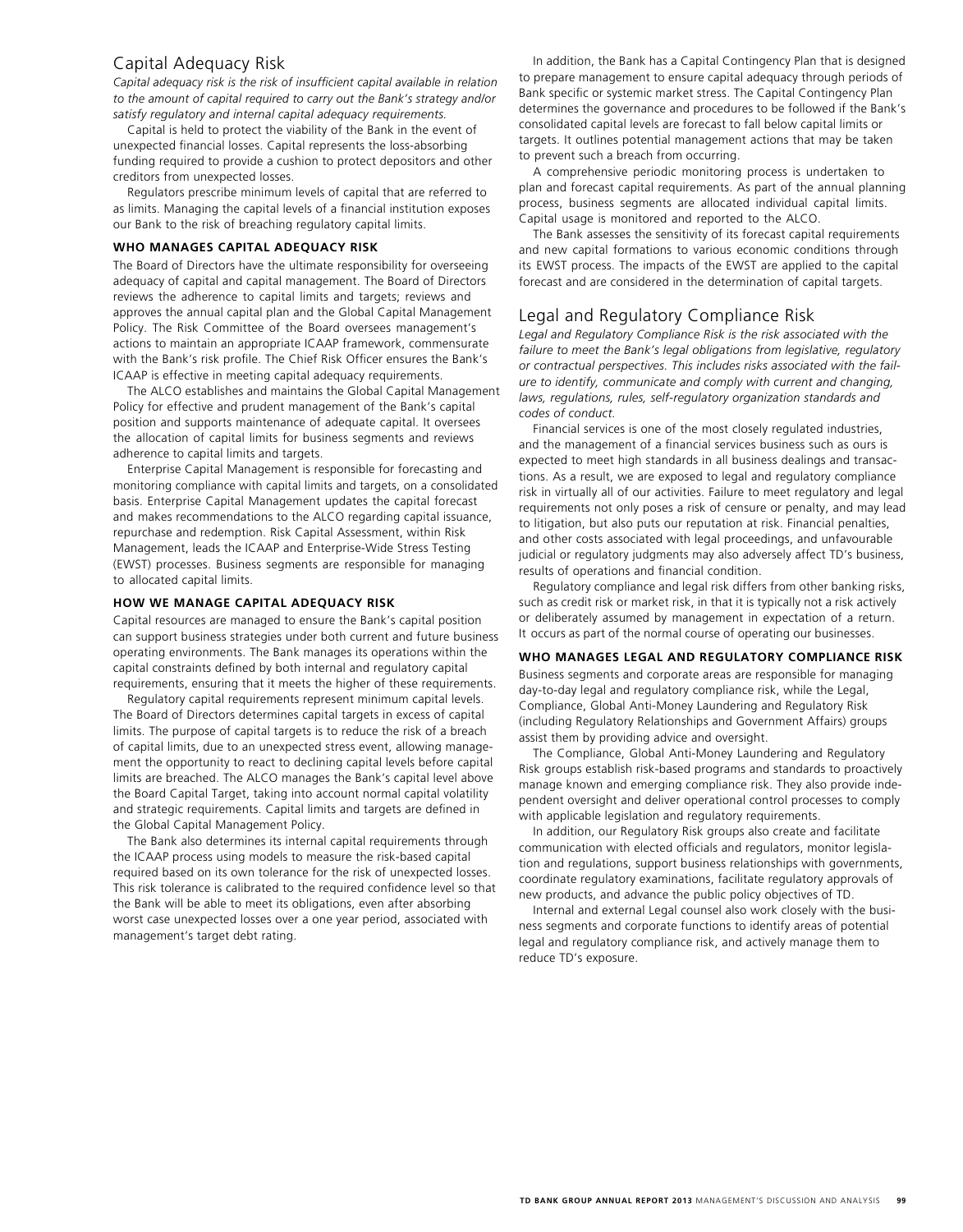## **HOW WE MANAGE LEGAL AND REGULATORY COMPLIANCE RISK**

Our Code of Conduct and Ethics helps set the "tone at the top" for a culture of integrity within our organization. The Code stipulates that every business decision and action on TD's behalf must be assessed in light of what is right, legal and fair. The Code is supported by a number of other policies, training programs and tools, and new employee or director orientation materials, covering a variety of relevant topics, such as anti-money laundering, privacy and anti-corruption practices. All directors, officers and employees are required to attest annually that they understand the Code and have complied with its provisions.

Business segments and corporate areas manage day-to-day legal and regulatory compliance risk primarily by implementing appropriate policies, procedures and controls. The Legal, Compliance, and Global Anti-Money Laundering groups collectively assist them by:

- Communicating and advising on regulatory and legal requirements and emerging compliance risks to each business unit as required, including reviewing and approving new products that raise potentially significant legal or regulatory compliance risks.
- Implementing or assisting with policies, procedures and training.
- Assessing regulatory and legislative requirements and compliancerelated risks using an independent risk-based approach.
- Independently monitoring and testing for adherence to certain regulatory and legal requirements, as well as the effectiveness of associated key internal controls.
- Tracking, escalating and reporting significant issues and findings to senior management and the Board of Directors.
- Liaising with regulators, as appropriate, regarding new or revised legislation, or regulatory guidance or regulatory examinations.

Our policies and processes also provide for the timely escalation of potential or actual significant legal or regulatory issues to enable senior management and the Board of Directors to effectively perform their management and oversight responsibilities.

While it is not possible to completely eliminate legal risk, the Legal Department also works closely with business segments and other corporate areas to identify and manage risk associated with contractual obligations and plays a gatekeeper function for unacceptable legal risk. The Legal Department also manages litigation risk within the TD Risk Appetite Statement.

# Reputational Risk

*Reputational risk is the potential that stakeholder impressions, whether true or not, regarding the Bank's business practices, actions or inactions, will or may cause a decline in the institution's value, brand, liquidity or customer base.*

A company's reputation is a valuable business asset in its own right, essential to optimizing shareholder value and, as such, is constantly at risk. Reputational risk can arise as a consequence of any of the organization's activities and cannot be managed in isolation from other forms of risk. All risk categories can have an impact on reputation, which in turn can impact the brand, earnings and capital.

# **WHO MANAGES REPUTATIONAL RISK**

Ultimate responsibility for managing risks to TD's reputation lies with the SET and the executive committees that examine reputational risk as part of their regular mandate. The enterprise Reputational Risk Committee is the executive committee with enterprise-wide responsibility for making decisions on reputational risks. The Committee's purpose is to ensure that new and existing business activities, transactions, products or sales practices that are referred to it are reviewed at a sufficiently broad and senior level so that the associated reputational risk issues are fully considered.

In addition, every employee and representative of our organization has a responsibility to contribute in a positive way to our reputation. This means following ethical practices at all times, complying with applicable policies, legislation and regulations and ensuring our stakeholder interactions are positive. Reputational risk is most effectively managed when every individual works continuously to protect and enhance our reputation.

# **HOW WE MANAGE REPUTATIONAL RISK**

Our enterprise-wide Reputational Risk Management Policy is approved by the Risk Committee of the Board. This policy sets out the framework under which each business unit is required to implement a reputational risk policy and procedures. These include designating a business-level committee to review reputational risk issues and to identify issues to be brought to the enterprise Reputational Risk Committee.

We also have an enterprise-wide New Business and Product Approval Policy with defined and documented processes to approve new products and new business. This includes structured transactions in our Wholesale business. These processes involve committees with representation from the businesses and control functions, and include consideration of all aspects of a new product, including reputational risk.

# Environmental Risk

*Environmental risk is the possibility of loss of strategic, financial, operational or reputational value resulting from the impact of environmental issues or concerns within the scope of short-term and long-term cycles.*

Management of environmental risk is an enterprise-wide priority. Key environmental risks include: 1) direct risks associated with the ownership and operation of our business, which includes management and operation of company-owned or managed real estate, fleet, business operations and associated services; 2) indirect risks associated with the environmental performance or environmental events such as changing climate patterns that may impact our retail customers and of clients to whom TD provides financing or in which TD invests; 3) identification and management of emerging environmental regulatory issues; and 4) failure to understand and appropriately leverage environment-related trends to meet customer and consumer demands for products and services.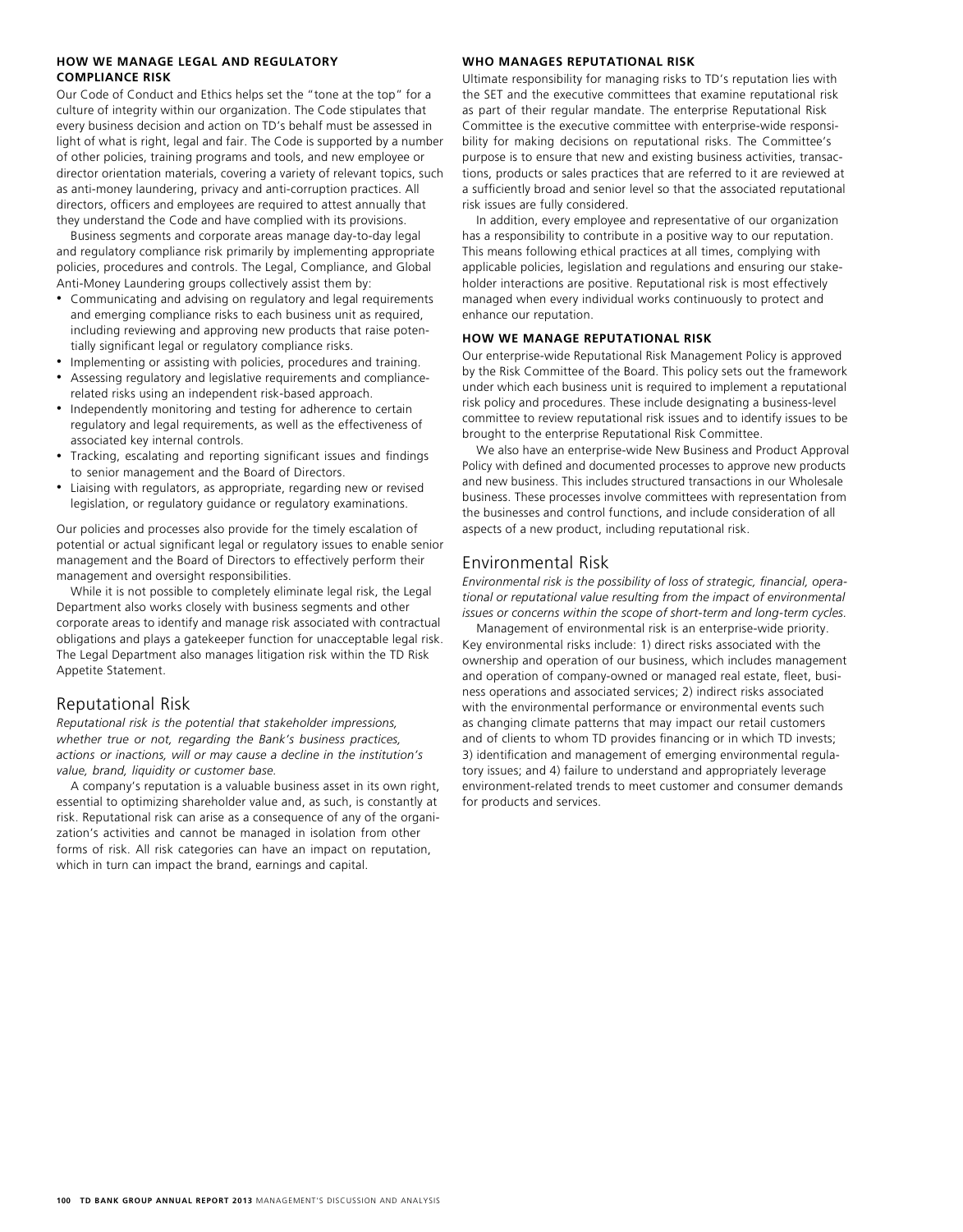# **WHO MANAGES ENVIRONMENTAL RISK**

The Executive Vice President Community, Environment and Chief Marketing Officer holds senior executive accountability for environmental management. The Executive Vice President is supported by the Chief Environment Officer who leads the Corporate Environmental Affairs team. The Corporate Environmental Affairs team is responsible for developing environmental strategy, setting environmental performance standards and targets, and reporting on performance. There is also an enterprise-wide Environmental Steering Committee (ESC) composed of senior executives from TD's main business segments and corporate functions. The ESC is responsible for approving environmental strategy and performance standards, and communicating these throughout the business. TD's business segments are responsible for implementing the environmental strategy and managing associated risks within their units.

#### **HOW WE MANAGE ENVIRONMENTAL RISK**

We manage environmental risks within the Environmental Management System (EMS) which consists of three components: an Environmental Policy, an Environmental Management Framework and Environmental Procedures and Processes. Our EMS is consistent with the ISO 14001 international standard, which represents industry best practice. Our Environmental Policy reflects the global scope of TD's environmental activities.

Within our Environmental Management Framework, we have identified a number of priority areas and have made voluntary commitments relating to these.

Our environmental performance is publicly reported within our annual Corporate Responsibility Report. Performance is reported according to the Global Reporting Initiative (GRI) and is independently assured.

TD's global operations maintained carbon neutral status in 2013. We continued to make progress in meeting our voluntary environmental commitments to 1) reduce our carbon emissions by 1 tonne/employee by 2015; and 2) reduce our North American paper usage by 20% by 2015 (relative to a 2010 baseline).

During 2013, TD applied our Environmental and Social Credit Risk Management Procedures to credit and lending in the wholesale, commercial and retail businesses. These procedures include assessment of our clients' policies, procedures and performance on material environmental and related social issues, such as climate risk, biodiversity, water risk, stakeholder engagement and free, prior and informed consent of Aboriginal peoples. Within Wholesale Banking, sectorspecific guidelines have been developed for environmentally-sensitive sectors. TD has been a signatory to the Equator Principles since 2007 and reports on Equator Principle projects within our annual Corporate Responsibility Report.

TDAM is a signatory to the United Nations Principles for Responsible Investment (UNPRI). Under the UNPRI, investors commit to incorporate environmental and social issues into investment analysis and decisionmaking. TDAM applies its Sustainable Investing Policy across its operations. The Policy provides information on how TDAM is implementing the UNPRI.

We proactively monitor and assess policy and legislative developments, and maintain an 'open door' approach with environmental and community organizations, industry associations and responsible investment organizations.

For more information on our environmental policy, management and performance, please refer to our Corporate Responsibility Report, which is available at our website: http://www.td.com/corporateresponsibility/.

# TD Ameritrade **HOW RISK IS MANAGED AT TD AMERITRADE**

TD Ameritrade's management is primarily responsible for managing risk at TD Ameritrade under the oversight of TD Ameritrade's Board, particularly through its Risk Committee and Audit Committee of the Board. TD monitors the risk management process at TD Ameritrade through its participation in TD Ameritrade's board and management governance and protocols.

Pursuant to the Stockholders Agreement in relation to the Bank's equity investment in TD Ameritrade, the Bank designated five of 12 members of TD Ameritrade's Board of Directors including the Bank's Group President and Chief Executive Officer, its Executive Vice President of Retail Banking, Products and Services, two independent directors of TD and a former independent director of TD. TD Ameritrade's bylaws, which state that the Chief Executive Officer's appointment requires approval of two-thirds of the Board, ensure the selection of TD Ameritrade's Chief Executive Officer attains the broad support of the TD Ameritrade Board which currently would require the approval of at least one director designated by TD. The Stockholders Agreement stipulates that the Board committees of TD Ameritrade must include at least two TD designated directors, subject to TD's percentage ownership in TD Ameritrade and certain other limited exceptions. Currently, the directors we designate participate in a number of TD Ameritrade Board committees, including chairing the Audit Committee and the HR and Compensation Committee and participating in the Risk Committee and Corporate Governance Committee.

The terms of the Stockholders Agreement provide for certain information sharing rights in favour of TD to the extent TD requires such information from TD Ameritrade to appropriately manage and evaluate its investment and to comply with its legal and regulatory obligations. Accordingly, management processes and protocols are aligned between TD and TD Ameritrade to coordinate necessary intercompany information flow. In addition to regular communication at the Chief Executive Officer level, regular operating reviews with TD Ameritrade permit TD to examine and discuss TD Ameritrade's operating results and key risks. As well, certain functions such as Internal Audit, Finance and Compliance, have relationship protocols that allow for the sharing of information on risk and control issues. TD has established a compliance committee, pursuant to a U.S. federal supervisory letter, which provides a holistic overview of key compliance issues and developments across all TD businesses in the U.S. including TD Ameritrade. Risk issues are reported up to TD's Risk Committee as required.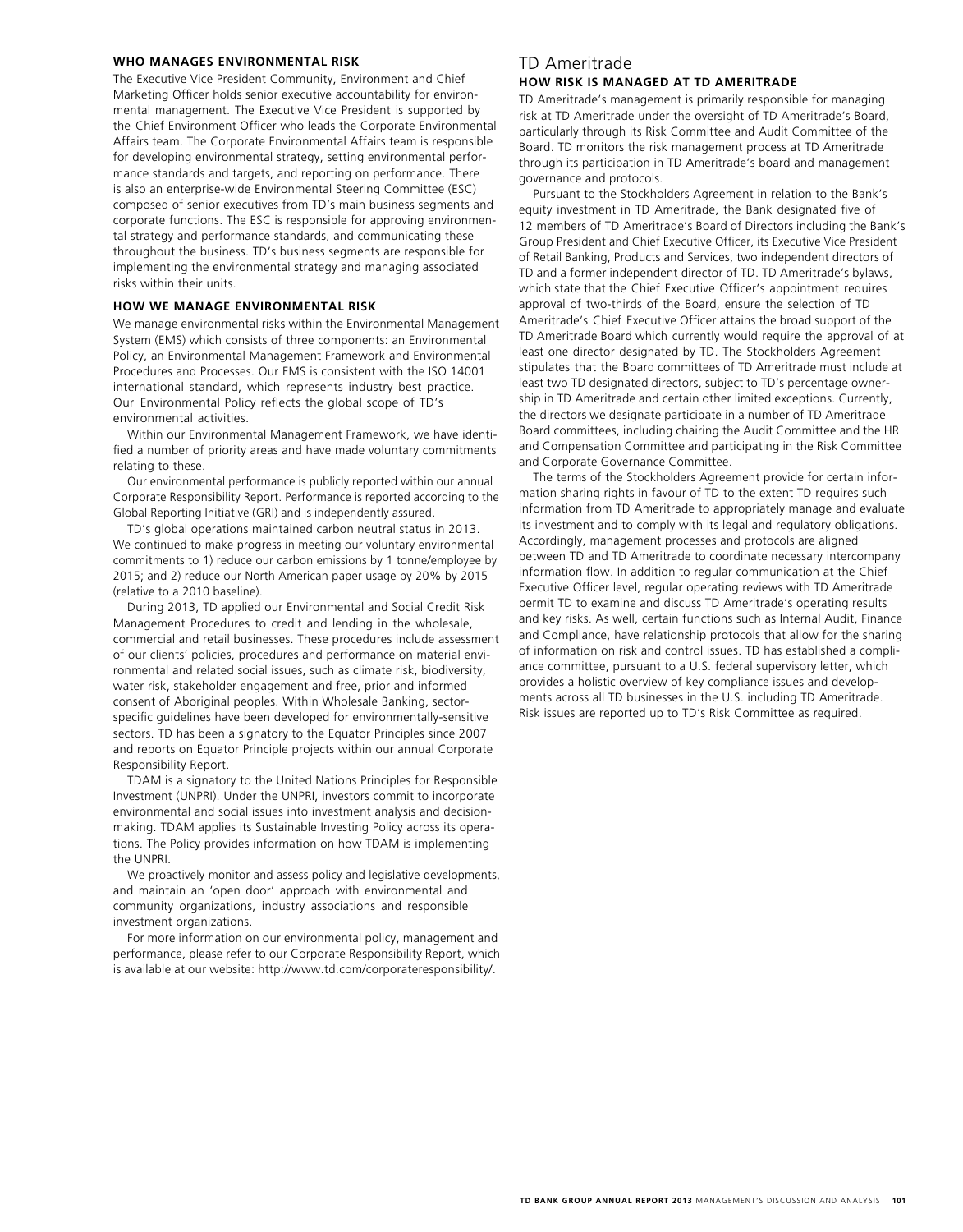# **ACCOUNTING STANDARDS AND POLICIES**

# Critical Accounting Estimates

The Bank's accounting policies are essential to understanding its results of operations and financial condition. A summary of the Bank's significant accounting policies and estimates are presented in the Notes to the Consolidated Financial Statements. Some of the Bank's policies require subjective, complex judgments and estimates as they relate to matters that are inherently uncertain. Changes in these judgments or estimates could have a significant impact on the Bank's Consolidated Financial Statements. The Bank has established procedures to ensure that accounting policies are applied consistently and that the processes for changing methodologies are well controlled and occur in an appropriate and systematic manner. In addition, the Bank's critical accounting policies are reviewed with the Audit Committee on a periodic basis. Critical accounting policies that require management's judgment and estimates include accounting for impairments of financial assets, the determination of fair value of financial instruments, accounting for derecognition, the valuation of goodwill and other intangibles, accounting for employee benefits, accounting for income taxes, accounting for provisions, accounting for insurance, and the consolidation of special purpose entities.

# **ACCOUNTING POLICIES AND ESTIMATES**

The Bank's Consolidated Financial Statements have been prepared in accordance with IFRS. For details of the Bank's accounting policies and significant judgments, estimates and assumptions under IFRS, see Notes 2 and 3 to the Bank's Consolidated Financial Statements.

## *Accounting Judgments, Estimates and Assumptions*

The estimates used in the Bank's accounting policies are essential to understanding its results of operations and financial condition. Some of the Bank's policies require subjective, complex judgments and estimates as they relate to matters that are inherently uncertain. Changes in these judgments or estimates could have a significant impact on the Bank's Consolidated Financial Statements. The Bank has established procedures to ensure that accounting policies are applied consistently and that the processes for changing methodologies for determining estimates are well controlled and occur in an appropriate and systematic manner.

# **IMPAIRMENT OF FINANCIAL ASSETS**

# *Available-for-Sale Securities*

Impairment losses are recognized on available-for-sale securities, if there is objective evidence of impairment as a result of one or more events that have occurred after initial recognition (a 'loss event') and the loss event(s) results in a decrease in the estimated cash flows of the instrument. The Bank individually reviews these securities at least quarterly for the presence of these conditions. For available-for-sale equity securities, a significant or prolonged decline in fair value below cost is considered objective evidence of impairment. For available-for-sale debt securities, a deterioration of credit quality is considered objective evidence of impairment. Other factors considered in the impairment assessment include financial position and key financial indicators of the issuer of the instrument, significant past and continued losses of the issuer, as well as breaches of contract, including default or delinquency in interest payments and loan covenant violations.

# *Held-to-Maturity Securities*

Impairment losses are recognized on held-to-maturity securities if there is objective evidence of impairment as a result of one or more events that have occurred after initial recognition (a 'loss event') and the loss event(s) results in a decrease in the estimated cash flows of the instrument. The Bank reviews these securities at least quarterly for impairment at the counter-party specific level. If there is no objective evidence of impairment at the counter-party specific level then the security is grouped with other held-to-maturity securities with similar credit risk characteristics and collectively assessed for impairment, which considers losses incurred but not identified. A deterioration of credit quality is considered objective evidence of impairment. Other factors considered in the impairment assessment include the financial position and key financial indicators of the issuer, significant past and continued losses of the issuer, as well as breaches of contract, including default or delinquency in interest payments and loan covenant violations.

## *Loans*

A loan (including a debt security classified as a loan) is considered impaired when there is objective evidence that there has been a deterioration of credit quality subsequent to the initial recognition of the loan (a 'loss event') to the extent the Bank no longer has reasonable assurance as to the timely collection of the full amount of principal and interest. The Bank assesses loans for objective evidence of impairment individually for loans that are individually significant, and collectively for loans that are not individually significant. The allowance for credit losses represents management's best estimate of impairment incurred in the lending portfolios, including any off-balance sheet exposures, at the balance sheet date. Management exercises judgment as to the timing of designating a loan as impaired, the amount of the allowance required, and the amount that will be recovered once the borrower defaults. Changes in the amount that management expects to recover would have a direct impact on the provision for credit losses and may result in a change in the allowance for credit losses.

If there is no objective evidence of impairment for an individual loan, whether significant or not, the loan is included in a group of assets with similar credit risk characteristics and collectively assessed for impairment for losses incurred but not identified. In calculating the probable range of allowance for incurred but not identified credit losses, the Bank employs internally developed models that utilize parameters for probability of default, loss given default and exposure at default. Management's judgment is used to determine the point within the range that is the best estimate of losses, based on an assessment of business and economic conditions, historical loss experience, loan portfolio composition, and other relevant indicators that are not fully incorporated into the model calculation. Changes in these assumptions would have a direct impact on the provision for incurred but not identified credit losses and may result in a change in the related allowance for credit losses.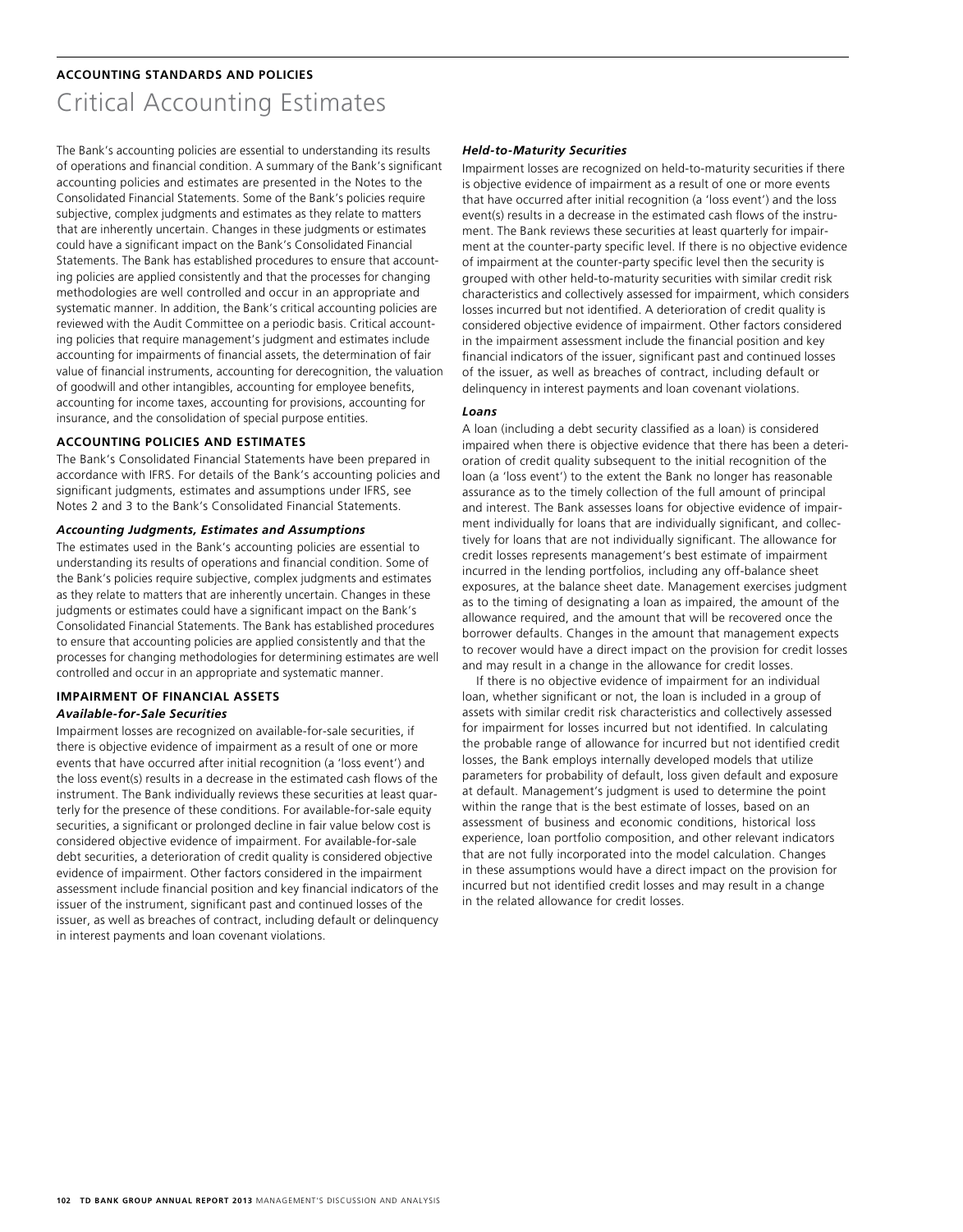#### **DETERMINATION OF FAIR VALUE**

The fair value of financial instruments traded in active markets at the balance sheet date is based on their quoted market prices. For all other financial instruments not traded in an active market, fair value may be based on other observable current market transactions involving the same instrument, without modification or repackaging, or is based on a valuation technique which maximizes the use of observable market inputs. Observable market inputs may include interest rate yield curves, foreign exchange rates, and option volatilities. Valuation techniques include comparisons with similar instruments where observable market prices exist, discounted cash flow analysis, option pricing models, and other valuation techniques commonly used by market participants.

For certain complex or illiquid financial instruments, fair value is determined using valuation techniques in which current market transactions or observable market inputs are not available. Determining which valuation technique to apply requires judgment. The valuation techniques themselves also involve some level of estimation and judgment. The judgments include liquidity considerations and model inputs such as volatilities, correlation, spreads, discount rates, pre-payment rates, and prices of underlying instruments. Any imprecision in these estimates can affect the resulting fair value.

The inherent nature of private equity investing is that the Bank's valuation will change over time as the underlying investment matures and an exit strategy is developed and realized. Estimates of fair value may also fluctuate due to developments in the business underlying the investment. Such fluctuations may be significant depending on the nature of the factors going into the valuation methodology and the extent of change in those factors.

Judgment is also used in recording fair value adjustments to model valuations to account for measurement uncertainty when valuing complex and less actively traded financial instruments. If the market for a complex financial instrument develops, the pricing for this instrument may become more transparent, resulting in refinement of valuation models.

An analysis of fair values of financial instruments and further details as to how they are measured are provided in Note 5 to the Bank's Consolidated Financial Statements.

#### **DERECOGNITION**

Certain assets transferred may qualify for derecognition from the Bank's Consolidated Balance Sheet. To qualify for derecognition, certain key determinations must be made. A decision must be made as to whether the rights to receive cash flows from the financial assets has been retained or transferred and the extent to which the risks and rewards of ownership of the financial asset has been retained or transferred. If the Bank neither transfers nor retains substantially all of the risks and rewards of ownership of the financial asset, a decision must be made as to whether the Bank has retained control of the financial asset. Upon derecognition, the Bank will record a gain or loss on sale of those assets which is calculated as the difference between the carrying amount of the asset transferred and the sum of any cash proceeds received, including any financial asset received or financial liability assumed, and any cumulative gain or loss allocated to the transferred asset that had been recognized in other comprehensive income. In determining the fair value of any financial asset received, the Bank estimates future cash flows by relying on estimates of the amount of interest that will be collected on the securitized assets, the yield to be paid to investors, the portion of the securitized assets that will be prepaid before their scheduled maturity, expected credit losses, the cost of servicing the assets and the rate at which to discount these

expected future cash flows. Actual cash flows may differ significantly from those estimated by the Bank. Retained interests are classified as trading securities and are initially recognized at relative fair value on the Bank's Consolidated Balance Sheet. Subsequently, the fair value of retained interests recognized by the Bank is determined by estimating the present value of future expected cash flows using management's best estimates of key assumptions including credit losses, prepayment rates, forward yield curves and discount rates, and commensurate with the risks involved. Differences between the actual cash flows and the Bank's estimate of future cash flows are recognized in income. These assumptions are subject to periodic review and may change due to significant changes in the economic environment.

#### **GOODWILL AND OTHER INTANGIBLES**

The fair value of the Bank's cash-generating units (CGUs) is determined from internally developed valuation models that consider various factors and assumptions such as forecasted earnings, growth rates, price earnings multiples, discount rates and terminal multiples. Management is required to use judgment in estimating the fair value of CGUs and the use of different assumptions and estimates in the fair value calculations could influence the determination of the existence of impairment and the valuation of goodwill. Management believes that the assumptions and estimates used are reasonable and supportable. Where possible, fair values generated internally are compared to relevant market information. The carrying amounts of the Bank's CGUs are determined by management using risk based capital models to adjust net assets and liabilities by CGU. These models consider various factors including market risk, credit risk and operational risk, including investment capital (comprised of goodwill and other intangibles). Any unallocated capital not directly attributable to the CGUs is held within the Corporate segment. The Bank's capital oversight committees provide oversight to the Bank's capital allocation methodologies.

#### **EMPLOYEE BENEFITS**

The projected benefit obligation and expense related to the Bank's pension and non-pension post-retirement benefit plans are determined using multiple assumptions that may significantly influence the value of these amounts. Actuarial assumptions including expected long-term return on plan assets, compensation increases, health care cost trend rate, mortality rate, and discount rate are management's best estimates and are reviewed annually with the Bank's actuaries. The Bank develops each assumption using relevant historical experience of the Bank in conjunction with market-related data and considers if the market-related data indicates there is any prolonged or significant impact on the assumptions. The discount rate used to measure plan obligations is based on long-term high quality corporate bond yields as at October 31. The expected long-term return on plan assets is based on historical returns and future expectations for returns for each asset class, as well as the target asset allocation of the fund. The other assumptions are also long-term estimates. All assumptions are subject to a degree of uncertainty. Differences between actual experience and the assumptions, as well as changes in the assumptions resulting from changes in future expectations, result in increases or decreases in the pension and non-pension post-retirement benefit plans obligations and expenses in future years.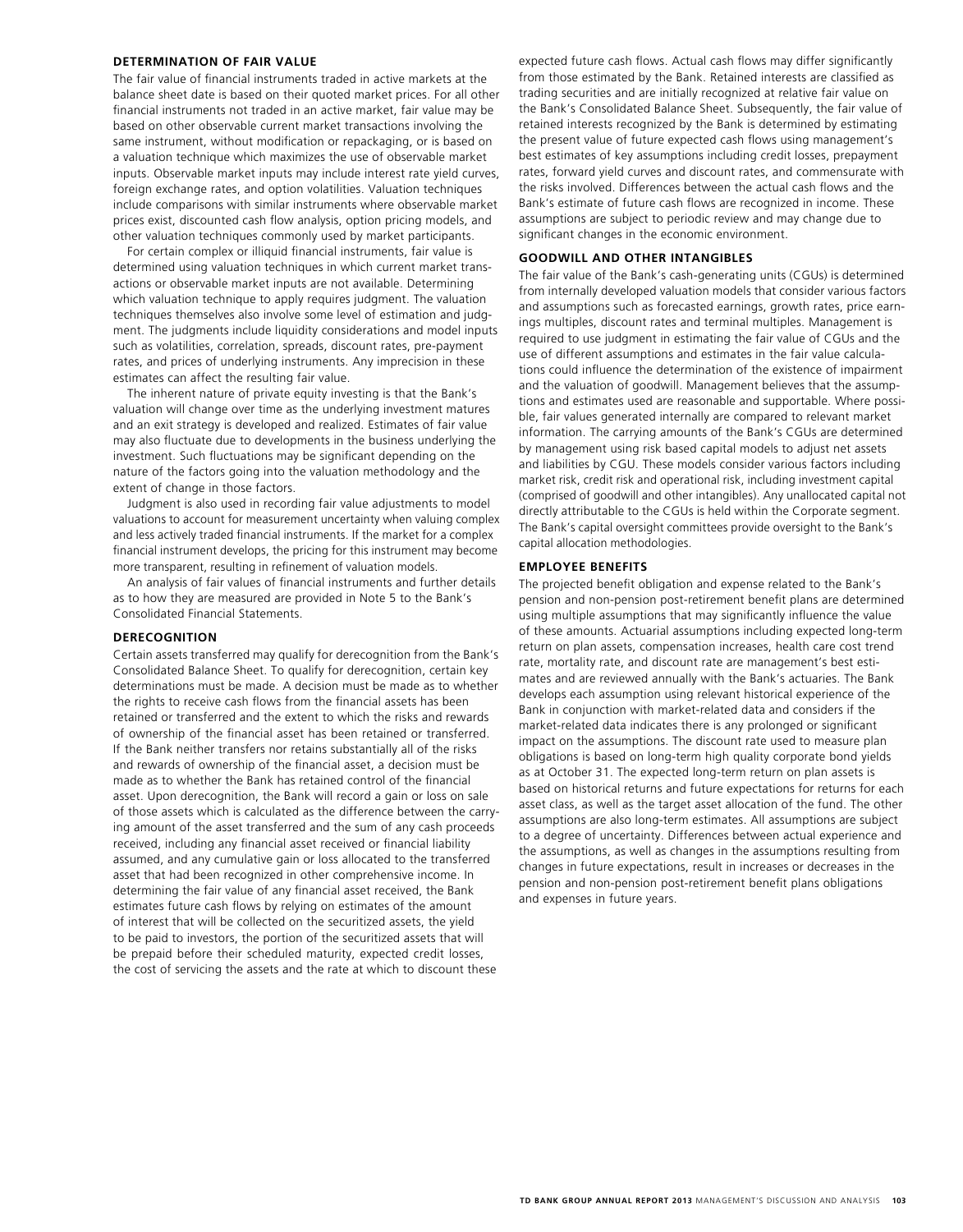### **INCOME TAXES**

The Bank is subject to taxation in numerous jurisdictions. There are many transactions and calculations in the ordinary course of business for which the ultimate tax determination is uncertain. The Bank maintains provisions for uncertain tax positions that it believes appropriately reflect the risk of tax positions under discussion, audit, dispute, or appeal with tax authorities, or which are otherwise considered to involve uncertainty. These provisions are made using the Bank's best estimate of the amount expected to be paid based on an assessment of all relevant factors, which are reviewed at the end of each reporting period. However, it is possible that at some future date, an additional liability could result from audits by the relevant taxing authorities.

Deferred tax assets are recognized only when it is probable that sufficient taxable profit will be available in future periods against which deductible temporary differences may be utilized. The amount of the deferred tax asset recognized and considered realizable could, however, be reduced if projected income is not achieved due to various factors, such as unfavourable business conditions. If projected income is not expected to be achieved, the Bank would decrease its deferred tax assets to the amount that it believes can be realized. The magnitude of the decrease is significantly influenced by the Bank's forecast of future profit generation, which determines the extent to which it will be able to utilize the deferred tax assets.

#### **PROVISIONS**

Provisions arise when there is some uncertainty in the timing or amount of a loss in the future. Provisions are based on the Bank's best estimate of all expenditures required to settle its present obligations, considering all relevant risks and uncertainties, as well as, when material, the effect of the time value of money.

Many of the Bank's provisions relate to various legal actions that the Bank is involved in during the ordinary course of business. Legal provisions require the involvement of both the Bank's management and legal counsel when assessing the probability of a loss and estimating any monetary impact. Throughout the life of a provision, the Bank's management or legal counsel may learn of additional information that may impact its assessments about the probability of loss or about the estimates of amounts involved. Changes in these assessments may lead to changes in the amount recorded for provisions. In addition, the actual costs of resolving these claims may be substantially higher or lower than the amounts recognized. The Bank reviews its legal provisions on a case-by-case basis after considering, among other factors, the progress of each case, the Bank's experience, the experience of others in similar cases, and the opinions and views of legal counsel.

Certain of the Bank's provisions relate to restructuring initiatives initiated by the Bank to reduce costs in a sustainable manner and achieve greater operational efficiencies. Restructuring provisions require management's best estimate, including forecasts of economic conditions. Throughout the life of a provision, the Bank may become aware of additional information that may impact the assessment of amounts to be incurred. Changes in these assessments may lead to changes in the amount recorded for provisions.

# **INSURANCE**

The assumptions used in establishing the Bank's insurance claims and policy benefit liabilities are based on best estimates of possible outcomes.

For property and casualty insurance, the ultimate cost of claims liabilities is estimated using a range of standard actuarial claims projection techniques in accordance with Canadian accepted actuarial practices. The main assumption underlying these techniques is that a company's past claims development experience can be used to project future claims development and hence ultimate claims costs. As such, these methods extrapolate the development of paid and incurred losses, average costs per claim and claim numbers based on the observed development of earlier years and expected loss ratios. Additional qualitative judgment is used to assess the extent to which past trends may or may not apply in the future, in order to arrive at the estimated ultimate claims cost that present the most likely outcome.

For life and health insurance, actuarial liabilities consider all future policy cash flows, including premiums, claims, and expenses required to administer the policies.

The Bank's mortality assumptions have been derived from a combination of its own experience and industry experience. Policyholders may allow their policies to lapse by choosing not to continue to pay premiums. The Bank bases its estimates of future lapse rates on previous experience when available, or industry experience. Estimates of future policy administration expenses are based on the Bank's previous and expected future experience.

#### **CONSOLIDATION OF SPECIAL PURPOSE ENTITIES**

Management judgment is required when assessing whether the Bank should consolidate an entity, particularly complex entities. An example of such judgment is to determine whether an entity meets the definition of an SPE, and if so, whether all the relevant facts and circumstances, when considered together, would indicate that the Bank controls such an SPE, including an analysis of the Bank's exposure to the risks and rewards of the SPE. These judgments are discussed further in Note 2 to the Bank's Consolidated Financial Statements.

# **ACCOUNTING STANDARDS AND POLICIES** Current and Future Changes in Accounting Policies

#### **CURRENT CHANGE IN ACCOUNTING POLICIES**

The following amendment has been adopted by the Bank.

#### *Presentation of Other Comprehensive Income*

Effective November 1, 2012, the Bank adopted the amendments to IAS 1, Presentation of Financial Statements (IAS 1), issued in June 2011, which require entities to group items presented in other comprehensive income on the basis of whether they might be reclassified to the Consolidated Statement of Income in subsequent periods and items that will not be reclassified to the Consolidated Statement of Income. The amendments did not address which items are presented in other comprehensive income and did not change the option to present items net of tax. The amendments to IAS 1 were applied retrospectively and did not have a material impact on the financial position, cash flows or earnings of the Bank.

#### **FUTURE CHANGES IN ACCOUNTING POLICIES**

The IASB continues to make changes to IFRS to improve the overall quality of financial reporting. The Bank is actively monitoring all of the IASB's projects that are relevant to the Bank's financial reporting and accounting policies. Issued standards which are effective for the Bank in the future are discussed in Note 4 to the Bank's Consolidated Financial Statements.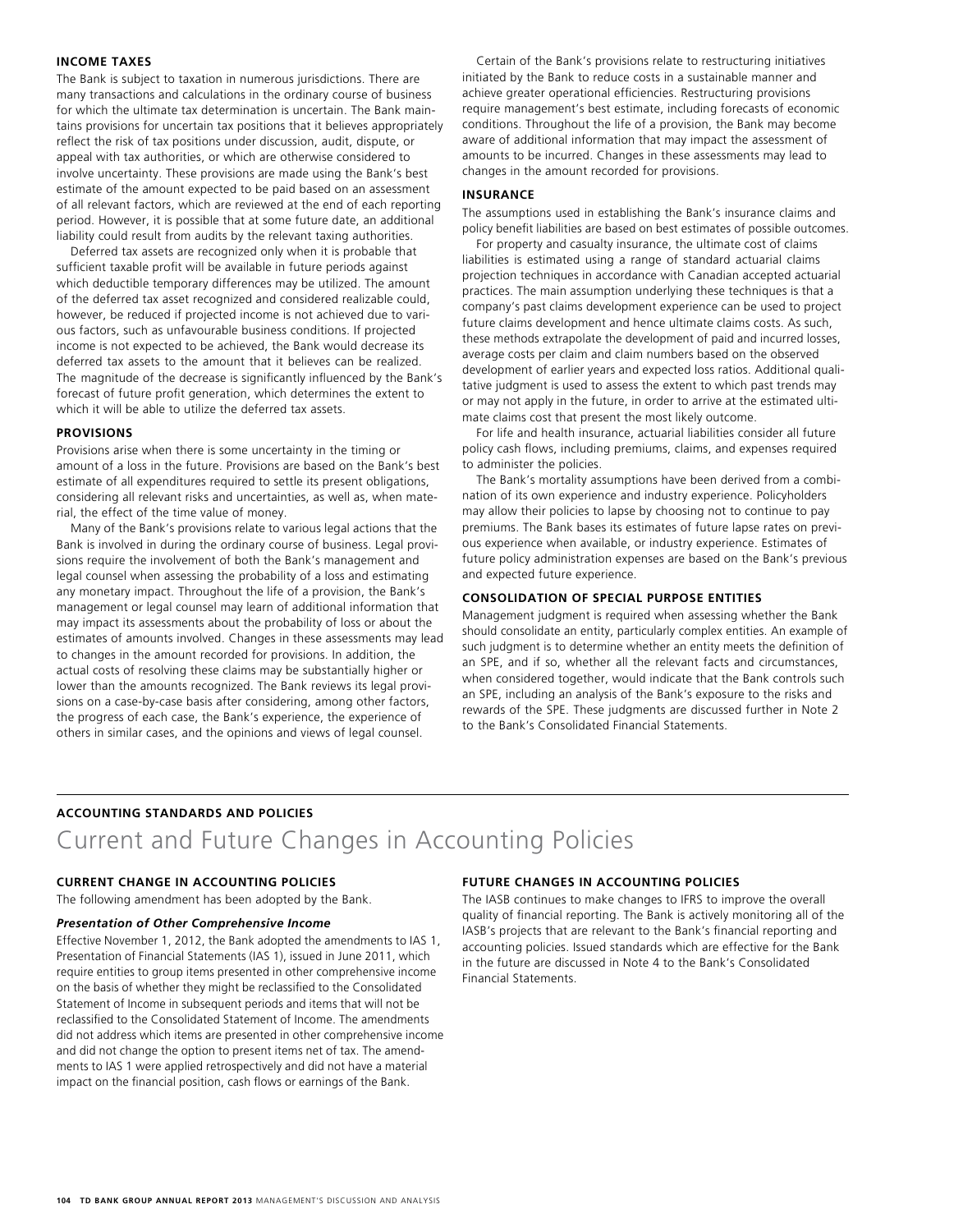# **ACCOUNTING STANDARDS AND POLICIES**

# Controls and Procedures

# **DISCLOSURE CONTROLS AND PROCEDURES**

An evaluation was performed under the supervision and with the participation of the Bank's management, including the Chief Executive Officer and Chief Financial Officer, of the effectiveness of the Bank's disclosure controls and procedures, as defined in the rules of the SEC and Canadian Securities Administrators, as of October 31, 2013. Based on that evaluation, the Bank's management, including the Chief Executive Officer and Chief Financial Officer, concluded that the Bank's disclosure controls and procedures were effective as of October 31, 2013.

# **MANAGEMENT'S REPORT ON INTERNAL CONTROL OVER FINANCIAL REPORTING**

The Bank's management is responsible for establishing and maintaining adequate internal control over financial reporting for the Bank. The Bank's internal control over financial reporting includes those policies and procedures that (1) pertain to the maintenance of records, that, in reasonable detail, accurately and fairly reflect the transactions and dispositions of the assets of the Bank; (2) provide reasonable assurance that transactions are recorded as necessary to permit preparation of financial statements in accordance with IFRS, and that receipts and expenditures of the Bank are being made only in accordance with authorizations of the Bank's management and directors; and (3) provide reasonable assurance regarding prevention or timely detection of unauthorized acquisition, use or disposition of the Bank's assets that could have a material effect on the financial statements.

The Bank's management has used the criteria established in 1992 Internal Control – Integrated Framework issued by the Committee of Sponsoring Organizations of the Treadway Commission to assess, with the participation of the Chief Executive Officer and Chief Financial Officer, the effectiveness of the Bank's internal control over financial reporting. Based on this assessment management has concluded that as at October 31, 2013, the Bank's internal control over financial reporting was effective based on the applicable criteria. The effectiveness of the Bank's internal control over financial reporting has been audited by the independent auditors, Ernst & Young LLP, a registered public accounting firm that has also audited the Consolidated Financial Statements of the Bank as of and for the year ended October 31, 2013. Their Report on Internal Controls under Standards of the Public Company Accounting Oversight Board (United States), included in the Consolidated Financial Statements, expresses an unqualified opinion on the effectiveness of the Bank's internal control over financial reporting as of October 31, 2013.

### **CHANGES IN INTERNAL CONTROL OVER FINANCIAL REPORTING**

During the year and quarter ended October 31, 2013, there have been no changes in the Bank's policies and procedures and other processes that comprise its internal control over financial reporting, that have materially affected, or are reasonably likely to materially affect, the Bank's internal control over financial reporting.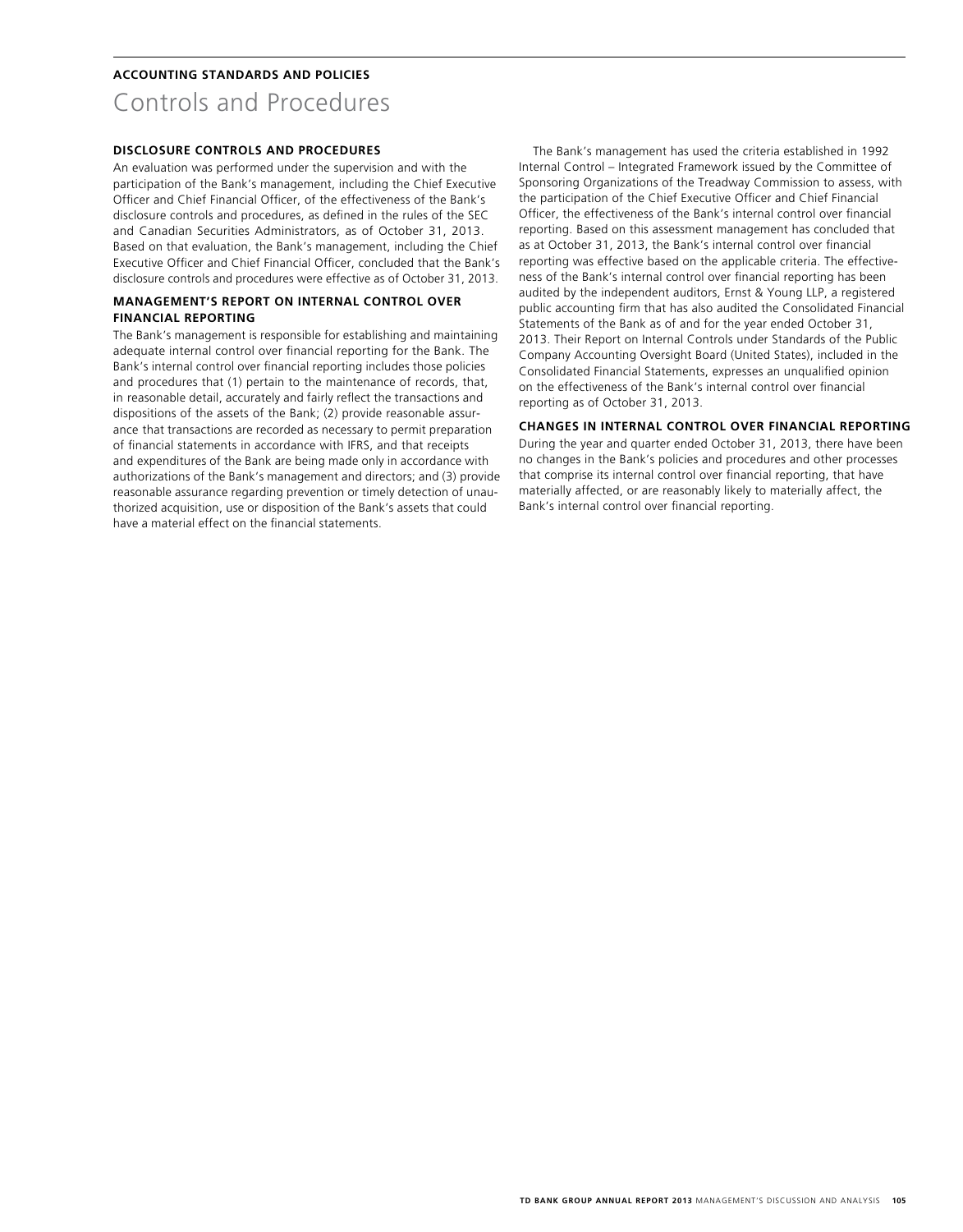# **ADDITIONAL FINANCIAL INFORMATION**

Unless otherwise indicated, all amounts are expressed in Canadian dollars and have been primarily derived from the Bank's annual Consolidated Financial Statements, prepared in accordance with International Financial Reporting Standards (IFRS) as issued by the

International Accounting Standards Board (IASB). Note that certain comparative amounts have been reclassified to conform to the presentation adopted in the current year.

# TABLE **7 4 LOAN PORTFOLIO – Loans Maturity**

| (millions of Canadian dollars)                        |              |              |                            |                  |  |
|-------------------------------------------------------|--------------|--------------|----------------------------|------------------|--|
|                                                       |              |              | Remaining term to maturity |                  |  |
|                                                       | Under 1 year | 1 to 5 years | Over 5 years               | Total            |  |
|                                                       |              |              |                            | October 31, 2013 |  |
| Canada                                                |              |              |                            |                  |  |
| Residential mortgages                                 | \$21,286     | \$139,175    | \$3,928                    | \$164,389        |  |
| Consumer instalment and other personal                |              |              |                            |                  |  |
| <b>HELOC</b>                                          | 46,630       | 14,949       | 2                          | 61,581           |  |
| Indirect Auto                                         | 509          | 9,307        | 4,850                      | 14,666           |  |
| Other                                                 | 12,933       | 1,507        | 753                        | 15,193           |  |
| Credit card                                           | 15,288       |              |                            | 15,288           |  |
| Total personal                                        | 96.646       | 164,938      | 9,533                      | 271,117          |  |
| Real estate                                           |              |              |                            |                  |  |
| Residential                                           | 5.021        | 4,799        | 3,865                      | 13,685           |  |
| Non-residential                                       | 4,962        | 1,780        | 1,411                      | 8,153            |  |
| Total real estate                                     | 9,983        | 6,579        | 5,276                      | 21,838           |  |
| Total business and government (including real estate) | 40,694       | 13,997       | 9,581                      | 64,272           |  |
| Total Ioans - Canada                                  | 137,340      | 178,935      | 19,114                     | 335,389          |  |
| <b>United States</b>                                  |              |              |                            |                  |  |
| Residential mortgages                                 | 246          | 98           | 20,601                     | 20,945           |  |
| Consumer instalment and other personal                |              |              |                            |                  |  |
| <b>HELOC</b>                                          | 7,974        | 164          | 2,469                      | 10,607           |  |
| <b>Indirect Auto</b>                                  | 3,368        | 12,248       | 707                        | 16,323           |  |
| Other                                                 | 138          | 313          | 82                         | 533              |  |
| Credit card                                           | 6,900        |              |                            | 6,900            |  |
| Total personal                                        | 18,626       | 12,823       | 23,859                     | 55,308           |  |
| Real estate                                           |              |              |                            |                  |  |
| Residential                                           | 833          | 1,400        | 1,237                      | 3,470            |  |
| Non-residential                                       | 1,433        | 5,884        | 4,767                      | 12,084           |  |
| Total real estate                                     | 2.266        | 7,284        | 6,004                      | 15,554           |  |
| Total business and government (including real estate) | 7,830        | 24,511       | 22,659                     | 55,000           |  |
| Total loans - United States                           | 26,456       | 37,334       | 46,518                     | 110,308          |  |
| <b>Other International</b>                            |              |              |                            |                  |  |
| Personal                                              | 1            | 9            |                            | 10               |  |
| Business and government                               | 1,746        | 491          | 3                          | 2,240            |  |
| Total loans - Other international                     | 1,747        | 500          | 3                          | 2,250            |  |
| <b>Other loans</b>                                    |              |              |                            |                  |  |
| Debt securities classified as loans                   | 676          | 1,200        | 1,868                      | 3,744            |  |
| Acquired credit-impaired loans                        | 661          | 867          | 957                        | 2,485            |  |
| Total other loans                                     | 1,337        | 2,067        | 2,825                      | 6,229            |  |
| <b>Total loans</b>                                    | \$166,880    | \$218,836    | \$68,460                   | \$454,176        |  |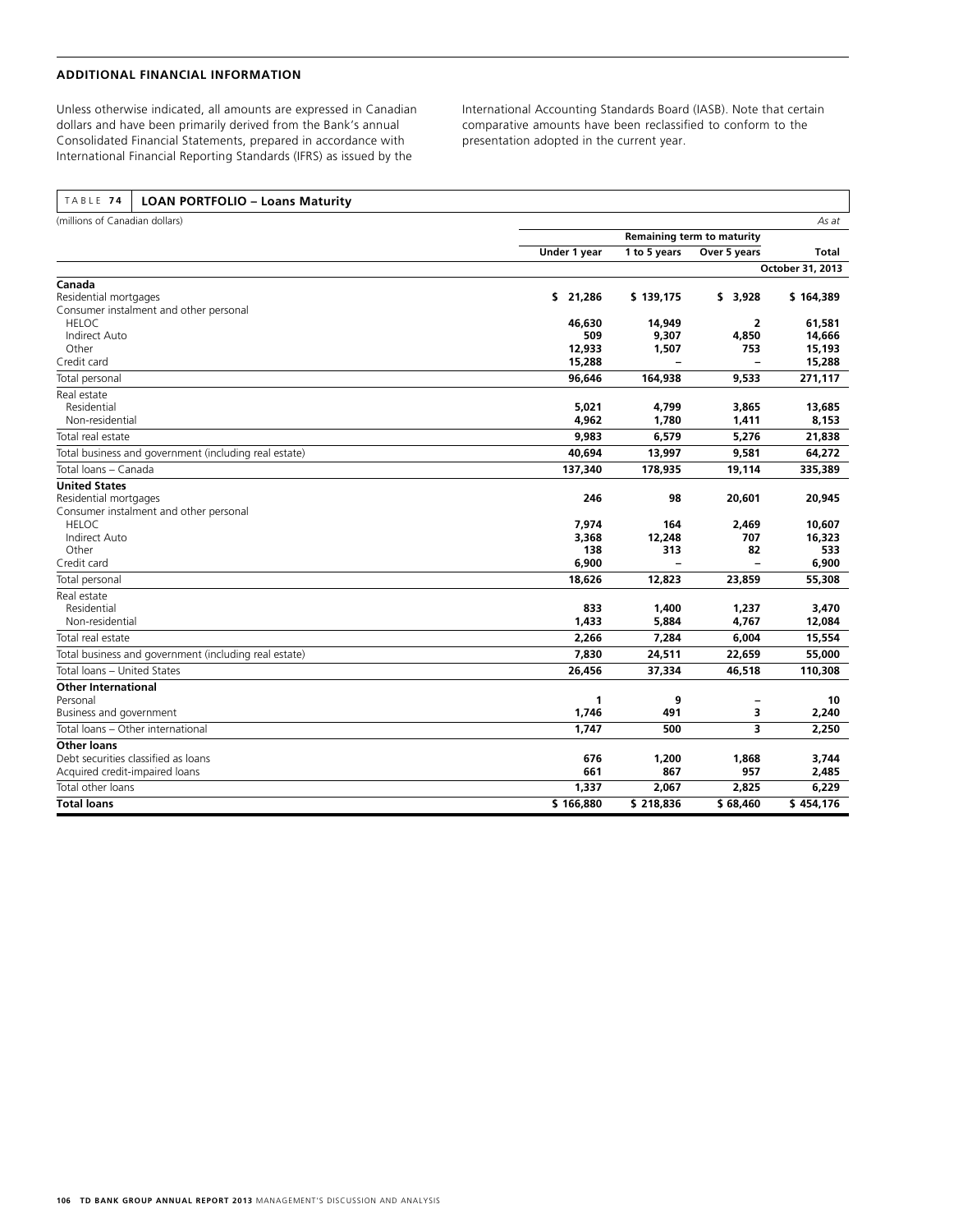| TABLE 74                       | LOAN PORTFOLIO - Loans Maturity (cont'd)              |              |              |                            |                  |
|--------------------------------|-------------------------------------------------------|--------------|--------------|----------------------------|------------------|
| (millions of Canadian dollars) |                                                       |              |              |                            | As at            |
|                                |                                                       |              |              | Remaining term to maturity |                  |
|                                |                                                       | Under 1 year | 1 to 5 years | Over 5 years               | Total            |
|                                |                                                       |              |              |                            | October 31, 2012 |
| Canada                         |                                                       |              |              |                            |                  |
| Residential mortgages          |                                                       | \$25,530     | \$123,174    | \$5,543                    | \$154,247        |
|                                | Consumer instalment and other personal                |              |              |                            |                  |
| <b>HELOC</b>                   |                                                       | 50,606       | 13,588       | 559                        | 64,753           |
| <b>Indirect Auto</b>           |                                                       | 2,244        | 8,683        | 3,038                      | 13,965           |
| Other                          |                                                       | 12,239       | 2,210        | 125                        | 14,574           |
| Credit card                    |                                                       | 14,236       |              |                            | 14,236           |
| Total personal                 |                                                       | 104,855      | 147,655      | 9,265                      | 261,775          |
| Real estate                    |                                                       |              |              |                            |                  |
| Residential                    |                                                       | 3,840        | 5,700        | 2,937                      | 12,477           |
| Non-residential                |                                                       | 3,988        | 1,965        | 1,299                      | 7,252            |
| Total real estate              |                                                       | 7,828        | 7,665        | 4,236                      | 19,729           |
|                                | Total business and government (including real estate) | 34,759       | 14,146       | 6,892                      | 55,797           |
| Total Ioans - Canada           |                                                       | 139,614      | 161,801      | 16,157                     | 317,572          |
| <b>United States</b>           |                                                       |              |              |                            |                  |
| Residential mortgages          |                                                       | 117          | 35           | 17,210                     | 17,362           |
|                                | Consumer instalment and other personal                |              |              |                            |                  |
| <b>HELOC</b>                   |                                                       | 7,304        | 215          | 2,603                      | 10,122           |
| Indirect Auto                  |                                                       | 2,918        | 9,747        | 801                        | 13,466           |
| Other                          |                                                       | 81           | 305          | 104                        | 490              |
| Credit card                    |                                                       | 1,097        |              |                            | 1,097            |
| Total personal                 |                                                       | 11,517       | 10,302       | 20,718                     | 42,537           |
| Real estate                    |                                                       |              |              |                            |                  |
| Residential                    |                                                       | 950          | 1,106        | 959                        | 3,015            |
| Non-residential                |                                                       | 2,475        | 4,192        | 4,164                      | 10,831           |
| Total real estate              |                                                       | 3,425        | 5,298        | 5,123                      | 13,846           |
|                                | Total business and government (including real estate) | 13,297       | 16,047       | 17,837                     | 47,181           |
| Total loans - United States    |                                                       | 24,814       | 26,349       | 38,555                     | 89,718           |
| <b>Other International</b>     |                                                       |              |              |                            |                  |
| Personal                       |                                                       | 1            | 10           |                            | 11               |
| Business and government        |                                                       | 2,208        | 431          | 14                         | 2,653            |
|                                | Total loans - Other international                     | 2,209        | 441          | 14                         | 2,664            |
| Other loans                    |                                                       |              |              |                            |                  |
|                                | Debt securities classified as loans                   | 522          | 1,604        | 2,868                      | 4,994            |
| Acquired credit-impaired loans |                                                       | 979          | 1,734        | 1,054                      | 3,767            |
| Total other loans              |                                                       | 1,501        | 3,338        | 3,922                      | 8,761            |
| <b>Total loans</b>             |                                                       | \$168,138    | \$191,929    | \$58,648                   | \$418,715        |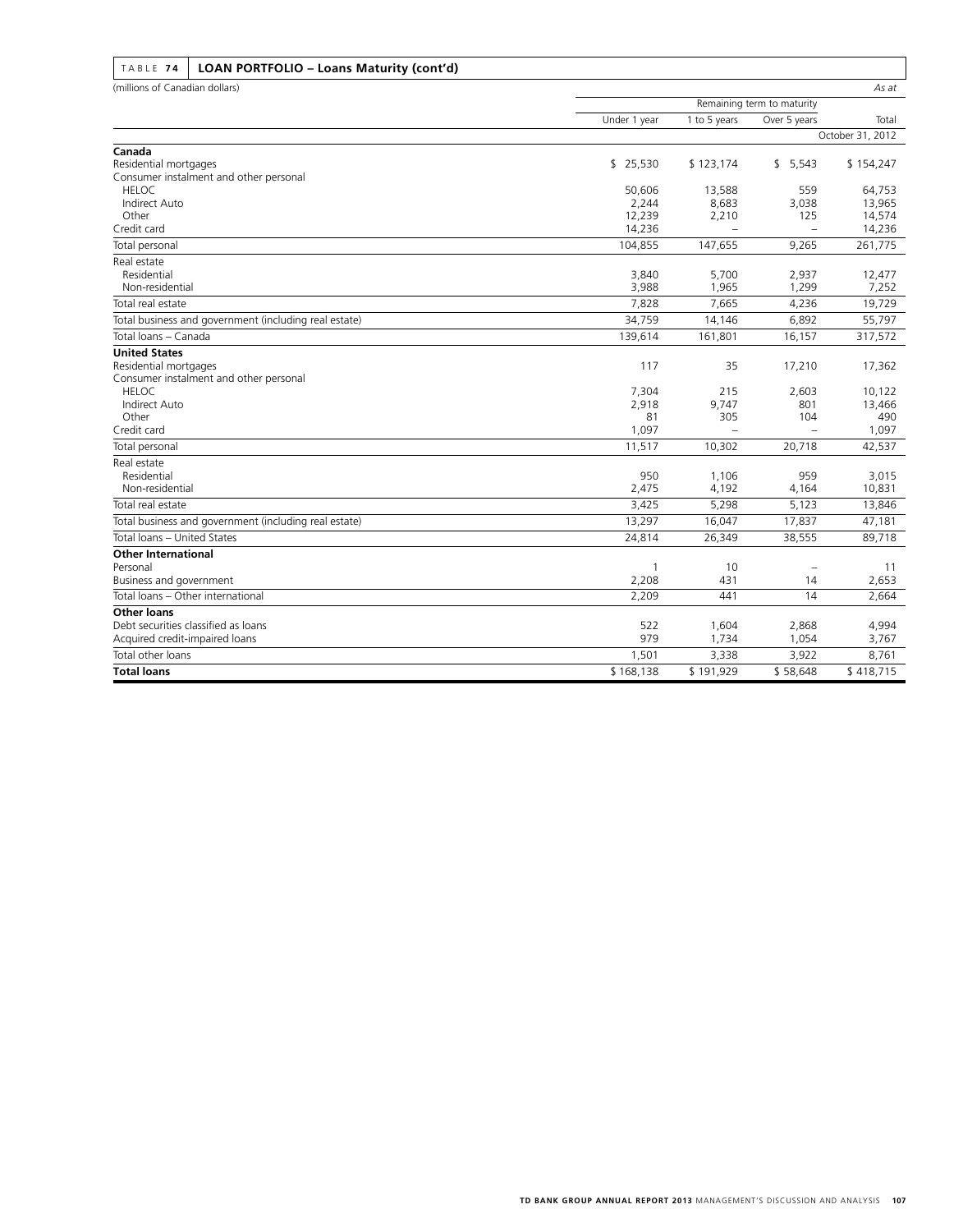| TABLE 74                       | LOAN PORTFOLIO - Loans Maturity (cont'd)              |                 |                   |                            |                  |
|--------------------------------|-------------------------------------------------------|-----------------|-------------------|----------------------------|------------------|
| (millions of Canadian dollars) |                                                       |                 |                   |                            | As at            |
|                                |                                                       |                 |                   | Remaining term to maturity |                  |
|                                |                                                       | Under 1 year    | 1 to 5 years      | Over 5 years               | Total            |
|                                |                                                       |                 |                   |                            | October 31, 2011 |
| Canada                         |                                                       |                 |                   |                            |                  |
| Residential mortgages          |                                                       | \$51,358        | \$90,289          | \$<br>650                  | \$142,297        |
|                                | Consumer instalment and other personal                |                 |                   |                            |                  |
| <b>HELOC</b><br>Indirect Auto  |                                                       | 56,758<br>2,032 | 8,770             | 3                          | 65,531<br>13,607 |
| Other                          |                                                       | 12,524          | 8,311<br>2,031    | 3,264<br>825               | 15,380           |
| Credit card                    |                                                       | 8,094           | $\qquad \qquad -$ | $\overline{\phantom{0}}$   | 8,094            |
| Total personal                 |                                                       | 130,766         | 109,401           | 4,742                      | 244,909          |
| Real estate                    |                                                       |                 |                   |                            |                  |
| Residential                    |                                                       | 4,607           | 4,254             | 1,877                      | 10,738           |
| Non-residential                |                                                       | 3,349           | 1,384             | 1,166                      | 5,899            |
| Total real estate              |                                                       | 7,956           | 5,638             | 3,043                      | 16,637           |
|                                | Total business and government (including real estate) | 35,360          | 10,795            | 5,565                      | 51,720           |
| Total Ioans - Canada           |                                                       | 166,126         | 120,196           | 10,307                     | 296,629          |
| <b>United States</b>           |                                                       |                 |                   |                            |                  |
| Residential mortgages          |                                                       | 83              | 32                | 12,380                     | 12,495           |
|                                | Consumer instalment and other personal                |                 |                   |                            |                  |
| <b>HELOC</b>                   |                                                       | 6,473           | 270               | 2,911                      | 9,654            |
| <b>Indirect Auto</b>           |                                                       | 2,897           | 6,477             | 367                        | 9,741            |
| Other                          |                                                       | 115             | 221               | 113                        | 449              |
| Credit card                    |                                                       | 892             |                   |                            | 892              |
| Total personal                 |                                                       | 10,460          | 7,000             | 15,771                     | 33,231           |
| Real estate                    |                                                       |                 |                   |                            |                  |
| Residential                    |                                                       | 1,363           | 1,090             | 648                        | 3,101            |
| Non-residential                |                                                       | 1,551           | 4,440             | 3,452                      | 9,443            |
| Total real estate              |                                                       | 2,914           | 5,530             | 4,100                      | 12,544           |
|                                | Total business and government (including real estate) | 12,115          | 15,846            | 13,892                     | 41,853           |
| Total loans - United States    |                                                       | 22,575          | 22,846            | 29,663                     | 75,084           |
| <b>Other International</b>     |                                                       |                 |                   |                            |                  |
| Personal                       |                                                       | 2               | 10                |                            | 12               |
| Business and government        |                                                       | 2,703           | 801               | 16                         | 3,520            |
|                                | Total loans - Other international                     | 2,705           | 811               | 16                         | 3,532            |
| Other loans                    |                                                       |                 |                   |                            |                  |
|                                | Debt securities classified as loans                   | 1,297           | 1,443             | 3,771                      | 6,511            |
| Acquired credit-impaired loans |                                                       | 1,891           | 2,361             | 1,308                      | 5,560            |
| Total other loans              |                                                       | 3,188           | 3,804             | 5,079                      | 12,071           |
| <b>Total loans</b>             |                                                       | \$194,594       | \$147,657         | \$45,065                   | \$387,316        |

| TABLE 75      | <b>LOAN PORTFOLIO - Rate Sensitivity</b> |              |                  |              |                  |              |                  |  |  |  |
|---------------|------------------------------------------|--------------|------------------|--------------|------------------|--------------|------------------|--|--|--|
|               | (millions of Canadian dollars)<br>As at  |              |                  |              |                  |              |                  |  |  |  |
|               |                                          |              | October 31, 2013 |              | October 31, 2012 |              | October 31, 2011 |  |  |  |
|               |                                          | 1 to 5 years | Over 5 years     | 1 to 5 years | Over 5 years     | 1 to 5 vears | Over 5 years     |  |  |  |
| Fixed Rate    |                                          | \$158,435    | \$45,395         | \$133.730    | \$37.781         | \$90.753     | \$28,301         |  |  |  |
| Variable Rate |                                          | 60,401       | 23,065           | 58,199       | 20,867           | 56,904       | 16,764           |  |  |  |
| <b>Total</b>  |                                          | \$218,836    | \$68,460         | \$191.929    | \$58,648         | \$147.657    | \$45,065         |  |  |  |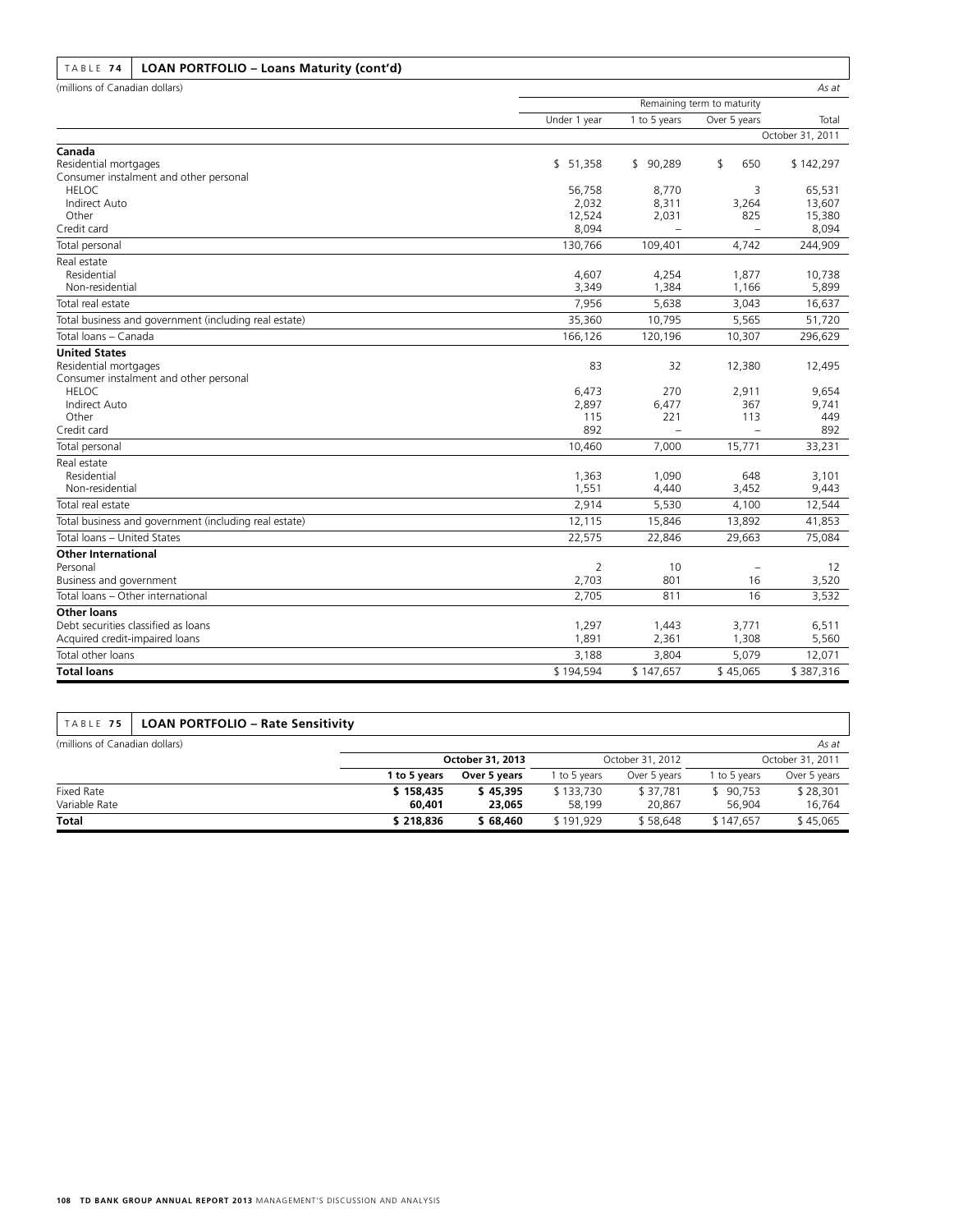The change in the Bank's allowance for credit losses for the years ended October 31, 2013, October 31, 2012 and October 31, 2011 are shown in the following tables.

| TABLE 76                                         | <b>ALLOWANCE FOR CREDIT LOSSES</b>                       |                          |                   |              |
|--------------------------------------------------|----------------------------------------------------------|--------------------------|-------------------|--------------|
|                                                  | (millions of Canadian dollars, except as noted)          | 2013                     | 2012              | 2011         |
|                                                  | Allowance for loan losses - Balance at beginning of year | \$2,644                  | \$2,314           | \$2,309      |
| <b>Provision for credit losses</b><br>Write-offs |                                                          | 1,631                    | 1,795             | 1,490        |
| Canada<br>Residential mortgages                  | Consumer instalment and other personal                   | 20                       | 18                | 11           |
| <b>HELOC</b>                                     |                                                          | 18                       | 16                | 12           |
| Indirect Auto                                    |                                                          | 160                      | 155               | 155          |
| Other                                            |                                                          | 274                      | 310               | 329          |
| Credit card                                      |                                                          | 543                      | 335               | 365          |
| Total personal                                   |                                                          | 1,015                    | 834               | 872          |
| Real estate<br>Residential                       |                                                          | $\overline{\mathbf{2}}$  | 3                 | 3            |
| Non-residential                                  |                                                          | 3                        | 4                 | 3            |
| Total real estate                                |                                                          | 5                        | $\overline{7}$    | 6            |
|                                                  | Total business and government (including real estate)    | 104                      | 108               | 102          |
| <b>Total Canada</b>                              |                                                          | 1,119                    | 942               | 974          |
| <b>United States</b>                             |                                                          |                          |                   |              |
| Residential mortgages                            |                                                          | 33                       | 42                | 30           |
|                                                  | Consumer instalment and other personal                   |                          |                   |              |
| <b>HELOC</b><br>Indirect Auto                    |                                                          | 65<br>231                | 101<br>145        | 74<br>55     |
| Other                                            |                                                          | 74                       | 67                | 69           |
| Credit card                                      |                                                          | 56                       | 50                | 54           |
| Total personal                                   |                                                          | 459                      | 405               | 282          |
| Real estate                                      |                                                          |                          |                   |              |
| Residential                                      |                                                          | 16                       | 91                | 113          |
| Non-residential                                  |                                                          | 59                       | 84                | 60           |
| Total real estate                                |                                                          | 75                       | 175               | 173          |
|                                                  | Total business and government (including real estate)    | 191                      | 385               | 373          |
| <b>Total United States</b>                       |                                                          | 650                      | 790               | 655          |
| <b>Other International</b><br>Personal           |                                                          | $\overline{\phantom{0}}$ |                   | ۳            |
| Business and government                          |                                                          | $\qquad \qquad$          | $\qquad \qquad -$ | -            |
| Total other international                        |                                                          | $\qquad \qquad -$        | $\qquad \qquad -$ | -            |
| <b>Other loans</b>                               |                                                          |                          |                   |              |
|                                                  | Debt securities classified as loans                      | 11                       | $\qquad \qquad -$ | 48           |
| <b>Total other loans</b>                         | Acquired credit-impaired loans <sup>1, 2</sup>           | 38<br>49                 | 112<br>112        | 39<br>87     |
|                                                  | Total write-offs against portfolio                       |                          |                   | 1,716        |
| <b>Recoveries</b>                                |                                                          | 1,818                    | 1,844             |              |
| Canada                                           |                                                          |                          |                   |              |
| Residential mortgages                            |                                                          | з                        | 4                 | 4            |
|                                                  | Consumer instalment and other personal                   |                          |                   |              |
| <b>HELOC</b>                                     |                                                          | 2                        | 3                 | -1           |
| Indirect Auto<br>Other                           |                                                          | 35<br>55                 | 20<br>51          | 20<br>48     |
| Credit card                                      |                                                          | 101                      | 46                | 43           |
| Total personal                                   |                                                          | 196                      | 124               | 116          |
| Real estate                                      |                                                          |                          |                   |              |
| Residential                                      |                                                          | 1                        | $\mathbf{1}$      | -            |
| Non-residential                                  |                                                          | 1                        | 1                 | $\mathbf{1}$ |
| Total real estate                                |                                                          | $\overline{\mathbf{2}}$  | $\overline{2}$    | $\mathbf{1}$ |
|                                                  | Total business and government (including real estate)    | 28                       | 25                | 27           |
| Total Canada                                     |                                                          | \$<br>224                | \$<br>149         | \$<br>143    |

1 Includes all FDIC covered loans and other ACI loans.

<sup>2</sup> Other adjustments are required as a result of the accounting for FDIC covered

loans. For additional information, see "FDIC Covered Loans" section in Note 7

of the Bank's Consolidated Financial Statements.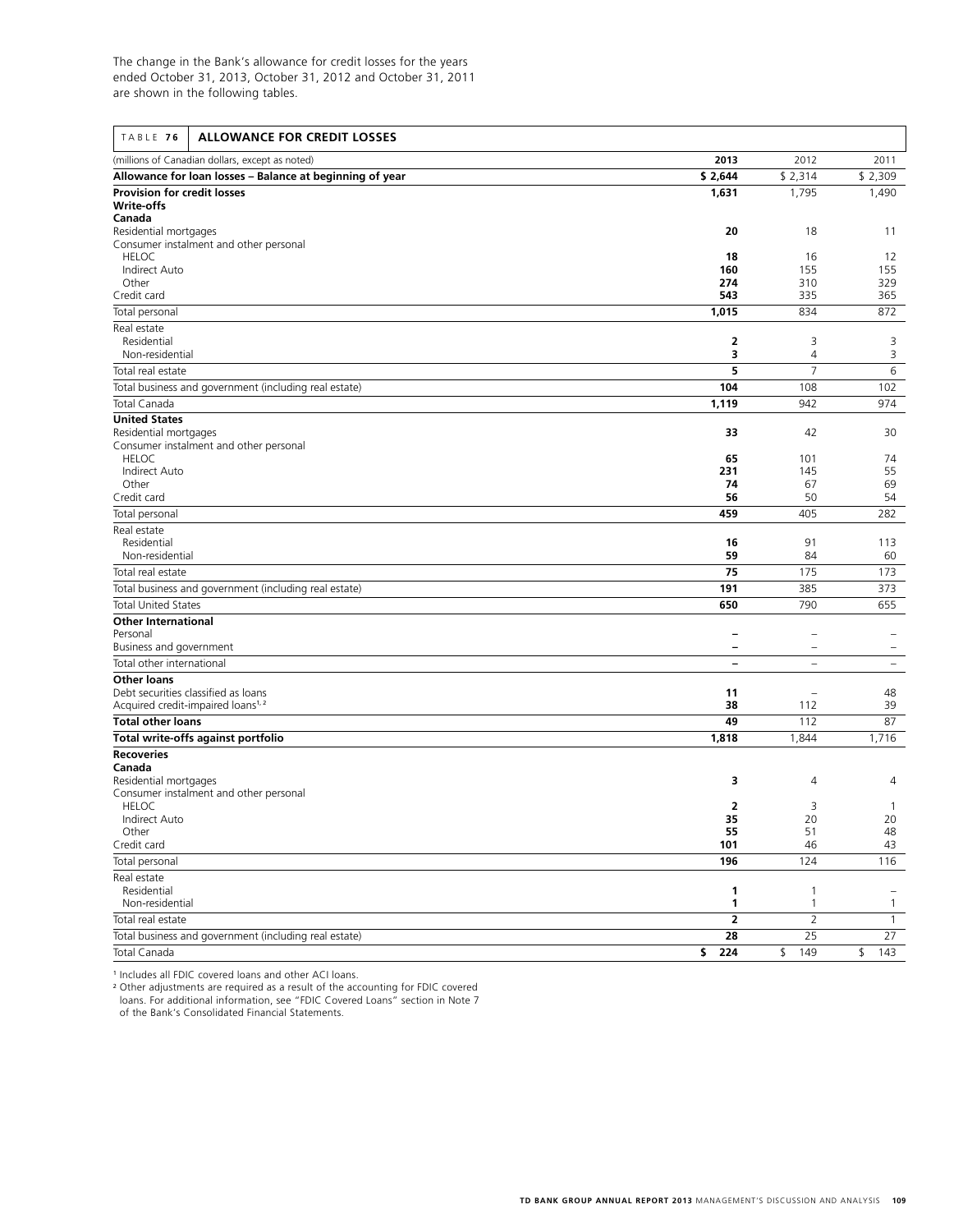| TABLE 76                                                          | ALLOWANCE FOR CREDIT LOSSES (cont'd)                                                                     |            |      |               |      |            |
|-------------------------------------------------------------------|----------------------------------------------------------------------------------------------------------|------------|------|---------------|------|------------|
| (millions of Canadian dollars, except as noted)                   |                                                                                                          | 2013       | 2012 |               | 2011 |            |
| <b>United States</b><br>Residential mortgages                     |                                                                                                          | \$<br>17   | \$   | 15            | \$   | 9          |
| <b>HELOC</b><br>Indirect Auto                                     | Consumer instalment and other personal                                                                   | 4<br>64    |      | 6<br>35       |      | 3<br>14    |
| Other<br>Credit card                                              |                                                                                                          | 22<br>5    |      | 19<br>5       |      | 20<br>4    |
| Total personal                                                    |                                                                                                          | 112        |      | 80            |      | 50         |
| Real estate<br>Residential<br>Non-residential                     |                                                                                                          | 8<br>10    |      | 8<br>13       |      | 9<br>8     |
| Total real estate                                                 |                                                                                                          | 18         |      | 21            |      | 17         |
|                                                                   | Total business and government (including real estate)                                                    | 49         |      | 57            |      | 71         |
| <b>Total United States</b>                                        |                                                                                                          | 161        |      | 137           |      | 121        |
| <b>Other International</b><br>Personal<br>Business and government |                                                                                                          |            |      |               |      |            |
| Total other international                                         |                                                                                                          | -          |      | L.            |      |            |
| <b>Other loans</b>                                                | Debt securities classified as loans<br>Acquired credit-impaired loans <sup>1, 2</sup>                    | 9          |      |               |      |            |
| <b>Total other loans</b>                                          |                                                                                                          | 9          |      | 1             |      |            |
| Total recoveries on portfolio                                     |                                                                                                          | 394        |      | 287           |      | 264        |
| Net write-offs                                                    |                                                                                                          | (1, 424)   |      | (1, 557)      |      | (1, 452)   |
| Disposals                                                         | Foreign exchange and other adjustments                                                                   | (41)<br>46 |      | 20            |      | (28)       |
|                                                                   | <b>Total allowance for credit losses</b><br>Less: Allowance for off-balance sheet positions <sup>3</sup> | 2,856<br>1 |      | 2,572<br>(72) |      | 2,319<br>5 |
|                                                                   | Allowance for loan losses - Balance at end of year                                                       | \$2,855    |      | \$2,644       |      | \$2,314    |
|                                                                   | Ratio of net write-offs in the period to average loans outstanding                                       | 0.33%      |      | 0.39%         |      | 0.40%      |

1 Includes all FDIC covered loans and other ACI loans.

<sup>2</sup> Other adjustments are required as a result of the accounting for FDIC covered loans. For additional information, see "FDIC Covered Loans" section in Note 7 of the Bank's Consolidated Financial Statements.

<sup>3</sup> The allowance for credit losses for off-balance sheet instruments is recorded in Provisions on the Consolidated Balance Sheet.

| TABLE 77                               | <b>AVERAGE DEPOSITS</b>                         |                    |                        |                      |                    |                         |                      |                    |                     |                      |
|----------------------------------------|-------------------------------------------------|--------------------|------------------------|----------------------|--------------------|-------------------------|----------------------|--------------------|---------------------|----------------------|
|                                        | (millions of Canadian dollars, except as noted) |                    |                        |                      |                    |                         |                      |                    |                     | For the year ended   |
|                                        |                                                 |                    |                        | October 31, 2013     | October 31, 2012   |                         |                      | October 31, 2011   |                     |                      |
|                                        |                                                 |                    | Total                  |                      |                    | Total                   |                      |                    | Total               |                      |
|                                        |                                                 | Average<br>balance | interest<br>expense    | Average<br>rate paid | Average<br>balance | interest<br>expense     | Average<br>rate paid | Average<br>balance | interest<br>expense | Average<br>rate paid |
| Deposits booked in Canada <sup>1</sup> |                                                 |                    |                        |                      |                    |                         |                      |                    |                     |                      |
|                                        | Non-interest bearing demand deposits            | 4,050<br>s         | s<br>$\qquad \qquad -$ | -%                   | 4,218<br>S         | \$<br>$\qquad \qquad -$ | $-$ %                | 3,622<br>S         |                     | $-$ %                |
|                                        | Interest bearing demand deposits                | 35,768             | 443                    | 1.24                 | 34.699             | 251                     | 0.72                 | 29,725             | 136                 | 0.46                 |
| Notice deposits                        |                                                 | 144,463            | 459                    | 0.32                 | 127,564            | 528                     | 0.41                 | 113,982            | 482                 | 0.42                 |
| Term deposits                          |                                                 | 108,893            | 1,888                  | 1.73                 | 112,516            | 2,371                   | 2.11                 | 97,131             | 2,341               | 2.41                 |
|                                        | Total deposits booked in Canada                 | 293,174            | 2,790                  | 0.95                 | 278,997            | 3,150                   | 1.13                 | 244,460            | 2,959               | 1.21                 |
|                                        | Deposits booked in the United States            |                    |                        |                      |                    |                         |                      |                    |                     |                      |
|                                        | Non-interest bearing demand deposits            | 7,544              |                        |                      | 5,742              |                         |                      | 3,923              |                     |                      |
|                                        | Interest bearing demand deposits                | 897                | 3                      | 0.33                 | 504                |                         | 0.20                 | 59                 |                     |                      |
| Notice deposits                        |                                                 | 170,255            | 1,222                  | 0.72                 | 149,300            | 1,243                   | 0.83                 | 130,038            | 1,180               | 0.91                 |
| Term deposits                          |                                                 | 70,034             | 248                    | 0.35                 | 58,299             | 256                     | 0.44                 | 52,826             | 236                 | 0.45                 |
|                                        | Total deposits booked in the United States      | 248,730            | 1,473                  | 0.59                 | 213,845            | 1,500                   | 0.70                 | 186,846            | 1,416               | 0.76                 |
|                                        | Deposits booked in the other international      |                    |                        |                      |                    |                         |                      |                    |                     |                      |
|                                        | Non-interest bearing demand deposits            | 10                 |                        |                      |                    |                         |                      |                    |                     |                      |
|                                        | Interest bearing demand deposits                | 2,757              | 6                      | 0.22                 | 2,802              | 12                      | 0.43                 | 2,310              | 7                   | 0.30                 |
| Notice deposits                        |                                                 | 28                 |                        |                      | 26                 |                         |                      | 31                 |                     |                      |
| Term deposits                          |                                                 | 9,435              | 41                     | 0.43                 | 7,912              | 8                       | 0.10                 | 8,847              | 84                  | 0.95                 |
|                                        | Total deposits booked in other international    | 12,230             | 47                     | 0.38                 | 10,740             | 20                      | 0.19                 | 11,188             | 91                  | 0.81                 |
| Total average deposits                 |                                                 | \$554,134          | \$4,310                | 0.78%                | \$503,582          | \$4,670                 | 0.93%                | \$442,494          | \$4,466             | 1.01%                |

<sup>1</sup> As at October 31, 2013, deposits by foreign depositors in our Canadian bank offices

amounted to \$7 billion (October 31, 2012 – \$7 billion, October 31, 2011 – \$3 billion).